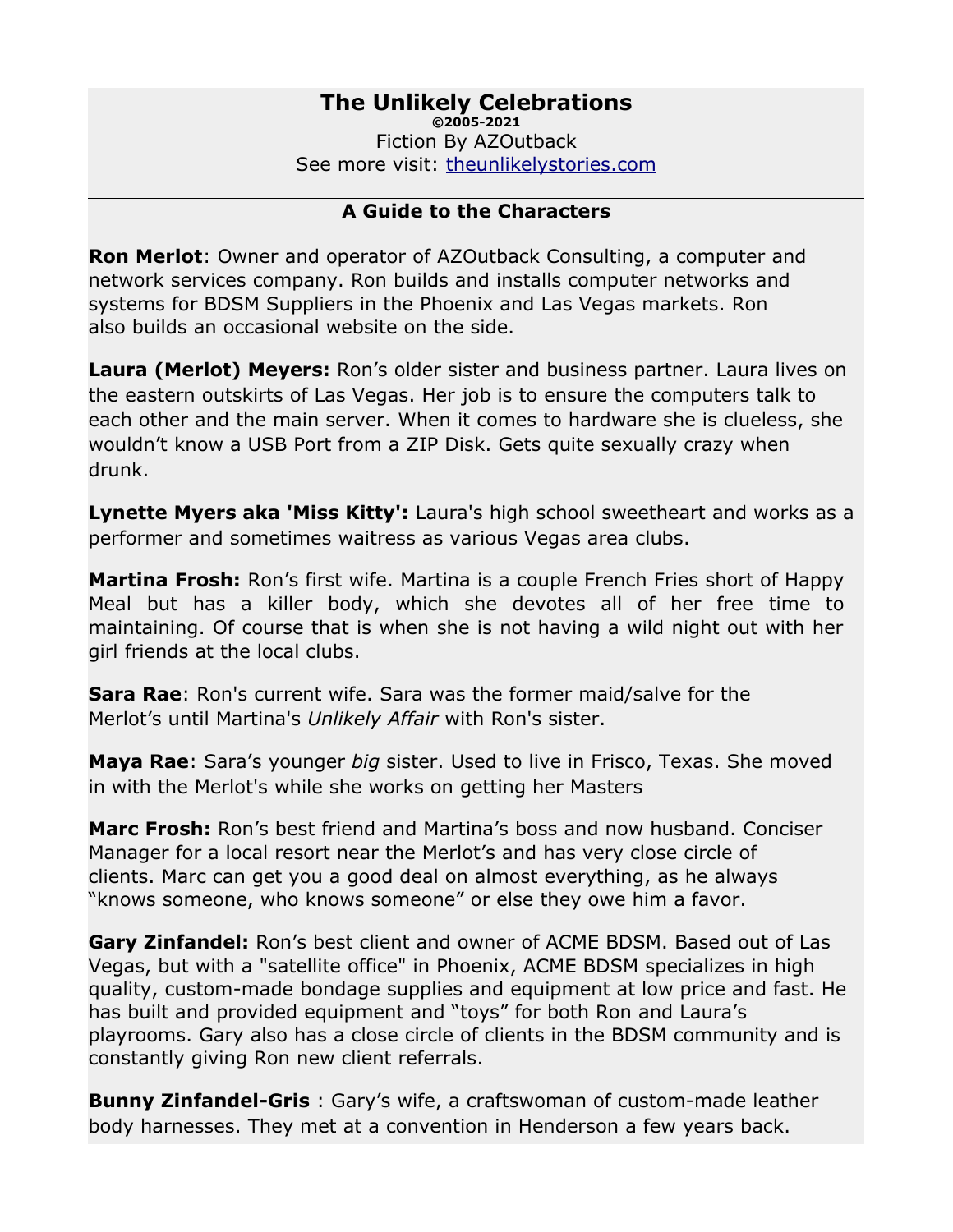**Bambi Gris:** Bunny's sister and business partner. While she does make some of the harnesses herself, Bambi is more a model than a craftswoman.

**Andy McGrawl**: Former owner of a chain of computer stores in the Tucson metro area, recently opened stores in Fountain Hills and North Scottsdale.

**Lindsay McGrawl-Sauvignon:** Andy's bi-sexual wife. Model/sales associate at the Budget Holstein North.

**Anna Adela aka 'Peaches':** Former caretaker of the Whitewater Ranch, now Maya's live-in girlfriend.

**Linda Holstein**: Owner of Budget Holstein Leather Works, better known as Budget Holstein and co-owner of Corona de las Estrellas. She was Ron and Laura's very first client, specializing in leather S&M outfits, shoes and specialty items such as high end corsets and lingerie.

**Olivia Esmeralda –** Kayré's best friend from high school and co-owner of Corona de las Estrellas.

**Kayré Holstein**: Linda's daughter and business partner.

**Kacie O'Neill:** Kayré's partner.

The Unlikely Celebrations picks up where The Unlikely Reunion left off. Personal and business accomplishments which seemed improbable only a few year ago with Ron's friends and families will lead to The Unlikely Celebrations.

# **Chapter 1: House For Sale and Welcome to the Quail Suite**

After Drew left I headed into the dining room to join the rest of the family for dinner. I reminded them, "So, don't forget where we are now. I know this will take a little time to adjust to being back here."

Andy asked, "What are you doing with the other house?"

I replied, "I'll get a hold of Marc tomorrow to get it listed to sell. Also, next Saturday Laura, Miss Kitty and Sophie will be coming up. We will do Linda's Gold Canyon store the next day."

Linda confirmed, "Yeah that will work as Dundee is going to start tomorrow and expects to be done by mid-week. My ladies will be getting the TV sometime next week and Dundee said he can mount it. I think we are going to do like we did at Scottsdale and frame it."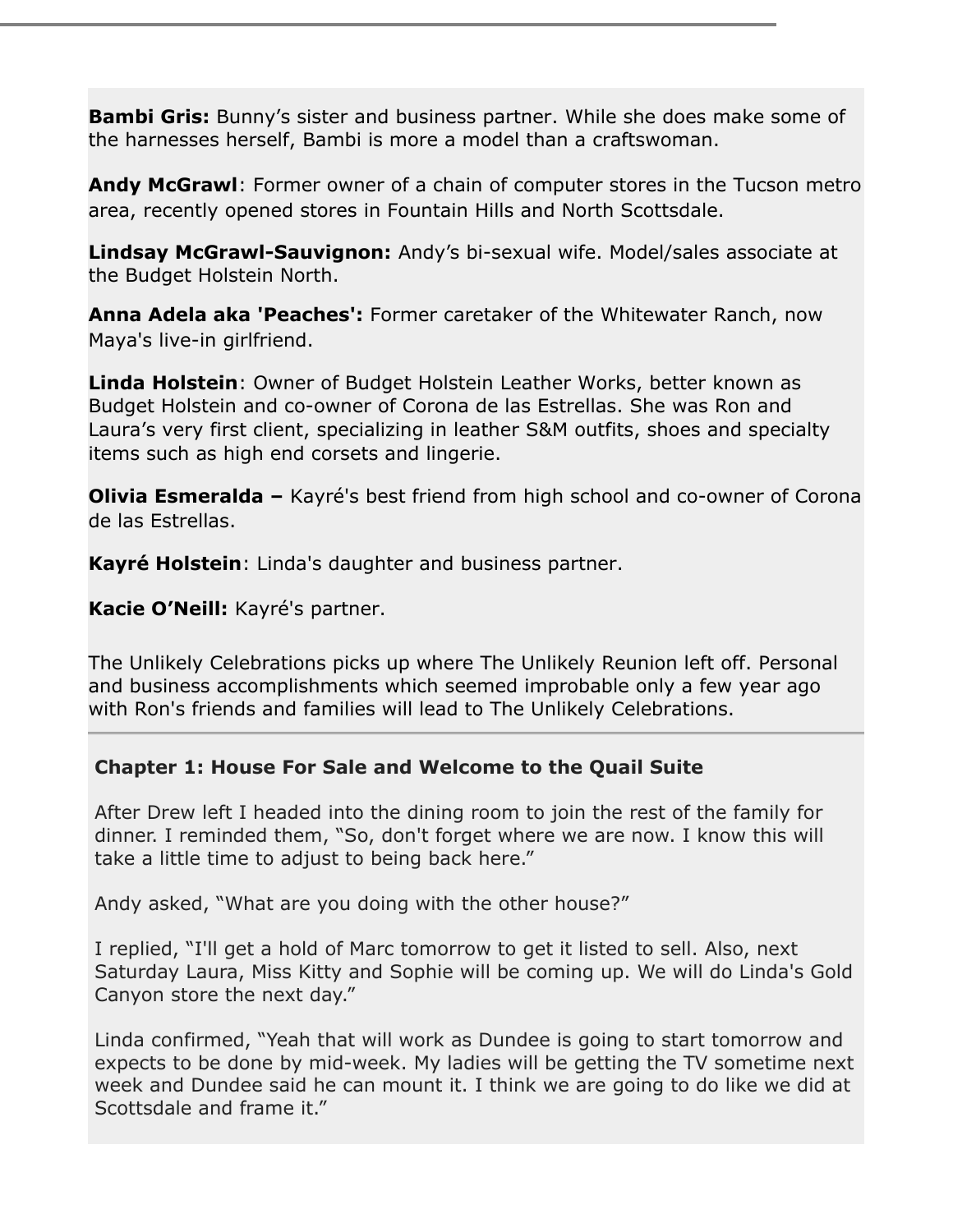Wynn asked, "So they will be the first to use the Quail Suite?"

I explained, 'Yeah, Miss Kitty and Laura at least. Sophie will likely be in The Presentation Room."

Wynn corrected me, "Or with me!" After dinner most everyone went their own way. I headed back to my office to work on a couple more jobs and once again was reminded of the time by Wynn, "I am going to bed Ron. Sara and Lindsay retired a couple hours earlier."

I looked at the clock on my PC and saw the time, "Wow, 11:00 PM already. Time sure flies when you are making money. Yeah, I should get to bed as well." I shut down my system and headed upstairs. I walked into the master and this time around the room was dark and Sara was out. After emptying my bladder and changing into my night clothes I headed to bed. Again it seemed like I had just gotten to sleep when the alarm went off. Sara was already in the bathroom getting herself ready and appeared a few minutes later in khaki skirt, white Budget Holstein Polo paired with black stockings and 5-inch sandals.

Upon seeing I was up she told me, "All yours."

After taking care of business and changing I headed downstairs to meet everyone for breakfast. I noticed Lindsay was in a similar 'uniform' as Sara except she was wearing nude fishnets. Linda came down the stairs in a grey corset and miniskirt with sheer black stockings paired with 5-inch ankle-boot heels. Her grey hair was pulled back very tightly in a ponytail. I joked, "Got a hot date."

Linda laughed, "Yeah sure. Hey I am going to be out of your hair until the weekend. I need to go back down to Oro Valley and take care of stuff with your sister and Madam Cat."

I didn't bother correcting her as it would just prove to be futile, "Um. Okay. Not that it matters to me, but Sara you okay with her taking the Road Runner down to Oro Valley."

Linda told me, "I am not taking that car. Gary is going to lend me his Eldorado."

I laughed, "Careful, you might end up wanting to buy it. That is really nice car."

Linda was unaware I knew about the car, "How you know?"

I told her, "When you were in Idaho with Marc; Andy and I were in Vegas. He lent us the car as we had flown out to Henderson. He didn't fly back with Andy and I as he had stuff to take care of with Cristina." I nearly jumped out my skin when the intercom gonged. "Oh jeez! Forgot about that, guessing Gary is at the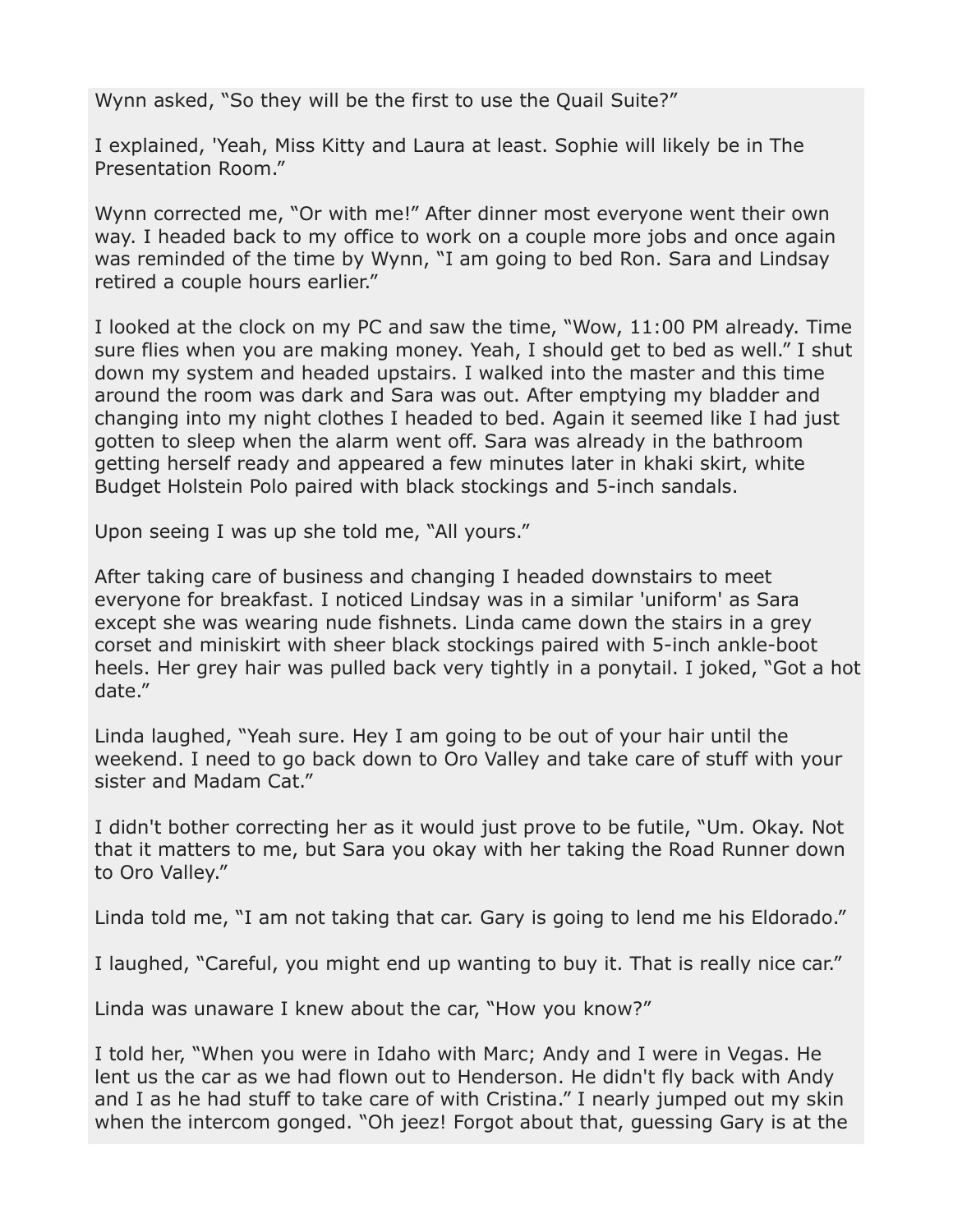gates." Wynn went into the kitchen and let Gary into the rear drive.

A couple minutes later Gary came in through the kitchen. Upon seeing all of us, "Hey good morning returning neighbors! Linda..." He tossed the keys to Eldorado towards Linda who caught them left handed, "Here are the keys to the Caddy. Just make sure it comes back with the same or more gas..."

Linda joked, "Yeah, don't want you charging me \$10 a gallon for gas. Just as soon as I go upstairs and get my bag I will be out of here."

Gary told me, "Gotta go need to head over to my office." He headed out the front door and and walked back to his house.

I wasn't sure when she planned to return. We wouldn't be doing the install until Sunday anyway. Linda came back down the stairs with her laptop bag and I asked, "When are you coming back?"

Linda replied, "I will likely meet y'all over at the store sometime on Sunday. I have a lot of stuff I need to take care of this week besides your sister's partner I need to deal with my daughter and her partner. I'll give you a call Saturday and let you know when I can make it over there. My Ladies live nearby so they can be there to let y'all in when you ready to get started. I'll give you Claudia's number on Saturday, don't have it one me at the moment."

I assured her, "Okay, that works. Give me a call if anything changes or you need anything."

Linda headed out the kitchen door and got into Gary's Eldorado. Everyone else headed out leaving just Wynn and myself. Wynn told me, "Seems most of the boxes are already unpacked and broken down. I'll gather all the flattened boxes and take them over to the recycle center. I think the Cruiser will be better suited for that task. I'll stop at the market on the way back and stock up for the week."

I replied, "Yeah that works. Make sure you don't take the wardrobe boxes, paid a bloody fortune for those things and they are still in good shape. I need to get a hold of Marc and see about getting the Ashler Hills house listed. The sooner I can get that sold, the sooner I can pay off this hard money loan on this house and loan from Sara. Let me help you out getting those boxes loaded." Wynn and I spent the next hour loading flattened boxes from all around the house into the Cruiser. After Wynn left, I headed back to my office and rang Marc, "Morning Marc. So, I am ready to list the Ashler Hills house now."

Marc informed me, "I don't handle listings. Um...let's see who can I have you call...oh the lady who originally listed the house you are in now. Christina Gutierrez-Mayer with Desert Diamond Realty. This is her 'territory' so she should be able to line up a buyer for you fairly quick."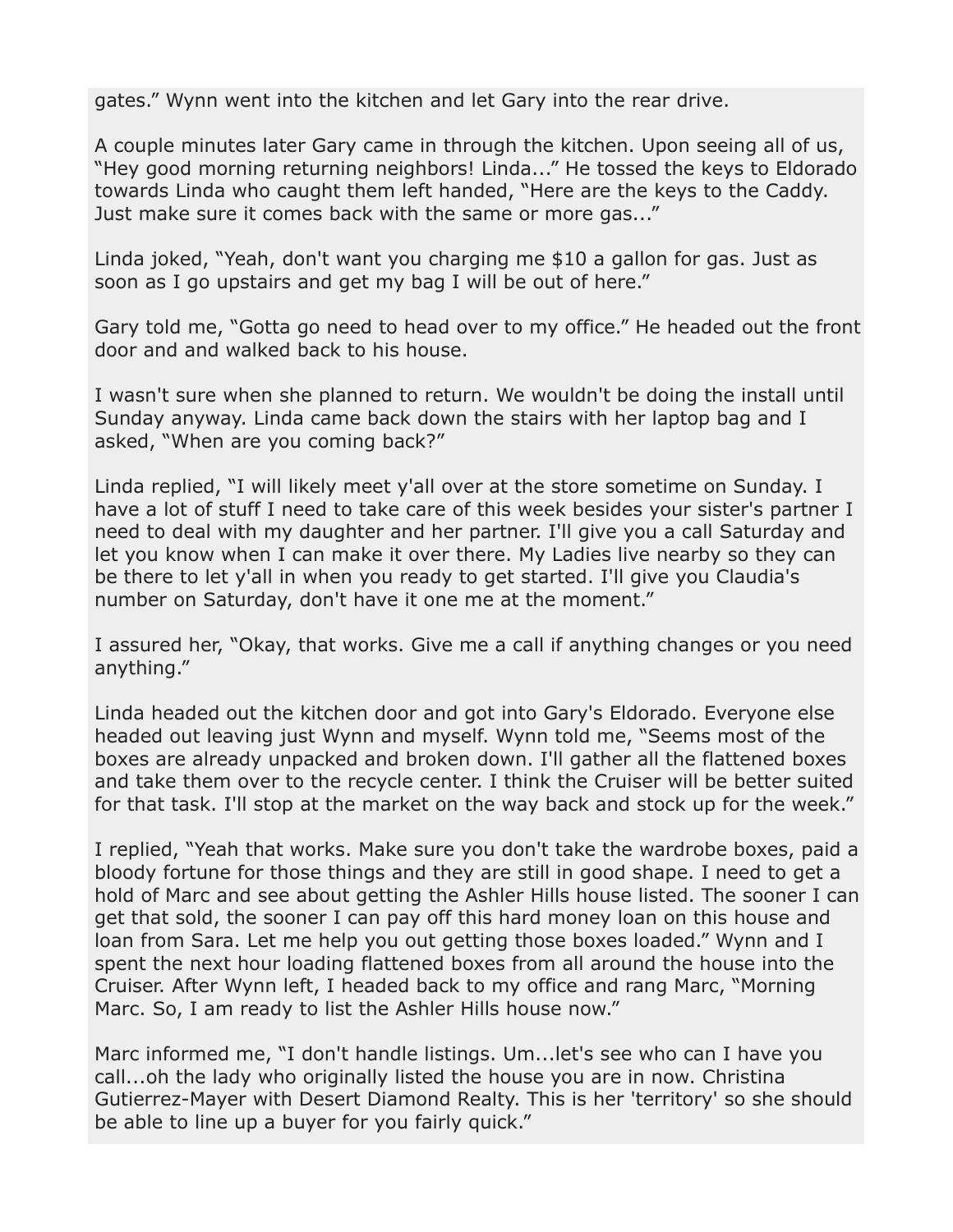I gave Christina a call and much to my surprise she answered her cell, "Desert Diamond, Christina can I help you?"

I explained, "Yeah, so you were originally the listing agent on a property I bought many years ago over in Desert Oasis. A few years back I ended up swapping with a friend of a friend. He recently sold this property back to me and now I am looking to sell the other house."

Christina seemed to be following, "So his old house. Where in Desert Oasis was I listing the house."

I told her, "Fairy Duster Court."

Christina started laughing, "Oh shit, I remember you know. Your wife tried to sleep with me..."

I informed her, "Ah yes, my ex-wife Martina. We divorced after I caught her screwing around with my sister. She's married to Marc Frosh now."

Christina was stunned, "Wow. Okay. I've socialized with her and Marc many time and never realized that was *her*. Anyway, where is this house you are looking for me to list."

I told her, "It is in the Ashler Hills Estates."

Christina did indeed know her territory, "Oh, so y'all didn't go very far. When did you want me to meet you there? I should be free this afternoon." We agreed to meet later that afternoon and gave her the address. After lunch I met Christina at the Ashler Hills Estates house. "Hey Ron good to see you again. So, what do we have here?"

I told her, "A house which quickly became too big once my sister-in-law, her partner and their dog moved out."

Christina commented, "Yeah, that happens a lot. Oh wow this is the Acme House, I've heard about this one...never seen it in person though. It was built long before most of this community. The fellow the Acme's bought this house from owned most of the land around here. After his death the family sold off most of the land to developers. Do love the Spanish architecture, just don't see that anymore with most of these modern tract homes. Okay, let's take a look around." Christina walked the house from top to bottom and upon arriving at the loft, "Hmm...interesting." As we headed back downstairs in to the Great Room she noticed the pool and then the cottage, "Oh this has a Casita too?" We walked over to The McGrawl's cottage and she looked around, "Does the desk convey?"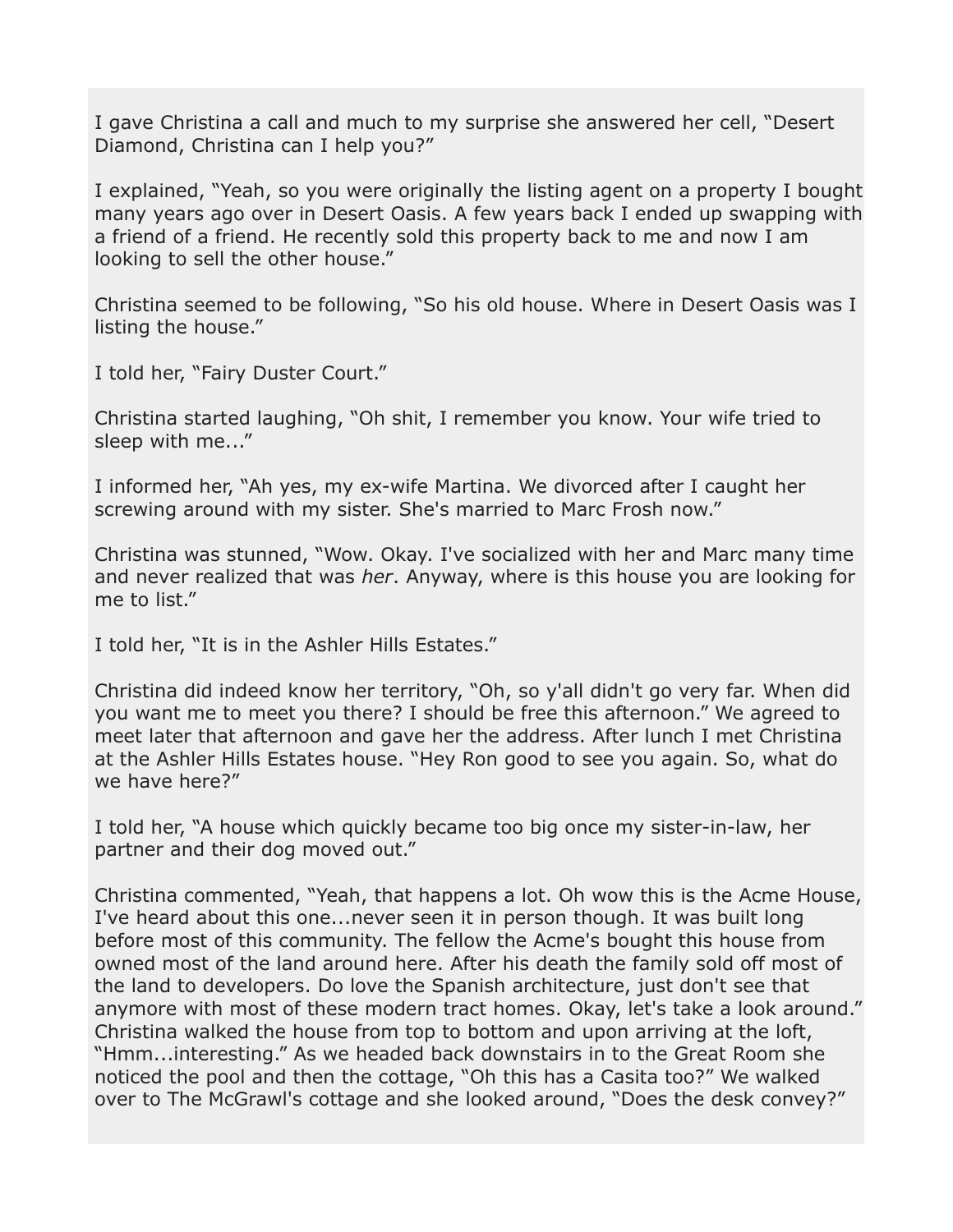I told her, "Yeah, any remaining furniture such as the dining table and the sectional back in the main house are included. Way too big for our Desert Oasis House."

Christina understood, "Indeed those seemed like they are designed specifically for this house. So, how quickly do you or do you not need to sell this?"

I explained, "Well, I have a small hard money loan on the Desert Oasis house which comes due in November, of course I am also paying interest monthly which compounds on the  $10<sup>th</sup>$  of each month. So ideally would like to close escrow around the  $5<sup>th</sup>$  of the month."

Christina made notes, "Okay. So this house is valued well over a million. However, that is not out-of-line for this area and is about median. Now, houses of this value due to tend to sell a little slower than those priced around half or three-quarter million. Now, I do have a large network of potential clients that could be prospective buyers. I can do a listing at 1.25 million, however given the premium location in the development and the 'extras' we could push it to 1.33 million."

I told her, "I think we might be pushing it at 1.33 million or even 1.25 million, but then again that is listing price and the buyers can always counter."

Christina also mentioned, "Or you could end up in a bidding war, which I wouldn't be surprised given this location and all the extras. The house appears to be in great condition so it should show nicely. I'd suggest we do some staging furniture which will cost you around \$3000 per month, but could make the house sell quicker and likely even for more."

I replied, "Yeah, I do want to sell quickly as I can, but also want to get a fair price. But, looking around it is so empty. My sister-in-law had a Baby Grand Piano down here and once she moved out and took the piano with her it just made this area seem so huge, cold and empty. Whatever works best. Marc has faith in you, though knowing him..."

Christina explained, "Yeah well...Confucius says 'he who puts trust in Marc...'; I can get the paperwork generated by this evening and send you an email when it is ready. If you sign tonight and get the Escrow account with Marc setup tomorrow, we could list by Wednesday."

I told her, 'Okay, that works well for me. Let's go ahead and do this."

Christina advised me, "Okay, I will get going on the paperwork when I get back to my office. I'll call Marc and get him to setup an Escrow account."

Later that afternoon everyone returned home from work and as we sat down for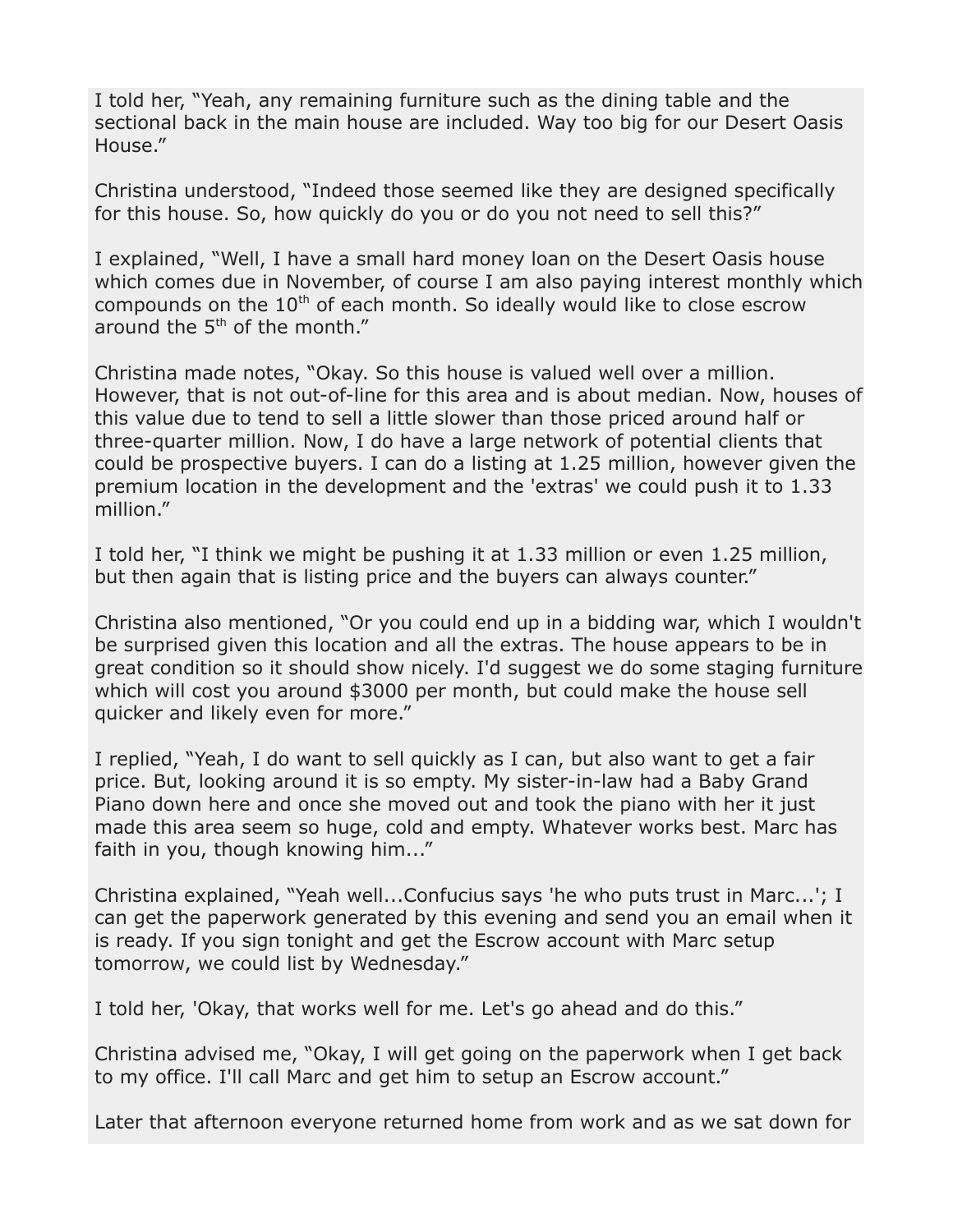dinner I commented, "Ah, I see everyone found their way back. So, by this time tomorrow the Ashler Hills house should be on the market." After dinner I made my way to my office and saw Christina had sent me the listing documents to esign.

Most of the week was quiet. Thursday night Laura called, "So we still on for this weekend?"

I told her, "Far as I know, haven't heard from Linda since she left on Monday."

Laura told me, "How odd, Miss Kitty hasn't seen her at all this week."

I added, "Well she did mention she had to take care of some matters regarding Kacie and Kayré so maybe that is the reason she hasn't been around. She's suppose to meet us there sometime on Sunday, but told me her Ladies live close by. Also mentioned she'd give me Claudia's number by Friday. So when y'all coming up on Saturday?"

Laura replied, "Late morning or so very likely early afternoon. So what time are we supposed to be there on Sunday?"

I explained, "Haven't really been given a set time. I am thinking we can be out there around 10:00 AM. Have to wait and see what Claudia tells me tomorrow."

Laura advised, "Okay, well then you can let me know when we get up there on Saturday."

Friday night Linda (much to my amazement) texted me Claudia's number. I decided I'd give her a call, "Evening Mister Merlot, Linda told me she'd give you my number."

I replied, "Ron is fine. Yeah, she just texted me your number. Is there is a specific time we should be there on Sunday?"

Claudia told me, "Doesn't matter much to me we all live so close. Linda said she would *try* to be there by early afternoon."

I laughed, "So another words she might show up before we are done."

Claudia agreed, "Sounds about right! One thing I have learned in the 30+ years I've known her she has no concept of time. So what time do y'all want to start?"

I told her, 'I am thinking around 10:00 AM. Since it will be Andy, Laura, Wynn and myself it should not take us long to get this done. The most time consuming is going to be running the drops for the Square Terminals, but even that shouldn't take more than 30 minutes."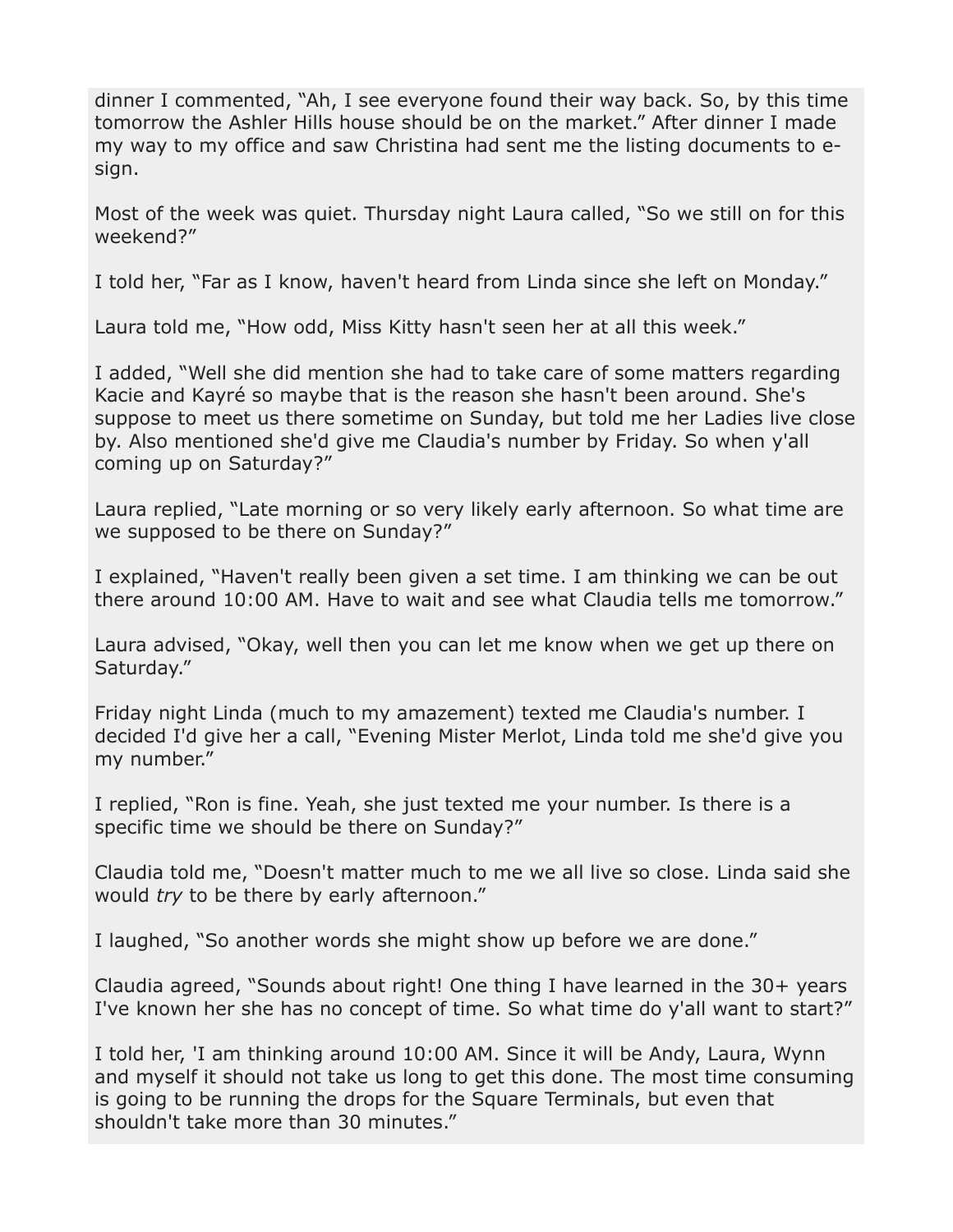Claudia informed me, "Okay, that works. One of the three of us will be there to let you in?"

I asked, "Three?"

Claudia told me, "Yeah either myself, Jojo or her sister Sadie...oh y'all haven't met Sadie...that's right."

After I finished with Claudia I called Laura, "Evening Laura. So Claudia is fine with 10:00 AM on Sunday. She said Linda plans on being there in the early afternoon, but who knows with Linda."

Laura advised me, "Yeah I know what you mean. She popped in earlier and spoke briefly with Miss Kitty before she took off again. Do we even need her there?"

I laughed, "To be honest, no. She kept telling me she was going to be very hands off with this location...though she had said the same thing with Scottsdale. She has her three ladies which I am guessing she has the upmost trust and competence to handle running that location. So, we won't worry about her it sound like she has enough to deal with in regards to Kayré and Kacie. Well, I'll see y'all tomorrow. Call me if you need anything."

Laura told me, "Okay, yeah see you tomorrow."

I decided I should talk to Andy and Wynn, "Andy and Wynn to my office please."

Wynn walked in and with an English accent, "You rang sir?"

I laughed, "Yeah, just waiting on Andy..." Andy walked in, "Have a seat, just want to give you a quick overview of what is going on with the Budget Holstein at Superstition Mountain. We will do a more detailed overview tomorrow evening with Laura. So, we will be starting around 10:00 AM on Sunday morning. I have no idea if Linda is going to be there or not. Claudia told me she planed on being out there in the early afternoon. Laura told me Miss Kitty hadn't even seen Linda most of this week other than briefly today. Our guess is she still busy with Kayré and Kacie. Laura and I both agree that we do not need Linda there as the operations are more going to be handled by Claudia, Jojo and her sister Sadie. Anyway, Sophie, Laura and Miss Kitty will be out sometime tomorrow."

Wynn asked, "So, if I am going with you and Andy what are we doing with Miss Kitty and Sophie?"

I told her, "Sara and Lindsay will take them out for brunch in Old Town Scottsdale."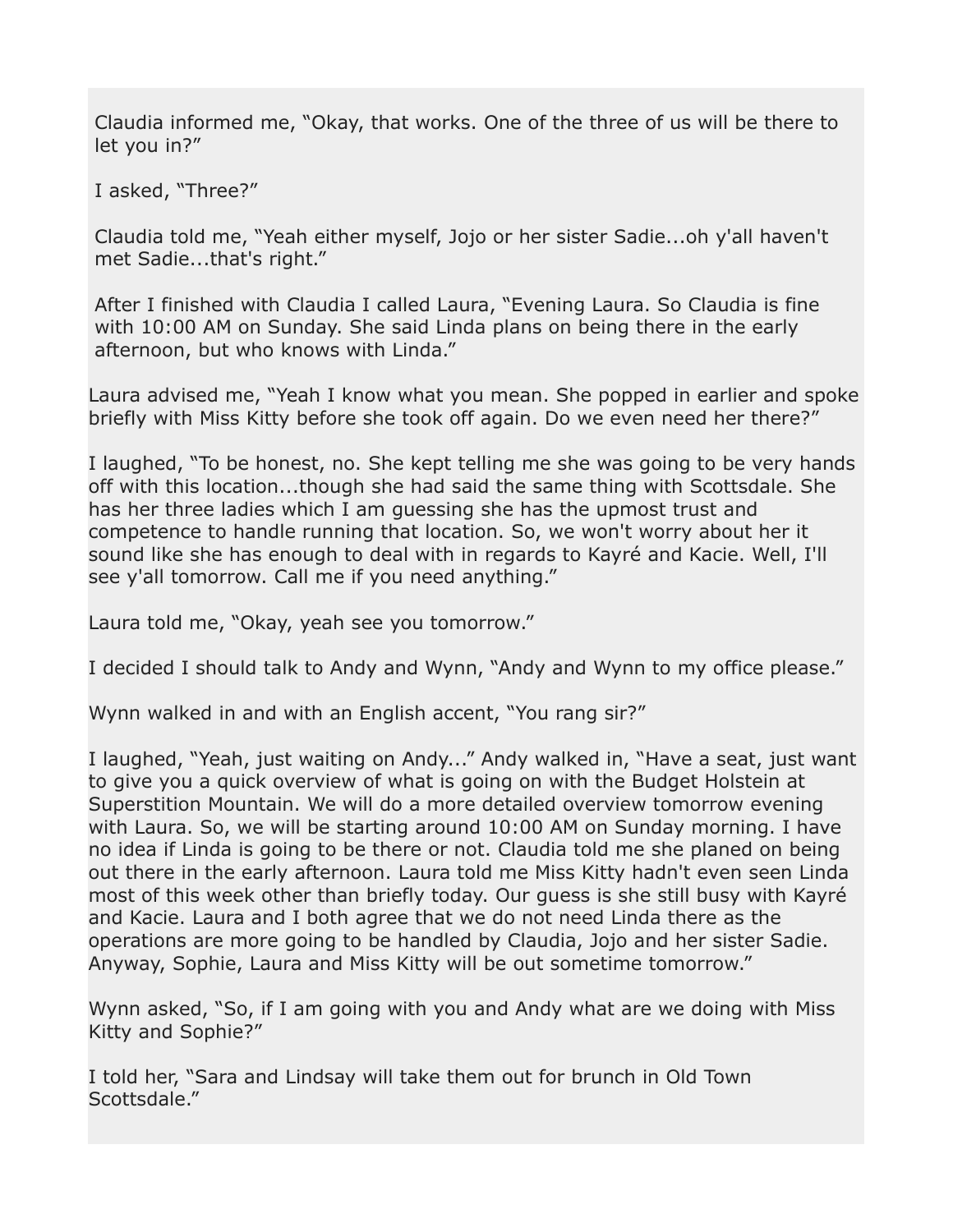Wynn agreed, "Okay, that will work. Any idea when we will be done?"

Andy replied, "Shouldn't take more than a 3-4 hours. There server and the PC's have already been imaged. Laura will need to work on getting the router, firewall and switch setup, but she pretty much already has the bulk of the configuration done, just needs a little tweaking."

I wondered, "Hmm...let me call Claudia real quick and make sure they did get their broadband connection established." I called Claudia back, "Hey Claudia, Ron Merlot here. Quick question, did y'all get your broadband or fiber optic Internet connected?"

Claudia advised me, "Yeah we had them out yesterday and it is live. They left a piece of paper will a user name and passwords and our IP address."

I was relived, "Oh good, that's kind of an important. Make sure you give that information to Laura on Sunday. Thanks!" After I was finished with Claudia I explained, "Yeah, Claudia says that was installed yesterday. Well that is all I have for you two. Unless you need anything of me, I have some projects to work on. I think I am down to 4-months now. Hopefully, over the next couple months I can get close to being caught up."

Andy reminded me, "With Linda being done you shouldn't have anything else until Thirsty Cactus."

I sighed, "Yeah, well there's still the matter of Gary. He's been talking about wanting to do some upgrades at the Deer Valley office."

Andy laughed, "Deer Valley ain't that bad, least it is not Henderson."

I told Andy, "Yeah...but he had mentioned Henderson as well. I'll try to focus him on doing Deer Valley first as it is the oldest and see if we can put off doing Henderson until after Thirsty Cactus is done."

Wynn asked, "How long do you think Thirsty Cactus is going to take?"

I explained, "Not really sure. Remember, is not just The Budget Holstein. There's Andy store as well and plus Corona de las Estrellas. At least with The Budget Holstein and PC's and Things those are going to be a move where as Corona de las Estrellas. is going to be a complete new install. Ironically, the new install actually going to be simpler."

Andy told me, "Well, I've told Zina, Dunn, Doyle and Max that I am going to shut down the current Scottsdale location about two weeks prior to us opening the Thirsty Cactus location."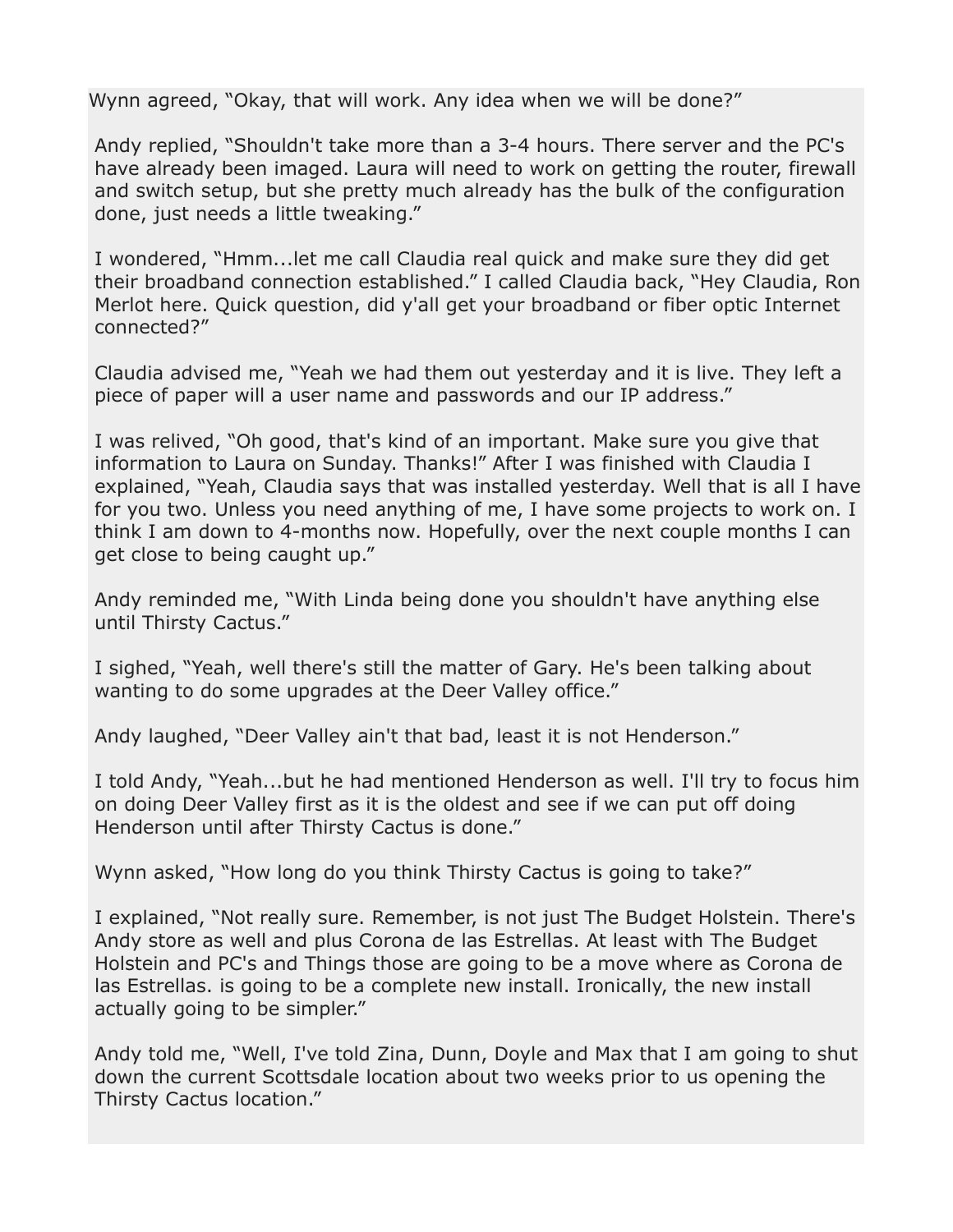I laughed, "Well, that's help I know Linda won't doing anything like that. If we are lucky may be a weekend to get her moved over."

Andy and Wynn disbursed and I set to finish up a couple other projects. It was getting close to 10:00 PM and I was falling asleep. I shut down and headed upstairs to find Sara nude except for stockings and bra on bed playing with a magic wand. Her armor was on my side of the bed. Upon seeing her I asked, "Who let you out of your armor?"

Sara jumped and giggled, "I did! Want to do something about it?"

I told her, "Nah, too tired. I'm going to take a shower then head to bed."

# **Chapter 2: Our Very First (Official) Guests!**

The next morning I woke up and noticed Sara was not in bed. After I changed, I headed downstairs to the kitchen and noticed Sara and Lindsay were not around. Wynn took notice and told me, "Sara and Lindsay headed out earlier to Prescott, they should be back this afternoon. Andy is at the Fountain Hills store as Zina needed the weekend off. Oh and your sister called, they should be up before dinner. What did you plan on for dinner?"

I explained, "I suppose I can grill some fish, chicken and brats tonight. Tomorrow, we'll likely do Vinnie's as I have no idea when we are going to be done with Linda's project. Did Sara and Lindsay take the Jeep or The Cruiser?"

Wynn replied, "They took the Jeep since it was out."

I told her, "Good, I'll take the Cruiser over and get the oil changed, tires rotated and washed. I'll likely grab me some lunch too. You okay going to the Market with the Vespa."

Wynn laughed, "It is not like I have far to go! But, I know what you are asking and I'll have plenty of room for all the groceries."

After a quick bowl of cereal I took the Cruiser over to local Kwiki Lube and Wash. A couple hours later the Cruiser was ready. I looked at the time and decided to head up to Carefree and visit the shops and grab a bite to eat. I was looking at some sliver and turquoise belt buckles, but at this point I was getting close to having more buckles than belts. After lunch I headed back to the house. Wynn was in the kitchen working on getting the vegetables cleaned up for the salad. Upon seeing me enter she told me, "Laura called about an hour and half ago and said they were on their way up."

I replied, "Good, so we have a couple hours until they get here."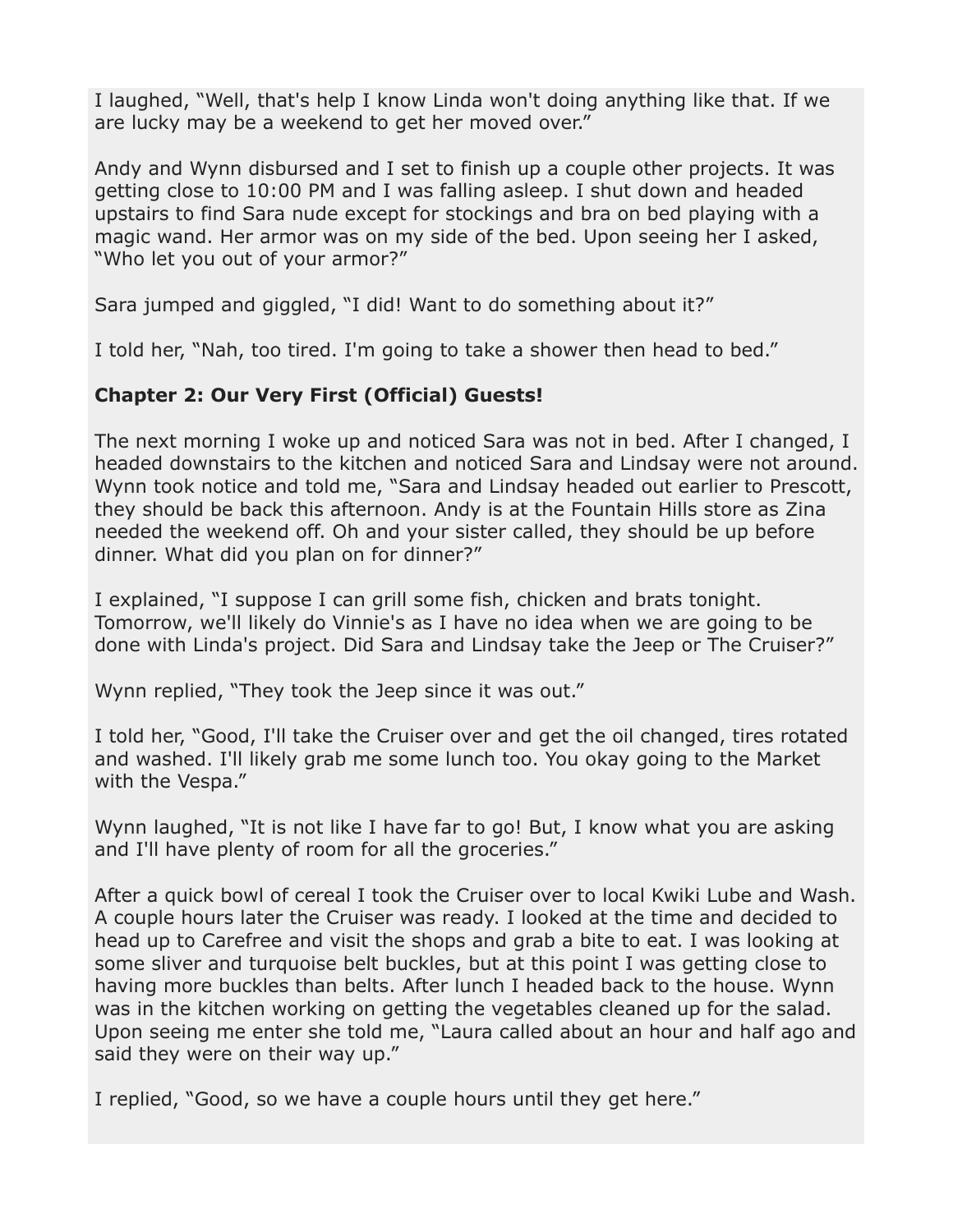Wynn continued, "So I was looking at the manifest for the job and noticed you were going to do a refurbed HP 800 G2 Mini, but I couldn't find it with the rest of the items for that job."

I had forgotten about the G2 Mini, "Oh crap, I knew there was something I needed to do. Well, it won't take very long. Just need to swap out and upgrade the RAM and put in a new hard drive. Then I can image it with Windows 7 off my server. Shouldn't take more than an hour to image. Guess I'll head down to my shop and get that taken care of." I grabbed a bottle of tea and headed out the backdoor and over to the lower level and to my shop. I was looking around on my shelves for the G2 Minis that Andy had said he brought back from the Fort McDowell store, but could not locate them.

I rang his cell, "PC's and Things...oh hey Ron what's going on?"

I told him, "So Wynn discovered I hadn't built the G2 Mini that we are using for the Budget Holstein slideshow. I went to my shop to build it, but I can not find any on the shelves."

Andy explained, "Yeah, they're in a box off to the side marked 'HP G2 Mini'. I didn't know what we were going to do with them, so I never unboxed them."

I looked around and found the box shoved into the corner, "Ah here we are." I opened the box and removed one of the units, "Geez, these things look like they just came from the factory."

Andy laughed, "I know, it is weird. I keep meaning to ask Dunn what the story was with them. Anything else Ron?"

I replied, "Not really. Laura and company should be here soon." I removed the top from the unit, "Hmm...interesting."

Andy asked, "What?"

I told him, "Oh, this unit does not have a hard drive or RAM. Not that it matters as I was going to replace those anyway."

Andy commented, "Yeah that is interesting. Wonder if the rest are that way? Next time I see Dunn, I'll try to remember to ask him about those. Gotta go have a customer."

I located a couple sticks of 4GB DDR3 SODIMM RAM along with a 7 mm 500 GB hard drive. Before I screwed the hard drive caddy back in place I wanted to test to make sure the PC would POST. I connected the video cable along with mouse, keyboard and power. Touching the power cable reminded me I needed to include a power supply for the PC. Thankfully all the HP Mini used the same 35-watt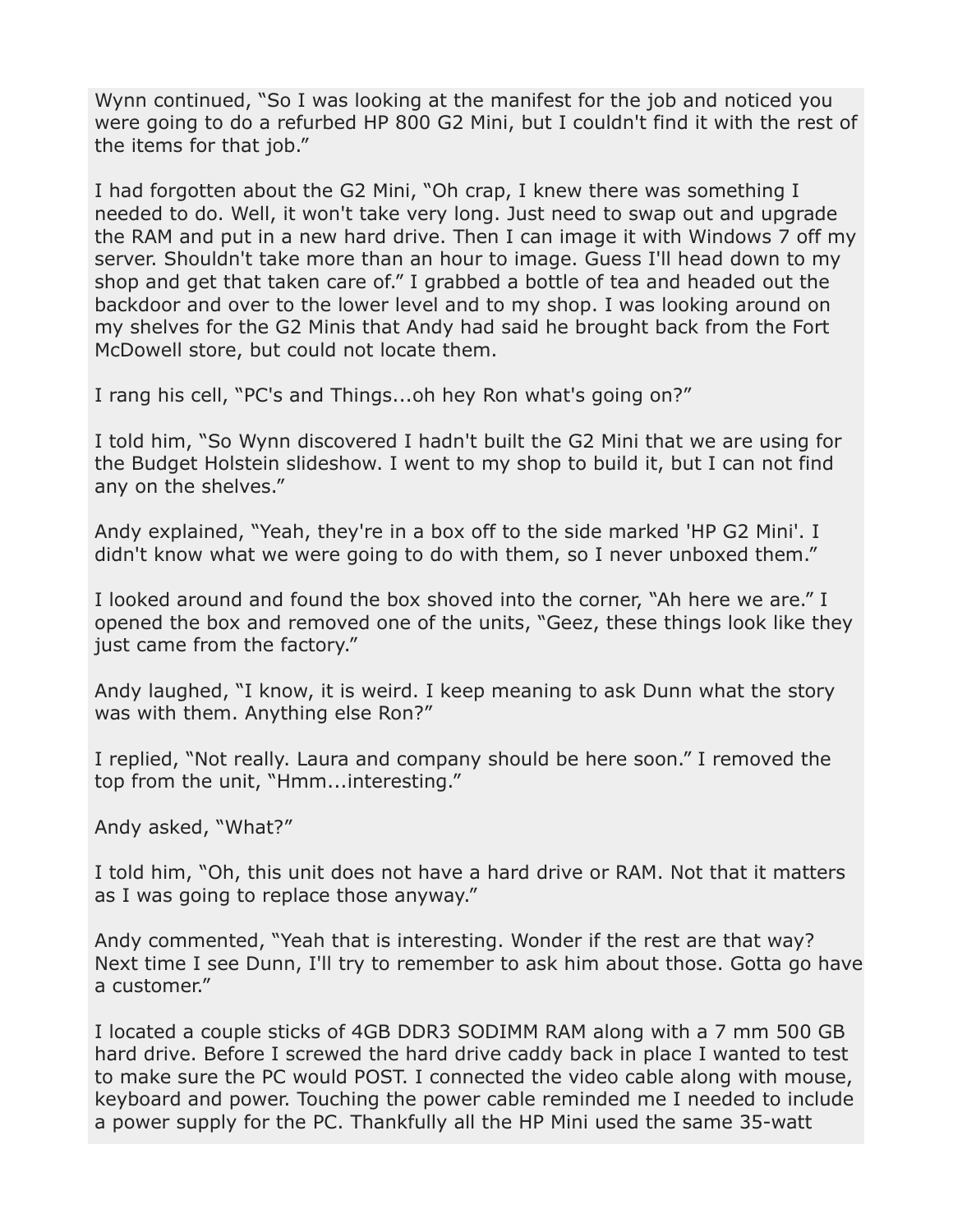power supplies so I had plenty of those. I connected the power cable and the PC started a sequence of short beeps with no display. I knew this meant one of the memory was either bad or not fully inserted. Since this was new old stock RAM, I had my doubts they were bad. I checked and sure enough the bottom module was not inserted fully. I tried again and this time the machine posted display '8192 KB RAM' and 'No Operating System Found'. Both of these messages were good and meant the PC was working as expected. I removed the power and connected the Ethernet cable and powered on on again. During boot up I pressed F12 to Network Boot and the system booted in my shop's Windows PE. I selected Windows 7 and watched as the machine began to image.

While I was waiting I decided to take a look and see how many units were in the box. I had gotten them all out and found there were 10-units total including the one I was imaging. I had the door to the shop open and heard Wynn come into the Great Hall, "Ron, you down here?"

I walked out my shop and saw Wynn along with Miss Kitty and Laura, "So you two snuck in while I was working in my shop."

Laura looked around and commented, "Wow, you really changed things down here. Thought the kitchen/great room was a lot to take in."

I told her, "Yeah, we have a newly designed playroom on one side of this hall and the other is the new Quail Suite."

Miss Kitty asked, "What did this used to be?"

I explained, "This was one of the 3½ car garages. Part of it had already been converted for the playroom. But when we came back here, I had Dundee redo and expand the playroom. During the construction of the new playroom I realized with Linda staying with me off and on until her Thirsty Cactus location was done, I wouldn't have any other guest rooms. Other than the old Presentation Room where I discovered Laura and Martina doing the wild thing many years ago. So I decided since we didn't need this much garage space to have Dundee build a new guest suite. I gave him free reign on this project and like everything else he has done, including my office and the McGrawl's, he outdid himself." I opened the door to the Quail Suite and told them, "Come on in this is your room." As we walked in I explained, "I'll give you a code for the outside door this door can be locked from the inside for privacy. Okay, so we have a closet over here and then around the corner is the attached bath and then the main room."

Laura made around the corner and saw the bed, "That is a big king bed!"

Wynn laughed, "Yeah it was Peaches and Maya's Alaskan King. It is a running joke that Ron had this suite built to accommodate the bed as it would not fit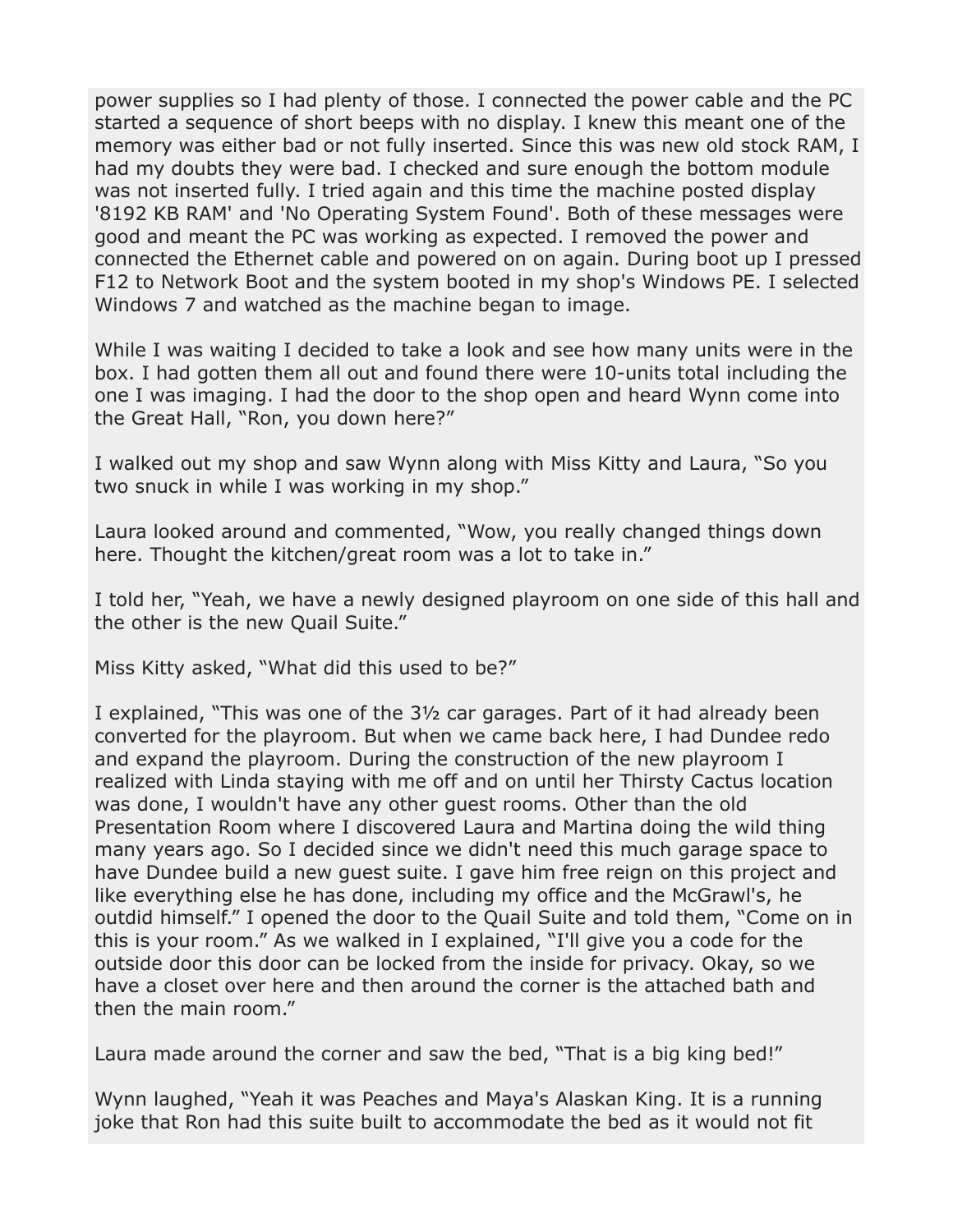#### anywhere else in the house."

Miss Kitty looked around the room, "Yet, this room still looks huge."

Wynn told them, "Well go ahead and get settled in. I am going to get dinner started soon. We'll announce over the intercom when dinner is ready. Ron, you want the grilled fired up?"

I told her, "Yeah, we can get it going shortly. Just need to touch base with Laura real quick."

Wynn replied, "Okay, I'll get it warmed up." She left the room.

I told Laura, "So right before y'all arrived, I got the HP 800 G2 Mini refurbed and imaging. That should be done by the time were are finished with dinner. The four of us, Andy, Wynn, you and I will go over everything after dinner. Now, if you excuse me I need to get my grill warmed up." I headed out to the Cabana and to tend to the Big Honkin' Grill.

After dinner Laura, Andy, Wynn and I met in my office. I reviewed the project, "So this should not be too bad. The server is ready to go and I am guessing Laura has pre-configurations for the Network equipment?"

Laura commented, "Yeah, just need to get their IP address."

I told her, "Yeah, I have that...well they have it there. The only physical ports we are going to have are up at the central checkout counter for the Square POS Terminals. However, I got to thinking..."

Andy joked, "That's never a good thing..."

Laura added, "Certainly not."

I laughed, "Fine. Anyway, let's run a couple lines to the office so the laptop docks can be hardwired to the network."

Andy commented, "Not a bad idea actually. Have you already imaged the laptops?"

I informed him, "Yeah the two Lenovo T-460's are already imaged. They will need to be put on the domain once we get everything up and running. Same goes for the server and the HP 800 G2 Mini. So Andy and Wynn will be working on all the wiring plus getting the AP's installed and setup. I'll be working on getting the rest of the hardware installed and setup. I'll read up on the Square POS terminals tonight. Laura you will be working on getting the Network equipment installed and configured as well as getting the end devices talking to the network. Now, *if*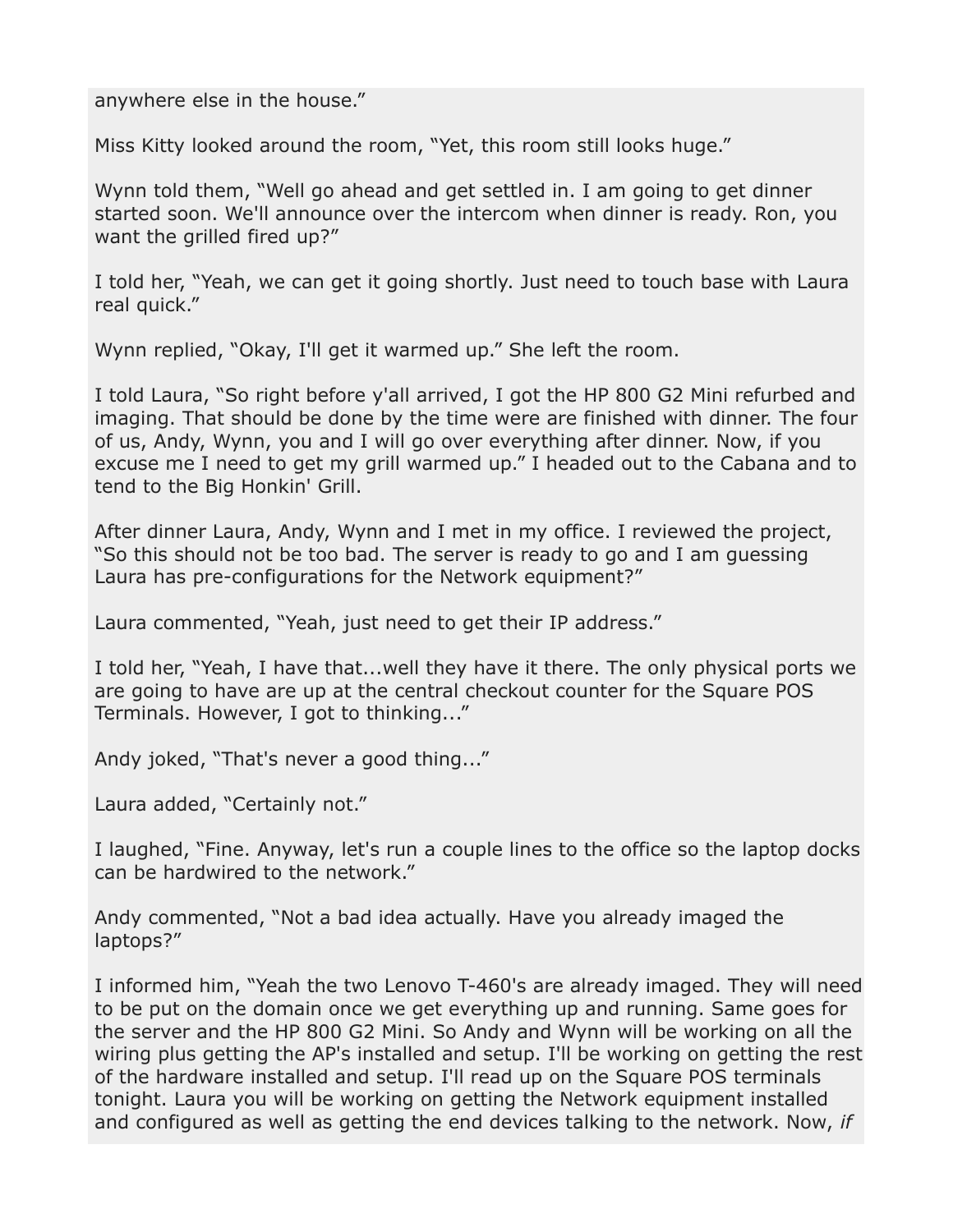everything goes smoothly..."

Laura joked, "Notice his emphasis on 'if'"

I joked, "When have we ever had a job give us issues...oh wait don't answer that! Anyway I am guessing three or four hours onsite. We'll likely break for lunch at noon then resume at one and wrap up by three. Perhaps, Miss Holstein will grace us with her presence during that time or not...doesn't much matter. Any questions?"

Wynn asked, "What exactly are we doing with the HP 800 G2 mini?"

Andy told her, "It will be connected to the TV near the checkout counter. Like we did with the Oro Valley store. Hmm...Ron have they told you what they wanted on the slideshow?"

I told them, "Kacie and I had talked about it a while back before the incident and told me she would have the a Superstition slideshow file on the central server that we would run. With everything that is going with them I have no clue. Still a couple weeks until they open so not really important right now. I'll ask Claudia, Jojo or Sadie, whomever is there tomorrow about it."

Laura suggested, "Or Linda, should she show up while we are there."

Wynn asked, "So are they supplying the TV."

I told her, "In theory, yes. Claudia said she would take care of purchasing a TV and Dundee would mount it. I haven't asked, all I do know is they have an Internet connection."

Laura giggled, "Well, that is useful!"

I reminded them, "No matter what happens, it won't be as bad as Chugwater."

Andy groaned, "Oh god, ain't that the truth! That had to be the worst job we've ever done. Almost made me rethink doing these jobs with you, one of the many things I was thinking about on that long, long trip home."

I wrapped up, "So that is it is everything. We'll be leaving at 9:00 AM. Wynn and I will get the Cruiser loaded after breakfast. If there is nothing else, enjoy the rest of your evening. I have some paperwork and administrative stuff to take care of for this job. Oh, Laura how long are y'all in town for?"

Laura replied nervously, "I think we will leave Tuesday early afternoon why?"

I told her, "Good, I want y'all to have chance to spend sometime in the new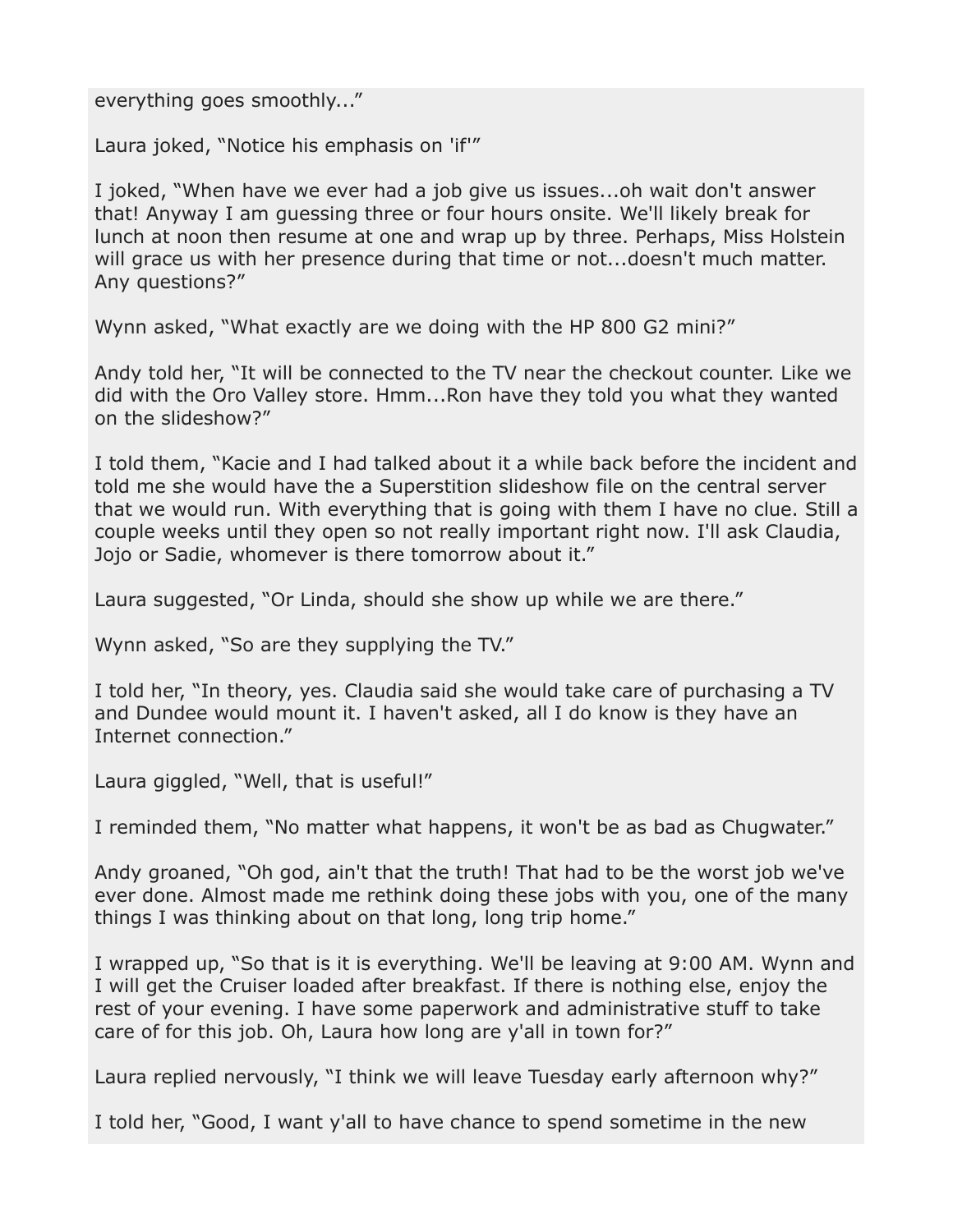playroom. Got some new toys recently too! Hmm, I suppose we will do *The Unlikely Cowboy* on Monday. Will have to invite Marc and Martina so we can get the 25% discount and I'll see if Maya and Peaches can make it. Maya's hospital is just down the street so shouldn't be an issue." After everyone left I have Marc a call, "Hey, Marc would you and Martina be free on Monday night for dinner at The Unlikely Cowboy?"

Marc complained, "I suppose so, but do I have to bring her?"

I laughed, "Hmm...with Laura being there..."

Marc laughed, "Good point. I'll make sure I have Martina belted just in case you can't control that sister of yours!"

I reminded him, "Hey, she is Miss Kitty's responsibility. I'll give you a call back with a time. Going to see if Maya and Peaches can make it."

Marc remembered, "Oh, yeah Maya works just down the street from there. Sounds good."

After I was done with Marc, I called Maya and Peaches. Peaches answered, "No one home!" She put the phone down and yelled out to Maya, "For you!"

Maya picked up the phone, "Hello. Who is this?"

I replied, "Your brother-in-law."

Maya laughed, "Should've known. What's up?"

I told her, "So Laura and company are in town for the weekend and I think we are going to The Unlikely Cowboy on Monday night. Since it is so close to your job wanted to know if you and Peaches could join us. Of course Marc and Martina will be there."

Maya laughed, "You're using Marc for his discount?"

I told her, "I resemble that remark!"

Maya giggled, "Yeah count us in. I am done at 5:00 PM and Peaches is going to pick me up anyway."

I went online and made reservations for the smaller patio for 5:00 PM on Monday. I called Marc back and informed him of the time."

### **Chapter 3: Brunch, Install, New Roles and an Awkward Look Back**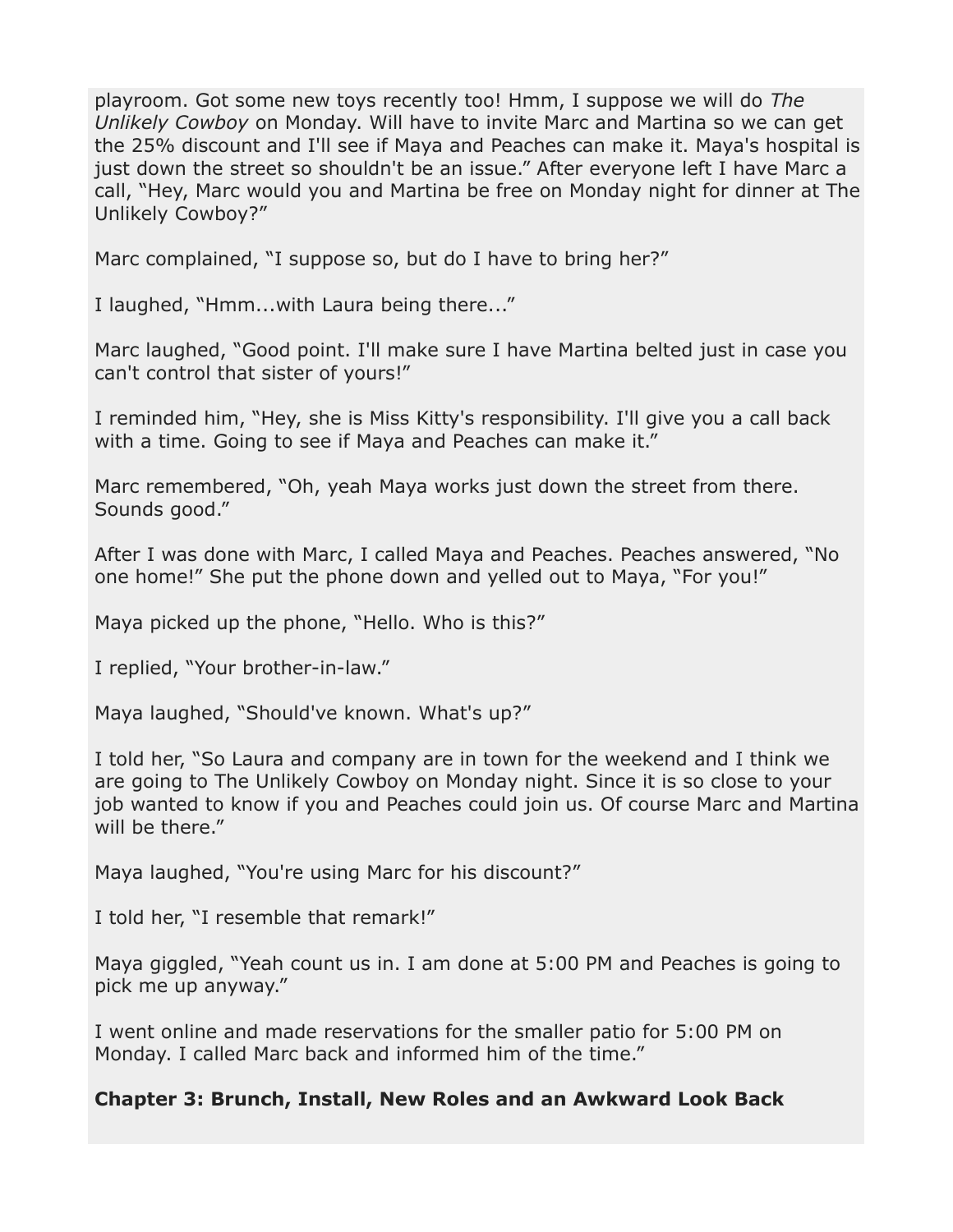While Laura, Wynn, Andy and I were meeting, Sara asked Miss Kitty and Sophie if they would mind having Maya and Peaches join them for brunch the next morning. Neither had an issue and Sara informed her sister and her partner. Maya had suggest they all wear their corset dresses with nude fishnets and high heel ankle boots as it would be a semi-formal brunch. They agreed to meet at the restaurant the next morning. The following morning after a light breakfast I headed out to Gold Canyon with Laura, Wynn and Andy to get started on Linda's new store. A little bit later Sara, Lindsay, Miss Kitty and Sophie head down to Old Town Scottsdale to meet up with Maya and Peaches for brunch. Everyone arrived nearly at the same time Peaches announced, "We brought friend!"

The 'Lady in Pink', Martina walked in and sat down next to Miss Kitty, "Hope this isn't too awkward. Peaches asked me last night to join y'all."

Sara assured her, "No, you're fine. Nice to see you again. Keep forgetting you and Marc live over there as well."

Maya broke the ice, "So nice of you to invite us." She then noticed Lindsay had dyed her hair black again, "Love the new look Lindsay!"

Lindsay blushed, "Thanks. This is the second time I've done this."

Sara replied, "Yeah, we can pass off as twins again! You know it is not often we get a chance to get together."

Miss Kitty asked Maya and Peaches, "So what have you two been up to? Laura has told me a couple things here and there, but not much else."

Maya explained, "Well, after I completed my Masters, Banner offered me a permanent position. I would find out when I gave my notice at Vinnie's, Diane had a plan in place for Peaches. Diane was tired of being manager and trained Peaches to be her replacement. So Diane took my old job and Peaches took over as manager at Vinnie's. While on the subject of not much details, how did you and Laura meet up? Ron had mentioned something in the past that you two knew each other from school?"

Miss Kitty laughed, "Yeah. We'd known each other for quite some time. Ron and Laura's father did not approve of our relationship. Their mother on the other hand had no issues. Obsessively since she will be getting married to Blanche when Laura and I marry in November. You know no one has really explained to me how you and Peaches met up."

Sara let out a groan and she thought this was going to be a sore subject with Maya. Maya looked over at Sara laughing and asked, "What was that all about? It's okay, I can look back now and laugh about everything. So, we met on an awkward job Ron had in Chugwater involving our father."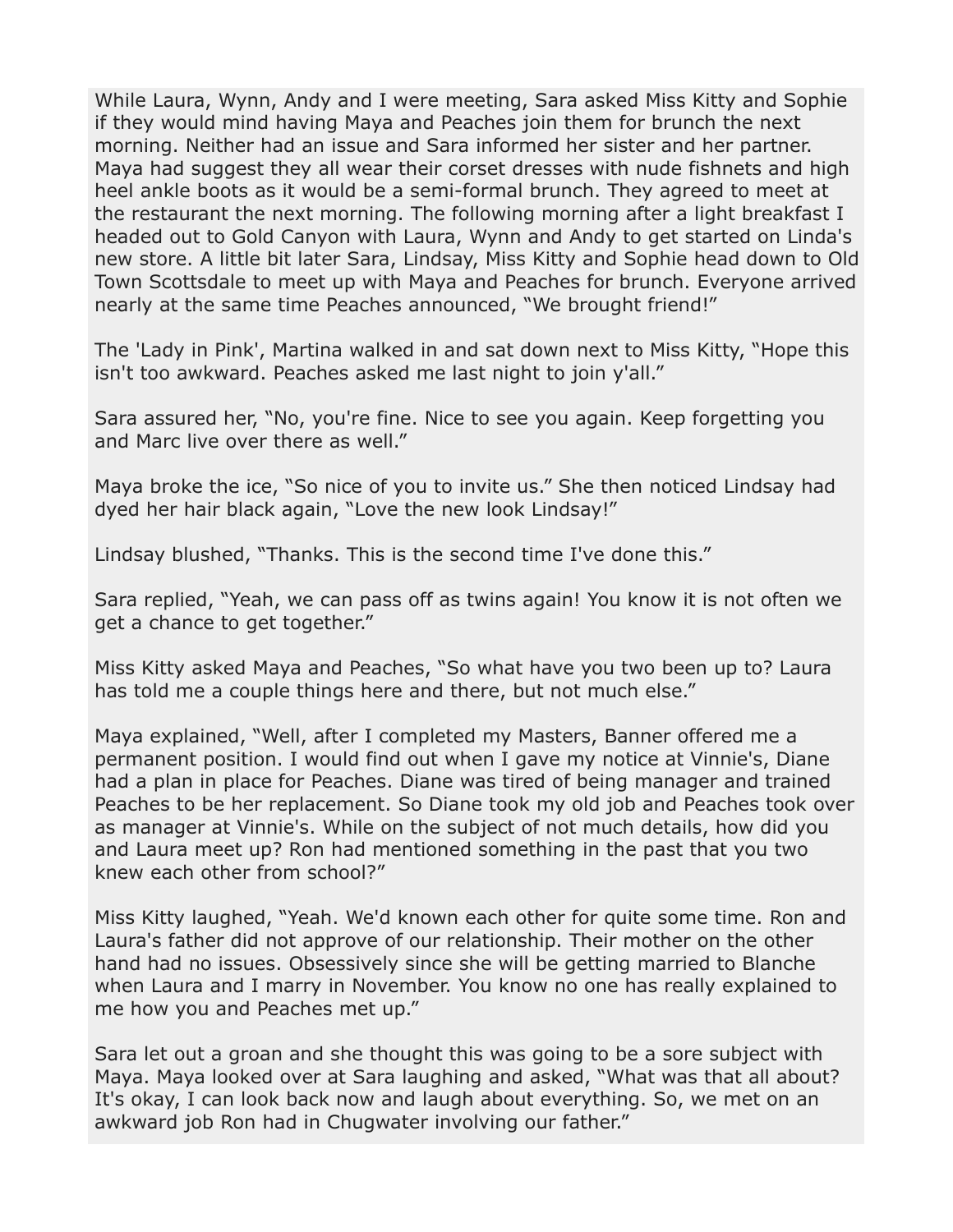Sara laughed, "Awkward is an understatement. How did he even find Ron anyway? All I know is Lindsay and I had come home and there he was in the Great Room. Hadn't seen him since the wedding where he disappeared after he walked me down the aisle."

Maya told her, "Well, it was I think a project for the shoe guy...oh what the hell was his name? We met in Frisco when you and Ron picked me up."

Sara recalled, "Oh yeah...Jason Jason; Boots Leather. Still, how did he get to the house?"

Maya continued, "From what Wynn said when he talked to the guard at the front gate and he mentioned Ron's name. Wynn just assumed Ron was having a client meeting that evening and didn't even catch on to his last name. I had heard her mention Jed Rae and asked about it. Next thing I know he is at the front door. He walks in and I just ripped into him."

Sara laughed, "Yeah, well I gave him a piece of my mind that evening as well. Then he spins this absolutely bizarre tale about getting into accident the year prior while drunk and being cut a deal if he went into rehab. Then there was Tess..."

Peaches added, "Tess didn't know what was going on."

Maya added, "Yeah it became clear much later on she really wanted no part of his schemes. So anyway, he goes on this spiel about this new site he has and wants us to do the IT install. I still haven't a clue where the money he paid us with came from. I think may be Jason had fronted it to him or he laundered it through one of his pyramid schemes, not entirely sure. Somehow or another all of us, including Laura agree to do this job."

Miss Kitty was confused, "Wait! Why the hell would Laura agree to that? For that matter why was I not around?"

Sophie explained, "You were somewhere else; possibly and interview; don't recall where. Laura was offed a lot of money plus she wanted out of a convention."

Maya added, "Yeah, that was one of the first things we agreed on was a fixed guaranteed amount for Laura. They even covered her travel costs."

Miss Kitty shook her head, "Still doesn't make sense she hates flying and she hates cold."

Sophie told her, "She thought it was a way out and better option compared to The Network Admins of the West conference."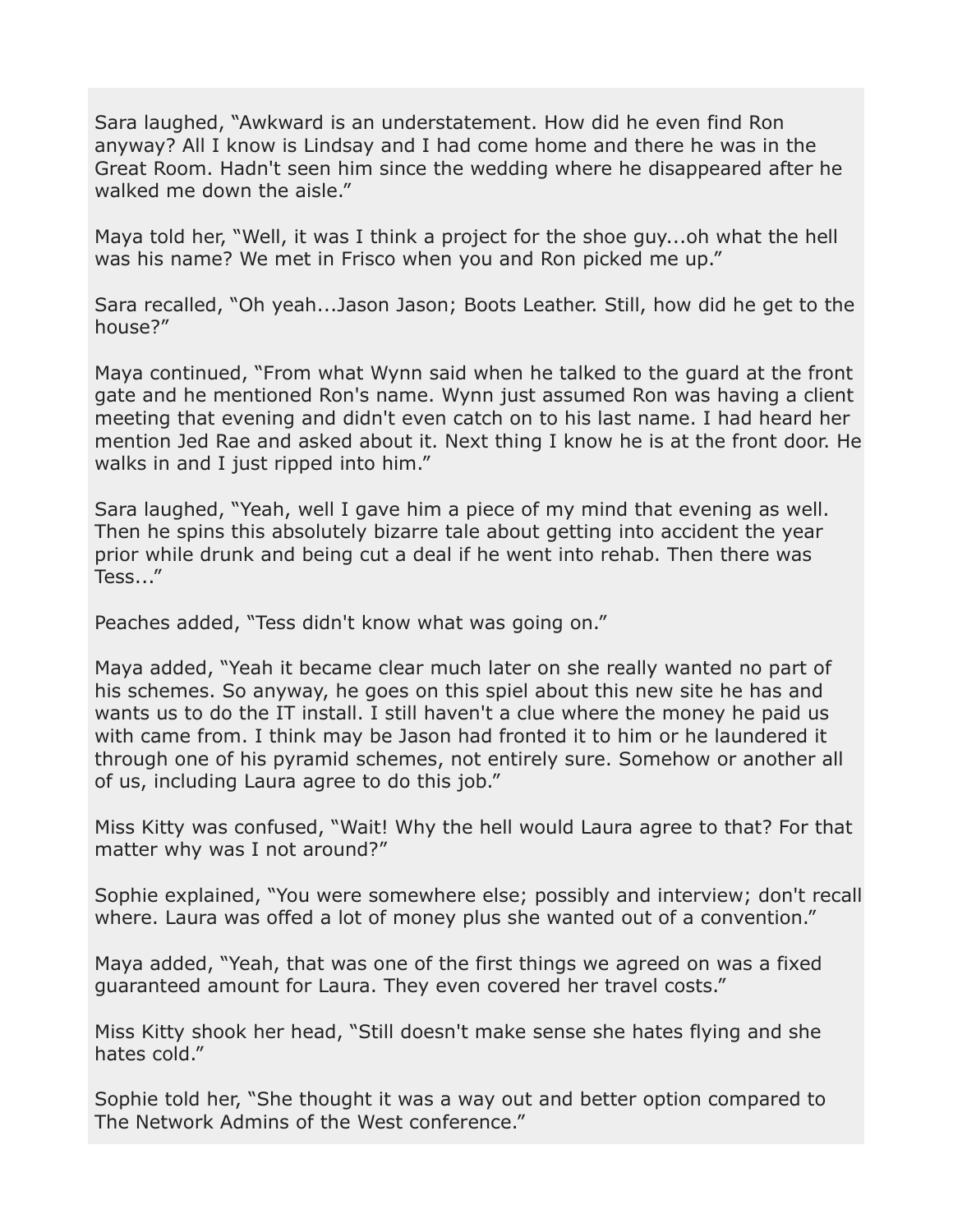Miss Kitty laughed, "Oh, okay now it starting to make sense. Funny thing is she loved that organization when she first joined. The executive board changed and her and one of the VP's tended to butt heads. She was also pissed that they had moved it from Vegas to Reno. Yeah, Chugwater in that case I suppose would be the lesser of two evils."

Sara commented, "You know that whole job just kept getting more awkward as we went on. I recall the first day when Ron saw the site in person and was overwhelmed by the size."

Lindsay added, "Wasn't just Ron, Andy was freaking out as well. As Ron put it 'looked so much smaller on paper'! Then there was the whole flaming TV incident later that day."

Maya laughed, "Oh yes, the famous flaming TV...really should have let that place burn down!"

Miss Kitty was totally clueless, "Flaming TV?"

Sara explained, "So, Jed had a questionable UPS unit that he couldn't or wouldn't explain where it came from. I don't know if it was left on the site; he had it somewhere else; it had fallen off a truck...anyway Ron didn't like the looks of the unit. He didn't want to connect his laptop to the UPS to test it. So Jed just happen to have this ancient TV laying around that was likely older than Lindsay. Anyway, Ron connected that TV to the UPS. Maya was upstairs near the sever room, but had left to go the restroom. Not sure where I was. Ron and Andy were downstairs in the main office at the electrical panel. Ron said he had shut off only the breaker to the server room when the main breaker tripped."

Maya added, "Yeah, I was coming back from the restroom when the whole building went dark and I heard this loud bang from the server room. By that time the fire alarm was going off and when I got to the server room the TV along with the UPS were on fire."

Sara corrected her, "No, the UPS was a puddle of melted plastic by that point. So, here we are Day 1 on the job and we already had two major set backs. I guess we ended up calling it a day and headed over to The Ranch house to regroup."

Maya continued, "Yeah. So, during that time Bambi and I were a bit serious and I was really missing her. Ron had Jed and Tess sent Peaches up to check on me and the rest is history."

Peaches laughed, "You were so sad when you answered the door, but by the time I left..."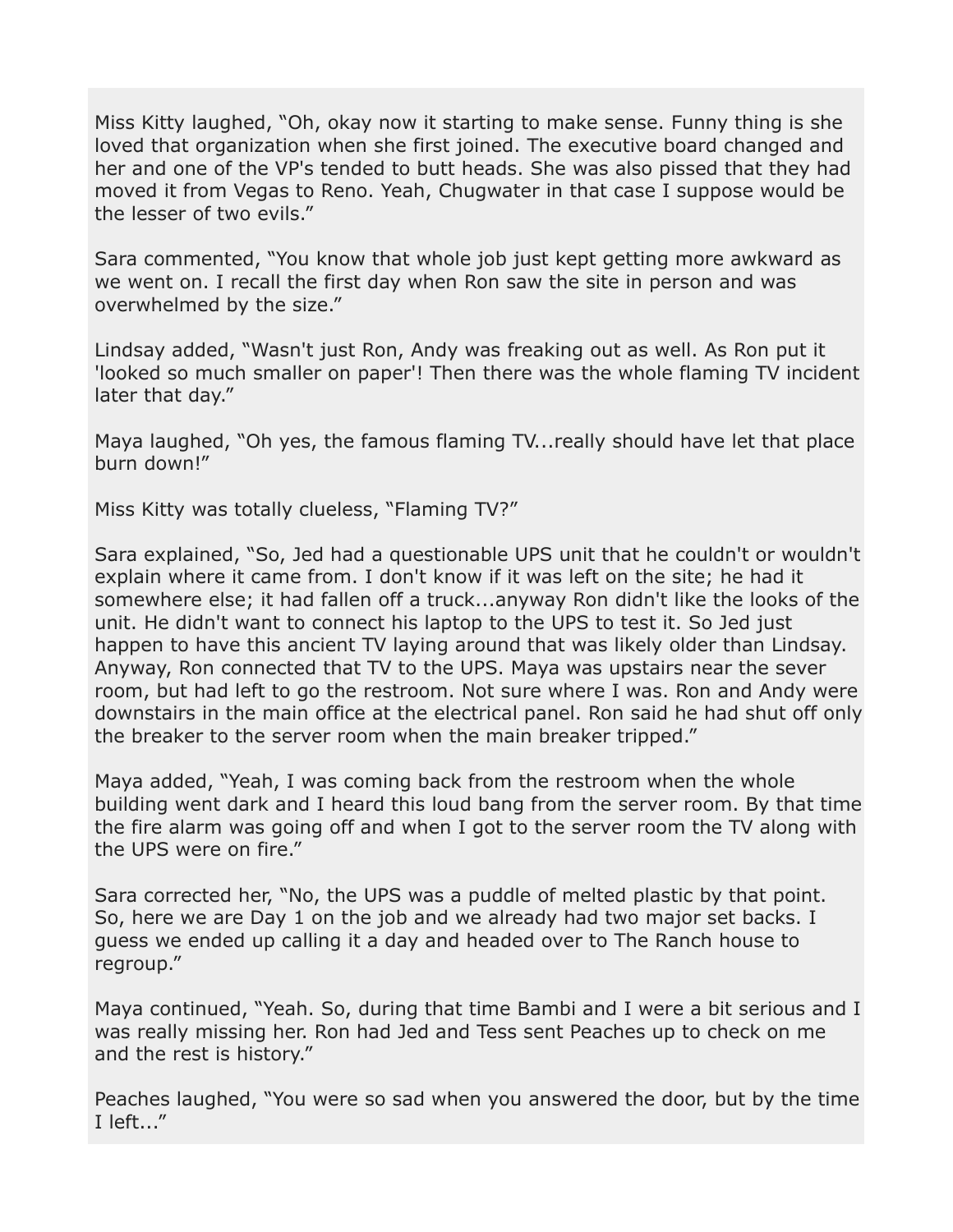Maya giggled, "Yeah, well I wasn't missing her anymore."

Sara continued, "So, we were eventually able to get the job done. Wynn had stayed behind to visit friends down south which was good as she was able to get us some of the supplies we needed such as more CAT5 cable and a new UPS. Everything seemed to be going fairly well, until we got towards the end. The plan was for Laura to come in the early afternoon and get everything setup so the installed would run overnight. I guess the weather was bad so her connecting flight kept getting delayed."

Sophie recalled, "Yeah she was really get agitated. She didn't like the cold and really didn't want to be stuck a strange airport for hours on end. Once we got there and they got her into a room, she pretty much slept until the next morning."

Sara added, "Of course even her portion of the job had lots of odd problems which caused her to go over the amount of time we had allocated for her. Yet, Jed had no problem paying her the extra."

Maya wondered, "Still don't know how they had the money. Then it gets really awkward. Him and Tess tell me they are going to convert The Ranch into a kinky B&B and ask if Peaches and I could run it. However, they also tell me Peaches needs a 'vacation' and to take her back with us for a couple weeks and 'think it over'. Really didn't understand at the time what the hell he was doing. I would later find out The Ranch was in foreclosure, but they were hoping to avoid auction by trying to get an investor to buy the property and pay-off the loan. It just kept getting more awkward as we went on."

Lindsay added, "You want awkward? How about that last night we were there. It was around dinner time when Dunn Brooks walks into Main Ranch House."

Sara recalled, "Oh yeah, I remember that. You had asked Andy if he looked familiar. I had asked Ron and he had no clue."

Lindsay explained, "Yeah, y'all wouldn't have known him. Dunn and Andy went to vocational school together and were in business together for a while. Right after Andy and I got married, Dunn decided he wanted to do independent work and then Andy and I bought our first store. We'd have Dunn help us once in a while, if we had a complicated repair or build or needed extra help at one of our stores. Andy lost contact with him about the time we had sold the original Catalina Foothills store. We did get back in contact with him again after that incident at The Fountain Hills store..."

Sara asked, "Which incident? There has been several."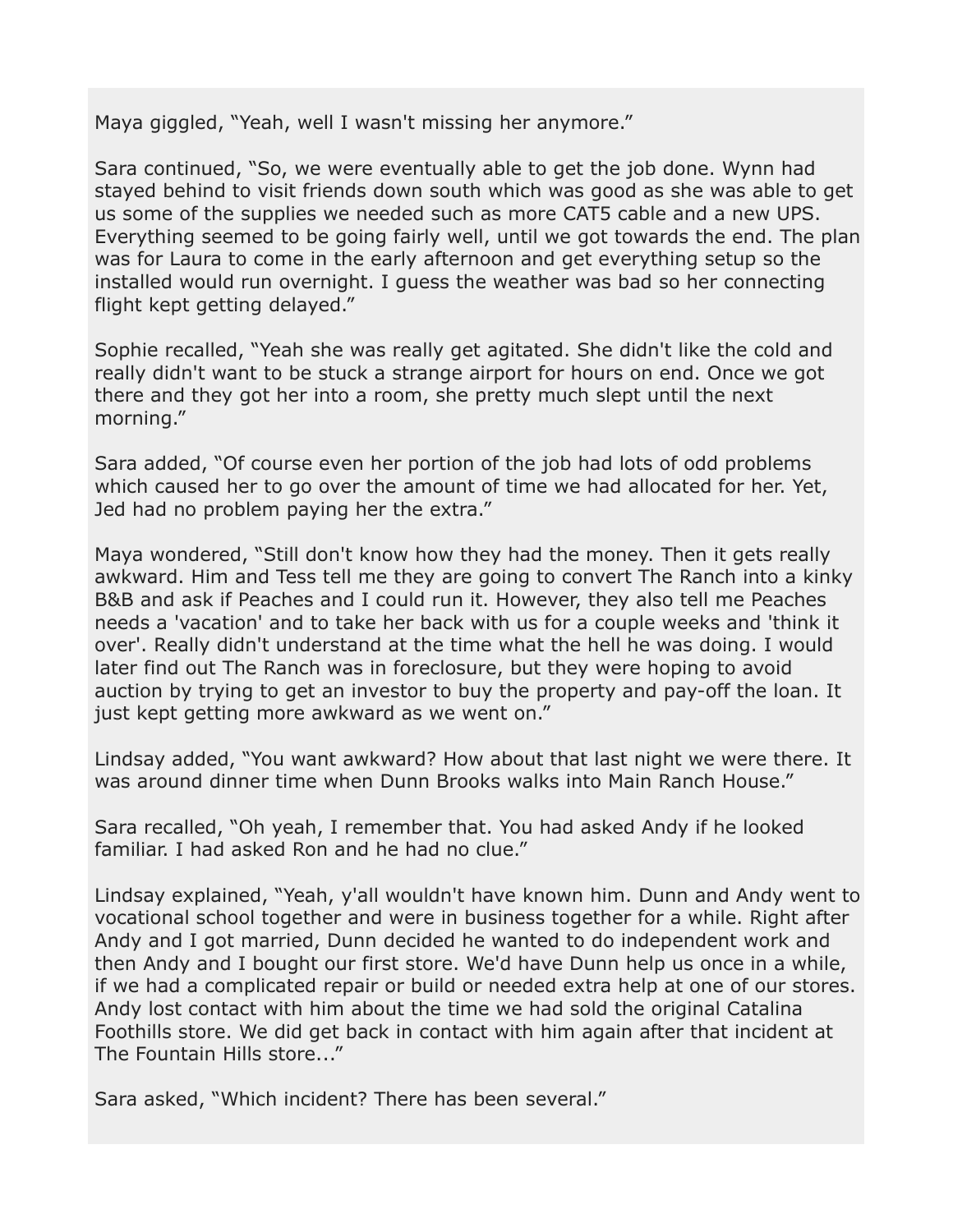Lindsay laughed, "Yeah...true. The Glen Campbell incident!"

Lindsay and Sara both, "Like a Rhinestone Cowgirl!" Miss Kitty along with Maya and Peaches looked at Sara and Lindsay rather oddly. Seeing their confused reactions, Sara told Lindsay, "Best you explain this one."

Lindsay took a deep breath, "Yeah, guess I should. Well, Maya's right we can look back at it now and laugh. So, Andy and I had gotten a call from the Assistant Manager at the Fountain Hills store saying he had several complaints from female customers about the manager's behavior. Andy asked him if he had documented the complaints, which he had. He sent over an email with the dates and times of the incidents. So we reviewed the security footage and were a bit unsettled by what we saw. Inappropriate, yes but not to the point it would be harassment. We really weren't sure what to do. Andy had just hired this guy a couple months prior after the other manager quit and cleaned out his office overnight with no notice. The assistant manager had come in one morning to find that manager along with the contents of his office were gone. We decided we needed to do something quickly before things escalated. We decided to go out to the store the next morning. Now, remember we are living in Tucson at that time. We got up early and made out the store may be an hour or so after it had opened. It was fairly busy when we arrived and Andy said he was going to go talk to the Assistant Manager. I was going to see if I could catch the manager in the act as he had no idea who I was. Andy had hired him and we never had contact with him since. So I am looking around and he comes over and put his hand on my shoulder and asked if I need anything. I remove his hand and tell I am doing okay. He left and disappeared somewhere as I lost sight of him. I had moved over to a different part of the store and a couple minutes later I felt a hand on my ass. I turn around and it was the manager. I gave him a swift knee to the groin."

Miss Kitty cringed, "Ouch!"

Lindsay laughed, "Oh yeah, the whole store heard him scream. Andy made his way to the commotion and the manager starts going on how 'this bitch' attacked him. Andy informed him, 'this bitch' is his wife and the co-owner and he was fired. He started making a scene about wrongful termination and lawsuits until Andy reminded him we had his performances on the security footage. Andy told him to leave now and if ever showed up again he would be arrested for trespassing."

Miss Kitty laughing asked, "Did he end up causing any trouble?"

Lindsay told her, "No, he was all talk and no action. So anyway, Andy was able to reach out to Dunn Brooks about store manager position at Fountain Hills. We had already interviewed Zina earlier that afternoon, but really wanted Dunn to be the manager. He got back to us and said he likely wasn't going to be able to do it as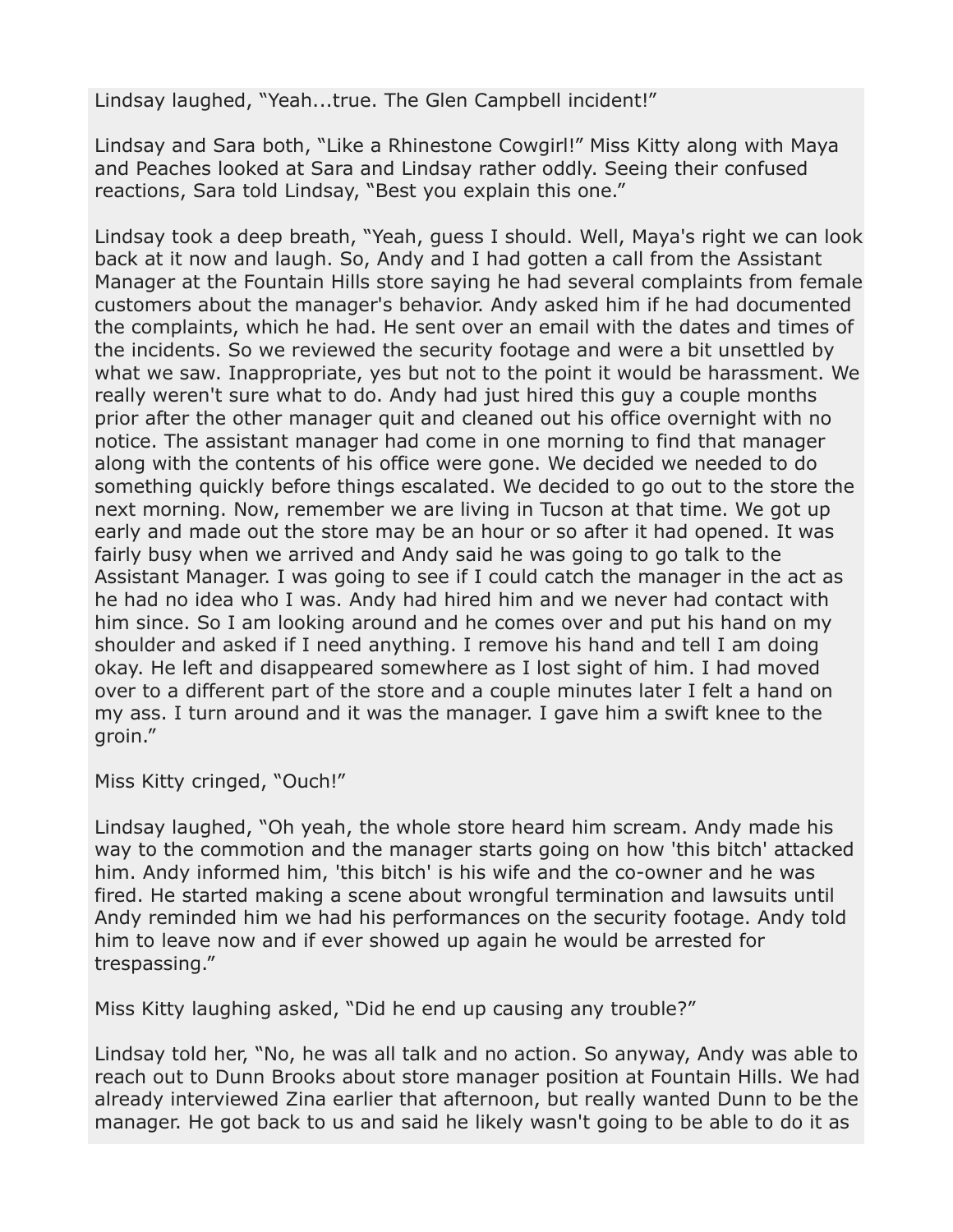was about to land a new multi-month contract. He told us he'd get back to us before the end of the day. I guess I wasn't there when he called back."

Sara explained, "You were rather exhausted that evening. Ron and Andy sent me in to help you unwind. Ron took Wynn and Andy over to a wine bar. This was before Maya had moved in with us."

Lindsay recalled, "Okay, yeah that's right he told me the next morning that Dunn had accepted an offer Wyoming. Still, it was just awkward seeing him that evening."

Maya laughed, "Then more so, when he shows up with Tess later on."

Sara added, "Oh jeez, once again I was out with Lindsay when shit goes down! Guess that was when he came out and told us Tess was his girlfriend and Jed was in jail."

Miss Kitty asked, "What did they get him on?"

Maya ran through the laundry list, "Oh let's see, there was real estate fraud, wire fraud, bank fraud..."

Sara added, "Let's not forget racketeering and fraudulent schemes. He did have quite the pyramid scheme going with his various shell companies. Of course his downfall was Peaches and Tess."

Peaches laughed, "He didn't know I was home. He left to see attorney. He left his books out in open and I called Tess. She came over and made copies then told me to keep in safe place...in case of rainy day."

Maya laughed, "Oh yeah, Peaches tells me this when we are at Bio Sphere then I try to call Ron and Martina answers. That was awkward as hell trying to explain to her and Wynn what to look for when I didn't even know what they should be looking for."

Martina laughed, "Oh yeah, I remember that phone call..."

Peaches frowned, "THAT DAY! You blackmailed me into wearing chastity belt!"

Sara looked at Maya who calmly corrected Peaches, "I *challenged* you...not blackmailed."

Peaches mumbled, "Potato, Potatoe."

Martina told Peaches, "No dear, *I* was blackmailed into wearing a chastity belt by Ron. He caught me screwing around with Laura, not to mention taking advantage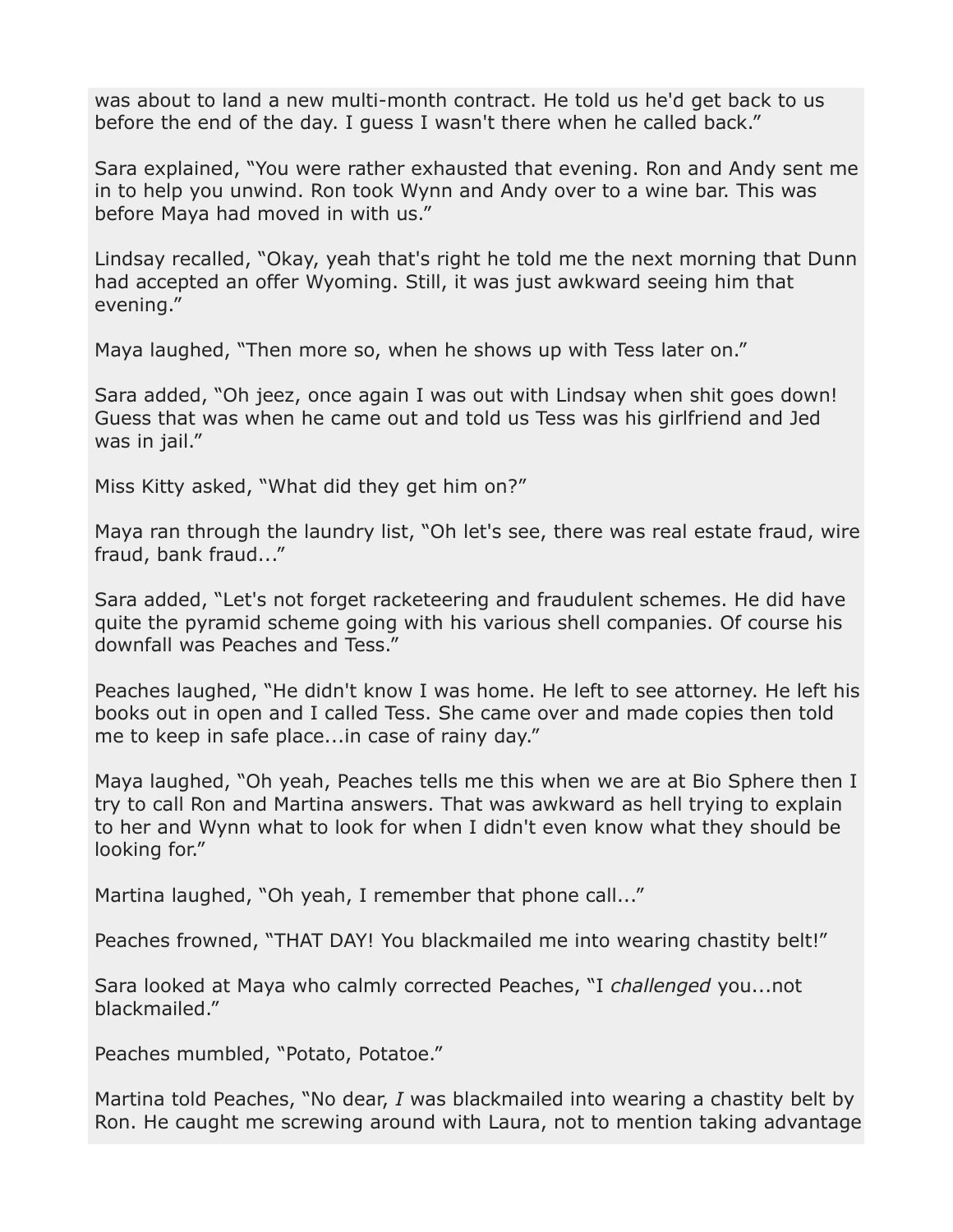of Sara. It was either keep wearing the chastity belt or divorce Ron. Of course, I did end up divorcing him after Valley Shadows closed and we ended up at the fucking amusement park...I mean 'resort' in Nevada. So hated that place. Thankfully Maya had told Marc to have something added to the contract letting us out within 90-days with no penalties. Then Ron somehow got both Marc and myself jobs at The Boulders."

Maya laughed, "Yeah, it was one of those thing I remembered from my Contract Law class I took as an elective. On the subject of chastity belts though I wear my super-max security belt nearly 24/7!"

Peaches complained, "Takes her 15-minutes to get out of damn thing before we can do anything!"

Maya teased Peaches, "Well, there is an easy solution for that. I can lock you into your belt and place both our belts keys in the key safe for a couple weeks."

Peaches shuddered at the thought of being locked-up for than her usual 2-3 days punishments, "No, I am grateful for time we can play together."

Sara giggled, "Wow, we are an odd bunch and that includes you too Lindsay!"

Lindsay looked shocked and innocently asked, "Who me? Well...yeah I am like Maya in the belt nearly 24x7, but it is not a super-max though."

Miss Kitty shifted gears, "So what's next? Laura said there is a big project involving Linda next year?"

Sara explained, "Yeah, Thirsty Cactus. It is going to be on the other side of the highway. Linda purchased three buildings; one for the new home of The Budget Holstein since we are out growing the Scottsdale location as well as a restaurant as she will be moving Corona de las Estrellas. to Scottsdale. Though with what is going on with Kacie and Kayré, that may change. We'll have to see what develops."

Miss Kitty asked, "You said three buildings, but that is only two."

Sara was expecting Lindsay to explain as she had in the past, but she remained quiet, "Um...Lindsay..."

Lindsay was lost in thought on something, "...um yeah...oh yes. The third building will be the new home for PC's and Things as we too are out growing our Scottsdale location."

Sara told Miss Kitty, "So depending on what happens, baring any delays Ron said we are looking at late spring or early summer next year."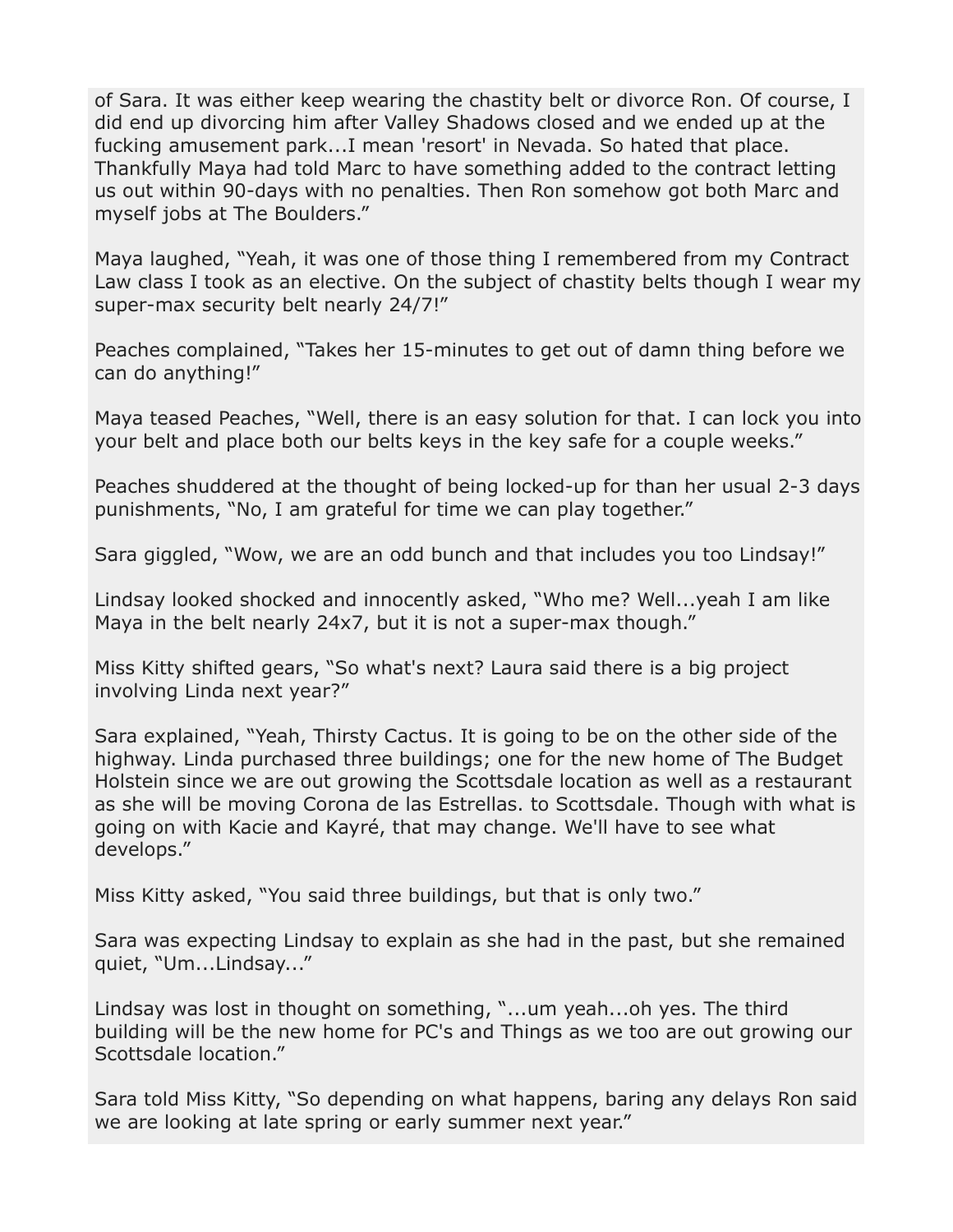Due to unexpected road work on US 60 we arrived about quarter after 10:00. Jojo and another person were waiting for us. Jojo commented, "Take it you go stuck out in the construction zone out in AJ?"

I told her, "Yeah, sorry about that should've checked that before we left."

Jojo laughed, "Don't worry about it Sadie and I were so occupied with breakfast we lost track of time and just got out here a few minutes ago."

I introduced the rest of the crew, "You know Andy already. Laura, my sister and network guru. Wynn assists on these projects, but mainly project manager. Let's get everything unloaded and we'll see what we are dealing with."

Sadie told us, "Jojo and I can help unload as well, save you a trip or two." Between the six of us we were able to get everything unloaded in one trip.

Upon entering the lobby I noticed a large Toshiba flat screen TV mounted behind the POS island, "Ah good, you got a TV and it is even mounted already. That'll be the last part of this project." I also noticed on the POS island two boxes from Square, "Hmm...good the Square POS terminals arrived. Andy and I will get those setup towards the end as well. Okay, Andy and Wynn who is going into the attic?"

Wynn commented, "Andy flipped a coin earlier and he will be going up there."

I reminded him, "Shouldn't be that bad. We just need the trunk line for the AP's and four drops; two out here and two in the office. Oh, I guess I should let you know Jojo, we are going to be installing Ethernet ports in the office that your docking stations will connect to. Laura, see if you can find somewhere you can work on getting the network equipment configured. I still need to setup test this UPS and then connect the rack's power to the UPS."

Sadie advised us, "We have a folding table and chairs in the store room. Jojo and I can bring those out."

Laura replied, "Thanks that will work. Just need power."

I told Laura, "In my backpack there should be a small four outlet Tripplite power bar."

Laura told me, "Perfect that will do. Okay, I'll get started. Jojo, Ron mentioned CenturyLink left you your IP address and admin info."

–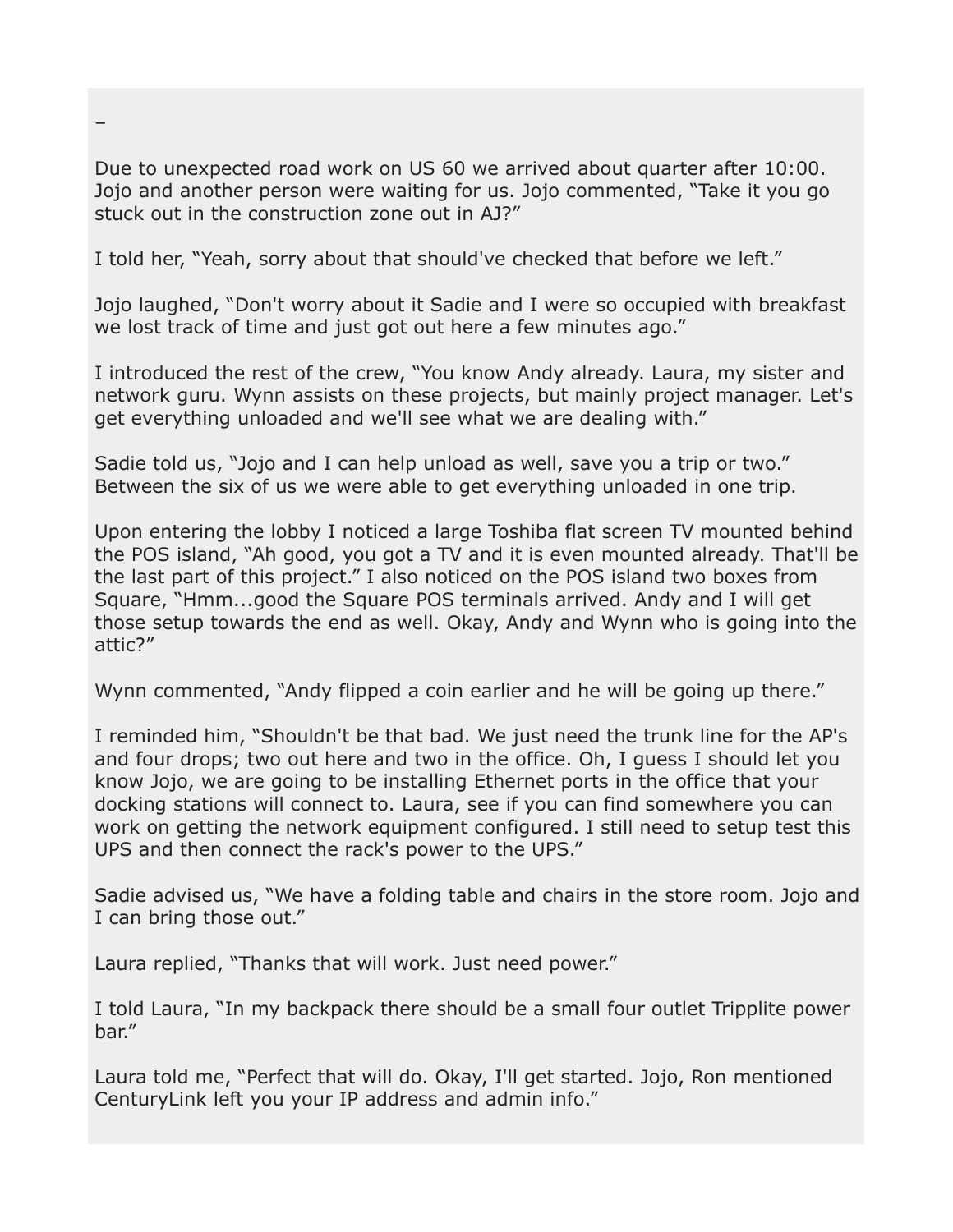Jojo replied, "Yeah, see if I can find that for you." She went to the office and returned a short time later with card and gave it to Laura, "Here you go. Sadie and I will be back with the table and chair."

I told everyone, "If you need me I'll be in the server room along with Wynn." By noon we had the network wiring done and Laura had finished with the basic configuration on the firewall, switch and router. I announced, "Okay folks let's break for lunch!"

Sadie told us, "Jojo and I will take care of lunch there is a Greasy Spoon just around the corner." We followed in the Cruiser, Jojo and Sadie to the cafe. Less than an hour later we returned.

Jojo informed us, "I have some business I need to attend to, but Sadie can take care of anything you need."

I told everyone, "Okay, just quick recap here. The network wiring is done and the AP's are installed. The network rack is connected to the UPS and is hot. Andy and Wynn go ahead and start setting up the docking stations and the laptops in the office. If you guys get done before Laura and I, go ahead start unboxing the Square POS. We will get the rack loaded and everything cabled up. Once Laura finalizes the configuration, I just need to point the sever to the domain and we should be able to start testing the laptops."

Wynn asked, "What about the TV?"

I told her, "That will be the last thing we do as that machine will be local. It only needs to go on the network to access the shared folder for the slideshow."

Sadie informed me, "Oh yeah. Kacie said she placed the file in the folder for this store. Assuming you know what that means?"

I replied, 'Yeah I do. Good, I wasn't sure if she was going to get that done. Okay folks, the plan is to be done by 3:00 PM."

Andy and Wynn had he monitors, keyboards, hand scanners and mice setup for the docking stations in less than 20-minutes. They moved on to getting the Square POS units unbox and pre-staged. Laura and I made quick work of the rack. Laura told me, "Okay, just need to wait for these to boot up and run the start-up config."

I told her, "Okay, let me fire up the server that likely take just as long." By 2:00 PM we had the network up and running, including the Wi-Fi. I found Sadie in the lobby, "Sadie, you have your iPad on you?"

Sadie told me, "Yeah."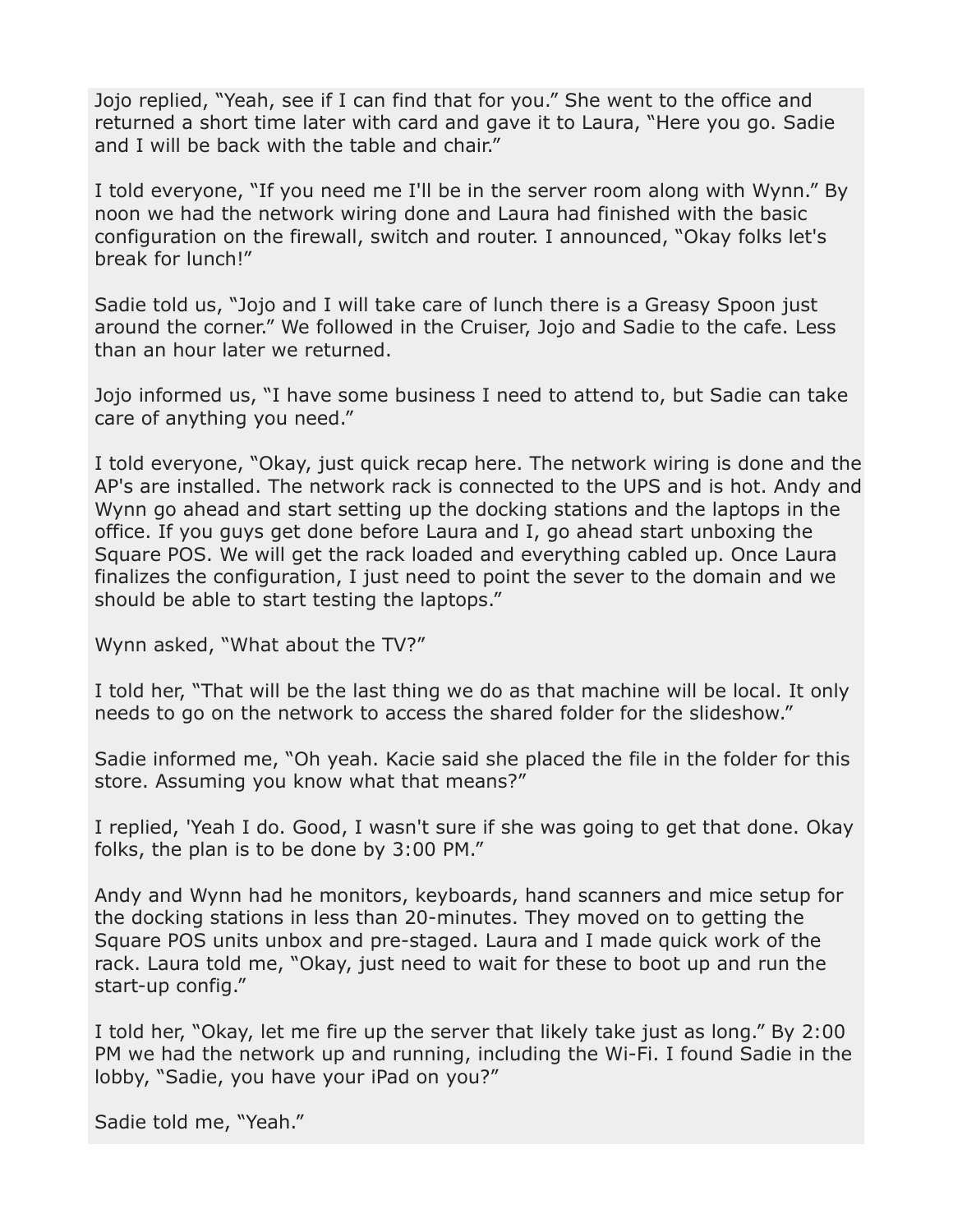I instructed her, "Okay, see if you can access the network now. If you are prompted for username/password it is your LDAP."

Sadie looked at me confused, "My what?"

I laughed, "Sorry old habit. What you normally use to login to everything. LDAP is Lightweight Directory Access Protocol."

Sadie told me, "Okay, yeah I vaguely recall that now. My husband does freelance IT. I can get into the inventory system. Huh, Kacie hasn't setup an inventory for this store yet."

I reminded her, "Y'all weren't planing on opening another week or so right?"

Sadie replied, "Yeah, true."

Andy handed Sadie his card and told her, "If your husband is ever looking for something more stable have him contact me."

Sadie replied, "Okay will do."

I asked Sadie, "So what is going on with Kayré and Kacie, last I had heard they were going to back to Tucson, which is part of the reason I have not been able to get a hold of Linda for the last few days."

Linda walked in the door and had only heard the last part of my statement, "Well I am here now."

Sadie laughed, "Neat trick!"

I joked, "It works for telephones too, just start talking about her and she calls."

Linda played along, "Mental telepathy. So, how is it coming along?"

I told her, "About 90% done. Andy and Wynn are working on getting the Square POS terminals connected and I'll get the PC connected to the TV for the slideshow shortly. So, I was asking Sadie what was going on with Kacie and Kayré?"

Linda asked, "How much do you know?"

I reminded her, "Last I had heard they were at The Moon Goddess and did not want to return to Scottsdale."

Linda explained, "Okay, guess I haven't updated you in a while. They are home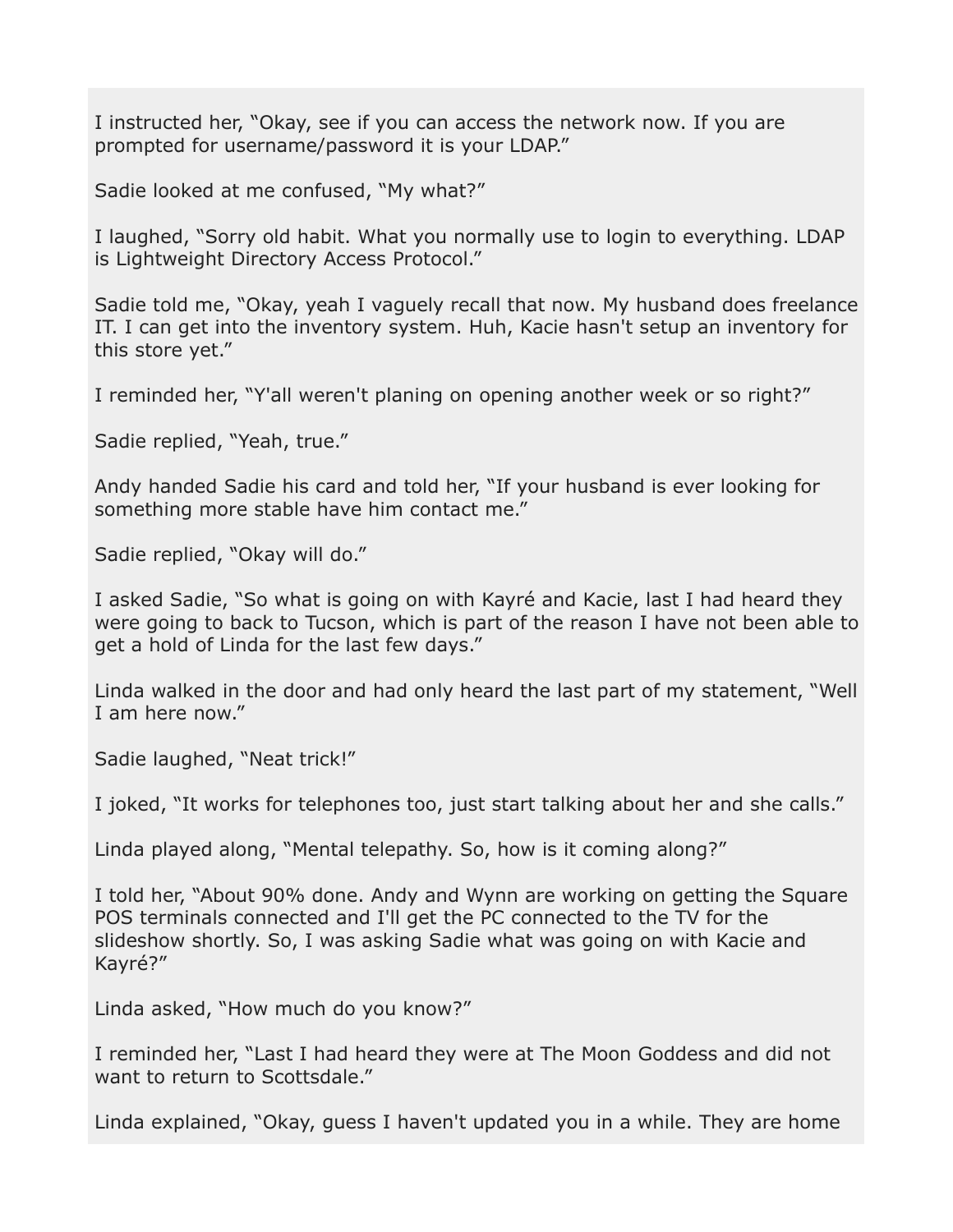now...well there new home. Kacie is going to be operations manager for The Budget Holstein..."

I asked Linda, "...wait what? Thought she was going to be Regional Manager for Wal Mart?"

Linda laughed, "WAS is the operative word. She lasted two days before they fired her...or do she quit?...the jury is still out on that one. She gave them a piece of her mind when they told her she would not be working out of Tucson, but rather Nogales."

I understood, "Yeah, I would be rather upset too. So what exactly is she going to be doing?"

Linda told me, "Basically, what she was before such as inventory/vendors except for three stores now instead of two. Most of it she will be able to do from home so her and Kayré won't be together 24/7. Kinda the way it is with Sara and Lindsay, they both have their own product lines they work and only see each other once in a while at work. You know, I was able to find Kacie and Kayré a really nice newly remolded 2-bedroom condo about 10-minutes from the Oro Valley store. The lease is cheaper than the place they had in Scottsdale. I'll be occupying the residence above the new store once that is done. Olivia and Lizzie will be in the one above PC's and Things."

I had finished getting the PC connected and asked, "Yeah, in the mean time you'll be occupying my Queen Suite. So, what is Kayré doing?"

Linda explained, "She is the manager of the Oro Valley store. Madam Cat..."

Wynn overhead Linda, "Madam Cat?"

Laura told her, "Linda's name for Miss Kitty..."

Linda replied, "Yeah, whatever her name is. Anyway, she is working with Kayré. I hope, this arrangement is going to work out...I think."

I booted up the PC and attempted to map to the network drive. I was prompted for a user name/password, "Hey Sadie, come see if your login works here." Sadie tried to login but could not, "Hmm...could be a permissions issue...let me remote into the sever and take a look." I was able to remote desktop into the server and checked Sadie's account, "Okay, she doesn't have full permissions. While I am here let me look at Claudia and Jojo as well. Odd, none of these accounts do. I don't recall setting up these accounts...Linda?"

Linda asked, "What? Oh no, Kacie would've have done that. What's wrong?"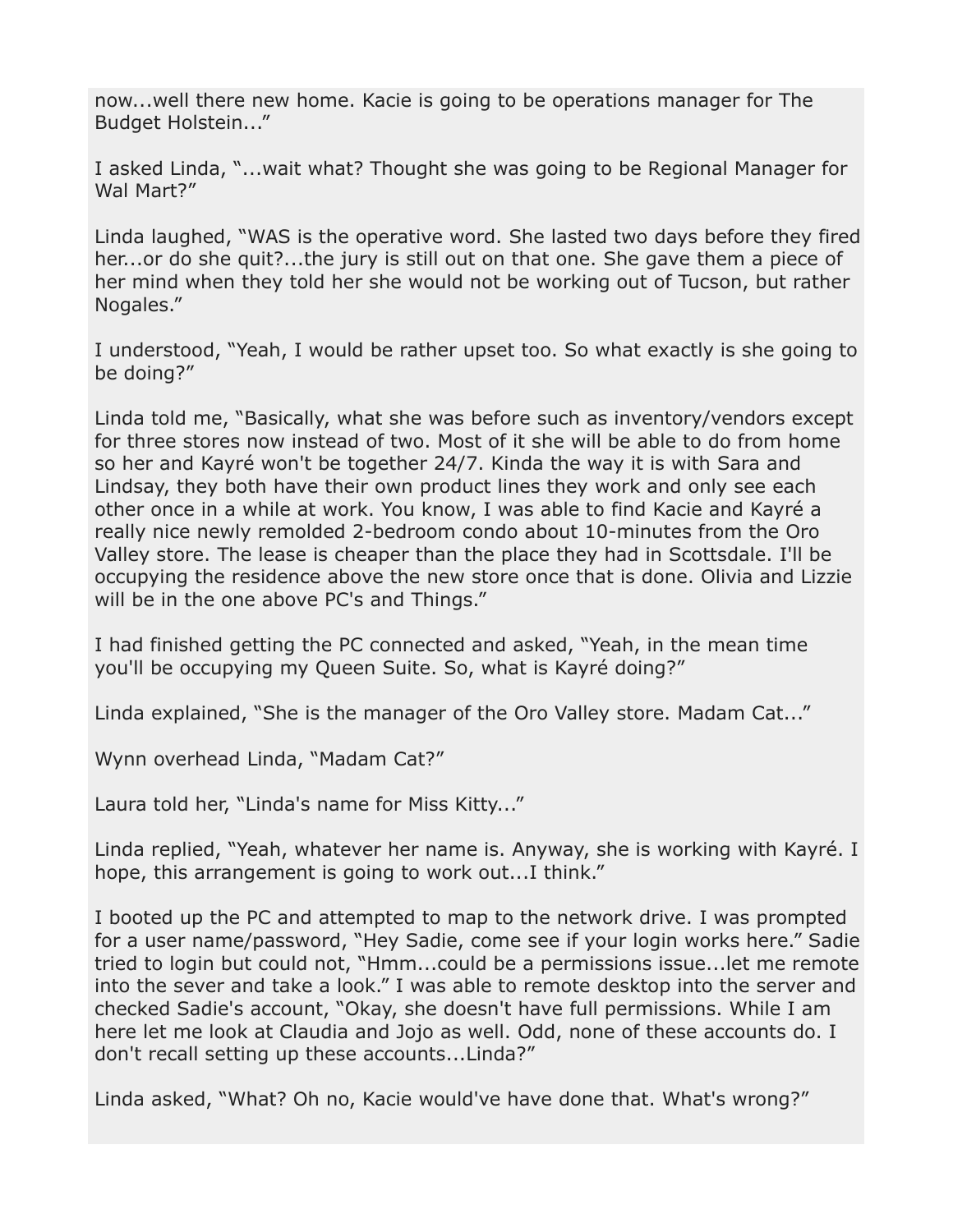I explained, "None of their accounts have permission to access the central server...hmm I wonder let me look at the objects for this store...well there's the problem. She created the accounts, but never created the objects for this store. Okay, let me get those setup real quick."

Linda explained, "She likely hadn't gotten around to getting everything setup yet."

Sadie told Linda, "True, this store doesn't have any inventory listed though we do have physical inventory."

Linda told us, "Yeah, that is intentional. Kacie knows what y'all have, but won't add it yet because if she does it will show up when customers are looking at the site. We don't want people ordering from this store yet."

I replied, "Okay, that makes sense, but I didn't think customers were able to order from a specific store."

Linda explained, "Yes and no. Some stores carry exclusive products. Like North Scottsdale carries the Bull Whips. This store will be the only one, at least until we get Thirsty Cactus done carrying Bunny's harnesses. Neither of which I am allowed to carry at Oro Valley."

Laura laughed, "I don't understand how the fuck a body harness is considered an adult item...bullwhip yes...but a harness?!"

Linda agreed, "Yeah, I am clueless on that one as well as they will let us sell corsets."

I had to reboot the sever for the new objects to take effect, "Ah, okay that explanation makes sense. Sever is done rebooting, let me give Sadie, Claudia and Jojo permission to the new objects. I'll exit out of the server and we will try this again...Sadie." Sadie tried her login and was successful, "Okay good. Now, the only time you should need to do this is if this PC reboots. I will create a short cut on the desktop to the slide show. Now let's see if Kacie did create a Superstition folder...and indeed she did. Now, lets see what is in here...well, will you look at that! Let me open this just to be sure." I double-clicked the slideshow and after associating it with an application it opened, "You won't have to do the association again, just double-click to run. You will be prompted to login if the PC has been rebooted. But let's say you close the slideshow and update it, it should start right up when you double-click it again."

Andy had been fiddling with the Square Terminals but couldn't get past the main setup, "Hey Ron. Do you have their Square admin info?"

I told him, "No, that is something they setup when they bought the service. I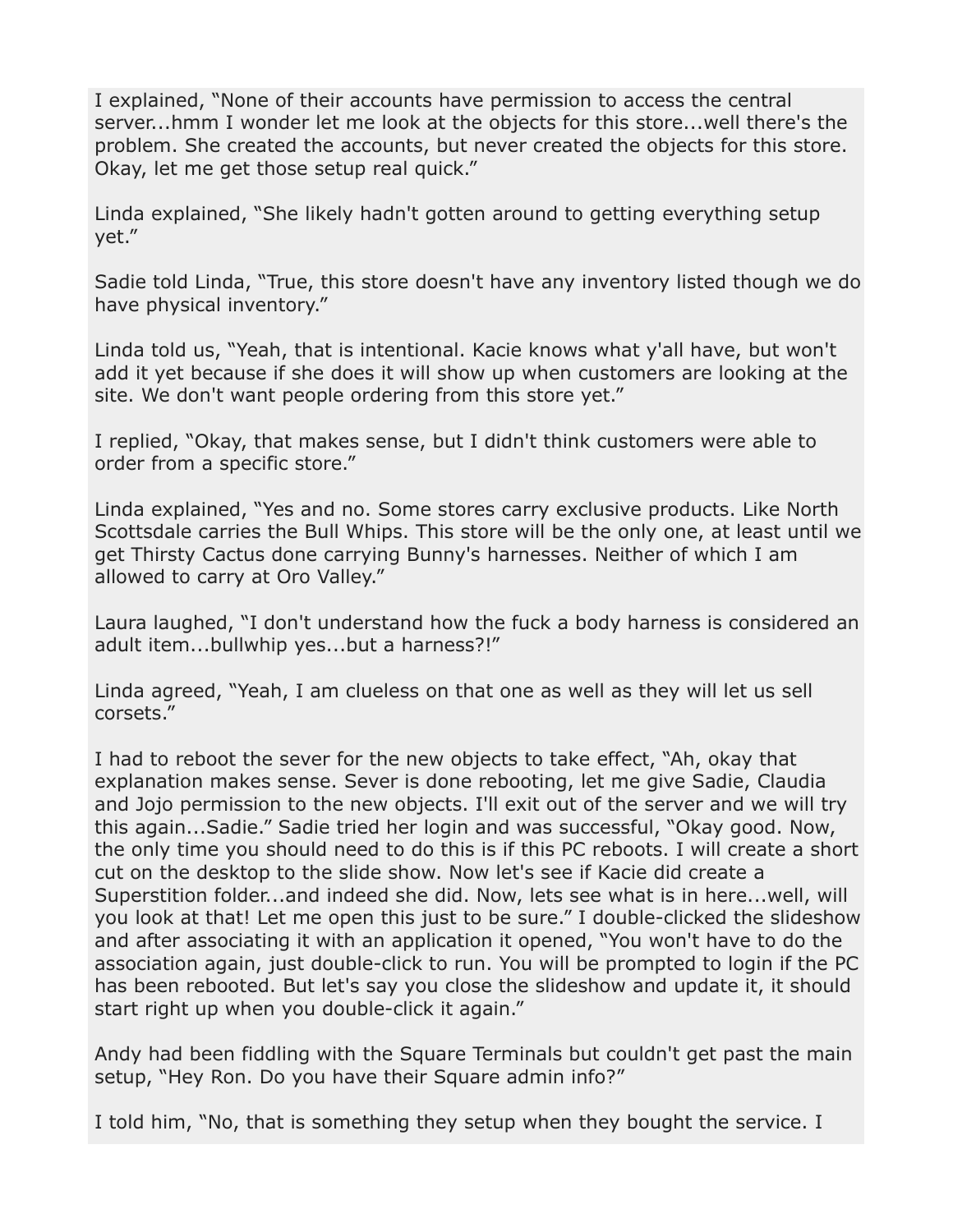don't recall us ever having to provide that though."

Andy theorized, "I think because they were running apps on their iPads which were push-installed through their admin. This is a fresh setup."

Linda suggested, "Perhaps Kacie would know?"

I asked, "Is she available?"

Linda told us, "Should be, let me give her a call....Hey Kacie. Say Andy needs to talk to you about the new Square boxes we will be using at The Superstition Mountain store. Here."

She handed the phone to Andy, "Hey Kacie. So I am trying to run the initial setup on these terminals and it is prompting me for a Square Admin user name and password."

Kacie explained, "Yeah....um let me look those up real quick. Last time I had to use them when we had redone the Oro Valley store and added the new iPads. Ah here we go..."

She relayed the info to Andy. He entered the info, "Perfect, okay it is downloading your image and from what I read this will take a while and the unit will restart a couple times. In theory when it is done, when we boot up it should be to your stores' login screen."

Kacie asked, "Any idea how long that will take?"

Andy told her, "Couple hours. One of the ladies here can try logging in tomorrow or the next time they are here."

Kacie confirmed, "Okay, sounds good. Put Linda back on please."

Andy replied, "Sure." He handed the phone back to Linda, "She wants to talk to you."

Linda headed outside. I looked at the time and it was half past three, "Well, that took longer than I expected. But, we appear to be done."

Sadie joked, "Don't suppose y'all can be here when we open?"

I told her, "We could, you could do a 'soft' grand opening where you open say that weekend, but announce the official grand opening being that Monday. Andy and I could be here say that Sunday just to take care of anything that might come up."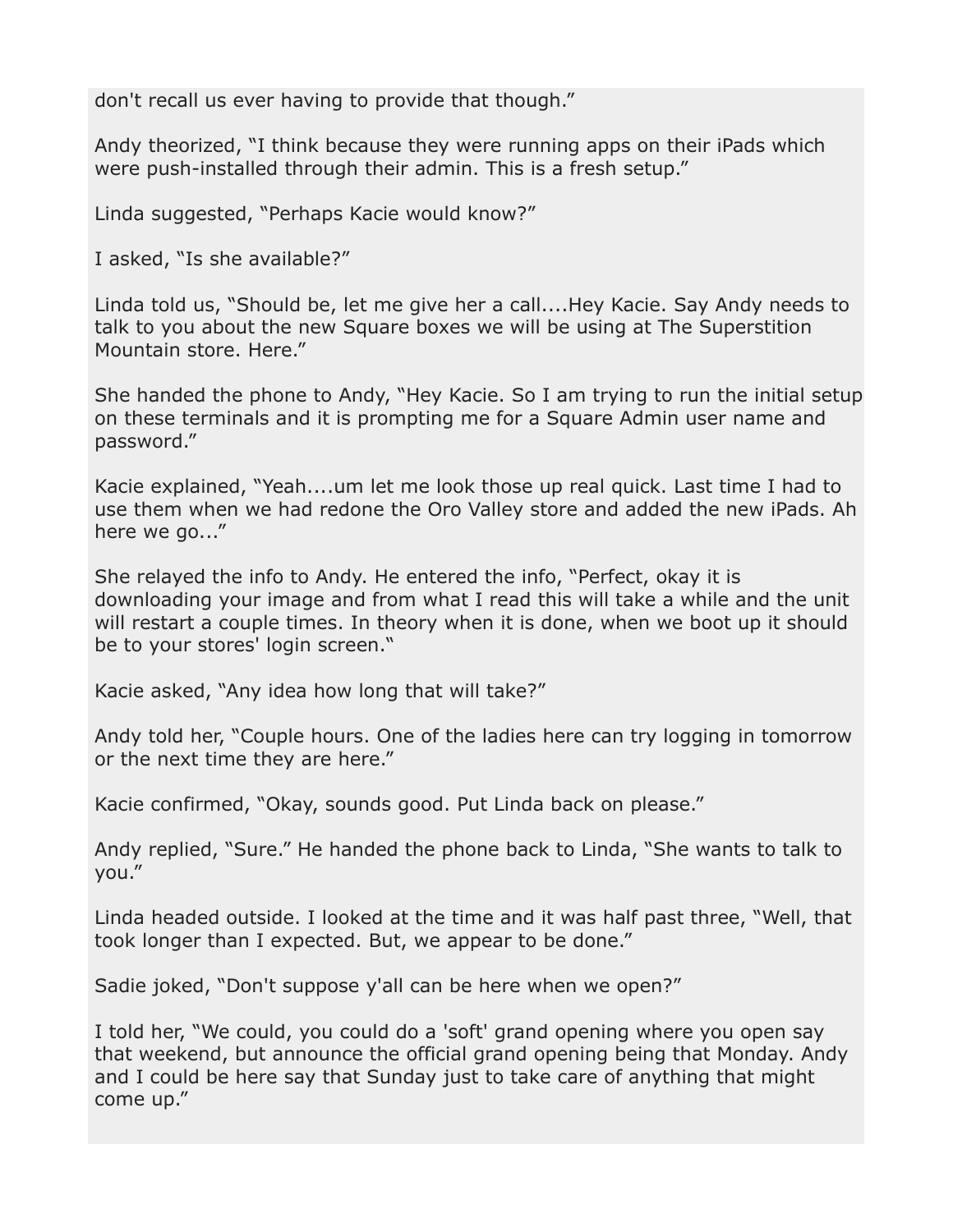Andy asked, "We don't normally do that do we?"

I explained, "No, but this is a whole different animal, normally we are dealing with already established stores. I guess we did with North Scottsdale, but that was only because you guys were opening your store at the same time."

Andy recalled, "Oh yeah..."

Linda walked in and commented, "You know, there is an empty suite across the parking lot..."

Andy cringed, "Oh god no, we just went back down to two stores."

I added a little fuel to the fire, "But didn't you have four in Tucson AND Fountain Hills?"

Andy laughed, "Yeah plus The Lounge. I have the grey hairs to show for it too...although..."

Wynn and Andy loaded up the Cruiser while Laura and I talked to Linda, "You know we haven't even discussed labor barter for this job."

Linda replied, "Yeah, I know been a bit busy lately with Kayré and Kacie. What y'all have in mind?"

Laura laughed, "Well you mentioned you had bullwhips..."

I told her, "She tried to give one to Sara...I was concerned she would hurt Martina with it. Why would you want a bullwhip anyway...you know what may be it is better I don't know. I'll just make sure I don't get on your bad side when I stay with you down in Marana. Since Sara and Lindsay both work for you, it is not like they don't have everything already. If it is okay with you, I'll just bill you for the labor on my part. You can deal with Laura separately. Let me step out and print you an invoice."

As I stepped out Andy walked back in. I woke my laptop and entered the info for the job. After I had everything entered I opened the glove box and connected the USB cable from the printer to the laptop.

Andy had walked back in and asked Linda, "Do you have the contact info for the property manager here?"

Linda replied, "Yeah...you thinking about opening a store here?"

Andy told her, "I'll have it to run it by Lindsay, but looking on Google maps there is only a couple computer stores out here and they are only open limited hours.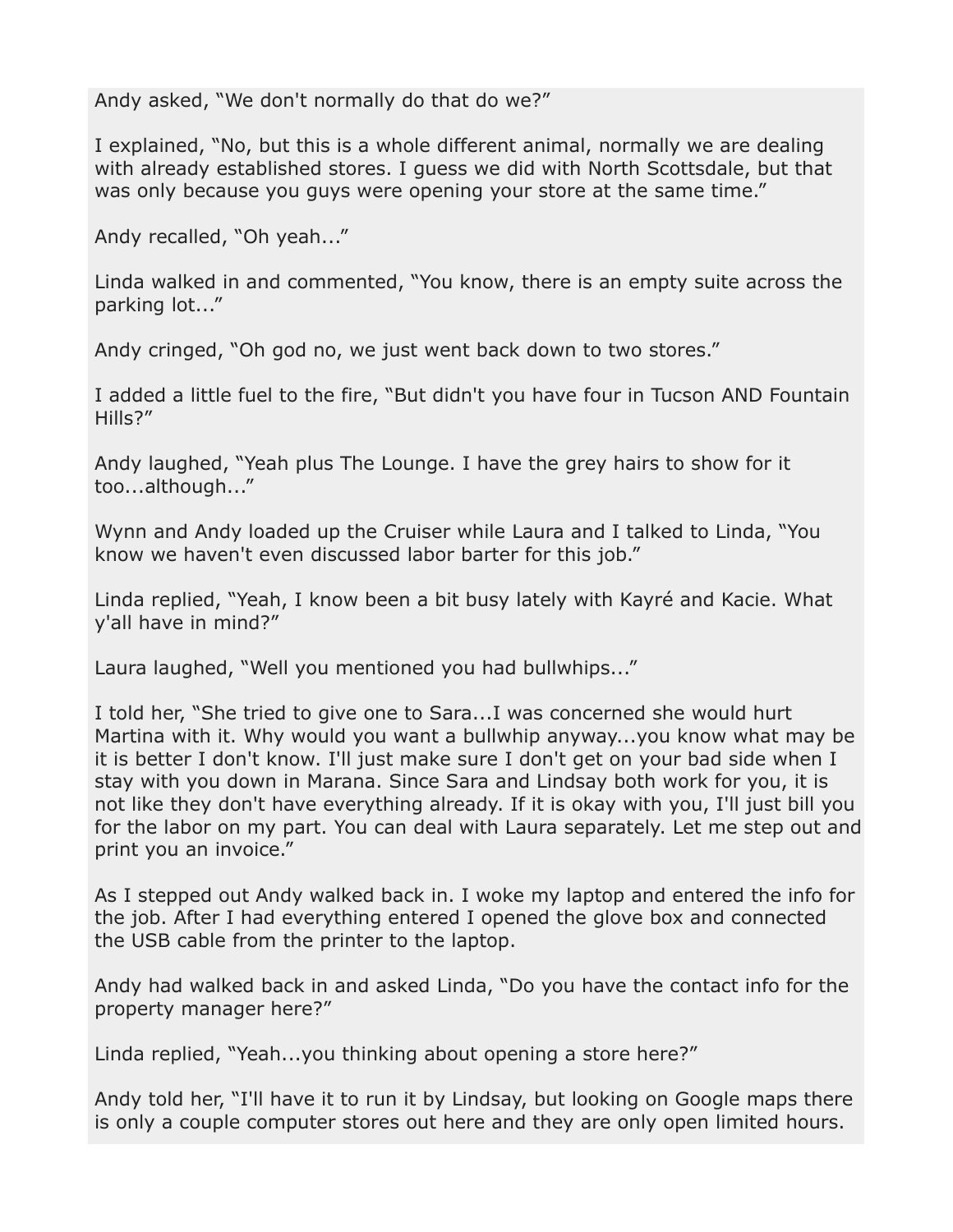Seems as this is a area would match up well with the demographics of our other stores. Don't say anything to Ron, if he found out before I had a chance to fully research this he'd have me committed to The Moon Goddess."

Linda giggled, "You make it sound like that would be bad thing."

I walked back in with the invoice, oblivious to Linda and Andy's conversation. I handed Linda the invoice, "When y'all can, don't need payment right now."

Linda took the invoice and asked, "Could you e-mail a copy to Kacie as she is the one who handles this type of business."

I replied, "Yeah, I can do that." I turned to Andy, "We good here, anything we should check before we leave?"

Andy told me, "No, I am ready to go."

Linda informed me, "I should be 'home' later this evening. I'm going to have dinner with my ladies here then head back."

I asked, "Do you have a visitor's pass or remote?"

Linda replied, "Gary gave me a remote."

I told her, "Ah, okay that will get you into the community just not to the back part of my property. I'll try to remember to leave the gates open, if not just use the call box and Wynn will let you in."

I estimated it would be about an hour and half before we'd be home. I called Vinnie's and Drew answered, "Vinnie's Drew."

I replied, "Hey Drew, Ron Merlot Lot 15. Say I am going to need several pizzas and wings for about 8-people."

Drew looked at our order history, "Okay, I can put something together. How's 45 minutes?"

I explained, "A bit too soon. I am thinking about an hour and half from now."

Drew acknowledged, "Okay, I can do that see you then."

We headed home and Andy was rather quiet for most of the trip. Laura and Wynn chatted in the back. A little over an hour later we made it back to the house. Sara greeted me in the kitchen, "So, how did it go?"

I told her, "Surprisingly not much issues other than some administrative stuff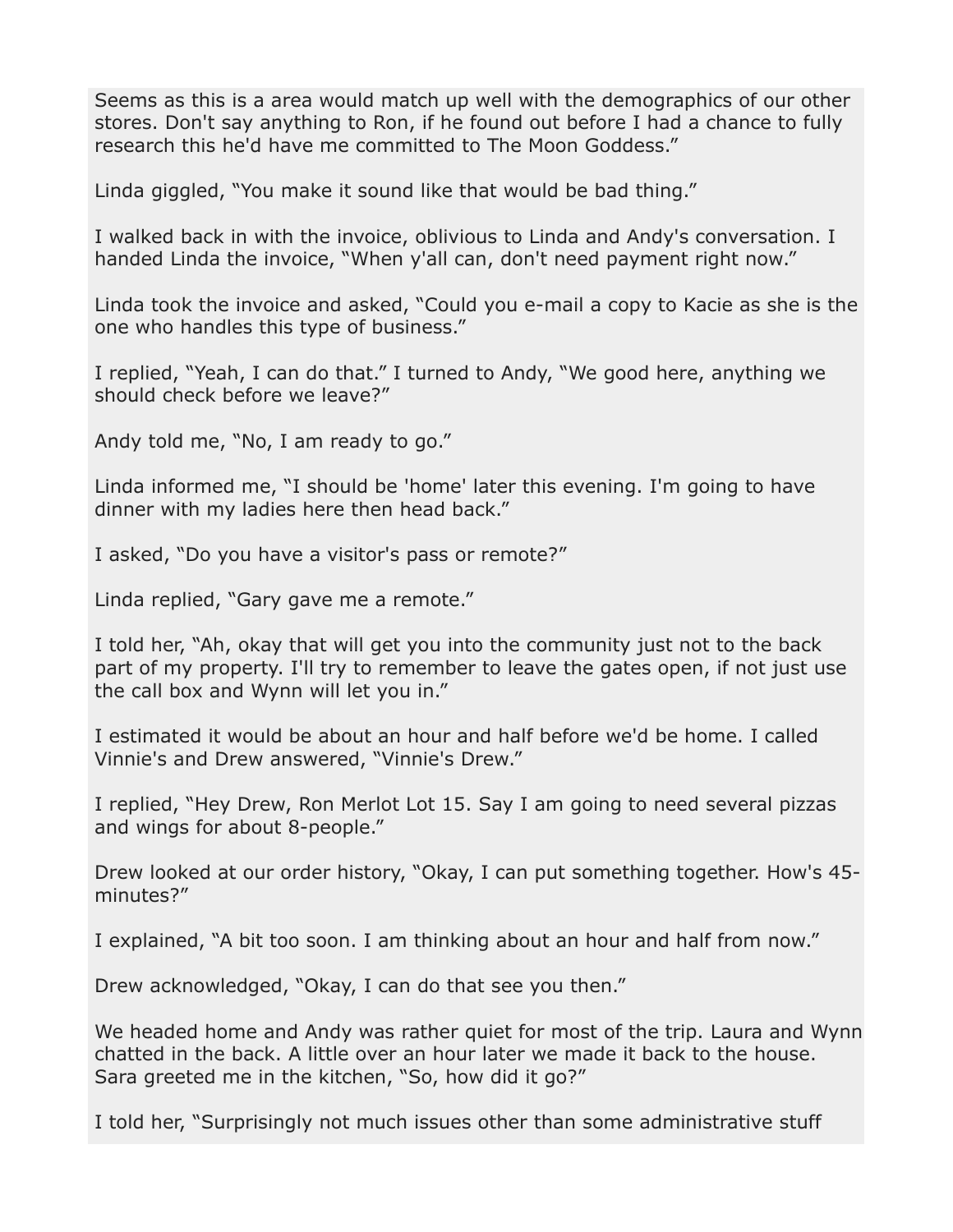that Kacie hadn't fully setup, but I was able to get that all straightened out. "

Sara asked, "Speaking of Kacie, what is going on with her and Kayré, for that matter Linda?"

I recapped, "Linda came in about an hour before we wrapped up. She will be coming back later tonight as she was going to take the staff out to dinner. Kayré is the manager at The Oro Valley store. Kacie...well she either was fired or quit Walmart when they told her she would be working out of Nogales..."

Sara asked, "I thought she was going to be based out Tucson?"

I replied, "Exactly. So, she is operations manager now for The Budget Holstein. She will be overseeing operations at all three stores and mostly from home. Linda said she would be doing inventory and working with vendors and contractors."

Sara understood, "Okay, so basically what she was doing before except from Oro Valley instead of Scottsdale."

Andy had walked into the house and headed up to their office. Lindsay was in the office reviewing the week's upcoming repairs/upgrades as well as checking sales appointments for The Budget Holstein. She saw Andy, "Everything go alright?"

Andy replied, "Yeah...um I need to talk to you about something...let me close the doors." Andy closed the doors and sat down next to Lindsay. He handed her the contact info for the Gold Canyon shopping center, "I want you to look into what they can offer us. However, for now don't say anything to Ron or Sara."

Lindsay took the info and looked it over confused, "What is this and why the secrecy?"

Andy explained, "This is the shopping center where Linda's new store is located. She said they have some empty store fronts."

Lindsay wasn't too sure of what to make of this development, "Wait....you are considering opening another store after all the crap we went through with Fort McDowell, especially since that was my fault..."

Andy corrected her, "Our fault. I should've looked around that shopping center before we did anything. I am concerned that the rent is going to be a lot higher given the area, but then again it is Pinal County and they might be offering incentives to fill in vacancies. Anyway, I don't want to say anything to Ron yet, let us do our due diligence before we jump into this. My preliminary research shows this could be a great opportunity."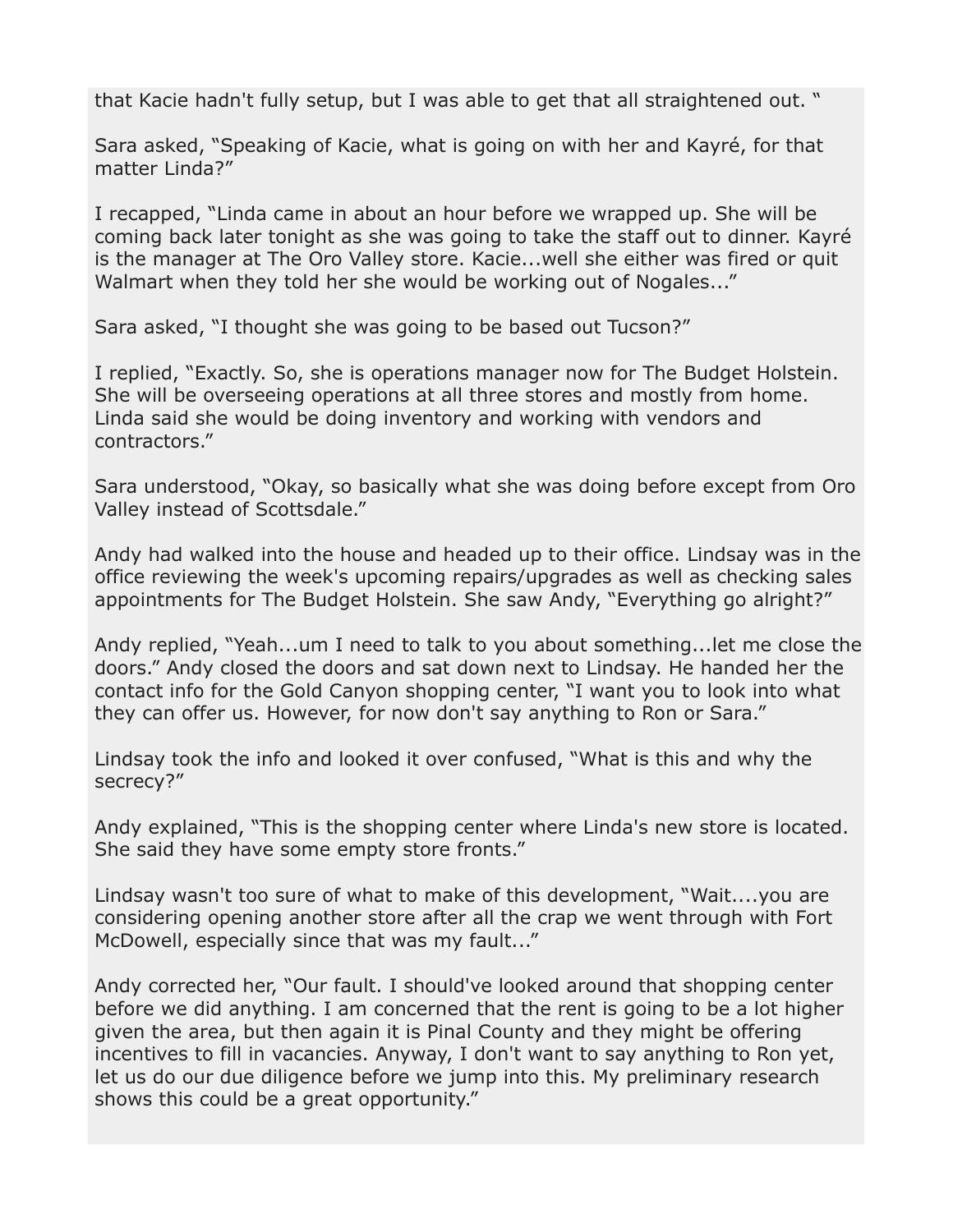## **Chapter 4: This means (A Bidding) War and We're Not Insane!**

Drew arrived a short time later and everyone joined us for dinner. Andy was still unusually quiet during dinner, but I decided not to push him. After dinner most everyone headed to the pool while I returned to my office to see what was upcoming in my job queue. The door bell rang and I just assumed it was Linda. Wynn answered the door to find my Realtor, "Can I help you?"

Christina looked up at Wynn and replied, "Um..may be. Looking for Ron Merlot. I am Christina Mayer, his Realtor."

Wynn told her, "Okay, come on in." They walked into the Library and Wynn told her, "Have a seat and I'll get Ron." Wynn walked over to my office, knocked and told me, "Christina Mayer is here."

I told Wynn, "Ah okay. Wasn't expecting her but send her on in."

Wynn walked back out to the Library, "Madam Mayer, please come this way."

Christina walked in and I told Wynn, "Thanks Wynn." Wynn left closing the doors behind her.

Christina looked around and commented, "Sure done a lot with this place since I had first listed it many years ago. So, anyway...staging on the house took longer than expected and they wrapped up yesterday. We had open house today and I already have several offers."

I asked, "How are they?"

Christina replied, "All at or above asking. You've got yourself a bidding war! You do not have to make a decision right now, all offers are valid until 5:00 PM tomorrow. Y'all can either choose the 'best offer' for you or can ask for everyone to re-submit their 'best offer'."

I told her, "Okay, Sara and I will look over these later and I'll get back to you tomorrow with what we want to do."

Christina told me, "Sounds good." I showed her out. Lindsay happened to be in the kitchen getting another round of drinks for the ladies. I asked her, "Hey Lindsay, could you please tell Sara to come to my office?"

Lindsay told me, "Okay." She returned to the cabana and found Sara, "Ron wants to see you in his office. What did you do?"

Sara laughed, "I don't know." She headed into the house and knocked on my office door, "You wanted to see me?"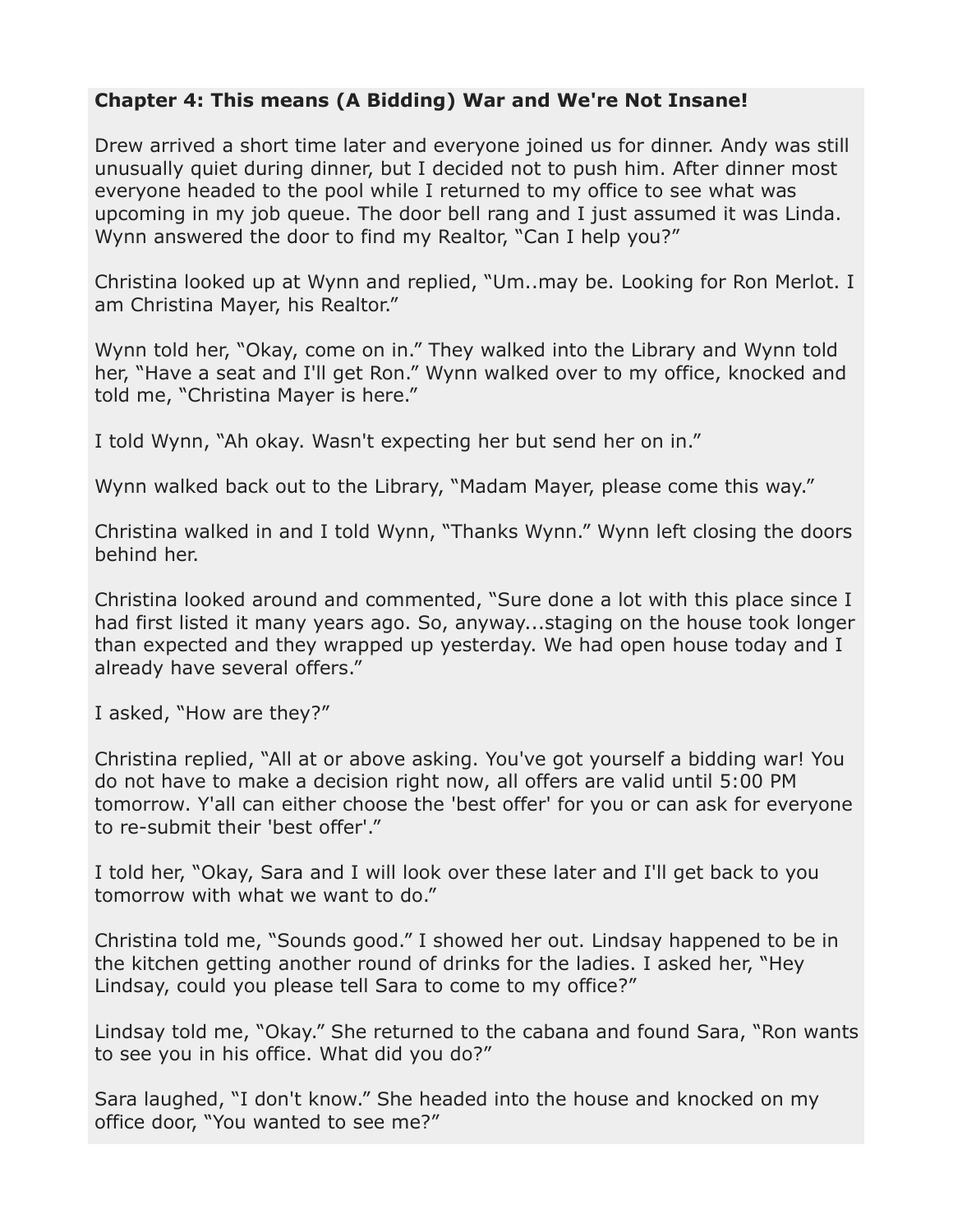I told her, "Yes, close the door please and have a seat. So Christina was here earlier..."

Sara asked confused, "Gary's step daughter?"

I laughed, "Wrong Christina. No, Christina Mayer the Realtor who sold us this house and is listing our former Ashler Hills house."

Sara understood now, "Ah okay, that makes more sense. What's going on?"

I handed her the offers and explained, "They finished staging the house yesterday and did an open house today. We have a Bidding War. So, we either need to find an offer we like or we can ask everyone to resubmit and give us their best offer. We have until 5:00 PM tomorrow night, but would like to give Christina our decision by morning."

Sara looked through the offers, "Hmm, they are all pretty close to each other."

I told her, "Yeah, just the time frame."

Sara asked, "Time or money?"

I replied, "The hard money loan doesn't come due until late November. However, I am paying interest monthly which comes due on the  $10^{th}$ ."

Sara looked at the offers again, "Hmm...yeah all are the standard 30-day escrow. The two larger offers are both 45-days."

I told her, "Yeah. Was really hoping there would be an investor who would submit an offer with a shorter time frame. Of course those will usually be for slightly less than asking as they are betting that the quicker escrow will be more appealing than the offer amount versus the asking price. Honestly though, an extra interest payment is not going to make or break me. As long as you don't mind waiting an extra two weeks to get your money back."

Sara laughed, "Like I really spend money...well actually I did this weekend. Paid for Lindsay's and my lunch yesterday as well as our brunch this morning. Regardless, I am fine. So what do you want to do?"

I replied, "Let me run some numbers and sleep on it. I'll discuss it with you before you leave for work tomorrow morning."

Sara left my office and happened to pass Lindsay in the kitchen who told her, "I am going to be working from home tomorrow for the first part of the day. Miss Tucker is coming in during the afternoon so I will be in for her."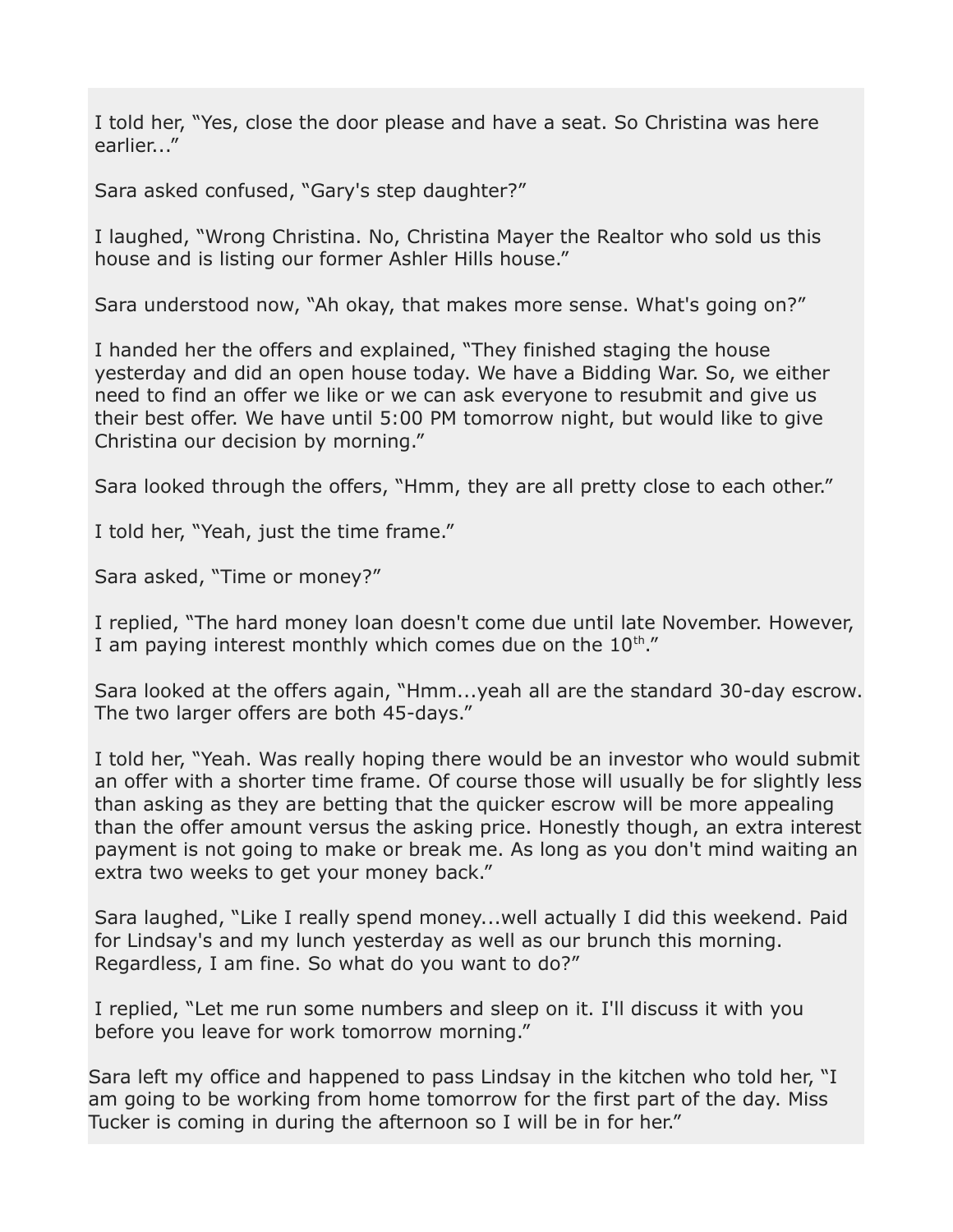Sara told Lindsay, "Okay, sounds good."

After Sara left I took a look at my job queue as well as my pending invoices. I looked at the household finances and while we were lower than I preferred, we were doing okay. I did have a couple pending invoices which I was expecting payment on soon. There was also Linda's job too, but had no idea when Kacie would get around to paying me. I headed out to the kitchen to grab a snack when Linda came in the backdoor. She saw me in the kitchen and joked, "Hope you weren't waiting up for me."

I looked at her and replied, "Not really. Just came in here to get a snack and you walked in."

Linda replied, "Well then, I am heading to bed. Been a long day and need to be at the store early tomorrow." She headed up the stairs and I grabbed a snack before returning to my office.

Around 11:00 Wynn came into my office, "In case you lost track of time it is almost 11:00 PM."

I laughed, "Me, lose track of time? As if that would ever happen...oh wait *how* late is it?"

Wynn laughed, "Yeah thought so. Sara went to bed about an hour ago. Andy and Lindsay about a half hour ago. I did check on your sister and her partner. Has Miss Holstein returned?"

I replied, "Yes she did. A couple hours ago she happened to be coming in when I was over in the kitchen grabbing a snack. She told me she was going to head to bed it had been a long day."

Wynn recalled, "True, she did drive up from Tucson this morning and then had dinner with her staff. Anyway, unless you need anything else I am going to be heading to bed. Though Sophie and I may have some fun for a little while."

I informed her, "Nope, you're good. Don't forget they are here until Tuesday. Also, we are doing dinner tomorrow night at The Unlikely Cowboy." I found a decent stopping point on what I was working on, noted the client's file and shut down for the night. Made my way upstairs and all the lights were out. Upon entering the mater I made my way to the bathroom to change for the night and to set out what I would be wearing the next day. I headed to bed and fell asleep very quickly. I woke up to find Sara was already up and had been in the shower already. I took a brief but intense shower and headed down to the kitchen. Everyone was already in the kitchen, "Wow, haven't seen this many people in kitchen during breakfast in a long time."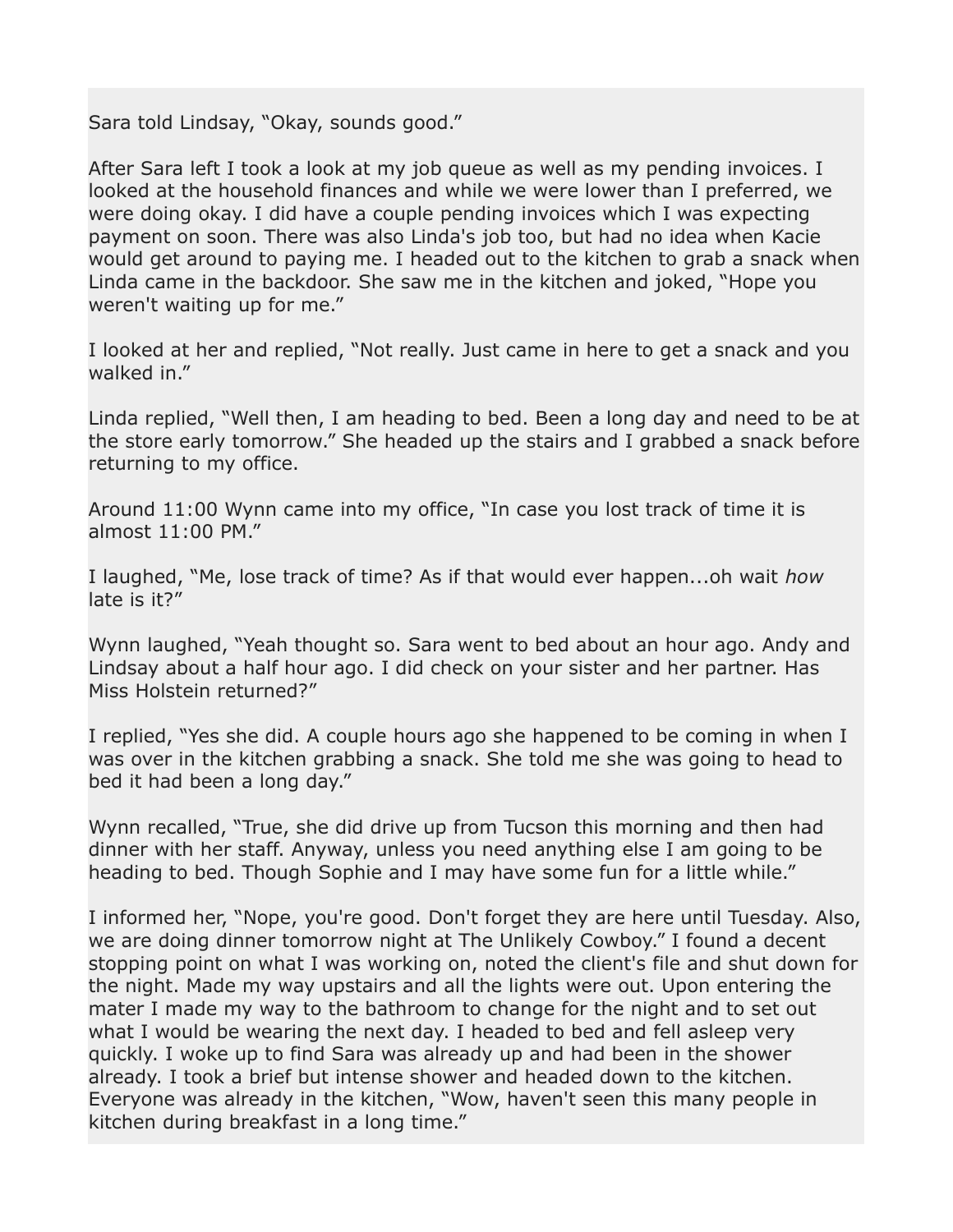After breakfast Sara and I met in my office, "Okay, so I think we are okay doing a 45-day escrow. I'll tell Christina to have everyone put in their 'best offer' by 9:00 PM tonight. Hopefully, we will be back from The Unlikely Cowboy by then." Sara left for work.

A little later Laura came to my office, "Can I come in?"

Her timing was good as I had not started anything yet, just shoveling my Inbox. I replied, "Yeah sure. What's up?"

She asked me, "We are doing the wedding the week of Thanksgiving correct?"

I told her, "Yeah. The Tuesday I believe. Why?"

Laura asked me, "Do you think Linda would let us use the Ranch?"

I asked, "Weren't y'all planing on doing it at your place?"

Laura replied, "Yeah, but I realized that parking is going to be an issue and one of our neighbor's has already informed me they will be having their families from out-of-state coming that week...in their RV's."

I laughed, "Oh boy a couple land yachts hogging all the on-street parking. I am sure Linda would be okay as were are going to be out there anyway during that time. If anything it might be easier on Olivia. Let me see if I can get a hold of her."

I called Linda's cell and she answered, "What's going on Ron?"

I told her, "Got a few minutes, Laura and I need to talk to you?"

Linda surprised me, "Yeah sure. I am assuming y'all are in your office?"

I replied confused, "Yes...you still at the house?" Linda knocked on the office door and I waved for her to come in, "I'll take that as a yes. Thought you were going to get to the store early today?"

Linda laughed, "If it is before Noon it is 'early'." She turned her attention to Laura, "What can I do for you Miss Merlot?"

Laura corrected her, "Myers...anyway due to some logistical issues I am wondering if would be possible for us to hold the weddings at The Ranch?"

Linda asked, "Y'all are already going to be out there during that week correct?"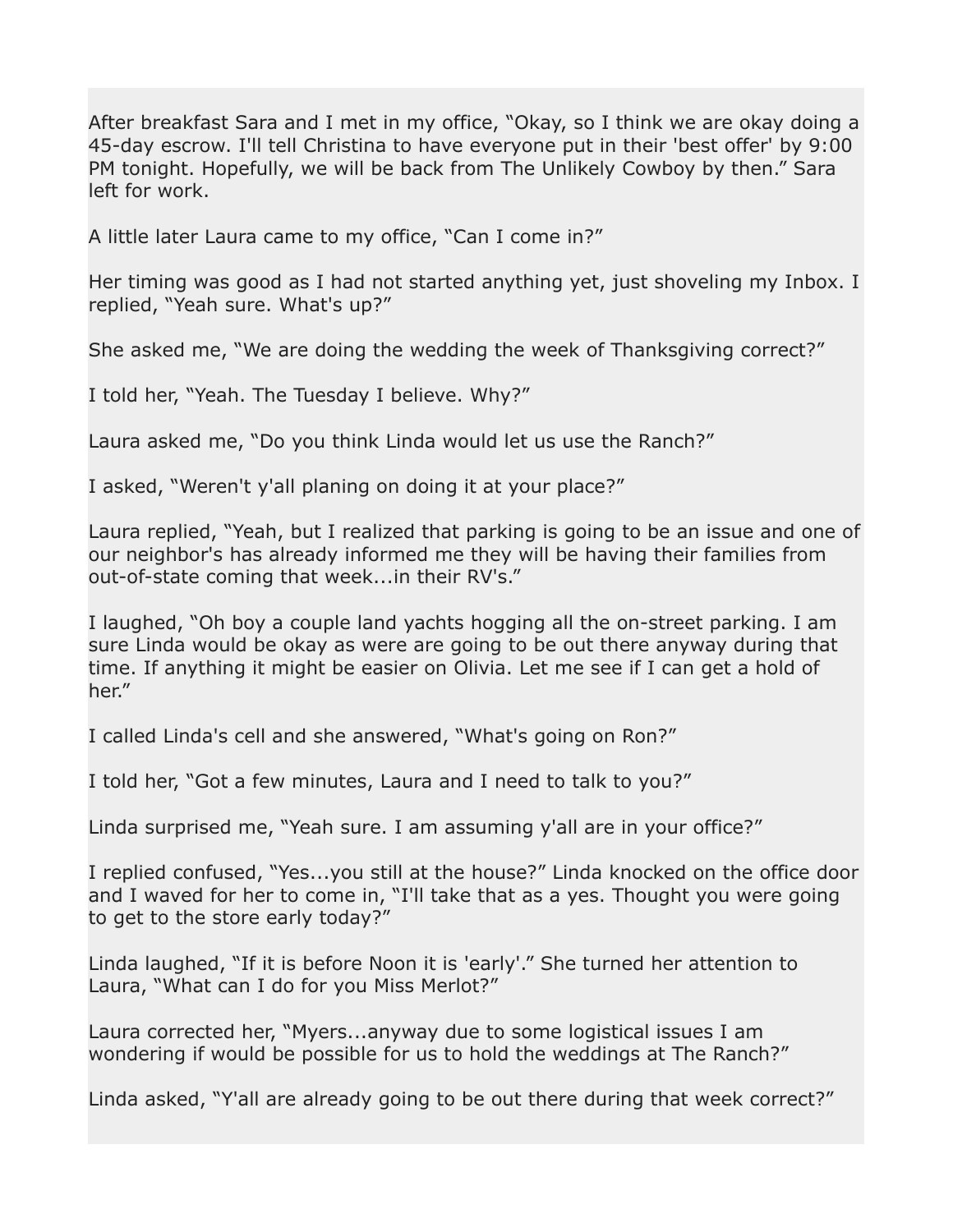I told Linda, "We likely will come in on Sunday, and stay until that Saturday, so yes."

Linda told us, "Fine by me. Have you run it by your mother and Blanche yet or even Madam Cat?"

Laura started to correct Linda, "Miss...oh never mind. No, not yet. *Miss Kitty* wouldn't have an issue, but yeah I suppose we should confirm with our mother and Blanche."

I informed them, "I can try to get them on the horn, although at this hour on a Monday we may not be able to reach them."

Linda asked, "Still asleep?"

Laura laughed, "God no! Either out on the golf course or still having breakfast at the cafe in the Pro Shop."

Meanwhile Lindsay had the upstairs to herself and headed to her office. She felt it was still early to call the property manager so she took a look at the shopping center via Google Maps. From what she could see from the street view photos it appeared to be well occupied, which was the opposite of the Fort McDowell center. Later on she called the property manager and they informed her there were three suites available and they quoted her the terms and rates. She made notes of this information so she could compare to what they were paying in Fountain Hills, Scottsdale and the failed Fort McDowell locations. They also informed her they would be onsite the next day. After getting off the phone with the property manager she compared the rates. Much to her surprise even though the three suites were all larger square footage the rates were a lot less than what they were paying currently. She gave Andy a call, "So, I talked to the property manager earlier and they have three suites available. All of them are larger then what we have now."

Andy replied, "Yeah, it appears most of the suites in there were larger like Linda's store. Well...you weren't there with us. I'd say it was about the size of our Casa Adobes store. So, how bad are the rates?"

Lindsay told him, "Actually, less...a lot less than we are paying now. Even less than the disastrous Fort McDowell location."

Andy asked, "What do you think?"

Lindsay thought, "Not sure, what I saw on Google Maps this center is more established."

Andy told her, "Think it was built in the late 90's."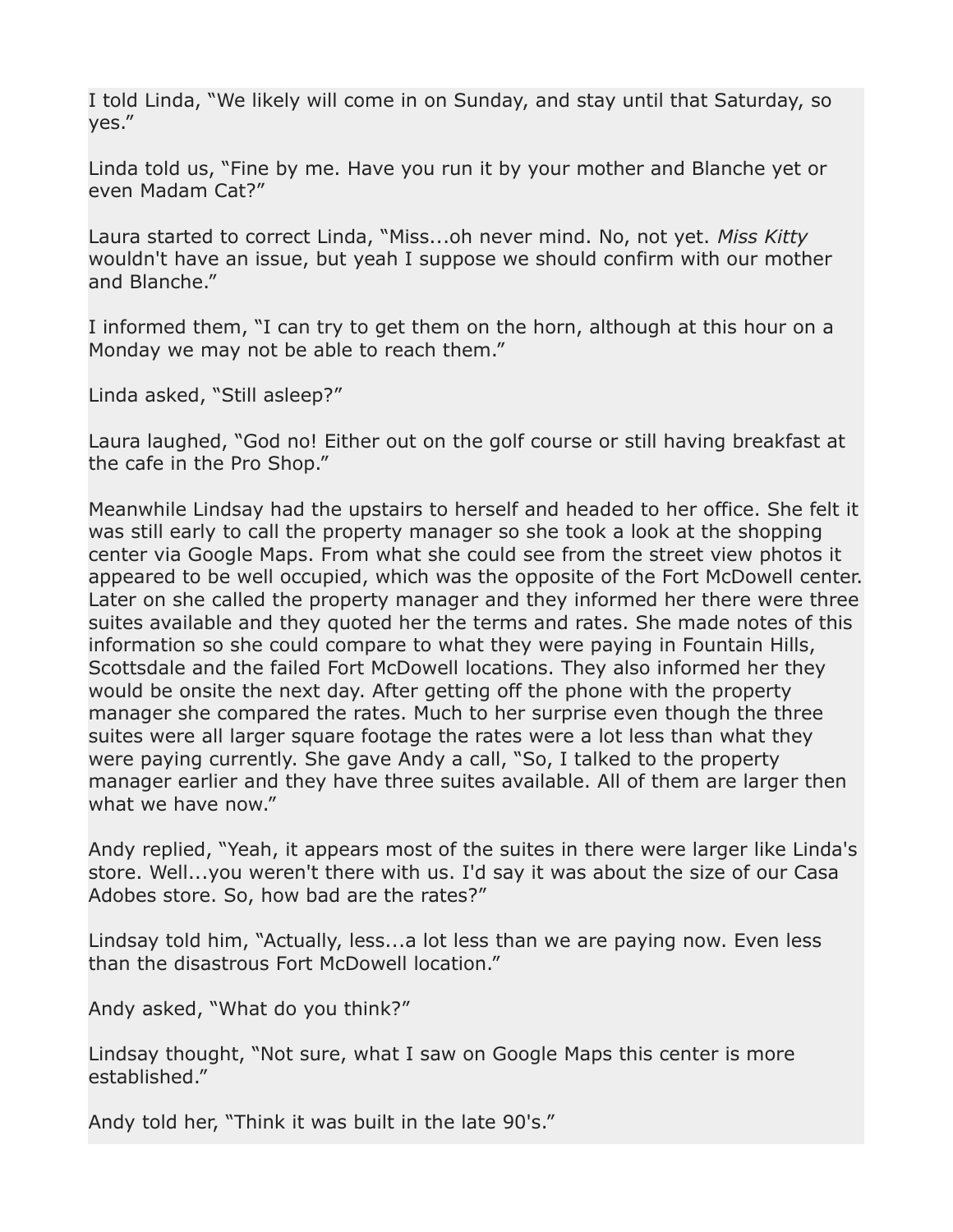Lindsay asked, "What about staffing?"

Andy replied, "I have lead on a possible manager, husband of one Linda's friends in Gold Canyon. There are a couple other computer store out there that seem to operate on limited hours so might be able to poach someone from there...will need to do more research on that. If we go this route, I'd handle that aspect and you could take care of getting to the store leased. If you want, run it by Ron...in fact I'd *rather* you do as if he hears it from me he'd think I was insane!"

Lindsay laughed, "I don't know, I think we might both be insane for dong this. Well, when I was downstairs earlier Laura and Linda were in Ron's office. I'll check again shortly."

Back at my office Linda announced, "Well, do need to get going. See you tonight for dinner." She left my office leaving Laura and I.

I called our mother and Blanche answered, "Oh hey Ron. Your mother is still out with her golfing friends. Anything I can help you with."

Laura let her presence be known, "Blanche, I am here with Ron. Anyway, I wanted to run it by you two about changing the location of the wedding to The Holstein Ranch instead of my house. Seems parking is going to be an issue at my place. Ron already has the Ranch reserved for the week of Thanksgiving anyway."

Blanche told us, "Don't think it much maters where we have it, just as long as we have it. I'll let your mother know when she gets back."

After we wrapped up, Laura asked, "So, you have some new toys I understand?"

I replied, "Yeah we do. I'll have Wynn show you around." I paged Wynn to my office, "Hey, can you show Laura, Madam Cat and Sophie our new toys?"

Laura laughed, "Now you are calling her that!"

I realized what I had said, "I'll blame that on Linda!"

Wynn left with Laura and I was about to call Christina when Lindsay came into my office, "You busy?"

I joked, "I am always busy, but no I have a little time what's up?"

Lindsay prefaced, "We're not insane..."

I laughed, "This cain't be good!"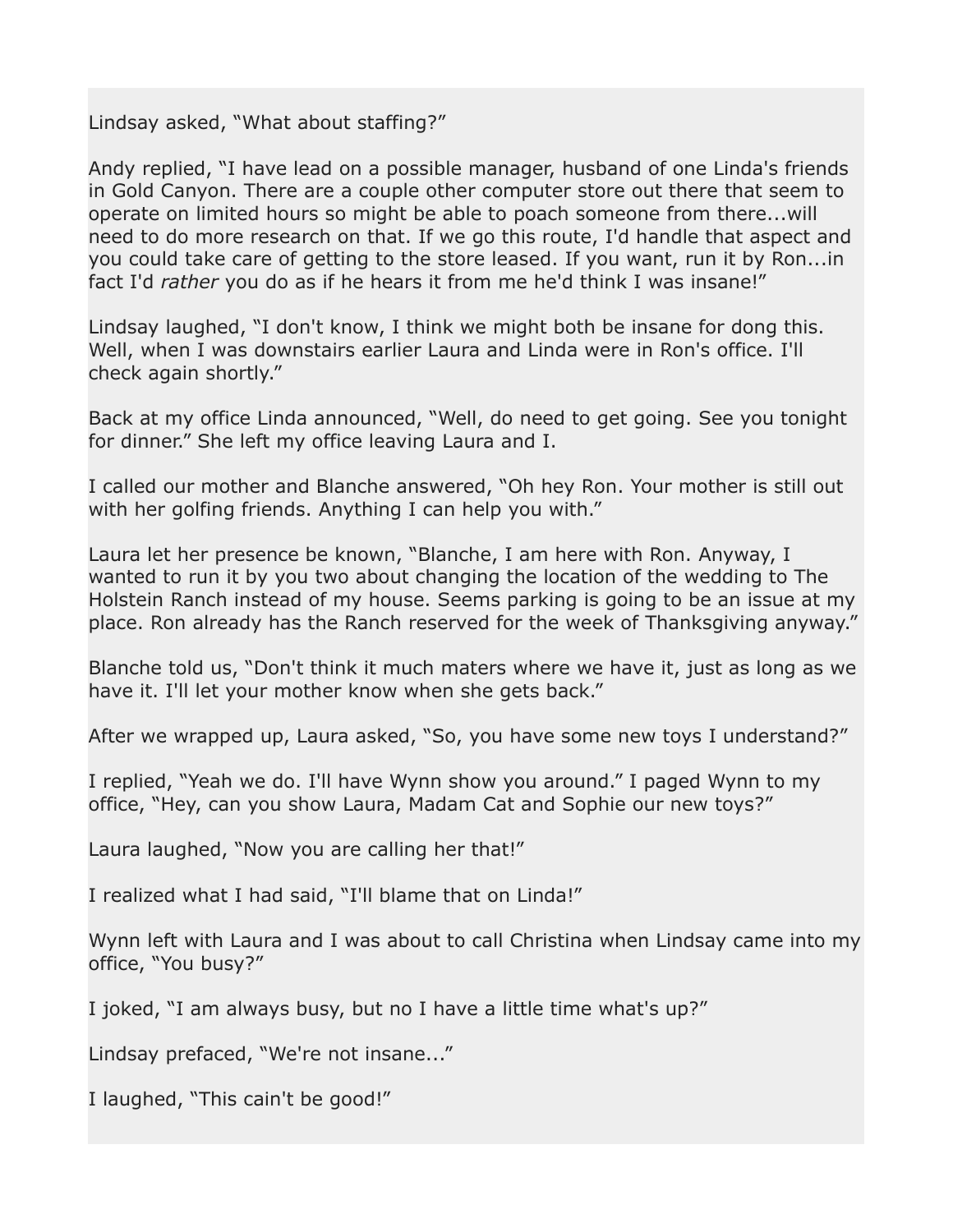Lindsay explained, "So Andy and I are considering opening a store in Gold Canyon..."

I sighed, "Okay, that explains why Andy has been so quiet. Yeah, Linda planted the idea in his head."

Lindsay replied, "Well, we are doing our research this time to make sure we don't have a repeat of the Fort McDowell store. From what Andy has told me about this visit out there yesterday and what I could see on Goggle Maps this center appears to much more occupied. The problem with Fort McDowell as we were one of the first in there."

I told her, "Yeah. It is very difficult to get exposure and foot traffic if there is nothing to bring said foot traffic. Curious, how are the rates?"

Lindsay told me, "Surprisingly a lot less than we are paying now and for more square footage. Andy wants me to handle this part and he will take care of getting a manager and techs.."

My cell phone started ringing, "Oh, my mother has returned for her morning round of golf. Hello."

Lorena asked, "So Blanche mentioned you and Laura called, something about changing the location of the wedding?"

I explained, "Yeah apparently one of Laura's neighbors are going to have family from out-of-state staying in RV's. So she was concerned parking would be limited."

Lorena replied, "Ah I see. I assuming you talked to Linda about this?"

I told her, "Yeah and we already have The Ranch for that week as the family comes down for Thanksgiving anyway. She is fine and said it would be easier on Olivia too."

Lorena asked, "Olivia?"

I explained, "Yeah she is friends with Linda's daughter. Her mother and late Linda's husband used to run the Cantina. She does the event planning and being she lives at The Ranch with Linda so it would be easier for her to coordinate everything."

Lorena understood, "Okay. Well, let Laura and Miss Kitty know we are fine. As Blanche told you, we don't care where, we just want to do this."

I confirmed, "Okay. I'll let Linda know tonight. Laura is a bit tied up right now so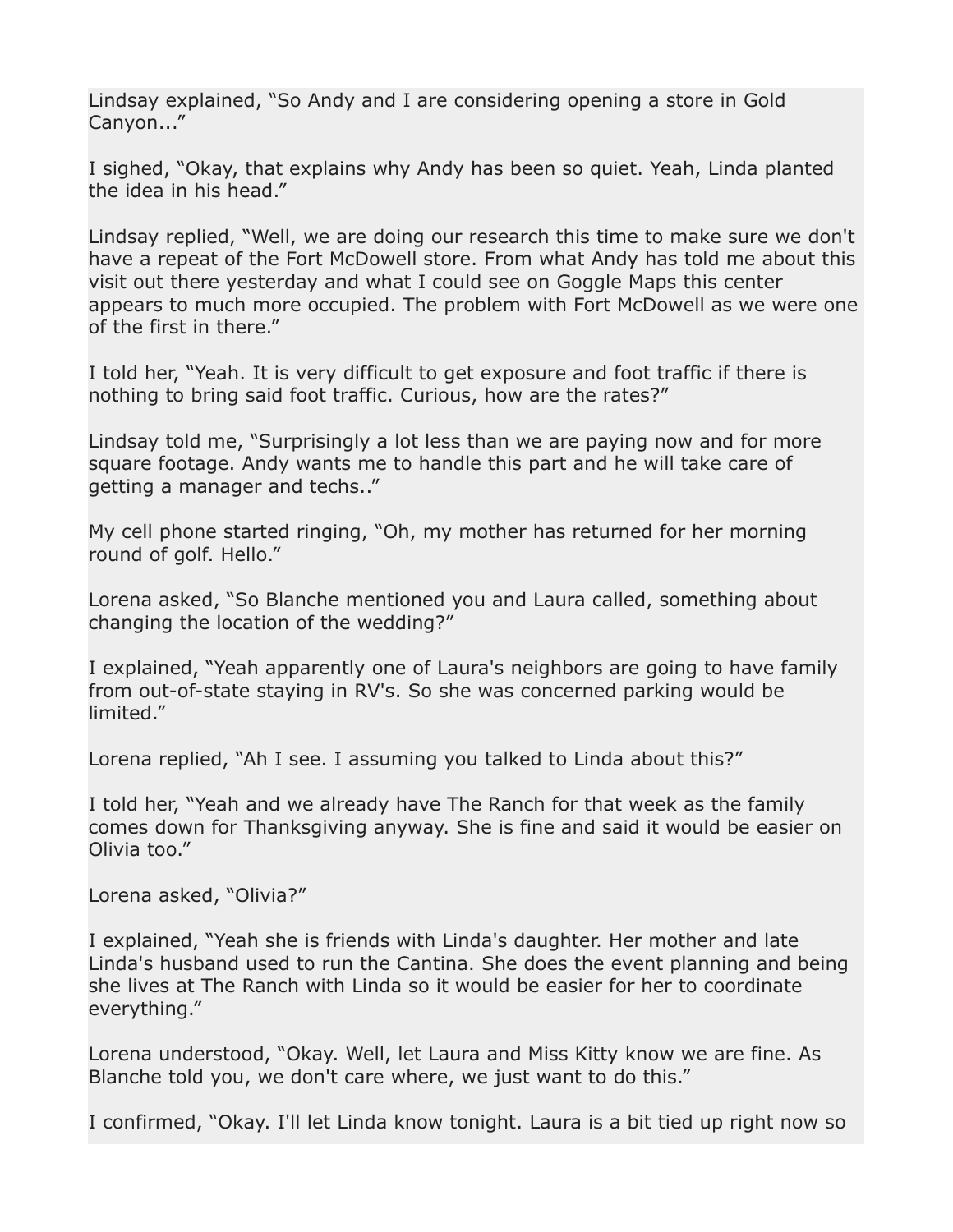I'll let her know later as well." I turned my attention back to Lindsay, "So Andy want's you to handle procuring the site? Sure that is a good idea after what happened with Fort McDowell?"

Lindsay laughed, "Probably not, but we are making sure we are doing our homework this time. Speaking of which, the property managers said they will be on site tomorrow. Since you know where this center is located, would you be able to take me out there tomorrow sometime?"

I checked my schedule and told her, "Hmm, looks like Madam C...Dang it Linda...Miss Kitty and Laura will be leaving in the morning. So may be after lunch?"

Lindsay checked her tablet, "I might have a client....oh no...not until Thursday. Yeah, let me block out tomorrow afternoon."

I laughed, "Yeah I suppose I should too. Let's see how should I do this? Ah here we go: 'PC's and Things: Superstition Mountain consult'. I still think you guys are insane, but hey people called Laura and I insane for starting our own niche business many, many years ago. Look at this way, Fort McDowell was teaching moment and you learned from the mistakes made there. Insanity is doing the same thing repeatedly and expecting a different result."

Meanwhile down in the playroom Wynn showed Laura and Sophie the spanking bench. Laura was impressed, "Nice, how did Ron get this?"

Wynn explained, "Gary called him one day asking if he would like to trade the wheel for this bench."

Miss Kitty commented, "Oh, so that is what is missing is the bondage wheel."

Wynn replied, "Never really used it much. Anyway he ended up having this shipped from New Mexico to Gary's Deer Valley store. Gary and Lulu brought it over and setup after we moved back in. So who is going to try it out first?"

Everyone was expecting Sophie would be the first 'victim' but Laura declared, "I do!"

Miss Kitty was surprised, "Okay, well I want to try out one of those hogtie trainers. So Sophie can have the honors of spanking you!"

Wynn asked Sophie, "You know how to secure her?"

Sophie looked at the restraints on the bench and replied, "Seems fairly self explanatory!"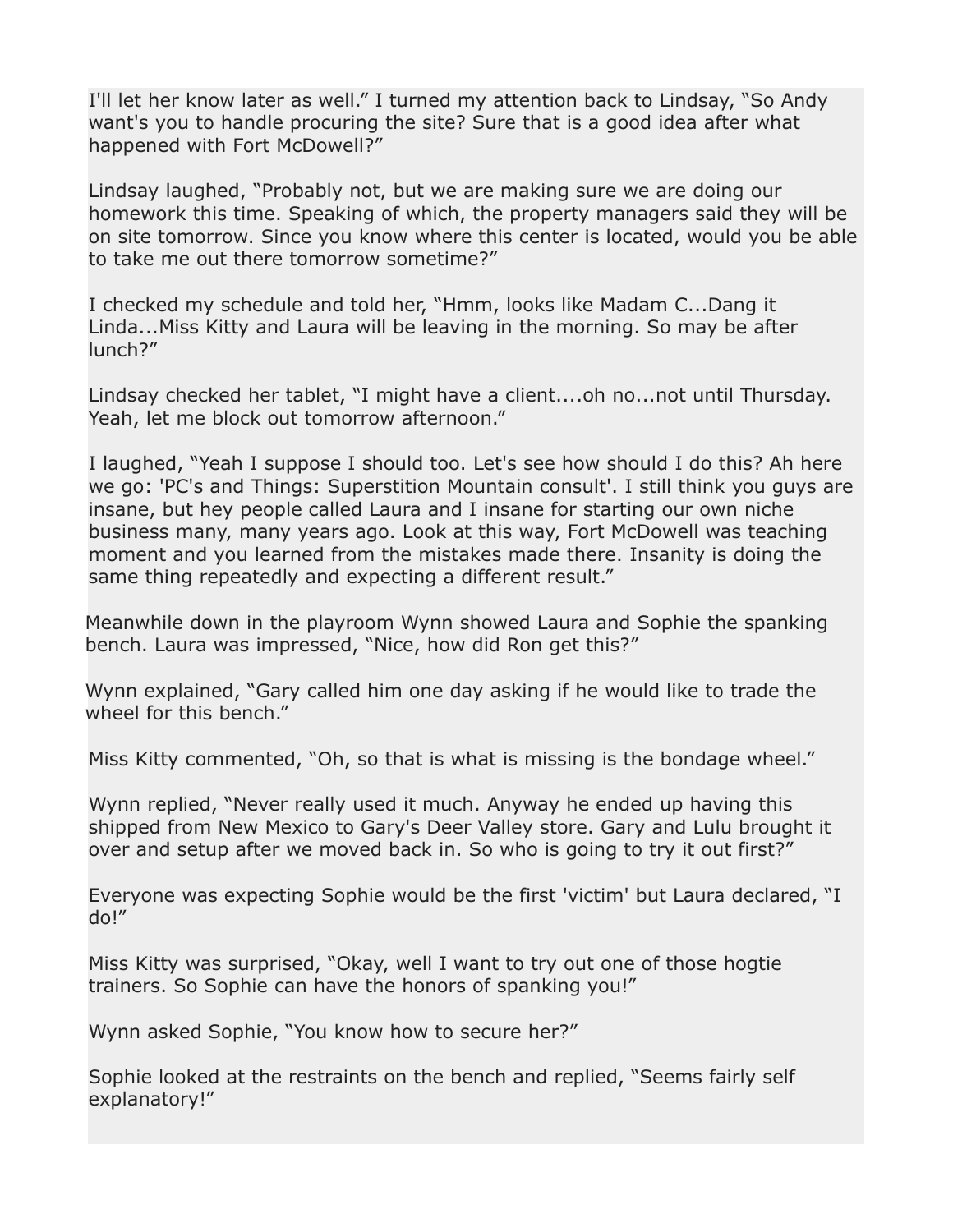Wynn laughed, "Okay now Madam Cat...I mean Miss Kitty, we need to get you into a body-stocking and put your hair into a ponytail."

Laura was wearing an over-bust corset paired with a long skirt and high heel sandals. Sophie informed her, "You are going to need to ditch the skirt and heels." Laura removed her skirt to reveal an elaborate twelve strap garter belt with matching thong. Sophie commented, "Now THAT is a garter belt! Okay, get on and I'll get you setup."

Wynn and Miss Kitty headed over to the toy closet. Wynn was looking around, "Still not sure where everything is..."

Miss Kitty saw a harness ball gag she liked, "Well I found myself a gag!"

Wynn commented, "There is one similar with an attached blindfold."

Miss Kitty grinned, "Oh...hmm maybe Sophie could use this for Laura." While Wynn was searching for a body-stocking Miss Kitty walked back into the main playroom and called out, "Hey Sophie! Got something here for you to use on Laura!"

Sophie had just finished securing Laura to the bench and asked, "A paddle?"

Miss Kitty laughed, "Not quite. Wynn should be able to locate one for you." She handed the gag to Sophie, "This should keep Laura somewhat muted when you take out your aggression...I mean spank her!"

Sophie took the gag from Miss Kitty, "Ah yes...this would do well. Let me go see if Wynn has a paddle."

Wynn walked out with a body-stocking still in the retail packaging, "Lynette, I found you a body-stocking The dressing rooms are around the corner."

Miss Kitty took the package and went to go change. Sophie asked Wynn, "You have paddles?"

Wynn laughed, "Those I know where they are, yes we have a wide selection." The two ladies headed to the closet where Sophie found a couple paddles to her liking. Sophie returned to Laura on the spanking bench and while showing Laura the gag and paddles commented, "This should keep things somewhat quiet while I use these on your derriere!"

Laura struggled against the restraints and in a joking fashion asked, "Is it too late for me to change my mind about this?"

Sophie placed the gag harness around Laura's head and replied, "It is!"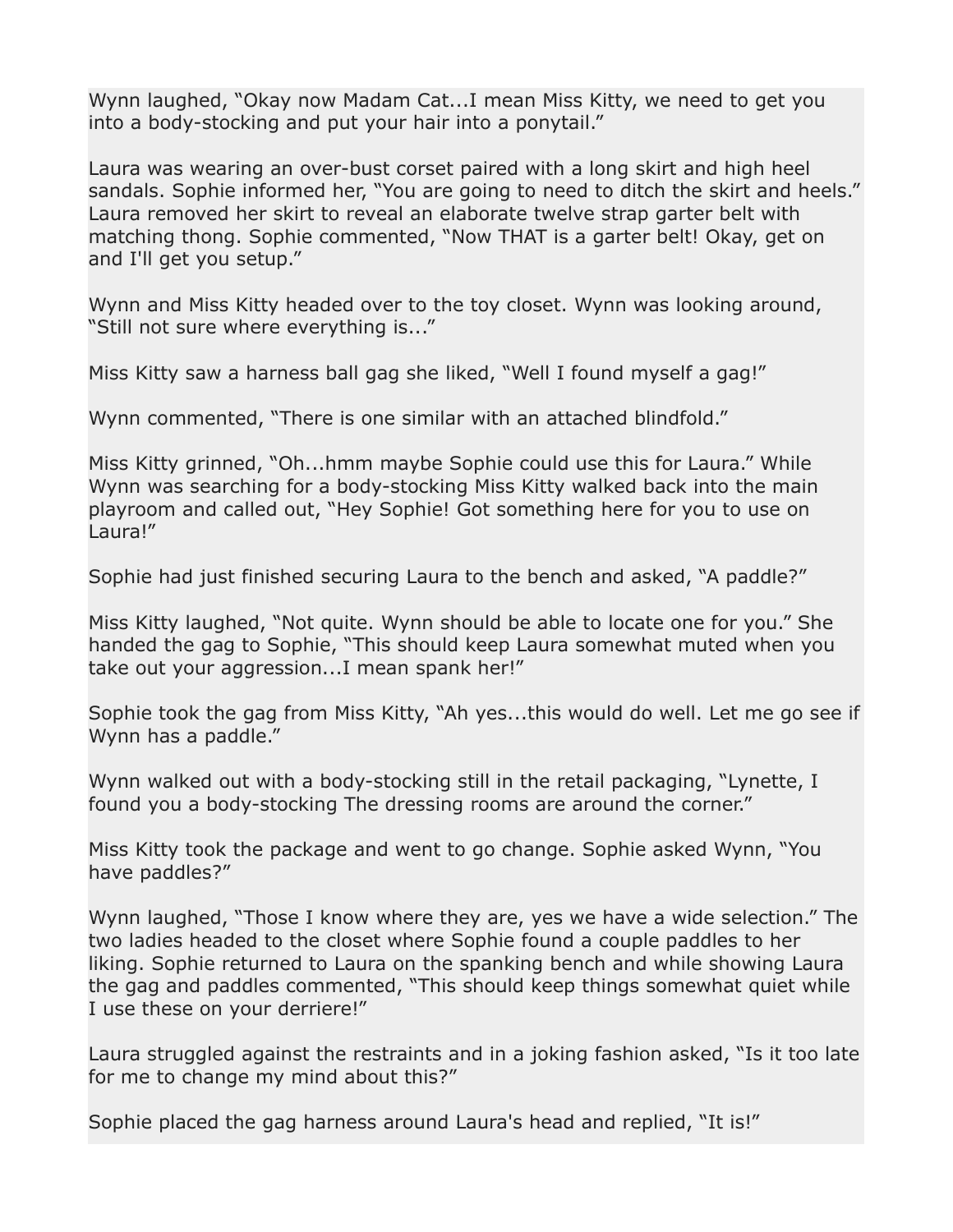Miss Kitty had returned to the main playroom wearing the body-stocking and carrying her harness gag. Wynn handed Lynette an elastic band so she could put her hair into a ponytail. Next Wynn assisted Miss Kitty in getting the harness gag sans the blindfold on her head, "I'll attach the blindfold once you are in the trainer. Okay, lay down on your stomach and start crawling backwards. I'll guide you onto the dildo. Miss Kitty did as instructed and soon felt her pussy being impaled by the metal dildo. "Okay, that looks good for now. It will go deeper once you are fully 'hogtied'...now curl your legs back." Wynn placed Lynette's legs into the hops and secured the top cover. "Now, reach behind you and put your arms through the elbow loops, I'll guide you on to the wrist loops." As Wynn pulled on Lynette's arms, she felt the dildo creep deeper into her pussy. Wynn secured the top plate of the wrist restraints, "Lastly, is to attach your ponytail to the stand and attach the blindfold. Wynn had Miss Kitty secured to the hogtie trainer and told Lynette, "Will leave you here until lunchtime. Now, let me go check on your partner and maid."

Wynn walked to the other side of the room to see Laura secured on the bench. She saw Laura's garter belt and commented, "Nice garter belt...so that's where all her money goes!"

Sophie commented, "Not really, she doesn't spend big money on clothes. I believe Miss Kitty gave it for her from a Budget Holstein vendor sample."

# **Chapter 5: A Series of Unlikely Events and Family Dinner**

I had finally had a chance to talk to Christina and told her to have everyone who was interested in the Ashler Hills property to submit their best offers. I had a couple hours after lunch that I thought I should able to get some work done. Later that afternoon Linda came to my office, "Ron we need to chat." I looked up and replied, "About what?"

Linda laughed, "Well...a lot..so over the past few days, has been a series of Unlikely Events. Late last week the condo Kayré and Kacie were leasing flooded. Apparently the upstairs neighbor *tried* to replace their water heater. The neighbor's insurance covered the property damage and we had renter's insurance. So, until I could find another place for them they were staying at the Ranch. Now, later that day I got a call from my attorney saying their were some issues with the investor who was purchasing The Ranch and Corona de las Estrellas. From what I understand the investor was expecting funds from something he was selling which would have given the funds to do the purchases of my properties. He wanted to back out of the purchase contract for Corona de las Estrellas. but still purchase The Ranch. My attorney informed me that if he did that, technically it would be a breach of contract as the contract specifically states they must purchase both properties. So both are now off the market and I have decided not to sell either."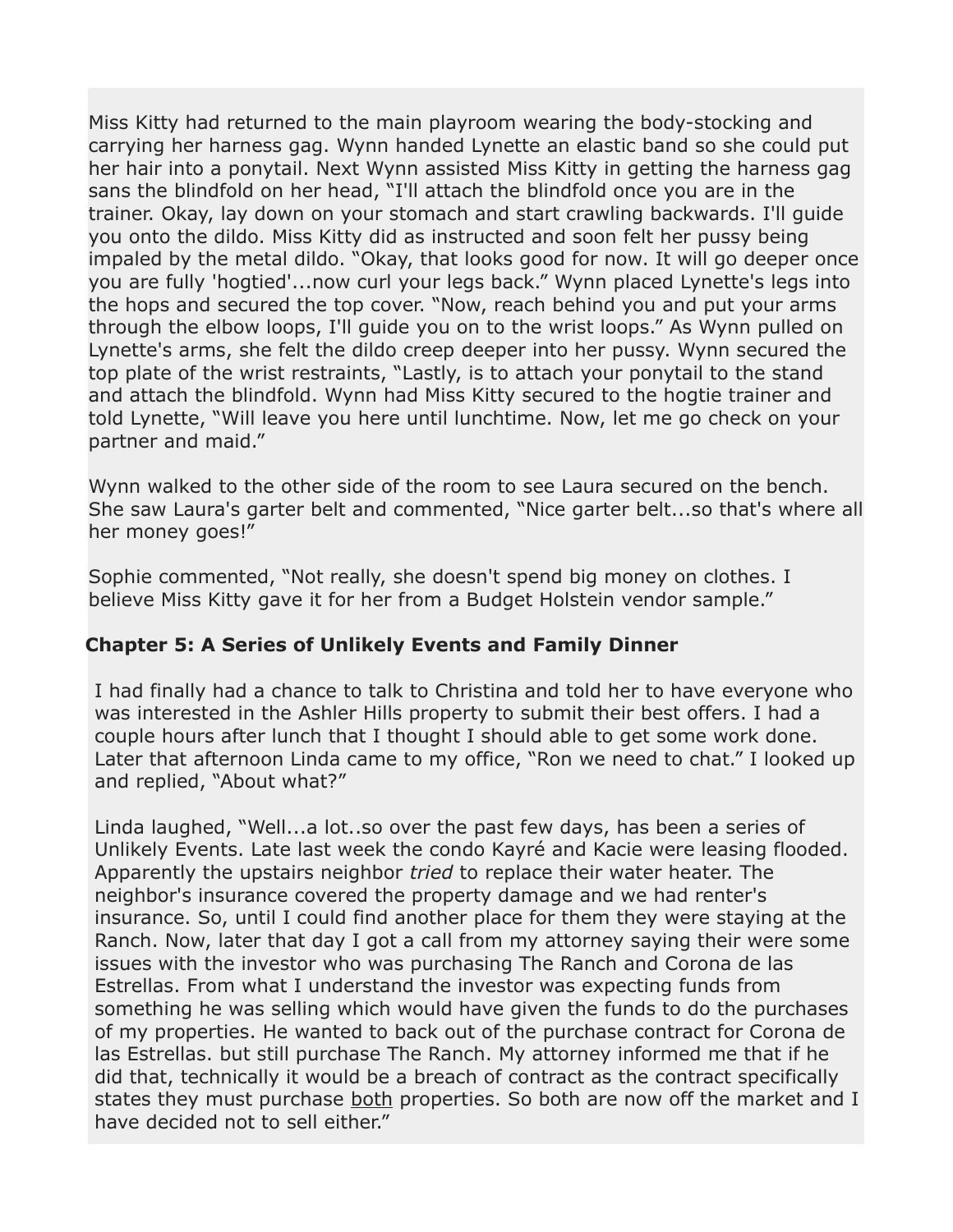I replied, "Honestly, I could not see you selling The Ranch and defiantly not Corona de las Estrellas. after all you and Olivia have done after Hal's and her Mother's deaths. So what's going to happen with them?"

Linda continued, "Well...Kayré and Kacie are going to live at The Ranch. Lizzie is going to move in with them as well."

I added, "Ah okay, so until the new Corona de las Estrellas. is done."

Linda laughed, "That's not going to happen. Marc told me on Friday that Scottsdale Planning Commission was considering some changes to Thirsty Cactus. We had requested a variance for Corona de las Estrellas. to be able to operate past the 9:00/10:00 PM 'curfew' but were denied."

I was confused, "What 'curfew'?

Linda explained, "So, with the exception of Sprouts and the restaurants, they want businesses to shut down by 6:30 PM Sunday-Friday and 7:00 PM on Saturdays. Restaurants could remain open until 9:00 PM Sunday-Thursday and 10:00 PM on Fridays and Saturdays. We had planned on staying open until at least 11:30 PM most nights and 1:00 AM on weekend. Anyway, that wasn't meant to be so it works out with us being able to keep the original. I will try to find someone to lease or buy that building."

I was trying to recall who would be occupying what buildings, "Okay, so you are still going to take the residence above The Budget Holstein, but what about the residence above PC's and Things?"

Linda informed me, "But wait, there's more!"

I laughed, "Of course there is!"

Linda continued, "Since the section where PC's and Things is located is at a higher elevation than where The Budget Holstein is located those building are going to be restricted to two stories. I discussed this with the McGrawl's and since they don't want to use the residence for themselves, they'd rather have that as retail space. Plus it knocks quite a bit off the cost of the building too."

I recapped, "Okay, so let me see if I have this correct: Kayré and Kacie along with Lizzie and Olivia are going to be staying at The Ranch which you are not selling along with Corona de las Estrellas. Once Thirsty Cactus is done you will live in the residence above your store. PC's and Things is going to be retail space only. Miss anything?"

Linda told me, "No, I did though. Lizzie will be or actually I think she already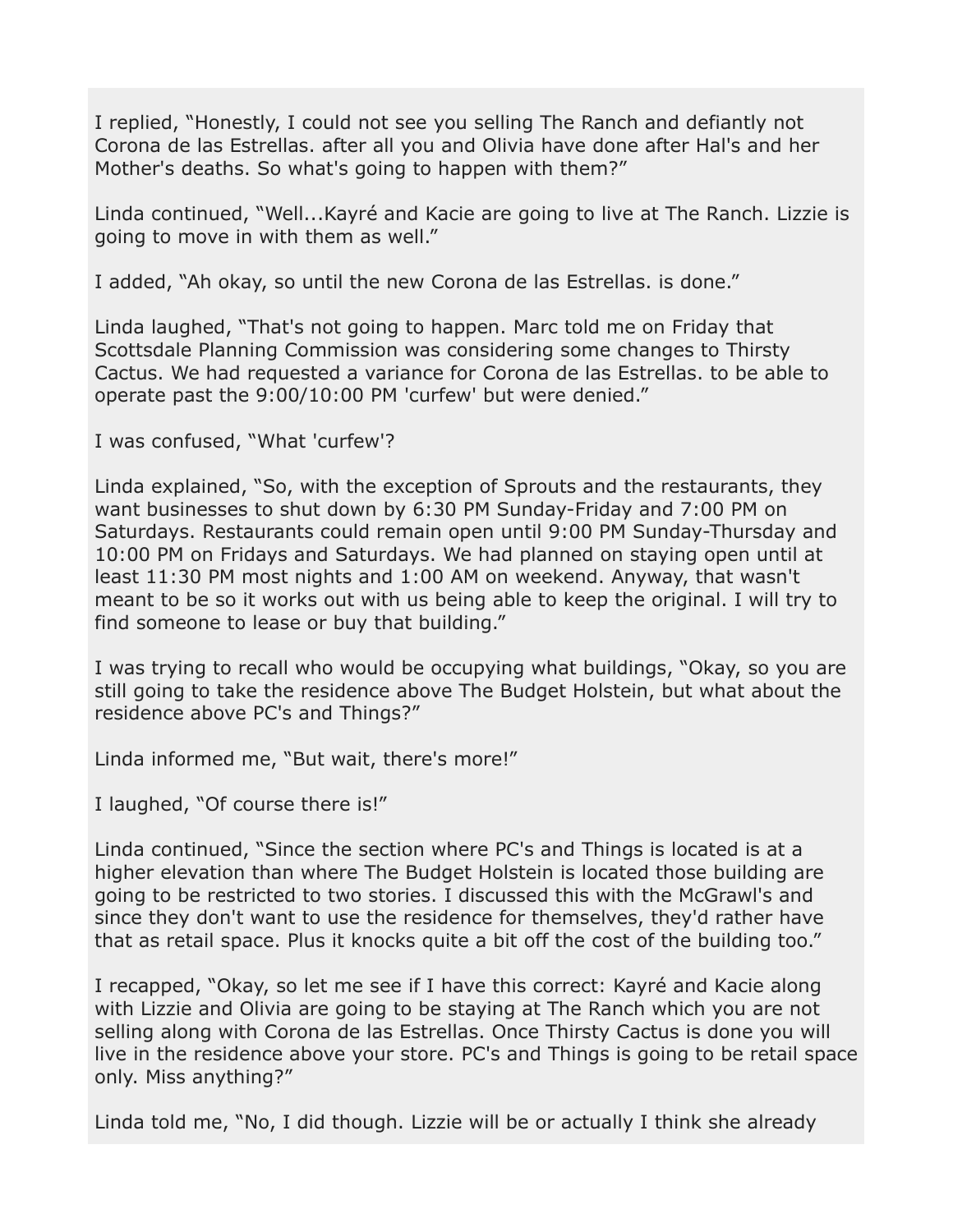is...bar tending at the Oro Valley Corona de las Estrellas. Anyway, need to head over the Scottsdale store real quick, will met you at The Unlikely Cowboy. Oh and it is okay if I bring Dundee?"

I told her, "Don't see why not. We have the patio reserved and I am sure Gary will bring Lulu with him since they were meeting at his home office this afternoon. They called earlier asking my thoughts on redoing the Henderson and Deer Valley offices."

### **Chapter 6: PC's and Things Superstition Mountain Check and 'Bambi The Bounty Hunter'.**

The next morning after breakfast Laura and Miss Kitty along with Sophie left to head back home to Marana. Before they left Laura informed me, "Since we were your first guest in your new suite, we'd give it a positive review."

Miss Kitty added, "Yes, really nice. Private, but still close to the rest of the house."

Laura asked, "So we won't meet up again until the Wedding?"

I told her, "In theory yes, unless something goes wrong at Budget Holstein or Acme. I have no idea what the time line is for the PC's and Things Superstition Mountain store..."

Laura was surprised, "Wait...what?! They are going to have a store in Gold Canyon?"

Lindsay walked in and explained, "Not sure yet. Ron and I are going to check out the site today. We are not going to have a repeat of Fort McDowell, that's for sure!"

Laura commented, "Never saw your Fort McDowell location, but from what Ron and Andy have told me that center was dead. This one seemed fairly busy, even for a Sunday."

Lindsay explained, "It really wasn't that it was 'dead' it was more we were only one a of couple tenants in that center. We were in there too early."

After they left Sara and I reviewed the offers for the Ashler Hills Property. We were down to three offers this time around and we picked the one we liked the most. I called Christina and informed her, "We have decided to accept the Morrison's offer."

Christina informed me, "Actually, they withdrew their offer earlier as they were a 'back up offer' for another property which went back on the market this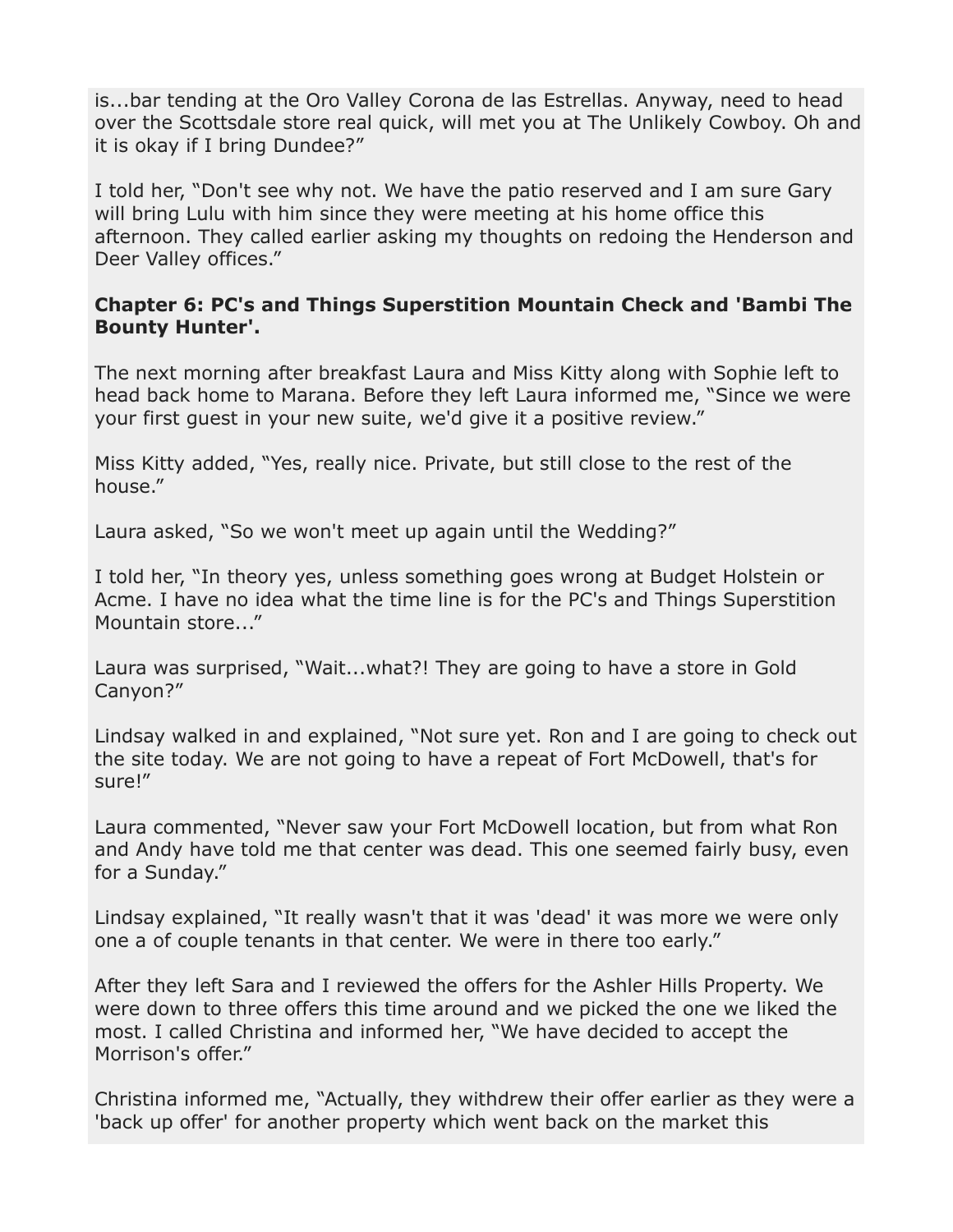morning."

Sara and I looked at each other and I told Christina, "Well, hadn't expected that. Um, crap let us review the remaining two offers...they both still active?"

Christina laughed, "Far as I know, neither one of them were contingent or had offers on other properties. You guys have until Noon to make a choice."

I told her, "Yeah, we'll get back to you." After I hung up with Christina I turned to Sara, "Well that was unexpected. So, which do we go with now?"

Sara looked at the two offers, "They're both pretty much the same. 30-days and the nearly the same asking price. Do we have the submit yet another offer or we just pick-one?"

I told her, "I don't want to keep asking for them to submit offers. I guess it is coming down to flipping a coin. Head Gomez; Tails Parker." We had Wynn flip a coin and informed Christina of our decision (though not how we arrived at said decision). Sara headed over to The Budget Holstein and after lunch Lindsay and I headed out to Gold Canyon. I commented on the way out, "Sure been going out here a lot recently."

Lindsay told me, "I appreciate you doing this for us. Like I said we want to make sure we don't make the same mistake we did with Fort McDowell."

I explained, "Well, it is good y'all learned from what happened there." A little while later we made it to the center.

Lindsay explained, "They said they would meet us at suite 5-4, wherever that is."

I laughed, "Well Linda was 3-15. As I recall, the first digit is the building number and the second is the unit. So, in theory if we find building 5 we should be able to locate it." With a little dumb luck we found building 5 which as next to buildings 3 and 7. We located Suite 5-4 which had the name of the management company on the door, "Well, this must be the place."

A tall and slender red-head who I swore could have been Maya's twin sister greeted us, "Hello I am Janice. Lindsay and Andy McGarwl?"

I informed Janice, "Actually I am Ron Merlot. I am a consultant and business partner for The McGrawl's." Pointing to Lindsay, "However, you are correct this is Lindsay McGrawl."

Janice corrected herself, "Sorry. Mister Merlot and Madam McGrawl."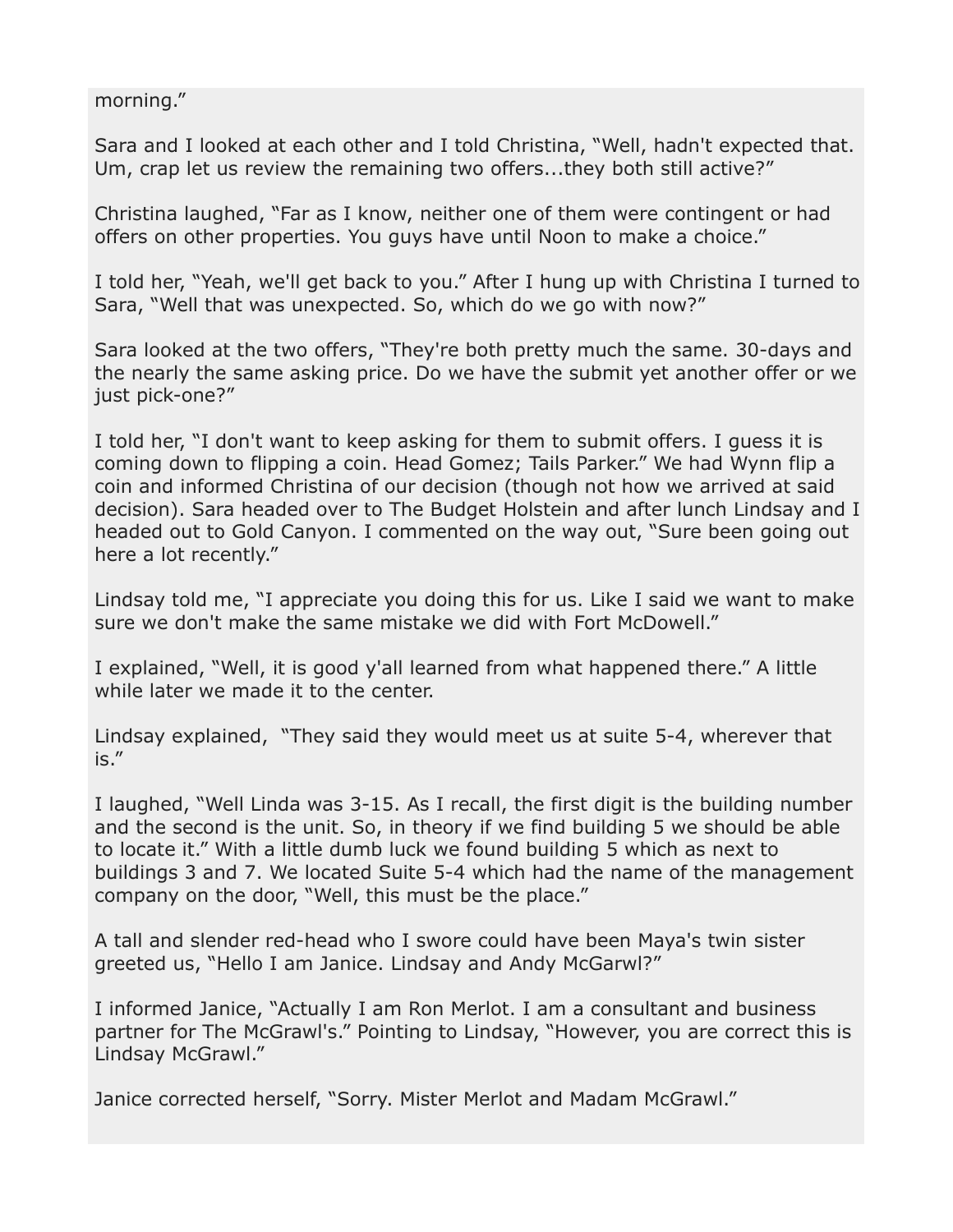Lindsay informed Janice, "Lindsay is fine."

Janice continued, "Okay, so you have interest in opening a computer store here. How did you find out about this center."

I explained, "I am also consultant and IT contractor for Linda Holstein."

Janice thought for a moment, "Holstein, hmm sounds familiar."

I told Janice, "Yeah, she is opening The Budget Holstein over in 3-15. Anyway, my crew was out here with Andy on Sunday to the IT install at Miss Holstein's store. Seems she talked Andy into opening a store out here. Lindsay is the one in charge of procuring the site."

Lindsay explained, "This is more of research visit. About a year-ago we had opened another store up near Fort McDowell which we ended up closing a few months later. We discovered it was too close to our existing Fountain Hills location and the center was too new for us."

Janice understood, "Well, we are quite a ways from Fountain Hills and Scottsdale. Also, this is a very well established center with direct access to/from US 60. If you are talking about the center I am thinking of, there was not direct access from AZ 87 and they shouldn't have been leasing without an anchor or to someone who wasn't already established. It would have made sense if say you were relocating your Fountain Hills location, but trying to attract new business when there isn't any doesn't work."

Lindsay laughed, "Yeah we learned that the hard way. So when I talked to you yesterday you mentioned you have three suites nearly all the same size?"

Janice told her, "Yes. They are spread out, through there is one near Miss Holstein over in building 4. That one is larger and is a free-standing building with all corner suites. That was at the upper end of the pricing I had given you."

Lindsay explained, "That pricing is well below what we were paying at Fort McDowell. Can we take a look?"

Janice told her, "Sure let me let my partner know I am going on a showing and we'll head over there." We waked over to the building and Janice continued, "Like I said is the largest, and most expensive."

We walked in and Lindsay looked around, "Wow. Reminds me of our old Tanqua Verde store."

I commented, "I don't think I ever saw that one. There was Catalina Foothills and Casa Adobes."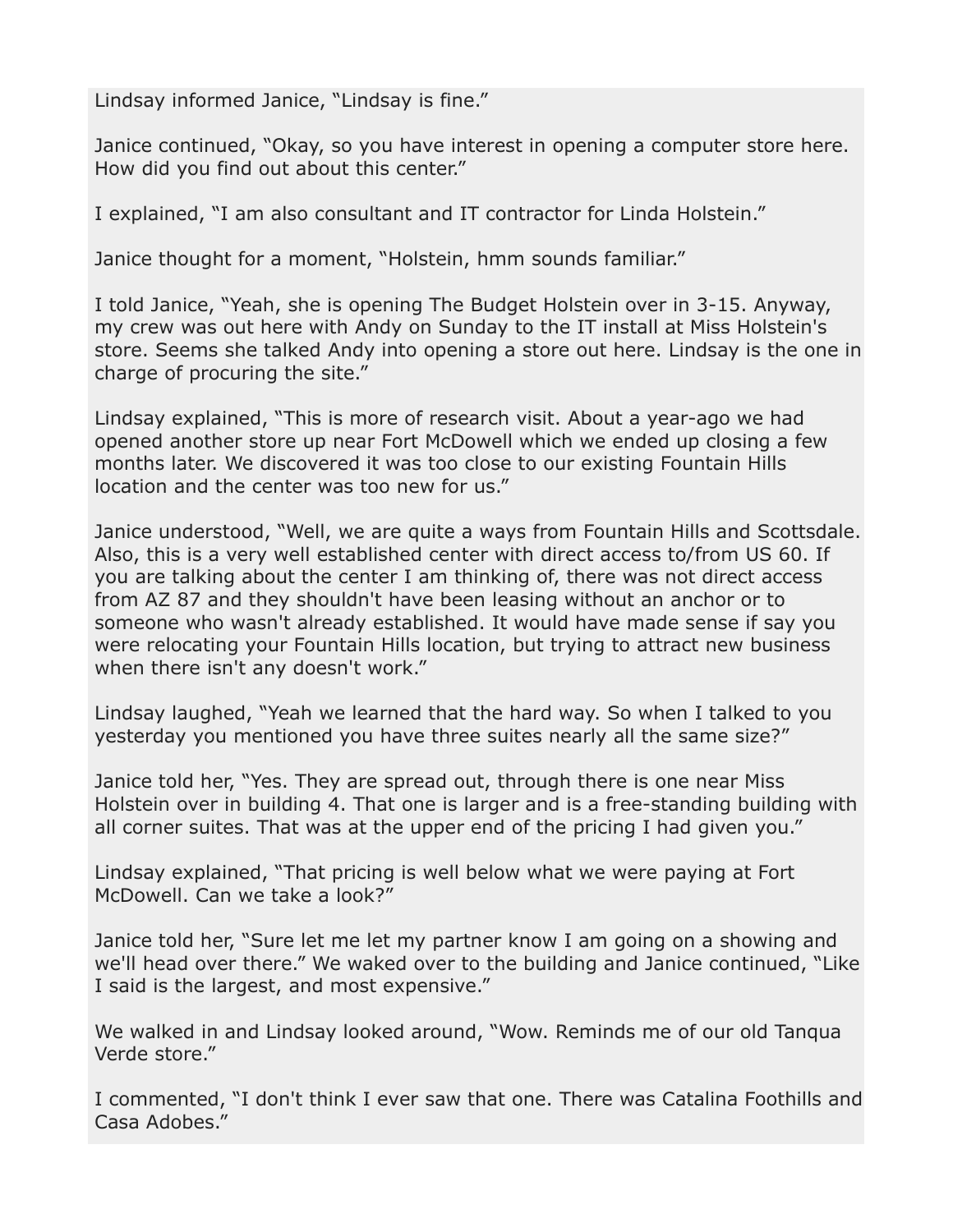Lindsay explained, "Yeah that was our third store. The original Catalina Foothills was our first which we put a lot of money and work into which paid off. Casa Adobes we went to expand and discovered that the Insurance Office that had occupied the suite prior had been a Beauty Parlor sometime prior."

Janice asked, "Where were these stores?"

Lindsay explained, "Tucson. Where Andy and I are originally from. We left a couple years ago..."

I informed Lindsay, "Umm...more like 10-years ago."

Lindsay looked at me in shock, "It's been that long...jeeze. Anyway we decided to come out to the Phoenix area since we had the location in Fountain Hills."

I asked Lindsay, "How does this compare to the forthcoming Thirsty Cactus location?"

Lindsay told me, "That one is going to be smaller because of the residence above. We have not had anything out here as big as we did in Tucson."

I informed her, "Actually Linda found out that Scottsdale changed the zoning for that section of the center and the building is only going to be two stories instead of three."

Lindsay replied, "Yeah, Andy mentioned that might happen. Hmm...interesting so we are going to have more retail space as we will move the tech and inventory to the second floor."

I laughed, "Yeah well, Linda mentioned it to me yesterday along with Kayré and Kacie moving into The Ranch. Oh and I don't think I told you the wedding is going to be at The Ranch instead of Laura's place, something to do with lack of parking at her place."

Lindsay looked around a bit, "Okay. So, would need to get Dundee out here to build our tech area. We don't need this much inventory space."

I joked, "But, you can never have *too much* inventory space."

Lindsay laughed, "Yeah, that's what Kayré said about the Scottsdale Budget Holstein before we remodeled. We found all kinds of interesting stuff buried in that store room that we had no idea we even had. Of course now Kacie manages the inventory and let's us know if we have stuff we should be trying to sell or send down to Tucson. Any idea when we could get Dundee out?"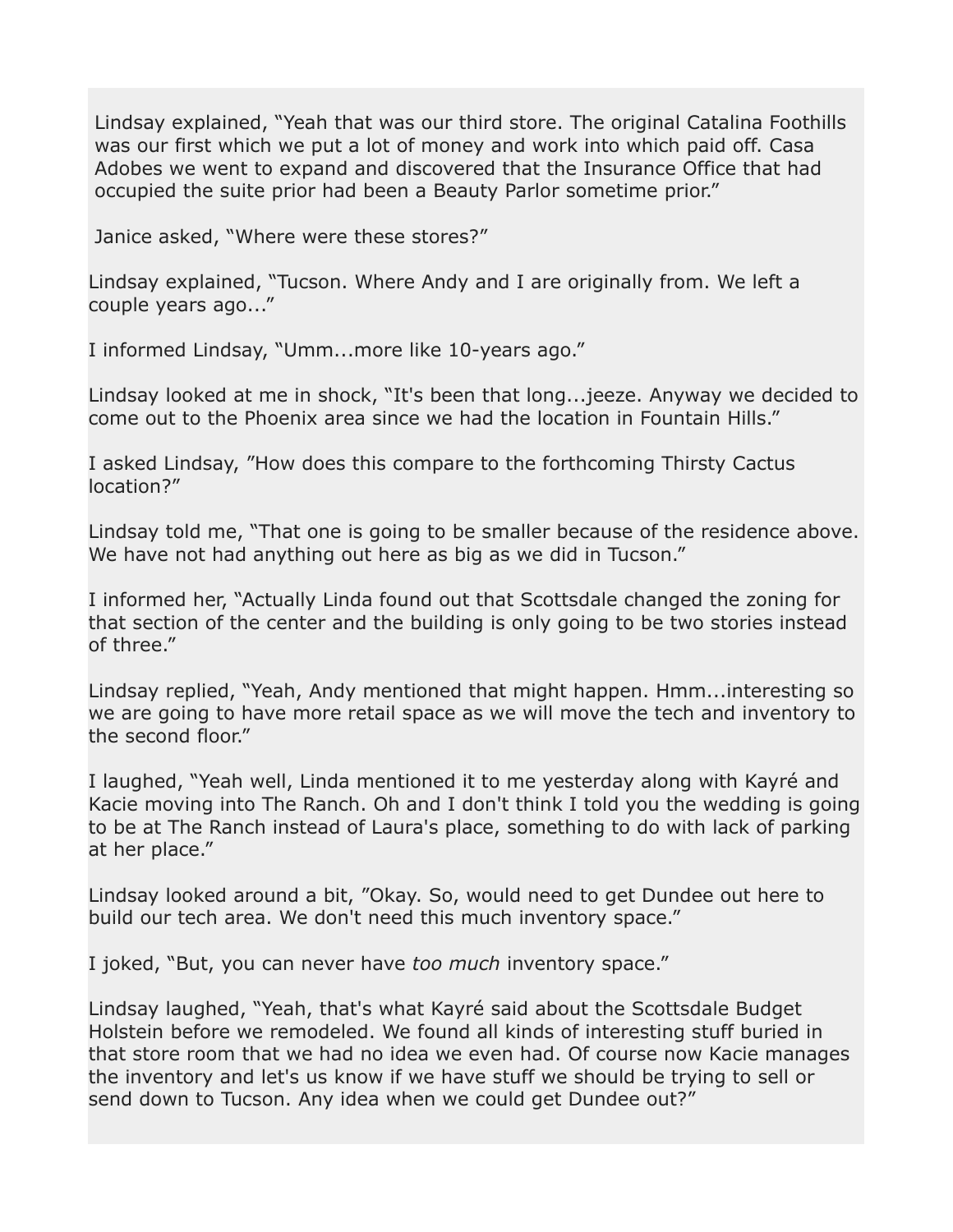I reminded her, "He mentioned last night he was working on a large job out in Vistancia for next week or so."

Janice told us, "Take some photos and I can provide a copy of the blueprints for the suite for your contractor. This suite has been available for a couple months now and there really has not been much interest."

Lindsay replied, "Okay, that could work. Can you show us the other two suites?" Lindsay snapped a few photos and Janice took us over to the other locations. The first one was near a cluster of restaurants and there was not much open parking, "Hmm...too many food places, too little parking."

Janice told us, "Okay, yeah that is understandable. The last one is in a more retail oriented area. Couple insurance offices and a video store."

I laughed, "A video store, thought those went the way of the pay-phone!"

Janice laughed, "Yeah. Ironically they have been there since the beginning and I guess that is the reason they there are still in business."

We went over to that suite and Lindsay walked in and walked out, "Nope, too small! Got spoiled seeing that larger one we saw first."

I peeked in and observed, "Yeah! Geez this reminds me of that watch shop you guys took over at Far North Scottsdale a few years back."

Lindsay replied, "Oh yeah the tech area was that suite. Wow it has been a while. So, yeah I think we would be interested in doing the first suite you showed us. Still need to run this by Andy and hopefully Dundee can give us an idea of what it would cost us to retrofit for our needs."

Janice advised, "Okay, let's head back to the office and I'll get you the information for your contractor."

--

Later that afternoon Lindsay and I returned to the house. I had plans on trying to get some work done on the current project before dinner. However, upon walking in the house Wynn informed me, "Gary's got a search party out for you! He told me to send you over to his house upon your return."

I groaned, "Oh great! Well, I suppose I best head over there before he hires a bounty hunter. Let me grab my notebook and tablet."

Wynn told me, "I think he already did!"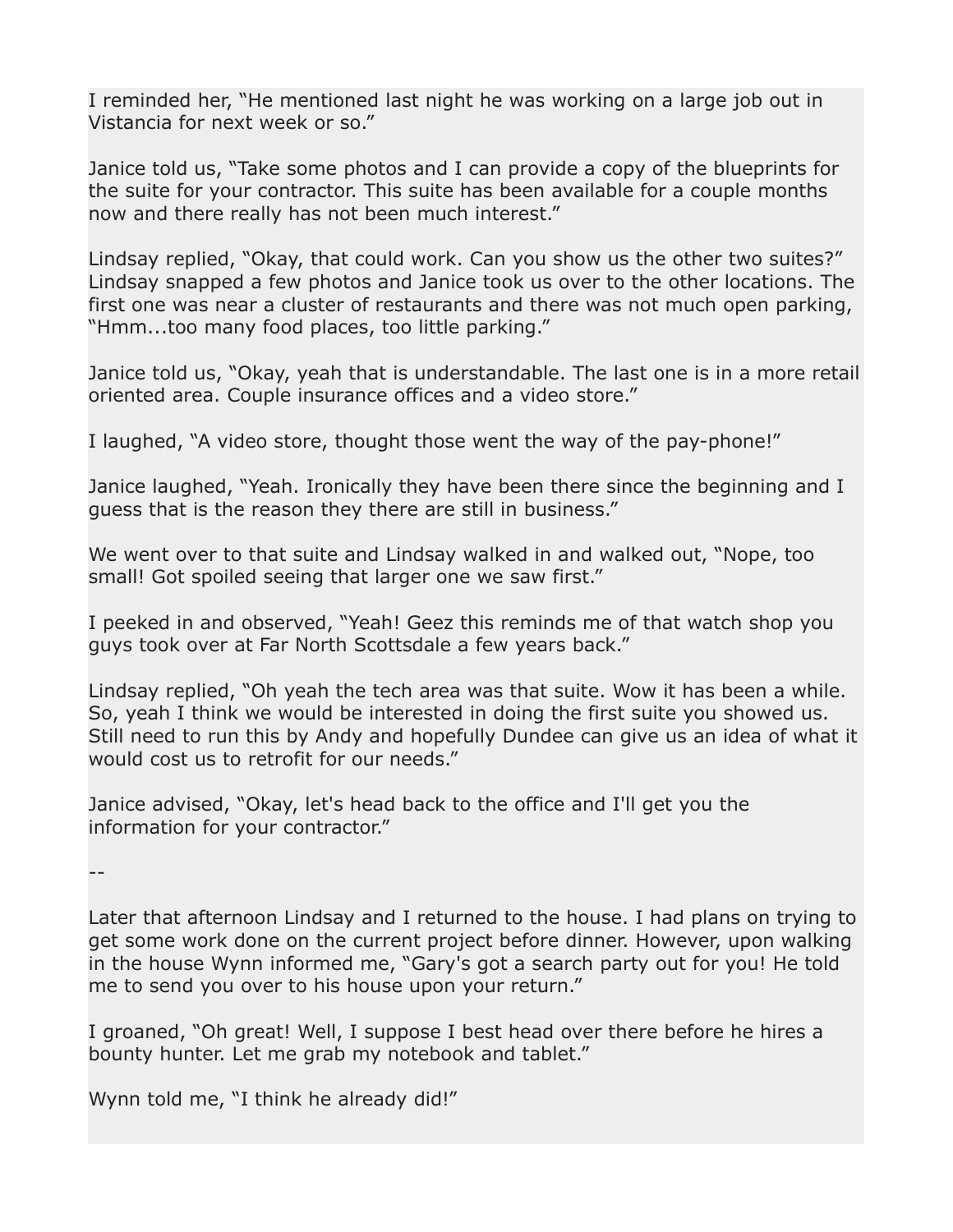I walked over to the Zinfandel's and rang the door bell. Bambi answered and exclaimed, "Oh cool the \$100 bounty is mine! Come on in Gary is expecting you." I followed Bambi into Gary's war room and noticed both Lulu and Cristina were in there as well. Bambi announced, "I brought him here, where's my \$100?"

Gary told her, "Talk to your sister, she hides...I mean handles all the money." Turning his attention to me, "Nice of you to join us Ron!"

I replied, "You make it sound like I had a choice; anyway whats up?"

Gary explained, "As you might recall we had asked you yesterday your thoughts about redoing the stores..."

I firmly explained, "To which I had explained, I really didn't want to take on major projects such as this until after Thirsty Cactus. At the very least not until after the weddings in November."

Cristina told Gary, "I told you he was going too busy. You need to remember he has other clients."

Gary laughed, "But, I am a Premier Client..."

I reminded him, "No, you are not. Linda Holstein is a Premier Client you are a..."

Lulu added, "Pain in the Rear client!"

I laughed and told her, "I was going to say 'Special' client."

Bunny happened to walk in with a Dr Pepper for me and added, "Oh he is 'Special' alright! Here's a Dr Pepper for you."

Gary asked, "Okay, so I know you don't want to do anything until after the wedding, but could you and Andy come out to Henderson later this week and do a consult?"

I asked for clarification, "What exactly do you want us to 'consult' on?"

Cristina explained, "We have a list!" She handed me a two page list, mostly it was 'problem children' PC's but also a list of upgrades including a redesign of the production area.

I told them, "I can't do this now. I need to wait for Andy to get back tonight and will also want Wynn to go over this as well, she is the project coordinator for these type of things. I'll give you a call this evening when we are free, now if you excuse me I need to get back to my office, been out all afternoon."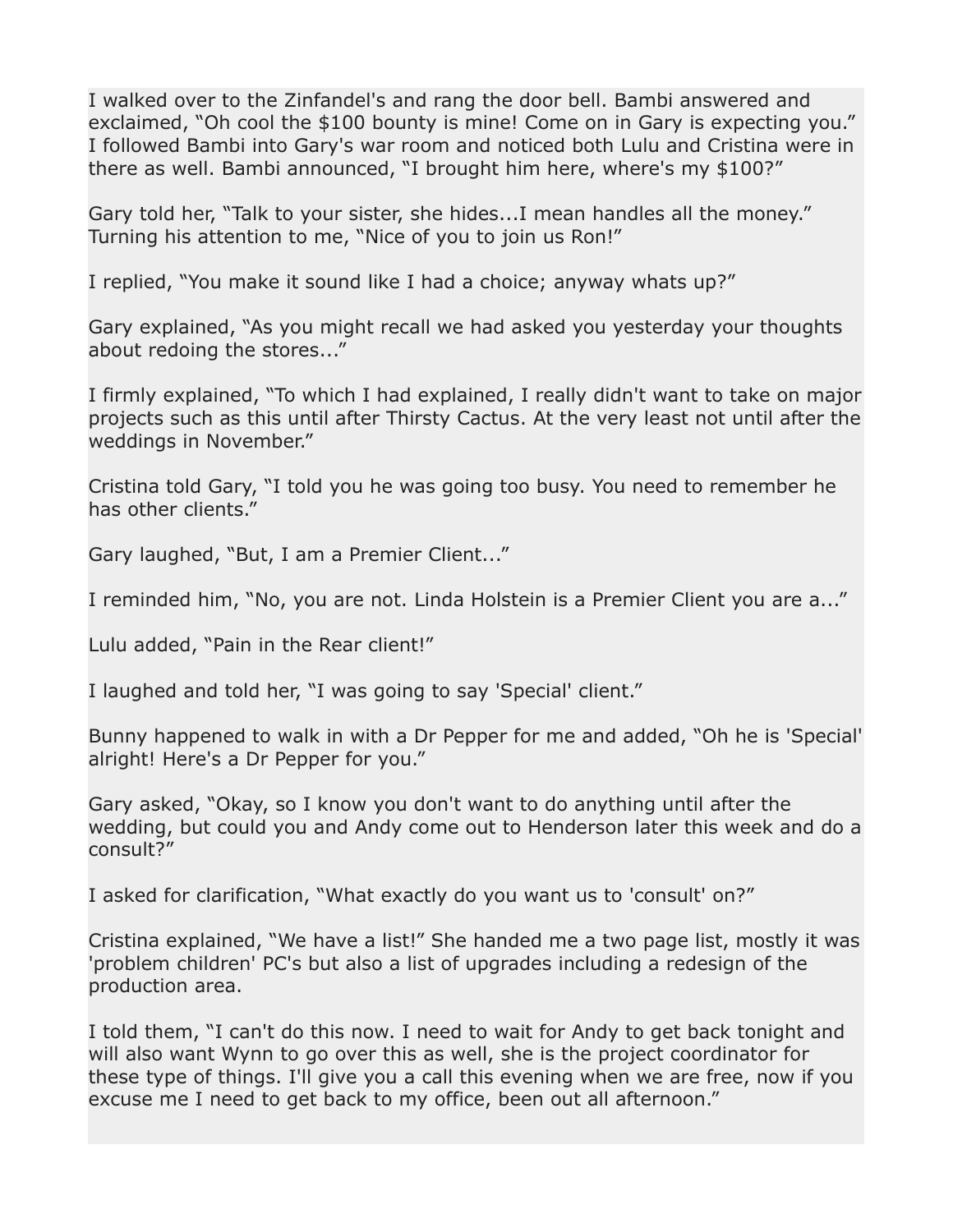Gary was a bit surprised, "Oh okay. Yeah, let me know..."

Lulu corrected him, "Us...Let *us* know."

Cristina added, "Yes and sorry for dragging you into this blindly Ron."

I returned back to the house and Wynn saw my look of frustration, "I take it that did not go well?"

I explained, "Yeah, seems Gary even after I told him yesterday I wanted to wait on taking on his projects is trying to push for stuff to be done at the Henderson store. He wants Andy and I to go out later this week for a 'consult'."

Wynn asked, "What the heck does he want you to 'consult' on?"

I laughed, "He had a two page list. I glanced over it, looked like mostly repairs, but then the last page was something about re-configuring the production area. I told him at that point I wasn't going to do this now, not without you and Andy."

Wynn was trying to understand, "What then would you do there?"

I explained my theory, "I am guessing look at the problem systems and determine if they were worth fixing now or later and/or replacing. Same would apply to the production area, though I didn't look into that scope of his project in all that detail. I left the laundry list there after I put my foot down. I need to get some work done before dinner been out most of the afternoon. Ask Andy to come over to my office when he gets back in." I headed over to my office to review my job queue and see if I could somehow find a way to squeeze a visit to Henderson into my already packed schedule. I looked at my email and saw a notice from PayPal of a payment from The Budget Holstein. Also had an email from a client who was I supposed to start working on their job next threatening to cancel because we were not 'staying within their agreed time frame'. I reviewed the project notes and saw Sara and I had bidded on this job several months ago and they had wanted it completed about two months ago. However, there were issues with their hosting provider that they were 'trying' to resolve instead of using one of my preferred providers. The more I read the project notes, the more I was more than happy if they did indeed cancel. I got to the end of the notes and saw an entry from Wynn earlier today, apparently they had called while I was out with Lindsay. I paged Wynn to my office and commented, "I see Arrow Jammer called earlier."

Wynn laughed, "Oh yes, Miss Arrow. She was not very happy with the delays on *our* end."

I laughed, "Our end!?"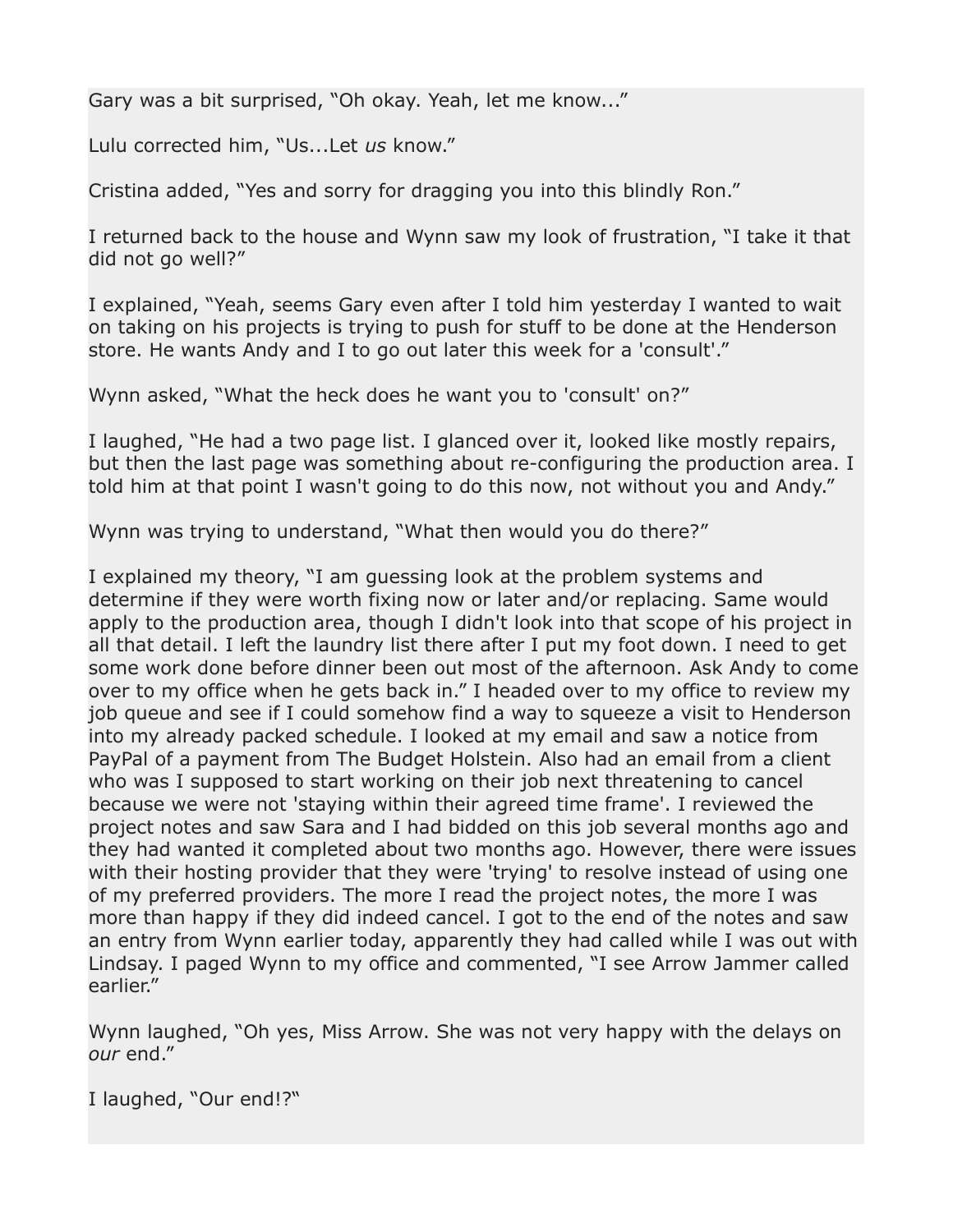Wynn continued, "I know and yet I reminded her, their hosting provider was still not in PKI compliance. I'd suggested if their provider were still struggling to do so, that perhaps she should find a new provider. She suggested she would find another developer in which I explained if that is what they want to do, put it in writing."

I told her, "Well she did. It has been eight months since we bidded on this project and there are more notes on this project than those which have been completed. This is not worth the aggravation and hell, I'll even refund their deposit. This will work as I am not scheduled to start anything for another week. So if I can wrap up this current project shortly; a consult in Henderson may not be all that bad at least scheduling wise."

Wynn confirmed, "So process a cancellation on this project and issue a full refund?"

I told Wynn, "Yep. Now let me finish this current project and I will be able to do this consult." Wynn left my office and a couple minutes later I saw an e-mail from Paypal showing we refunded the deposit for the Arrow Jammer project as well as a copy of the project cancellation email we sent to the client.

About an hour later Andy came in, "Hey Ron, Wynn said you wanted to see me?"

I saved what I was doing and explained, "Yeah, so Gary put a bounty out on me earlier while Lindsay and I were out this afternoon at Gold Canyon."

Andy laughed, "A bounty!? How much are you worth and was that dead or alive?"

I replied, "About \$100...alive, I'd be useless dead! Anyway, he wants us to go out to Henderson later this week and do a 'consult'."

Andy asked, "What exactly does he want us to 'consult' on and I thought you made him aware you were not taking on any new projects until after we were done with Thirsty Cactus."

I confirmed, "Yes, I did tell him that yesterday when he asked my thoughts. Anyway Cristina had a laundry list of 'problem children' PCs. There was something about him wanting to reconfigure the production area, but I didn't look into it that much. By that point I told him I wanted you and Wynn there and I would get back to him this evening."

Andy explained, "Well, Lindsay is working late tonight because of the visit to the Gold Canyon site and a client. So, whatever works for you and Wynn."

I replied, "We should be free after dinner. I'll have Wynn give them a call and setup a time." I paged Wynn to my office once she came in I explained, "Let Gary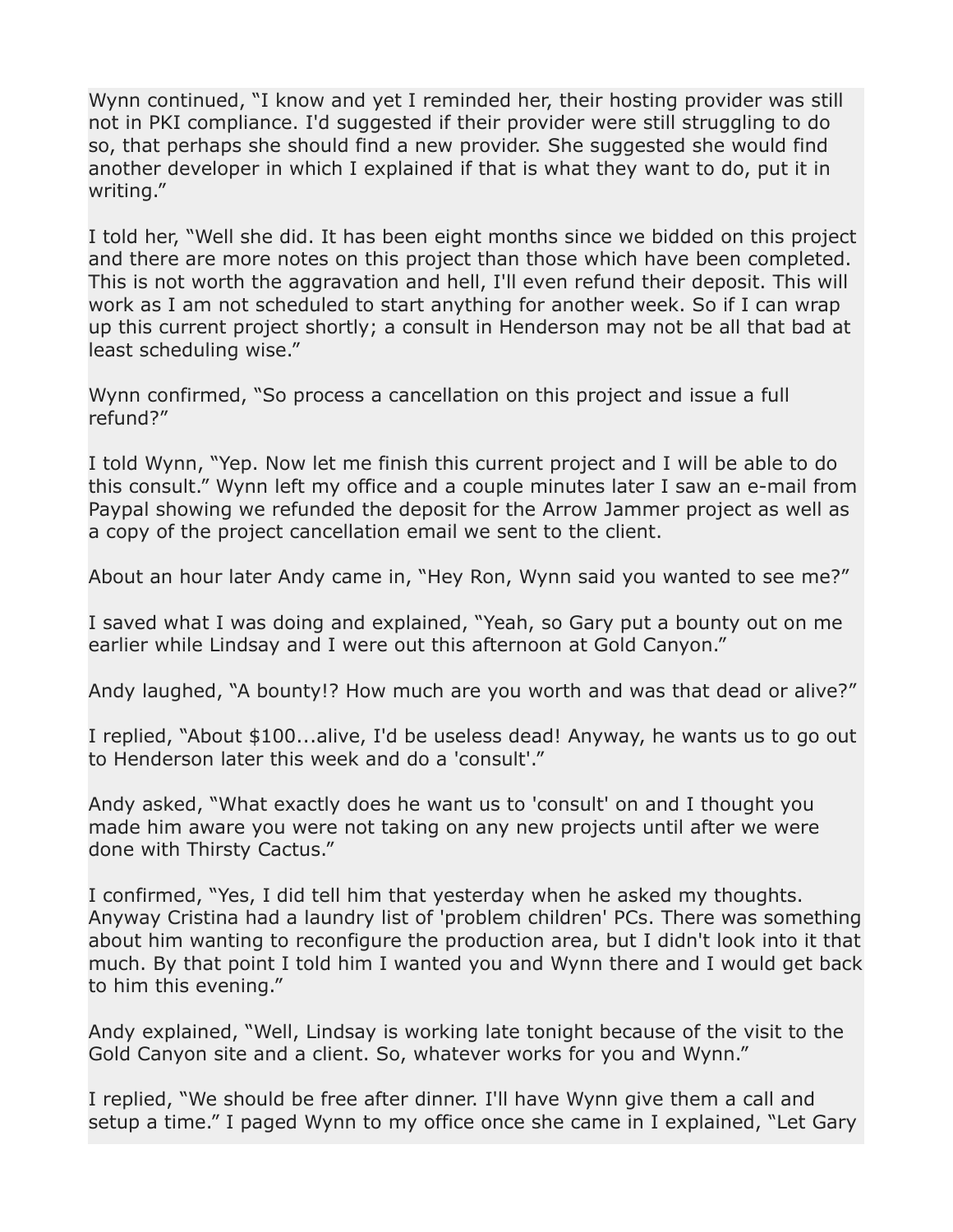know we are free after dinner to meet with him."

Wynn acknowledged, "Okay. I processed the cancellation and refund for Arrow Jammer."

I confirmed, "Yes, I saw the emails. Hopefully that is last we will hear of them."

After Wynn left Andy asked, "What was Arrow Jammer."

I laughed, "A royal pain in the rear. We bidded on that job eight-months ago and been waiting for their hosting provider to become PKI compliant. They refused to use one of my preferred providers and got tired of waiting on me to start the project so they want to go with another developer. Nice thing is my schedule is free for a week once I complete this current project."

Wynn returned and informed me, "Talked to Bambi we are going to split your bounty 50/50. Gary, Cristina and Lulu will be back from dinner around 6:00 PM so I told her we'd be there around 6:30."

Andy agreed, "Works for me. Lindsay won't be back until after 8:00 PM."

# **Chapter 7: 'Consult' and Repairs**

Later in the evening Andy, Wynn and myself went over to the Zinfandel's. Bambi answered the door, "Gary is expecting you. Wynn, Bunny has your half of the 'Bounty' on Ron."

We walked into Gary's War Room. Cristina saw us, "Nice to see you again Ron. Sorry about my step-father's behavior earlier."

I told her, "That's okay, just wasn't expecting to be ambushed as soon as I had returned. Okay, so Cristina can you explain for Andy and Wynn what it is you want us to do?"

Cristina explained, "I am asking for your crew to come to the Henderson site and evaluate our current IT operations including during production hours. I worry that we are putting a greater demand on the systems then they can handle. Further, as I had showed you earlier, we have several PC's which are having issues. Finally, and this kinda goes back to the first part, we are going to expanding the sales and development by adding extra headcount."

Andy asked, "May I see the list of your 'problem children'?" Cristina handed Andy 'the list' and he reviewed, "Hmm, a lot of BSODs. Could be a bad batch of memory. Ron what were the systems we were using?"

I replied, "I don't recall of the top of my head. Wynn you have your tablet, can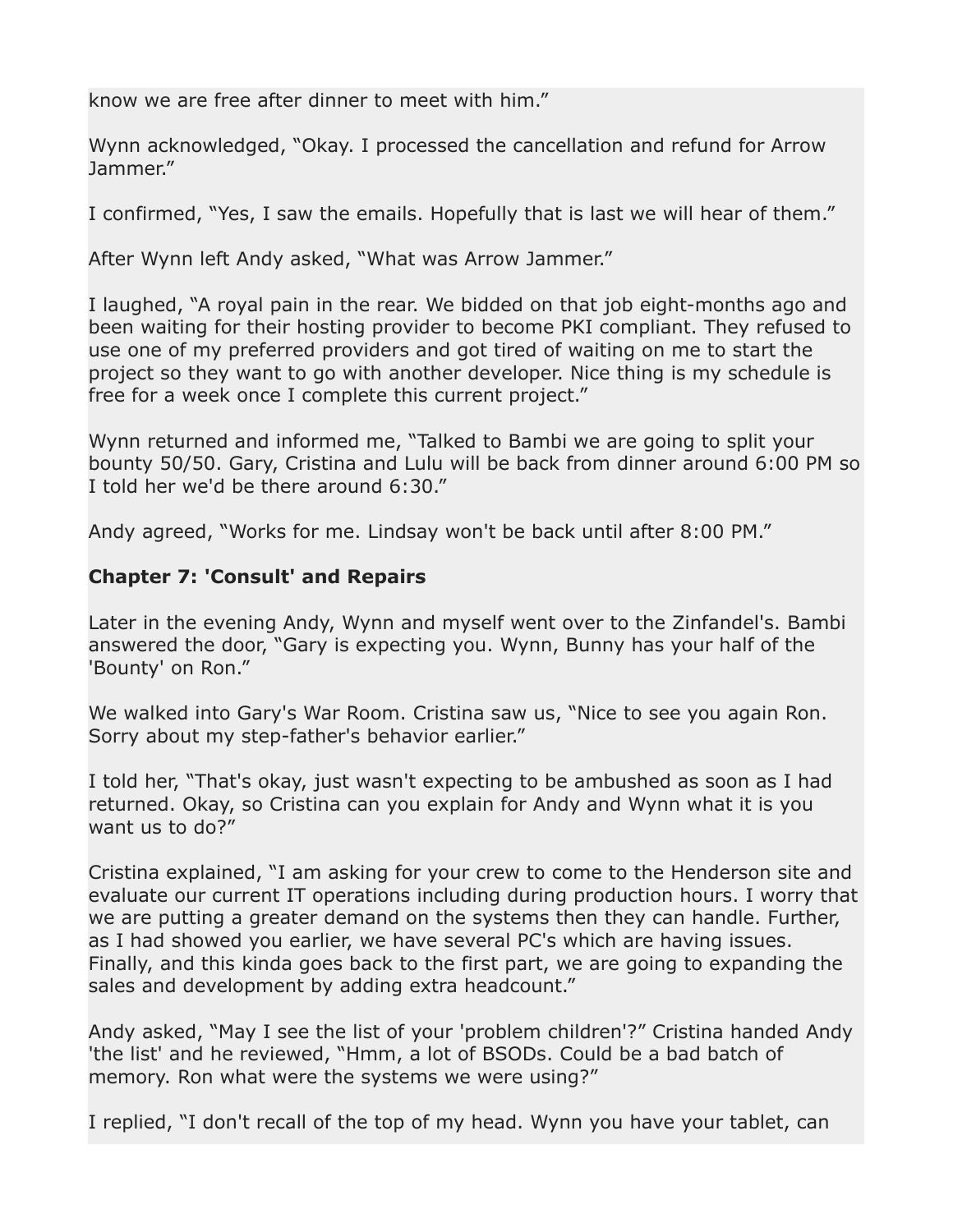#### you check?"

Wynn reviewed, "Appears we did custom builds on most and Deluxe 2.5 systems."

Andy laughed, "Oh wow 2.5, we are on 4.0 now. Hmm, Deluxe 2.5 would have used 4 GB stick of DDR3 RAM. I know we still have a bunch new old stock at North Scottsdale. Let's see what else we have...ah 'Operating System Not Found'...which likely means drive failure. There are few won't power on which could either be a faulty power supply or bad system board."

I asked, "Gary and/or Cristina when did you want this 'consult' done and how long did you expect us to be out there?"

Gary explained, "We would charter with Geoffrey and Norah leaving Thursday afternoon. We should be able to get to the office shortly after closing. This would give y'all a chance to review the problem children as well as see what we currently have going on."

Cristina added, "We for sure like you there during operations on Friday so you can evaluate the demand and load."

Gary concluded, "We would be back at Deer Valley by late Saturday morning."

Andy I talked for a moment, "So from what I make of this laundry list I'd say about 70% of their issues should be simple fixes; replace memory and or hard drive. I don't think we need to get too involved with the won't power on units."

Cristina explained, "We still have a couple back up PCs so we are good there if you can get the others working again."

I explained, "Okay we can do minor repairs while we are there. As Andy mentioned, that is replacing memory and hard drives. Of course for those which we replace the hard drive the system will need to re-imaged. Those take about an hour each to complete. I am hoping that everyone is using the network storage for their documents, projects and whatever?"

Cristina confirmed, "Yes, everyone knows that anything saved to their computer hard drive will not be backed up."

I continued, "Okay good. So, this sounds like it is going to be a band-aide fix until we can upgrade/replace. I need to be firm on this we can not do any type of nonrepair work until after Thanksgiving."

Cristina advised, "Well I'd rather we wait on that until after the first of the year as we are going to be coming into our 'busy season' soon and rather not be making drastic changes during that time. Besides, I am still not certain what we are going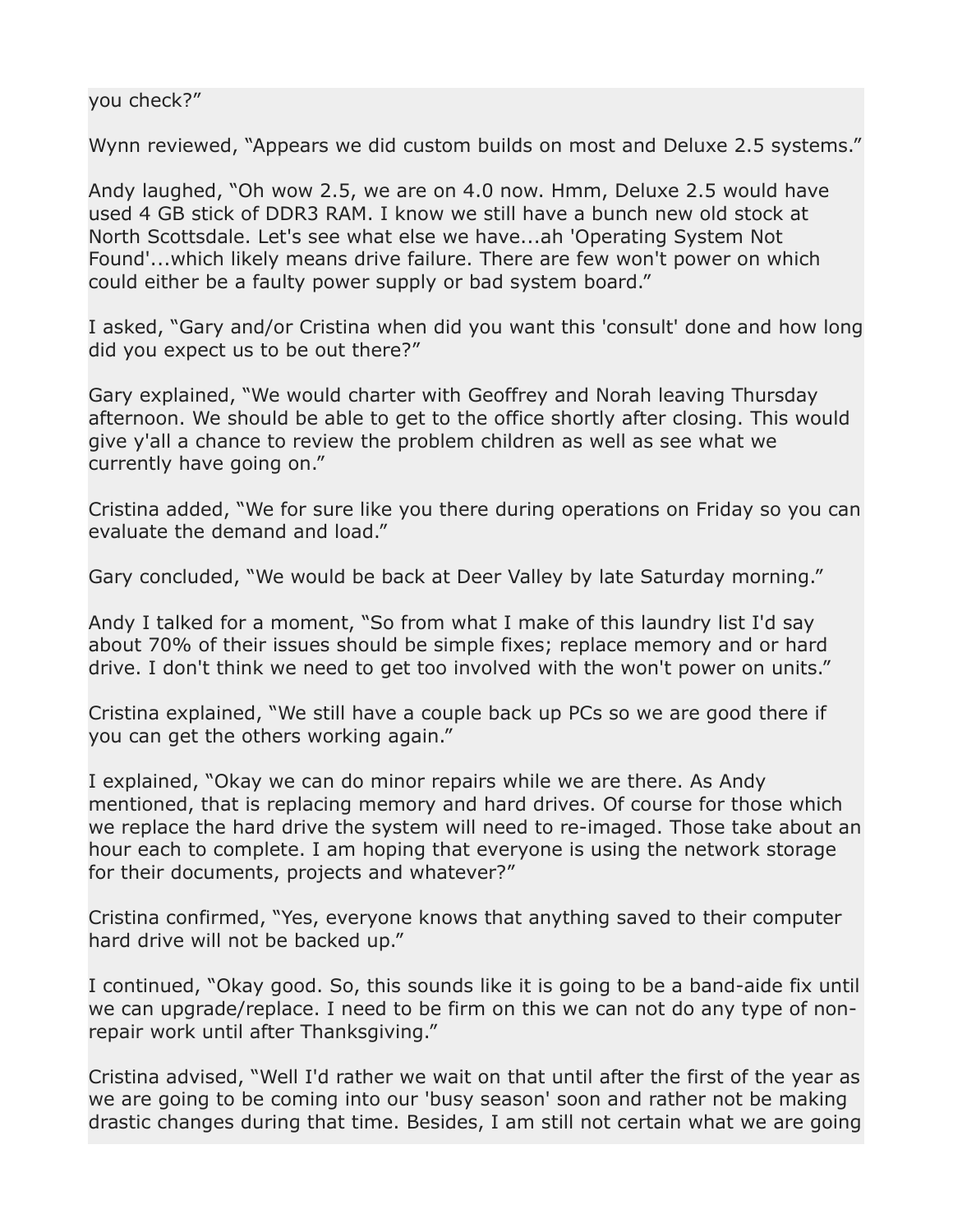to do with the sales and development. I believe we can address that better after your consult on Friday?"

I was trying to work this out in my head as likely would have to get Laura involved. I asked, "Don't y'all usually shutdown between Christmas and New Years?"

Lulu confirmed, "Yes we do why?"

I explained, "Laura should be coming up for Christmas and she normally takes the entire week off. One of those concessions the Resort makes for her in exchange for her working/being on call at pretty much any other time they need her. Sort like this weekend she had 4-days off because they had her on a project the prior weekend. Let me give her a call and confirm." I stepped out the war room and went out to the back patio and called Laura.

Laura answered, "Checking to see if we made it back okay?"

I laughed, "Guess so. Quick questions, you going to be off from Christmas to New Years and you coming up this way for Christmas?"

Laura advised, "Well, with me taking the week of Thanksgiving off, I wasn't sure. But, they told me I have way too much vacation time and since I been doing sixday weeks they didn't have an issue with me taking the weeks of Christmas and New Years off. With those two weeks off I should eat up enough vacation time to put me halfway to the maximum allowed. Why?"

I explained, "Gary is pushing us to redo Henderson. Andy, Wynn and I will head out Thursday to try to patch up a couple dozen PC's they are having issues with. We suppose to do an evaluation on Friday to see how their IT infrastructure is performing."

Laura asked, "Are they experiencing issues or just want to see where they are?"

I told her, "I am not sure, I do know Cristina mentioned they are going to be adding more headcount, but with her wanting us there during their 'peak' time I am wondering too if they are having performance issues."

Laura advised me, "I should be able to login remotely into their Layer 3 Switch and take a look. I'll try to do so throughout the day. As always with Gary, let me know when you know more."

I laughed, "I know what you mean. Shall do."

I headed back inside and told Cristina, "So, yes Laura will be up this way during the week of Christmas. I would think this would be a good time as any for us to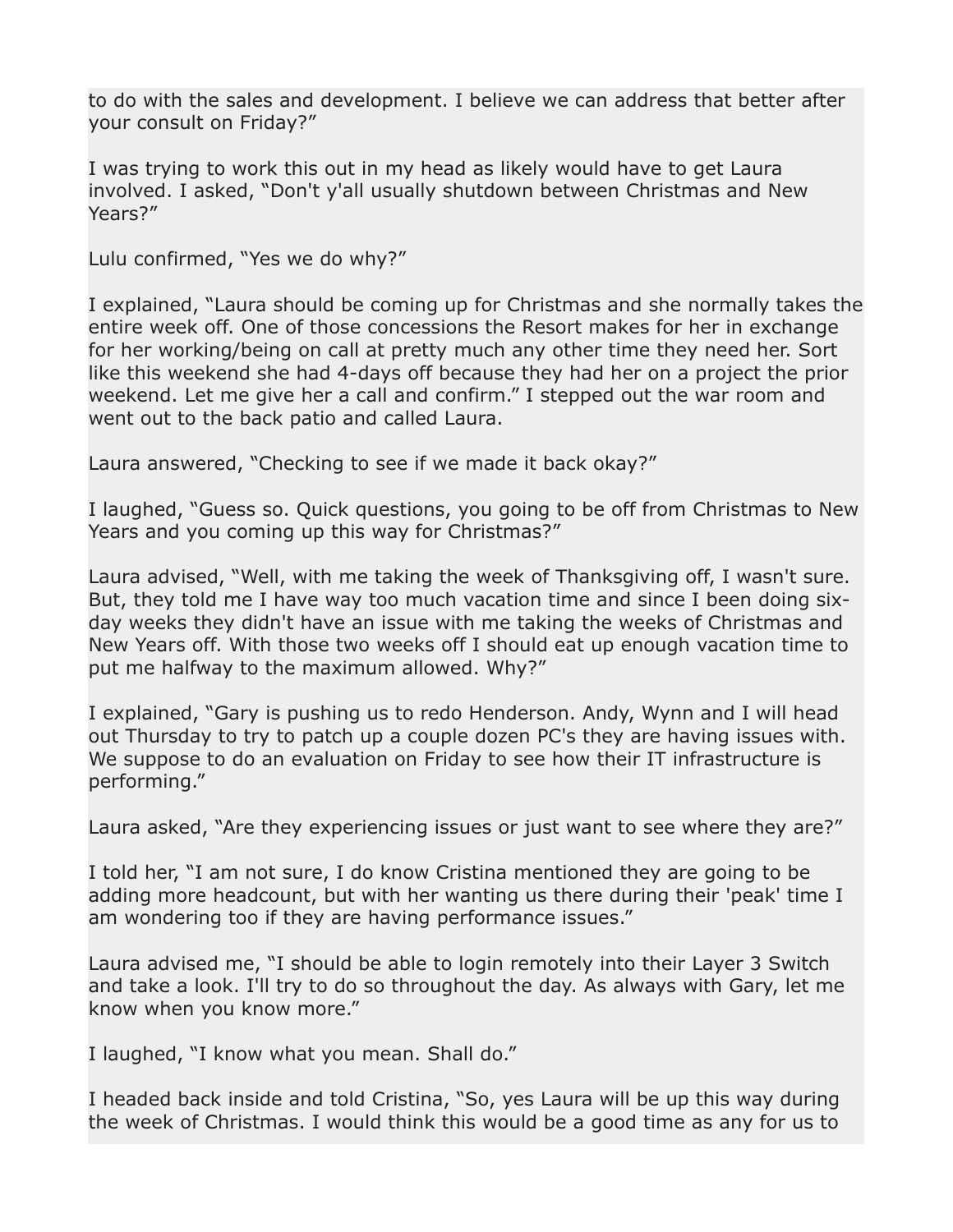do upgrades. She will also be remotely monitoring the Henderson Network on Friday. She will make recommendations of any changes that may be needed based on what she sees as well as your desire to add more head-count. So, unless Andy has conflicts we can do the consult started this Thursday afternoon."

Andy explained, "I make my own hours, just will need to make sure Doyle or Zina can cover, though shouldn't be an issue."

I told Gary, "Okay then, that takes care of Henderson. Madam Lulu, what do you have?"

Lulu was confused, "I wasn't aware we were going to do anything with Deer Valley yet."

I elaborated, "I was thinking more along the lines of if you had 'problem children' of your own. I am not so concerned with demand/load at your location as the bulk of the operational demand is out of Henderson. I figured since we will already be at Deer Valley come Saturday and have parts with us we could take care of your 'problem children'."

Lulu told us, "Yes, I do have some 'problem children' as well, mostly the same as Cristina. I'll make a list over the next couple days."

I told Gary, "Okay then. Let me know what time you want to leave on Thursday."

Andy, Wynn and I returned to the house. Upon walking into kitchen we were greeted by Sara and Lindsay having dinner. Sara asked, "So, what's Gary got you doing now?"

I explained, "For now, patching up some computers and evaluating what needs to be upgraded/replaced come the end of the year. Andy, Wynn and I will be leaving Thursday afternoon and be back sometime Saturday. We are going to also check on Deer Valley while we are out that way on Saturday."

Sara asked, "So does that mean we get to use the Quail Suite?"

I reminded her, "You two can use it anytime as a playroom as long as we don't have guests, which we won't for now until around Christmas time when Laura and Miss Kitty along with my mother and Blanche come back up."

Later that evening Linda came to my office, "Hey Ron, would you have issues if Kacie and Kayré were to stay here Friday and Saturday nights?"

I told her, "I don't think so, not too sure about Sara and Lindsay though."

Linda understood, "Yeah, Kacie did get a little hostile with Lindsay according to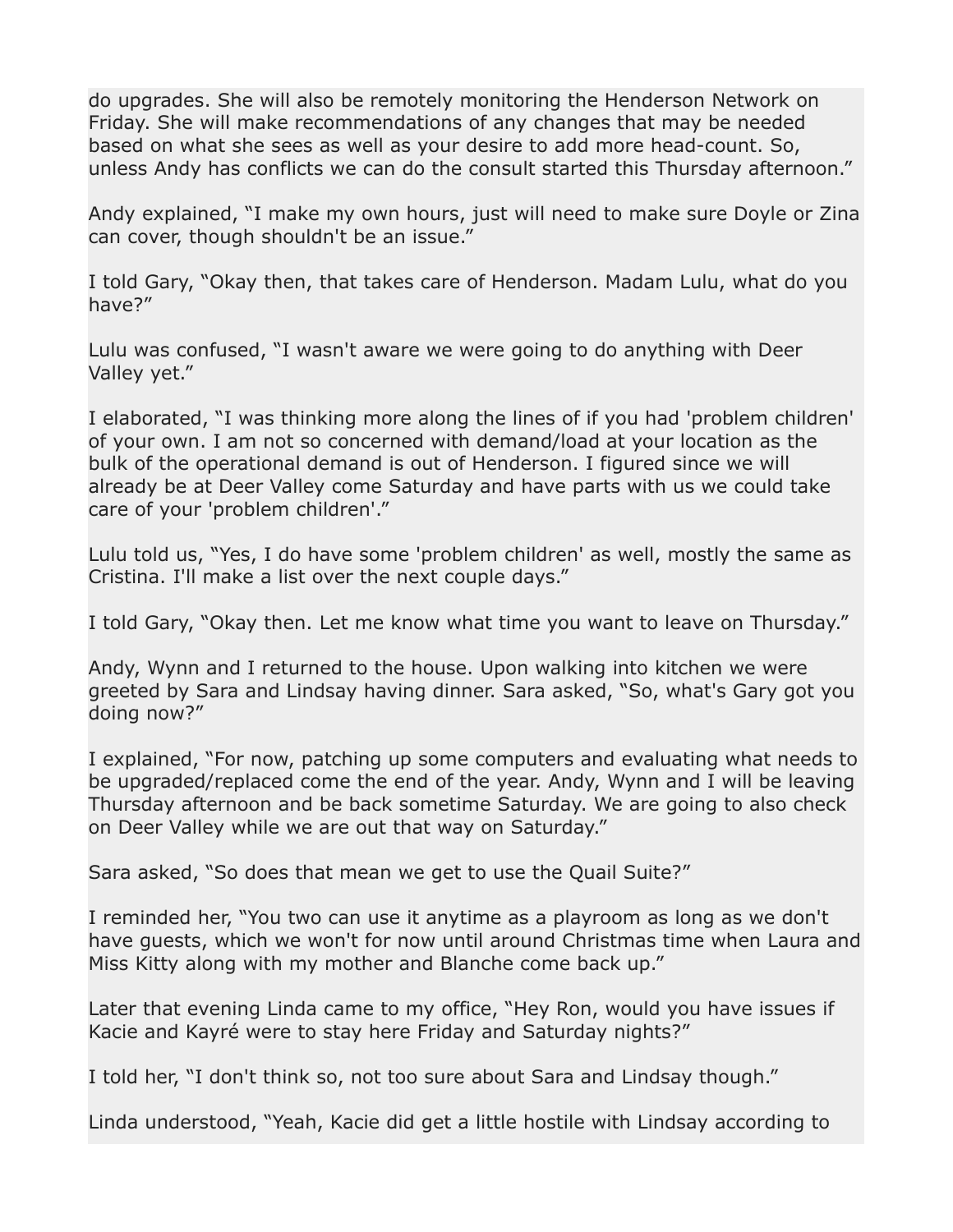Kayré. Kacie would like to make amends with both Lindsay and Sara."

I replied, "Well, that's good. They can stay in the Presentation Room. Just beware, Andy, Wynn and I have been called out Henderson for a couple days starting Thursday afternoon. We will also be doing some work at Gary's Deer Valley office on Saturday. I expect us to be done by that afternoon, so I should be able to grill that night. Best warn, I mean I let Sara and Lindsay know." I paged Wynn to my office and asked her to find Sara and Lindsay. A few minutes later Wynn returned with Sara and Lindsay. I told Wynn, "Stick around as you should be aware of this as well."

Wynn asked, "Aware of what?"

I replied, "Linda..."

Linda explained, "So Kayré and Kacie are coming up with me on Friday as they have some business they need to take care of out here. Plus, Kacie wants to make amends with both you Sara and Lindsay. I do hope this will not cause troubles with you two?"

Lindsay replied, "Don't think so."

Sara explained, "I have no issues with Kacie, Misses Bordeaux and I get along great once she got over being dumped on me by Kacie."

Linda laughed, "That says a lot for your Sara, Misses Bordeaux is not the easiest person to get along with, especially when she gets bounced around."

I explained, "Saturday evening we will grill."

Sara got to thinking, "May be we should have Maya and Peaches come on out Friday night. We can do Brunch on Saturday. There's a place Maya was talking about over in DC Ranch she wanted to try out."

Andy joked, "When the boys are away, the girls play!"

Linda informed me, "I'll be leaving tomorrow and will be in Tucson until Friday. Claudia and Sadie will be handling the unofficial grand opening next weekend."

Andy asked Linda, "Hey, on the subject of Sadie could you ask her to have her husband give me a call. If we moved forward with the Gold Canyon store, we might be interested in hiring him if he is looking for full time work."

Thursday morning I completed the current project and had a couple hours to get ready. That afternoon Andy, Wynn and I took the Cruiser and picked up Gary. We headed over to his Deer Valley office then over to the Helicopter Charter. I joked,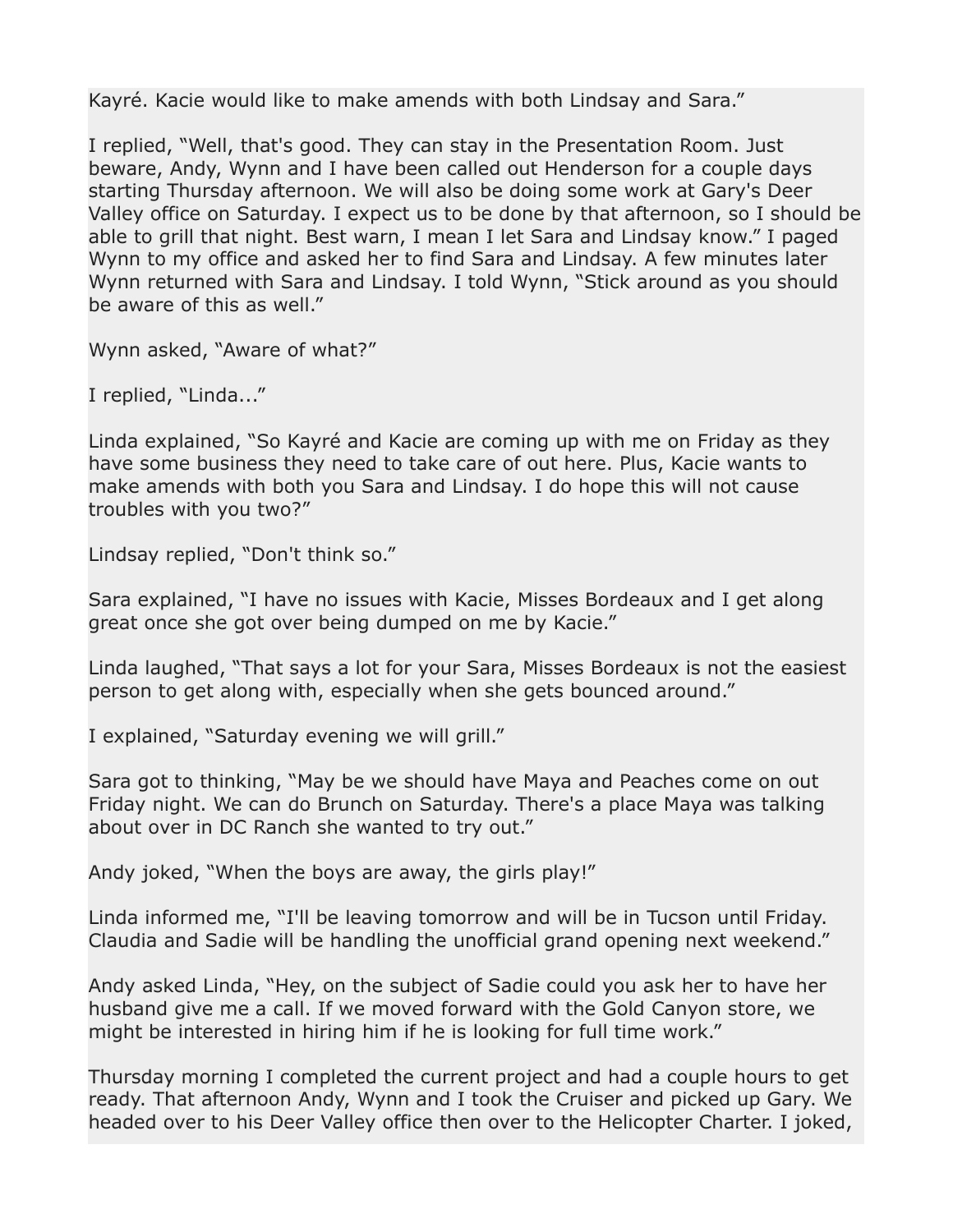"These charter flights are going to get expensive."

Gary laughed, "That depends on how I 'pay' for them, you barter on labor, I barter on flights!"

# **Chapter 9: When The Boys are Away The Girls Play and Next Victim Participant!**

Lindsay had been working from home up in her office most of the day was not even aware we had all left. She thought the house seemed fairly quiet which was confirmed as she passed by my empty office on her way to the kitchen for a snack. Upon coming into the kitchen she noticed Wynn was not around and finally realized she was by herself. As she munched on her bagel she was thinking of how she could prepare herself for Sara. She called Sara, "Hey when you going to be home, no one else is here?"

Sara told her, "Not for at least another couple hours, Misses Bordeaux stopped in with her youngest daughter. So I am kind of busy right now. I'll give you a call when I go to leave."

Lindsay sighed with disappointed, "Okay, I'll try to keep myself occupied."

Sara joked as she hung up, "Do try to stay out of trouble now!"

Lindsay finished her bagel and went back up to her office. She was trying to focus on putting together some outfits for her client, but her mind kept wandering. She was wearing her belt and decided before she got herself into trouble by letting herself out of her belt, she should lockup her key. Sara had bought Lindsay her own electronic key safe after they moved back to the house, though Lindsay had yet to use the safe. She retrieved her belt key from the wall safe in their office and placed it in the key safe. She set the timer for four hours as she figured they'd likely would be having dinner somewhere once Sara got back. Lindsay went back to work, but still couldn't focus. She wasn't going to be meeting the client until Saturday afternoon anyway so it was not like she needed to get this done now. She headed down to the playroom closet to take a look around. She found a simple lockable collar with leash, a set of high security handcuffs modified with an attached d-ring and set of ankle cuffs on a short chain. She found a small padlock for the collar and larger lock for the cuffs. She already had her favorite harness gag and all the locks for it up in her office desk. She grabbed the toys and headed back upstairs to her office. She looped the leash through its handle then around the foot of the chaise lounge. Next she took the gag and locks out her desk drawer and set those on the chaise along with the cuffs. She unlocked everything and placed the keys on her desk, well out of reach from the chaise. She went back to her desk and spent the next couple hours trying to work on her project.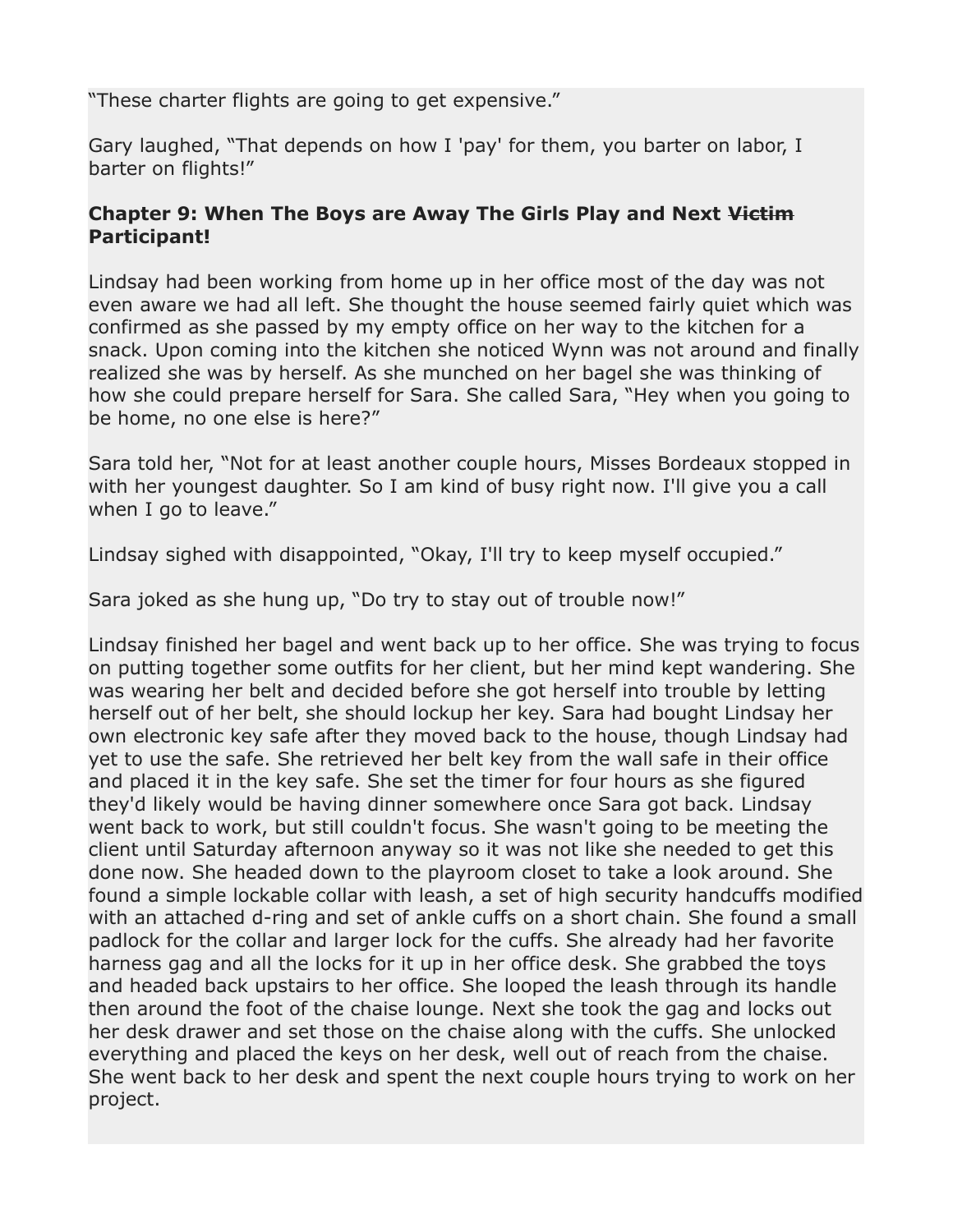Finally around 5:00 PM Sara called, "Hey there! Almost done, should be leaving in about 10-minutes or so. Just need to finish writing up their order."

Lindsay was getting excited, "Okay...I'll be *waiting* for you in my office!"

Sara knew what Lindsay was saying and wondering what she would find when she got home. Lindsay was not wearing much, a simple racer back cut tennis dress along with nude stocking with sandals and her belt. She removed the dress and opted to leave everything else on including the white sports bra. She put on and locked her gag, then the collar. She put the ankle cuffs on then laid down on the chaise. She reached down to the floor and picked up the leash attaching it to the collar. She then placed the larger padlock through the D-Ring on the cuffs. She cuffed her hands behind her back and then curled her legs behind her. She was flexible enough she could pull her ankles quite a ways back. She grabbed the chain of the ankle cuffs and was able to loop it through the hasp of the padlock, snapping the lock shut. Lindsay rolled over on to her side. She had trussed herself up tighter than she expected and at the same was even more horny as she waited for Sara to come home and release her.

About 20-minutes after she had called Sara came home. She headed upstairs and called out for Lindsay. Since she wasn't getting a response from Lindsay she figured Lindsay must have gagged herself. Sara headed into the McGrawl's office and saw Lindsay hog-cuffed on the chaise lounger. Sara laughed, "The things you do for me!" She noticed Lindsay was in a sports bra, "Interesting choice..." but then saw the tennis dress draped over the chair, "Ah okay I understand now." She walked over and smacked Lindsay's behind a few times and then told her, "I am going to take a shower and freshen up. Shouldn't be more than an hour..don't go anywhere!" Sara left the room before Lindsay could respond (well as best as she would've being in the gag). Lindsay wasn't expecting to have to remain in the position she was in for such time. Luckily for Lindsay, Sara took a quick shower and came back into the office in her black widow corset with a high-low black skirt. Sara found the set of keys on the desk and removed the padlock connecting the two sets of cuffs and removed the cuffs from Lindsay's wrists. She handed Lindsay the keys, "You should be able to get out of the rest. I need to go find my ankle boots, they must still be in the playroom. Go ahead and get dressed then meet me downstairs." Lindsay took the keys and quickly got out of all of the bondage gear. She gathered everything up and tossed it the bottom drawer of her desk. She went across the hall into her room and found her matching skirt and black widow corset and a pair of 5-inch black ankle boots. She thought about leaving on the stockings she was wearing but decided to change into black pair. A few minutes later Lindsay came down the stairs into the Great Room and saw Sara on the sofa reading the local paper. Sara saw Lindsay, "Nice outfit! You ready?"

Lindsay blushed, "Thanks, kinda followed your lead. Where we going?"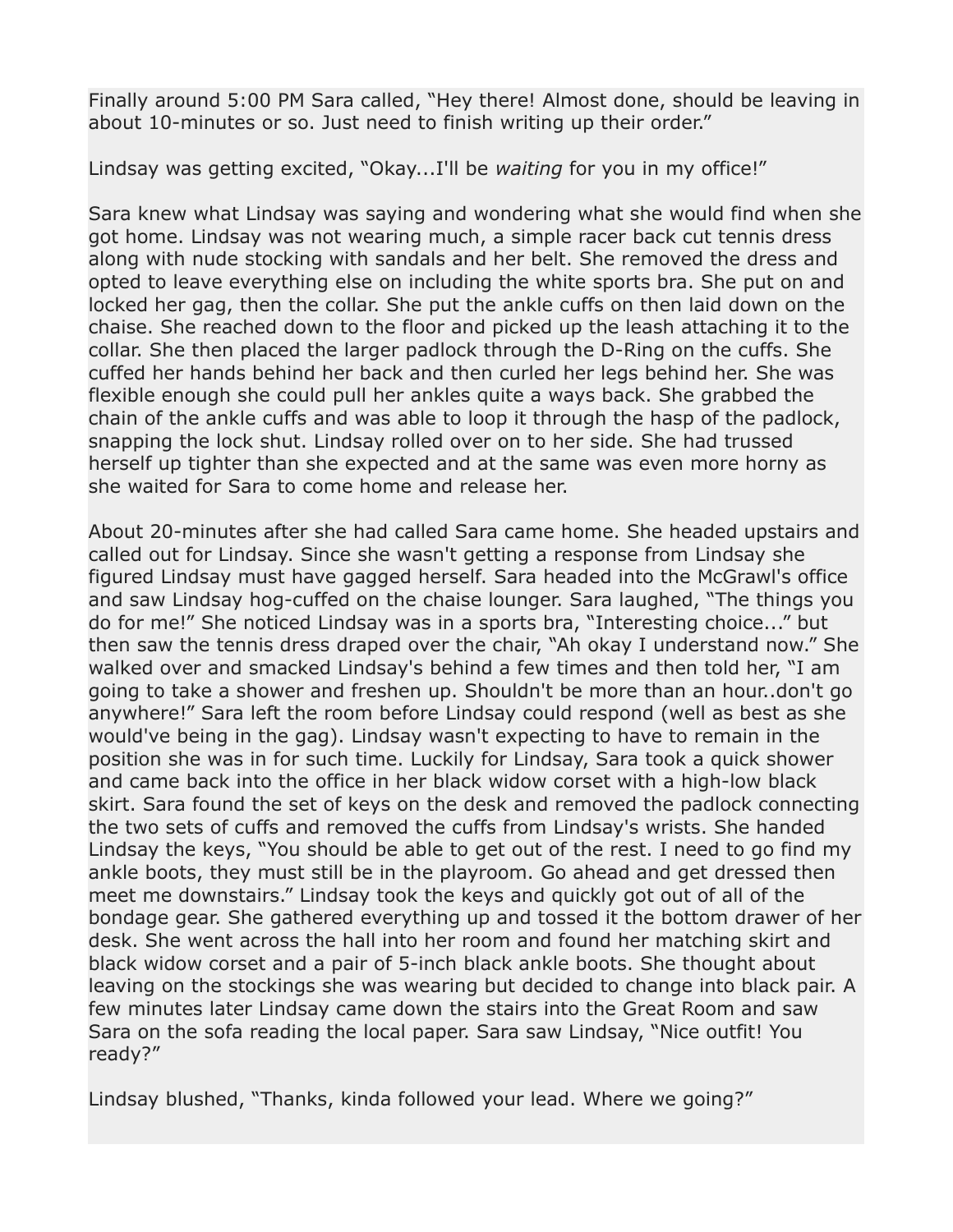Sara admitted "I have no idea. How about that Baja Cantina place down in DC Ranch?"

Lindsay laughed, "Works for me!" They arrived at the Baja Cantina and waited a short time for a table. Both of them ordered Margaritas along with dinner. Since Sara was driving she only drank about half of her Margarita, Lindsay however ordered herself another. After they ate their dinner Lindsay was getting quite giddy and the high tempo Mexicana music was getting to her. She grabbed Sara and told her, "Let's dance!"

Much later in the evening they made it back to the house. Lindsay was exhausted for the dancing and drinks while Sara was from her longer than expected day at work. They ended up both falling asleep on top of Lindsay's bed still in their belts and without doing anything together.

–

Meanwhile Gary, Andy, Wynn and I landed in Henderson. Gary informed Geoffrey we'd be leaving Saturday morning then told us, "Cristina should be meeting us shortly." Cristina arrived shortly in her Hummer H3 and took us over to the office.

Cristina advised us, "Most everyone has left for the night. There are still a couple people over in sales, but they'll be out of there shortly. I went ahead and flagged the problem children for you! Gary and I have a meeting with our department managers, so I'll check on y'all later"

Over the next couple hours Andy and I worked on the problem children. Andy addressed the PC's with the bad memory while I replaced the failed hard drives. Luckily I had brought plenty of Windows PE USB sticks with me as there were almost a dozen units which needed to be re-imaged. Gary returned later on and asked, "So any luck?"

Andy told him, "So far so good. Replaced the memory and they seem to be booting up all the way to the LDAP login screen now."

I advised Gary, "Have about 10 machines which I replaced the hard drives. Reimaging them now. Looks like all of them are now loading the image so the hard drives are being detected. There were a couple that the SATA cable had come loose, likely from vibration. Those booted fine was the cable was re-seated. Still going to be an hour or so for all of these to re-image"

Cristina walked in, "Well if that is the case, you don't need to babysit them anymore, how about some dinner?"

Andy replied, "Sounds good to me, I am starved."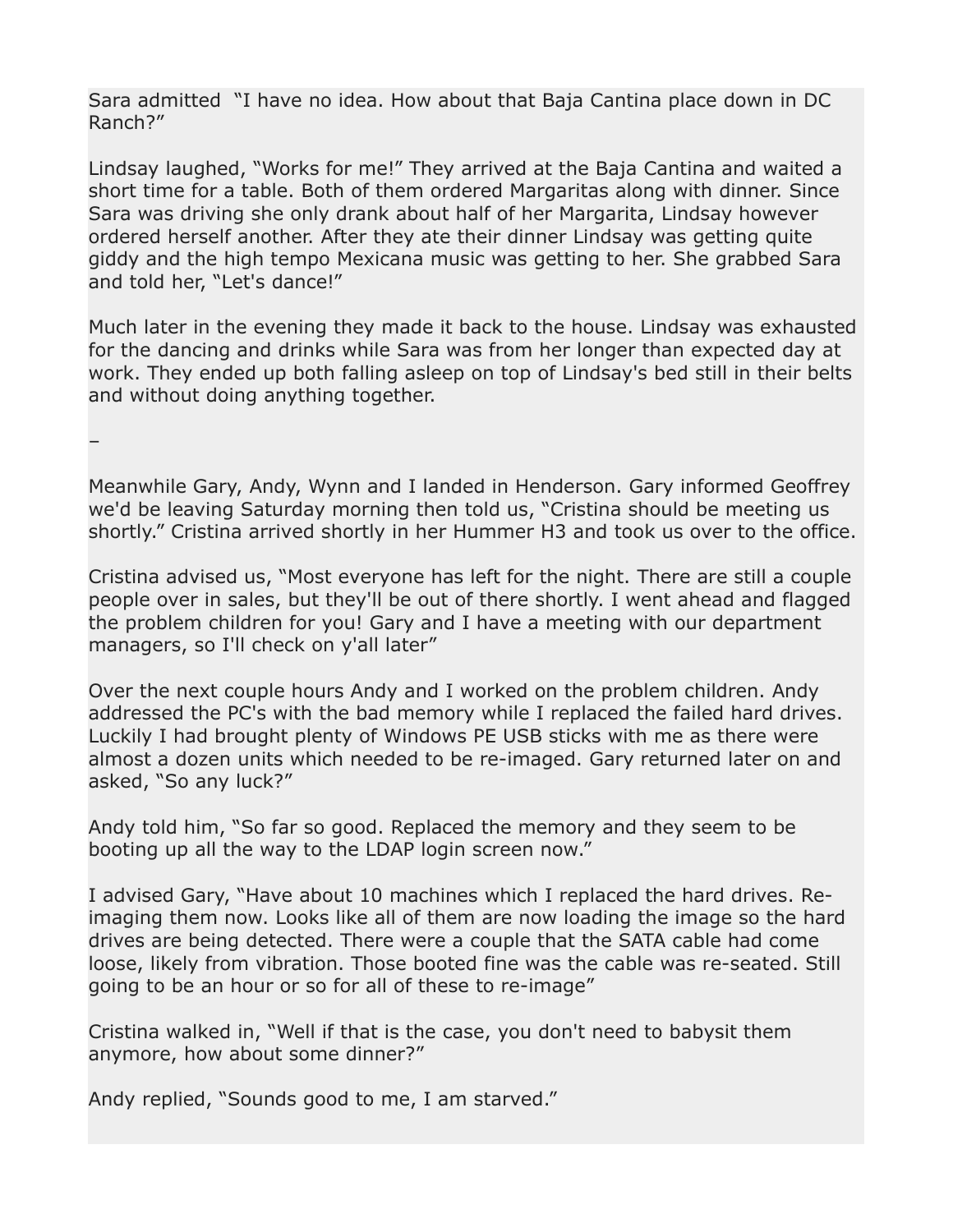Gary beat me to the punch line telling Andy, "You're always hungry!"

We headed over to a Caribbean restaurant for dinner. After returning to the office Andy and I checked on the re-imaged systems and all appeared to be working as expected now. Cristina told us, "We'll drop you off at the hotel. If you want breakfast tomorrow do so in the hotel restaurant as we won't have time to go somewhere before we start." Cristina dropped us off at Suites Hotel. Andy and I each took a room while Wynn slept on the sofa. The next morning we met down in the restaurant and Andy asked, "So what exactly are we doing today?"

I joked, "'Observing'....now what exactly we are observing I have no idea." I happened to check my phone and noticed a calendar invite from Cristina, "Okay...Cristina has schedule for a four-hour meeting starting at 8:00 AM. Looks like she wants to go over the expansion."

While we were waiting for Christina or Gary to get us Laura called, "Morning Ron. I remotely logged in now and so far everything seems normal."

I told her, "Good, use that as a baseline, most of the staff has yet to come in. We're not even out there yet. Cristina has us in a meeting so I likely won't be able to talk to you until this afternoon."

Laura replied, "Okay. If anything looks out-of-whack I'll let you know right away, otherwise I call this afternoon with my observations."

Cristina and Gary arrived in Cristina's Hummer. As we headed over to the office Cristina commented, "I sent you an invite for a meeting with the production and sales department heads. We're going to be discussing our plans for the future expansion for next year."

Andy and I mostly observed and took notes as Cristina and her team leads explained how they were going to be adding additional head count and some of the new projects they would be doing. About mid-way through the meeting my phone started ringing as I muted I noticed it was Laura, "Hmm...something not good as Laura is calling. Let me step out and take this..."

I stepped outside of Cristina's office and took the call, "Hey Ron, so I am noticing a lot of traffic on the R&D VLAN. Looks like they are trying to upload some large files. I am going to reallocate some bandwidth from the other VLANs to this VLAN. Looks like we will need to upgrade the switch at some point with one that has more throughput on the ports. Otherwise, things look good overall."

I told her, "Okay, I'll let them know. Send me an email so we can discuss this later."

I returned back to the office. Cristina asked, "What's going on?"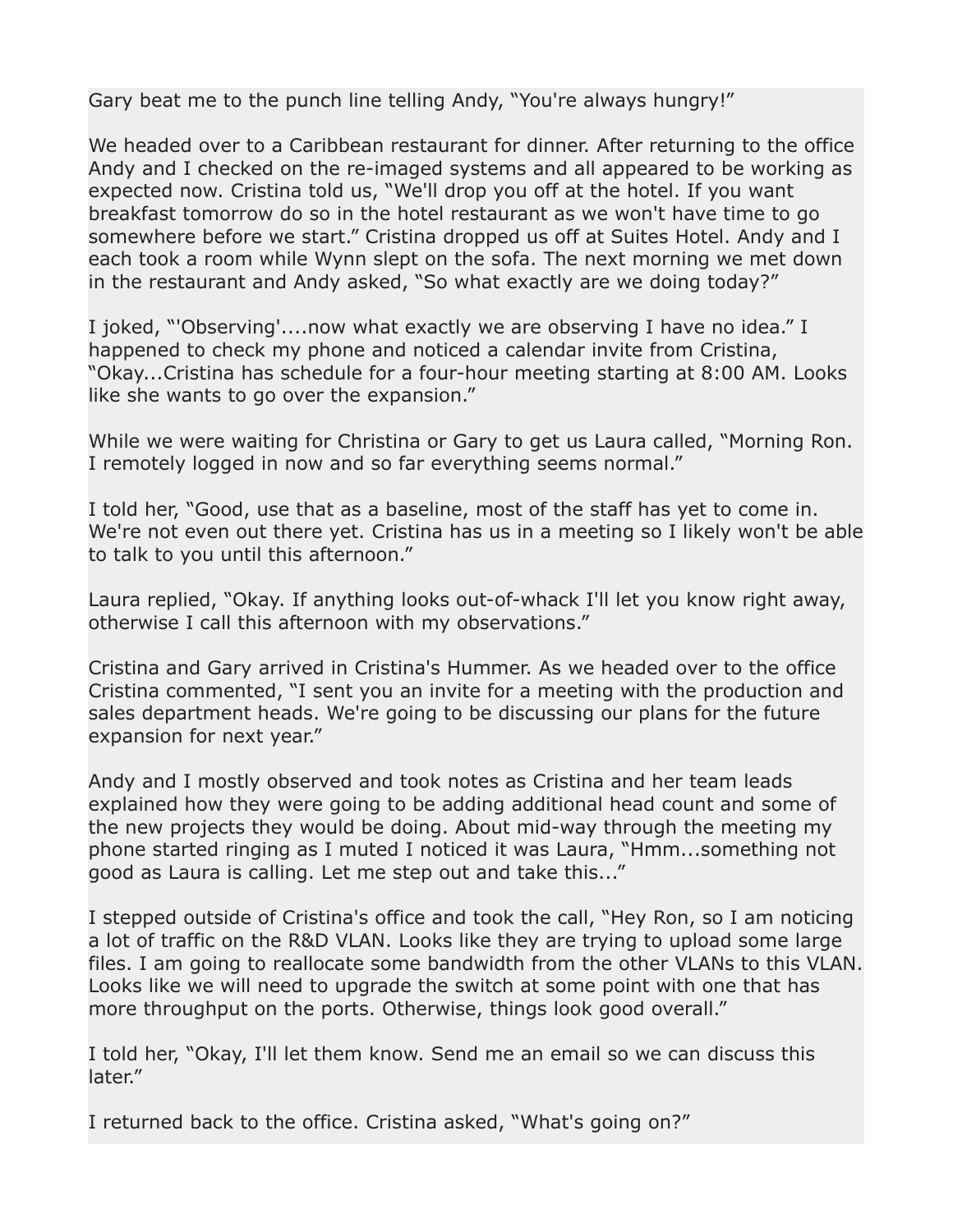I explained, "Laura noticed R&D is uploading large amount of files and using a lot of bandwidth."

Cristina explained, "Yeah, we do a weekly backup of their projects about this time each Friday."

I told her, "Well, Laura is reallocating some of the bandwidth from other parts of the network to cover them. We will need to replace the switch with one that has a higher throughput. Otherwise, everything else seemed to be okay."

–

Friday afternoon Linda returned to the house with Kayré and Kacie. Linda showed them to the presentation room, "Okay, this will be y'alls room for the next couple nights. I don't think anyone else is home right now as Ron, Andy and Wynn are all in Henderson with Gary. Sara and Lindsay should be home in a couple hours. I believe they said Maya and Peaches would be coming down and they would be bringing pizzas for dinner."

Kayré replied, "Okay. I think we are going to go hang out down at the pool."

Later that afternoon Sara and Lindsay returned home. They saw both Kayré and Kacie at the pool and went over to join them. Sara announced their presence, "Hey you two!"

Kayré replied, "Hola Senoras!"

Kacie replied, "Hello. So, I owe you two an apology. I was a bit bitchy with you two, mostly with Lindsay towards the end there. For that I am sorry. I am also sorry for pawning Misses Bordeaux on to you Sara."

Lindsay explained, "Thank you. I had been dealing with some management crap with PC's and Things that morning and really didn't need that from you at the time. But, sometimes we all are not our best."

Sara added, "You know, once Misses Bordeaux decided to give me a chance and not let her emotions of being 'passed off' to someone else everything seems to have worked out. What's done is done. But there's no use crying over spilled perfume. So anyway, Maya and Peaches will be over with pizzas in about a half hour. After dinner we will split into partners and play. Tomorrow after Brunch and until Ron and the crew get back, we can use the playroom."

Kacie headed over to the pool house. Meanwhile, Lindsay was getting excited, "Oh boy, we get to spend some time together!"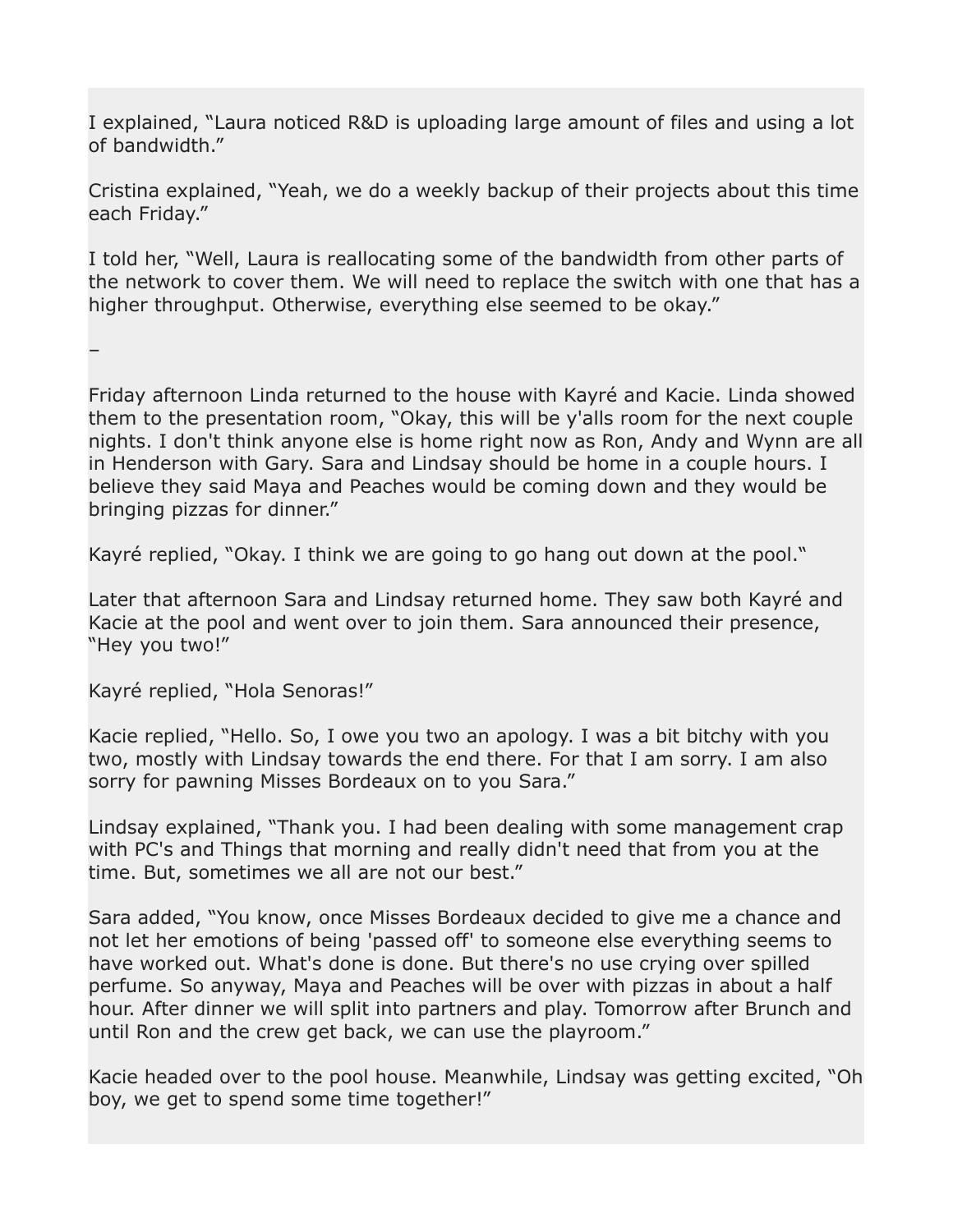Sara joked, "We work together, we live together and we already spend plenty of time together including last night. We had dinner, we danced and then slept together. No, you will be with Peaches tonight; Kayré and I will be together; Maya will be Kacie."

Lindsay replied, "True, but we were too tired and all we did was *sleep*. Well, I sure hope Peaches won't be as skittish this time around."

Sara explained, "Don't think that will be a problem. Maya has had Peaches in her belt nearly continuous since Tuesday. She's been slacking off on doing her share of the chores around the condo, so Maya threatened to belt her. Peaches made the mistake of thinking Maya was bluffing. So she will be desperate. It was Maya's idea for you two to play and she recommended using Peaches' current situation as leverage."

Lindsay was confused at first, "How so...oh. So, if she wants to be let out she needs to please me...got it!"

Kayré laughed, "Oh this is going to be fun. I remember the first time we played around many years ago and I was so drunk I ended up wearing one of your old belts. Kacie and Maya..I am not sure what to make of that."

Lindsay offered an observation, "They're both very similar personalities, headstrong and stubborn."

Sara agreed for the most part, "Yeah, but Maya can be submissive at times too."

Kayré joked, "Oh so, Maya is basically a louder and taller version of Kacie! Well, they should get along great then."

Lindsay added, "Or kill each other..."

Sara assured everyone, "Nah, she's not as aggressive after her stay at The Moon Goddess last year."

Kayré was unaware of Maya's stay, "Wait she was at the Moon Goddess last year?"

Sara explained, "Yeah she was there for a couple weeks."

Kacie returned and asked, "Miss anything?"

Kayré explained, "Sara is going to split us all into pairs and we will 'play' tonight. You are going to be paired with her sister, Maya. Maya stayed at the Moon Goddess for a couple weeks last year."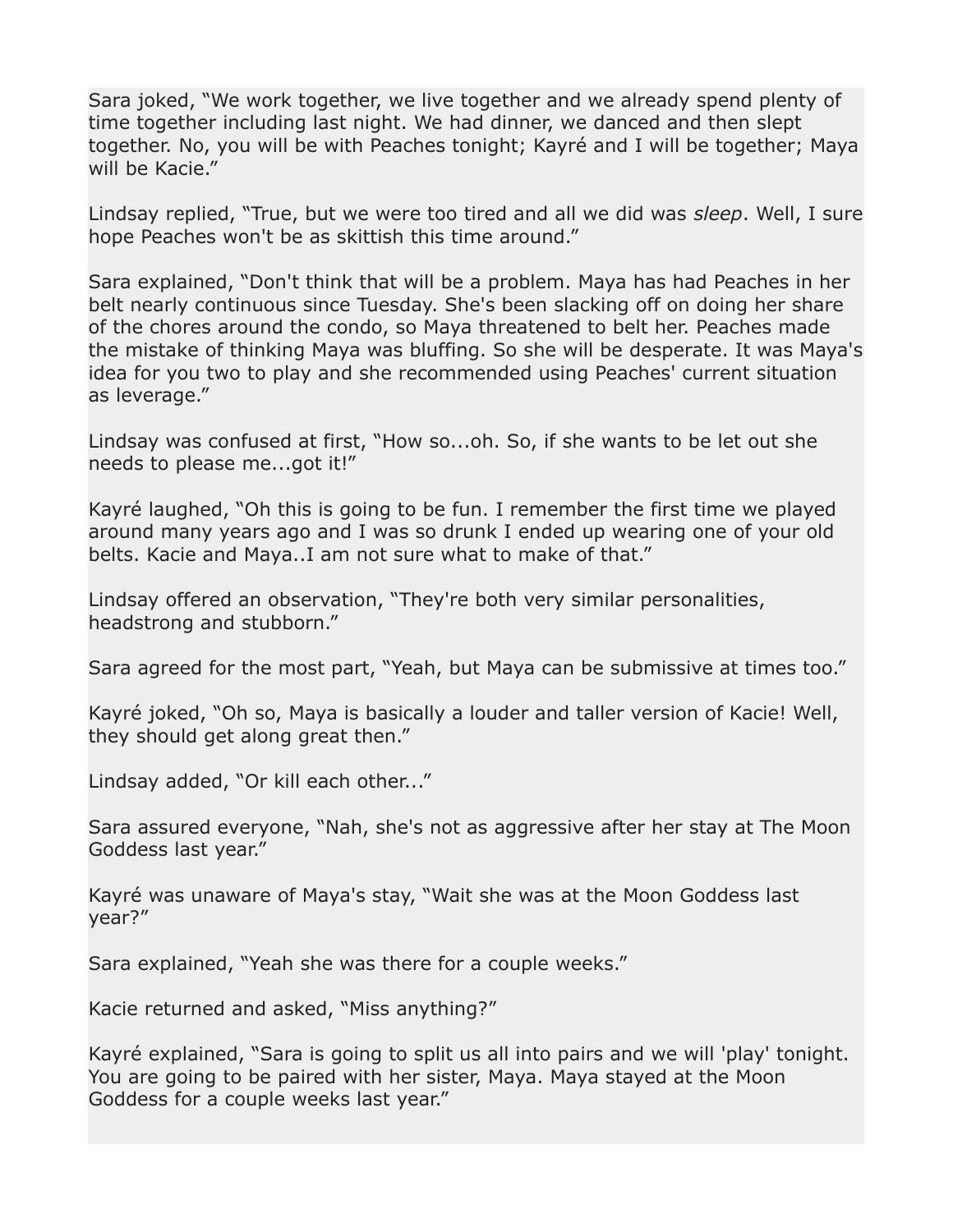Kacie replied, "Okay..."

Maya and Peaches came into the back drive in Maya's Daisy Duke Jeep. Sara hadn't seen the Jeep before, "So this is the famous Daisy Duke Jeep you traded with Martina's Hummer."

Maya told her, "Yep. It suits us well. Heck of a lot easier on the pocket book and to park than the Hummer. We have tons of food where shall we setup?"

Sara commented, "Well since everyone is already out here and it is nice evening why don't we eat out on the Cabana?"

Maya replied, "True, do love these October evenings. Works for me! Peaches come help me with all this." Peaches grumbled something about being in the belt. Maya reminded her, "Now dear, I told you if you were good, I'd let you out of the belt tonight. But, I don't know now, with that attitude might just have to keep you in your belt for the remainder of the weekend."

Peaches had been locked in her belt for over 3-days now and really didn't want to be in it any longer, "Sorry. Me help!"

Maya was putting on a show as she had planned on giving Lindsay the key that evening anyway, "That's better. There just may be hope for you. Now, let's eat before these pizzas get cold!"

After dinner Sara announced, "Okay, now that is done we will split into pairs for the rest of the evening. Maya and Kacie you two will be in the Quail Suite, Lindsay and Peaches you will be in Lindsay's room and Kayré and I will be in The Presentation Room. Any questions?"

Maya raised her hand and asked, "What is the Quail Suite?"

Sara realized that while they have gotten together since moving back into this house, Maya hadn't been to the house, "Oh, yeah you haven't seen the new suite Ron had built. We'll have to get to it from within the house since don't have my house keys on me. Come."

Maya and Kacie followed Sara back into the kitchen. Sara headed down the stairs to the playroom. Maya observed the new setup, "Wow, you guys really expanded this."

Sara told her, "Yeah, Ron had Dundee do a lot down here. Will be spending good chunk of time down here tomorrow after Brunch. Come." The girls headed towards the dressing rooms and went out to the great hall, "Okay, so to the right is the new entrance to Ron's shop. Down the hall to the left leads out to the drive. Ahead here is the inside entrance to the Quail Suite, there is also a door within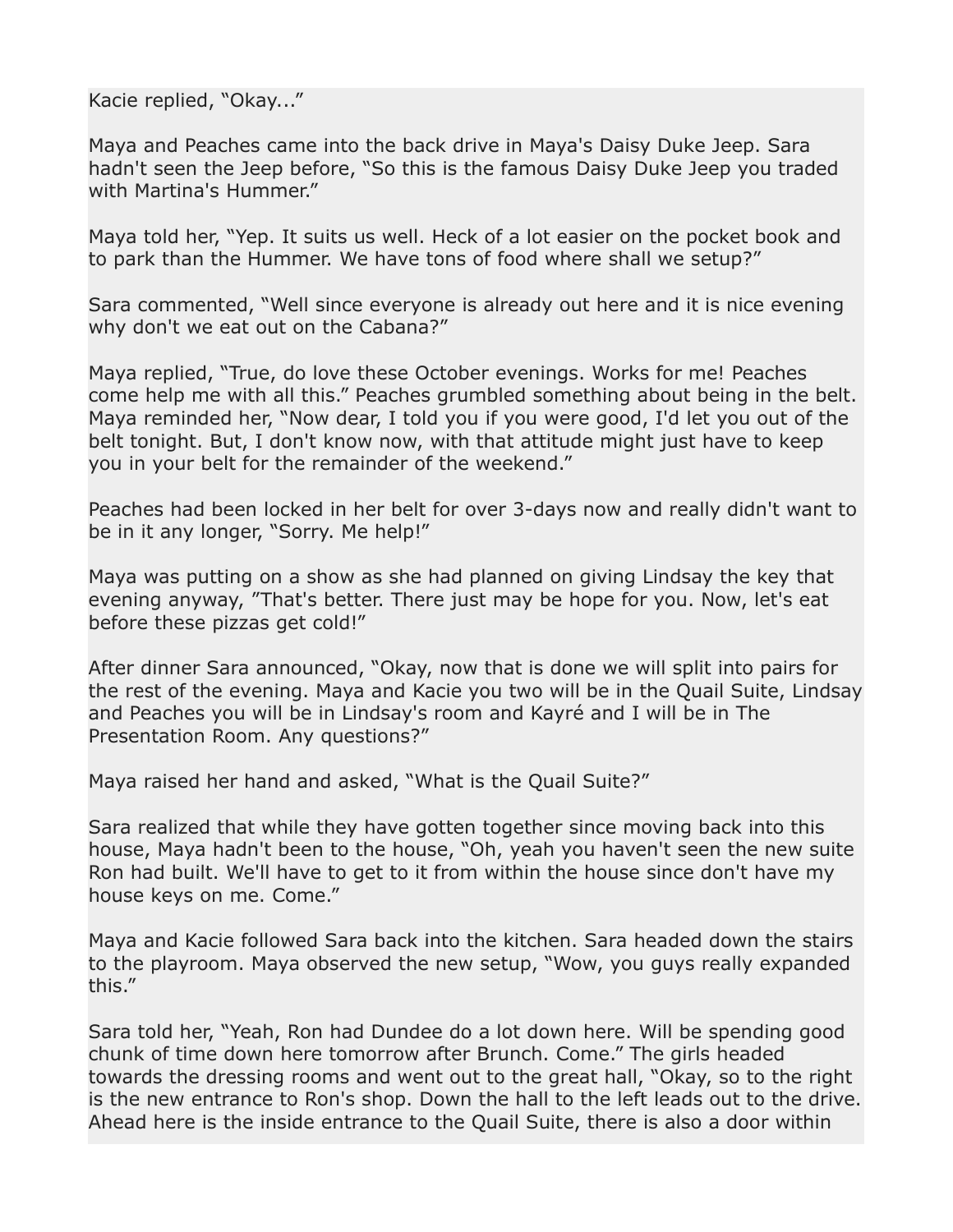which leads outside." Sara opened the door and they all walked in, "Closet on the right then around the corner here is the entrance to the bathroom and the main suite."

Maya saw the bed and commented, "Oh, so Ron kept our old bed."

Sara joked, "That's the reason he had this suite built was to accommodate that Alaskan King bed since it would not fit anywhere else in the house."

Maya asked, "Seriously?"

Sara explained, "Well no. He wanted to give Lindsay and I a space where we could play as well having another guest suite. Since Linda is staying with us off and on in the Queen Suite until Thirsty Cactus is done next summer.. That too, Andy and Lindsay occupying the King Suite along with your old room. That just left the old Presentation Room...which it was never used as such when you were here. Ron had already had his office and library remodeled by the time you had moved in. Anyway, this is where you two will be for the night."

Kacie told Maya, "Hope you left a trail of bread crumbs so we can find our way back. My bag is upstairs in the room across from Miss Holstein."

Maya told her, "My bag is still in the Jeep."

Sara explained, "You can go out this door here to the drive. Kacie you can come into the kitchen then take the stairs up. Actually, since I am going to be in there with your partner, just follow me." The three of them headed out the door to the drive.

Maya grabbed her bag from the Jeep and told Kacie, "I'll be waiting." Kacie followed Sara into the main house and then up to the Presentation Room.

After Kacie grabbed her bag Sara told her, "Just go back the down the stairs into the kitchen then take the next stairs down to the playroom. Once you come into the playroom, just keep going straight to the dressing rooms and then out the doors there. The next door ahead of you will be to the Quail Suite where Maya is waiting for you."

Kacie laughed, "Okay, hopefully I can make my way back." With a little luck she managed to make her way back to the Quail Suite and found Maya, "Well that was a journey, but made it back. So you still delivering pizzas?"

Maya told her, "No. Finished my pharmacy tech program and ended up getting a job down at Banner Greyhawk not too far from here. Peaches took over as manager as the old manager took my job. So, last I had heard you were going to go back to Walmart."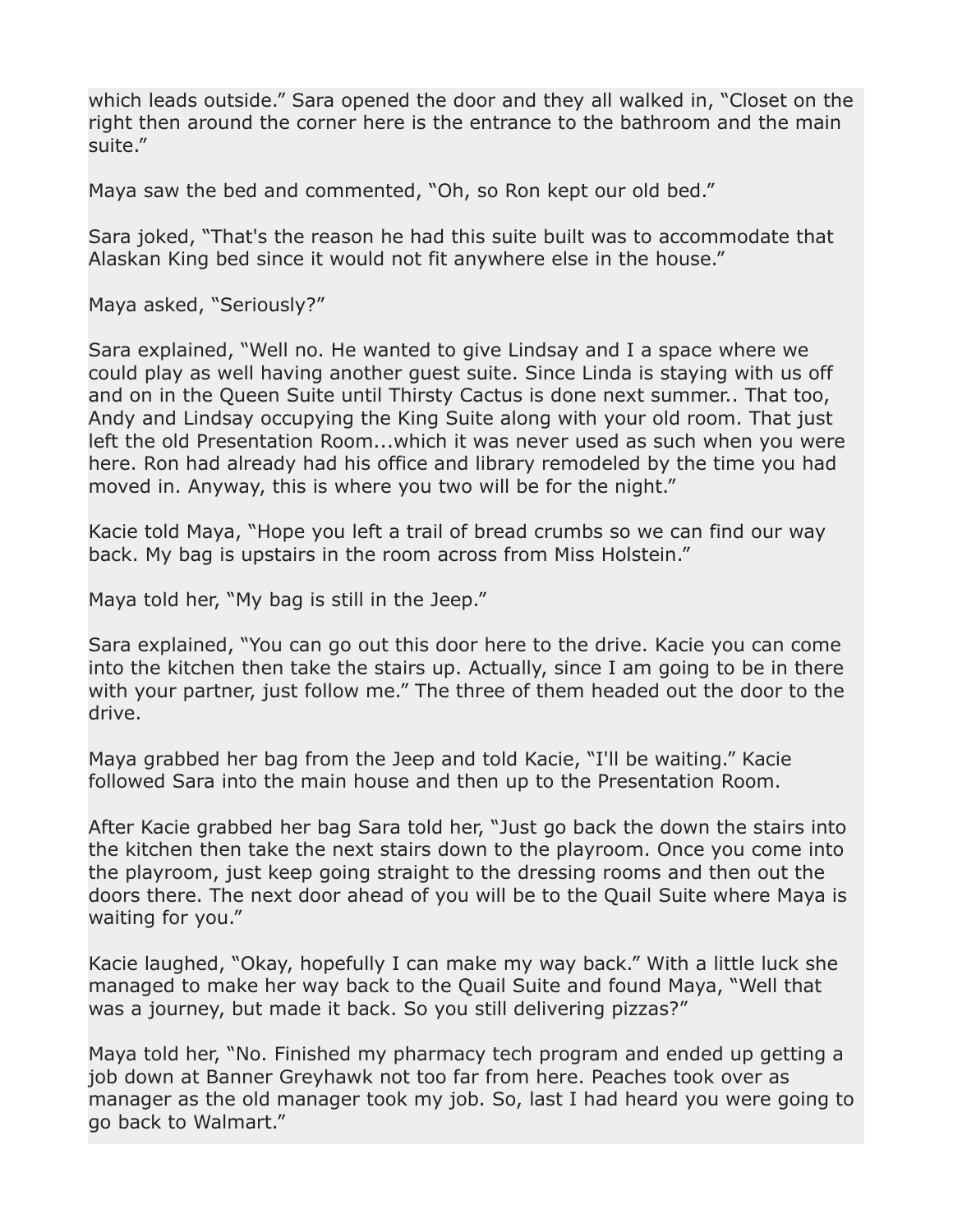Kacie laughed, "Yeah that didn't go as planned. They told me I could have the Tucson Regional Manager position; what they didn't tell me was it was Tucson 'area' and it would be based out in Nogales."

Maya commented, "Sorry, I have no idea where that is, not from around here. I only know Tucson because of Ron's family and Linda."

Kacie explained, "Nogales is on the Mexico border, about an hour south of Tucson."

Maya replied, "Well that's not very good."

Kacie laughed, "Nope. I said something that were not very 'lady like' and then tendered my resignation before they fired me. So Kayré mentioned you spent some time at The Moon Goddess?"

Maya told her, "Yeah, was dealing with a lot of crap and something to do with our father finally pushed me over the edge. So what do you want to do?"

Kacie explains, "Not sure... Kayré usually initiates."

Maya suggested, "Well we need to get you out of these clothes. Does Kayré have you in a belt?"

Kacie laughed, "Sort of, I wear it more for her, not because she makes me."

Maya removed her dress and explained, "Well, in the case of Peaches both of us wearing is a way for me to control her behavior. I can punish her by keeping myself belted as she knows I will not do anything with her as long as I am in the belt. However, she could take 'matters into her own hands' if you know what I mean. She's been in her belt since Tuesday as she was not keeping up with her share of the chores around the condo. She was giving me an excuse she was too busy with work. Problem with that is she works less hours and is closer than I do and has way less chores to do too. I think she lost track of time playing Hearthstone."

Kacie noticed Maya's belt, "Good lordly lady what the hell is that!?"

Maya laughed, "Oh this cool thing? Just my super-max security belt. Extra thick cut-resistant waistband. The secondary shield protrudes about ½ inch out so my labia are isolated from either me touching or being rubbed against the primary shield. The primary shield is attached to my pussy which is sealed shut with 4 button piercings and another piercing on my clit hood. All secured with a super high security pick and cut proof puck lock. Now, where did I put the key for this?"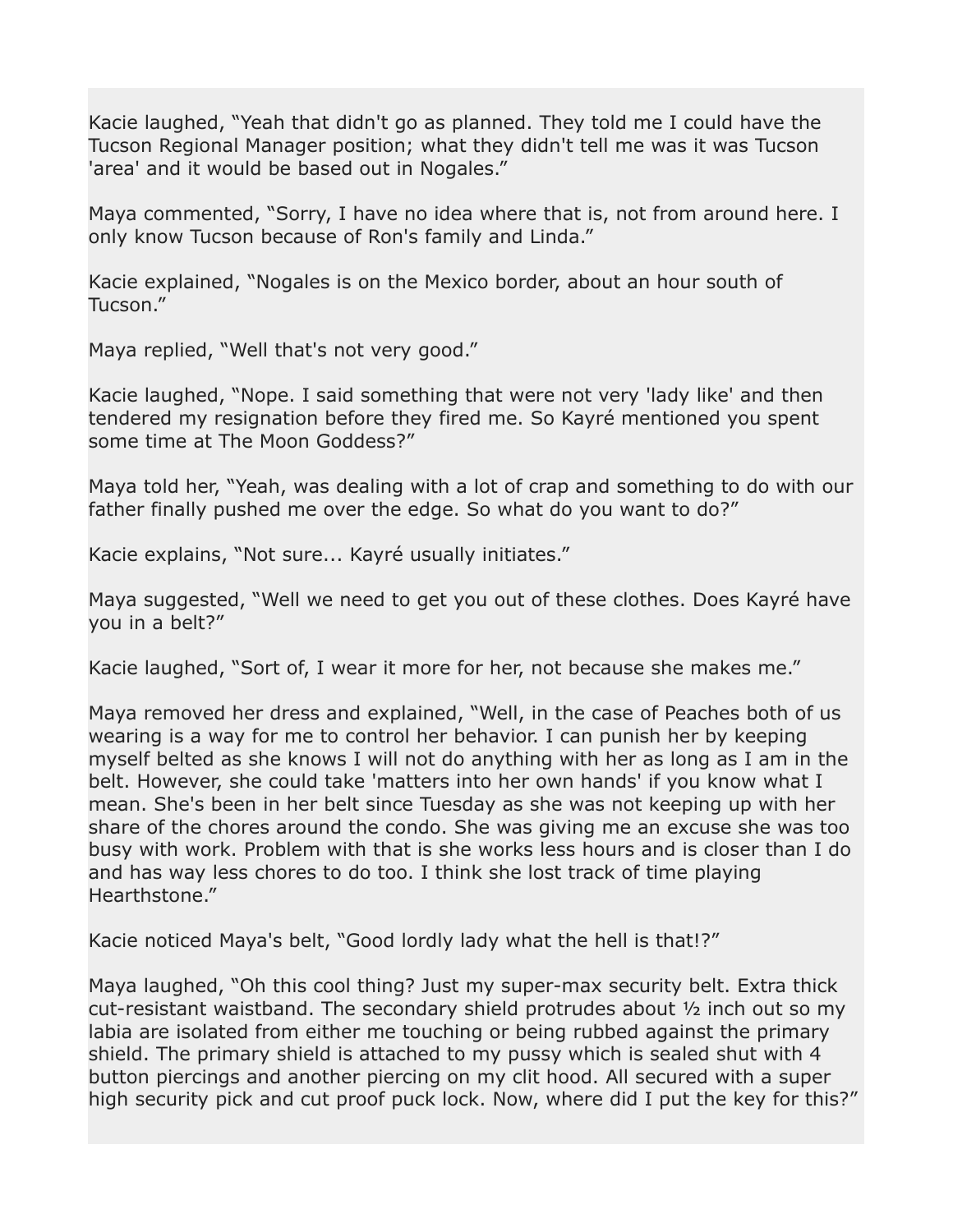Maya turned her back to Kacie and bent over to search for the key in her bag. Kacie noticed the tight thong back of the belt, "Can you even poo with that thing on? That cable looks fairly tight."

Maya told her, "Oh yeah, the thong cable prevents any type of anal penetration. With my diet I don't poo that much, but yes I can. Just use a wet wipe to clean up afterwards then followup with a shower."

Kacie looked at her shock and asked, "You wear this voluntarily!?"

Maya laughed, "Yeah nearly 24/7. I really only time I am not wearing it is when Peaches and I are doing the wild thing...when she is behaving, which lately has not been much...ah here's my key!" She took the special 5-pronged star key and unlocked the belt while Kacie observed as Maya slid the primary shield off the buttons."

Kacie knelt down to get a closer look, "So you have your pussy pierced closed. How do you get these off?"

Maya told her, "Just like regular piercings they unscrew on each side. Might take a little more effort this time around as haven't removed them in a few weeks and I used some Loctite on the threads too as a couple kept coming loose. Peaches tends to exaggerate about how long it takes me to get out of all this. She says it takes 15-minutes, more like 5!"

Kacie was unaware the one of the middle buttons also had an attached plug until Maya pulled it out, "Geez, you wear a plug too! Kayré had me try that one time, just drove me crazy."

Maya laughed, "That is kinda the purpose!"

–

Meanwhile in Lindsay's room, Peaches was grumbling about being in the belt, "Get this thing off me!"

Lindsay let out a wicked smile, "Not so fast. You need to 'earn' your release."

Peaches whined and pouted, "Not fair!"

Maya had told Lindsay earlier what to expect from Peaches and how to use it to get what *she* wanted. "Wow, Maya was right about you. Turning into an ungrateful whiny bitch. You know she told me when she gave me your key I didn't have to let you out. Actually, I'm fine Andy and I did it a couple nights ago so we don't need to do anything. I have a key safe we can put your key in and set it for 48 hours. I'll just need to go across the hall to my office..."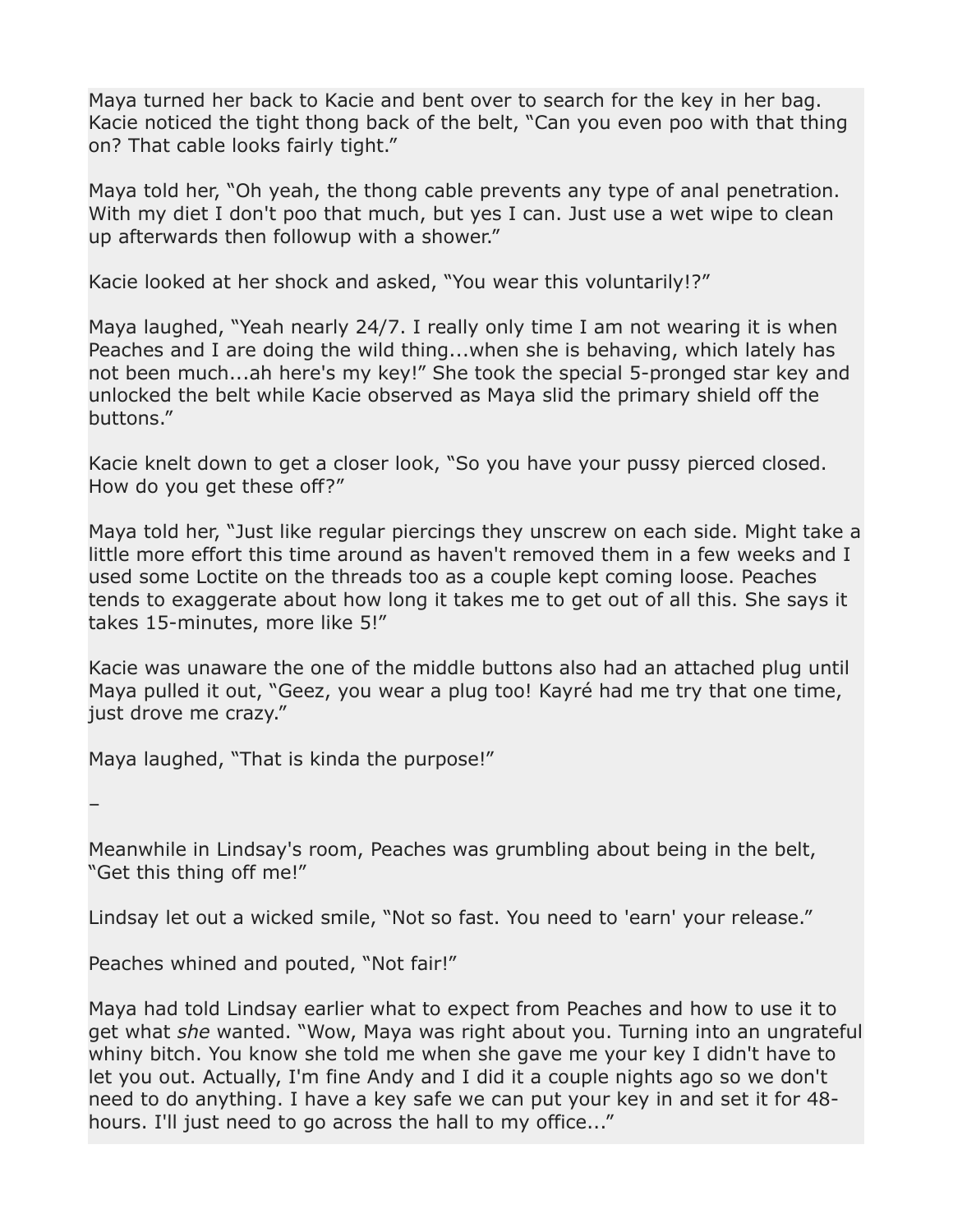Peaches was a little slow to catch on, "She said I was whiny?....wait no, no, no I do anything for you...let me out."

Lindsay told her, "Okay, let me get out my belt and then lets see how quickly you can bring me to orgasm just using your tongue. Now, where I did put those handcuffs....ah here we go. Put your hands behind your back." Peaches did as she was told and Lindsay cuffed Peaches hands. "Okay, this will be easier on you if you are on the bed." Both girls got on top of the bed and Lindsay removed her skirt and unlocked her belt. Peaches went to work on Lindsay's pussy and within a few minutes brought Lindsay to the first of several orgasms.

Lindsay told Peaches, "Not bad. Okay, let me go pee and then I'll let you out the belt." Lindsay used the bathroom and returned with the key to Peaches' belt. She unlocked and removed the belt. She noticed the belt had an attached vaginal plug. As she tossed the belt on the chaise next to her own she commented, "Man, you must have really pissed of Maya if she installed a plug into your belt!"

Peaches confessed, "It snowball. First she was mad because I was not brushing Cream daily. How was I know dog shed so much if I not brush her! Maya put belt on days later when I not cleaned all hair. Couple days ago she added plug when she discovered I not doing the laundry....she didn't have clean dresses. Told her I was busy at work, but she not buy it!" Lindsay laughed. Peaches tried to rub her pussy, but couldn't with her hands behind her in the high security cuffs, "Get these cuffs off!" Lindsay smiled and told her 'no'. Peaches responded with her trademark whine, "Not fair!"

Lindsay told her, "Okay, may be it is not. Let's fix that." Peaches had assumed that meant removing her cuffs, but instead she watched as Lindsay opened the drawer of the nightstand and pull out another set of high security handcuffs, applying them to her wrists behind her back. "Okay, now it should be 'fair'!" Peaches had a look of defeat as Lindsay had made it 'fair', just not to her liking. Lindsay told her, "Lay down on your side and face me." Peaches did as she was instructed and the two girls pleasured each other in the 69 position.

Lindsay manage to wear out Peaches and ended up falling asleep herself shortly thereafter. A couple hours later she was awaken by her full bladder and made her way to the bathroom. Lindsay coming out of the bathroom had woken up Peaches, "Angel, can you get cuffs off, my arms hurt?"

Lindsay thought for a moment, "Umm...not sure where the keys are. I think they are across the hall in my office. No one else is on this side of house so I can get over there without worrying about being seen." Lindsay opened the door to her suite and looked around just to be sure no one was around. She could see across the stairs to the other side of the house by the Presentation Room and Queen Suite. The hall was dark so she figured no one would be coming around. Lindsay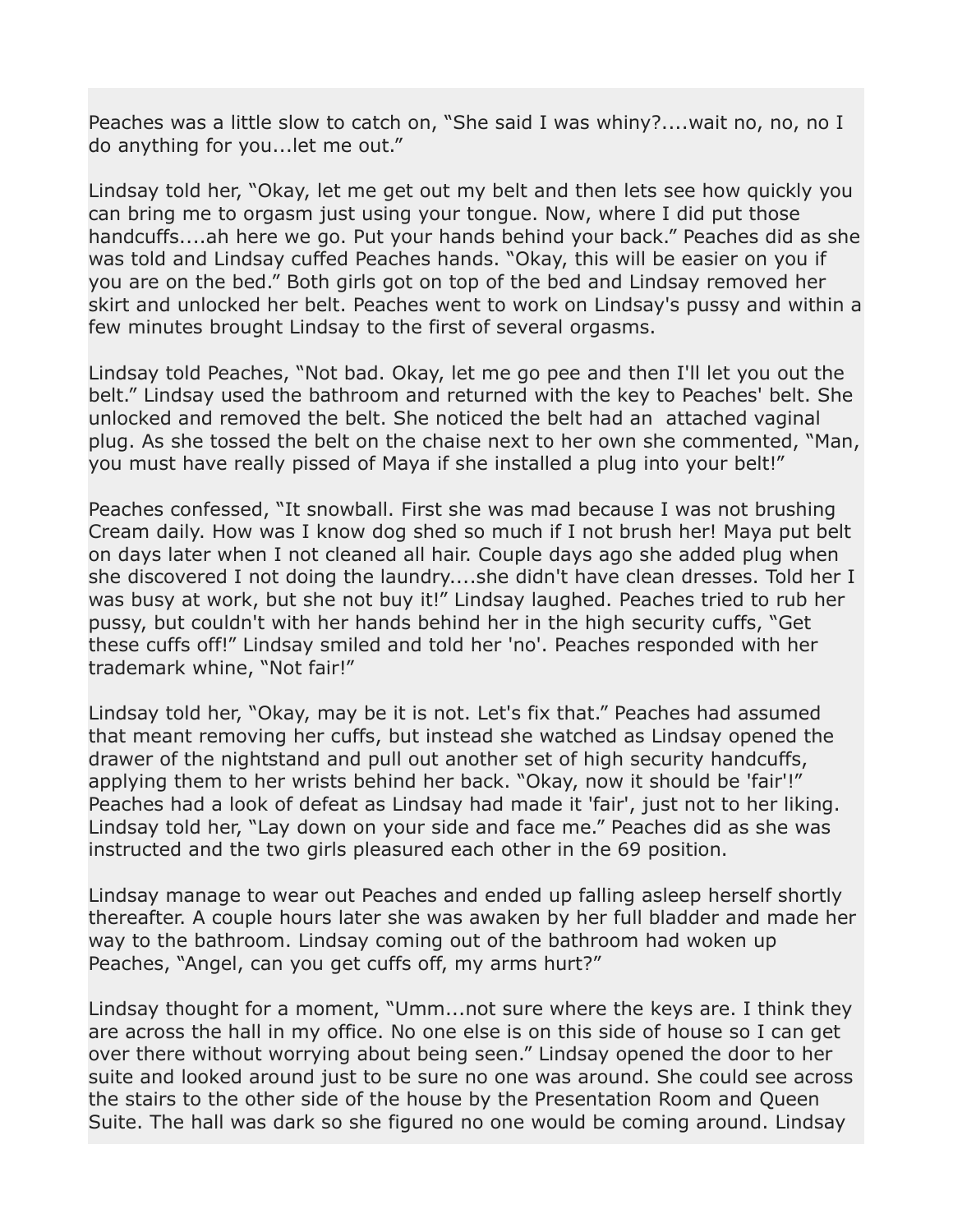made it to her office and fumbled around with her hands still cuffed behind her back in the bottom drawer of her desk for the cuff keys. She finally found the keys and was able to get herself out of the cuffs. She walked across the hall back to her suite and found Peaches sitting on the bed. She directed Peaches, "Stand up and turn around."

Peaches did as she was instructed and Lindsay removed the cuffs from Peaches' wrists. As Lindsay put herself back in her belt, Peaches asked, "Do I put my belt on now?"

Lindsay told her, "I don't care. I am just so used to wearing my belt, I feel naked without it."

Peaches frowned, "You weird!"

Lindsay laughed in agreement, "Yeah, I am!"

–

Over in the Presentation Room Kayré sat on the bed and asked, "Got any wine? Need something to unwind."

Sara told her, "Should have a bottle of something down in the kitchen, any preference?"

Kayré replied, "Don't much matter to me." Sara headed down to the kitchen and grabbed a bottle of wine out the wine fridge along with a couple glasses. She returned to the Presentation Room to see Kayré had removed her dress. She was wearing a black long line bra with attached garters holding up her black fishnet stockings. Sara opened the bottle and poured each other a glass. Kayré took the glass from Sara, "Thanks. So mother says you and Miss Bordeaux seemed to have hit it off."

Sara took a sip and replied, "Yeah. I worked with her and one of her younger daughters yesterday."

Kayré laughed, "Wow, she is actually letting you work with her daughters that's something. Even though Kacie was her personal shopper, she always insisted Mother assist her daughters."

Sara explained, "She never asked for Linda, in fact when she called yesterday morning she specifically asked for me and if my schedule was open for her."

Kayré told Sara, "Well, to be honest she never much liked Kacie. I think it was more because Kacie came off as 'I have better things to do'. As much as I hate to admit it, Kacie pawning her off to you was one of the best things she did for the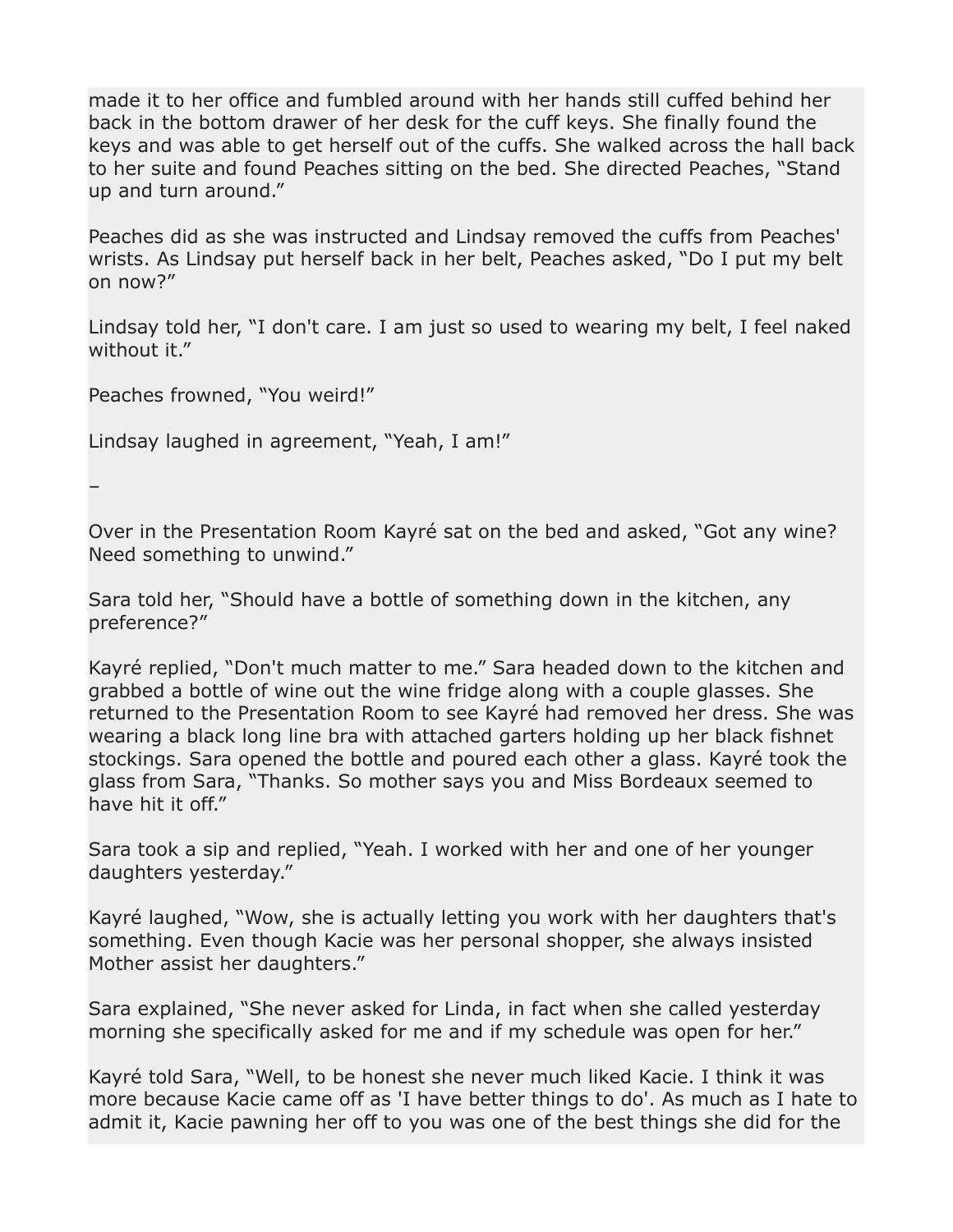store. Just wish she would have been more graceful about it." Kayré took another sip of wine and confessed, "I do miss having you around; having someone to talk to. There are some things I rather not discuss with my mother and Olivia is not around much when I am home."

Sara asked, "So how are you and Kacie doing now?"

Kayré explained, "Better, I think. It helps that I am away from her for 8 to 10 hours a day while I am working at the store. She's stays at home and works out mom's old office when she is not out with suppliers. The Moon Goddess visit confirmed what I had suspected; we were getting tired of each other. But, I do think this arrangement works well." She finished her glass of wine and told Sara, "Now lets have some fun!"

Sara was still in her armor and hadn't had a chance to grab her key, "Yeah. Um, let me go back to my room and get of this armor. I'll be back!" Sara headed into her suite then to her closet. She picked up the key safe removing the top and dug around for the key to her armor. She thought to herself, "I've got way too many chastity belts, can't find the right key! Ahh...here it is!" After removing her skirt and top, she took the key reaching behind her to unlock her armor. She placed the armor on the table along with the skirt and top in the closet. She grabbed and put on thong and bra so she wasn't completely naked, not that there was anyone else around other than Lindsay and Peaches on the other side of the house. Linda would have no reason to come out as the room she was staying in had an attached bathroom other than may be to go to the kitchen. Sara walked down the hall back to the Presentation Room.

After Sara walked back into the Presentation Room, Kayré grabbed and threw Sara on to the bed. Next thing Sara knew Kayré was sitting on her face. Kayré told Sara, "You know what to do!" Sara went about licking Kayré's pussy and clit. After a couple orgasms Kayré dismounted Sara and then removed Sara's thong and then went to work on Sara's pussy.

Sara hadn't had an orgasm in a while and she could feel a powerful orgasm building, "Oh god Kayré! I don't know if I can handle this..." As the orgasm hit Sara let out a scream and then passed out.

Kayré laughed, "Damn I've gotten good at this!" She kissed Sara, put on a pair of shorts and then hoped into the bed next to Sara.

– The next morning everyone met down in the great room. All the girls were wearing various color corset dresses and fishnets with leather high heeled ankle boots. Linda came down to the Great Room dressed similar to everyone else and asked, "Can I come along too?"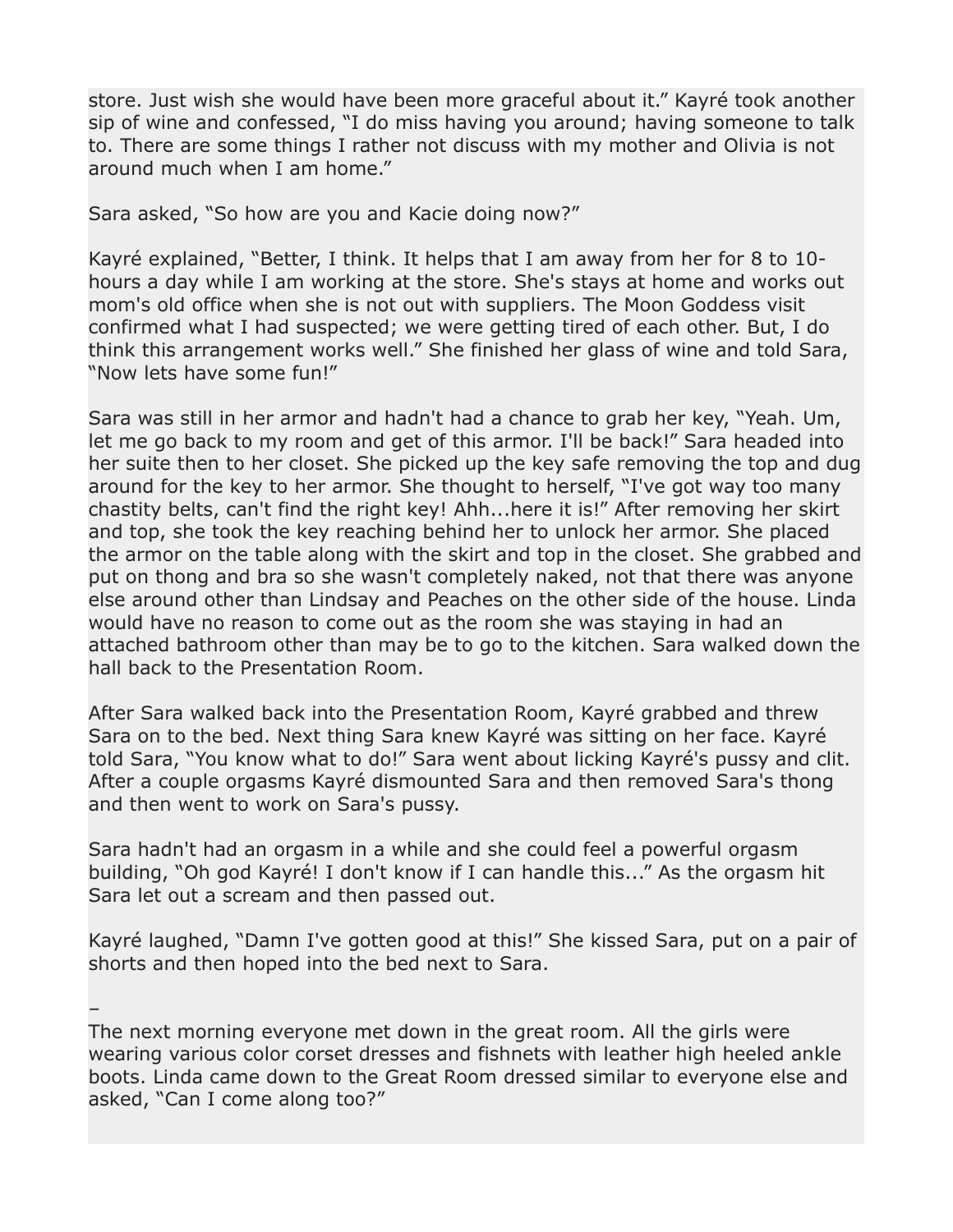Sara told her, "That works. Maya, Peaches and Lindsay come with me. Linda you can follow with Kayré and Kacie." She then turned to Maya and asked, "Where is this place anyways?"

Maya told her, "It is close to the entrance from Thompson Peak Parkway, west side of the Safeway."

Sara was trying to recall the layout, "Okay, so it is not with the other restaurants then?"

Maya informed her, "No, it is in the same building as the Safeway. You can't miss it once you see it."

A few minutes later they arrived and the seven of them made their way inside. Everyone order their food and drinks then chatted. Sara informed everyone, "So when we get back we will spend time down in our new and improved playroom!"

Maya laughed, "Improved?! Besides the new layout how is it 'improved'?"

Sara told her, "We have a new spanking bench and for that wisecrack, I am going to put you on it!"

Maya joked, "Oh I'm really scared!"

Sara replied, "Whatever!"

Linda informed them, "I won't be staying, going to head out and spend the day with Dundee. I might end up staying the night, so don't wait up for me!"

Kayré joked, "Mother's got a boyfriend!"

Kacie added, "Told you so!"

Linda laughed, "Maybe...anyway if I do end up staying the night, I'll message you."

–

After returning from Brunch, Linda headed out to see Dundee. Lindsay headed over the to Budget Holstein as she had a client later that afternoon, the one she was trying to get prepared for the other day. Meanwhile Sara had not forgotten her 'promise' to Maya. She told Maya, "You might want to change out of that dress."

Maya laughed, "Okay let me head over to the Quail Suite and change."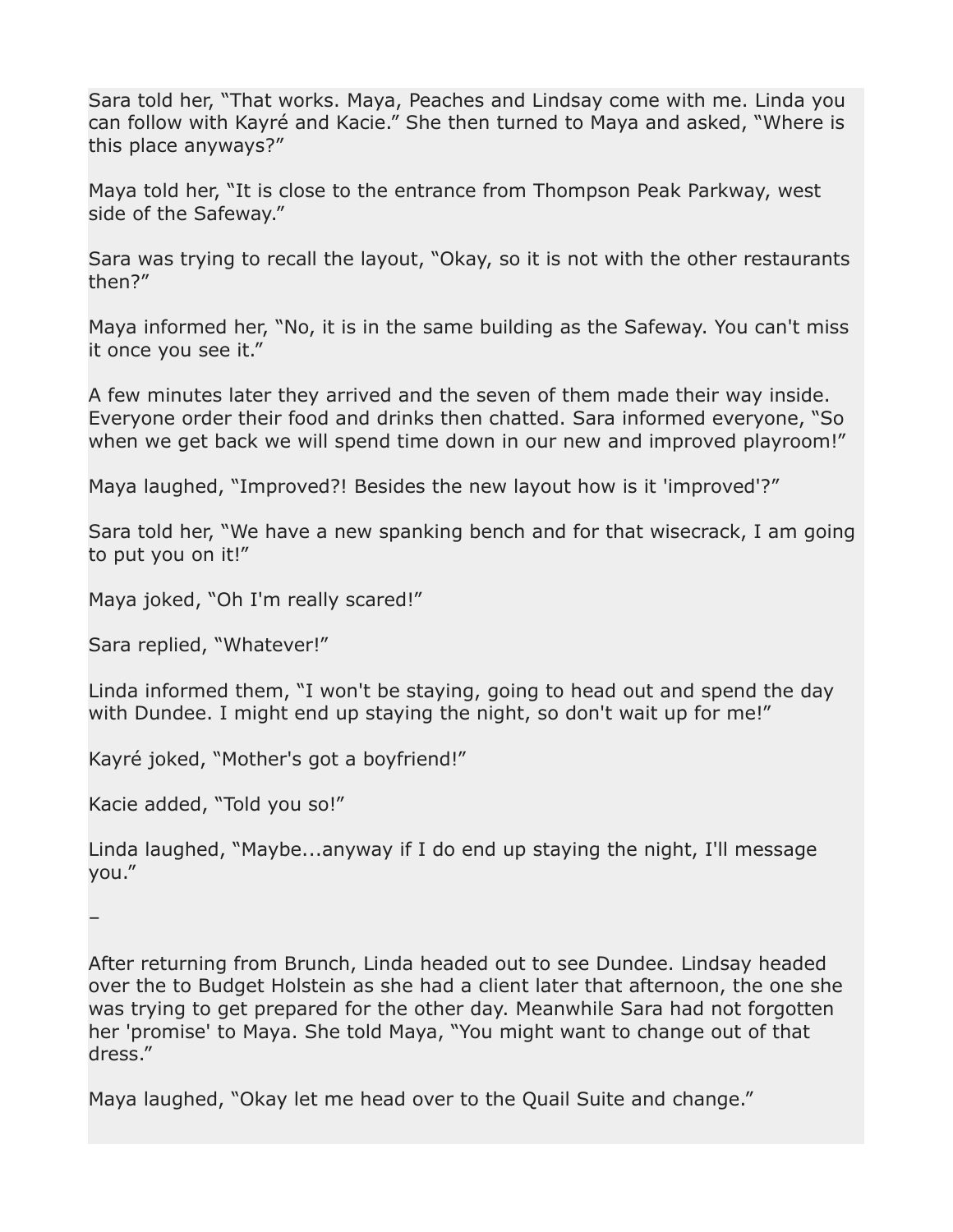Sara noticed Peaches was staring at the bondage stand. She walked over and asked Peaches, "You want try that?"

Peaches was really 'just looking' but figured she give it a try, "Okay..."

Sara told her, "You will need to change out that dress as well. What else did you bring?"

Peaches replied, "Shorts and tank top."

Sara explained, "That will work. Need to find you some ballet boots." Kacie came over and tapped Sara on the shoulder causing Sara to jump backwards. She turned around and saw Kacie, "Geez, you scared me. What do you need?"

Kacie giggled, "Sorry. I want to do Kayré on the table, how do I get her setup?"

Sara was starting to sound like a broken record, "Well, she needs to get out of that dress. The straitjacket and collar are in the cabinet under the table. Gags, blindfold and cuffs in the closet by the dressing rooms."

Maya had returned wearing red capris and sleeveless top. She told Sara, "Peaches should be back her shortly. Need help getting her into the stand?"

Sara told her, "Yeah and I need to find the keys for those locks, I believe they are on the wall near by. I don't believe she knows about the wand."

Maya laughed, "Oh...payback! I'll go find one in the closet along with a gag."

Sara joked, "Oh and we should turn the stand to she can see me spanking you...in fact I think she should be able to see Kayré being serviced on the gyno table by Kacie too!" Maya went to the closet to find the supplies she needed while Sara went over to get the stand prepped. She turned the stand so Peaches had a clear view of the spanking bench and a partial view of the gyno table too.

Maya came back with the wand, gag and an extension cord. Peaches returned in shorts and tank top along with black opaque tights. Maya handed her the gag and she complained, "Really?!"

Maya taunted her, "Would you rather spend the rest of the weekend back in your plugged belt?"

Peaches grabbed the gag from Maya and replied, "Fine!" After she installed the gag Maya helped her into the stand while Sara started securing Peaches ankles and wrists.

Sara picked up the neck restraint and handed Maya a rectangular padlock, "You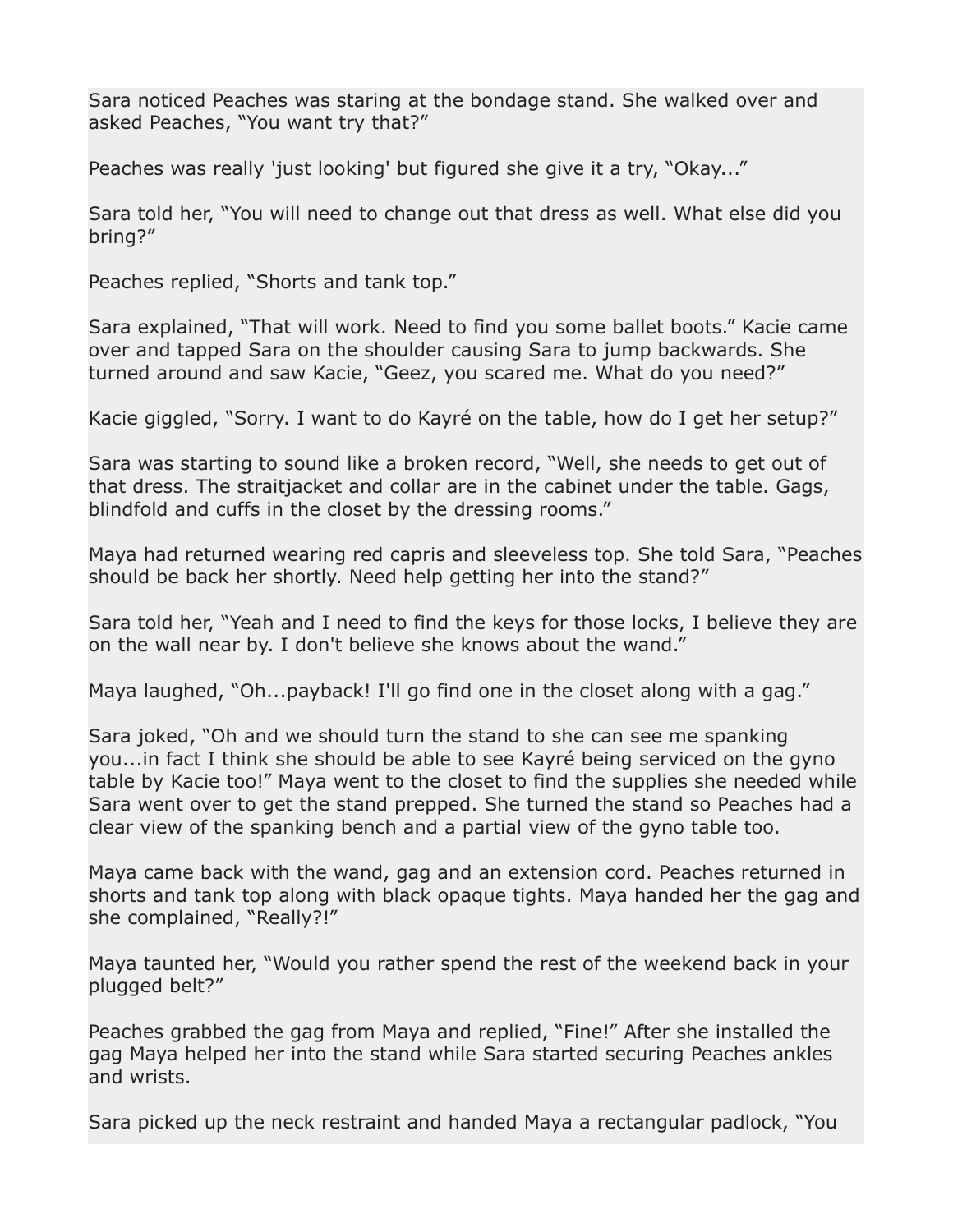do one side, I do the other. Then I will install the wand." Peaches was not aware of the wand and was not too sure if she was going to enjoy or hate it. Sara and Maya locked the neck restraint in place securing Peaches firmly into the stand. Sara looked at the Hungarian girl rigidly locked into the stand, "Man, she fit's perfectly. Here I was thinking the 5-inch boots were going to be too much."

Maya had installed the wand and commented, "She looks hot in those black tights. They won't stay dry for very long!" Maya switched on the wand and as she was to walk away slapped Peaches on the ass, "Enjoy the show!"

Kayré had returned wearing a black sleeveless top and purple capris with black fishnet stockings. Once Kayré was gagged, blindfolded on the table, Kacie helped her into the straitjacket and placed the collar around Kayré's neck. Kacie secured Kayré's feet in the stirrups and then guided her back to get the d-ring on the collar to engage the clasp. Once Kayré was secured to the table Kacie pulled back her hair and tied into a bun. She then took a pair of handcuffs and attached them to the stool them closed them behind her back.

Peaches tried to move around in the stand but found she was not able to do so. At that the moment the vibrations of the wand on her pussy were pleasing. She glanced over and saw Kacie and Kayré over at the Gyno table and she started to get excited. She again tried to shift her body to get the vibrator to hit her clit, but she was too tightly secured. Meanwhile Sara turned her attention to Maya, "Seems as I always end up being the dungeon Mistress. Anyway, everyone else is taken care of time to get you on the bench. Go ahead and remove your capris."

Maya just noticed Lindsay was not around, "What happened to Lindsay?"

Sara told her, "Oh, she has a client appointment this afternoon. She'll be back by dinner time. Let me get you secured to the table then I need to change into something more appropriate." Sara got Maya fully strapped to the bench and added a blindfold. Peaches had been watching Kacie eating Kayré's pussy while handcuffed and then glanced over and saw Maya was strapped to the bench bottomless. She was getting more turned on and the vibrations of the wand were really starting to have a negative effect on her as she was being edged, but could not get enough stimulation to push over the edge. Sara walked back in and Peaches almost cummed from seeing Sara in the outfit she had changed into, but again just not enough stimulation. Sara picked up a paddle and started whacking Maya's ass, this continued for several minutes though it seemed like an eternity for Peaches.

Kacie came over to Sara not even noticing her new outfit and asked, "Can Kayré and I use the cage?"

Sara told her, "Sure, Maya's ass could use a break."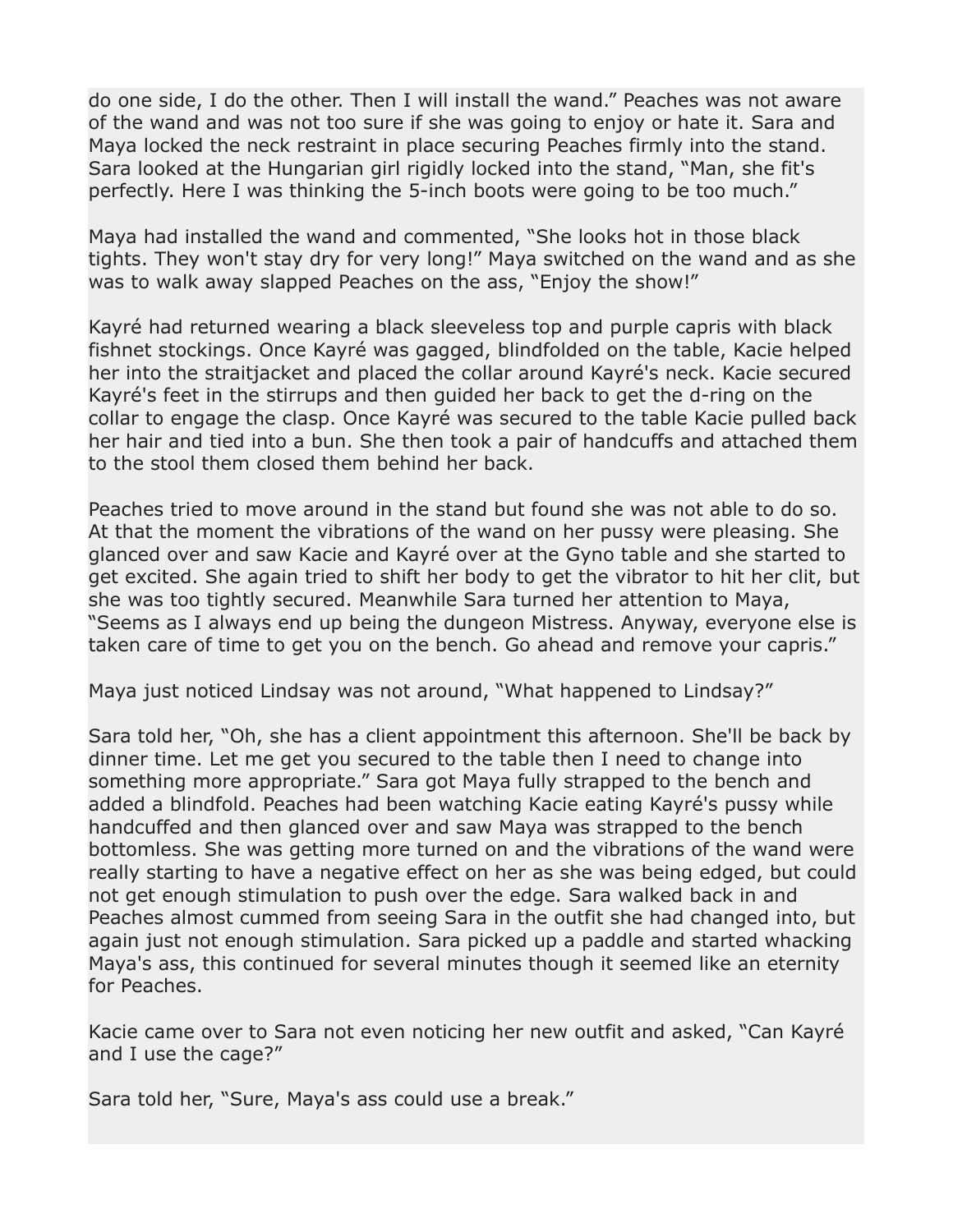Kacie giggled, "But it has such as nice red glow to it. Before we leave Kayré and I both need to try out this bench. So what do we need for the cage?"

Sara explained, "Depends on what you want to do."

Kacie asked, "What can we do?"

Sara smiled, "Well...since Kayré is already in a straitjacket plus gagged and blindfolded, we get you into those as well. Add wand harnesses, ankle shackles along with a couple magic wands. See who can go the longest without cumming."

Kacie laughed, "Wow, you're really something! Not sure who is kinkier you or Lindsay. Sounds like fun. What should I do?"

Sara told her, "You can release Kayré and remove the collar from her neck. You two can go sit on top of the cage and I'll bring everything over." Sara ran her nails over Maya's back and whispered to her, "I am not done with you yet..." Sara went into the toy closet to get a straitjacket for Kacie along with all the accessories they would need for their time together in the cage. Sara grabbed everything she needed and headed back into the playroom. She saw Kacie had removed Kayré from the table and they were both now sitting on top of the cage. She handed a wand harness to Kacie and instructed her, "Go ahead and put this one. I'll do Kayré." Kayré was still gagged and blindfolded. Sara grabbed her arm and told her, "I'll help you down, then I am going to undo the crotch straps on your jacket so I can put a wand harness on you." After Kayré was standing, Sara undid the crotch straps on the straitjacket and then attached the wand harness around Kayré's waist. Sara instructed the two girls, "Kacie help Kayré into the cage then come out." Kacie led Kayré into the cage and with guidance from Sara. After Kacie backed out of the cage Sara crawled in to attach the wand to Kacie's harness. Sara exited the cage and after putting Kayré into a straitjacket guided Kayré into the cage. Once in the cage Sara gagged and blindfolded Kayré and attached a wand into her harness. Sara also cuffed the two girls together at the ankles and elbows. As Sara exited the cage she told them, "The wands will be hot in a couple minutes."

Meanwhile over on the bondage stand, Peaches was still being edged by the vibrator. She watched as Sara put Kacie and Kayré into the cage and remembered her time in the cage with both Lindsay and Maya. She glanced over to the spanking bench to see Maya was still restrained and could see the redness on her behind. Once again she tried to move her body to get the vibrator to hit her clit, but found the steel unforgiving. As Sara walked by to grab an extension cord for the wands from the toy closet she could see Peaches' frustrations and laughed, "You're the one that wanted to try out the stand. I'll let you out in a little while." She glanced at the clock on the wall, "or may be Lindsay will when she gets back home in the next hour. Anyway, after I get those two situated I going to spend more quality time with my sister." Peaches was not thrilled with hearing that it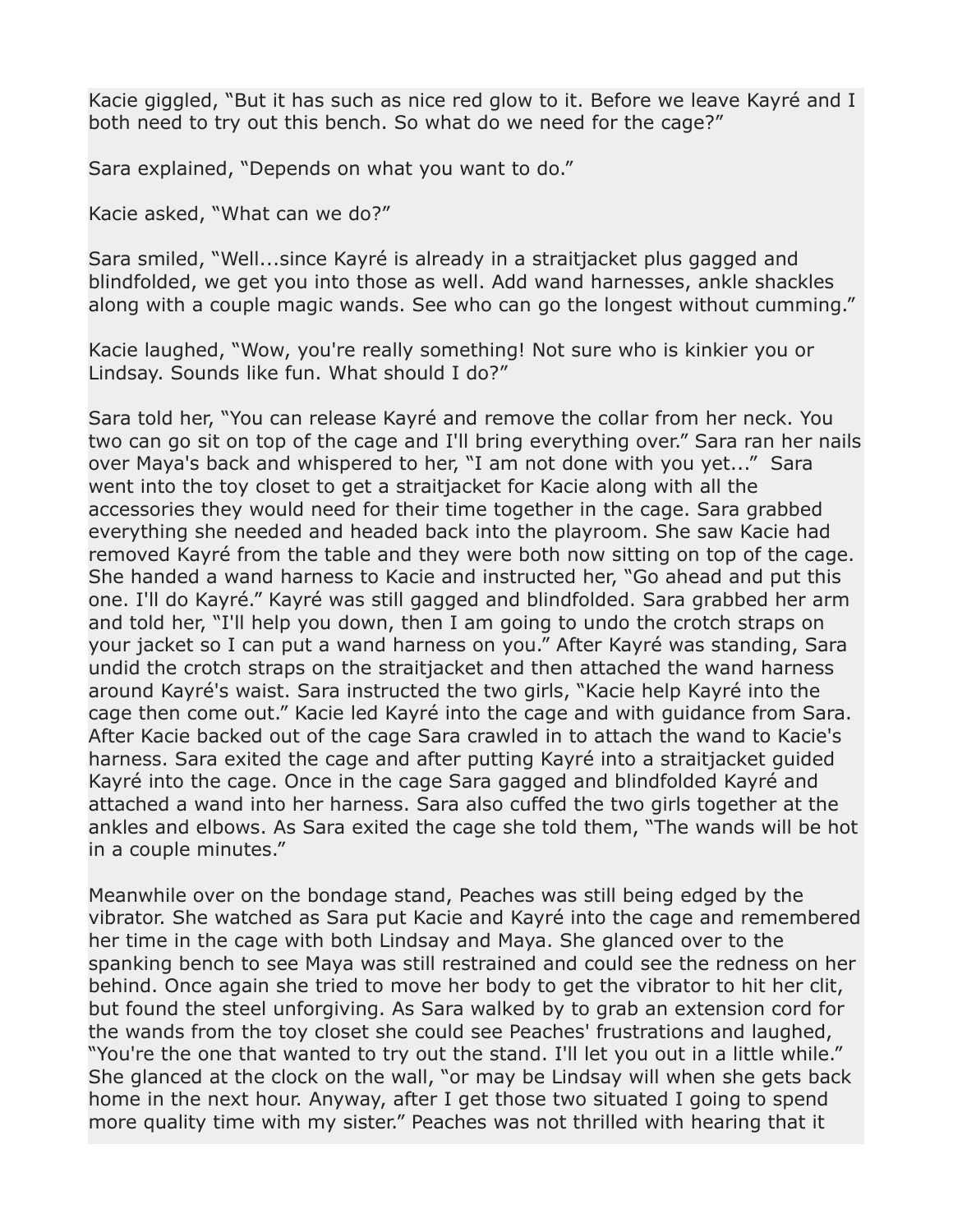could be at least another hour she would have to continue to suffer from the torment of the wand. Sara returned from the toy closet and walked up to Peaches and looked at the wand, "Hmm, this is on 'medium', let's kick it up a notch shall we!" She set the wand on high and walked back towards the cage. Peaches let out a groan as the increase in speed did add a little stimulation to her clit, but still not enough to make her cum. Sara connected the wands to the extension cord and plugged the cord into the wall. She heard the wands on Kacie and Kayré come to life and them both let out yelps. She walked over to Maya and slapped her bare ass with her hand and told her, "I'll be back to you shortly, in the words of Lindsay 'I need to pee!'"

# **Chapter 10: The Voyage Home and The Merlot's New Old Maid**

Back in Henderson after a late breakfast Cristina took Gary, Wynn, Andy and I back to the heliport. I told Cristina, "We'll do a conference call in early November to go over everything for the project at the end of the year. Laura is going to send me a report and recommendations based on her monitoring from yesterday, I'll forward that to y'all." We landed back at Deer Valley early in the afternoon. We grabbed lunch from a Taco truck and as we walked into the Deer Valley office, I asked Andy, "Ready for the next batch?"

Andy laughed, "As if I have a choice. Shouldn't be that bad though as Lulu's list was much shorter than Cristina's."

I assured him, "Yeah, we should be in and out within a couple hours."

–

Sara decided Maya had enough spanking for the day. She undid the restraints on the bench securing Maya and told her, "You are released now, need to go take care of Peaches before she goes nuts."

Maya removed the blindfold and as her eyes adjusted to the light she noticed Sara was in her old 'uniform': 5-inch high-heeled sandals, black gartered thighhigh stockings and a somewhat conservative French Maid's corset dress. Maya whistled, "Haven't seen you in that uniform in ages. What's the occasion?"

Sara giggled, "Well, Wynn is not around, so I am in the 'maid on duty'!"

Maya laughed, "Okay, whatever works. You've got a belt on under that?" Sara turned her back to Maya and bent over, exposing her chastity belted crotch, "Kinky!"

Sara replied, "It is part of the uniform, though not the part that Ron...actually Martina created."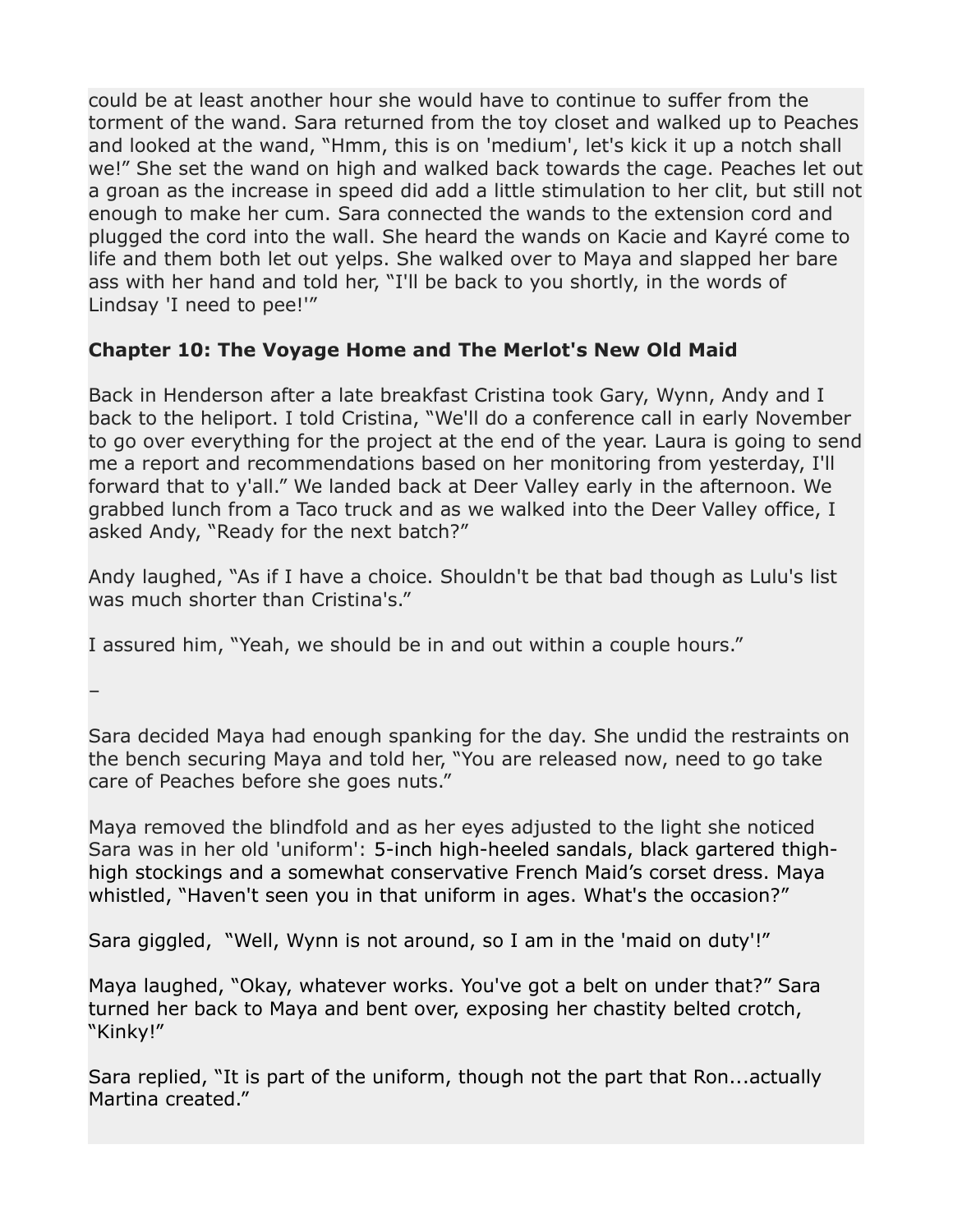Maya looked at Sara confused, "Martina? I thought it was Ron who had thought up the uniform."

Sara explained, "As did I, but he told me it was Martina's condition of having me as the maid. The chastity belt I added after that one evening when Martina and Laura aka Anne Marie had lot to drink and tried to take advantage of me."

Maya asked, "How did Ron take that?"

Sara laughed, "He had no issues. Of course I didn't tell him then the real reason why I choose to wear the belt. Needless to say Martina and Laura were a bit surprised the next time they tried to get their way with me. Of course it was not much later that Ron discovered the Unlikely Affair Martina was having with Laura and soon had her fitted for a chastity belt. Not sure when or how Laura ended up in one, though I know it wasn't to keep up with Martina. May be more of Miss Kitty's doing."

Maya laughed, "Well, I just had padlocks through my labia until I moved in with y'all and had Gary make me a prototype belt to take advantage of those piercings I have down there. I was really surprised when he approached me last year and said he had an upgraded 'Super Max' version for me to try out. Man, I love that belt...great way for me to punish Peaches. I suppose you influenced Lindsay..."

As luck would have it Lindsay had come into the playroom and heard the last part of the conversation, "Influenced me how?"

Maya turned around surprised to see Lindsay, "Having you wear a chastity belt."

Lindsay informed Maya, "Dear, I was wearing one when Sara and I first met down in Tucson. Andy wears a heavy duty tube and at his own freewill. Then you have Sara with her Chastity Corset Armor."

Sara explained, "Yeah, Lindsay and I could tell each of us were belted. We revealed this to Ron and Andy shortly thereafter. Now, the Chastity Corset Armor, Ron had Gary make me one when he saw Wynn's. It was Gary's wedding present for us. Maya, didn't you have one made for Peaches as well?"

Maya laughed, "Yes, but I think that would be too much for her. Though I was getting more and more to the point last week where I was tempted to put her into it. Hopefully these last few days that she has been belted and plugged have thought her a lesson."

Lindsay giggled, "Yeah, I know about the plug when I removed her belt last night."

Maya asked, "How did she do this time around?"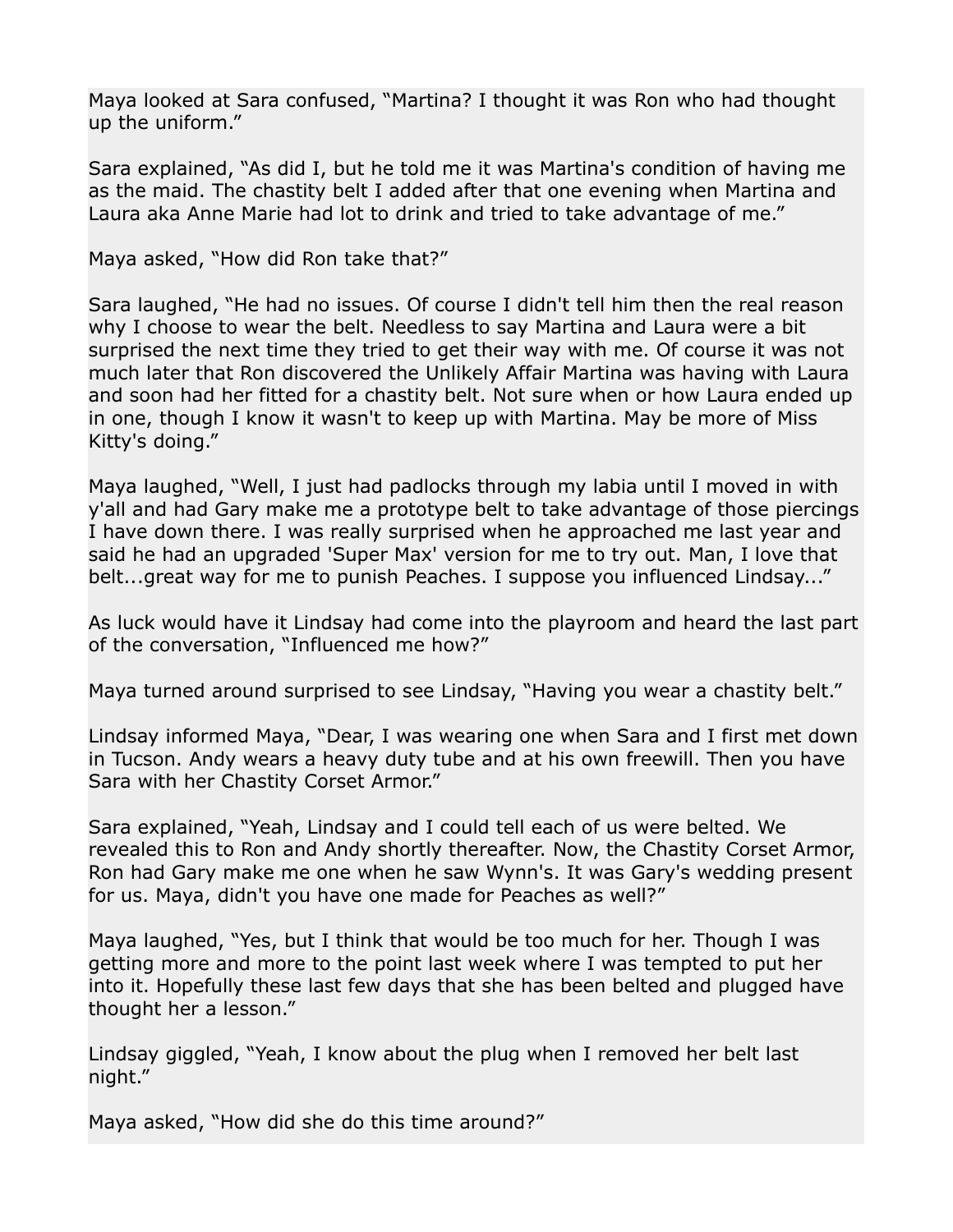Lindsay told her, "She whined a lot, but she did a good job servicing me." She just noticed Sara's uniform, "What's with your old maid's uniform?"

Maya replied. "Apparently she felt obligated to dig it out and wear it being she is the 'maid on duty' since Wynn is not here. She's even got a chastity belt on underneath."

Lindsay laughed, "Of course she does!" She glanced over at a very frustrated Peaches, "How long has Peaches been there?"

Sara told her, "A while now. Maya was about to release her when you came in."

Maya laughed, "Yeah, I suppose she has had enough now."

–

It only took Andy and I a little over an hour to get the bulk of Lulu's 'problem children' fixed. I had a couple systems which still needed to be re-imaged. Gary told me, "If you want to get those started we can head back home. I'll bring you back the flash drives later next week."

I agreed, "Sure that would work. I need to get my grill cleaned and prepped for tonight. If you want you can come over and bring Bambi and Bunny."

Wynn advised, "and I need to go to the market to get the food!"

Gary explained, "Well, I'll be there. The girls' are at their parents out in Wickenburg. Who else is at the house?"

I told him, "Besides Lindsay and Sara, I do believe Linda along with Kayré and Kacie are there plus Maya and Peaches."

Gary replied, "Oh Linda's girls are in town?"

I replied, "Yeah, not sure what was going on Linda didn't tell me much other to warn me they would be staying over the weekend." After dropping Gary off at his house we entered the back courtyard and I didn't see Linda's truck but noticed a Jeep I had not seen before, "Wonder who's Jeep that is?"

Wynn explained, "I believe it may be Maya's as you mentioned she traded in Martina's Hummer." After Andy and I got our bags and gear out the Jeep Wynn left for the market.

Andy and I walked into the kitchen and noticed several empty pizza and wing boxes along with soda and wine bottles on the counter. Andy joked, "Looks like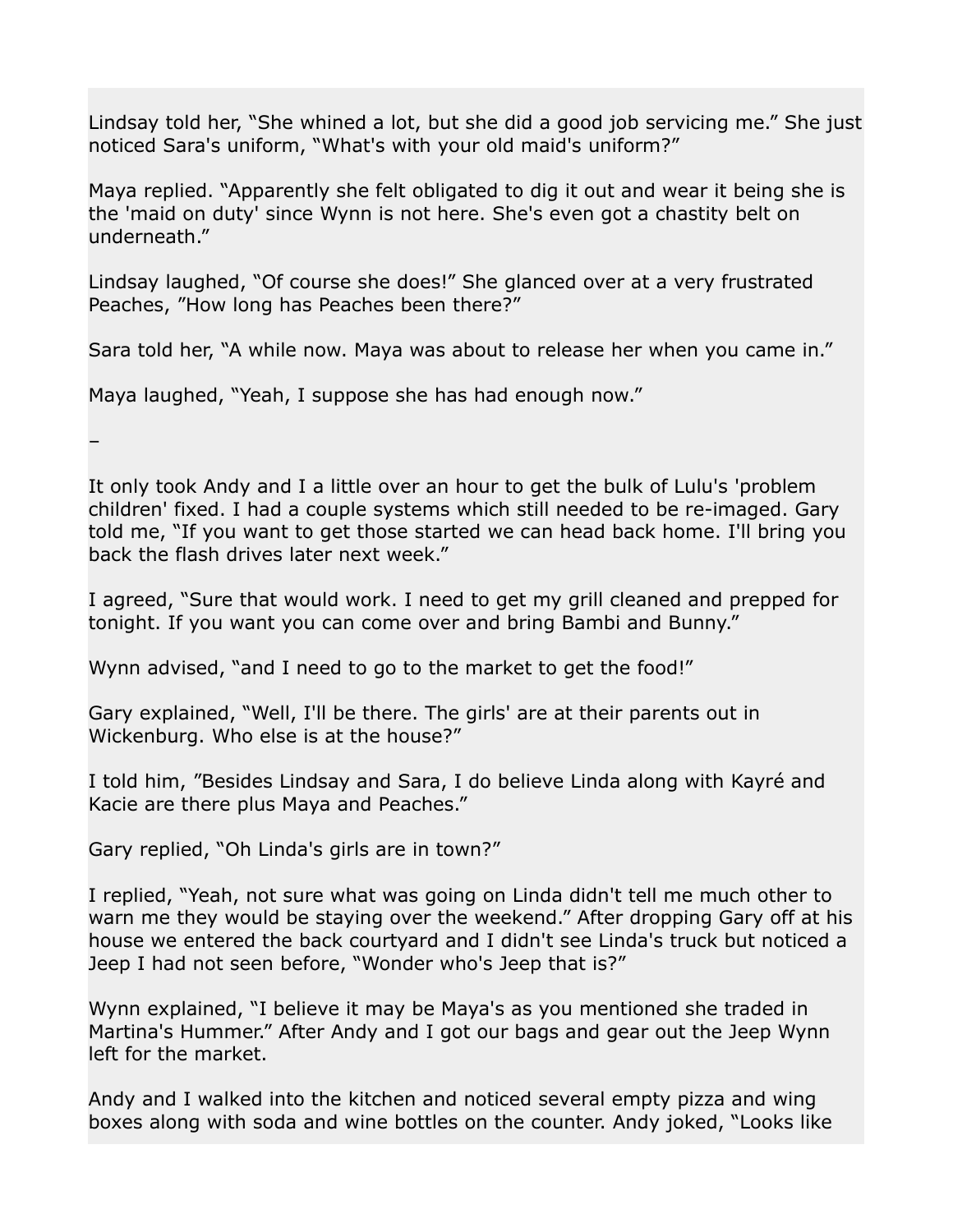they had quite a party last night! Any idea where they are?"

I told him, "If I were a betting man, which I am not...but if I were...I'd bet they are down in the playroom."

Andy and I headed down the stairs into the playroom. We walked in and saw Sara in her old uniform talking with Maya and Lindsay, except Andy was not aware it was Sara, "Who's the new maid?"

I laughed, "Actually, that's Sara wearing the maid's uniform she used to wear before we married and hired Wynn." I walked over to Sara and jokingly scolded her, "Slacking off on the job again! The kitchen is a mess and here you are down here..."

Sara knew what I was doing, "Whatever! It was Maya's fault she brought all that food."

Maya played along, "As if! Peaches was suppose to take care of all that. But, as usual she is neglecting her chores." She pointed to Peaches on the bondage stand, "course she has been in that stand for the last couple hours being edged, so I suppose that is a suitable punishment. I *really* should release her." Peaches mumbled 'in agreement' through the gag.

I told them, "Fine. Just do me a favor and someone please get the kitchen cleaned up before Wynn gets back from the market."

Sara replied, "Well since I am the 'maid on duty' I suppose best I should go take care of that."

I grabbed her before she had a chance to run off, "Before you go who all is here, besides Lindsay, Maya and Peaches?"

Sara told me, "Kayré and Kacie are in the cage. Linda left when we got back from Brunch to go visit Dundee. She mentioned she might be staying the night out there and not to wait up for her."

I laughed, "She been telling us a lot recently 'not to wait up for her'. Okay, so Kayré and Kacie are here. How did that go?"

Lindsay told us, "Surprisingly painless. Kacie apologized to both Sara and I then we had the dinner and played until bed."

I breathed a sigh of relief, "Well that's good. I'd better get out to the cabana and get the grill ready before Wynn gets back."

Sara told us, "and I better get upstairs and get the kitchen cleaned up too before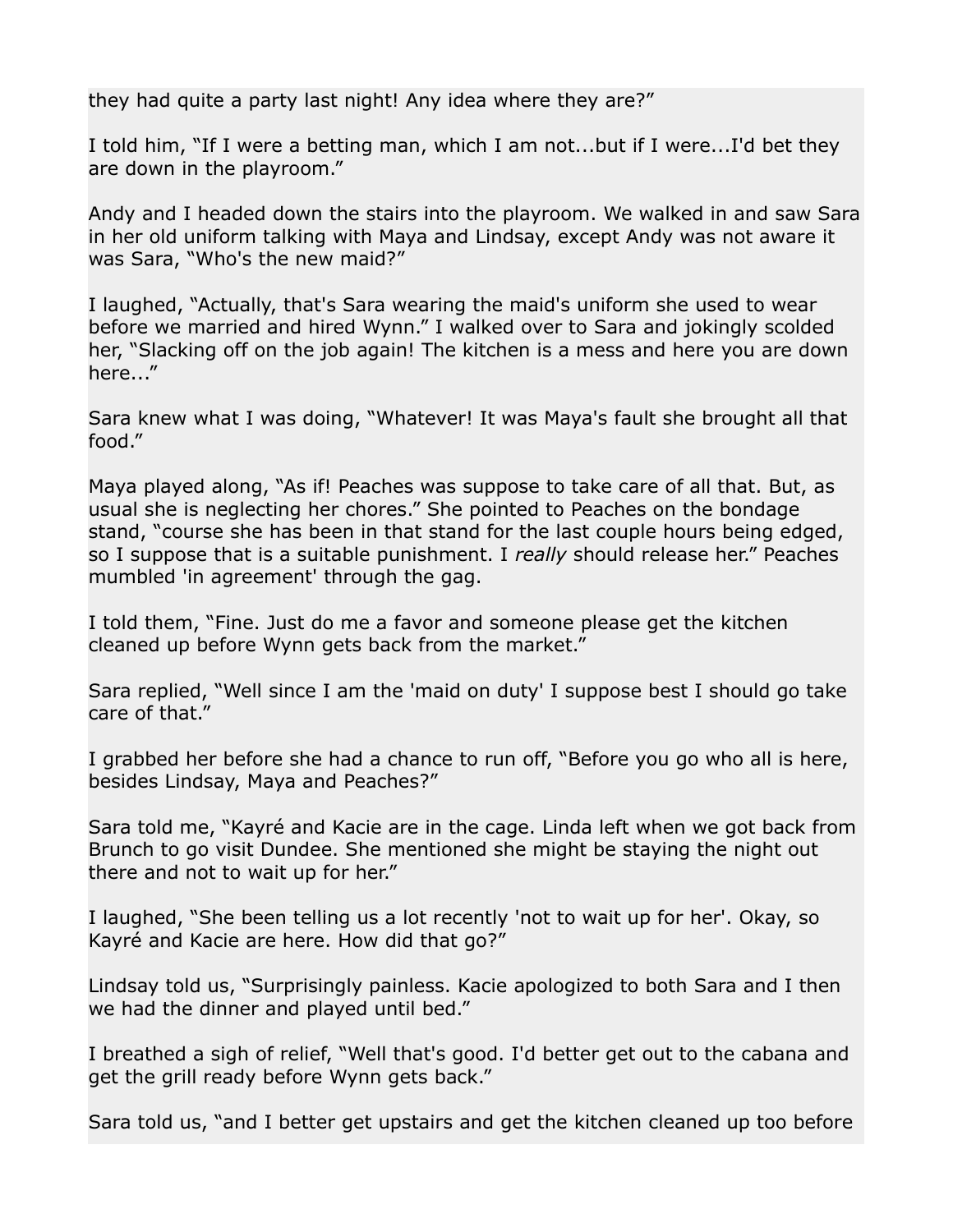she returns."

Sara and I headed up the stairs and I commented, "Didn't even know you still had that uniform. Much less you would want to wear it ever again."

Sara laughed, "Doesn't bother me, still surprised that Martina could come up with something that wasn't Pink. If I didn't know any better I think this was a turn-on for her!"

I laughed in agreement, "I wouldn't put it past her and sort got that impression when she suggested it to me as a condition of us 'hiring' you."

We walked into the kitchen and Sara saw the mess, "Oye! I hadn't realized they brought everything back in from the Cabana and dumped in here. I totally missed this when we went to Brunch. When we got back we all headed down to the playroom and then when I went upstairs to change, I never came into that part of the kitchen. Let me get this taken care of." She grabbed all the empty soda and wine bottles and deposited them in the recycle barrel outside and then placed the empty pizza and wing boxes in the trash barrel. I headed out to the cabana to get the 'Big Honkin' Grill' prepped.

Wynn returned a short time later from the market. I helped her bring the groceries into the house. Kayré came up the stairs and asked, "Okay if I open a bottle of wine for Kacie and I, plus whoever else?"

Wynn told her, "Help yourself, we are bit overstocked right now anyway."

Kayré looked through the wine fridge and found a bottle of her liking. As she set the bottle on counter she told us, "Oh yeah, got a text from mother she is going to stay the night with Dundee."

I laughed, "Okay, well then one less person, but Gary will be joining us."

Lindsay had came into the kitchen and joked, "...and more for Andy!"

The next morning Sara and Wynn made their Spanish Omelet for breakfast. After breakfast Kacie asked, "Is there somewhere Kayré and I can setup, need to do our weekly reports for The Budget Holstein?"

Lindsay told her, "You can join Sara and I up in my office. I need to go through the repair orders for PC's and Things while Sara goes through Ron's pending jobs queue."

Kayré and Kacie followed Lindsay and Sara into Lindsay's office. Kacie was impressed, "Wow, this much nicer than mine!"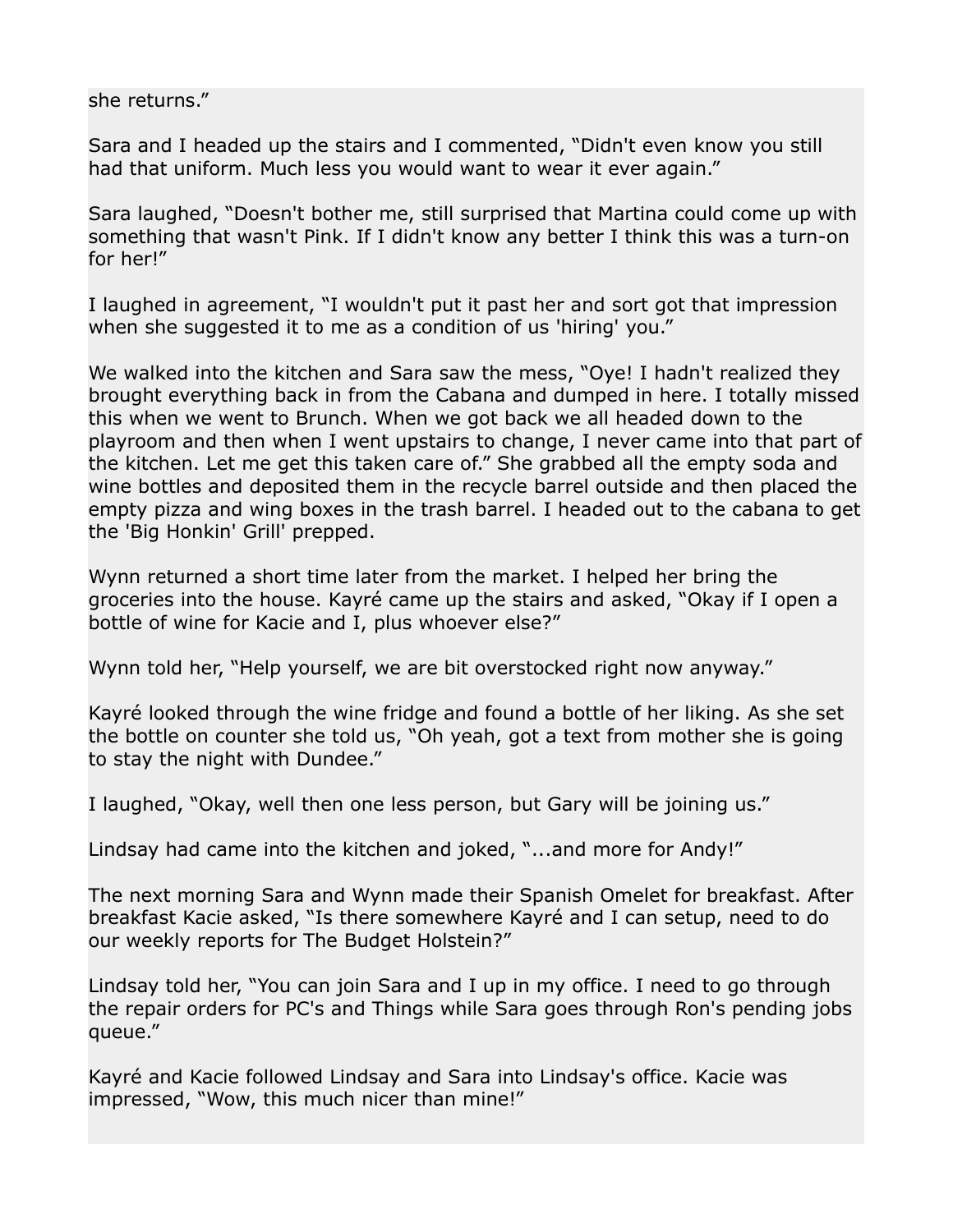Lindsay explained, "Thanks. Dundee converted this from Maya's old room."

Kayré commented, "Yeah, does look like his handy work. Wonder how serious him and mother are?"

Kacie was too distracted to really pay attention to Kayré, "Oh....you have chaise lounges! May I?"

Lindsay told her, "Sure, just remove your shoes the light fabric is such a royal PITA to keep clean. Kayré you can sit on the other one if you like, just remove your shoes first." She glanced at the thermometer on her desk and notice it was only in the 70's outside, "Wow, it is nice out right now, let me open these doors and get some fresh air in here."

–

Sunday's were usually the day Wynn did the dusting downstairs. She decided she would need to keep herself motivated to be able to dust the entire downstairs. She went into her closet and grabbed a fiddle and time lock setting those on her bed. She looked around deeper and found one of her purple catsuits and grabbed it along with a body-stocking and pair of ankle ballet boots. As she was searching for a waist nipper she came across a pair of latex double dildo pants. She thought, "Well this could be fun!" She grabbed the dildo pants and body-stocking taking those with her into the bathroom. Wynn removed her armor and then pulled out a bottle of lube from the drawer, lubing the two dildos. It took a bit of work to get the rubber dildo worked into her holes as well as to get the pants to fit smoothly. After putting on the body-stocking she walked back into her room and felt the dildos moving around inside of her. Next was the catsuit followed the waist nipper. Bending down to put on the ballet boots proved to be a stimulating experience for Wynn. Before she placed herself into fiddle she found her favorite purple ball gag, inserting it into her mouth and buckling it behind her head. She picked up the time lock and set it for two-hours. With great skill from plenty of practice Wynn had herself locked into the fiddle in under two-minutes. She stood up and slowly walked to the kitchen to retrieve her long handled duster.

Meanwhile Andy and I were going through our notes from Gary's jobs so Wynn would be able to generate invoices later. Andy commented, "Don't think I mentioned to you, but Sadie's husband called me yesterday and said he would be willing to 'consult' with us at the Gold Canyon store, but not a permanent position. Lindsay is still waiting to hear back from Dundee about when he can get out to give us an estimate."

I replied, "Yeah, Dundee is a bit busy right now from what I have heard. Do you think it is a good idea to open a store out there? I mean it seems like it would be akin to having the Fountain Hills store while the bulk of your operations are in Tucson. "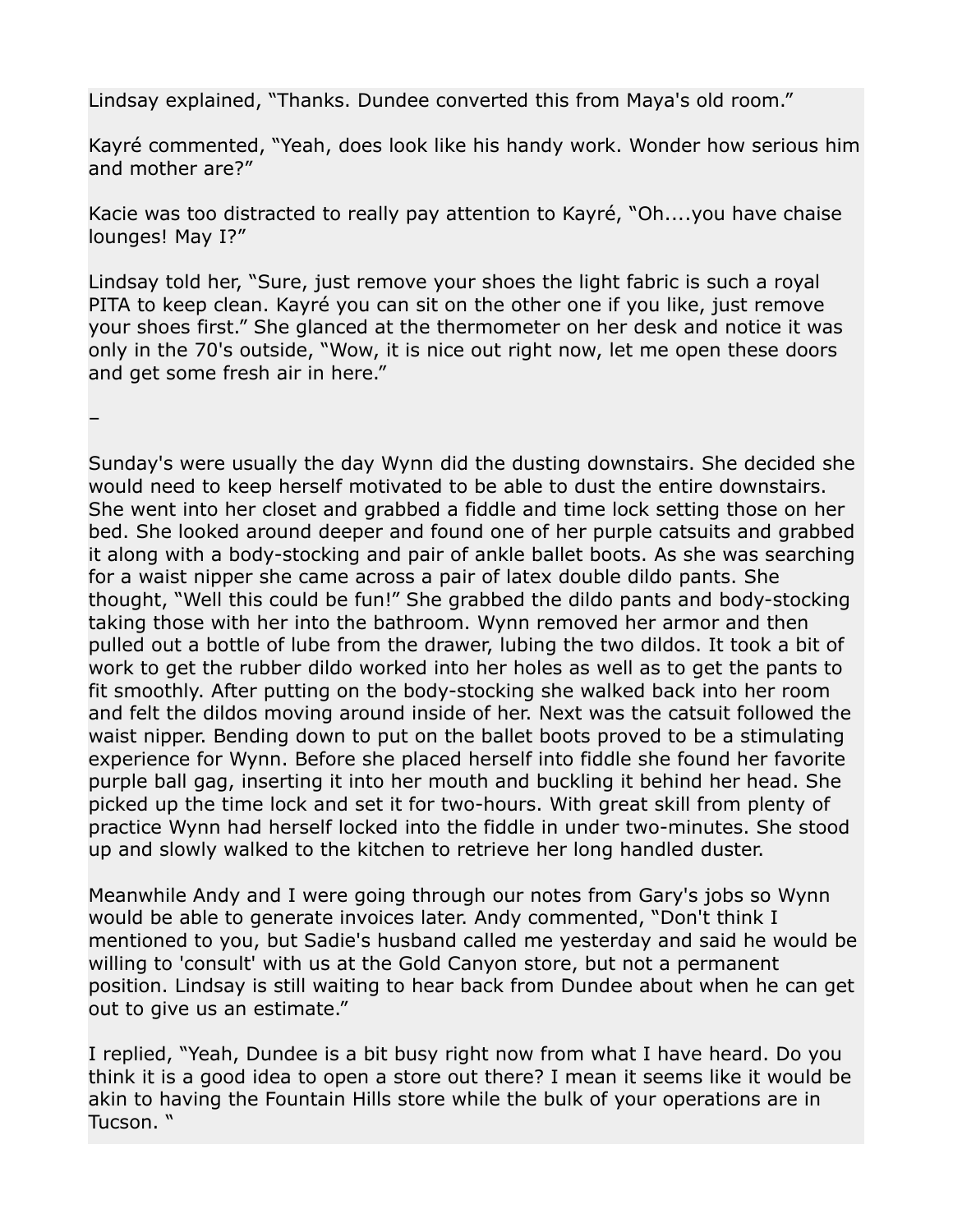Andy replied, "Yeah. Never realized how sprawled out the Phoenix metro area is compared to Tucson. At this point we will see what Dundee has to say."

I could see from my desk Wynn was in the library, "Oh, forgot it is Sunday."

Andy laughed, "Let me guess Wynn is dusting." He turned around and observed, "Doesn't seem too challenging. She's always in ballet boots."

I agreed, "Yeah, even the fiddle is not challenging as she has adapted to dusting while wearing it."

Andy commented, "You know she taught Lindsay how to lock herself into a fiddle."

I joked, "I know, she's such a bad influence. I should have talked to her previous employer before I hired her..."

Andy laughed, "I warned you!" As she got closer to my office Andy noticed she seemed to be a bit distracted, "Wonder what else she did, seems like she is having some difficulties walking."

Wynn made her way into my office. I told her, "Come over to Andy. He wants to know what is distracting you."

Wynn walked over slowly to Andy who removed her gag and she replied, "I am wearing double dildo pants under the catsuit and body-stocking!"

Andy chuckled as he replaced her gag, "The things you will do to motivate yourself!" As Wynn went about her duties Andy told me, "You know, I sometimes think her and Lindsay are bad influences on each other."

Somehow the image of Sara and Lindsay when we were down in Tuscon many years ago came to mind, "Yeah much like her and Sara. The first time those two were alone together!"

-

Over in Lindsay's office everyone was doing there thing. Kacie was looking at the sales reports from the previous week and saw Lindsay's order from Saturday, "Whoa...Lindsay! What the..."

Lindsay looked up and asked, "What did I do now?"

Kacie laughed, "Oh sorry. Just saw the order you did yesterday for Miss Davis. Nice work!"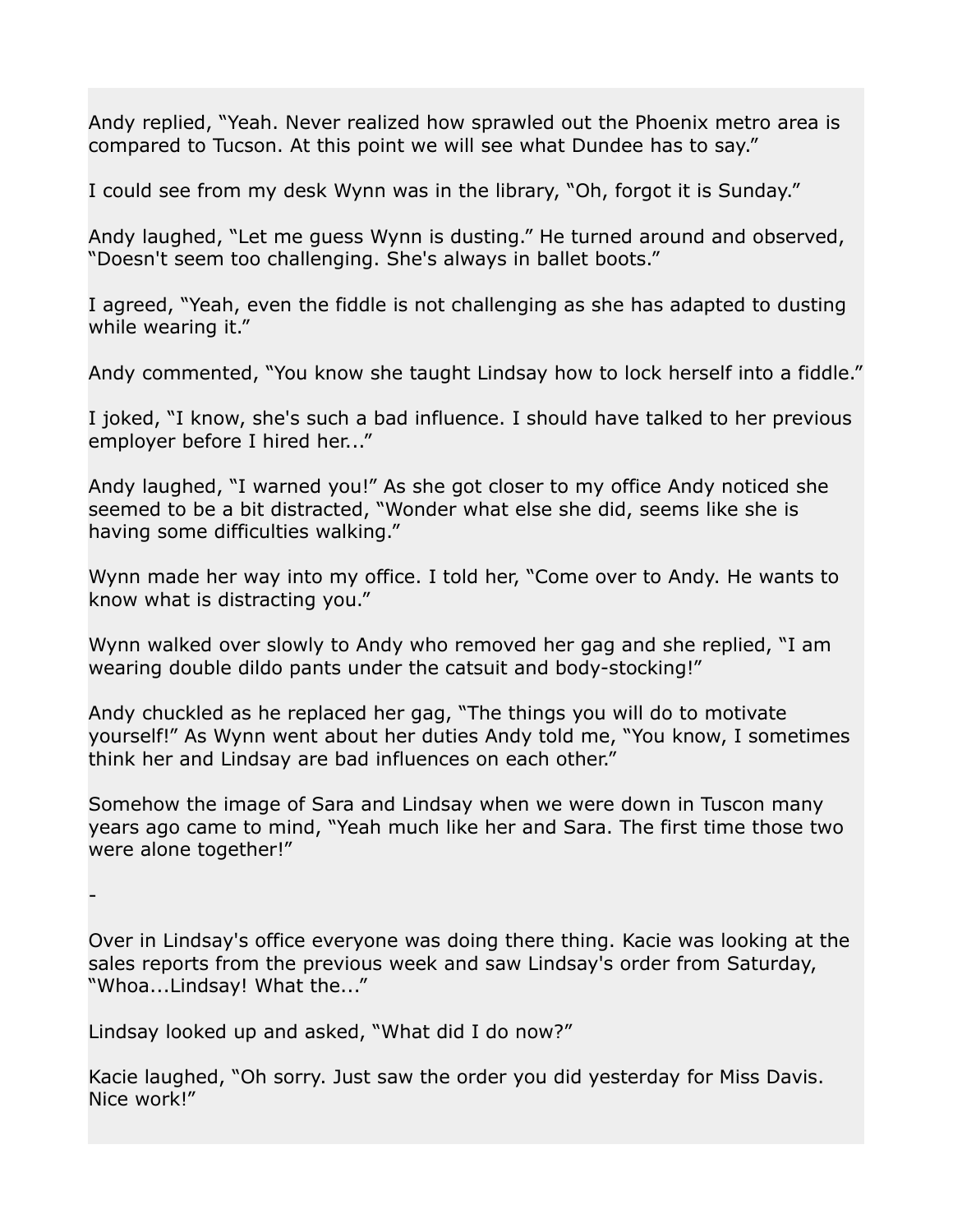Kayré commented, "Did you see the one Sara did for Miss Bordeaux?"

Kacie replied, "Haven't gotten that far yet...oh wow!"

Sara commented, "Should be seeing more from her soon. She was talking about having all her daughter out for a celebration. Something about the middle one is going to be getting married soon."

Kayré asked, "All *five* of her daughters?"

Kacie was unaware, "Wait, she has five daughter? Thought she only had four."

Sara explained, "Only four are in Arizona, the middle daughter lives somewhere in the New England area."

Kayré commented, "You know Kacie as much as I hate to admit it, having Sara handle the Bordeaux account was one of the best things you did."

Kacie laughed, "Well, her and I didn't get along well. I suppose because I was not patient enough with her."

## **Chapter 11: The Unlikely Conclusion and It Is Only For a Couple More Days**

Lindsay told Kayré, "You know I really appreciate you and Kacie bringing me on."

Kacie told her, "Well, I didn't have anything to do with it."

Kayré added, "Yeah, it was Andy who talked Mother into bring you on."

Lindsay commented, "Well regardless, I enjoy this much better than dealing with PC's and Things. I don't mind the administrative stuff like I am doing now, but when management stuff not so much. We came very close to loosing Max and didn't even know it. Had I not gone out to Fountain Hills that day..." Her phone started ringing, "Odd, who would be calling me on a Sunday..."

Turns out it was Dundee, "Hey, Lindsay. I don't have Andy's number handy so I am calling you instead." Lindsay stepped out on to the balcony as Dundee continued, "I haven't forgotten about you two, but I am so busy right now with multiple jobs in Vistancia and other business; So it is going to be a about a month or so before I can get out there to do an estimate. Then depending on the scope of the project another month or so thereafter before I can get started."

In reality, Lindsay wasn't that upset as like Andy, she too was having second thoughts on doing this store location, "I see. Okay, not a big deal. Andy and I will get back to you." After she wrapped up the call, she excused herself, "I'll be back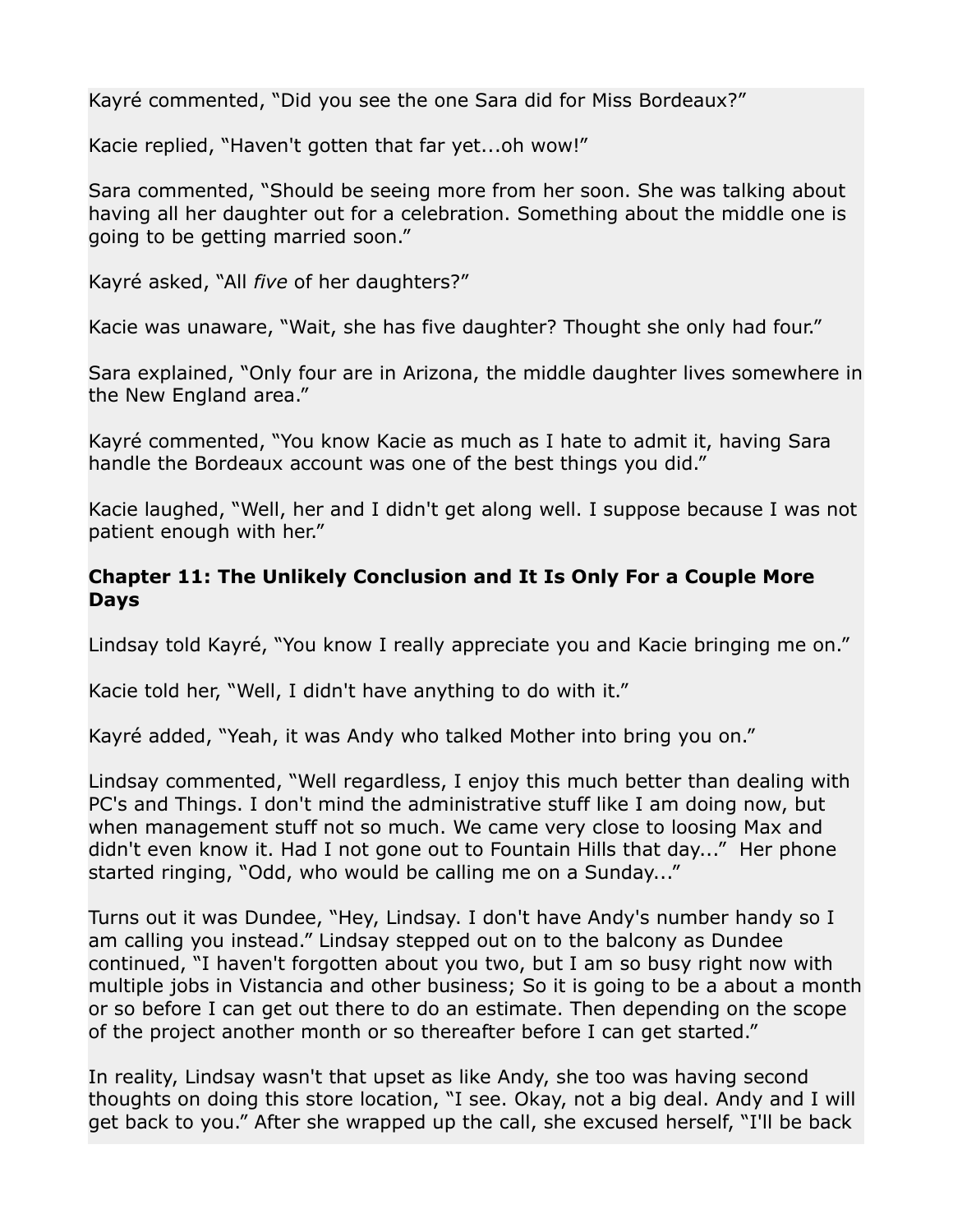need to talk to Andy." She headed downstairs and came across Wynn dusting in the Great Room. She asked Wynn, "Know where Andy is?" Wynn turned and pointed her duster to my office. "Got it thanks! Nice outfit by the way."

Lindsay walked into the library and knocked on my office door. I looked up, "Oh come in Lindsay what's up?"

Lindsay explained, "So, just heard from Dundee. He says it would be about a month before he could give us an estimate and another month or so before he might be able to start."

Andy asked, "So what do you want to do?"

Lindsay admitted, "Honestly, I rather not go through with this. I know a third store would be nice and give us more money, but is it worth the time and commitment?"

Andy acknowledged her and was a bit relieved, "Yeah, Ron and I were just discussing this. If we took on this store it would be like us in Tucson all over again with Fountain Hills. Too sprawled out. Even if we could get a full time manager and the store operational it could be months before we recouped our expenses. I have to agree with you on this one. Besides, we need to be focusing our efforts on moving to Thirsty Cactus next summer."

Lindsay breathed a sigh of relief, "Glad you agree. Though, I rather be spending my time with The Budget Holstein."

Andy agreed, "Most defiantly and I fully support your choice. Hell, your commission checks alone are covering the 'rent' we owe to Ron. Which is good as I know that Linda is expecting us to pay 50% of the interior construction costs for the Thirsty Cactus store. Fountain Hills is doing well, both operational..."

I joked, "That's unusual!"

Lindsay added, "I know, right!"

Andy continued, "and financially. Well, it helps to have a manager that isn't groping the customers..."

I added, "Or disappears during the night leaving behind an empty office."

Andy laughed, "Yeah that too!"

Lindsay told us, "I need to get back to doing my weekly's for the Budget Holstein and then workout the repair schedule for this week."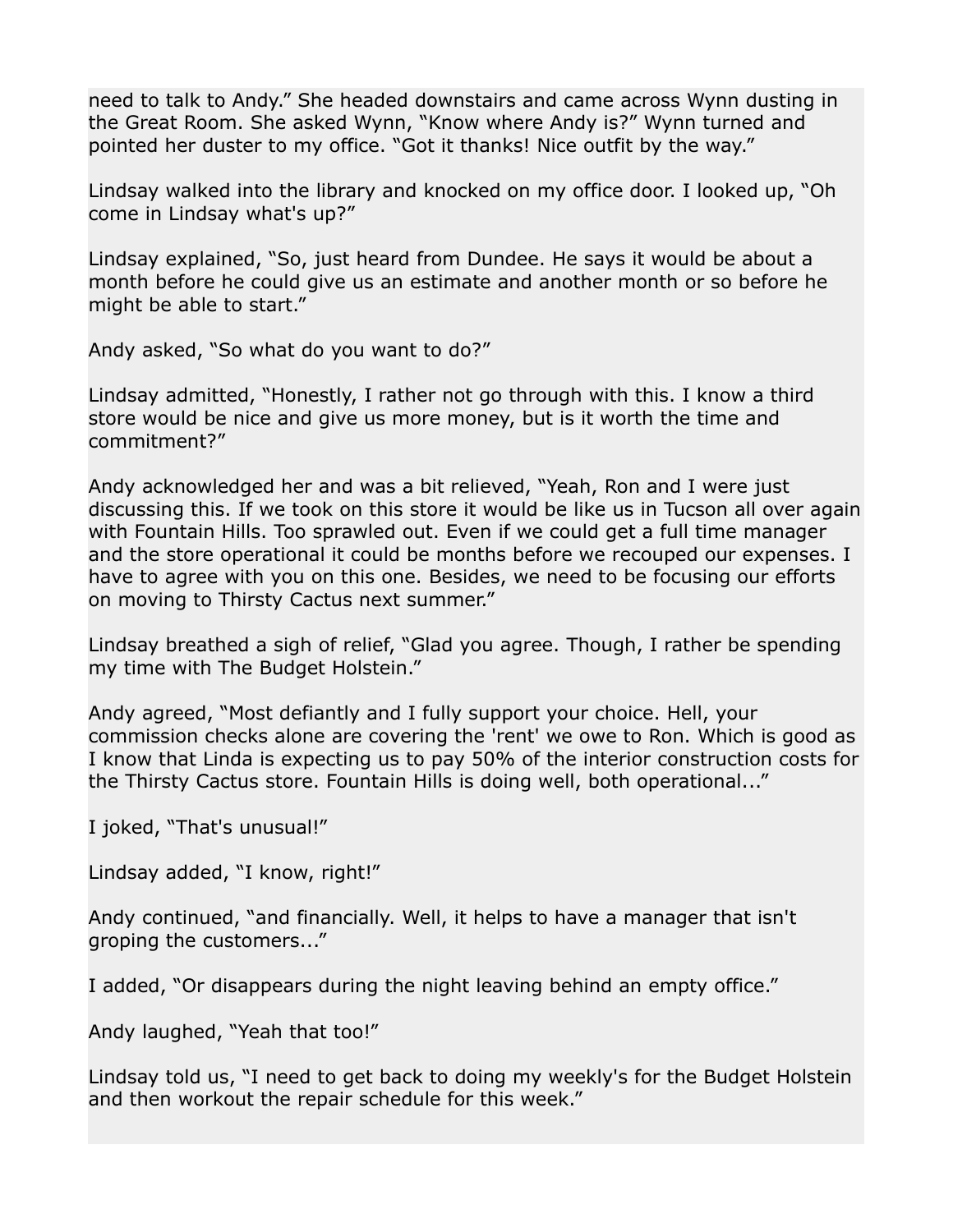Andy confirmed, "Yeah, Ron and I need to finish going through our notes on the Acme jobs we just did."

Lindsay returned to her office. Upon walking in Kacie called her over, "Hey Lindsay, come over here we want your opinion on something!"

Lindsay laughed, "Great, what now?!"

Kayré assured her, "No, were serious. There is a line of dresses we are considering carrying and want to know what you think."

Lindsay walked over to Kacie and looked at her computer, "Oh wow! Gypsy style, those are neat. Reminds me of Stevie Nicks!"

Kacie asked, "Who?"

Sara laughed, "I think Kacie is a bit too young to know how she is. So, Stevie Nicks was at one time married to Lindsey Buckingham and they were both...guess they still are...part of the rock group Fleetwood Mac, though she has had quite a successful solo career. Anyway, her trademark style includes those dresses usually paired with platform boots. I could so see Lindsay pulling off that look, may be not with the platform boots as she would tower over me then."

Kacie replied not amused, "Okay, that was interesting bit of trivia. I'll go ahead and order a couple in Lindsay's size so she can model them."

Sara commented, "You know, Misses Bordeaux younger daughter is into the style as well."

Kacie added, "Well, I'll order some in her size as well. If she doesn't want them, I am sure someone else will buy them."

-

A little later in the day Maya and Peaches came into my office. Maya asked, "Could you get in touch with Marc? Diane is looking to relocate Vinnie's by next summer."

I asked, "Why is she looking to relocate?"

Maya replied, "The owner of the market is selling the property in the fall and will not renew their lease."

I thought back to the conversation Linda and I had earlier, "Actually, I might be able to help you out. Let me ask y'all this; how late does Vinnie's stay open?"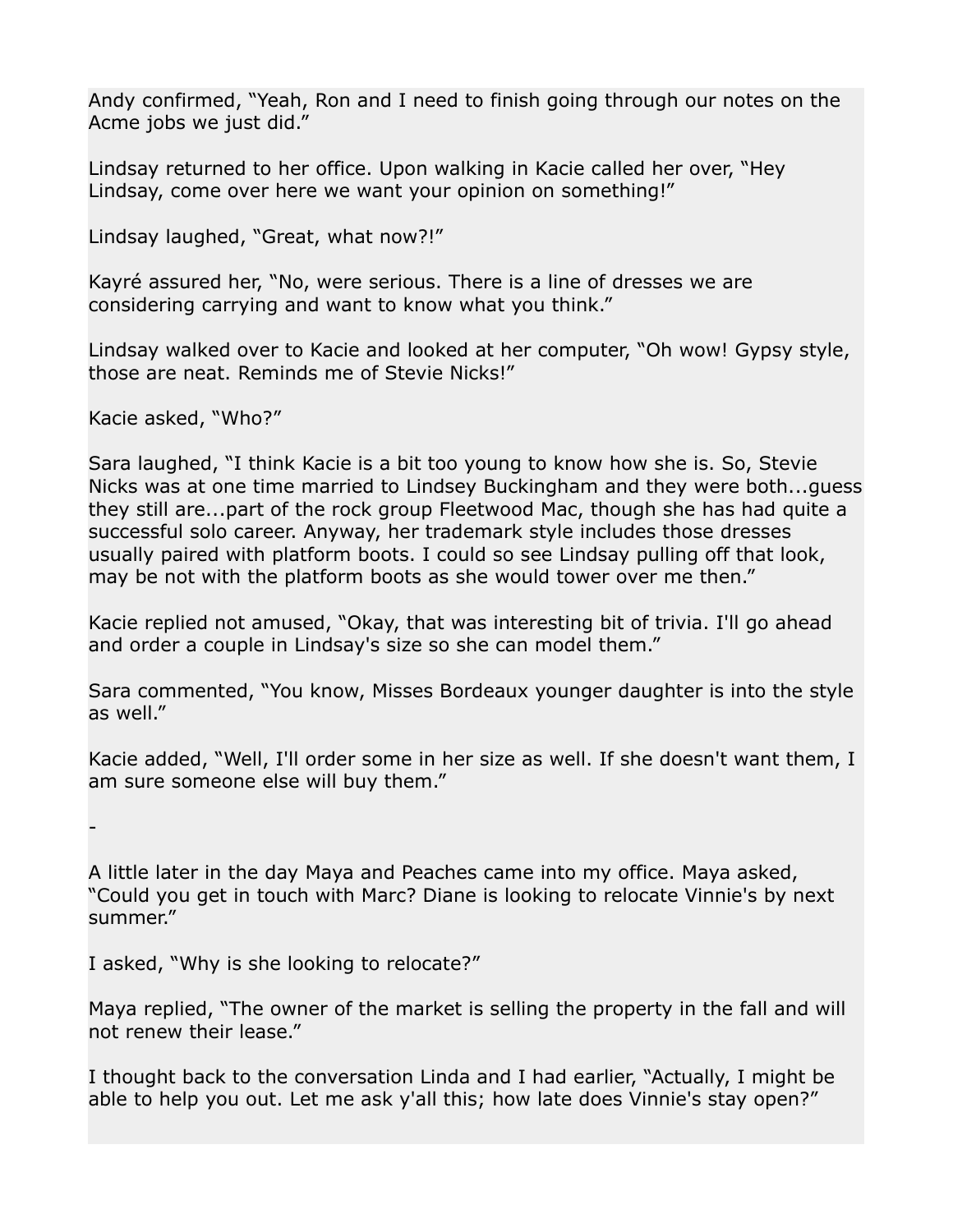Peaches replied, "9:00 Sunday through Thursday and 10:00 on Friday and Saturday."

I explained, "This might work. So, I don't think I told you Linda is not going to relocate Corona de la Estrellas due to the City of Scottsdale imposing restrictions on how late restaurants can remain open in Thirsty Cactus. Now, your hours fall within the allowed time frame although I do believe they can remain open until 10:00 PM on Sundays as well. So, she will have this empty restaurant building she is looking to lease or sell. I also believe there will be a residence above as well."

Maya was intrigued, "Hmm...that could work. Even more so if it will have a residence. Have Linda get in contact with Dianne, we might be able to work something out. Well, we are going to be heading out soon. Any idea where Sara is?"

I told her, "I believe she is with Lindsay, Kayré and Kacie up in Lindsay's office...your old room."

Maya replied, "I see. Guess we will head up there." Maya and Peaches left my office and headed upstairs. They made their way to Maya's old room which was now the McGrawl's office as approached she called out, "Knock! Knock!"

Sara looked over and asked, "You two heading out?"

Maya walked in and replied, "Yeah, need to head back home." Pointing to Peaches, "This one needs to get her chores done, specially cleaning up all the dog hair before Martina brings Cream back tonight. Otherwise, she is going to be spending the beginning of the work week locked in her belt again!" Peaches was about to say something, but knew better not to tempt fate with Maya. Maya looked around and commented, "Wow, Dundee really out did himself in here. I miss this house, it was my first 'home' after Dirk and it was Peaches' as well after being deceived by our father. Oh well what's done is done. Anyway, nice seeing y'all again Kacie and Kayré, next time y'all are in town hit us up."

Kacie replied, "Will do, I think we might be up this way about a once a month or so."

Kayré explained, "Yeah, we like to check up on our stores. We'll likely stop at Gold Canyon first then Scottsdale."

Maya replied, "Cool. Just let us know, I don't work weekends and Peaches usually works the afternoon/evening shift."

Maya and Peaches left. Kacie commented, "I sense Maya has been through a lot."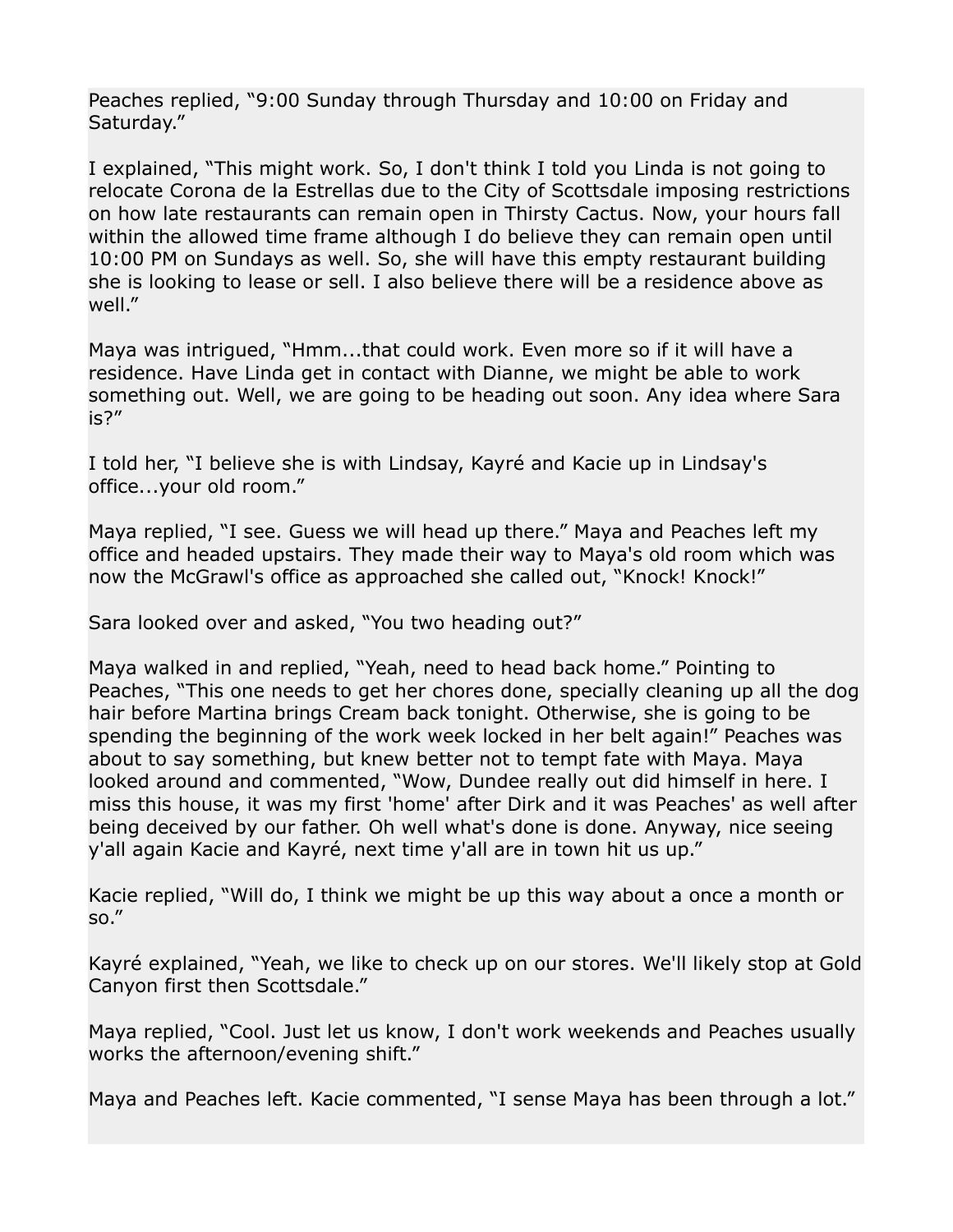Sara replied, 'Yeah she has. Between Dirk and our father she was getting into a really dark place. Luckily Peaches stumbled into her life and I firmly believe saved her. Even if she did end up at the Moon Goddess for a couple weeks, it would have been a lot worse if she didn't have Peaches to help keep her grounded...or someone to dominate."

–

Sadie called me from Gold Canyon, "Hey Ron, we are having issues at the store we can't seem to access the network or Internet."

I pulled up their information and opened a command prompt, "Well, let me start pinging and see how far into your network I can get." I tried the main router but wasn't getting response back, "Hmm, cain't connect to the main router, let me try your DSL Modem." I was not getting a response from the modem either, "Okay, no response from the modem. Either Century Link is having an outage or there is an issue with your DSL Modem. You will want to contact Century Link and have them see what is going on. Do let me know what you find out." After I got off the phone with her I told Andy, "Linda's Gold Canyon store. Sounds like there is a problem with the Century Link service or the modem. Sadie is going to call Century Link and have them check out things on their side. "

Andy and I were wrapping up when Wynn announced, "Ron, Linda Holstein is holding for you."

I picked up my office line, "Hey Linda, what's up?"

Linda explained, "I cain't get a hold of Kayré or Kacie. Wanted to let them to know Dundee and I are going to head over to Havasu for a couple days. We should be back mid-week."

I replied, "Yeah, they might be out at the pool or down in the playroom. I'll let them know. By the way Sadie called earlier they are having issues with the network at the store. From what I can determine it seems to be on the Century Link side. I told her to contact them and let me know."

Linda was about to wrap up, "Yeah, talked to her earlier and told her to call you. We likely delay the Grand Opening until we can get this resolved. Anyway. I'll see you mid-week then.."

I interrupted her, "Hey before you go...do you remember Diane Austine from Vinnie's?"

Linda told me, "Somewhat, might have met once. Why?"

I explained, "So Maya informed me that Vinnie's will need to vacate their current location in the Market by the end of summer. Something about a new owner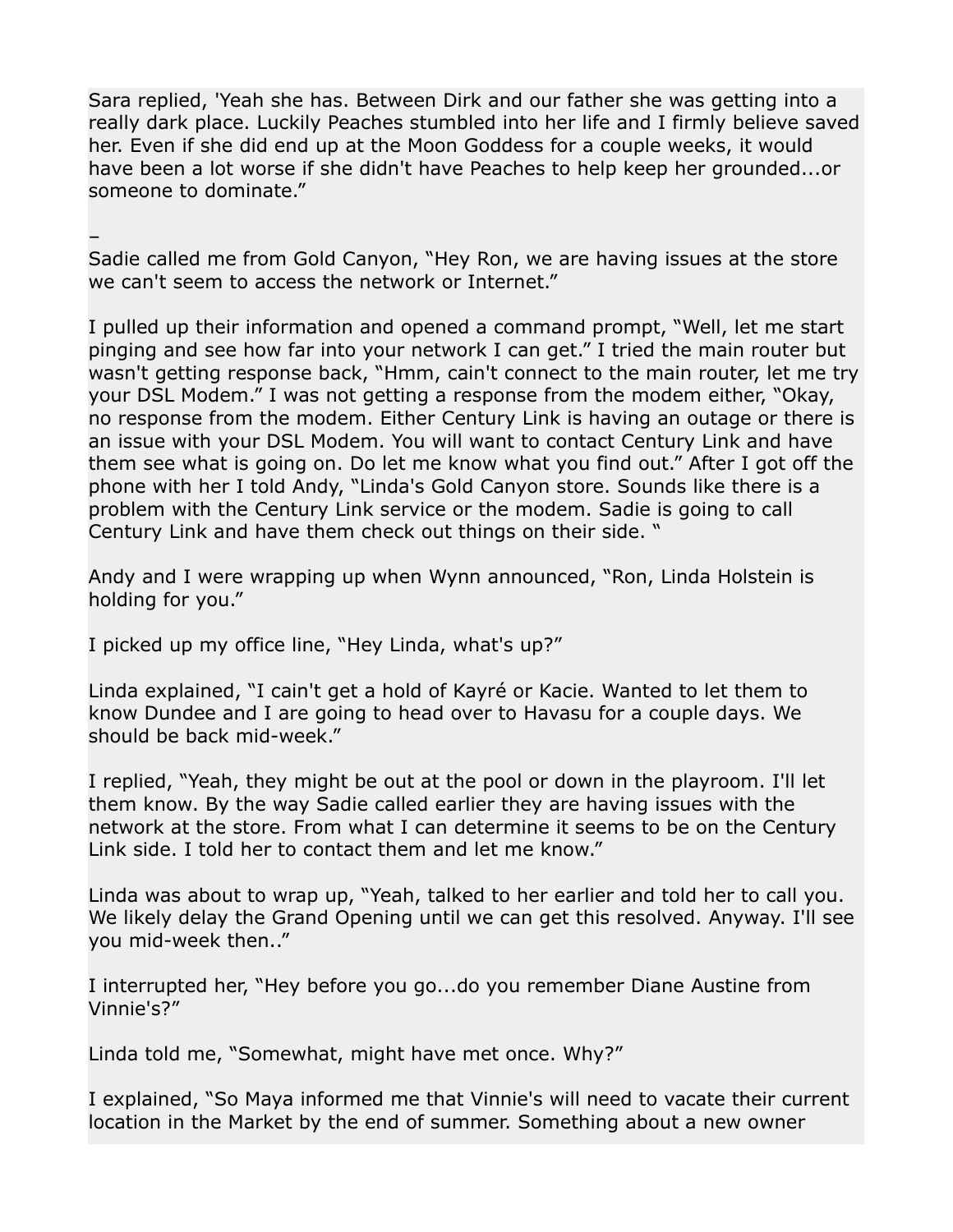coming next fall and they don't want to sell the property with tenants. Anyway, their operating hours are within the allowed time at Thirsty Cactus so they may be interested in the building you had planned for Corona de las Estrellas."

Linda replied, "That could work. What about the residence?"

I told her, "Maya seemed to be interested, not sure why. May be for Diane as her and Peaches already have a condo down by Marc and Martina over by where Kayré and Kacie were. I'll have Maya send you Diane's contact info."

## **Chapter 12: Making Lemonade out of Lemons**

After I wrapped up with Linda I headed over to the kitchen to inform Wynn. Wynn was making drinks when I came in. She saw me and asked, "Want anything?"

I replied, "Not now. Hey have you seen Kayré and Kacie?"

Wynn told me, "They are out at the pool with Sara and Lindsay."

I told her, "Ah okay, that explains why Linda couldn't get a hold of them. So Linda and Dundee are going to be in Havasu for a couple days so seems Kayré and Kacie are going to be here a bit longer."

Wynn explained, "Okay. I have dinner covered tonight. I can go to the market tomorrow and get some more food. I better get these drinks out to them before the ice melts."

After getting the door from the kitchen for her, I followed Wynn out to the Cabana. Lindsay, Sara, Kayré and Kacie were actually in the pool on floats. After Wynn handed them their drinks I informed them all, "Kayré your mother was trying to get a hold of you or Kacie earlier."

Kayré joked, "Let me guess she is going to spend another night with Dundee?!"

I laughed, "Actually, you are sort of correct. Apparently they are going to spend a couple days out in Havasu. She said she'd be back mid-week."

Kacie told Kayré, "Here you thought I was joking about them being serious."

Kayré sighed, "Well, I am not in a big hurry to get back to Tucson. It is kind of nice to be able to spend time with Lindsay and Sara."

Kacie added, "Peaches and Maya were fun too. Hmm, I really only packed enough clothes for a couple days."

Wynn assured them, "Whatever you need washed just set in the laundry room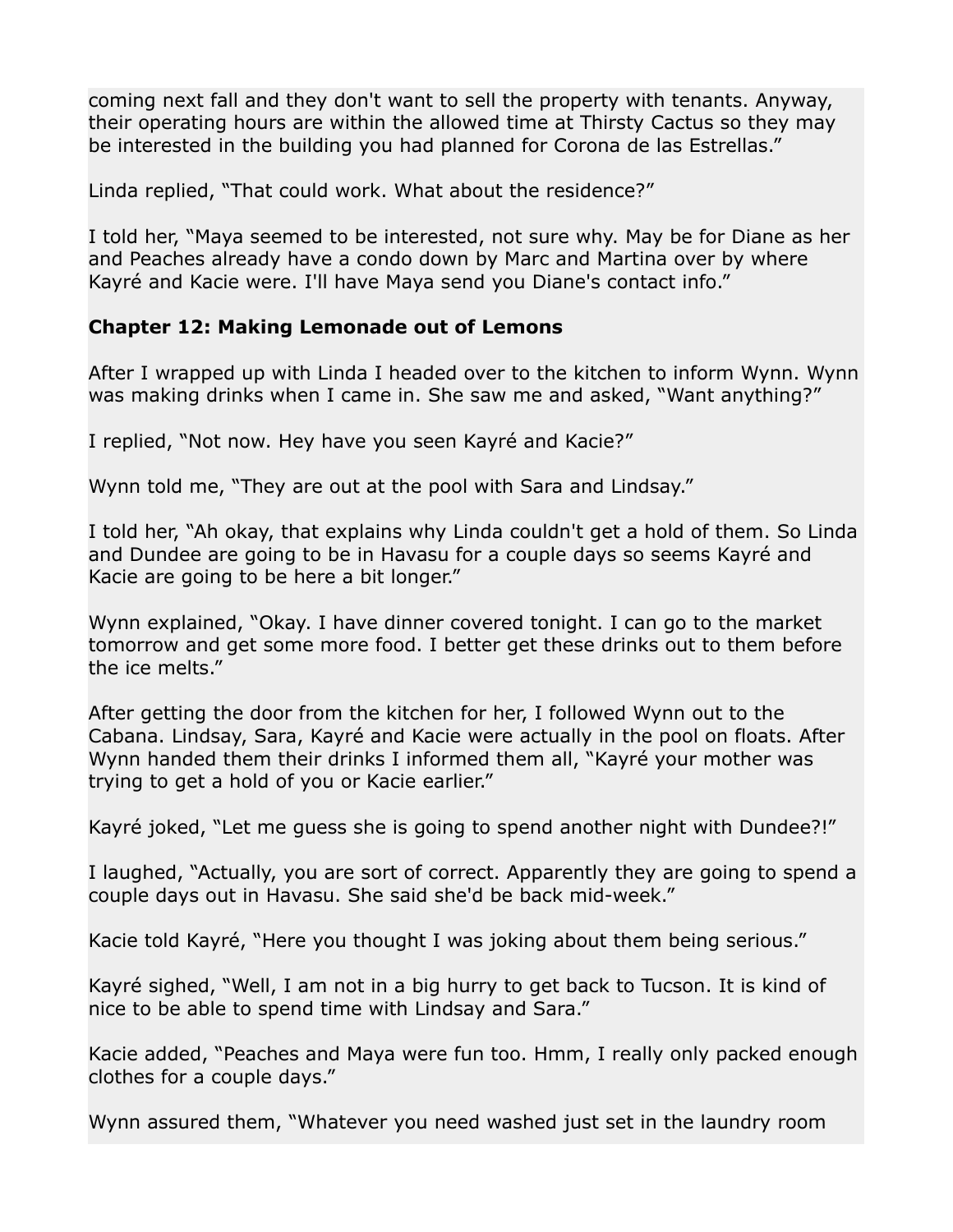after dinner."

Sara floated over and commented, "You know this could work. Miss Bordeaux is coming in Tuesday afternoon with all her daughters and Lindsay and I could use some assistance."

Kayré commented, "Yeah, I am sure Kacie and I can help you out."

Kacie gave a nervous laugh, "Not too sure, how she is going to react seeing me. Her and I didn't exactly get a along."

Sara told her, "Don't worry about it. You can help us out by retrieving items from the stock room."

Kacie commented, "Okay. Oh those gypsy dresses we ordered should be in by tomorrow afternoon. Hmm...our extended stay could work out as I still haven't had a chance to put Kayré on that spanking bench yet! Also wanted to try out that fucking machine too."

Wynn informed them, "You can do that after dinner. Speaking of which, I need to get that going; the lasagna takes quite a while to bake."

Before Wynn left I asked, "Is the Quail Suite clean?"

Wynn replied, "Yeah, did it earlier. Did you want to move Kayré and Kacie down there?"

I told her, "Yeah, give them more room, privacy and quick access to the playroom."

Wynn acknowledged, "That can work I'll get them moved then start on dinner which should be ready in another hour or so." She headed back to the kitchen.

Turning my attention to Kacie, "Kacie, Sadie is having some difficulties at the Gold Canyon store. I believe the issue with Century Link so she is going to call them and find out what is going wrong."

Kacie replied, "Hmm...well sounds like we may need to delay the Grand Opening. Any idea how long this is going to take?"

I replied, "Not really. It could be just an area outage or could be equipment failure. If it is the latter, you are leasing the modem so if anything goes wrong they will replace it at no cost."

Kacie sighed, "Just once I would like things to go smoothly with this location. It took me over a month to negotiate the lease agreement. That management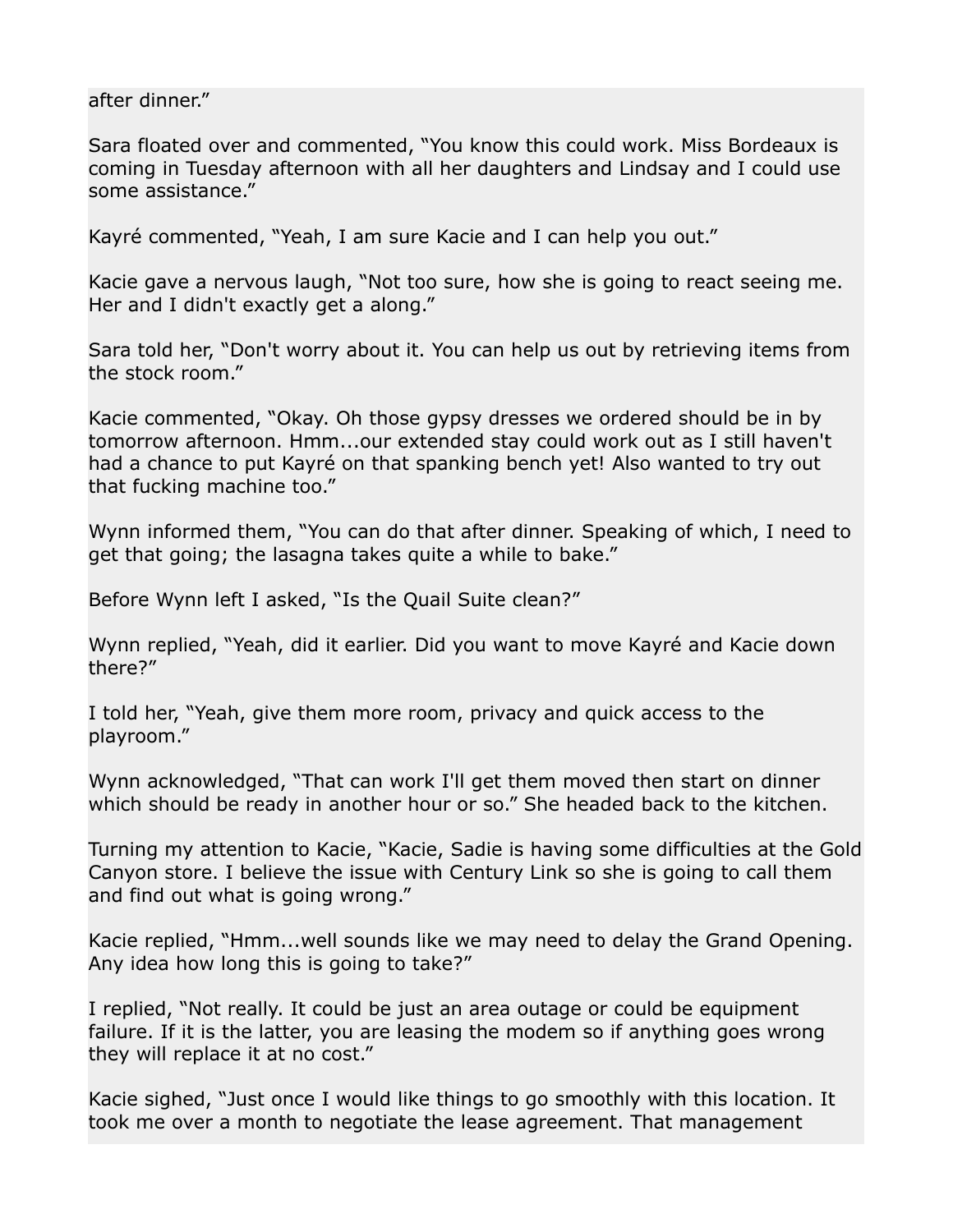company was a pain in the rear to work with."

Lindsay had overhead the last part of the conversation and was surprised, "Really?! They seemed fairly easy to deal with when Ron and I were out there last week."

Kacie informed Lindsay, "Yeah, the property owner changed management companies right after we signed the lease. The old company was not on site, believe they were in Indiana."

I headed back to my office to call Maya. Peaches answered, "No one home." She set the phone down and yelled for Maya, "It's for you!"

Maya picked up the phone, "What's up Ron?"

I asked, "How you know it was me?"

Maya laughed, "Lucky guess? Besides, you're the only one she does this to."

I told her, "Okay then I suppose I should be honored? So, had a chance to talk to Linda when she called earlier and I told her you would send her Diane's contact info."

Maya replied, "Okay great I'll message her this evening once I've talked to Diane. Thanks Ron."

About an hour later everyone gathered around the table. Wynn brought out a super-sized lasagna and an extra large salad. Kayré went over to the wine fridge and grabbed a bottle to go with the dinner. As we sat down Kacie told us, "Thank you Ron and Sara for allowing us to stay here for the past couple nights."

Kayré added, "Yes..and the next couple as well. I know mother really didn't give you advanced notice."

I laughed, "I am used to Linda and her 'no notice', believe me!"

Wynn assured them, "Quite alright, it is nice to have people over once in a while. We really don't entertain that much as we are all so busy."

I looked around, "You know even though this house is a bit smaller than the Ashler Hills, this dining room doesn't feel all that crowded."

After dinner Sara and Lindsay accompanied Kayré and Kacie down to the playroom. Meanwhile Andy and I went out the pool to relax. Wynn came out with some fresh towels and a couple beers for Andy and I. As Andy drank his beer he commented, "We haven't used the pool in quite some time. I know Sara and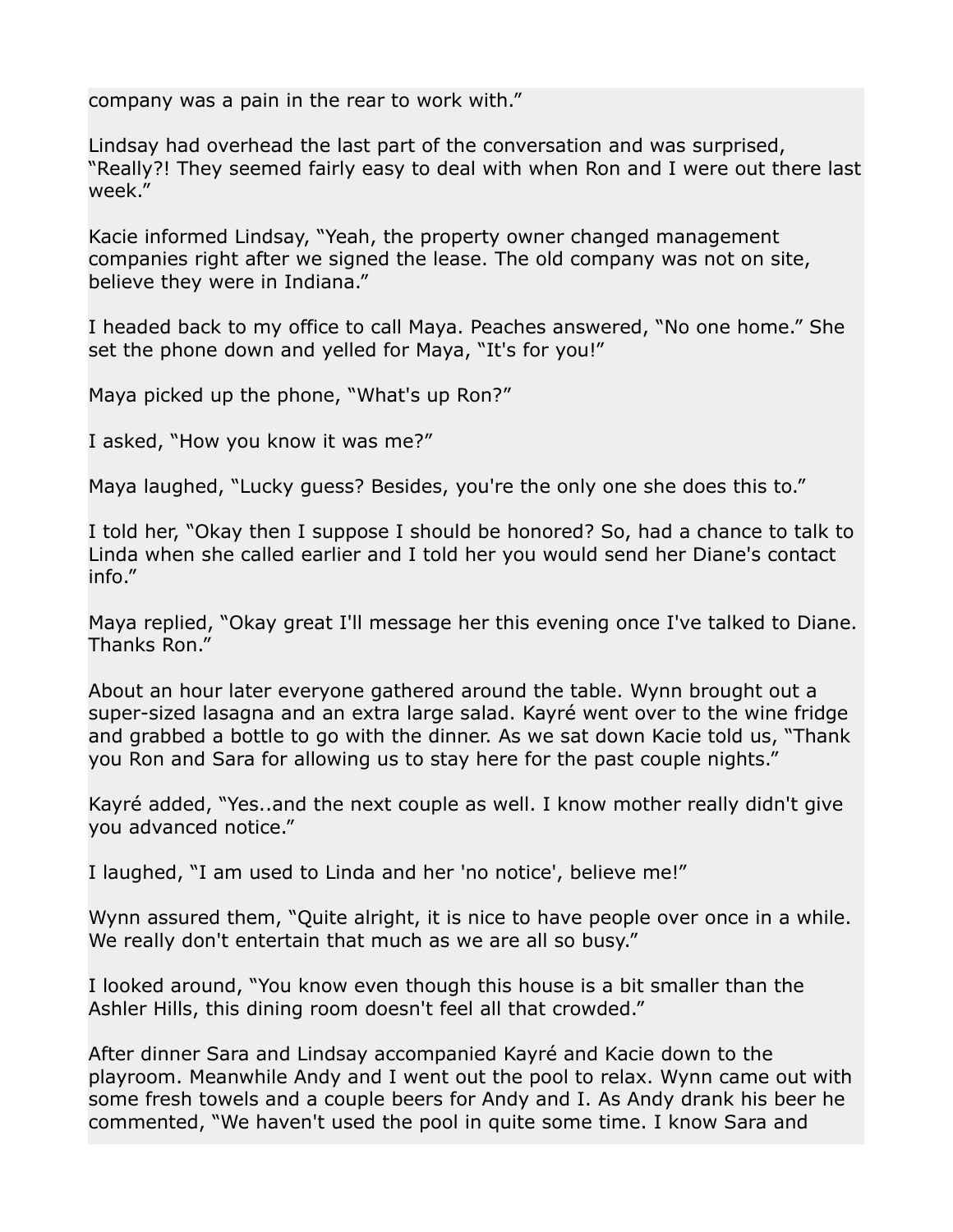Lindsay do often."

I agreed, "Yeah, seems like we are so busy with everything. These last few days have been crazy with me staying up to almost midnight to get projects done ahead of us going out to Nevada for ACME. Arrow Jammer canceling on me was a blessing, that project would have been a major pain and not worth what we had bidded."

Andy laughed, "I can relate. I am so glad we are not going to do a Gold Canyon store. It sounded good and even looked good on paper, but the more Lindsay and I discussed it the more we realized it wasn't such a good idea for us to handle. Like you said it would be Tucson/Fountain Hills all over again. Really didn't need that drama."

I asked him, "How's Lindsay doing?"

Andy told me, "Remarkably well. She told me she really enjoyed hanging out with Maya, Peaches, Miss Kitty and even Martina at Brunch the other weekend. Her and Kacie seem to be getting along nicely too. We really appreciate you allowing us to stay with y'all, had no idea it would be this long."

I laughed, "Yeah, about that. When Lindsay and I were out at Gold Canyon last week, we were talking with the leasing agent and Lindsay had commented that y'all had relocated a couple years ago from Tucson. Had to remind her it has been closer to 10-years now. But, hey it works. We have this giant house so why not take advantage of it. Besides as I have said in the past it allows me to keep Wynn, even if she is a bad influence on Sara...oh wait that's Lindsay."

Andy laughed, "Yeah, but there is no way in hell we could ever separate those two now after being together this long."

I assured him, "They're okay, they balance each other. Yin and Yang, much like Maya and Peaches. The important thing is Lindsay in a good and stable place now."

Andy shuddered thinking back, "Yeah for sure. That was a dark time for us. Just amazes me how much damage he did selling us that store."

I quoted Elton John's *Empty Garden*, "It's funny how one insect can damage so much grain."

Andy laughed, "That's for sure. I am so glad we met you two at the hotel many years back."

I laughed, "Yeah, Lindsay really got Sara to open up and that was not a bad thing."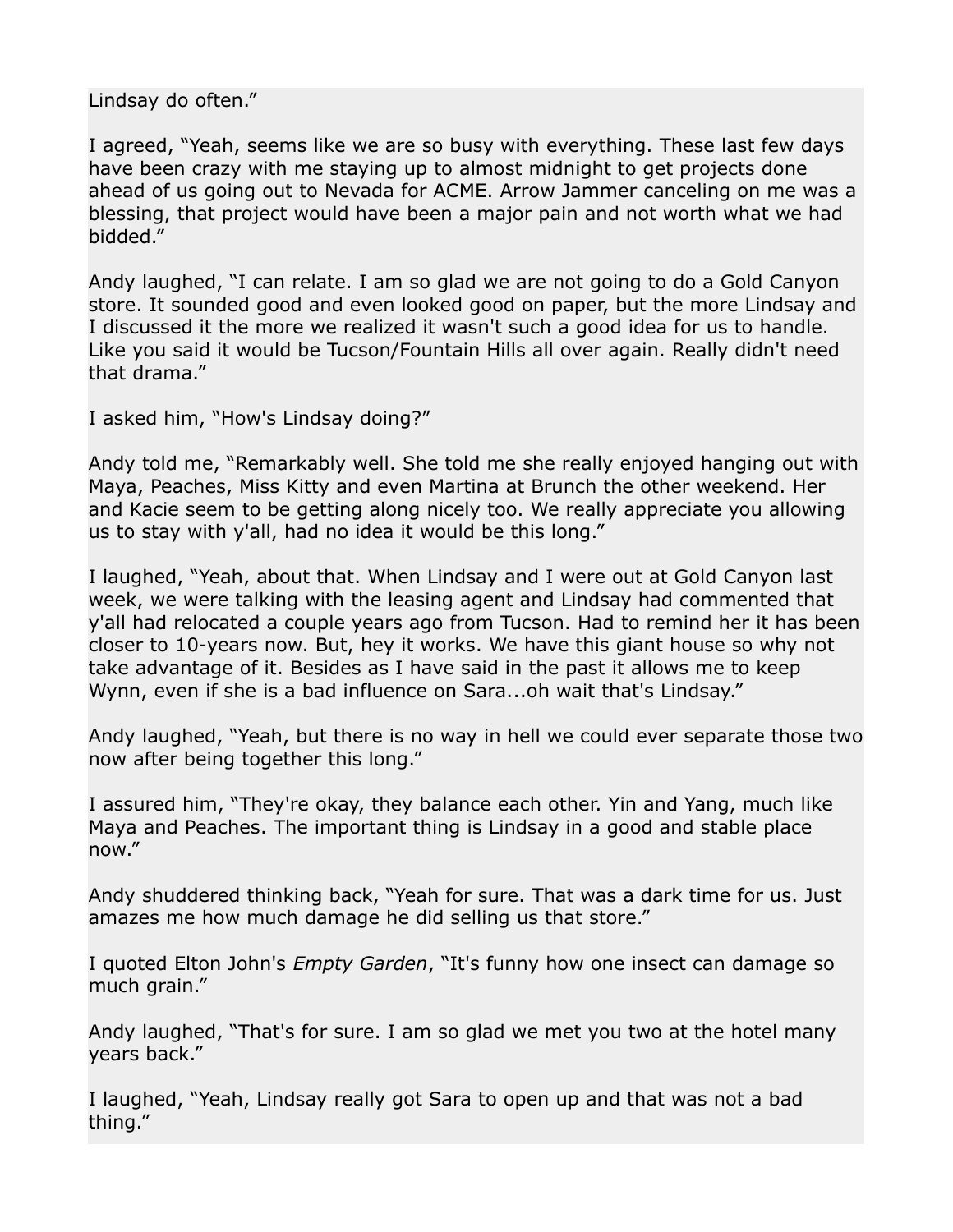Andy sipped his beer and asked, "So what's next?"

I told him, "At this point really nothing until after the wedding. Guess we will be back out in Nevada between Christmas and New Years. I know Laura and Madam Cat...Miss Kitty will be up this way. She is taking both Christmas and New Years' weeks off. Not sure how long they will be out here."

Andy was surprised, "They are letting her take that much time off with her taking Thanksgiving week off?"

I explained, "Yeah, from what I understand she is still working 6-days a week and they told her she has accumulation of too much vacation time and to use up some. She put in the request for those two weeks not expecting to get it approved. She said her manager called her in and told her the only reason they were going to approve this was because of the fact she has been doing the sixday weeks. So, after Cristina's job we should have a few months before Thirsty Cactus."

Andy commented, "So Linda has mentioned the PC's and Things building would only be two levels and without a residence. She also mentioned something about not moving Corona de las Estrellas?"

I confirmed, "So apparently the investor how was purchasing The Ranch and Corona de las Estrellas could not come up with enough cash to purchase both, so the deal fell through. However, Maya told me earlier that Vinnie's needs to be out of the market by the end of next summer. Apparently the current owner of the market is selling in the Fall and wants to do such without a tenant. Maya was going to have Diane get in contact with Linda and see about leasing or purchasing that building to relocate Vinnie's. So, we might still be doing three buildings in Thirsty Cactus."

Andy laughed, "So what you are saying is we are going to be busy next year."

I reminded him, "That doesn't count Acme Deer Valley, I know Gary still wants stuff done over there. Heck, I don't even yet know the scope of the Henderson project. We should be meeting with Cristina prior to the weddings to discuss what her plans are."

Andy asked, "Will that be in Henderson or is Cristina coming out here?"

I replied, "Have no clue. I am thinking it is going to be in Henderson as we are talking about re-configuring the layout, not just updating their systems."

Andy recalled, "Yeah, they are using what was it, Deluxe 2.5 systems besides their customs?"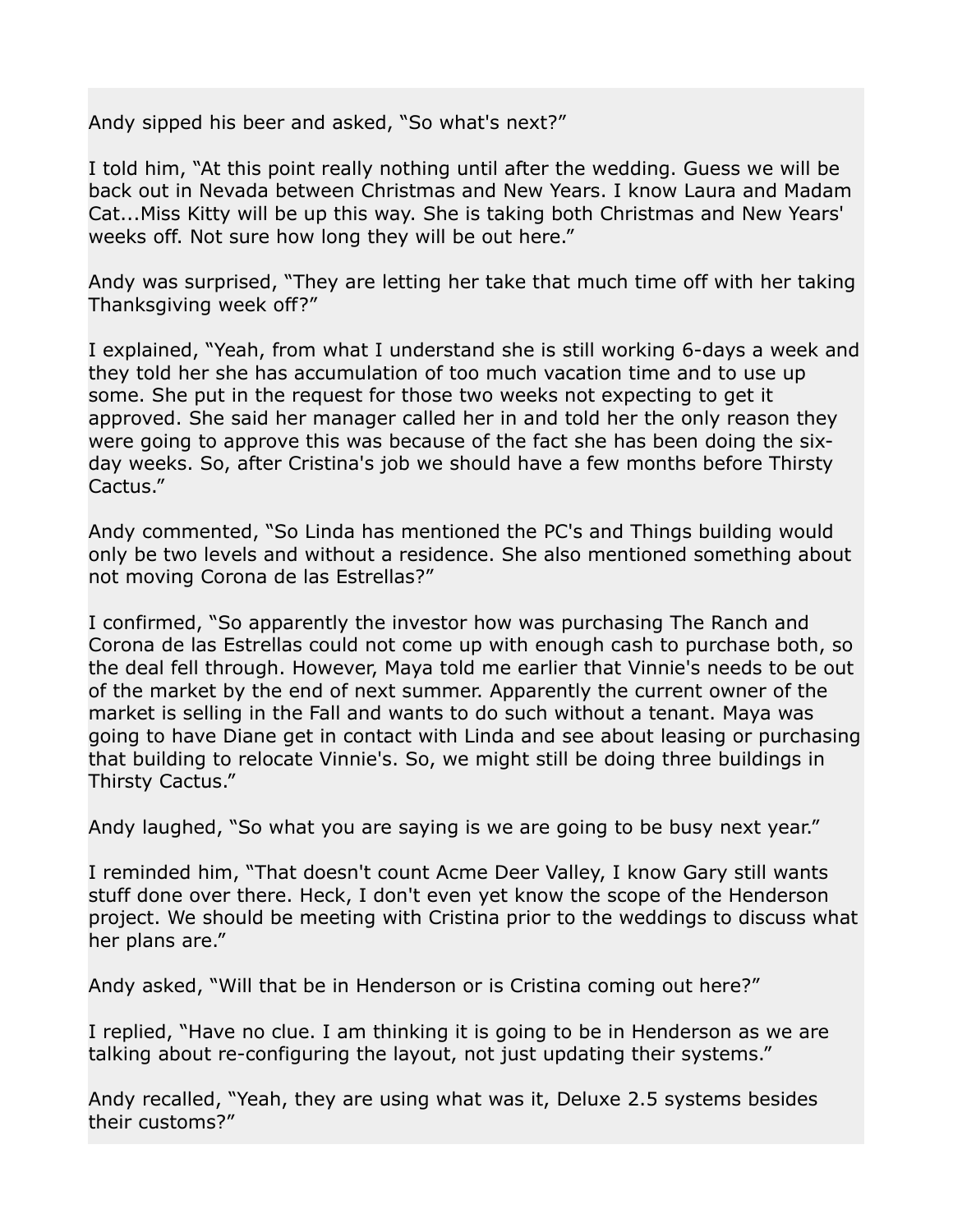I confirmed, "Yep. Those 'Act of Congress' systems we built for them back then are almost out-dated now."

Andy laughed, "Totally forgot about those. Max had his contact with AMD and was able to get us those processors. I still don't know to this day how he managed to do that...and may be it is best that I don't! At least this time around, it should be much easier to get what we need."

–

Down in the playroom, Lindsay had Sara on the table eating out her pussy. Kacie strapped Kayré down on the spanking bench went to work on her partner's ass. Later on they switched places with Kacie on the bench and Kayré spanking her. Around 10 that evening everyone headed to bed. Kayré and Kacie headed into the Quail Suite. Kacie had spent a night in there earlier with Maya, but this was Kayré's first time. As she look around the suite she commented, "Wow, this a big room."

Kacie giggled and pointed to the Alaskan King bed, "...and that is a big bed."

Kayré saw the bed, "Holly fuck that is huge!" She noticed their laundered and folded clothes sitting atop the wide dresser across from the bed, "Ah, nice we get laundry service too!"

Kacie still giggling, "Plus complimentary meals. I know, we need to stay here more often!"

**–**

As I walked into the master I saw Sara on the bed wearing garter stockings with a black long line bra and in her original chastity belt. She held up a bottle of lube and glass dildo, "It has been far too long since I have given you a proper milking and blowjob. What say you?"

I replied, "Well, I would need to go back down to my office to get the key for my chastity device."

Sara replied, "Okay, I suppose I should get some towels as well..." I went down to my office safe and found the keys to my chastity device. Upon returning to the master suite I found Sara had laid out a couple towels atop the bed.

I asked her, "Are you going to remove your belt?"

Sara replied, "I can't. I got distracted by Lindsay earlier after we were done in the playroom. I had locked this belt on and put the key in my safe. While she was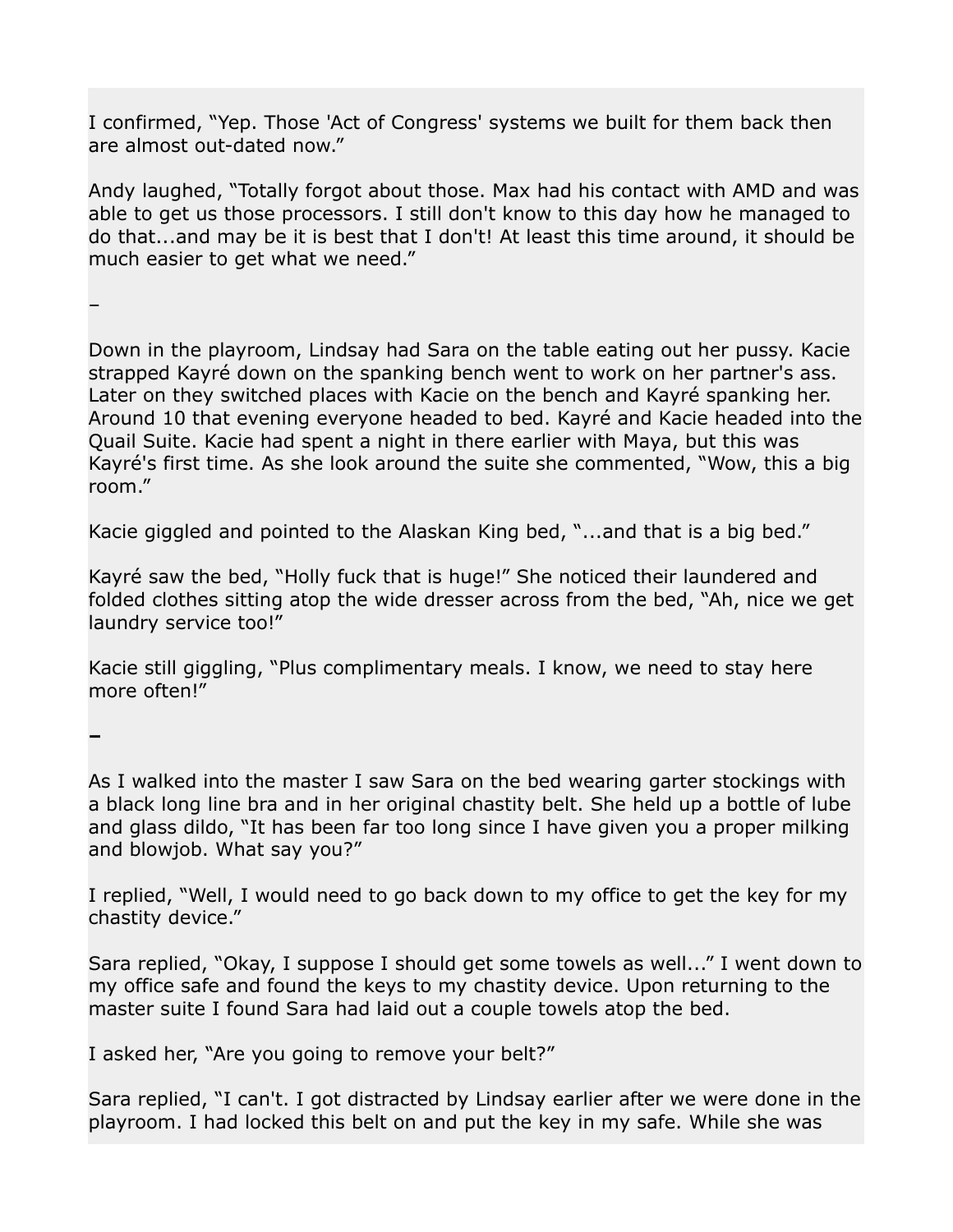talking to me, I put the top on and pressed the button to lock with default time of 24-hours. Luckily, I had not install the plugs in this belt. May be it was a sign: I've been spending so much time with Lindsay and neglecting you."

I laughed, "Sure, I'll buy that. Let me take a quick shower and then you can milk me." After a very quick shower I returned wearing nothing by my chastity device under my robe. I had the key in the pocket and handed it to Sara. She handed me a blindfold which I put on after removing the robe and then laid down on my back on the bed.

Sara went to work; she globed some lube on her finger then inserting it into my ass, "Going to relax you first before I use the dildo." My cock was already getting hard just from the stimulation of my prostate with her finger. She then took my cock into her mouth and started slowly licking and sucking. Sara had done this many times before and knew how to keep me on edge. She then interested two fingers into my ass and declared, "You are loose enough now, time for the dildo!" After lubing the dildo she carefully worked it into my ass and then went back to sucking my cock. Between the blindfold and the relaxing massage I was drifting in and out of sleep. I awoke shortly to Sara becoming more aggressive with both her sucking my cock and rubbing my prostate with the dildo. I felt the orgasm building and let out a moan as I begun to cum and felt the sensational of my muscles clinching tightly around the glass dildo as I ejaculated into Sara's mouth. Sara did not stop, instead she slowed down the tempo of massaging my prostate and kept the same pace of sucking my cock. She was well aware of what she was doing as I had several orgasms before finally cumming again. She gave my cock a couple more licks and declared, "Well, you've been thoroughly milked. Enjoy that?" She leaned over and kissed me deeply.

The next morning everyone was gathered at the table for breakfast when Sara and I came intro the kitchen. Sara commented, "So odd seeing this many people in the kitchen."

Wynn replied, "Nice change isn't it. Gives me a chance to make some larger meals such as these blueberry pancakes. Of course, with that comes having to go the market more often. Oh speaking of which when I was at Safeway saw a flier on the community bulletin board of grand opening of some new shops on the south side. Looks like the original location of Vinnie's and the KFC have been converted. There's a Subway, Pastries Shop, Thai Take Out and a Skate Shop."

I added, "Yeah, the original Vinnie's location has been sitting empty for years. Was wondering if anything was ever going to become of it."

Sara commented, "Do recall Maya mentioning something a while back about the KFC closing. Lindsay and I tried to eat there sometime last year, but we ended up walking out after waiting at the counter for several minutes with no one coming to take our order."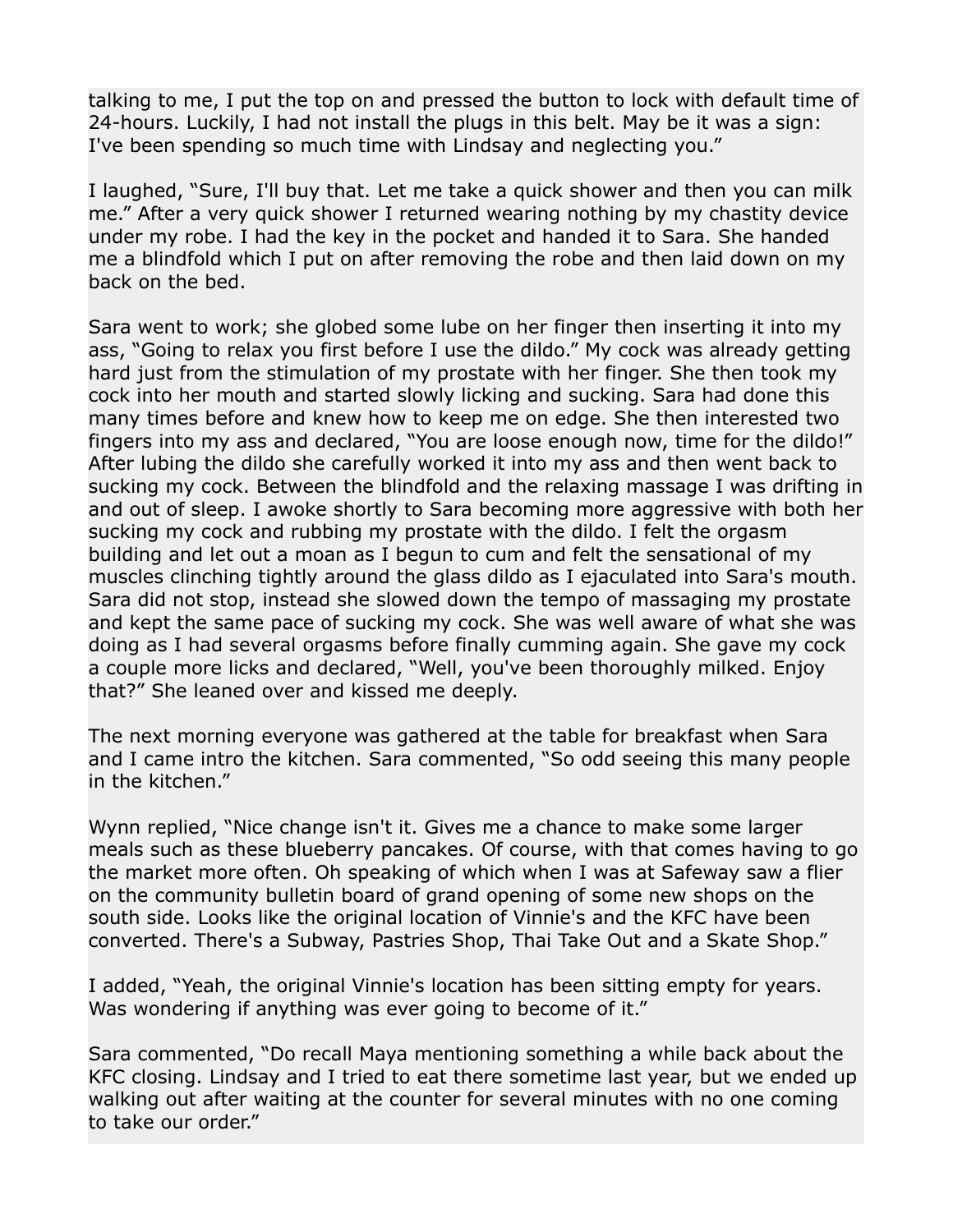Lindsay added, "Yes, and the place was empty too, not like they were so busy making orders. May be they were out back plucking the chickens! You said there is a skate shop?"

Wynn confirmed, "Yes."

Lindsay was getting excited, "Wow, it has been years since I've been on a long board. Guess, we didn't bring my long board when came up here. Pitty."

Andy laughed, "Well, we had other things on our mind at that time."

Sara hadn't really been paying attention to the conversation as she was devouring the blueberry pancakes, "Wait...what? Lindsay you had a long board? You never told me that. I too had one, but I must have left it behind in Nevada. Wouldn't it be fun for us to get a couple long boards and terrorize the neighborhood. Why don't we stop there after work tonight?"

Kacie laughed, "You two are always finding ways to get in trouble!"

Kayré reminded her, "As if we're so innocent. While on the subject of work, since we don't have a car currently could you give us a ride to and from the Budget Holstein the next couple days?"

Lindsay told them, "Sure, we can all cram into my Mini!"

After breakfast I headed back to my office. I decided I should give Laura a call and find out when she was going to have a long weekend again before the weddings. I knew at some point we would have to go back out to Henderson to meet with Cristina to discuss the plans for the expansion and upgrades. Sophie answered Laura's cell, "Hey Ron, Laura is in the shower anything I can help you with?"

I told her, "I need to find out when her next long weekend before the weddings is going to be. We will need to go out to Henderson for the ACME consult."

Sophie told me, "Funny we were talking about this the other night as she figured it would be an onsite consult. Her next long weekend is before the weddings. She was going to have the Friday through Sunday off and take vacation the Monday through Saturday that week. How would you want to play this?"

I replied, "If Gary is going to use the charter helicopter service then we could fly there and back the same day as I would expect the consult to only take a couple hours. If she wants to drive up this way on the Friday then we could get out there that Saturday. We will be leaving for the Holstein Ranch that Sunday. The wedding is supposed to be that Tuesday..."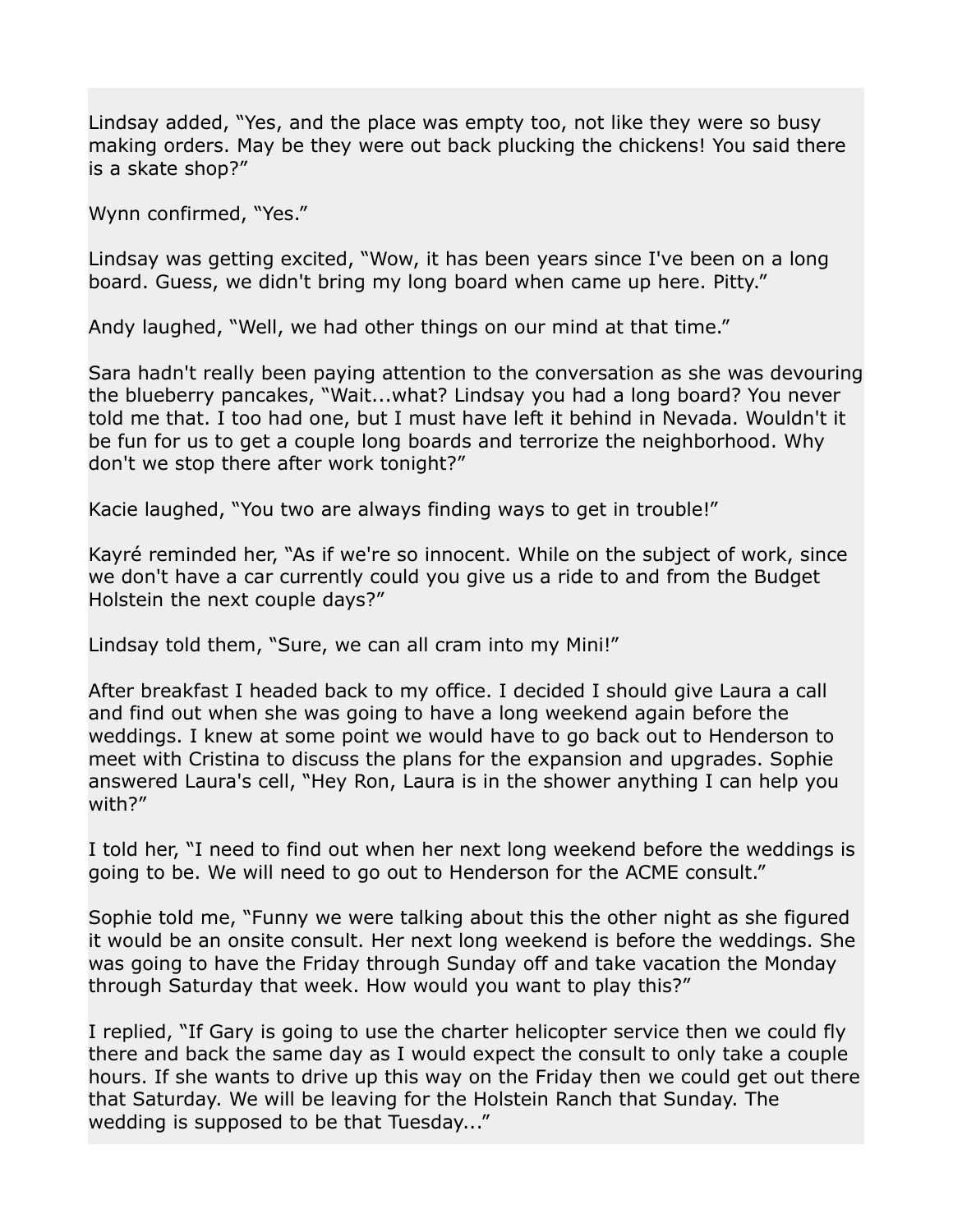Sophie interrupted me, "Actually, she talked to your mother and Blanche and they decided since it was going to be at the Holstein Ranch they'd do it on Thanksgiving instead."

I was surprised, "Um...okay. Has anyone talked to Olivia?"

Apparently Sophie had no idea who that was, "Who?"

I explained, "Olivia she is friends with Linda's daughter. She does event coordinating/catering and is doing the weddings. I'll give her a call and let her know the date has changed. How about Gary as he is the one officiating the wedding?"

Sophie replied, "Far as I know they haven't told anyone else."

I sighed, "Okay. Um, well have her give me a call when she is free."

Sophie told me, "Actually here she is...it's your brother"

Laura came on the phone, "What's going on Ron?"

I explained, "I was calling to find out when your next long weekend is. Sophie told me it is the weekend before the weddings. She also told me that you and Mother have changed the wedding to be on Thanksgiving day and not the Tuesday before?"

Laura laughed nervously, "Yeah...since it is not going to be at my place we decided to to it on Thanksgiving. Is that going to be an issue?"

I told her, "I not sure...I will need to talk to Olivia and also Gary."

Laura informed me, "We already talked to Gary and he is fine with that as is Martina. Guess they all going to come down this way anyway. Anyway, I am off starting the Friday before the week of the wedding and will be coming back to work the Sunday after. How are we doing this?"

I explained, "Will need to check with Gary, but assuming we do the helicopter charter to Henderson. So if you can come to Scottsdale on the Friday, we should be able to do the consult on the following day and be back that afternoon. Not sure when you wanted to return, we all will be leaving for The Holstein Ranch that Sunday."

Laura told me, "Should work. There's something else I meant to tell you, but can't recall at this time. Oh well, if I think of it I'll call or text you."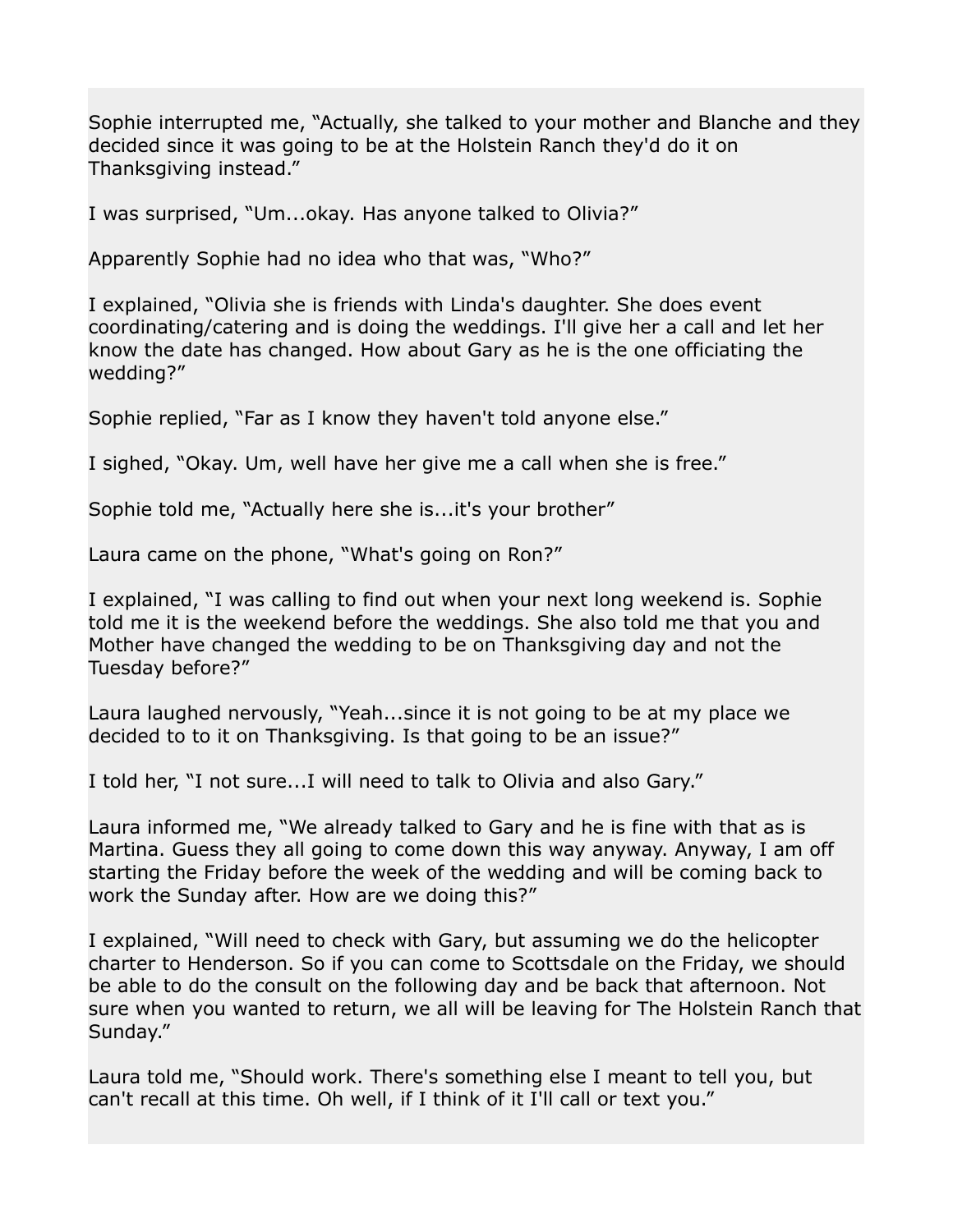After I wrapped up with Laura, I headed back to the kitchen to see that everyone had left. I headed back to my office and found Kayré's cell number, "Budget Holstein, Kayré."

I replied, "Hey Kayré, Ron. So, just found out from Laura that her and our mother moved the weddings back to Thursday."

Kayré laughed, "Nice of them to tell us. So they are going to do it on Thanksgiving day?"

I told her, "I know. They would tell Gary and Martina, but never bother to tell me or Olivia."

Kayré sighed, "Okay, I'll let Olivia know. Not really a big deal as we're not doing anything fancy this time around."

Wynn came over the intercom, "Ron. Sadie is holding on your office line."

I told Kayré, "I got take this." I picked up my office line, "What's going on Sadie?"

Sadie explained, "So Century Link came out and replaced the DSL modem. Now, we can access the Internet, but we can not connect to the stores."

I replied, "That's odd. So, if you have Internet access then it is something on our end. Well, let me fire up my PC and see if can ping your modem." After my PC woke up, I opened a command prompt and attempted to Ping the IP address I had for their modem, "Hmm...no reply. Very strange. You can access the Internet, but I can't ping your modem...that makes no sense."

Sadie added, "They left me another card with our information."

It dawned on me, "I wonder if they changed your IP address and then left the modem with default settings to do DHCP? Can you snap a picture of the card and send it to my email."

Sadie told me, "Sure, one moment. Jojo can you go take a picture of that card Century Link gave us yesterday and send it to Ron's email?" A couple minutes later, "On its way."

The email came in and upon reviewing my suspicions were correct, "Yep, they set you up with a new IP address. Well, since I can't remote in I'll need to come out there and clean up their mess. Let me look at my schedule...."

### **Chapter 13: When it Rains, it Pours and The Fashionable Terrors of Desert Oasis Parkway**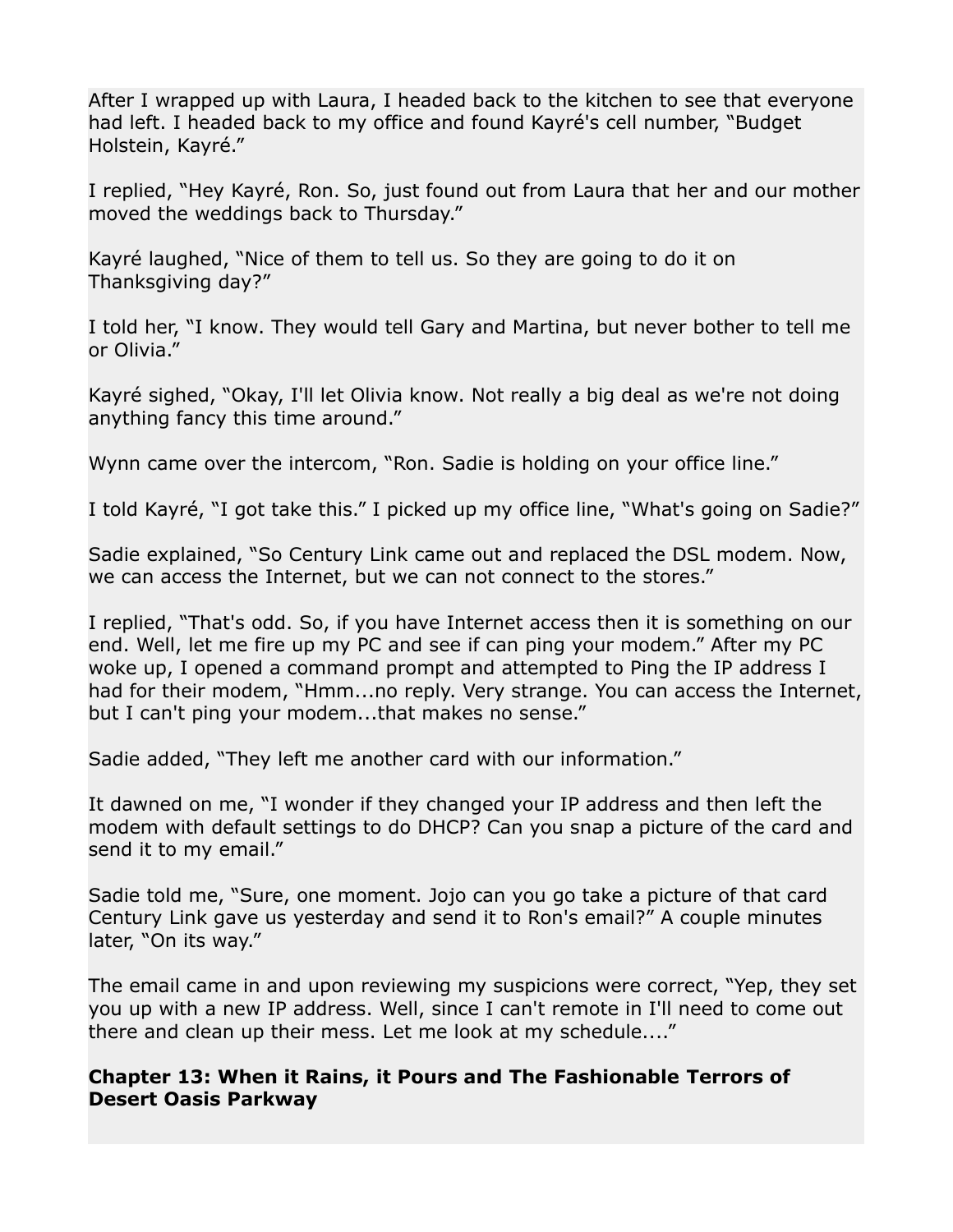I opened Thunderbird and looked at my calendar, "Hmm, nothing really going on today. Odd...oh I know why because of that project cancellation. I can be out there this afternoon if that works?"

Sadie informed me, "I won't be here but Jojo can be."

I added the appointment for the Budget Holstein Gold Canyon to my calendar and confirmed, "Okay, that shall work." I tried to call Cristina at ACME Henderson, but got her voicemail, "Hey Cristina, Ron Merlot with AZ Outback Consulting. I need to talk to you and your step-father about when we are doing the onsite consult. I have a date in mind based on Laura's availability, but need to make sure it work for you two. Call me back please."

Later that afternoon I arrived at the Budget Holstein Gold Canyon and knocked on the front door; Jojo answered, "Ah Ron, Sadie did say to expect you."

I told her, "Well, that's good. I likely won't be very long as I just need to make some adjustments to your 'startup config' file." I had connected my notebook to the router and was working on making some adjustments when I had an admin console message from the switch of a 'fan failure', "What the heck? This switch is brand new shouldn't have a failed fan. Let me power cycle it and see if that clears the error. While I am waiting on that let me get into your DSL modem and disable DHCP as we want your gateway router handling DHCP." By the time I was done with the DSL Modem the switch had rebooted and immediately received admin console message from the switch of a 'fan failure', "Well that ain't good!".

Jojo asked, "What can you do?"

I told her, "Let me call Andy and see if he has another in stock. Downside is I am going to have to make another trip out here as if he does have one Road Runner won't get it here until tomorrow." I called Andy, "Hey Andy, Ron here. So, I am at the Budget Holstein Gold Canyon cleaning up a mess created by Century Link. They replaced the DSL modem over the weekend and not only did they issue them a new IP address, but they left the modem set to handle DHCP. So, I had consoled into the Router to make some changes and am getting an admin console message from their 2960 switch of a 'fan failure'. I power cycled the switch to see if that would clear the error, which it did not. Ran a show inventory and that shows fan #2 has failed. Do you have anymore in stock anywhere?"

Andy told me, "I'm at Fountain Hills as Max needed to go home early. I think we might have one here, let me go take a look in the stock room. It will be a few minutes so I'll call you back."

I replied, "Sounds good, I need to call Laura anyway and let her know of the IP address change. Oh, speaking of Laura...did you know that her and our mother changed the day of the wedding to Thanksgiving Day?"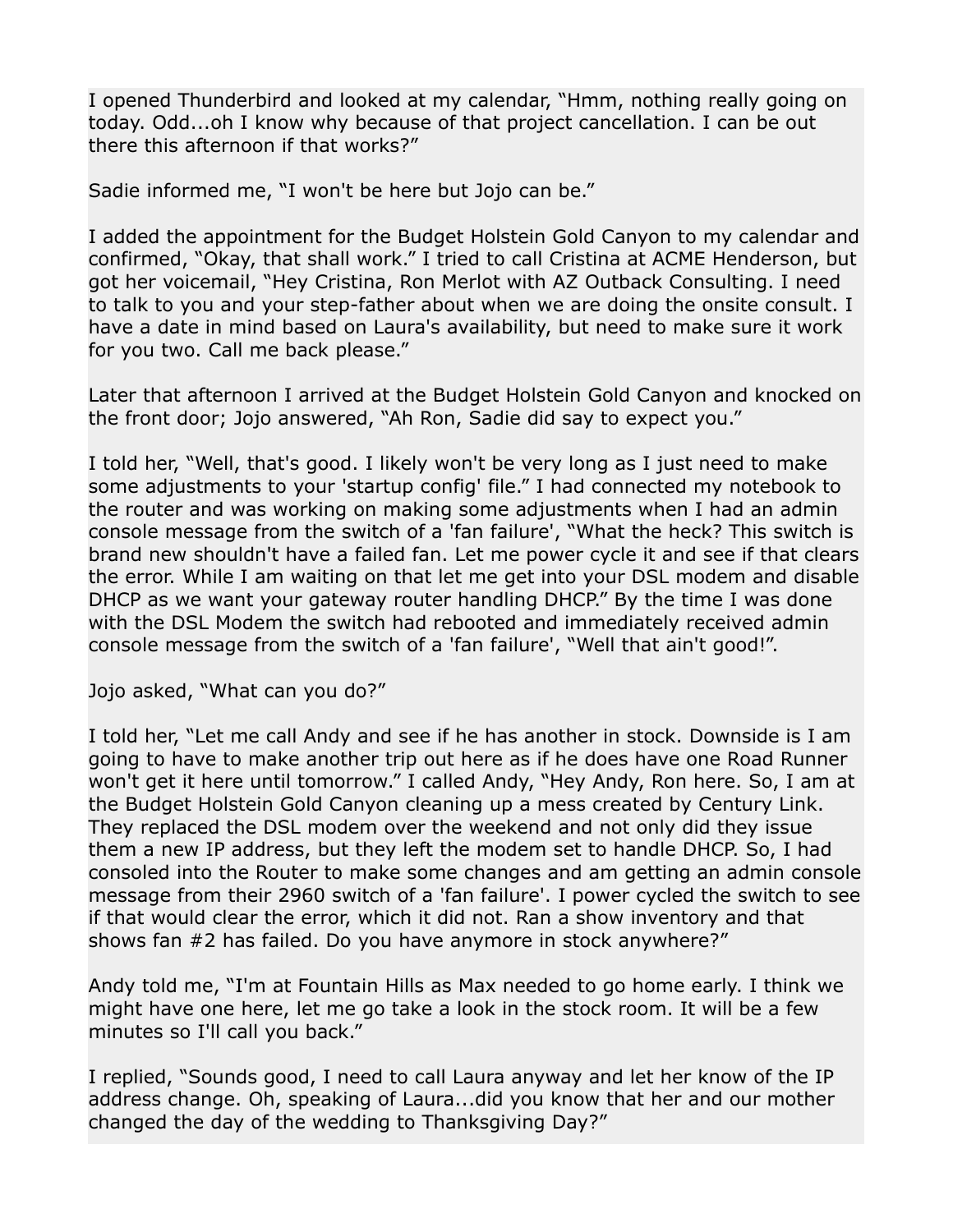Andy told me, "Nope. Who else didn't she tell?"

I laughed, "Beside myself, Olivia. Anyway, not a big deal we are out there anywhere. Oh and Laura is supposed to be off starting the Thursday before Thanksgiving through the Saturday after Thanksgiving. So, at this point I plan on doing the ACME consult the Friday before Thanksgiving. Still need to confirm with Cristina and Gary."

Andy replied, "Okay sounds good."

I told Jojo, "Andy is at the Fountain Hills store and he may have one of these switches in stock. He'll give me a call back and let me know. Now, I need to give my sister a call and let her know of the new IP address."

I called Laura and was greeted by her 'Mini Pearl Howdy', "What's up Ron, sure calling me a lot!"

I laughed, "Needed to let you know when Century Link replaced the DSL Modem over the Budget Holstein Gold Canyon store they issued them a new IP address and left the modem to defaults. So, since I couldn't remote in to make the changes I had to come to the store."

Laura asked, "So they have new IP address. Did you updated their config?"

I replied, "Yes and uploaded to my TFTP server. However, while I was in the router I was getting admin console message from the switch of a 'fan failure'..."

Laura interrupted me, "Oh..fucking shit!" THAT'S what I meant to tell you."

I teased her, "Do hope no one else was around to hear *that*!"

Laura replied, "Yeah...Good thing I'm in my office. Anyway I had gotten an alert the other day, but got distracted by Martina..." I was about the ask how Martina would have distracted her in Marana, but quickly came to the conclusion it would be best I didn't open that can of worms. "So, what you doing about it?"

I explained, "Waiting for Andy to call me back. He is at Fountain Hills and see if he has one in stock. Otherwise we'll have to have on sent via Road Runner from our suppliers."

Laura understood, "Okay well, let me know. Hey, did you confirm with Gary yet about the date for the ACME consult?"

I replied, "No, still waiting to hear back from Cristina. Left her a message earlier. I'll try them when I get back home later this afternoon...." My phone beeped of an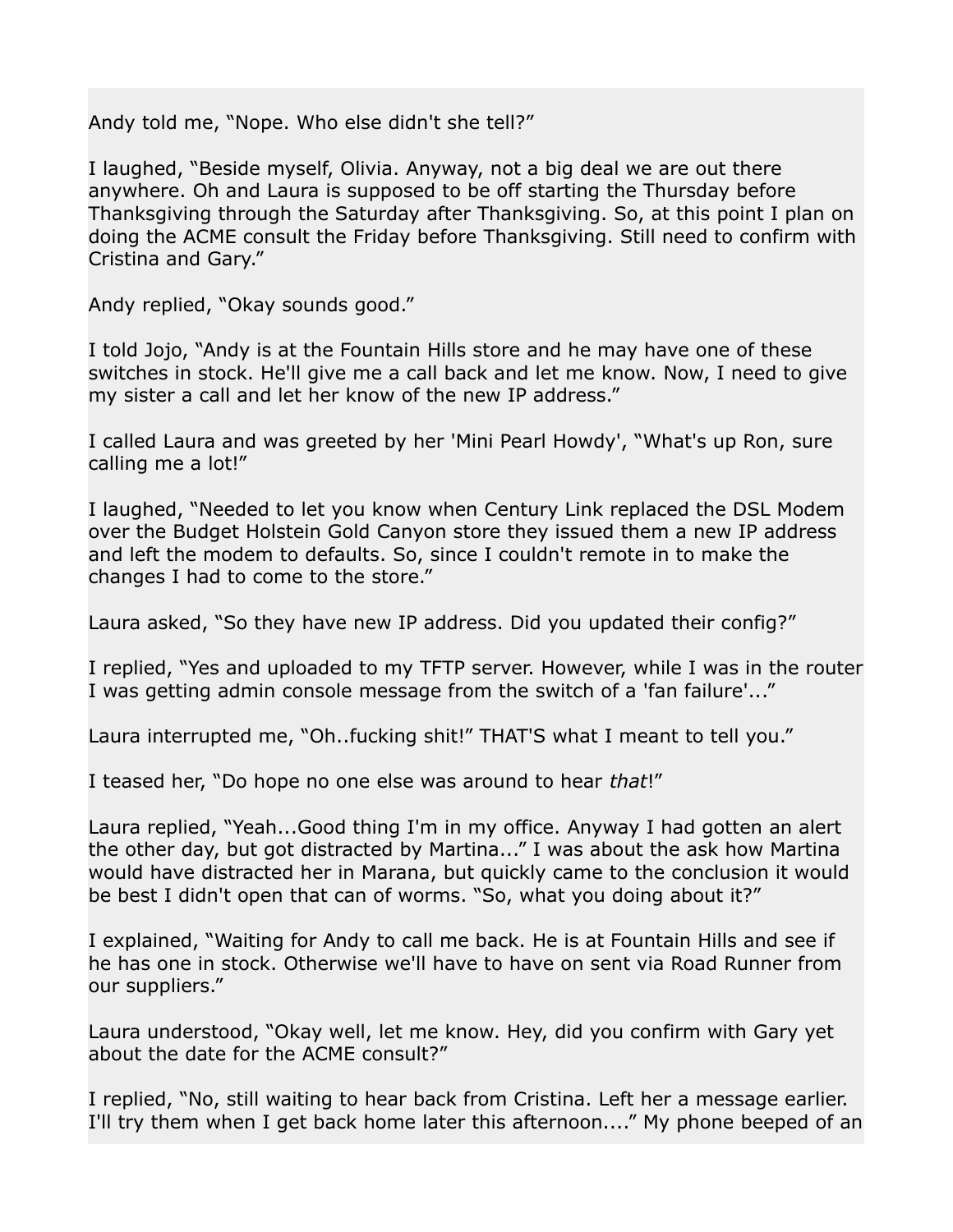incoming call, "Andy is calling me back." I switched over, "What's the good word sir?"

Andy laughed, "Found it! I knew there was an extra here, just had no idea where. It was in assistant manager's office, haven't a clue why. Anyway, do you want me to bring it out to you there now or bring it home with me?"

I asked Andy, "How long do you think it would take you to get out here?"

Andy replied, "If I leave like right now, be about an hour. If leave not much later, a lot longer."

I told him, "Let me go find Jojo." I found Jojo in the office and knocked on the door and asked, "How long you going to be out here?"

Jojo asked, "How long do you need me out here?"

I explained, "Andy can bring a switch here from Fountain Hills in about an hour. Swapping and configuring another 20-30 minutes....actually less if I start get everything disconnected and tagged before he arrives." Jojo advised she could wait and I relayed to Andy, "Yeah, come on out. I'll go ahead and start getting the failed one disconnected and everything tagged. I can pull down the config from my TFTP sever once the new one is connected."

Andy told me, "Okay. One of our techs live out that way so, I'll have them drive me out there. We are leaving right now see you in about an hour then."

I walked back to the office and told Jojo, "He is on his way out. I am going back out my Jeep, need to get some cable tags." I headed back out the Jeep and dug through my toolkit for the cable tags and a Sharpie. My phone started ringing with a Nevada number, "AZ Outback Ron."

Cristina replied, "Ron, Cristina Spears calling you back from ACME. You mentioned about a possible consult date?"

I told her, "Yes. So based on Laura's schedule and the weddings we could be out there the Saturday before Thanksgiving."

Cristina told me, "Should work. Would y'all be staying in town?"

I explained, "No, hadn't planned on it. Hopefully your step-father can get us a charter flight out your way that day and we would be on site for couple hours and return to Phoenix the same day. I kinda wanted to talk to both of you at once though."

Cristina laughed, "Good luck with that, you know my step-father has no concept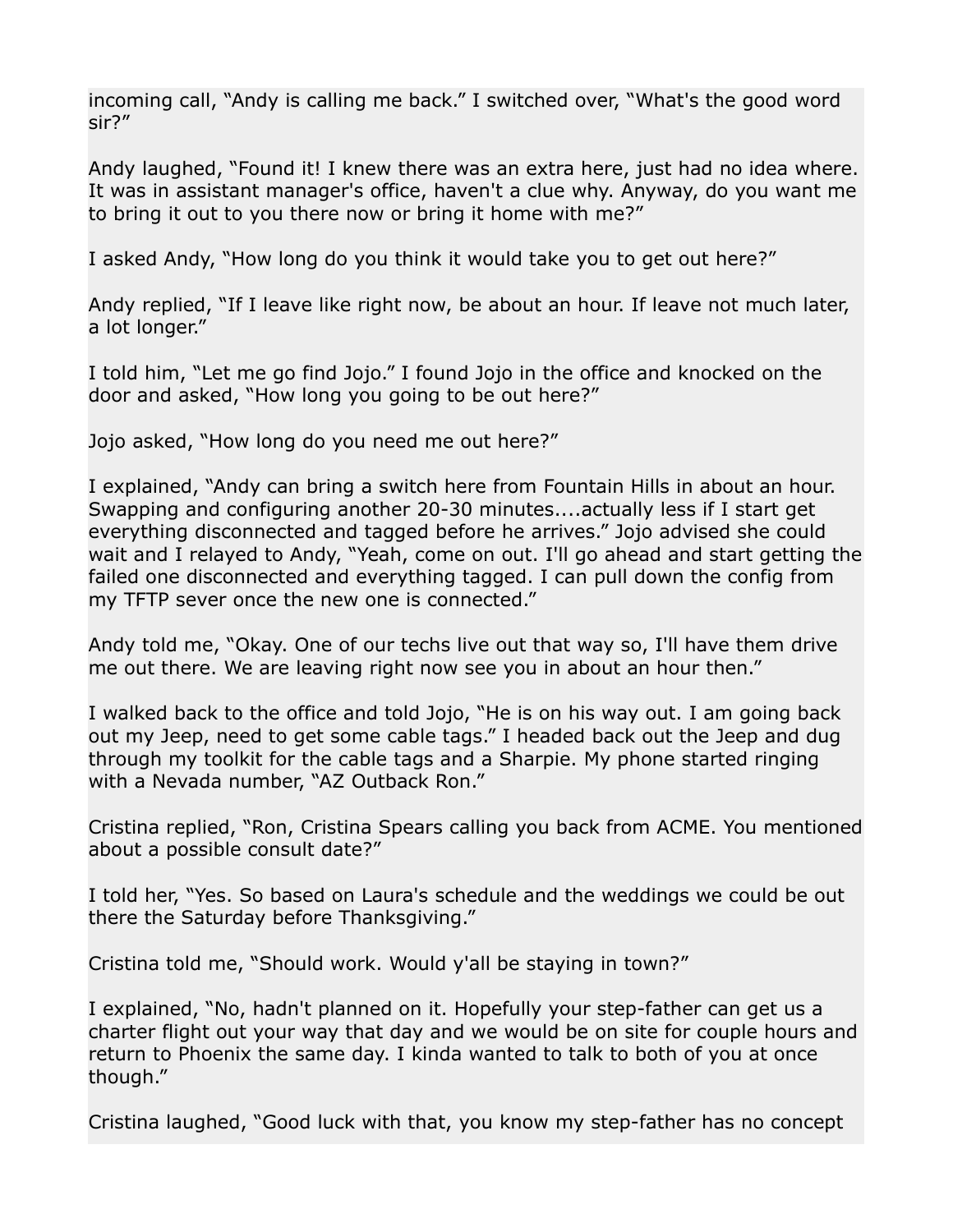of such things. I'll work everything out with him and have him give you call."

I laughed too, "Yeah, I've worked with him for many, many years. If you could, try to wait until this evening for him to call me so I can be at home. Out in Gold Canyon fixing a mess caused by client's ISP and a hardware failure at a previous install."

Cristina told me, "Okay will do. Thank you for taking the time to do this."

I headed back inside and got to work on disconnecting the failed switch.

–

Sara and Lindsay along with Kayré and Kacie left the Budget Holstein. Lindsay was driving the car pool and asked of Kacie and Kayré, "Sara and I are going to check out that new Skate Shop, shall I drop you two off at the house?"

Kacie replied, "We can come. I'd been looking to get a new board as my old one is getting worn out."

Kayré joked, "Or you can keep one at Ron's place for when we come out."

Kacie told her, "Not a bad idea dear. How about you?"

Kayré wasn't expecting Kacie to take the suggestion seriously, "Oh well...um...gee...I suppose I could too. Hopefully Ron won't mind us storing our boards at his place."

Sara laughed, "Like he'd even notice, with how little space those would take up in the garage."

An hour later all four girls left with new long boards and neon shorts.

–

Andy arrived with the replacement switch. He asked, "Get everything ready?"

I told him, "Barely, Cristina called me after I got off the phone with you. I told her the date I suggested to do the consult and she said she would work the details out with Gary and him call me this evening." We installed the new switch into the rack, reconnecting the trunk lines to the Wireless access points as well as the four LAN ports and the connection the router. "Okay, let's fire this puppy up and hopefully we can be done here shortly." What seemed like an eternity the switch finally finished starting. I had already pulled down their config from my TFTP server on to my notebook so it was just a matter of copying and pasting into the startup-config. "Let me save this, do a reload and see what happens." Again, an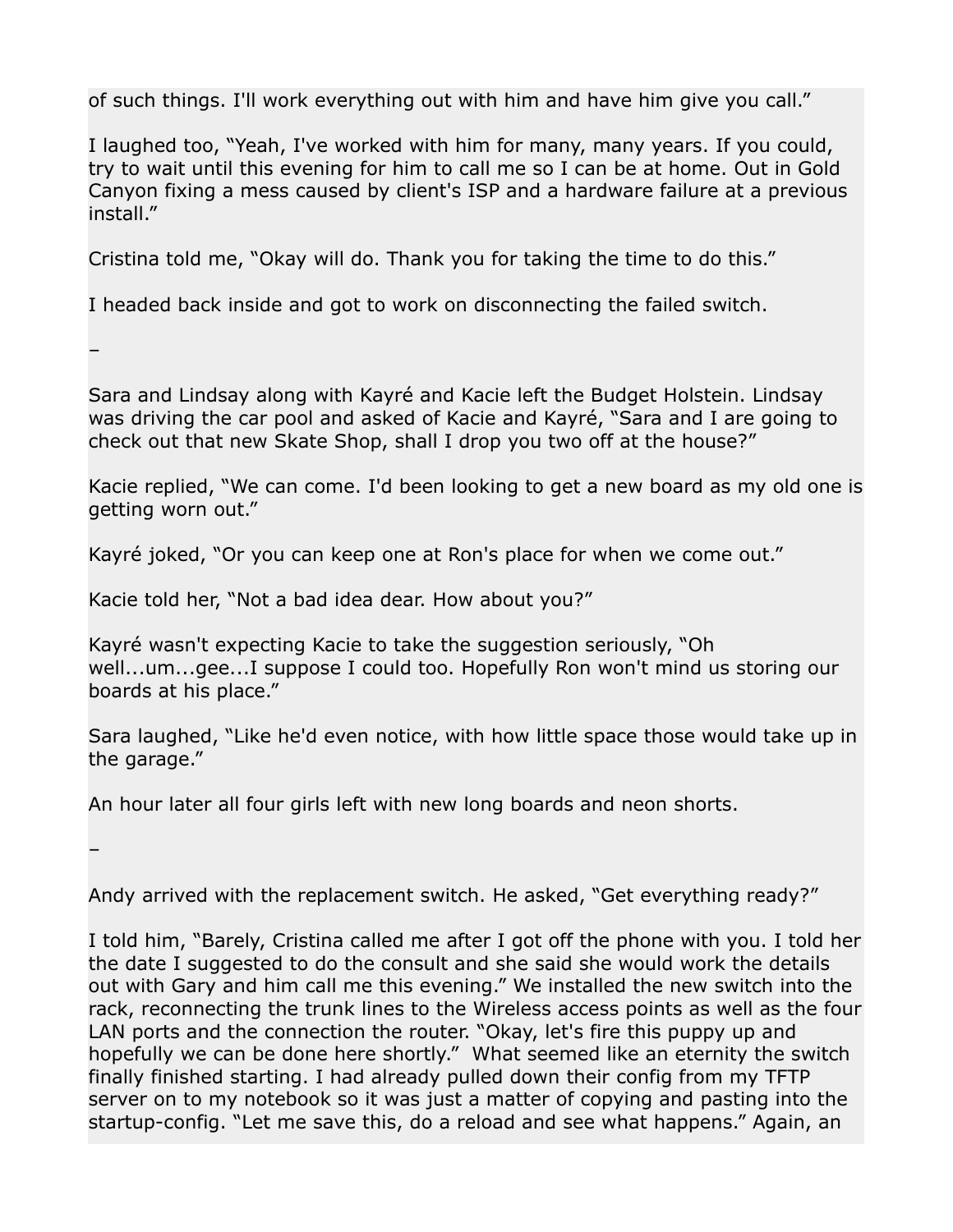eternity later the switch finally finished starting and everything seemed to be working as normal. I was able to Ping the main store down in Oro Valley as well the store in Scottsdale. I headed over to the office and found Jojo, "You are up, make sure you can connect to the server."

Jojo attempted to connect to the sever which took a little longer than usual, "Hmm...nothing happening...oh here we go. A tad bit slow."

I explained, "That's normal, everything needs to be re-cached. Your first visit or connection is going to be slow, but should be back to normal thereafter."

She asked, "So what do we owe you for the switch so I can have Kacie remit you a payment?"

Andy explained, "The switch is under warranty, I'll deal with our supplier on that matter so there is no charge. The labor is covered under the annual maintenance contract Linda has with us for this store."

I added, "That also covers all the troubleshooting we did the last couple days. Should anything else come up let us know."

Andy and I headed back to the house. Since Andy was dropped off at the store he rode back with me allowing us to use the HOV lane. We turned into the cul-de-sac and noticed four girls riding around on long boards wearing sports bras along with black and neon green/pink shorts and black pantyhose with high top Converse shoes. Andy asked, "Is that Sara and Lindsay?"

I replied, "Yep and looks like Kayré and Kacie as well." As we drove down into the back drive Sara and Lindsay followed. I noticed Sara was wearing fishnets, "What are you four up to?"

Lindsay smiled and laughed, "Just terrorizing the neighborhood."

Andy replied, "Well, at least you are doing it fashionably!"

I added, "Yes, great style. Love the contrast of the black stockings with the neon!"

As Kayré and Kacie came over Sara asked, "So Kayré and Kacie bought boards as well, can they keep them here for when they come out?"

I replied, "Yeah, there's plenty of room in the garage where Wynn parks her Vespa and our bikes." We walked into the kitchen and noticed Wynn was not around, "Speaking of Wynn, where is she?"

A few moments later, Wynn walked in the back door with a platter of grilled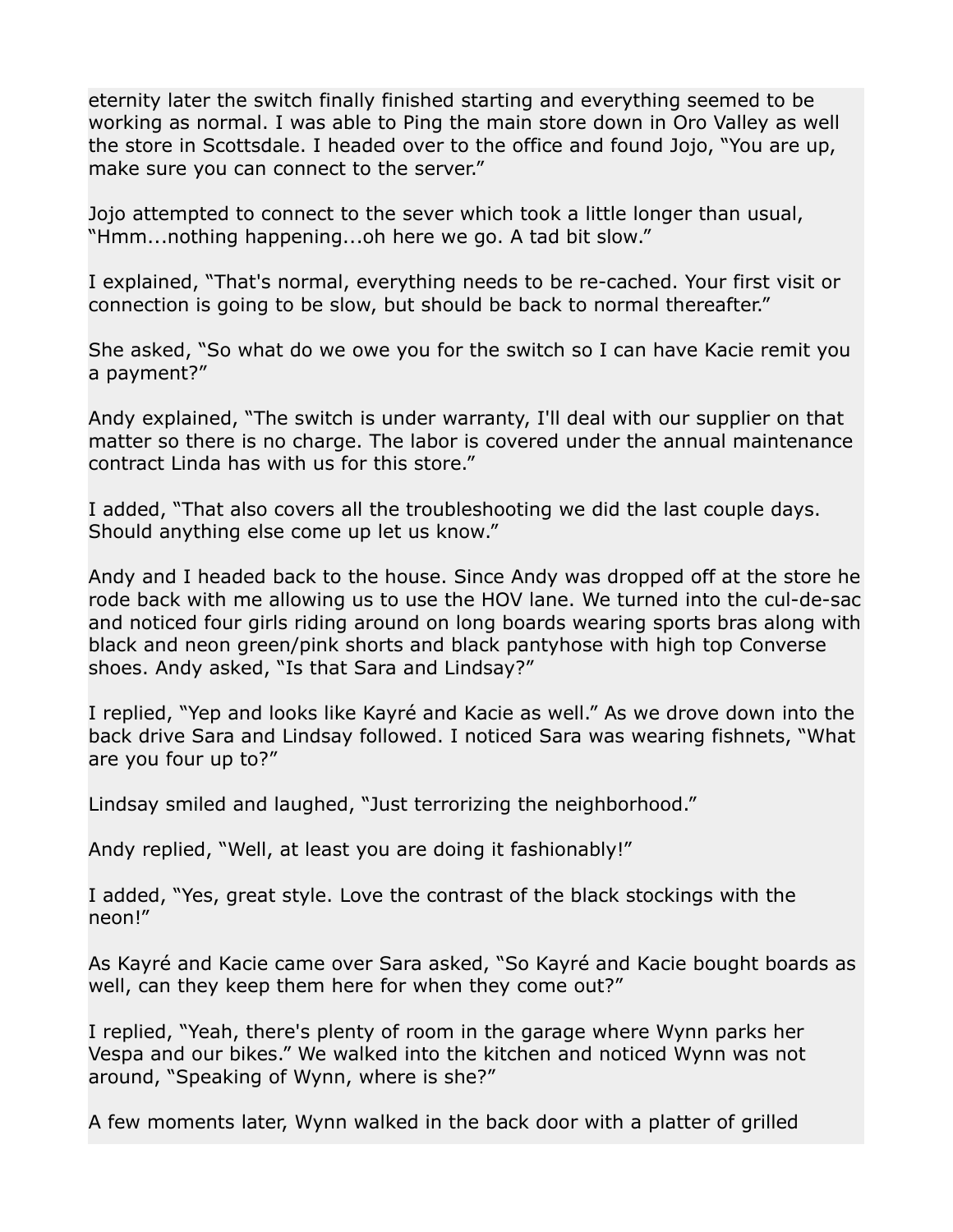chicken wrapped in foil. She saw Andy and I, "You two are back, dinner should be ready shortly! Just need to herd everyone into the dining room."

I told the girls, 'Just leave your boards by the back door, we'll make room in the garage after dinner."

After dinner I cleared some space in the other garage where Wynn parked her Vespa for the girls' four long boards. Gary *and* Cristina called that evening and confirmed the Saturday before Thanksgiving would work fine for them and Gary would have his charter helicopter service do a round-trip that Friday to/from Vegas. I called Laura and spoke to Sophie who advised her and Miss Kitty were out to dinner, but she would relay the information to Laura. In reality since Sophie handles Laura schedule this worked out better.

Later in the week Linda called once again, "Say Ron, can we use your library to meet when I get back on Sunday?"

I was wondering what she wanted to use the Library for, but then I caught the end of her question, "Sure, what do you....wait Sunday?"

Linda laughed, "Yeah Dundee has a job up in Bull Head City, we are heading that way tomorrow. Anyway..um Diane, Maya and Peaches are going to meet to discuss buying my building to move Vinnie's."

I replied, "Okay that works. I suppose Andy, Wynn and I should be involved as well. If needed I could conference in Laura."

Linda confirmed, "Dundee and I will be back Saturday evening, so may be later morning or early afternoon. Need to see what will work for Maya and Peaches."

I asked, "Have you talked to Kayré or Kacie?"

She replied, "Nope, I got to go see you Sunday."

I found Wynn and asked, "Is Andy around?"

Wynn told me, "Nope he left with Lindsay this morning for the Fountain Hills store since he said his car was there."

I replied, "Ah okay. Well, we have a 'consult' on Sunday either in the late morning or early afternoon. Guess Diane is going to go forward with moving Vinnie's to Linda's building. Linda, Maya, Peaches and Dianne are going to meet here to discuss. Might end up conferencing Laura in as well."

Wynn asked, "So did she say when she was going to be back?"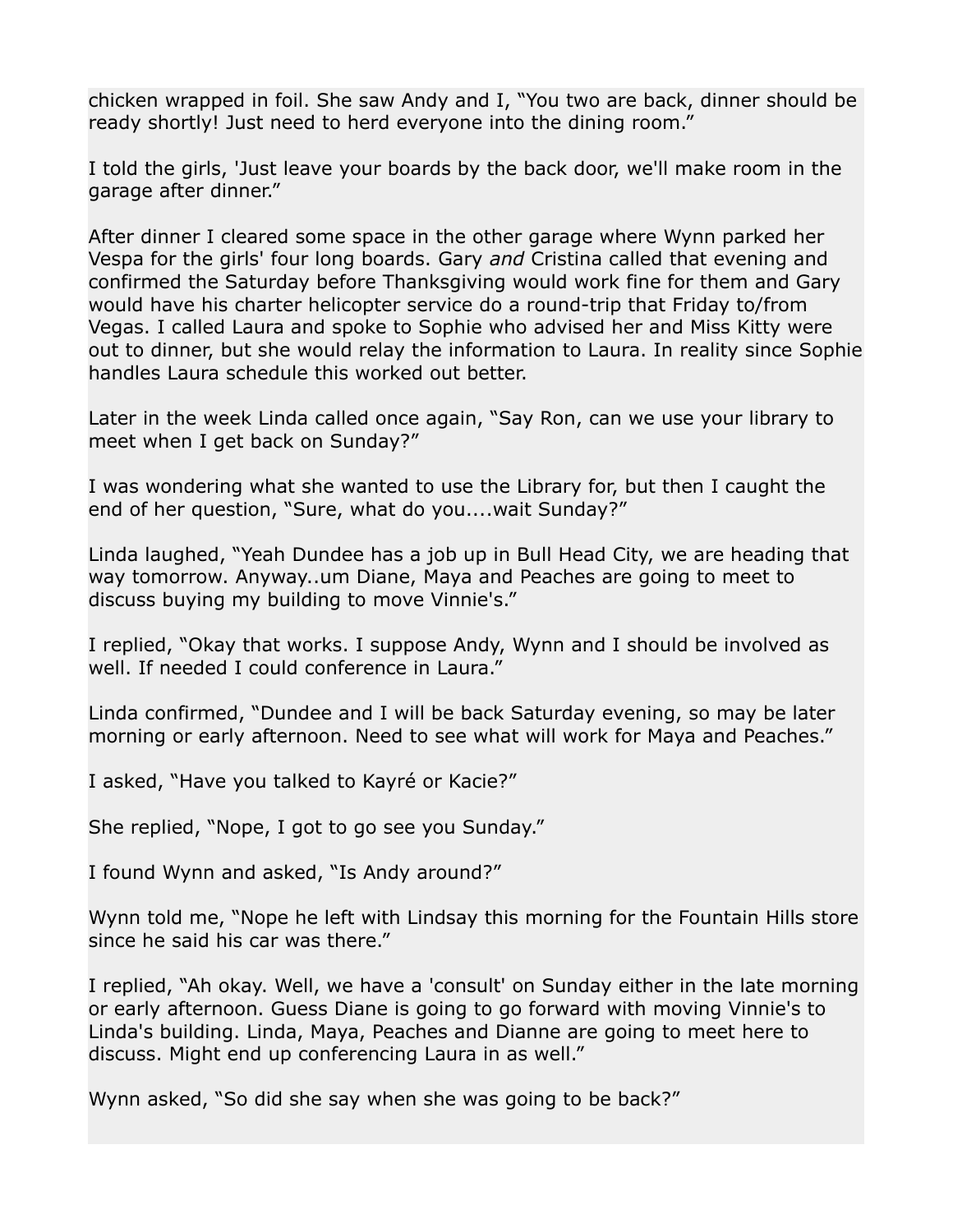I laughed, "Yeah, late Saturday, but I think she meant back at Dundee's place. Her and Dundee are heading to Bull Head City as he has a small job out there for a couple days. Plus, she did not say anything to Kayré or Kacie."

Earlier that morning I came down to the kitchen to find Sara cooking breakfast wearing her black widow corset, short skirt, sheer black stockings and combat boots. I joked, "Hey, what are you doing wearing my army boots?"

Sara laughed, "As if you won that hubcap you call a belt buckle in a rodeo! Got these at Goodwill, they go great with this outfit." Lindsay came down the stairs in one of the new gypsy dresses, "Wow Lindsay that dress is so you."

Wynn came out of the laundry room and noticed Lindsay, "Don't believe I've seen you in that kind of a dress. Suits you well."

Kacie and Kayré came down the stairs and saw Sara. Kacie laughed, "Now that is an interesting outfit..."

Sara explained, "It is a style I learned of from Misses Bordeaux younger daughter."

Kacie cringed, "Oh that is today isn't it? May be I should work remotely today."

Kayré laughed, "Nonsense. You'll be fine. Sara, Lindsay and I will be working with her and her daughters directly, you'll just be helping to get stock."

Sara announced, "Okay everyone grab a plate and serve your self. Veggie omelet and home fries. The English Muffins are in the toaster oven and should be done shortly." She turned her attention to Kacie, "Don't make me come over there and kick you in the ass with these combat boots!"

Kacie wasn't sure if Sara was being serious or not. Kayré didn't help matters, "Yeah, she does need a swift kick in the rear sometimes..."

After breakfast the four of them headed over to The Budget Holstein.

#### **Chapter 14: She Won't Back Down & Oh What A Night!**

Since Maya and Peaches were going to be coming out on Sunday for the meeting with Diane and Linda, Sara invited them to come out Friday after work to spend another weekend at the mansion. Friday afternoon Sara and Lindsay returned with Kayré and Kacie. Sara told them, "Maya and Peaches should be here shortly with dinner. I kicked out Ron and Andy until tomorrow afternoon." Andy and I went over to the Zinfandel's as Gary and Lulu had some projects they needed us to work on at the Acme Deer Valley office that Saturday. This allowed the girl's to have the house to themselves on Friday night and most of the day Saturday.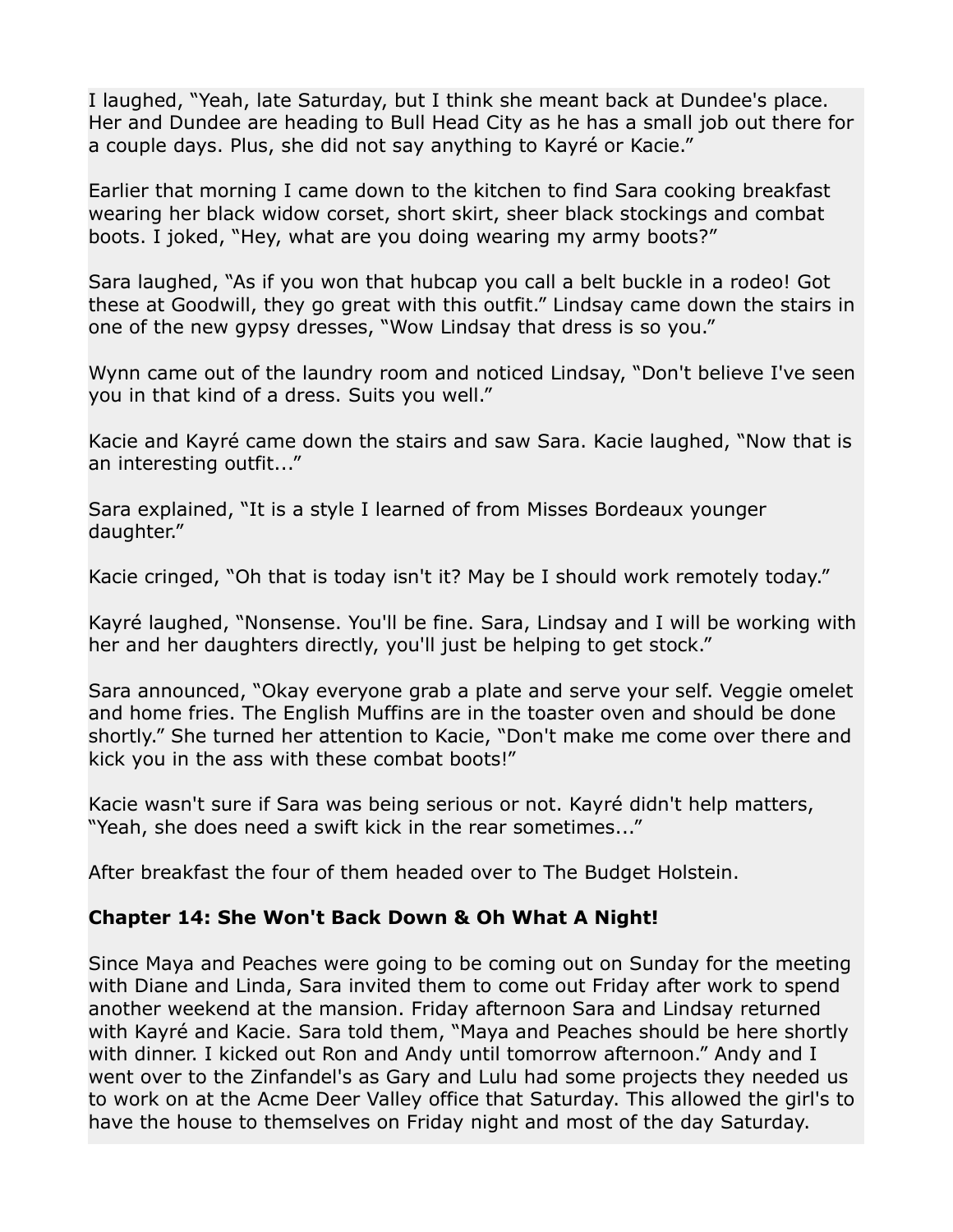Wynn would pick us up after Brunch and we would be working at Gary's office most of Saturday. A few moments later the intercom gonged and Wynn let Maya and Peaches into the back. Wynn headed out to help them bring in all the food.

During dinner Sara announced, "As we did last week, we will spend some time playing. Same partners, sane rooms as last week, expect Kayré and I will be in my suite since Ron will be away until tomorrow."

Maya and Kacie met down in the Quail Suite. Kacie joked, "Ah, we meet again!"

Maya laughed, "Yep..." Before she knew what was going on Kacie had pounced on her and started kissing Maya deeply while rubbing her tits.

Kacie worked her way down and discovered as she went to go after Maya's pussy, Maya was once again belted. This was further confirmed when Kacie removed Maya's long skirt revealing nude stockings and her 'super max' belt, "Geez woman, you wear this thing all the time?"

Maya laughed, "Yes, I do! Let me find my key; it should be somewhere in my bag; unless Peaches didn't pack it."

She turned around bent down as she dug through her bag. Kacie noticed something look different, "What the hell! Do you have an anal plug on that thing now?"

Maya sighed, "Yeah...not my choice...well it was my choice...just didn't expect her to go through with it."

Kacie was laughing, "Wait, did Peaches get the better of you?"

Maya found her key and decided before should told the tale of the events from earlier that week, she'd pour a glass of wine for Kacie and herself. She handed a glass to Kacie then explained, "Well, I'll say this; she won't back down from a challenge. I learned that couple years ago when I was at the Moon Goddess. Except at that time I used it to *my* advantage. I was able to challenge her to not only wear, but stay in a belt 24/7 until shortly before Christmas that year. This time around I decided to challenge her again and yet was secretly hoping she *would* back down."

Kacie took a sip of wine asking, "So, what happened?"

Maya laughed, "Well, a while back Gary had made her a chastity armor like that Wynn and Sara wear. The only time she wore it was the night Gary brought it over for fitting. Otherwise, it has been sitting in the closets at this house, the Ashler Hills house and then at our condo when we moved there. So the other night I mentioned the armor to her. She didn't want anything to do with it. I kept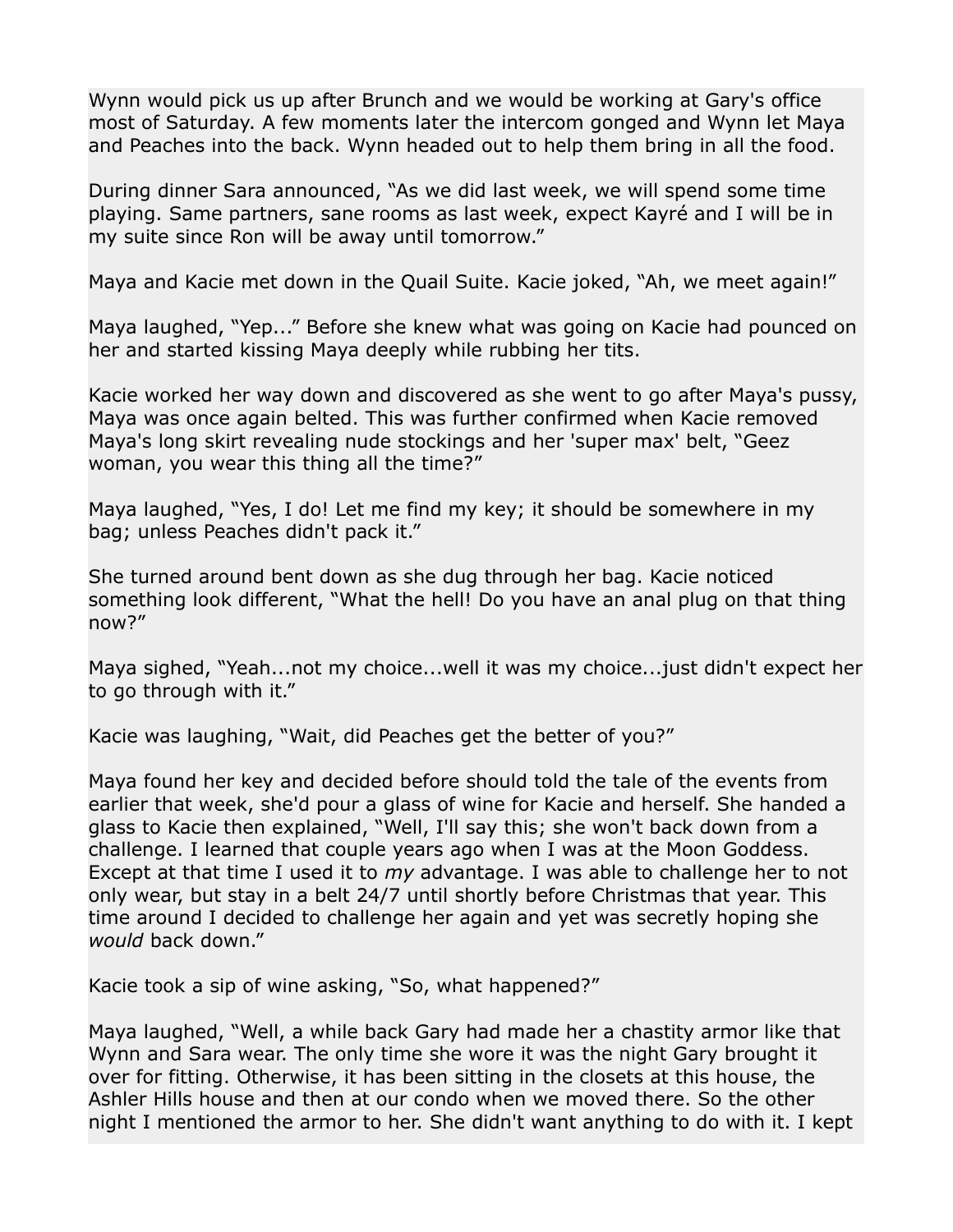going on about it and jokingly I told her I'd add the anal plug to my belt and let her hold on to the key, if she would wear the armor and let me hold on to the key..."

Kacie was laughing, "Let me guess, she accepted."

Maya nodded, "Yeah, which wasn't that bad...at first. So, I was expecting her to wear the chastity armor for a couple hours, may be over-night max. Figured she would get tired of wearing and demand her key back. Four days later here we are."

Kacie still laughing, "What went wrong?"

Maya laughed, "She loves wearing the fucking armor. I'd thought she would get tired of it and beg for her key back. Nope! She says it makes her feel like a 'super hero'!"

Kacie almost choked on her wine, "Oh wow! So you have a Super Peaches!"

Maya added, "and a super frustrated Maya...at least she allow me to have my key back for the weekend."

Kacie took the key from her and unlocked Maya's belt laughing, "Hmm...who's dominating who? Well, then let's not waste anymore time shall we!"

Maya removed the shield from her pussy and tossed the belt on the floor. She walked over to desk chair and sat down to remove the buttons from her pussy, setting those on the desk. As she stood up and walked towards the bed Kacie pushed her on to the bed then dove into Maya's pussy and quickly brought here to one of what would be countless orgasms that evening.

–

Meanwhile over in Lindsay's suite, Lindsay had plans for her and Peaches which would eventually involve them 'relaxing' until the morning. She had already setup the two person Sequfix restraint system on her bed. Peaches came in and noticed the bed then asked, "What we doing Angel?"

Lindsay smiled, "Well first we are going to have some fun and then at the end of the night we will 'relax'." She pulled out two pairs of high security cuffs from her skirt handing one to Peaches and directing her, "Remove your dress and belt, then put these on behind your back as we did last weekend." After Peaches took the cuffs Lindsay had turned around to sit down to remove her sandals along with the rest of the clothes except her white fishnet stockings. After she had undressed she cuffed her hands behind her back and stood up and turned to face Peaches, "Get on the bed..." She noticed Peaches was wearing her armor, "...wow I forgot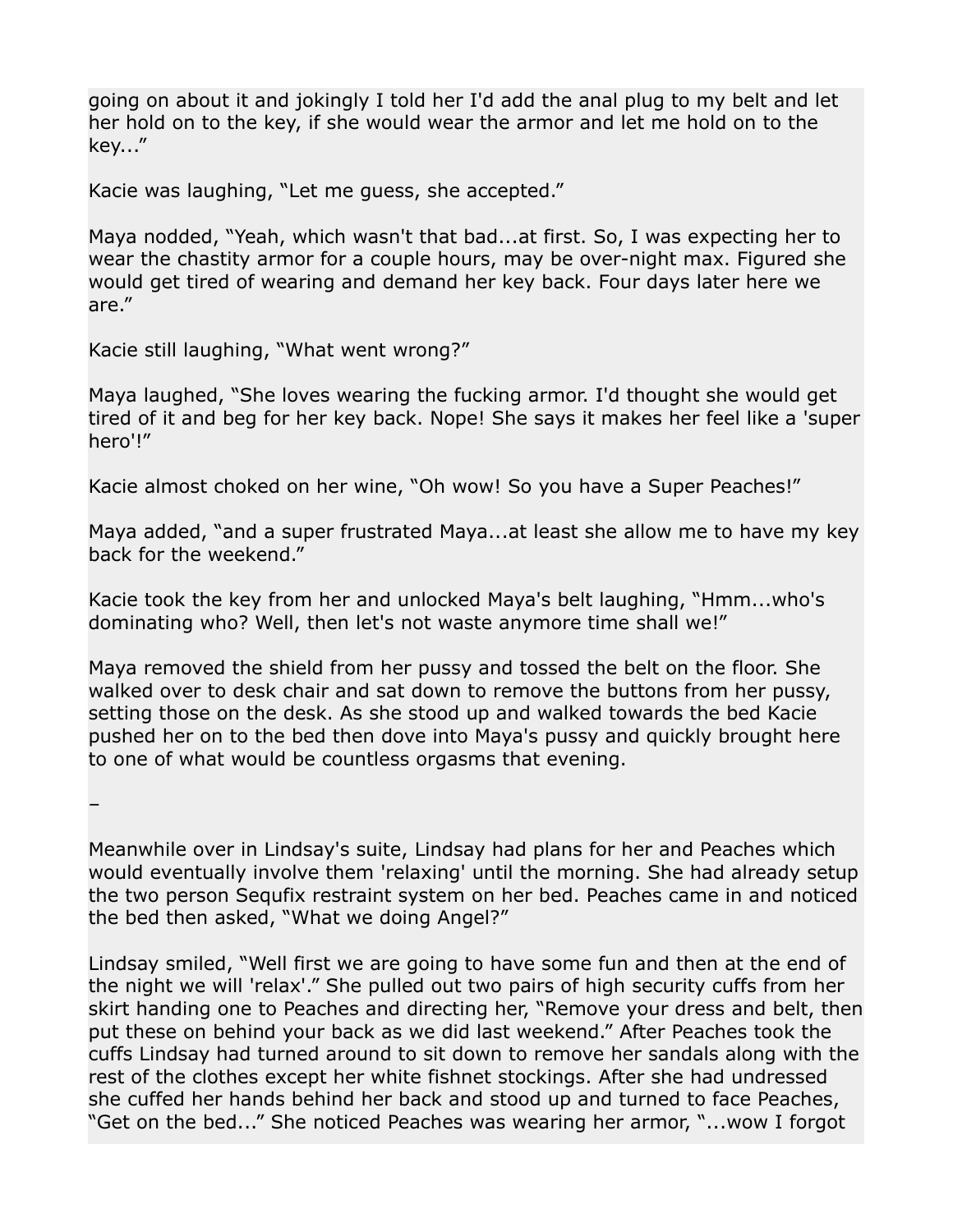you had one of those. What did you do?"

Peaches replied, "Me? I not do anything wrong, Maya did! Maya challenged me and I made good for me!"

Lindsay was impressed, "Wow, you conned Maya? I'm impressed!" She sat down on the edge of the bed with her hands still cuffed behind her. As she waited for Peaches to remove her armor she told Peaches, "Do tell!"

Peaches removed her armor and laughed, "She kept telling me I never wear this thing. She joked she would add butt plug to her belt and give me key if I wore this and gave her my key. I accepted!"

Lindsay laughed, "That'll teach her. How long?"

Peaches had removed her armor and was cuffing her hands behind her back, "She didn't give time. That was Monday night. I like armor, makes me feel like Super Hero! Let's do this, me on top or bottom?"

Lindsay was too distracted by the 'super hero' statement to hear Peaches question. Peaches didn't bother waiting for an answer and ended up pushing Lindsay on to the bed (much the way she did with Maya back in Chugwater) then getting on top of her into 69 position. Lindsay was further caught off guard by how aggressive Peaches was with eating her pussy, especially when the first of many orgasms hit Lindsay. Lindsay was enjoying Peaches' tongue on her clit and pussy, then she suddenly felt Peaches' tongue push deep into her asshole. Lindsay let out a moan, "Oh god yes!"

Peaches laughed, "Heard it from a friend who, heard it from a friend who, heard it from another you like be rimmed."

Lindsay was trying to figure out who Peaches was talking about with her REO Speedwagon reference, but she couldn't really focus that much. She was having a hard enough time just keeping focused on trying pleasure Peaches. After another 20-minutes or so Lindsay informed Peaches, "I need to pee!" Peaches rolled over and Lindsay flopped off the bed and darted to the bathroom with her hands still cuffed behind her. She reemerge a few minutes later still out of breath, "Wow, you got a lot of energy tonight."

Peaches joked, "Armor gives me super powers!"

Lindsay added, "More like makes you super horny!" She needed a break before they went on. She walked over to the desk chair with her robe draped over the back and remove the cuff keys from the pocket. After she undid her cuffs she removed Peaches, placing the cuffs in the nightstand drawer next to her side of the bed. She put on her robe and told Peaches, "I am gong to go down to the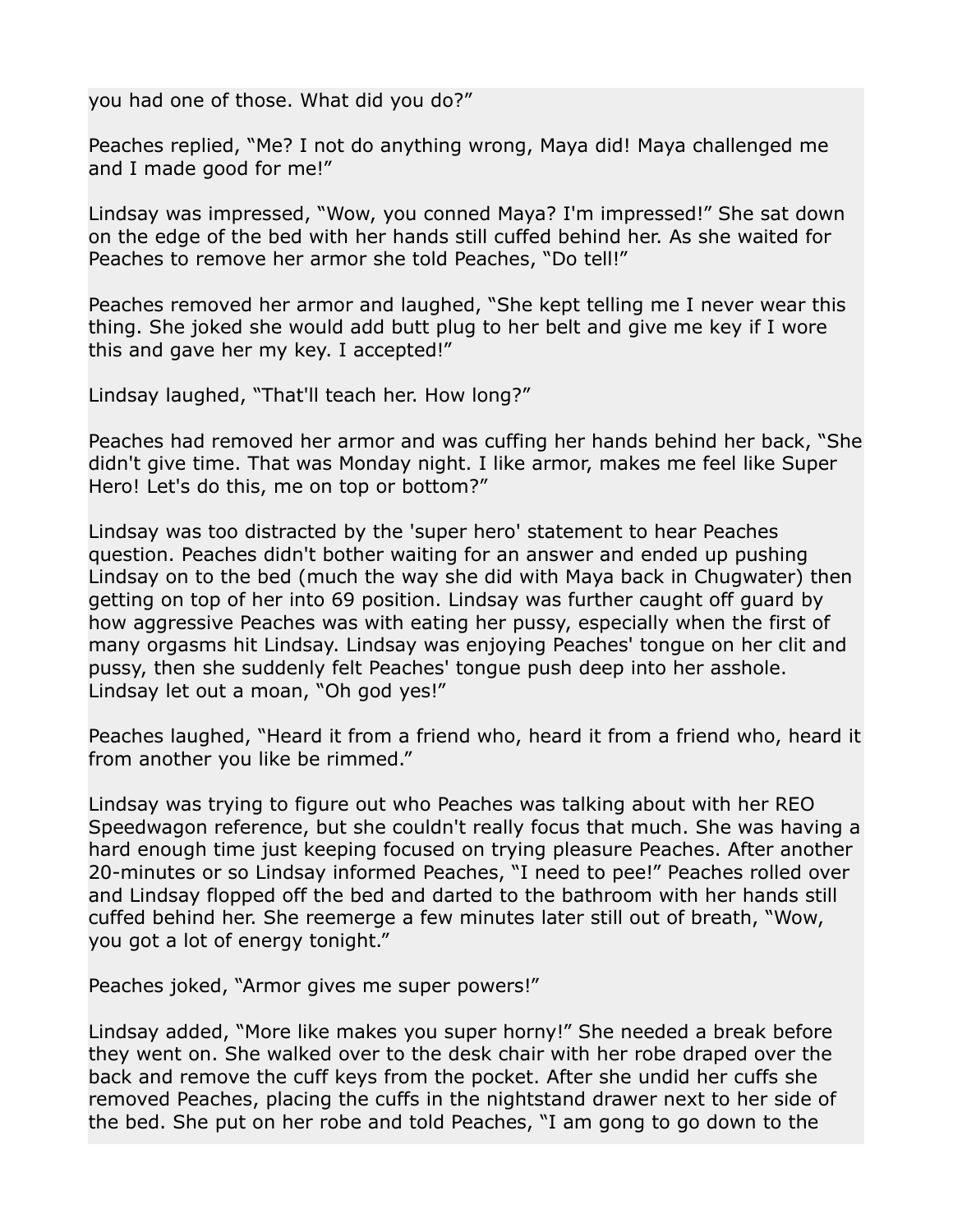kitchen and grab a bottle of wine and some ice cream for us. Be back soon." Peaches decided she should visit the little girls room while waiting for Lindsay to return. Lindsay made her way down to the kitchen and found a small basket in the pantry. She placed a corkscrew, some napkins, couple spoons, wine glasses and one-pint containers of ice cream in the basket. She grabbed a bottle of wine from the fridge and made her way back up to her room. After pouring them each a glass of wine she handed Peaches an ice cream and spoon.

–

Over at the Zinfandel's Bambi was in the kitchen cooking dinner. Bunny had given Gary, Andy and I each a beer while she poured her and Bambi a glass of wine. She asked, "So what are y'all doing tomorrow?"

Andy told her, "Have no clue."

I added, "Yeah, all I know is Gary asked me if were free Saturday to help him and Lulu at the Acme Office."

Bunny commented, "Hmm...interesting. Oh well, nice having you over here."

Bambi added, "Yeah, seems like I am always over there so this is a nice change. Gives me a chance to make my famous Chicken Enchiladas!"

Bunny joked, "By famous she means you need to sign a waiver before you can eat them!"

Gary had walked back into the kitchen and explained, "So, Lulu and I did a topto-bottom inspection of the office after your crew left last weekend. There are many little repairs and fixes that need to be done and since Sara and Lindsay were looking for a reason to kick you two out of the house for their 'girls weekend'..."

I commented, "The funny thing is, they had a 'girls weekend' last weekend when we were in Henderson."

After dinner Gary had his weekly conference call with Cristina so the rest of us headed up to the play loft Bunny of course wanted to spend some time in the hogtie trainer, so Bambi got her setup. She turned her attention to Andy and I, "Okay, who is going to be the first participant..."

Andy asked, "For what?"

I knew what she was referring to and told Andy, "Gary's ultimate male milking machine. Been there; done that; didn't get a t-shirt; but had quite the erotic experience nonetheless."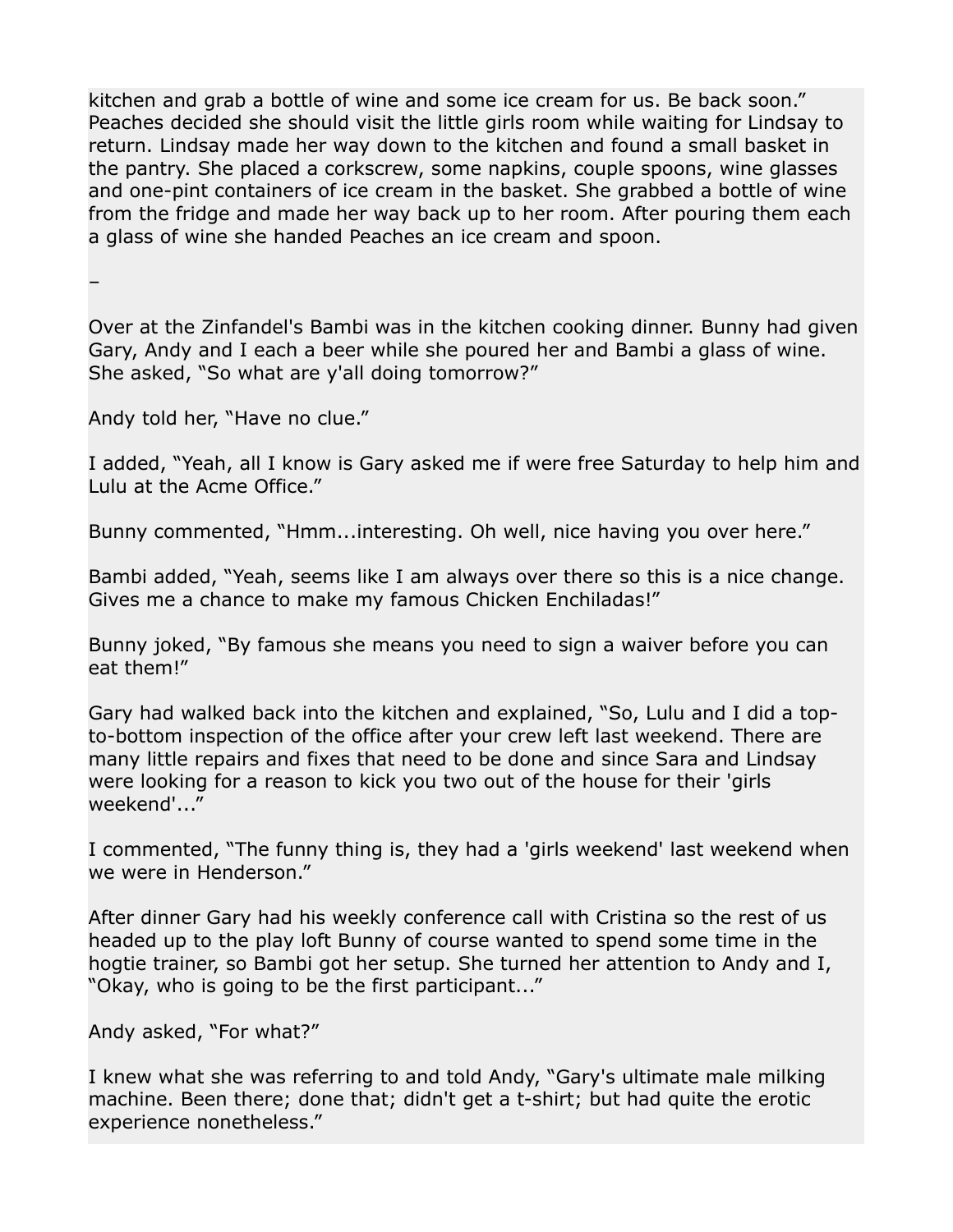Andy laughed, "Well gee, I left the key to my device at the house..."

Bambi pulled out a key from her skirt pocket, "This key?"

Andy look at the key and told her 'no' and then I noticed it was the key for my device, "Actually that is mine...how?"

Bambi pulled out another key and asked, "Is *this your* key?". Andy confirmed and she explained, "Wynn brought them over earlier in the day. Come along Master McGrawl, you are about to get the Ultimate Male Milking." As she started to walk away she paused and handed me a cat-of-nine-tails and told me, "Why don't you make yourself useful and play with my sister for a while!"

Bunny heard what Bambi had said and even though she was gagged we could clearly make out her "Oh fuck!"

Bambi let out and evil laugh, "I heard that!" She walked back towards me and whispered, "Don't worry that was an 'oh fuck' of *excitement,* not fear! Have fun with her."

–

Sara and Kayré were still in the kitchen. Before they headed upstairs Sara asked Kayré, "Choose a bottle of wine of your liking. I'll grab the glasses." Kayré looked through the wine fridge and found a bottle of Pinot Gris then followed Sara to the master suite. Sara opened the bottle and poured them each a glass. Sara commented, "Not a bad week. Misses Bordeaux and company took longer than expected but went well overall."

Kayré agreed, "Yeah, Misses Bordeaux never said anything to or about Kacie. Kacie is happy with the amount of money the store has made from them...and not being called out by any of them. So what do you have planned for us tonight?"

Sara laughed, "Not really sure. Been so busy and then having Ron and Andy stay next door was a last minute thing, so never really planned anything. Hmm....what to do, what to do....oh I have an idea. Let me see, where did I put those scarves?" Sara walked over to the dresser and started looking through the drawers, "...ah here we are!" She pulled out two black scarves and handed one to Kayré and explained, "fold it over as such three times. Remove your shoes then get on the bed. Sit on the bed and then wrap the scarf around your head over your eyes."

Kayré took the scarf, removed her shoes, got on the bed and after folding the scarf as Sara directed asked, "Now what?"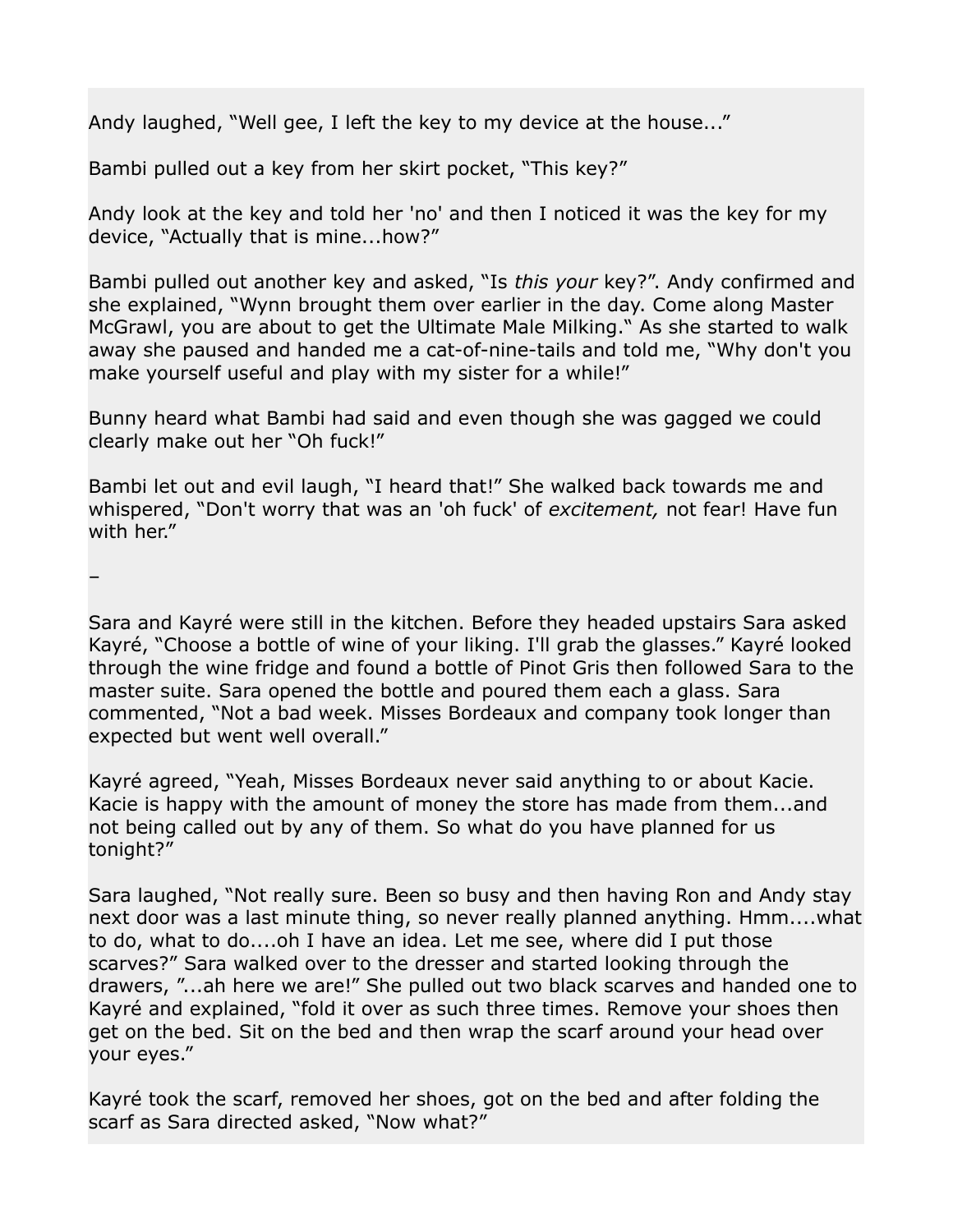Sara hoped on top of the bed facing Kayré and placed the folded scarf around her head over her eyes then reached out putting her arms around Kayré's neck, "Now, we make out! We have all night, so no hurry!" After kissing Kayré a bit she reached over and started fondling Kayré's tits. Kayré followed suit and over the next couple hours the girls got quite 'hands on' with each other with each of them ending up only in their stockings. Both ended up having powerful orgasms causing them to fall asleep for a short time on top of the bed. Kayré woke up to feel Sara sucking on her left tit while fingering her pussy and rubbing her clit. Kayré moaned and Sara giggled, "Ah you're awake!"

Kayré laughed, "Yes I am. What time is it?"

Sara replied, "Haven't a fucking clue, still have this scarf on my head. Let me remove it and see..." Sara removed the scarf from her head and realized the lights were still on in the room, "Oh wow, it is bright in here!" Her eyes slowly adjusted and she was able to see the clock, "Hmm, it appears to be a little before 11:00. I'm hungry, we have ice cream down in the kitchen. I'll run down and grab a couple pints."

Kayré told her, "More wine too please!"

Sara laughed, "I don't know we might get our selves into trouble."

Kayré laughed, "Yeah sure! What's the worst that couple happen?!"

Sara joked, "We could end up restrained to the bed with wands strapped to our pussies with no way out until morning!"

Kayré was still horny and replied, "What's wrong with that?"

Sara giggled, "Well...actually...nothing! Let me head downstairs and see if Wynn is still up." Sara put on a long t-shirt made her way downstairs to the kitchen. She was startled to see Wynn was up and in the kitchen, "Oh, wasn't expecting you in here."

Wynn had been washing dishes, "Yeah I had gone upstairs to see if Lindsay and Peaches had put put their dishes out from earlier." She turned to Sara and noticed her outfit, "Interesting look Miss Raye..."

Sara laughed, "Hey, I am being modest! I could've just come down in my stockings only. Not that I suppose it would much matter as Andy and Ron or Linda are not around. Anyway, since I am down here I was going to grab some ice cream for Kayré and I."

Wynn handed her two spoons, "Well, you can take these spoons, freshly washed!"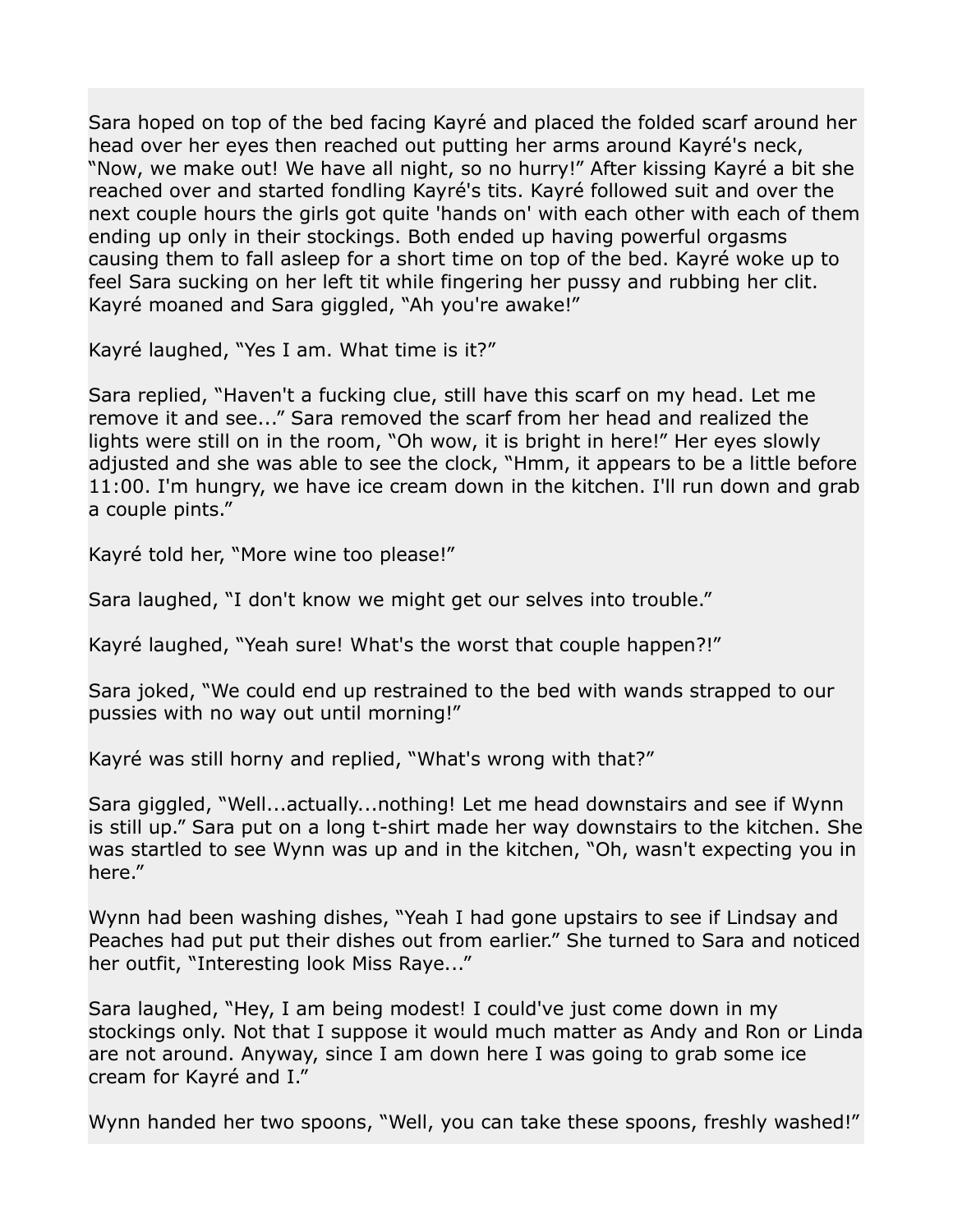Sara took the spoons and then went over to the fridge and opened the freezer drawer retrieving two containers of ice cream. Wynn asked, "Was there anything else Misses Merlot?"

Sara replied, "Well, Kayré is rather horny and drunk. I had suggested we should 'relax' for the rest of the evening."

Wynn laughed, "Perfect! That is a good idea, keep you two contained to your room. We don't want either of you two running off and get into trouble with or disturbing the other guests. I'll get all the supplies from the play room and be up to your room to setup in a few minutes."

Sara told Wynn, "Okay thanks. Oh while you are down there grab Kayré's leotard and a pair of tights for her please."

Wynn replied, "Will do. Be up there in a few minutes." She headed down the kitchen stairs to the lower level and went to gather everything from the toy closet.

Sara headed back upstairs to her suite. Upon entering she didn't see Kayré, but noticed the door to the bathroom was partially closed. Sara set the two ice creams and spoons on top of the dresser. While she was waiting for Kayré she retrieved her long sleeve leotard and a pair of sheer black pantyhose. Kayré was still doing her business so Sara removed the t-shirt and stockings and proceeded to put on the pantyhose and leotard. Kayré came out the bathroom and noticed Sara, "Nice outfit!"

Sara told her, "It is my 'relaxing' outfit. Wynn is going to be up shortly to get the bed setup. She will also bring up your leotard as well as some tights. Now, let's eat this ice cream while we are waiting." Sara handed her the pint of ice cream along with a spoon.

Kayré took the ice cream and spoon from Sara and commented, "Oh yeah, forgot I do have a leotard here don't I!"

Sara giggled, "Among other stuff..."

Wynn knocked on the door, "Room service!" Sara opened the door and Wynn in with an armful of gear, "Okay, we got wands, cuffs, panel gags, blindfolds, wand harnesses and this new toy from Gary." Wynn set everything on the bed and then told the girls, "I'll be back need to grab Kayré's leotard and some tights."

After Wynn left Sara examined the 'new toy' from Gary. What she could make of it, it looked like a power strip. However, it did appear to have a touch screen. Kayré came over and looked at is as well, "What is that?"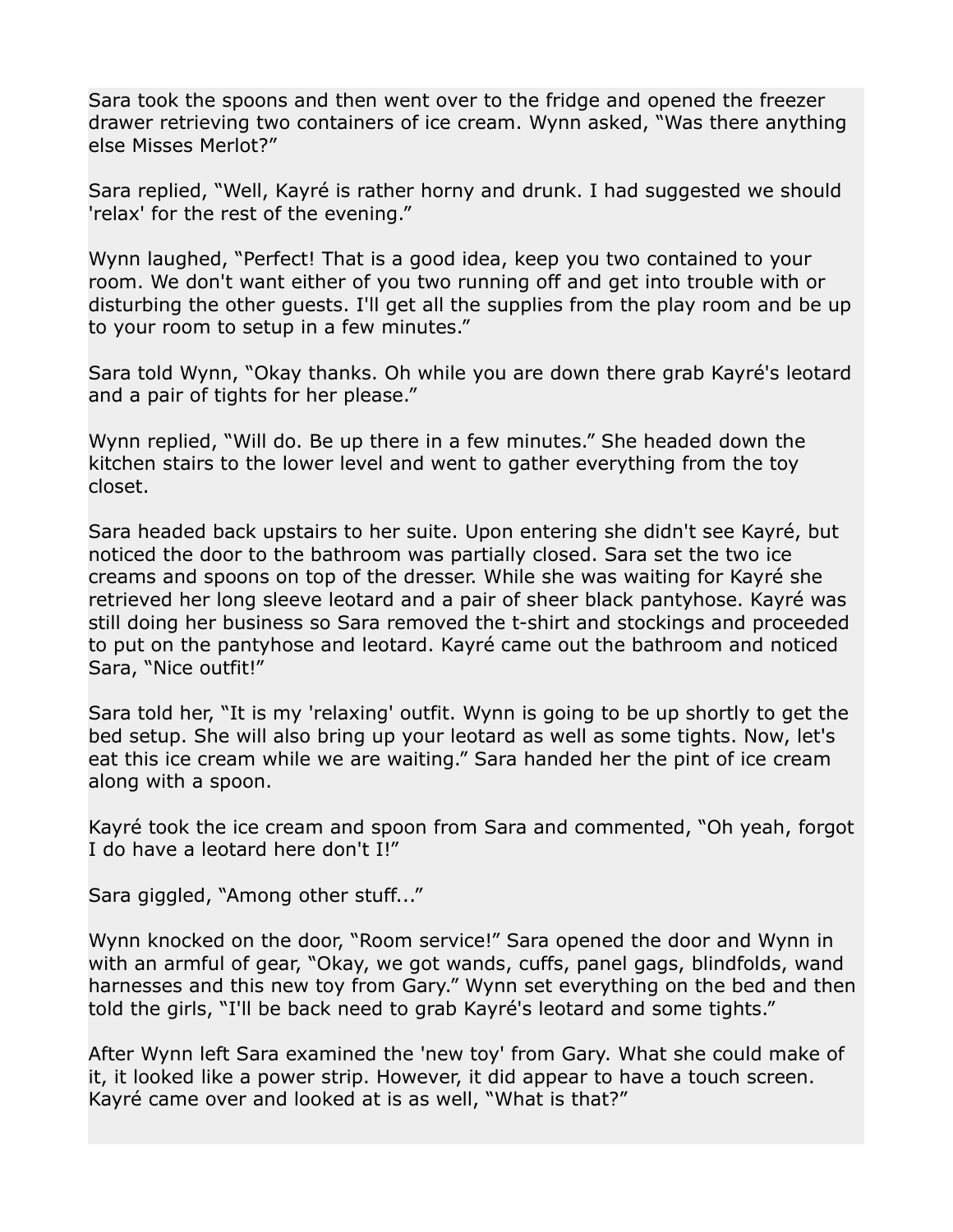Sara explained, "Not too sure. Looks like a power strip, but then it has a touch screen interface. We'll wait for Wynn to come back."

–

Meanwhile down the hall over in the McGrawl's (King) suite Peaches was still horny. Lindsay looked at the time and told her, "Why don't we go change into our leotard and tights. The bed is ready to go, I just need to get the wands setup." Peaches took her leotard and tights and headed into the bathroom to change. Meanwhile Lindsay looked through the bottom drawer of her nightstand and found her favorite gag as well as one for Peaches along with a couple blindfolds. She had the Sequfix magnetic key attached to the base of the lamp. Peaches had returned in sleeveless yellow mid-thigh biketard along with suntan pantyhose. Lindsay handed her a wand harness and instructed her, "Put this on and the gag I set out for you too. There is a blindfold, but wait on that until the end." Lindsay headed to her closet to find her leotard and tights. She found what she was looking for and sat on the stool in her closet and changed into the gold leotard and white tights.

Lindsay returned to the main suite and saw Peaches had attached the wand harness and was wearing the gag as well. Lindsay told her, "Get on the bed and I'll get the wand attached." Peaches jumped on the bed while Lindsay walked over to the chair and picked up two wands bring them to the bed. She also picked up the extension cord connected to the timer and brought that over to the foot of the bed. She plugged in both wands and then asked Peaches, "Medium or High?" Peaches grunted something through her gag that Lindsay was not able to make out. She just assumed, "Okay, 'high' it is then!" She set both wands to high and attached one wand to Peaches' harness. Lindsay did one last check of the setup and hoped up on to the bed next to Peaches. She told Peaches, "Go ahead and lay down and I'll start getting you secured to the bed." Peaches did as she was told. Lindsay started with Peaches ankles and worked her way up. She only attached Peaches' left wrist as she would be able to attach Peaches' right wrist using her left hand as Peaches would able to secure Lindsay's left with her right hand. Lindsay then attached the shoulder and forehead straps. She checked everything and saw there was no way Peaches was going to be able to go anywhere. She handed Peaches the strap for Lindsay's wrist along with a magnetic lock explaining to Peaches, "Hold on to these until I tell you. If you feel with your right hand slightly to the right, you will feel the post. When I tell you pull the strap and loop the hole through the post and attach the magnet with the key. That will secure my left wrist. I'll be doing the same with your right wrist right before I tell you. When you have the magnetic lock in place just throw the key and we will not be able to get out until Wynn comes in the morning!"

Peaches grunted something through her gag. Lindsay giggled, "Yes it is erotic! Go ahead and pull down your blindfold. Okay, let me start getting myself secured." Lindsay did her ankles and waist. Lindsay realized since she needed to instruct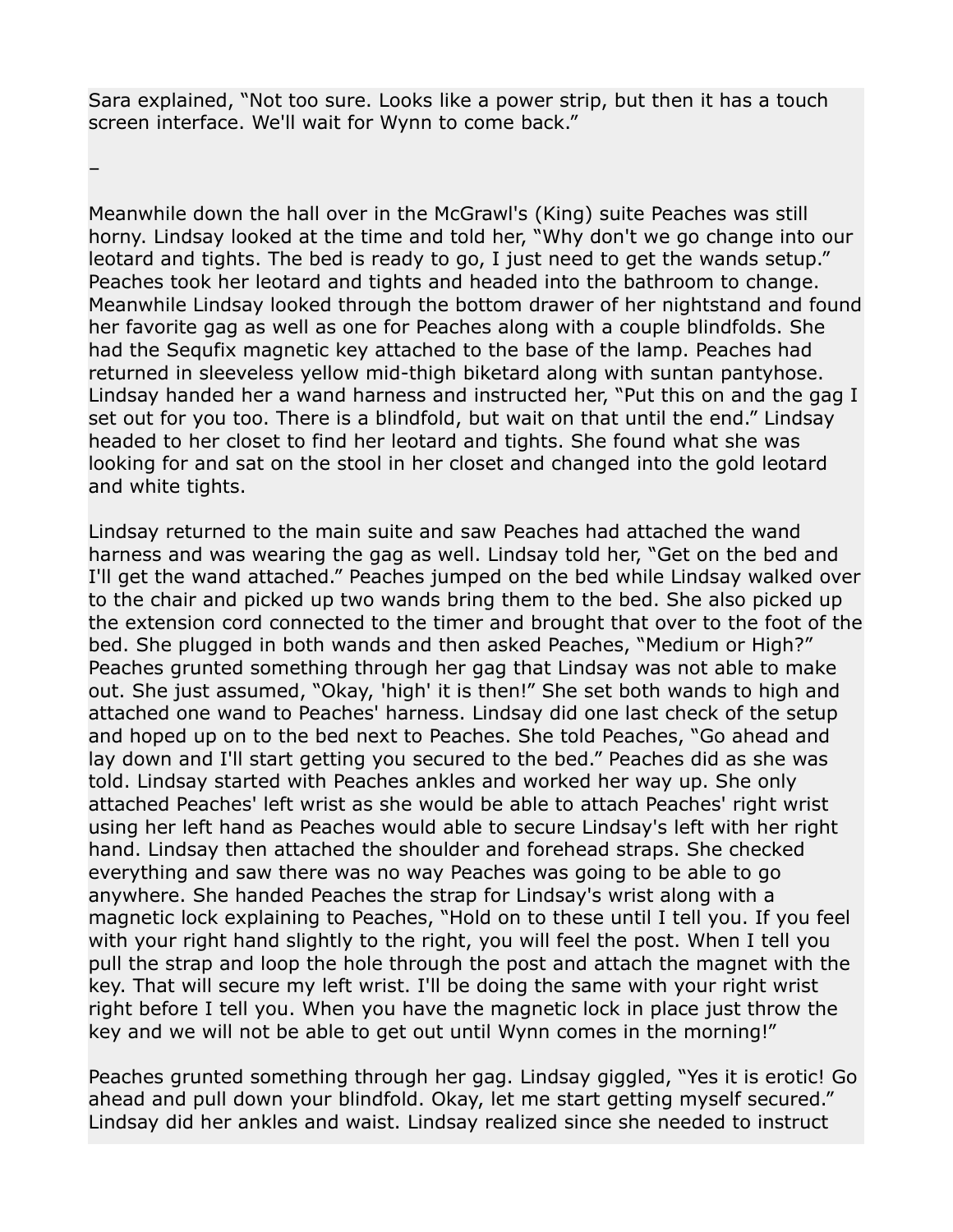Peaches, she would not be able to wear her gag. Lindsay put on her blindfold and laid down then reached up and attached the forehead strap and then the shoulder straps. She secured her right wrist and then carefully transferred the key from her right to left hand. She grabbed a hold of the strap for Peaches' right wrist and tugged until it would go no more. The straps were pre-setup to a set diameter preventing them from being over-tightened. She found the locking post and slid the strap in and attached the magnetic lock. Finally, she placed her left wrist through the loop and passed the key over to Peaches and told her, "Now!" Lindsay felt Peaches grab a hold of the key and then felt Peaches pulling the wrist strap tight. It was quiet enough Lindsay could hear the click of the magnetic lock being attached to the post. She then heard a slight clank from across the room as Peaches tossed the key. Now was the worst part, waiting for the timer on the wands to kick on. Fortunately, Lindsay and Peaches didn't have to wait long as their wands came to life. Both Lindsay and Peaches were moaning. About half hour into their relaxation session Peaches had her first big orgasm and let out a muffled banshee scream. Lindsay had a big orgasm not too soon after and then ended up relaxing enough to have the vibrations on her pussy and clit to put her to sleep.

–

Wynn returned with Kayré's leotard along with some tights. Sara asked about the toy, "What is this, looks like a power strip?"

Wynn told her, "Well, it is. But it is more than that. It is a timer, but you can control each of the four individual outlets independently. I will setup these up to be completely random. So Kayré's wand will kick on at a different time and duration than yours. The duration can be anywhere from a few minutes to a couple hours with a few minutes off then starting up again randomly. Now, give me a few minutes to get the bed setup. Once you are in your leotards put on the wand harness and attach your wands." Wynn made quick work of the bed as this setup was much simpler with a couple spreader bars for their ankles and then wrist cuffs to keep their hands above their heads. Wynn told Kayré, "Get on to the bed and attach your ankles to the spreader bar. You will want to put on your gag and blindfold *before* you attach your wrists. Kayré did as she was instructed. Wynn took the cord for Kayré's wand and connected it to the timer box. She turned to Sara, "Okay, you know what to do." Sara climbed up on the bed attaching her ankles to the spreader bar.

As Wynn took the cord for Sara's wand Sara told Kayré, "Go ahead and put on your gag and blindfold. Once you've done that reach over and connect your left wrist using the cuffs on the post. I'll connect your right wrist to my left once I get my gag and blindfold on." Kayré put on her gag and blindfold then reached over and cuffed her left wrist. Sara told her, "Looks good. Let me get myself setup and I'll attach us shortly." Sara put on her gag and blindfold then cuffed her right wrist to the bed post. She felt with her left hand between them and found the chain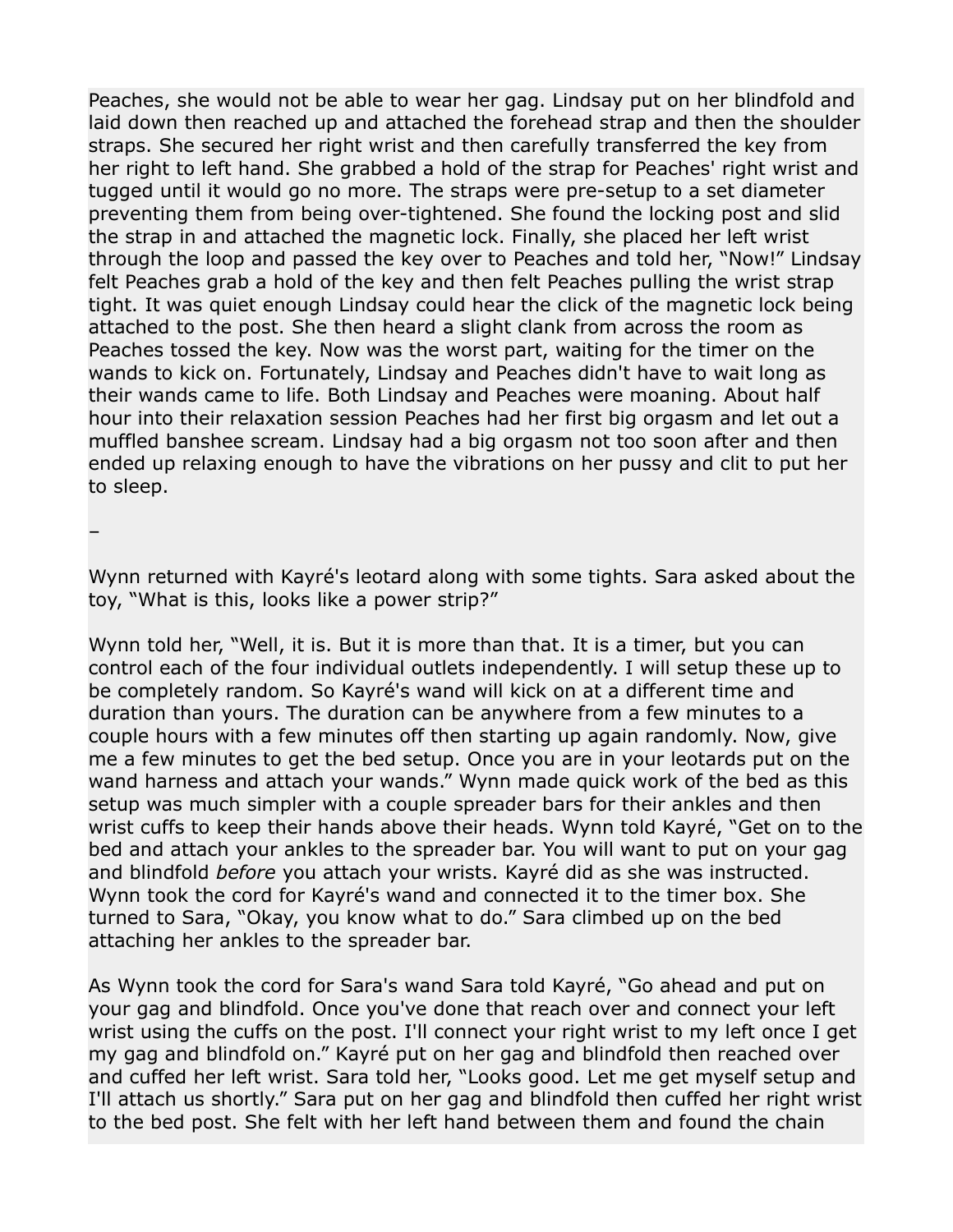with a set of cuffs attached. She took the left cuff and attached it around Kayré's wrist. She then placed the right cuff around her own.

Wynn walked over and tightened the cuffs and told them, "Okay, you two are all set. Wands should be kicking on shortly though not at the same time. I'll be back in the morning to let you two out."

Wynn turned off the light and left the room. Not too much later Sara heard a click, but it was from Kayré's wand. A couple minutes later she heard another click and felt her wand come to life on her pussy and clit. Sara squirmed around to get the wand to hit just the right spot. It took a little trial and error but Sara finally found the perfect spot and was enjoying the sensations when her wand clicked off. Sara groaned in frustration though the edging would prolong the experience. A couple minutes later her wand kicked on again and just as she got close to her first orgasm the wand kicked off. It was going to be a long night. She had drifted off to sleep when she was awaken by Kayré squeezing her hand and moaning very loudly. She felt Kayré's grip loosen as she rode out the orgasm. Sara's wand kicked back on and now the vibrations seemed so much more intensified, perhaps because she was so relaxed now. She could feel the orgasm building and was secretly praying the wand would not kick off before it came over her. As the orgasm kept building Sara tensed and was now wishing the wand would turn off as she was not sure she was going to be able to withstand the intensity of her forthcoming orgasm. Luckily (or unluckily) for Sara, her wand remained on and in the next couple minutes felt one of the most powerful orgasms she has had in a long time. She held on best as she could and felt the wave of pleasure hit her as she passed out for the evening.

–

I walked over to Bunny in the hogtie trainer with the cat-o-nine-tails. After removing her gag, I commented to her, "I thought Bambi was the submissive of the family? At least she was when she was with Maya." I gave her couple whacks with the 'cat' on her ass.

Bunny moaned, "Oh yeah! Bambi prefers to be a bottom, but when given the opportunity such as tonight she can switch and be a top. Now, don't just stand there..." I resumed using the 'cat' on Bunny's ass and back.

Andy had followed Bambi over to the far corner of the play loft where the milker/fucker setup was located. She told Andy to remove his shorts and briefs. After Andy stripped from the waist down Bambi knelt down beside him and unlocked his device and commented as she removed it, "Oh, you have the 'deluxe' high security model." After Bambi removed the tube, Andy's cock immediately gained girth, "Wow, how do you even fit your dick in there?!"

Andy laughed, "Lots of lube and an ice pack."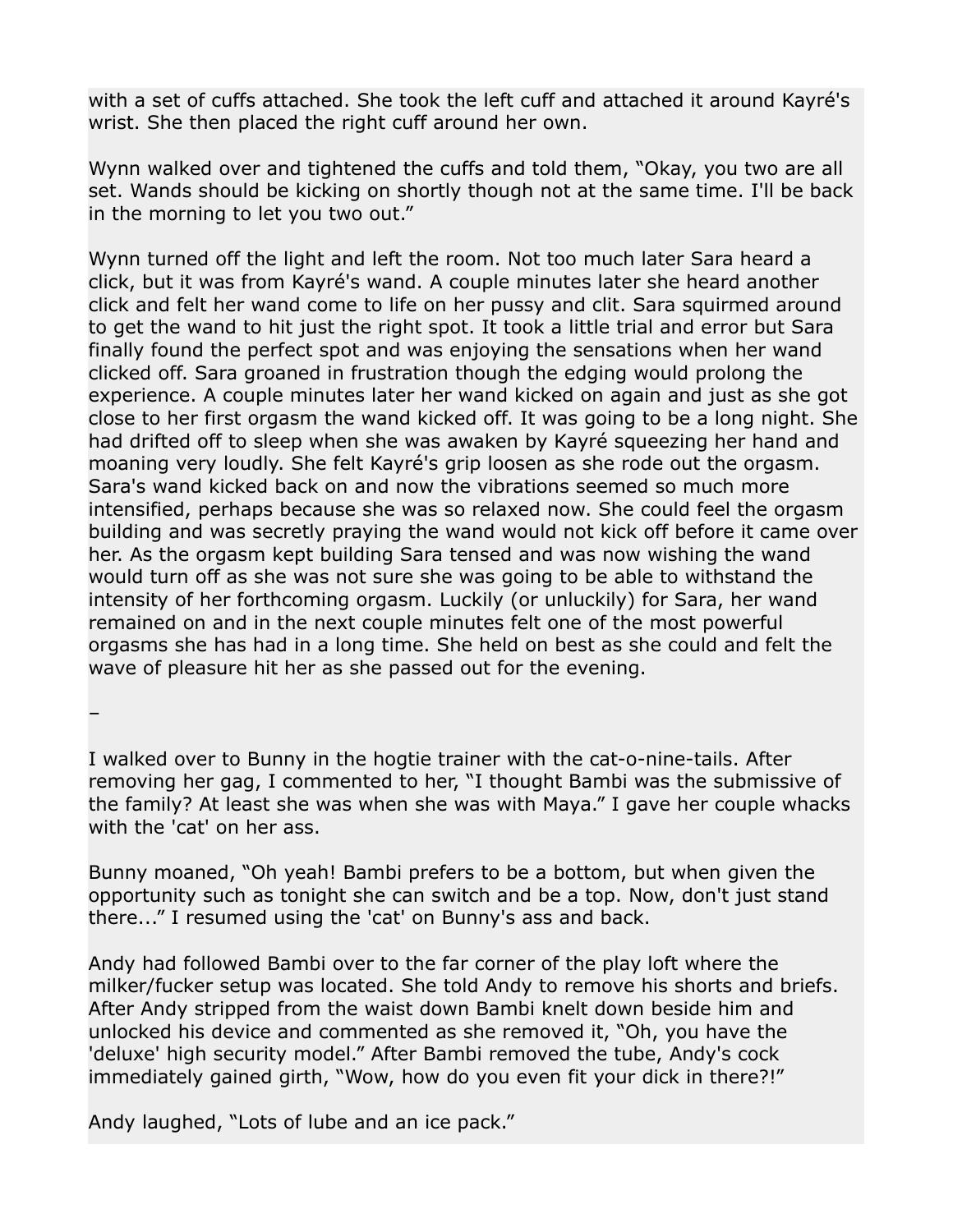Bambi chuckled and handed Andy a set of leather wrist and ankle cuffs, "Okay, then...whatever works. Go ahead and put on these cuffs and then hop into the sling. I'll get you positioned correctly and secure your limbs once you are on there." Andy took the cuffs attaching them to his wrists and ankles. He hoped into the sling and Bambi directed him, "Grab a hold of the chains above/behind your head and I'll position you correctly." Andy grabbed the chains and Bambi grabbed his leg pulling him so his ass was at the edge of the sling chair. Bambi attached his ankles and then walked over and gabbed his arms clipping the wrists to the chains above this head. Bambi explained, "Now, this is something Gary Frankensteined one night when we were still in Nevada. He got this wild idea: why not take a butt (fucking) machine and Venus (penis) milker and put them together."

Andy laughed, "Why wouldn't you?!"

Bambi agreed, "Yeah why not. However, it was Bunny that added the third component, the nipple milkers. We already had this setup going for us ladies with the same fucking machine and the nipple milkers...so she suggested Gary give it a try a couple months after we had moved in here. He did and boy we never seen him cum as hard as he did that night. Anyway, let me grab some lube and I will get you setup and acclimated. Oh, almost forgot you need a blindfold...it kicks the whole experience up a notch. Of course so does a gag, but since this is your first time we'll not do the gag." After getting and putting a blindfold on Andy, Bambi grabbed the lube can and lubed the dildo on the butt machine. She put on a latex glove on her left hand then globed lube on to her gloved hand, "Since I don't know where your ass has been I best wear a glove."

Andy replied, "It has been with me my whole life..."

Bambi laughed, "True." She slowly worked one finger in Andy's asshole, "A bit tight, going to have to give Lindsay some tips on how to loosen you up." She kept massaging his asshole for a couple for minutes slowly working up to getting three fingers in his hole, "Ah okay, that's more like it." She adjusted the fucking machine the dildo was ever so slightly penetrating Andy's ass. She warned him, "Okay going to start the fucking machine now, just on low." Bambi turned on the machine and Andy moaned in pleasure as the dildo rubbed against his prostate. "Doing okay?" Andy nodded. "Okay, then lets kick up the tempo now." She increase the speed and Andy moaned again. Bambi noticed Andy's cock was getting rock hard, "Oh my, you're really enjoying this! Time for the Venus." She placed the receiver over Andy's cock and started the pump, "Again, we'll start slow..." As she increased the speed of the Venus she advised Andy, "If it becomes too much let me know. Gary can take this thing full blast and still takes him a good twenty minutes plus to cum." Bambi observed Andy over the next couple minutes as she slowly increased the speed of both the fucking machine as well the Venus. She could tell Andy was enjoying himself and it was time to complete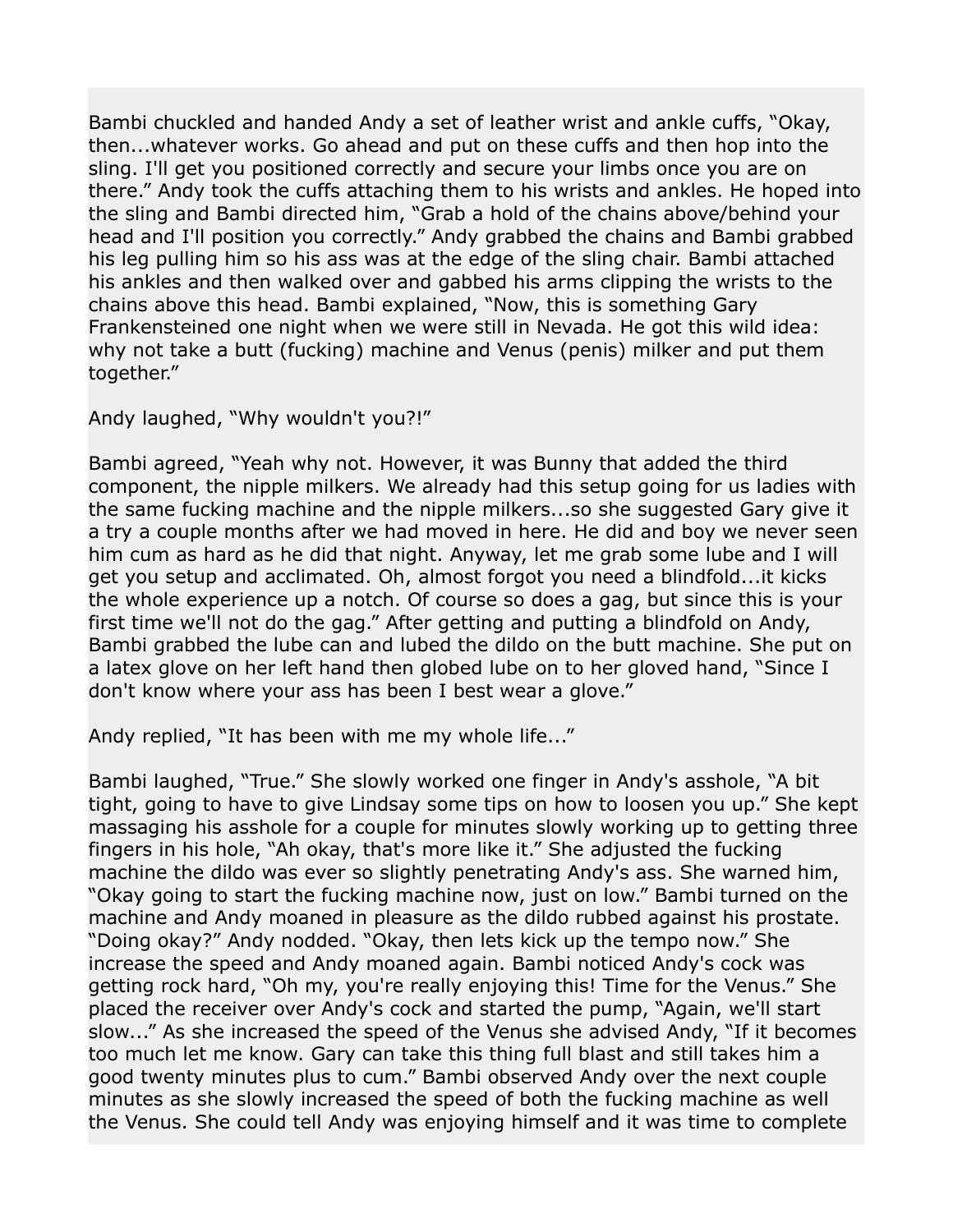the trifecta, "Now for the third and final piece, the nipple milkers. This may be a bit over powering at first, so I'll keep the suction to a minimum and slowly work our way up." She attached the milkers to Andy's nipple and started the secondary pump on the slowest speed. After another 10-minutes Bambi had everything going at full speed and Andy was breathing and moaning heavily, "Okay then, I'll leave you here for a bit to enjoy your experience. I am going to go check on my sister and Ron." Just as Bambi walked away Andy had the first of several orgasms.

The next morning at The Zinfandel's Andy and I headed down to the kitchen. Bambi was making an omelet with green chilies and chorizo. Gary came in the kitchen and commented, "Ah, I love the small of Chorizo in the morning! Bet you didn't know that Bambi spent sometime down in Mexico."

Well, that would certainly explain how she learned to cook these Latin American dishes. Bambi explained, "It was part of a church group, we did a three-month missionary trip back in the mid 90's."

After breakfast Gary handed Andy and I a copy of an 'inspection report', he explained, "This is everything we came across when we did the inspection last week. I also forwarded a copy to Wynn so she should have everything you need when she comes to get us."

Andy was looking at the report, "Hmm, I thought we fixed all the PC's when we were out last weekend?"

I replied, "Yeah, there were about half dozen. Which reminds me, you never did bring back my USB imaging sticks."

Gary explained, "They are in Lulu's office, kept meaning to bring them back home with me. Anyway Lulu sent out an email asking if anyone was having issues and that is why there are a couple more PC's needing repair."

Andy was still skimming the list, "Purple haze?"

I replied, "What was the second single by *The Jimi Hendrix Experience*? However, I don't think that's what they mean. Let me guess a 23-inch E-Series HP monitor?"

Andy replied, "They don't say what kind of monitor other than it has a 'purple haze'."

I told him, "Yeah, sounds like one of those HP monitor to me. I don't recall though using any of those on the ACME job. Far as I knew we stayed with our default 22-inch. I'll take a look when we are there. What else is there?"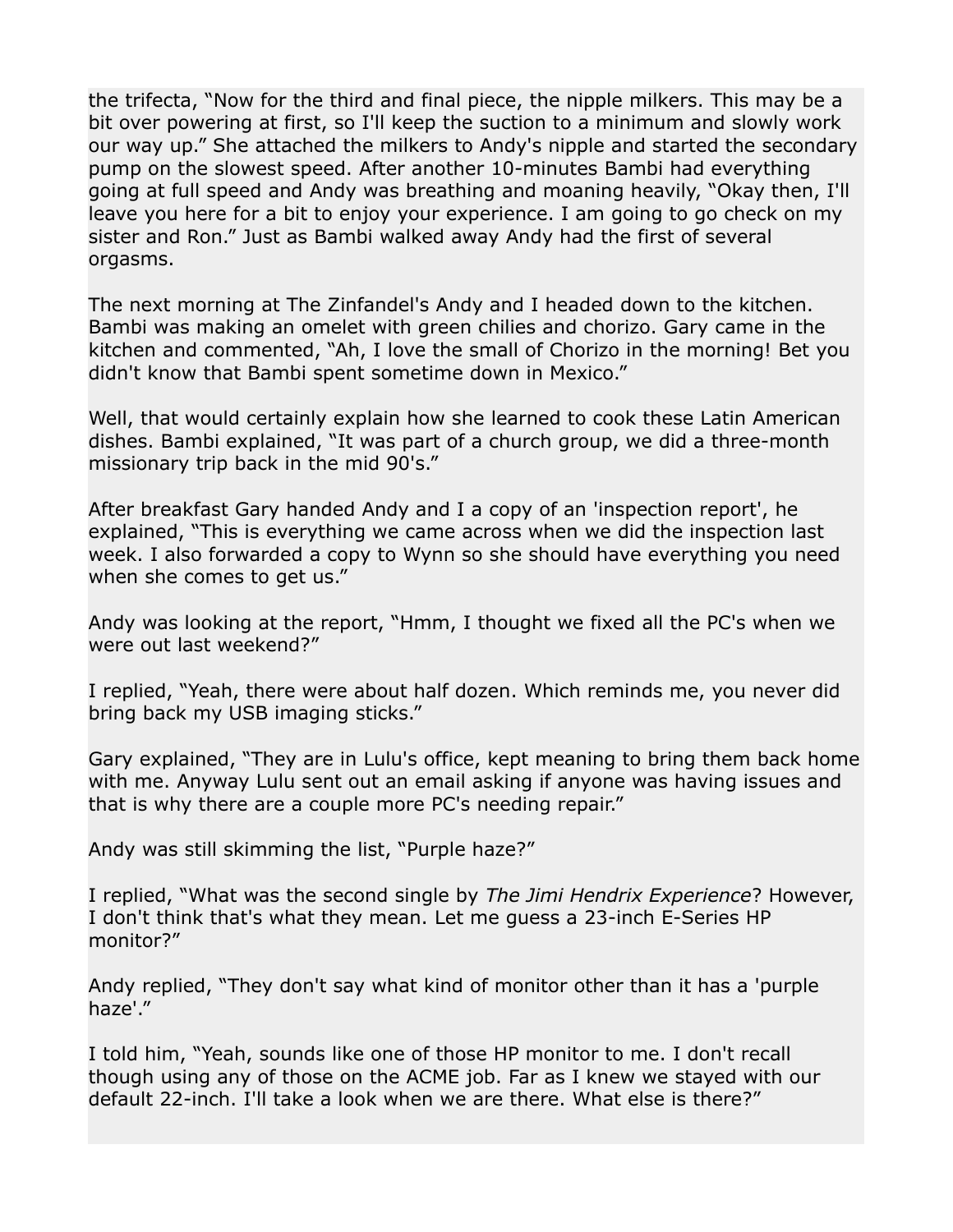Andy observed, "Boy they are sure rough on patch cables, got a about dozen with broken clips. Other than that nothing too major. Oh wait what the...'customer spilled coffee on the customer service computer'!"

I laughed, "Darn customers. That sounds like it might be a full replacement."

Gary added, "Too bad it wasn't Red Bull, could've had a flying computer!"

Andy replied, "No you wouldn't! Red Bull may give *you* wings, but it will destroy your computer. We used to see a computer that took a bath in Red Bull, at least once every couple months at the Casa Adobes store. We had a junior law firm across the way in the center and they always seemed to be spilling Red Bull and other energy beverages on their computers. Finally switched to mini's mounted to the back of their monitors."

## **Chapter 15: ACME and One More Last Night**

Wynn's internal alarm kicked in...albeit a few minutes early. She got out bed wearing only her armor and the fishnet pantyhose. She headed to the closet and found her French Maid's uniform. She grabbed her master key ring and headed upstairs to release Sara and Kayré. She knocked on the door in her French accent announced, "Service de chambre!" She walked into the room and undid the outer cuffs and then tossed the keys for the inner cuffs between Sara and Kayré.

Sara with her one free hand managed to remove her blindfold and then looked to her side and found the keys. She took the keys and undid the cuff connected to the girls' inner wrists then the cuff around her left wrist. With both her hands free she was able to remove her gag, "Ah Fife, how nice of you to wake us this morning."

Wynn giggled then told them, "Still need to do Lindsay and Peaches then I'll go check on Maya and Kacie. Just throw everything in the chair and I'll get it when we get back from Brunch. Meet down in the Great Room when you are ready." Wynn left and headed down the hall to Lindsay's room. As she did earlier, she knocked on the door in her French accent announced, "Service de chambre!" Peaches was awaken by Wynn entering the room and did not realize she was gagged, blindfold and secure to the bed. Peaches started to panic as she did not quite remember the events of the past evening. Wynn came over and placed a hand on Peaches' shoulder, "Okay Madam Adela! I'll have you two out in a couple minutes." She jokenly added, "and I am sure Lindsay needs to pee."

Since Lindsay never put her gag in she could reply to Wynn, "Yes, yes I do!" Wynn came over with her universal magnetic Sequfix key and released Lindsay's wrists. Lindsay removed her blindfold and saw Wynn as Fife, "Oh it's Wynn's distant cousin from France!"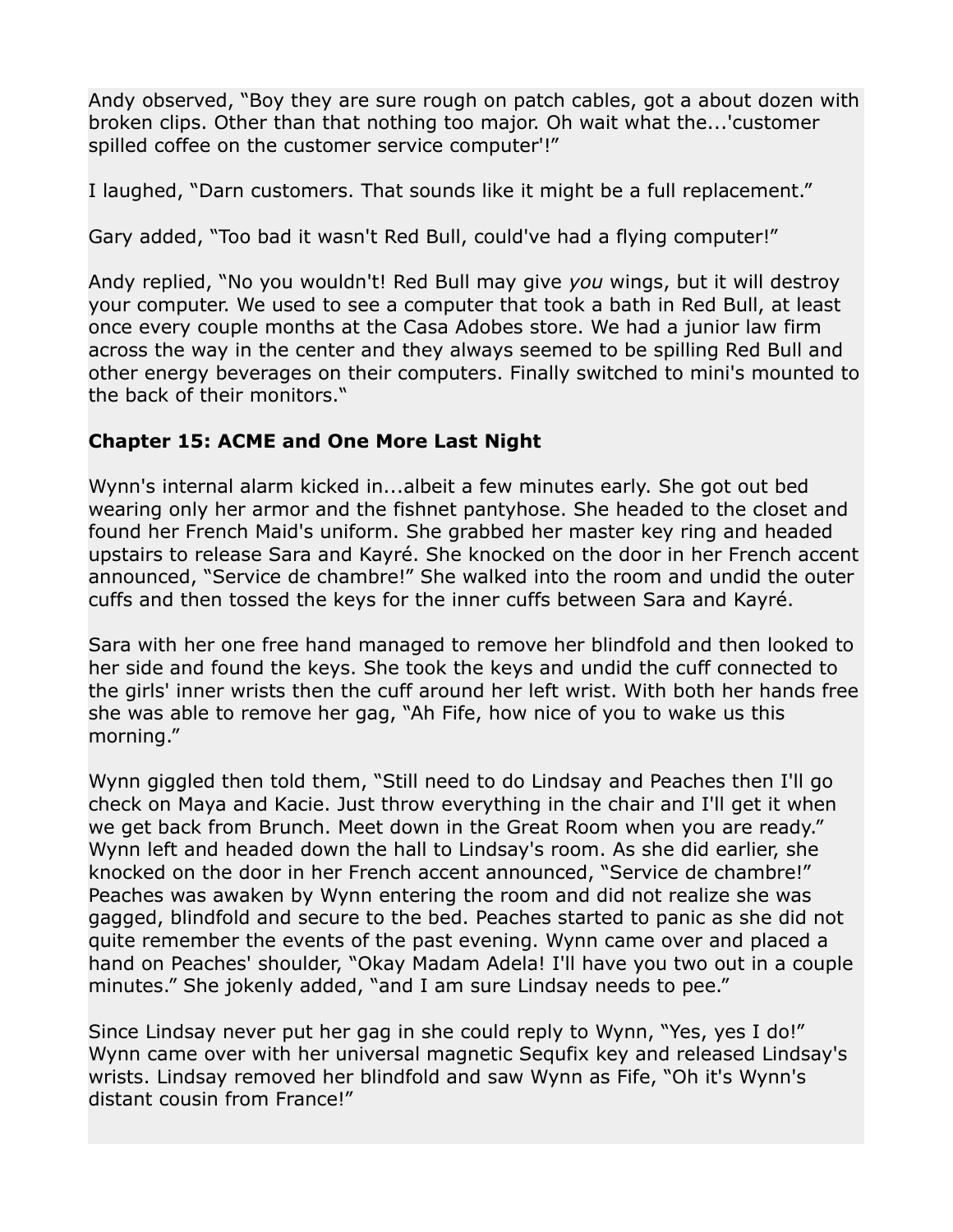Wynn replied, "Wi! Wi!"

Lindsay giggled and then informed her, "So our key should be somewhere over by the TV wall. Of course Peaches was blindfolded when she threw it so it could've ended up anywhere."

Wynn told her, "Well, I might attract it with these metal stiletto heels. That is what happened when you and Sara had played with these at the other house." She walked back around to release Peaches when she heard the clink of the key being attracted to her heel, "Well, there you go! I told you that would work." She curled her leg upward and pulled the key off her heel tossing it to Lindsay, "Here you can start releasing yourself while I work on Peaches. Just leave everything in the chair and I'll come back up after we return from Brunch and collect everything." Once Wynn had Peaches fully release she told them, "I need to go check on Kacie and Maya. Just meet in the Great Room when y'all are ready."

Wynn headed down the center stairs into to the Great Room then back to her suite to deposit her master set of keys. She then headed downstairs to the playroom then over to the Quail Suite. She knocked on the door and entered into the hall of the suite. As she got near the bathroom she announced in her French accent, "Bonjour mes demoiselles."

Maya was already awake and turned on the light. She smiled when she saw Wynn as Fife; Kacie was not quite awake and mumbled, "Where the fuck are we?!" Maya gave Kacie a firm, but gentle kick in the ass. Kacie let out a yelp, "Ow! What the hell!?"

Maya laughed, "Time to wake up."

Kacie was still half asleep, "Geez, if Kayré did that to me..." She then noticed Wynn, "Interesting outfit."

Maya giggled, "I could've kicked you right out of the bed."

Kacie agreed and opted to make sure Maya did not prove her point, "Oh I am sure you could have. I'm up now."

Maya pointing to Wynn/Fife, "This is Wynn's distant cousin from France."

Kacie laughed, "Okay, if you say so."

Wynn replied, "When you two are ready meet up in the Great Room and we will head out to brunch."

Maya asked, "You going dressed like that?"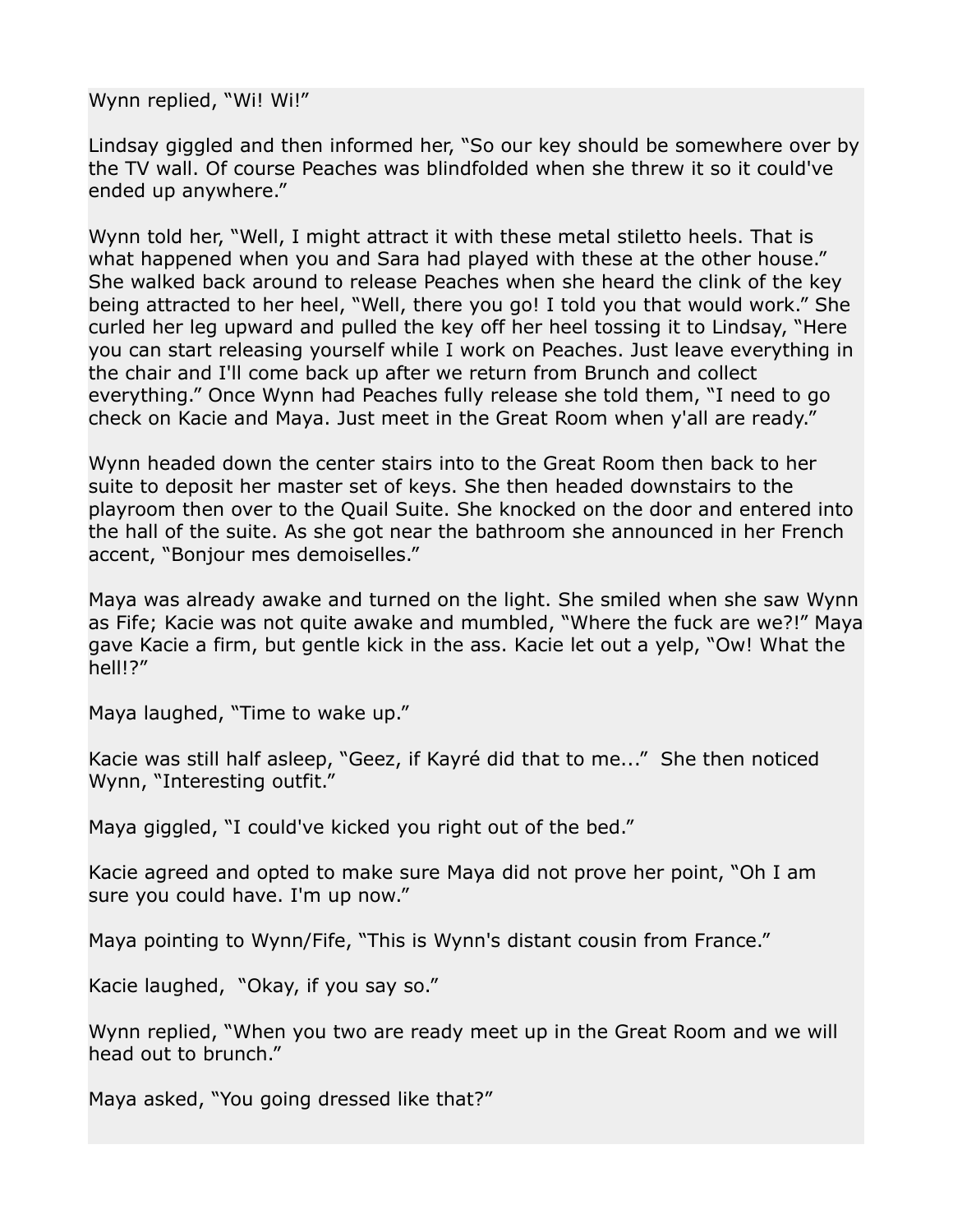Wynn laughed, "No, I'll find something less flirty to wear." She left the suite and headed back to her suite to change. She found a purple corset and long skirt to wear with the black fishnets and the stiletto ankle boots." She returned a few minutes later to find everyone in the Great Room. She asked, "So where are we going this morning?"

Maya commented, "Well, last week we went to that place over in DC Ranch."

Sara added, "Yeah, prior to that was in Old Town Scottsdale with Miss Kitty and Martina. Did you have someplace in mind?"

Wynn thought for a moment, "You know what, there is a small Cafe over in Carefree near that chuck wagon place Ron likes. Be warned, it is one of those places you can not judge the food by the outside. Lindsay and Sara with me in our Jeep. Kacie and Kayré can ride with Maya and Peaches who follow us in their Jeep."

–

The girls returned from Brunch and changed into something more playful. They all headed down the stairs to the playroom until we would have returned later that afternoon. Wynn made her third outfit change since getting up that morning and then called me, "I'm on my way over, you three ready?"

I replied, "Yeah, we'll meet you up front." I knew it would only take Wynn a minute to get over so I told Andy and Gary, "She's ready and should be out front shortly."

We just walked out the front door then we saw Wynn pulling up in the Cruiser. I sat up front and asked, "Everything go alright last night?"

Wynn yawned and laughed, "Yeah...I didn't get to bed until almost midnight. Kayré and Sara had a bit much wine and decided they should 'relax' for the night. So had to get their room setup. Of course I was still up since Lindsay and Peaches had invited me to an ice cream and wine party in Lindsay's room earlier. Maya and Kacie pretty much kept to themselves down in the Quail Suite. So you and Andy have a chance to review Gary and Lulu's list?"

Andy replied, "Yes we did."

I added, "Doesn't seem like it is too bad. But, we won't know until we dive into this deeper." I then noticed Wynn was wearing a purple corset with black booty shorts and the fishnets paired with stiletto ankle boots. I asked, "Come from Brunch dressed like that?"

Wynn laughed, "Oh God no! Was wearing a long skirt then, but didn't think that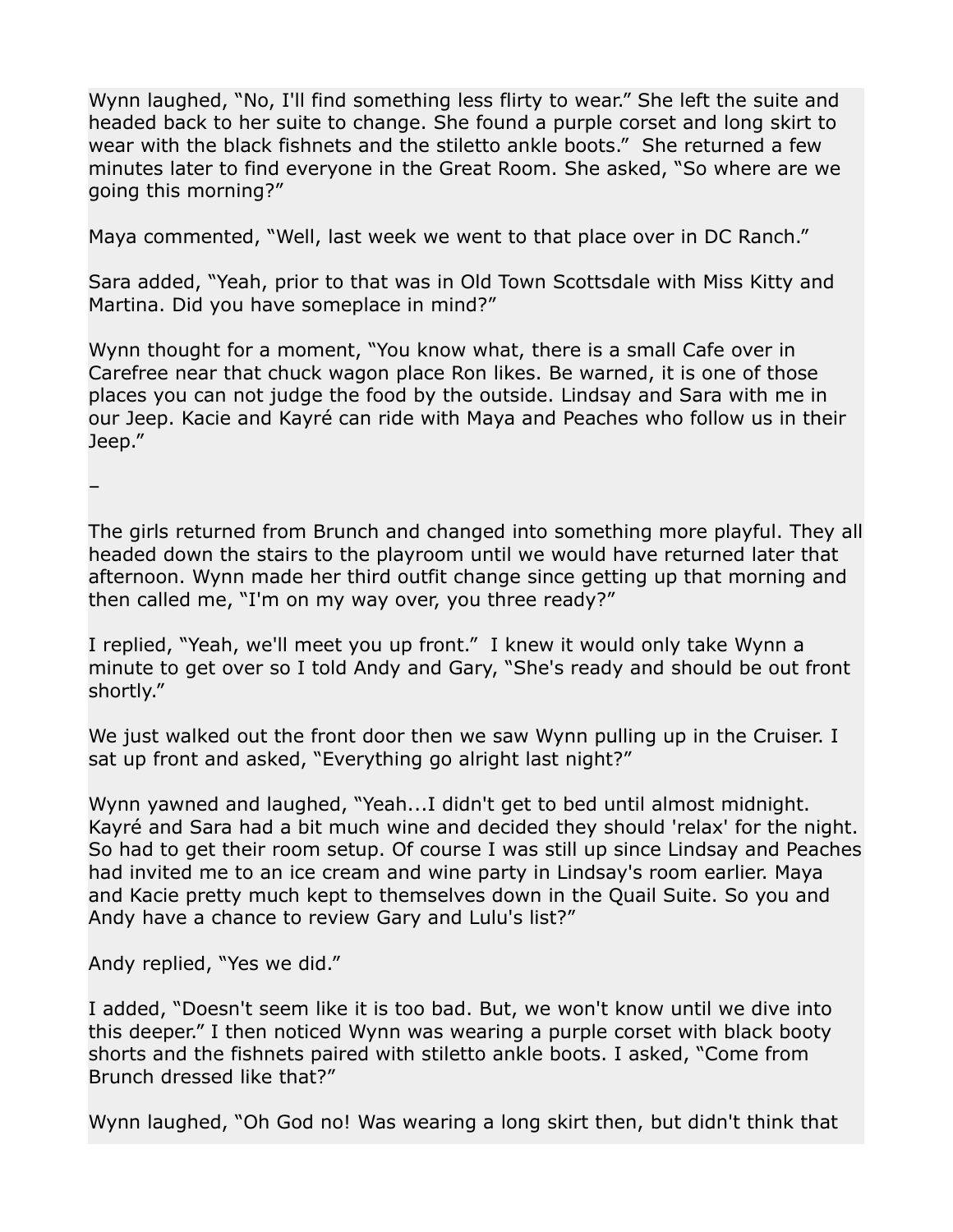was going to work very well for what we would be doing. Then prior to brunch I was dressed as Fife"

A little later we arrived at Gary's office and he noticed, "Oh, Lulu's here. She did mention to me yesterday she might come in. We should be fine, unless she has a whip..."

Andy added, "and dressed in all Leather?"

Gary laughed, "That would be an interesting sight...or actually more like scary!" After Wynn parked Andy and I got out and went to the rear of the Cruiser to get everything we were going to need for this project. Wynn had followed Gary into the office. He called out, "Lulu!"

Lulu walked in from her office and commented upon seeing Wynn, "Cool outfit. Rocker chick?"

Gary and I walked in and saw Lulu in her all pink attire. I joked, "Oh great she invited Martina, we're never going to get anything done!"

Over the course of the next couple hours we had most of the issues resolved. There were a couple systems which were re-imaging that would take a couple hours to complete. I had located the 'Purple Haze' monitor and told Gary, "Yep, this is the model of monitor I was thinking of."

Andy came over and observed, "That is not one of ours, not sure where that came from, but certainly not from us."

I told Gary, "We'll go ahead and replace it. Just bill you for a new monitor. Wynn will add it to your tab from last week."

Wynn made note and asked Gary, "Did you want me to bill you for last week's services; both stores together or separate?"

Lulu replied, "Separate please. Send me the bill for Deer Valley and Cristina the bill for Henderson. Now, if y'all can find a breaking point soon, we should be thinking about lunch."

Without missing a beat, Andy commented, "Been thinking about that all morning!"

I laughed, "I don't doubt that. Let us swap out this Jimi Hendrix monitor and we can go to lunch." After we had returned from lunch I checked on the systems we were re-imaging. All of them had successfully completed and booted to the Acme's Windows NT login screen. I told Lulu, "Okay, Martina everything looks good here give us a few minutes to pack up and we will be out of your hair!"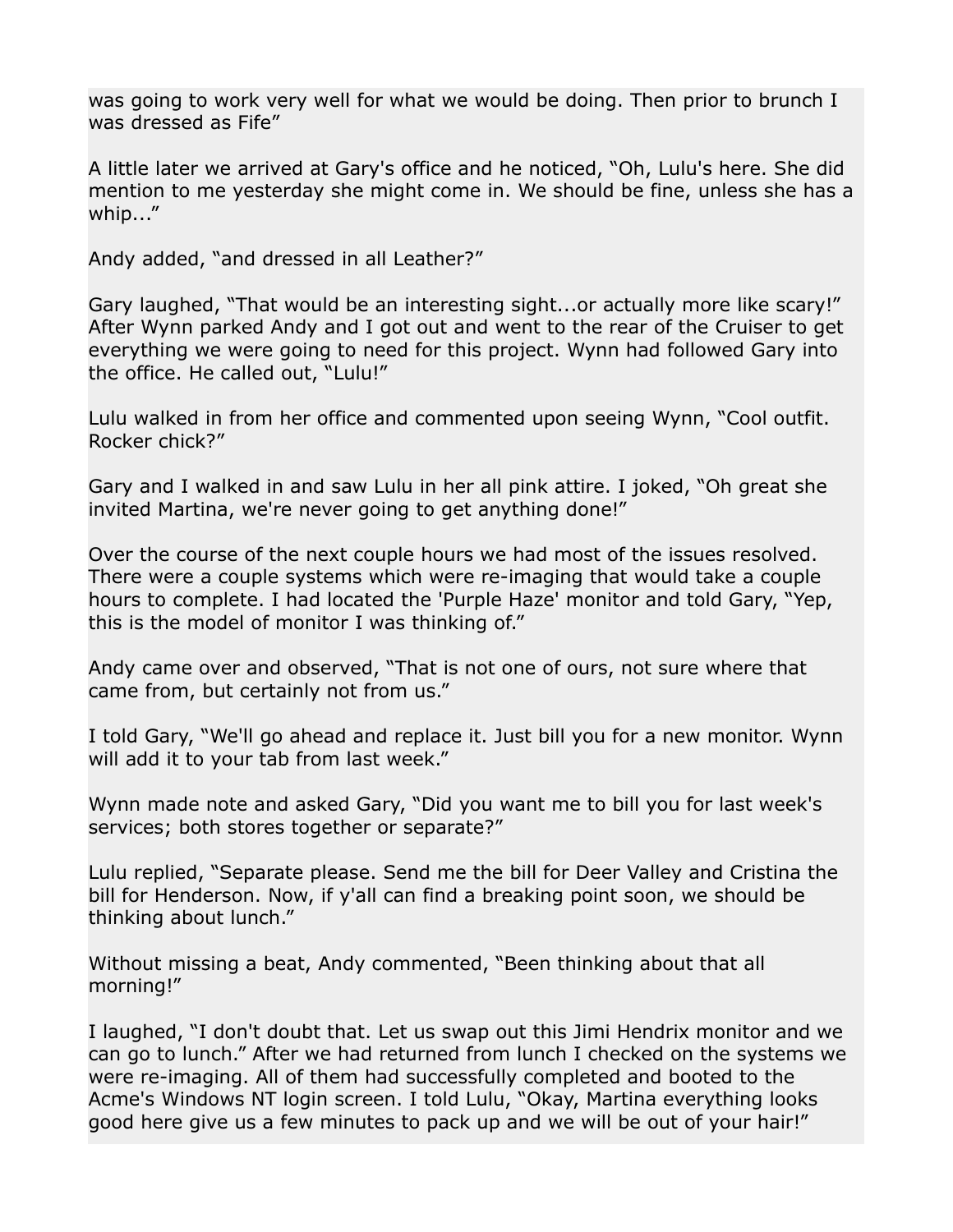Lulu laughed, "Very funny Ron! Seriously though, nice of y'all to be able to do take time out on a Saturday to get this done."

I told her, "Well, I believe it Sara and Lindsay you should thank as they wanted Andy and I out of the house for some reason."

We had finished packing and cleaning up when Gary advised us, "Lulu will drop me off at the house. We still need to take care of somethings over here."

We returned to the house; Andy needed to go over the Scottsdale store, but said he would be back for dinner. Wynn and I walked into the kitchen and found a note taped to the refrigerator: 'See Kayré'. I took the note off the fridge and headed down to the playroom with Wynn. We found Kayré in one of the hogtie trainers. Wynn removed Kayré's gag and I asked showing her the note, "I see you, now what?"

Kayré giggled, "Mother called. She says Dianne will meet tomorrow here around 2:00 PM."

I asked, "Do Maya and Peaches know...of course it doesn't much matter as they are already here..."

Kayré told me, "Yes since Dianne told Maya once Linda contacted her."

I replied, "Okay. Hmm....best I call Laura and see if she is going to be available tomorrow afternoon." I told Wynn, "I'll be up in my office."

She looked at the clock on the wall and told me, "Still about an hour and half hour until we should start dinner."

I asked, 'What is dinner?"

Wynn replied, "The meal after lunch, but that's not important."

I groaned, "Okay, walked into to that one. What is *for* dinner?"

Wynn laughed, "Um...well...I thought you were going to grill."

I replied, "News to me. I can grill, but what I am grilling?"

Wynn laughed, "Um...fish?"

I told her, "And what crimes is said fish accused of? Sounds good to me. I suppose you will need to get said fish?"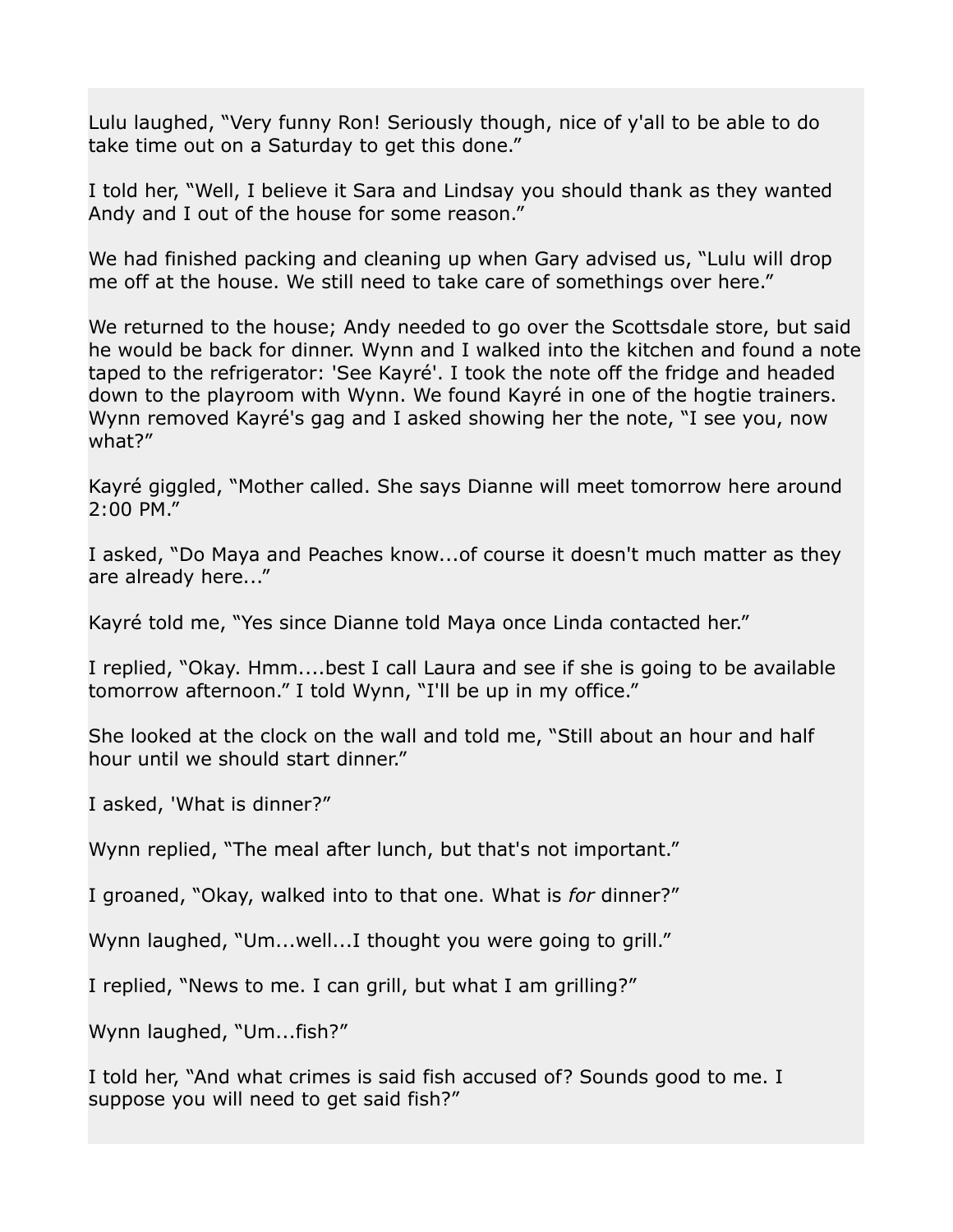Wynn sighed, "Yeah, I suppose I would need to do that. I also should get some potatoes too. Well guess, I better head to the market."

Kayré asked, "Dressed like that?"

I laughed, "What's the matter with the way she is dressed?"

Kayré giggled, "Nothing really. I keep forgetting where we are, wouldn't see that down in Oro Valley!"

I headed up to my office while Wynn headed to the market. I called Laura and Miss Kitty answered, "Afternoon Ron. Need to talk to your sister?"

I replied, 'Yeah, if she is free."

Miss Kitty informed me, "Oh she is free, I can't say the same about Sophie though. Give me a moment and I'll give her the phone." She walked over to their playroom and handing the phone to Laura, "Your brother."

Laura replied, "Well fuck, I had Sophie just where I wanted her...oh well she can wait..." She took the phone from Miss Kitty, "What's up Ron?"

I told her, "Just a quick call to see if you are free tomorrow afternoon around 2:00 for a conference call?"

Laura told me, "Should be...with whom?"

I replied, "Linda Holstein and Diane Austine, regarding the future of Vinnie's."

Laura replied, "Oh. Vinnie's 3.0, what exactly are we doing with that?"

I told her, "We'll find out tomorrow. So far all I know is she plans on using the building Linda was going to use Corona de las Estrellas before Scottsdale denied her special use permit."

Laura confirmed, "Okay, then I'll be expecting your call around 2:00 tomorrow."

I was adding the consult to my calendar when my office line rang. Looking at the caller ID I saw it was Linda's cell, "AZ Outback, Ron."

Linda laughed, "Wow, you answer your own business line!"

I explained, "Well, since Wynn is out getting food for tonight I kinda had too. What can I do for you?"

Linda explained, "Not sure if Kayré told you or not, but Dianne and I are meeting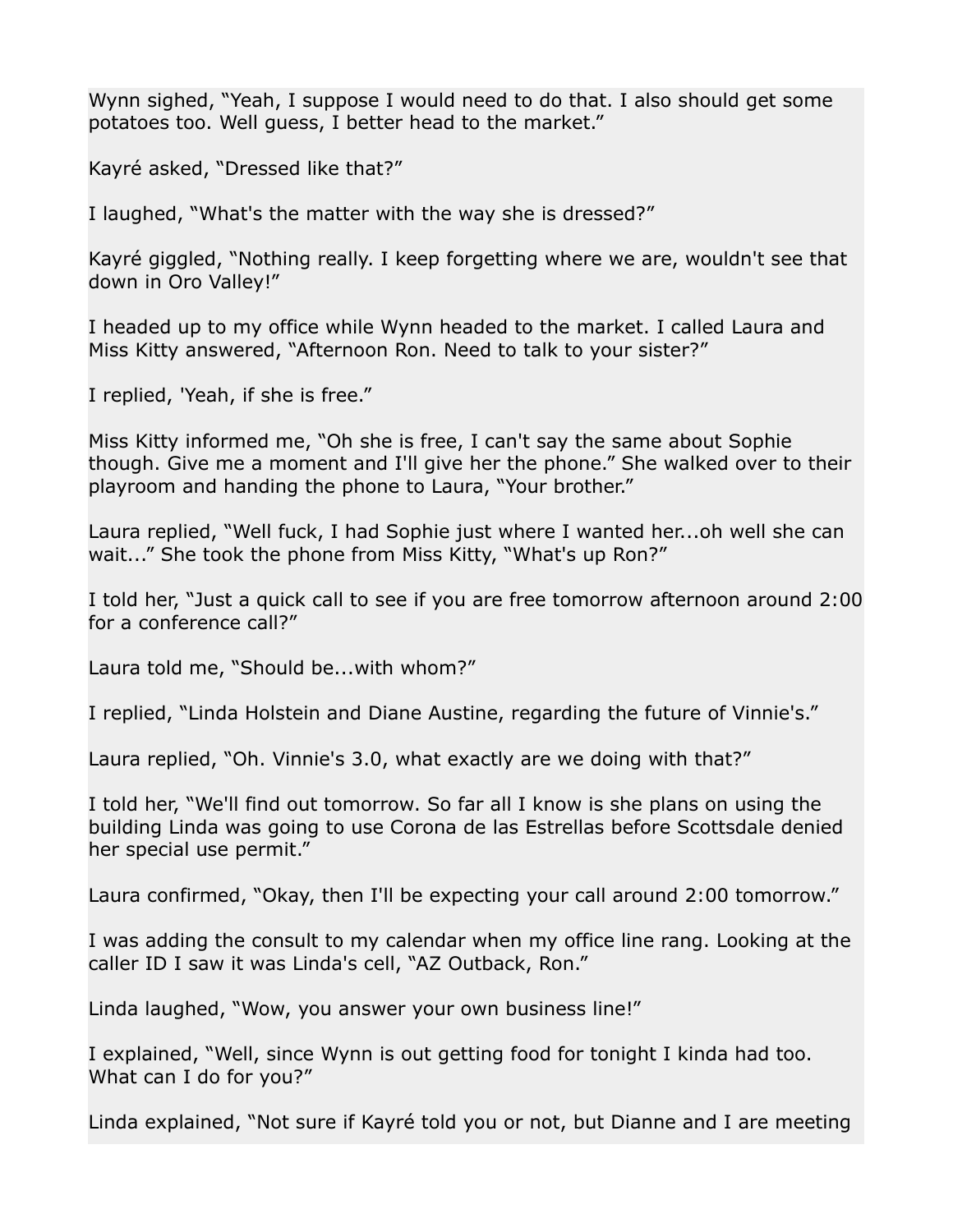tomorrow around 2:00 with Peaches and Maya in your library. I also will taking Kacie and Kayré back with me when I leave for Tucson on Monday."

I told her, "Yes, Kayré did mention that. Hmm...not sure they are going to want to leave here, been rather spoiled staying with us for the past week while you and your boyfriend were out west!"

Linda laughed, "Dundee is not my boyfriend...."

I joked, "Sure he's not...you just like spending every free moment with him...anyway that is fine. We'll see you tomorrow then."

Wynn returned later with the fish and potatoes. While she was getting the fish prepped, I headed out to the Cabana to get my big honking grill fired up. A few minutes later most of the girls came out of the house and into the pool. Sara came over and asked, "We decided we needed to cool off. How long until dinner?"

I replied, "Still getting the grilled warmed up and waiting on Wynn to bring the fish and potatoes out. I'd say around an hour." Wynn came over with the fish and I placed it on the grill. A little later Andy returned to find all us outside.

After he parked the Lexus he walked over and asked, "Miss anything?"

I replied, "Don't think so."

Wynn asked, "Does he know about tomorrow?"

Andy asked nervously, "What about tomorrow?"

I told him, "Oh that's right you already left. We have a consult with Linda, Dianne along Maya and Peaches for Vinnie's 3.0 as Laura is calling it."

Andy commented, "So Linda will finally come back; when tomorrow?"

I replied, "In theory around 2:00 PM." I checked on the fish and asked Wynn, "Seems nice enough out here tonight wanna setup for dinner here in the Cabana?"

Wynn replied, "Yeah and since all the girls are already out here anyway. I'll get the outdoor tableware setup." She yelled out to the girls in the pool, "Someone want to go into the house to pick a bottle of wine to go with this fish?"

Sara replied, "Yeah Lindsay will!"

```
Lindsay whined, "Why me?"
```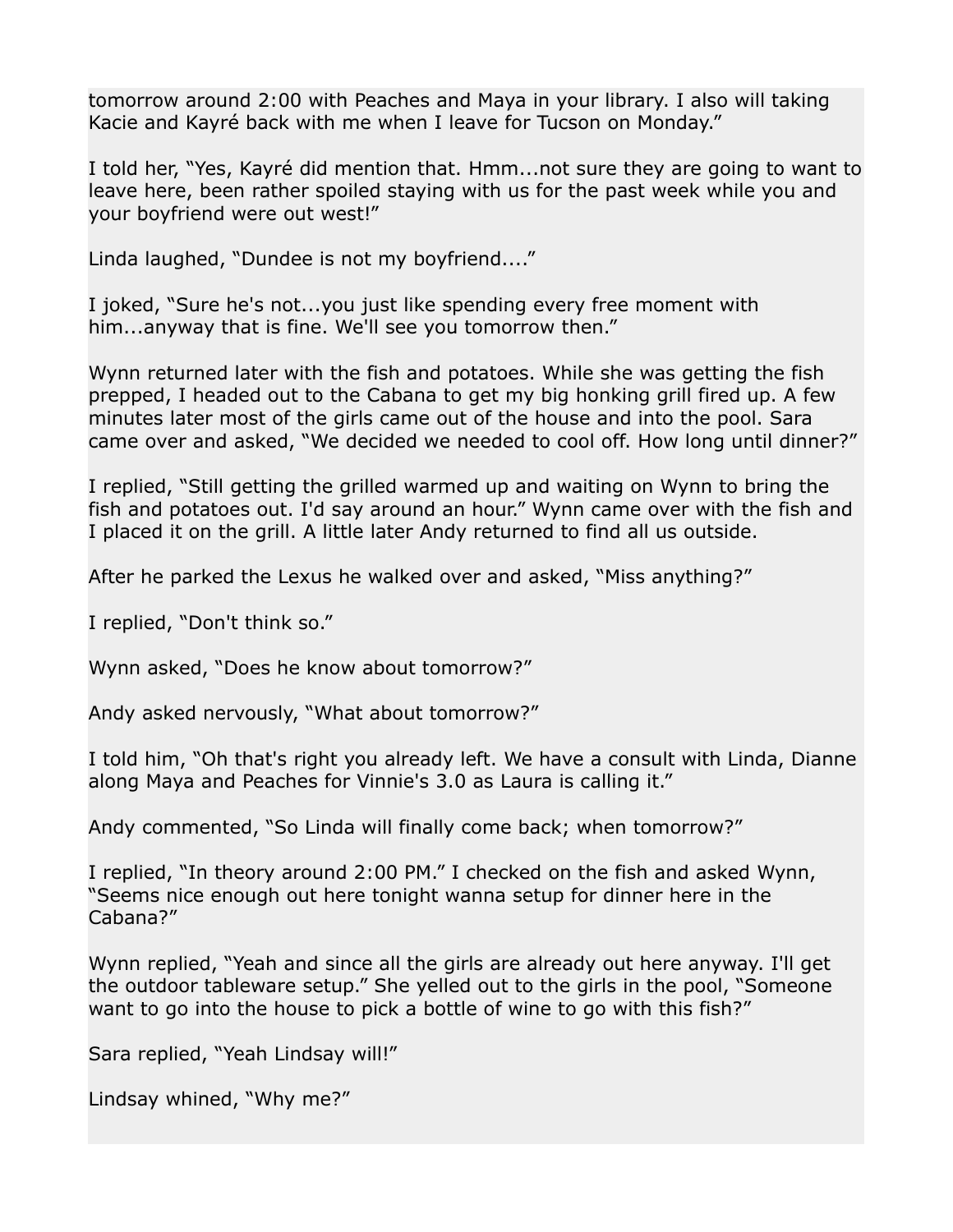Sara laughed, "Because Kayré and I have been choosing the same wine all week so figured you would want something different?"

Lindsay giggled, "Okay makes sense. So are we eating out here then?"

Wynn told her, "Yes, we are since y'all are already out here. We should be serving in a few minutes so go to the pool house and get cleaned up."

One by one the girls exited the pool, grabbed towels, stopped at the outdoor showers then headed over to the pool house to change and get cleaned up. Wynn and I just about all the food out when the girls returned wearing shorts/skirts and tanks/t-shirts. Wynn opened the two bottles of wine Lindsay had selected and poured everyone a glass. As we sat down I announced, "So, this will likely be our last big dinner for a while. Maya and Peaches will be going back home tomorrow afternoon after the meeting with Dianne and Linda. Though Kayré and Kacie will still join us along with Linda tomorrow night. Speaking of which, do you have something planned Wynn?"

Wynn replied, "I'll do like last Sunday and just throw a couple 'family size' lasagnas in the oven along with making a jumbo salad. Oh Maya and Peaches, your bags are in the Presentation Room."

Maya replied, "Oh okay, don't know why I thought we were down in the Quail Suite."

I explained, "When you two left last weekend and after Linda said she was going to be gone a *couple* days we moved Kayré and Kacie down there."

Maya understood, "Yeah, it is more comfortable for an extend stay." The sun was setting as we finished dinner, "Wow, nice sunset tonight."

Peaches replied, "Yes. Don't see this often."

Lindsay commented, "So true, we all are so busy with our lives we miss out on this. Been neat having y'all out these past couple weekends give us a break from the usual grind."

We chatted into the later evening. Wynn came out, "I have ice cream for everyone."

Once everyone started finishing their ice cream they headed back to the house and to bed. Kacie had already gone back into the house when Kayré walked over to Sara and I, "Hey Sara, do you have more of those scarves, I'd like to have Kacie experience *that* tonight?"

Sara got up and replied, "Yeah, come with me."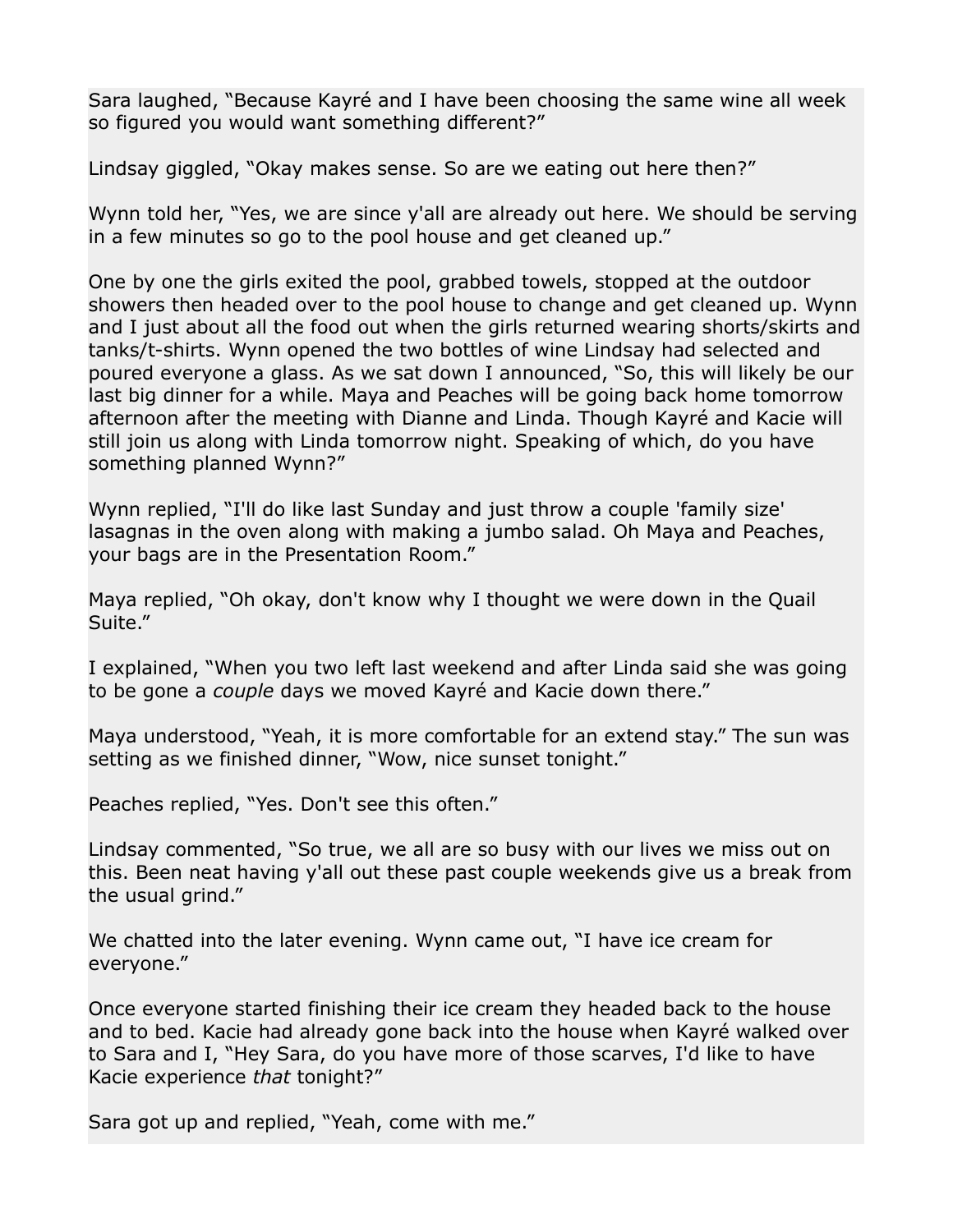It was just Wynn, Andy and myself on the cabana. Andy told me, "Well, I am rather tired from all we did today, plus Bambi really worked me over good last night on Gary's machine."

I laughed, "Yeah, that can be quite draining, but damn fun. Have a good night sir."

Wynn informed me, "I am going to go check on the pool house and then head to bed as well. Had a late night last night."

I bidded her a good night and headed into the house myself. I passed Sara on the center stairs and she informed me, "Going to bring these scarves down to Kayré and Kacie. What to do anything tonight?"

I laughed, "Not really, rather tired and somewhat sore tonight from Gary's job earlier."

Sara told me, "Yeah, I am bit tired too. Kayré and I stayed up way late last night." Sara went into the kitchen and then downstairs to the Quail Suite. Sara knocked on the interior door and Kayré open the door. Sara handed her the scarves, "Here you go, you two have fun and don't stay up too late."

Kayré took the scarves from Sara and replied with a laugh, "Yes mother!" Sara laughed and then headed back to her suite. Kacie was still in the bathroom so Kayré started folding the scarves in preparation for her partner's return. Kacie came out of the bathroom and Kayré told her, "Come get on the bed with me, we will have a little fun tonight before we retire for the night."

Kacie was intrigued, "What kind of fun?"

Kayré told her, "Come up here and face me." Kacie hoped on the bed and faced Kayré, "Okay, so Sara and I did this the other night. Quite simple and yet quite erotic too." She handed Kacie a scarf, "Put this around my eyes and I will do the same with you."

Kacie took the scarf, though not sure what to do, "Okay...then what?"

Kayré laughed, "Now we make out. Let's just start with exploring each other's bodies with our hands and go from there."

Kacie was still unsure, but figured Kayré knew what she was doing. Kayré started feeling Kacie up. Kayré's hand brushed against Kacie's nipple and Kacie had shiver and tingle run down her body, a reaction which caught her completely off guard, "Whoa!"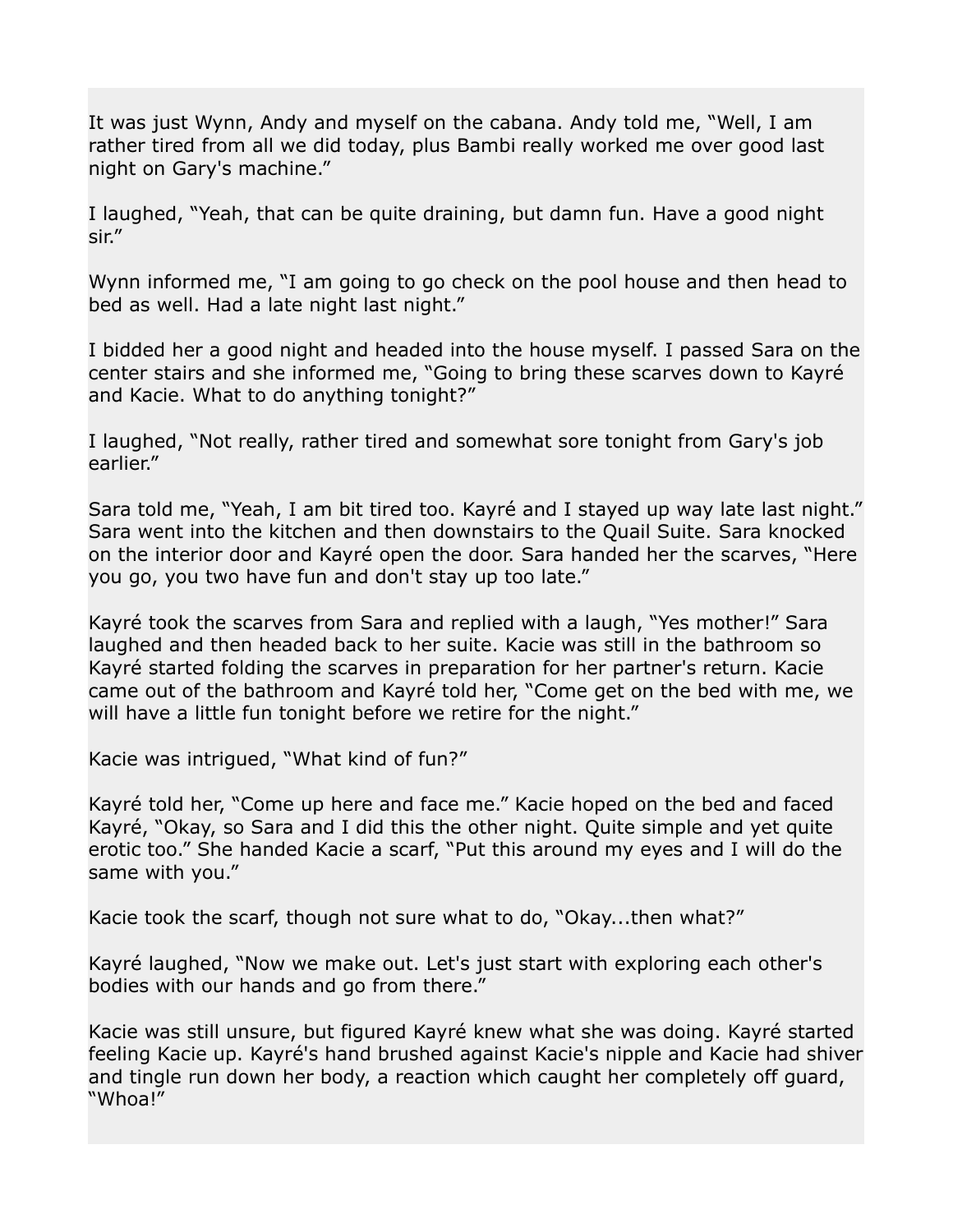Kayré responded, "Told ya!" Over the course of the next hour the two of them progressed from fondling each other to eating and fingering each other's pussies. Both girls eventually collapsed in sheer exhaustion from their countless orgasms.

Kacie out of breath told Kayré, "Wow, that was intense!"

Kayré explained, "Yes it is. Found that out last night with Sara. Now, before you try to remove the scarf, let me turn off the light so we are not blinded. Of course, that is provided I can figure out where I am on this giant bed." She felt around and found an edge of the mattress, but no pillows. She changed course and followed the edge and felt pillows on her left side. She then started feeling around in front of her and found the edge of the nightstand. Reaching out a little further, she found the remote for the fan and clicked the button to turn off the light. Kayré carefully removed her blindfold to reveal a mostly dark room other than the night light in the en-suite bathroom, "Okay, it is now safe to remove your scarf!"

Kacie reached up and removed the scarf from around her eyes, "It's dark in here!" She wasn't sure where Kayré was, "Where are you?"

Kayré reached over and grabbed Kacie's arm, "Over here on my side of the bed." Both girls used the bathroom and then ended up in bed.

Kacie asked, "So is this our last night here?"

Kayré replied, "I don't think so. From what I understood, we will leave with Mother on Monday. She is supposed to be back here tomorrow afternoon."

Kacie sighed, "Well, it will be good to be back home...if you can call it that. Sure going to miss this. Was nice to get away for the past week."

Kayré assured her, "We will be back out in a few weeks, though likely not as long though. Just a weekend."

Both girls drifted off to sleep.

## **Chapter 16: The Woman with the Plan**

Sunday morning Wynn and Sara met down in the kitchen, both in their respective maid's uniforms and went to work on getting breakfast prepared. Wynn was making the omelet while Sara worked on the home fries and toasting the English Muffins. Lindsay and Andy came down the stairs and Lindsay saw Sara in her old uniform, "I forgotten how hot you look in that uniform. Ron made a good choice."

Sara told her, "Actually it was Martina, not Ron...he was just the messenger."

Maya and Peaches came down the stairs into the kitchen and heard the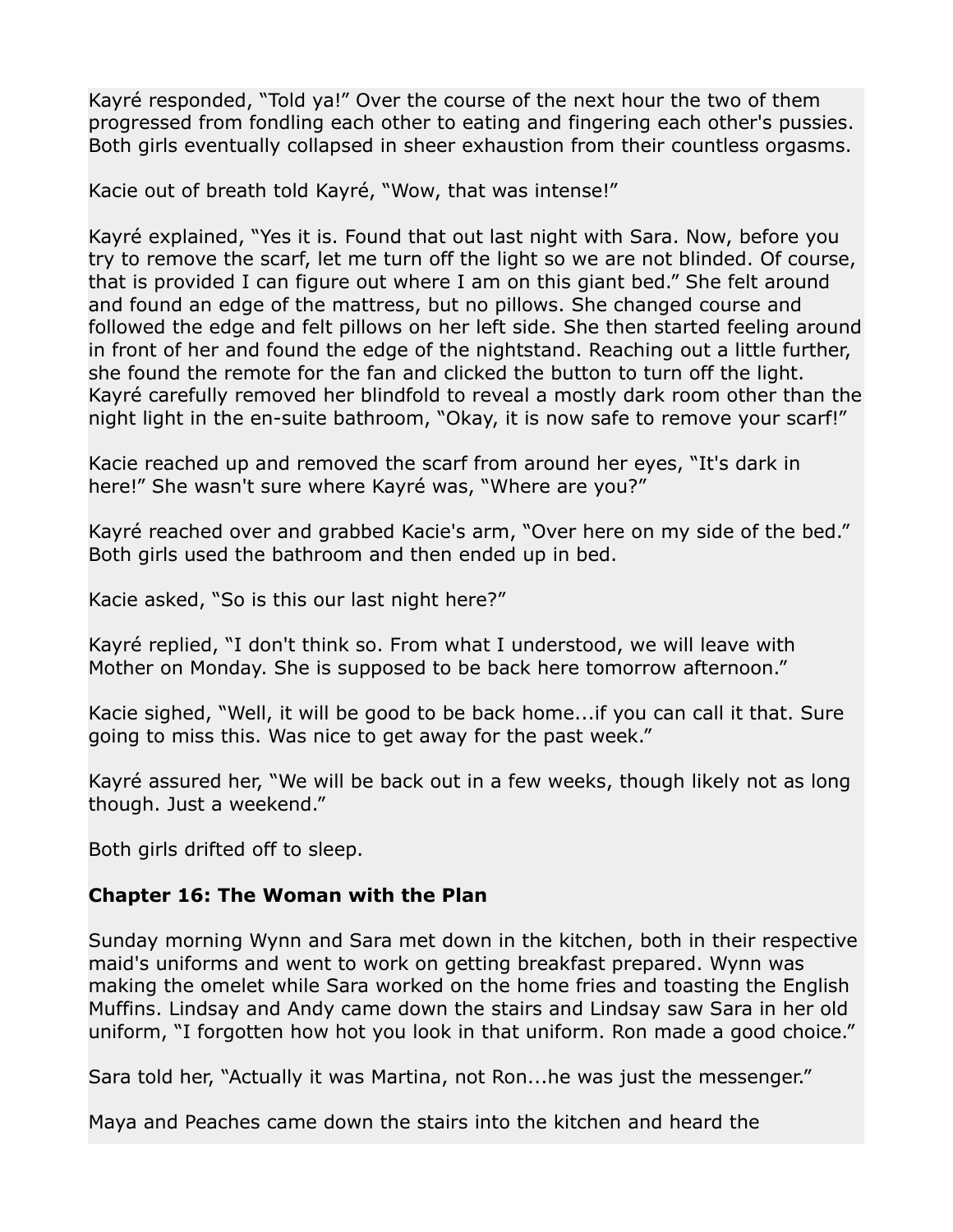conversation. Maya added, "Yet, it is not Pink!"

I came down the stairs and grabbed a Dr Pepper out the fridge. Meanwhile everyone poured themselves a cup of coffee. Wynn looked around the kitchen and Great Room asking, "Who are we missing?"

Sara replied, "Kayré and Kacie. I'll go down and get them." Sara headed down the stairs to the playroom. As she reached the landing Kacie and Kayré were coming out the playroom, "Goody, was coming to get you two. Wanted to make sure you two got something to eat before Andy and his tapeworm devoured it all!"

Kacie giggled, "Yeah, yeah were coming!"

The three of them head up the stairs into the kitchen. Sara instructed them, "Grab a plate and help yourself. We are doing this buffet style!"

During breakfast I asked, "Who has what plans today?"

Wynn replied, "My usual cleaning of the downstairs. Gary lent me a new toy to demo. I'll see how I do with it."

I joked, "I really need to have a talk with him about us 'beta testing' his toys."

Sara asked, "Why? We've gotten so much cool stuff from him."

I clarified, "I was joking, though he should be paying us to test his toys!"

Maya added, "Well, he sort of does with allowing us to keep them for free...like my Super Max belt!"

Peaches added, "My super hero armor too!"

I concurred "True!"

Maya continued, "With that said, Peaches and I will be down in the playroom."

Peaches added, "I want do spank bench!"

Sara replied, "Lindsay and I might join you later once we get our usual Sunday work done." Maya and Peaches headed downstairs to the playroom.

Kacie asked, "May Kayré and I join you two again in your fabulous office?"

Lindsay giggled, "Oh we have a 'fabulous office'...sure!"

Kayré laughed, "Well, compared to what she has at The Ranch, which was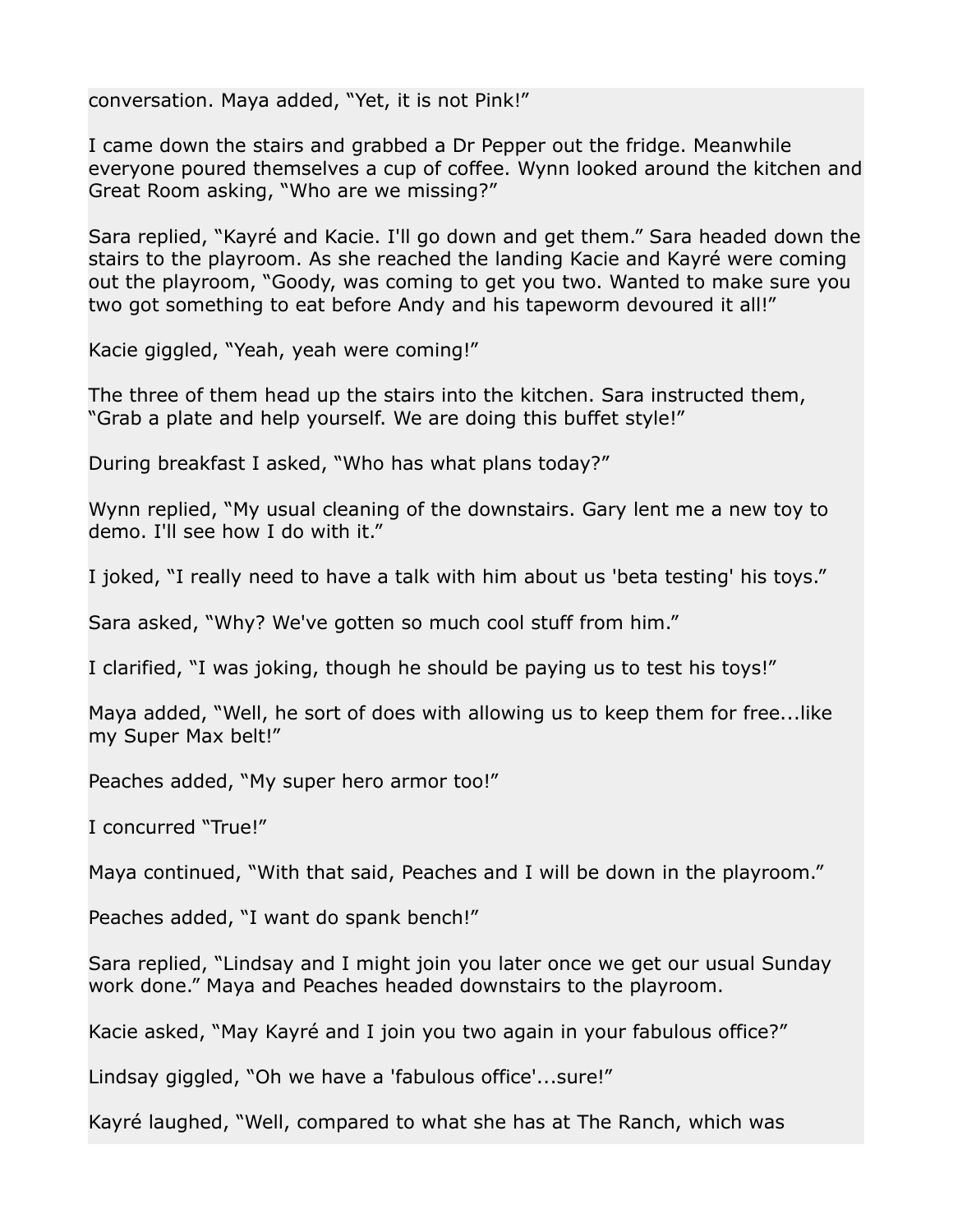Mother's."

I reminded them, "So Linda and Dianne are supposed to be meeting around 2:00 PM. That really just pertains to Maya and Peaches beside Andy, Wynn and myself."

Everyone deposited their dirty dishes near the sink. Sara told Lindsay, "I'll catch up with you later, going to help Wynn clean up."

Lindsay nodded, "Okie dookie!" She turned her attention to Kacie and Kayré, "You two ready?"

Kacie replied, "We just need to grab our laptops. We should be able to find our way there."

Kayré and Kacie went back down to the Quail Suite to get their computers while Lindsay headed up to her office. A few minutes later Kacie and Kayré meet Lindsay in her office. Sara and Wynn finished with the breakfast dishes. Sara headed up to join Lindsay and Linda's girls in Lindsay's office. Wynn returned to her suite to get herself prepped for this week's house cleaning. She went to her closet and found her purple catsuit, a waist nipper, ballet boots and a black bodystocking She took off her uniform and then removed her armor and the fishnet pantyhose. She put on the body-stocking then the catsuit. After putting on and tightening the waist nipper she grabbed the ballet boots and walked back to her bed. Sitting on the edge of the bed she put on the ballet boots. She headed back to the closet and found her favorite gag, placing it in her mouth and securing it. Next she pulled out Gary's toy she was 'testing', a portable backpack style fucking machine. She put the machine on her back then unzipped the crotch of her catsuit and positioned the dildo. She decided before she committed herself by locking herself into the fiddle, she should try it out first. She wanted to make sure it would be possible for her to walk and be fucked (much less clean) at the same time. She turned on the machine and walked out of the closet to the full length mirror in the corner of the retreat and admired herself. She walked around a little bit more and determined while it was distracting, she could tolerate the machine and be able to get her chores done. Wynn walked back to her closet and returned to her suite where she proceeded to lock herself in to the fiddle. She set the timer lock for two-hours and snapped it shut securing the locking pin in place on the fiddle. She made her way to the laundry room and grabbed her long handled duster.

Meanwhile Andy and I were going through out notes from Gary's job from yesterday. Andy joked, "Didn't we just do this last Sunday?"

I laughed, "Yep. Hey, it is extra money coming in. Which is nice after I canceled the contract with Arrow Jammer."

Andy asked, "So to confirm what is the plan for Acme Henderson?"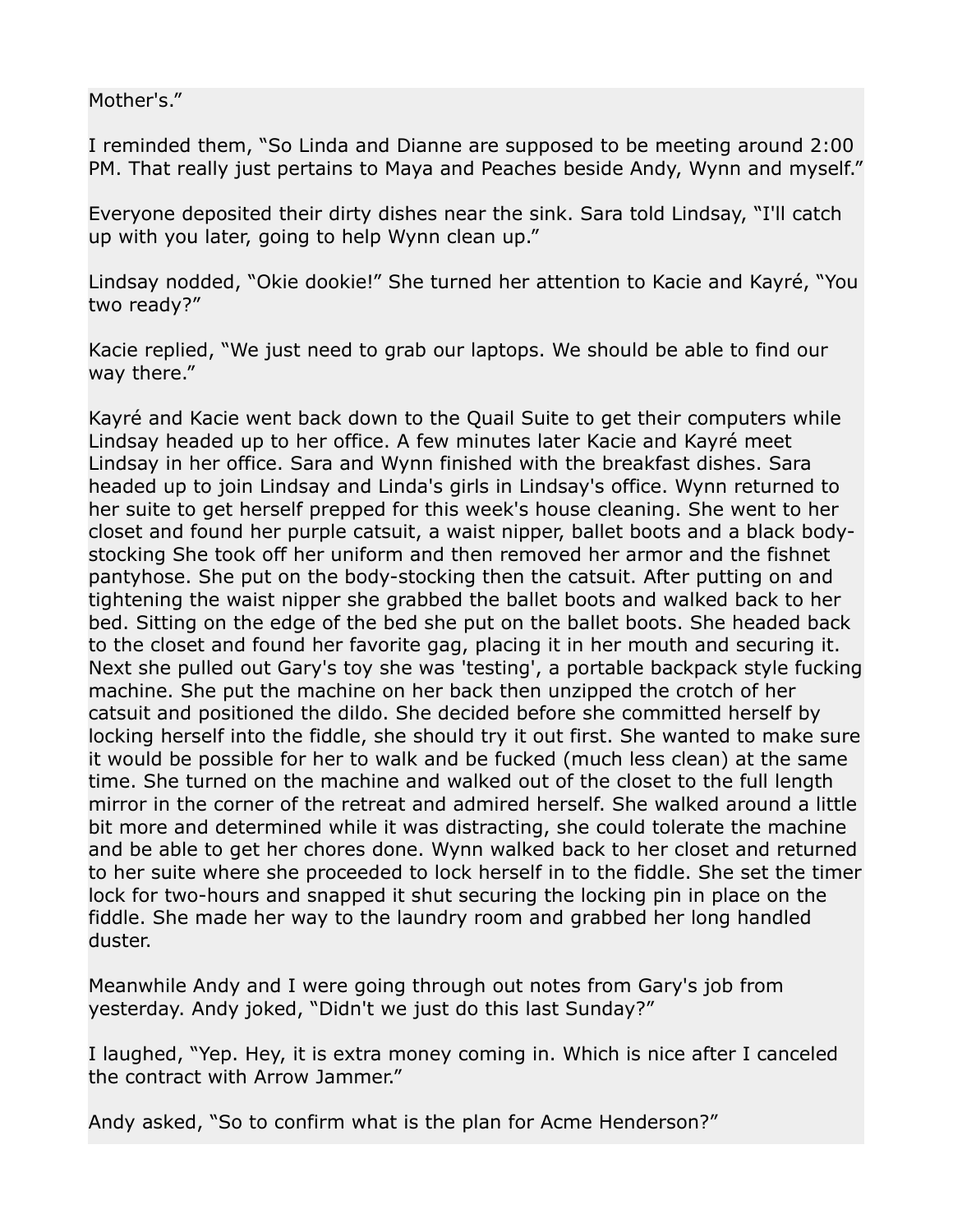I reviewed, "As far as I know Laura and Madam...Miss Kitty are suppose to be coming up the Friday before Thanksgiving. We will fly out the next morning and should only be out there a couple hours to go over the consult with Cristina. The actual install should be sometime between Christmas and New Years and they will be shutting down the for the holidays and Laura is suppose to be off plus up this way anyway..." I had glanced out to the library and saw Wynn, "...what in the world?!"

Andy asked, "What?!"

I replied, "Turn around, it's Wynn."

Andy laughed, "Oh boy what is she got herself into now?" Andy observed Wynn, "Is that a fucking machine she is *wearing*?"

I stared in disbelief, "I think so..."

Andy commented, "Geez, don't let Lindsay see that..."

–

Up in Lindsay's office Kacie was going through the past week's numbers, "Wow, we had a good week last week. Misses Bordeaux and her daughters spent a lot of money."

Sara corrected her, "I think it was all Misses Bordeaux as I don't think she allowed her daughters to spend any of their own money."

Kacie laughed, "Okay, whatever....it was a good week."

Kayré added, "It would be better if we could get Gold Canyon online, hopefully this weekend."

Kacie asked, "Did Ron and Andy invoice us yet for the issues over there last week?"

Lindsay explained, "You won't get an invoice. The switch was under warranty, so we will deal with our vendor on that cost. The modem you leased from Century Link, so no charge to you if it fails. As far as the labor for what Andy and Ron did on site, Linda purchased an annual maintenance contract for that store, so all the labor was covered."

Kacie replied, "Okay, good to know. Out of curiosity, what would not be covered?"

Lindsay told her, "Upgrades or replacement of items not in warranty."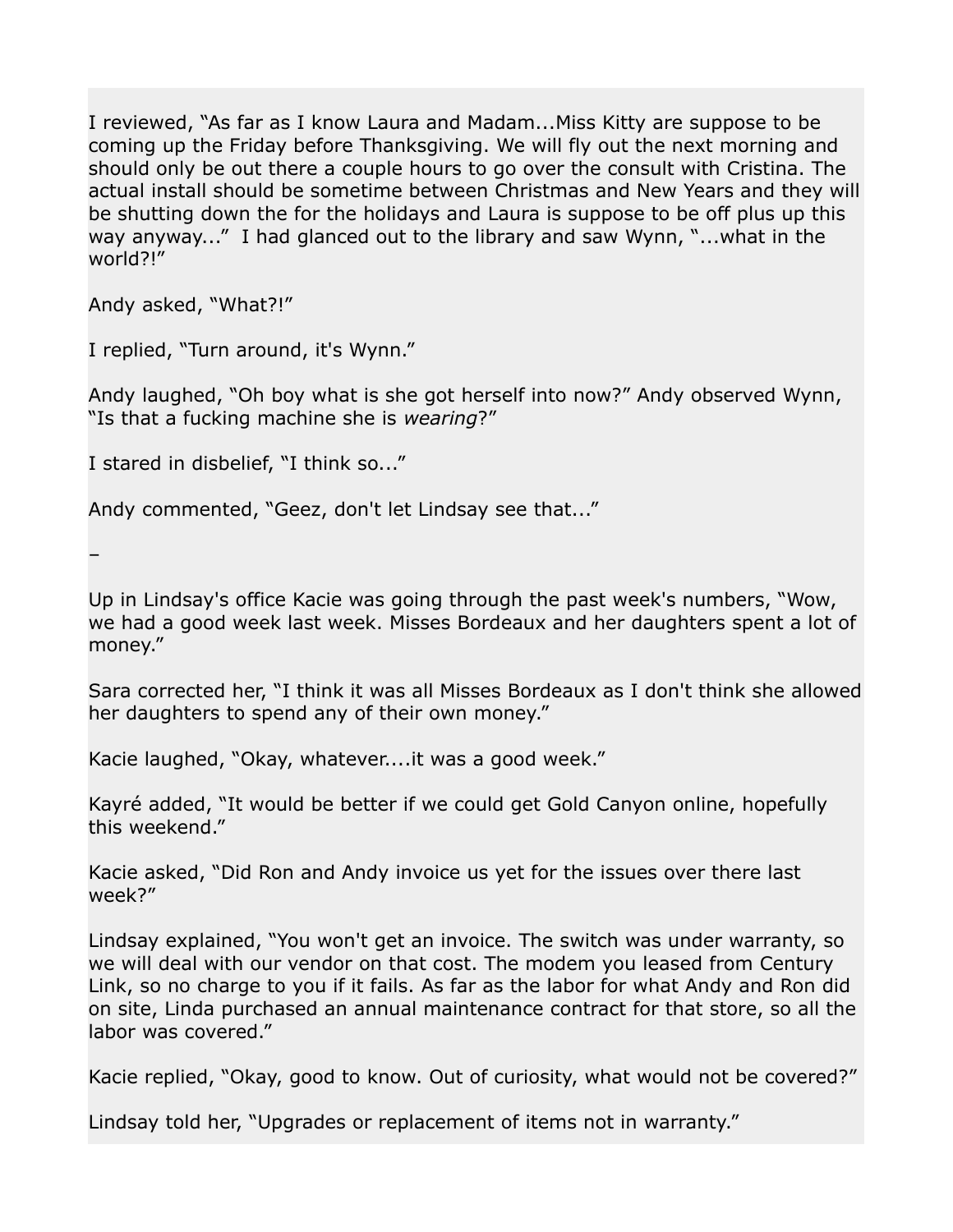Kayré was looking at the stock and commented, 'Wow, we are completely sold out of the Gypsy dresses and have several pending back order."

Sara told them, "Yeah, what Misses Bordeaux didn't buy we sold later that day because Lindsay was still wearing/modeling the dress all during that day."

–

Down in the playroom, Peaches was back in her black opaque tights and booty shorts. Maya had secured her to the spanking bench and placed the combo blindfold gag on Peaches. Maya started off slow with Peaches and over time started spanking her harder and faster. Since Peaches was out her armor, Maya had access to Peaches' pussy and was able to edge her at the same time. A little while later the four girls up in Lindsay's office had wrapped up with their weekly tasks and headed down to the playroom. Kacie wanted to try out the hogtie trainer while Kayré got setup on the bondage stand. Sara turned to Lindsay and asked, "Would you like to do me on the gyno table?"

Lindsay got excited, "Wow, it has been a while...sure!"

Sara advised her, "We do need to do something with Peaches and Maya...keep them out of trouble, at least until Linda returns."

Lindsay suggested, "Put them in the cage."

Sara let out an evil laugh, "Excellent! Help me get them into straitjackets and wand harnesses."

Sara and Lindsay put Maya and Peaches into straitjackets, gagged as well as attaching wand harnesses to each of them. Lindsay led Peaches into the cage and instructed her, "Go all the way back." Sara attached a wand to Peaches' harness and threaded the cord through the bars. Lindsay then led Maya into the cage and told her, "Go up to Peaches for now, once I close the door you two can spread out " With both Maya and Peaches now in the cage Lindsay shut and locked the door. Sara came over an attached a wand into Maya's harness while threading the cord through the bars.

Sara explained, "So the wands are going to plug into this new toy Gary gave us. Kayré and I used it the other night. It is power strip with timer, but each outlet can be controlled individually. They will both be set to random meaning they will be hot at different time and for different lengths of time too." She glanced at the clock it was about half past noon, "I'll set this for about an hour. Enjoy!" Sara then turned to Lindsay, "Well then, they are taken care of, let's have some fun. I do need to go upstairs to get out my belt though."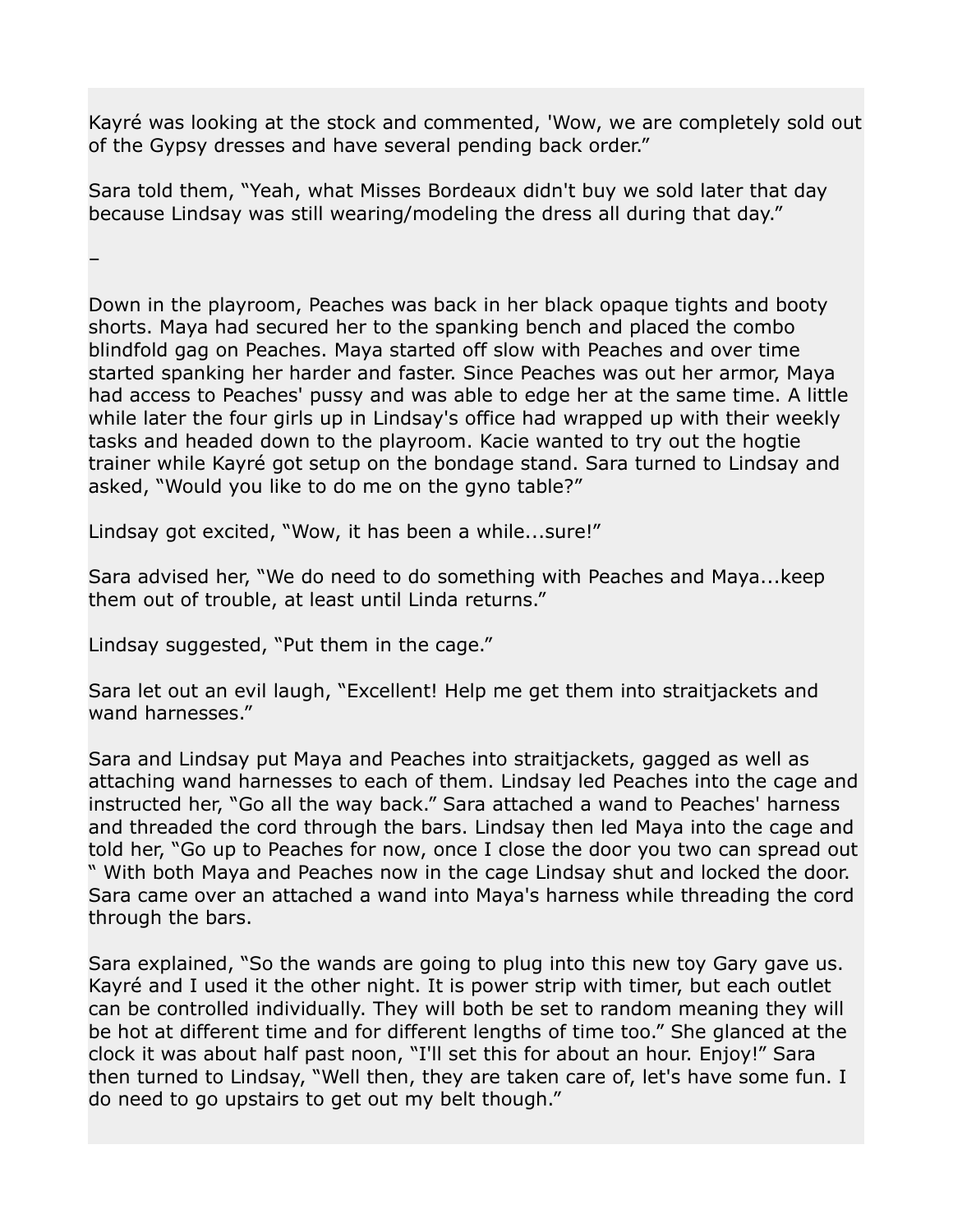Lindsay replied, "Yeah and I need to grab a set of my favorite high security cuffs!"

The two of them walked out of the playroom and headed over to their rooms. Sara went into her closet to get the key for her belt and decided she should change into a simple dress. After she unlocked and removed her belt, Sara removed her tank and shorts then changed in a dress. Sara made her way back to the playroom and saw Lindsay had already gotten the straitjacket, collar and gag out.

She saw Sara and joked, "What took you so long?!"

Sara told her, "Well besides from removing my belt, I decided it would be easier for me to just change into a dress." She then unzipped her dress and allowed it to fall to the floor leaving Sara in her long line corset bra with attached stockings. Lindsay handed her a straitjacket and gag. Sara pulled the straitjacket over her head. Lindsay had walked over to start securing Sara's arms, but Sara stopped her, "Wait...let me get onto the table first." Sara hopped on to the table and Lindsay walked around to Sara's back and grabbed her arm and securing them into place. Lindsay placed the blindfold and gag on Sara then secured the collar around Sara's neck. She then grabbed Sara's legs and spun her so she was parallel with the table.

Lindsay instructed Sara, "Okay, looks like you are lined up, go ahead and lean back." Sara laid down and she heard the click as the ring of the collar caught the latch. Lindsay admired her skill, "Wow! First attempt. Okay let me get your feet strapped in and then I'll be ready. Oh and I have a little something to keep me wet!" Lindsay secured Sara's feet into the stirrups and then attached her cuffs to the stool. While she had been waiting for Sara to return, Lindsay had gotten a wireless vibrating egg from the playroom closet and had inserted it into her pussy under her belt. Lindsay 'checked' Sara's pussy and found Sara was already well primed, "Oh, you're already wet!" Lindsay sat down on the stool, put her blindfold on and then pulled out the remote from her pocket. She cycled through the various settings until she found one she liked. With the egg humming in her pussy, she reached behind her and secured the cuffs around her wrists. It was only then she realized she once again 'put the horse before the cart' in securing herself. Since Kayré was secured to the bondage stand, Kacie in a hogtie trainer plus Maya and Peaches were locked inside the cage and Sara on the table there as no one around to let her out. "Oops, I did it again!" She then recalled Maya and Peaches would be meeting with Linda later so Wynn would be coming down for them later, "Well Wynn will be down a little later to get Maya and Peaches". The feeling of being helplessly trapped for the next hour with the vibrating egg were really turning Lindsay on. She dived into Sara's pussy and went to work.

About half past one Wynn came into the playroom looking for Maya and Peaches, "Maya? Peaches y'all down here?"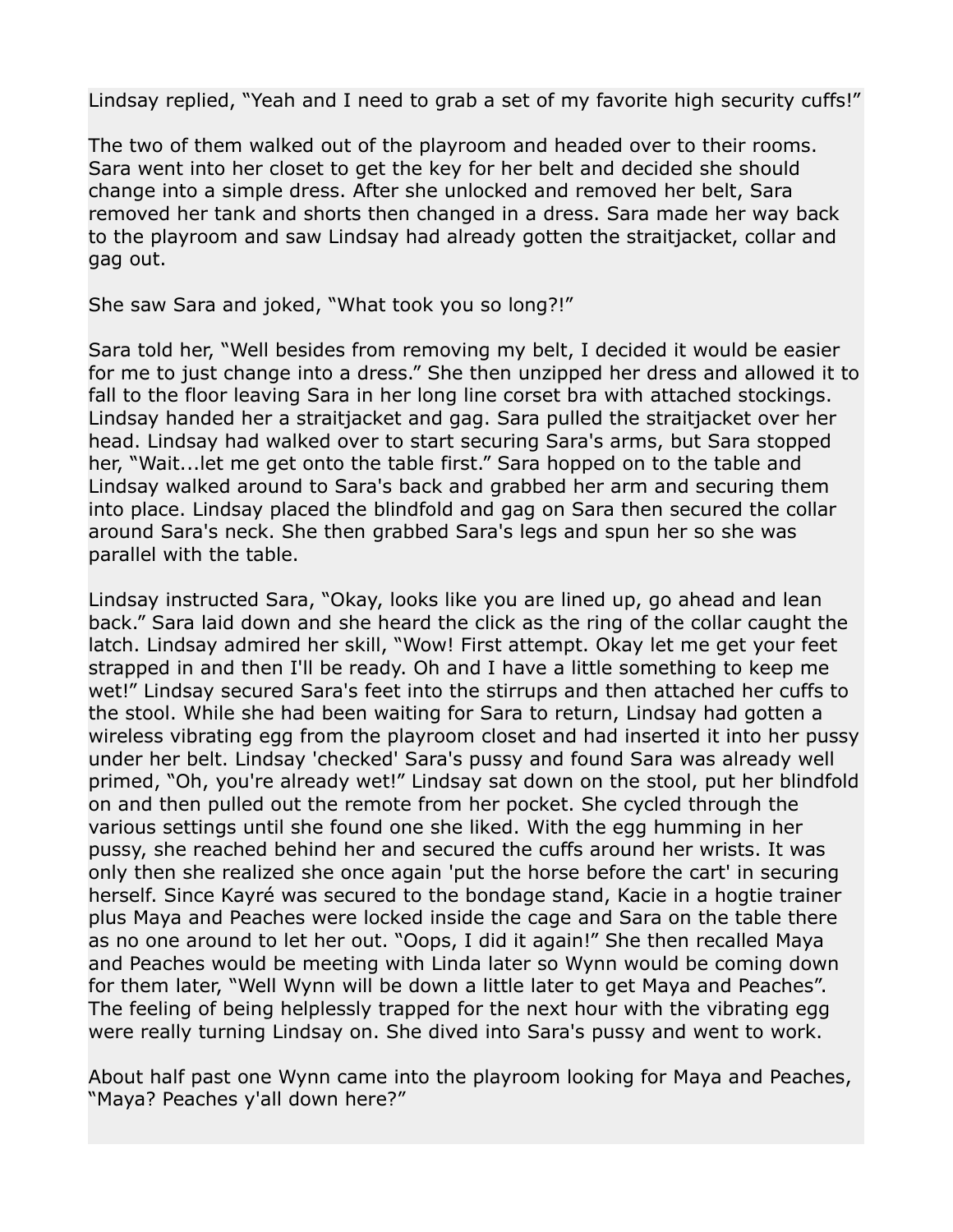Lindsay still had her head between Sara's legs plus the buzzing of the egg in her pussy, but she faintly heard Wynn and then yelled out for Wynn. Wynn heard her name and looked around she saw Kacie and Kayré gagged in the bondage stand and hogtie trainer so she knew it was not one of them calling her. She walked further into the room and saw Sara on the Gyno table and Lindsay attached to the stool. Wynn walked over and asked, "Seen Maya and Peaches?"

Lindsay was squirming between her full bladder and the vibrations of the egg, "They...they...are in cage. Can you...let me out? I need to pee!"

Wynn laughed, "You do this to yourself all the time. Let me get Peaches and Maya out the cage so they can get cleaned up before their meeting then I'll be back for you." Wynn walked over to the cage and sighed, "Oh boy, she didn't say they were being edged..." She walked over to the timer box and shut off the power to all the outlets then unplugged both wands. She told Maya and Peaches, "I'll have you out of there shortly. You still have a bit of time to get cleaned up before Dianne and Linda get her." She walked over and removed the wands from their harnesses and threw the wands on top of the cage. Wynn walked over to the side and opened the door and pulled Maya out of the cage then removed her straitjacket and wand harness. After removing Maya's gag, she asked, "Can you get Peaches out there and out of the jacket and harness? Just leave everything on top of the cage and I'll take care of it later. I need to release Lindsay before she pee's all over the floor!"

Maya laughed, "Here I thought she was house broken. Yeah, I'll get Peaches out. We should have enough time to run upstairs and change into dry clothes." Maya yanked Peaches out the cage and removed her straitjacket and wand harness throwing them on top of the cage. She removed Peaches' gag and asked, "Have fun?"

Peaches smiled, "Yes...butt hurts!"

Maya reminded her, "You're the one that wanted to do the spanking bench. We need to head upstairs and get cleaned up before Dianne and Linda get here."

Wynn went into the playroom closet to the key box and found a key for the high security cuffs Lindsay was using. She walked over to Lindsay and released the cuffs from her wrists. With her hands free Lindsay, removed her blindfold and gag. Wynn noticed Sara was quiet, pointing to Sara asked, "She asleep?"

Lindsay laughed, "Yeah. I'll take care of her after I visit the little girls room. I know you are expecting company."

Wynn made her way upstairs to discover the house line was ringing. She noticed the caller ID was Linda's cell, "Hey, I should be there in about twenty-five minutes just passing Highway 51."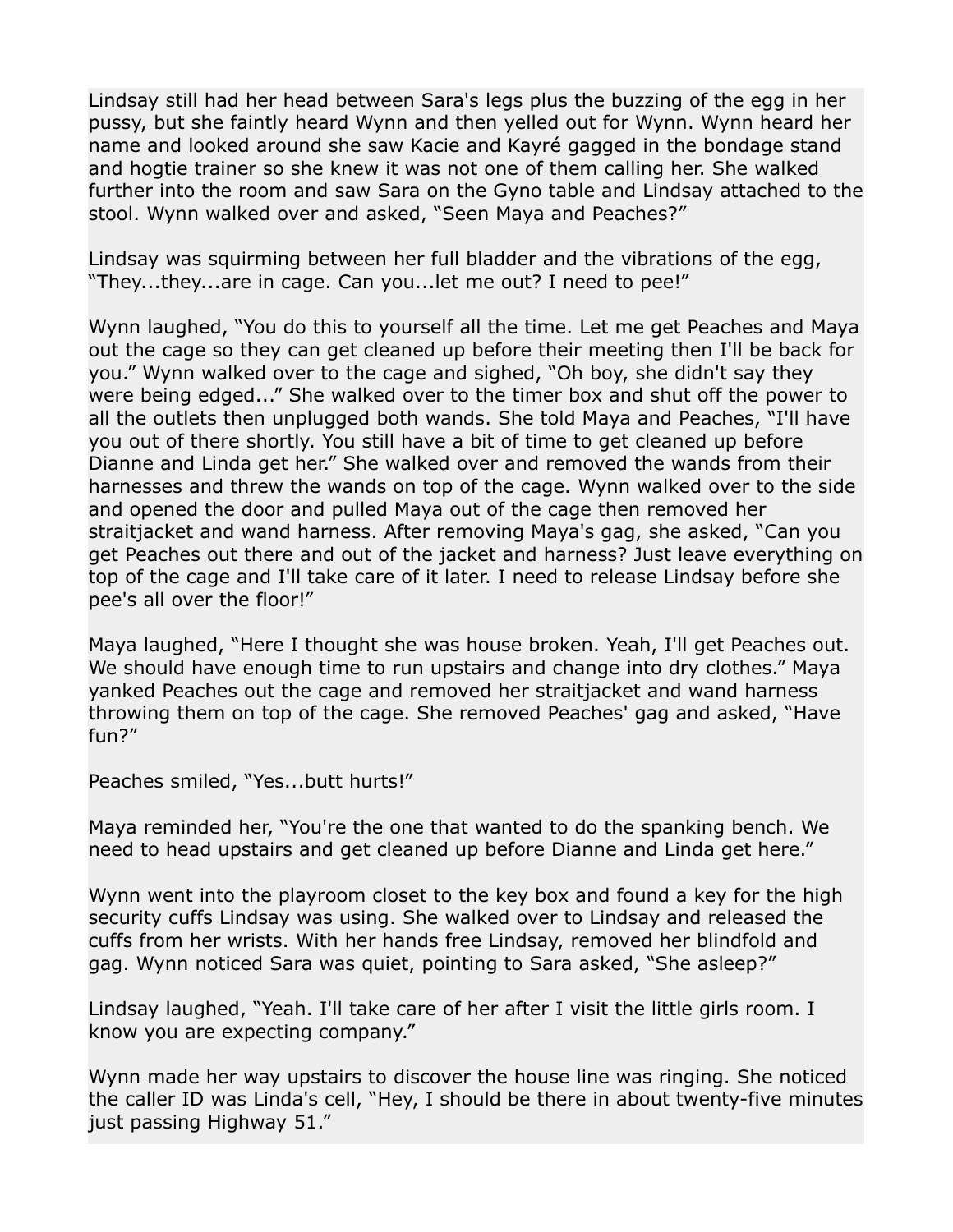Wynn told her, "Okay, Dianne is not here yet. Maya and Peaches are but they've been here all weekend." After she hung up the phone the door bells chimed. Wynn made her way to the front door and saw Dianne in purple Vinnie's polo, black shorts, sheer black pantyhose and 5-inch stiletto sandals, "Ah Miss Austine, welcome. Come on in."

Dianne observed Wynn in her corset bodysuit and black fishnets and high heel ankle boots, "Ah, so you're the famous Wynn that Maya and Anna have talked about. Nice outfit!"

Wynn laughed, "Whatever they said it ain't true! Anyway, Miss Holstein is on her way in should be about another 20-minutes. Maya and Peaches are freshening up, but should be down shortly. Let's head over to the library and I'll let Ron and Andy know you are here. Follow me." Wynn lead Dianne into the library and told her, "Have a seat or feel free to look through our collections." Wynn walked over to my office and knocked on the door, "Ron, Andy...Miss Austine has arrived. Linda called should be here in about 20-minutes. I just retrieved Maya and Peaches, Sara and Lindsay had them in the cage being edged. They were going to change and head down."

I told her, "Okay, thanks. We'll head in there shortly." Andy and I wrapped up what we were working on headed into the Library. "Howdy Dianne!"

Dianne was looking through a mid 90's Penthouse magazine, "Wow, amazing how risque this would be now."

I laughed, "Yeah, everything just seems so watered down now. So, we are waiting on Linda, did you have any questions before we begin?"

Dianne set the magazine back and came over to the table, "Well, Maya wasn't exactly clear on lot of the details. So I am guessing this is new construction?"

I explained, "So, yes this is going to be in the future Thirsty Cactus project across the Pima Highway. Linda purchased PADs for three buildings, one which would be the new Scottsdale location of her Budget Holstein store, another which is going to be the new location of The McGrawl's PC's & Things Scottsdale store, both of which are currently in the same center as the Target on Scottsdale and Ashler Hills. She had also purchased a PAD for the restaurant she co-owns. Her late husband and her daughter's friend's mother worked there. After they passed about 15-years ago, Linda, her daughter and her friend took over. Linda is currently based out in Oro Valley outside of Tucson and is going to relocate out here leaving the Oro Valley Budget Holstein to her daughter and my sister's partner. She has a property out in Oro Valley which she was going to sell off to an investor along with the restaurant. Something happened and the investor could not come up with the cash to purchase both properties. About that time City of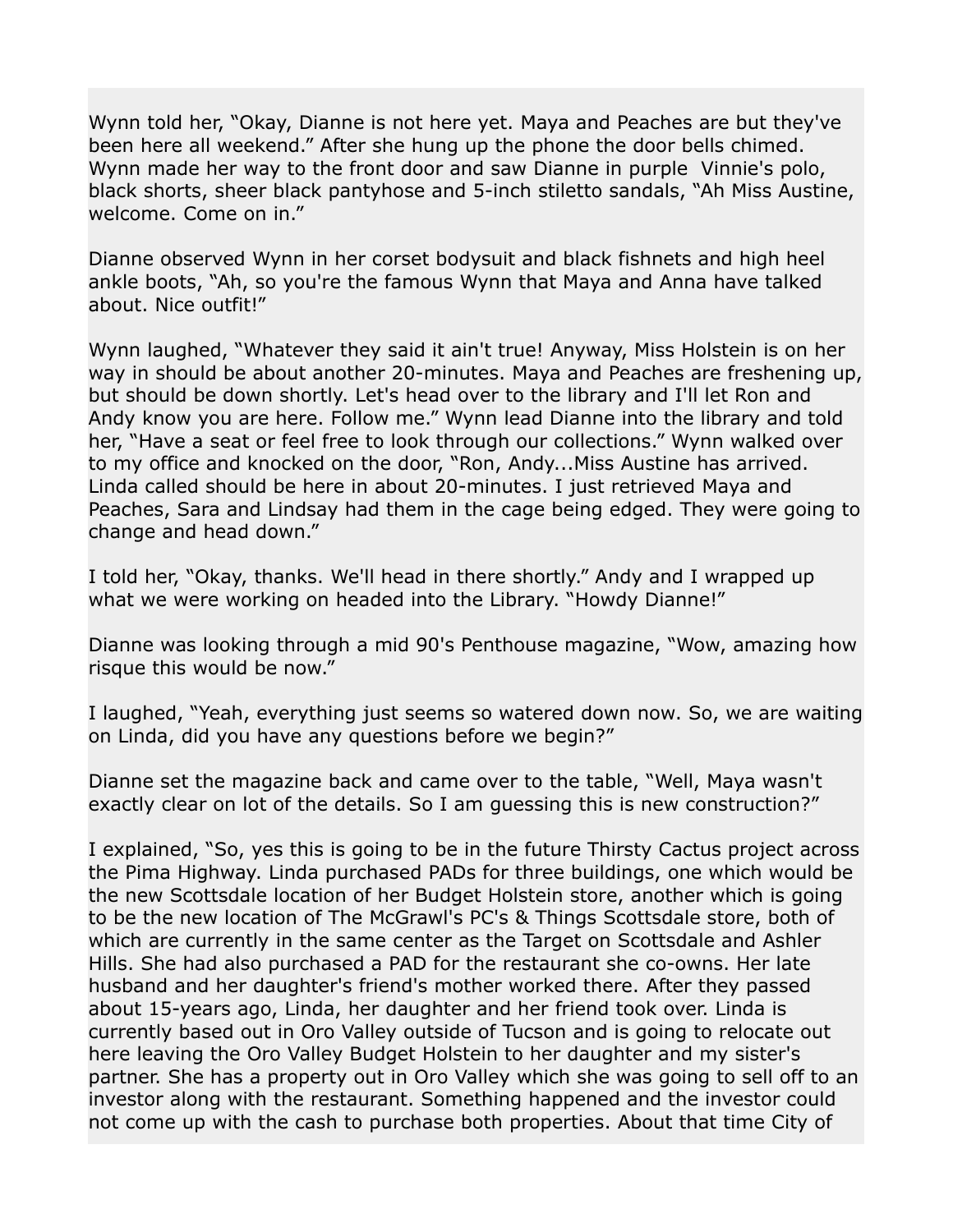Scottsdale changed the rules on how late certain establishments could operate in Thirsty Cactus. She applied and was denied for a variance. Since she wasn't able to sell the properties in Oro Valley she decided not to relocate the restaurant so that is how she ended up with this building."

Dianne replied, "Okay, that explains a lot. Do we know when this is supposed to be completed?"

I told her, "That you will need to ask Linda about. I do believe they have broken ground already..." My cell phone was ringing, "Ah Laura...let me take this real quick. Hey Laura, waiting on Linda to get here, I'll call you from the library once she arrives in the next 15-minutes or so."

Laura replied, "Okay. Sounds good."

Maya entered the library wearing a red corset dress and suntan pantyhose along with Peaches in a sleeveless top, booty shorts and super blackout opaque tights. Peaches walked over and hugged Dianne, "Good see you again!"

Maya was confused, "Don't you see her every day?"

Dianne explained, "I an working in the mornings since Drew is at school until early afternoon. So I am usually gone by the time she comes in."

Maya understood, "Okay, makes sense. Good to see you as well. So what's the word on Linda?"

Wynn told her, "She should be here in about 10-minutes or so."

A short time later Linda in her rodeo queen outfit came into my office carrying various sketches and plans, "Sorry, didn't realize how far Vistancia was from here." Turning her attention to Dianne, "Hi, Linda Holstein."

Dianne shook Linda's hand, "Dianne Austine."

Linda set down the plans and explained, "So this was the plans I had drawn up last year for Corona de la Estrellas. It gives you an idea of the foot print of the building. Obliviously, we can made changes as I am sure an Italian Bistro is going to be laid out differently than a Mexican Cantina."

Maya commented, "Love how she calls it a Bistro."

Peaches laughed, "It pizza place crammed into old Fishy Chips place!"

Dianne advised, "But it could be a Bistro, but more likely just a Pizzeria."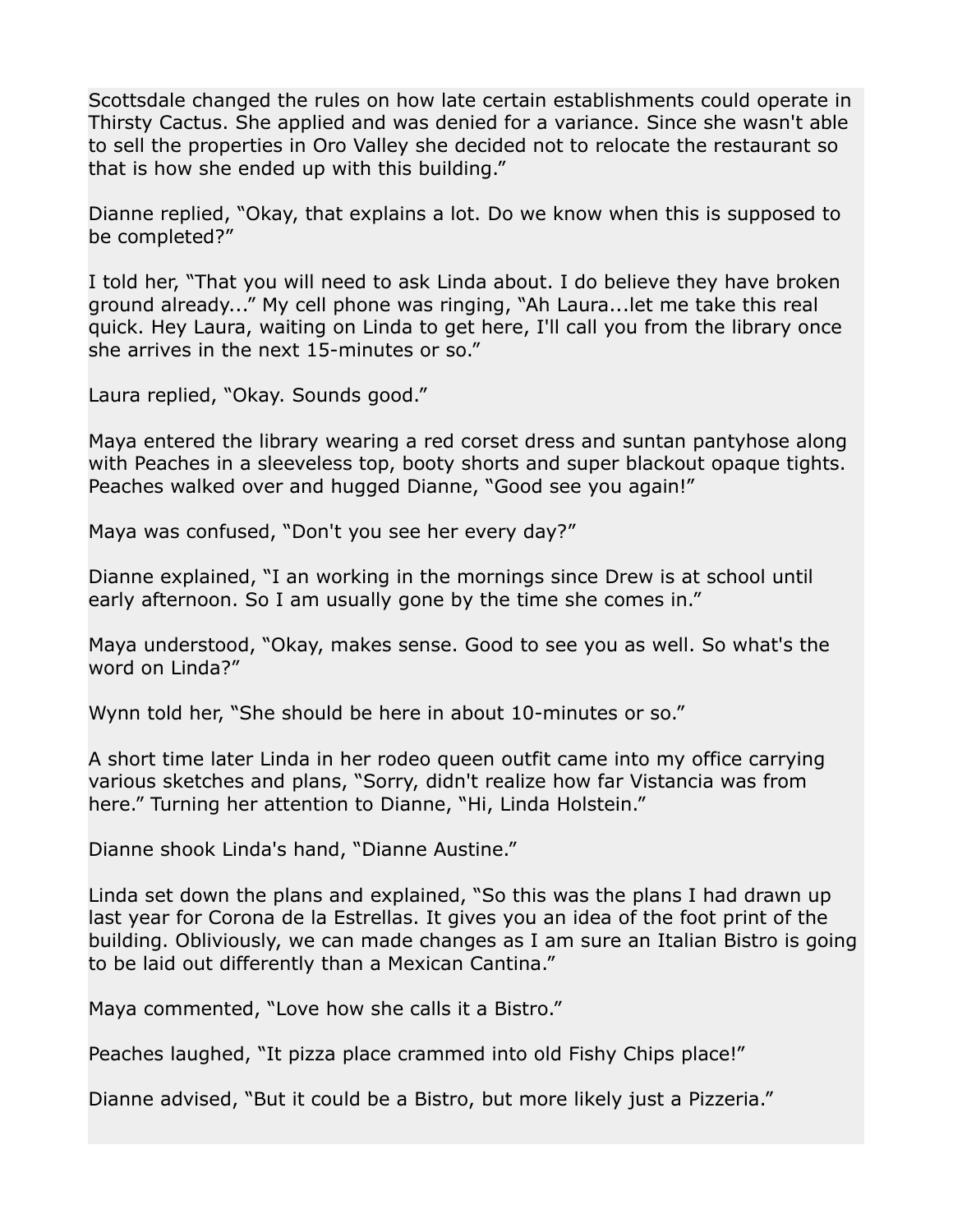Linda explained, "So you have the kitchen over in the rear, bar area across..."

Maya commented, "We won't have bar. We are 'Family Friendly' so no alcohol."

Linda was surprised, "Oh okay, then we won't need to worry about applying for a liquor permit. Well we can use that area for more dining room space."

Maya looked at the plan, "Actually, if we reconfigure this area a little we can put the piano there."

I had wondered what happened to the piano after they moved and asked, "Say, where is the piano now?"

Maya replied, "Storage. Wouldn't fit in the condo."

I told her, "In that case you should've just left it at the Ashler Hills house, the room was so empty when you took it with you...except you would have had to do something with it once we sold the house. Umm...let's talk about the IT side of things and let me get Laura conference in."

Wynn called Laura, "Madam Merlot?"

Laura corrected her, "That's Myers! I'm here."

I asked, "So what are y'all plan on keeping to bring over to the new location?"

Diane explained, "We are going all new on everything. Ovens, tables, chairs, booths, TV's etc."

Maya added, "Technically the table, chairs and booths didn't belong to us anyways as those were there from the Fish place when they left. Everything else that we do own we are going to sell."

Peaches asked, "We be looking for new POS...suggestions?"

Linda commented, "Kacie has been quite happy with Square."

Peaches was not familiar with the product, "What Square?"

Linda explained, "They started out as mobile payment processor, but have developed their own POS. Kacie would be better able to explain it...is she around?"

Wynn told her, "She was a bit 'occupied' earlier, but I'll go down and she if she is *free*." Wynn exited the library and headed down to the playroom.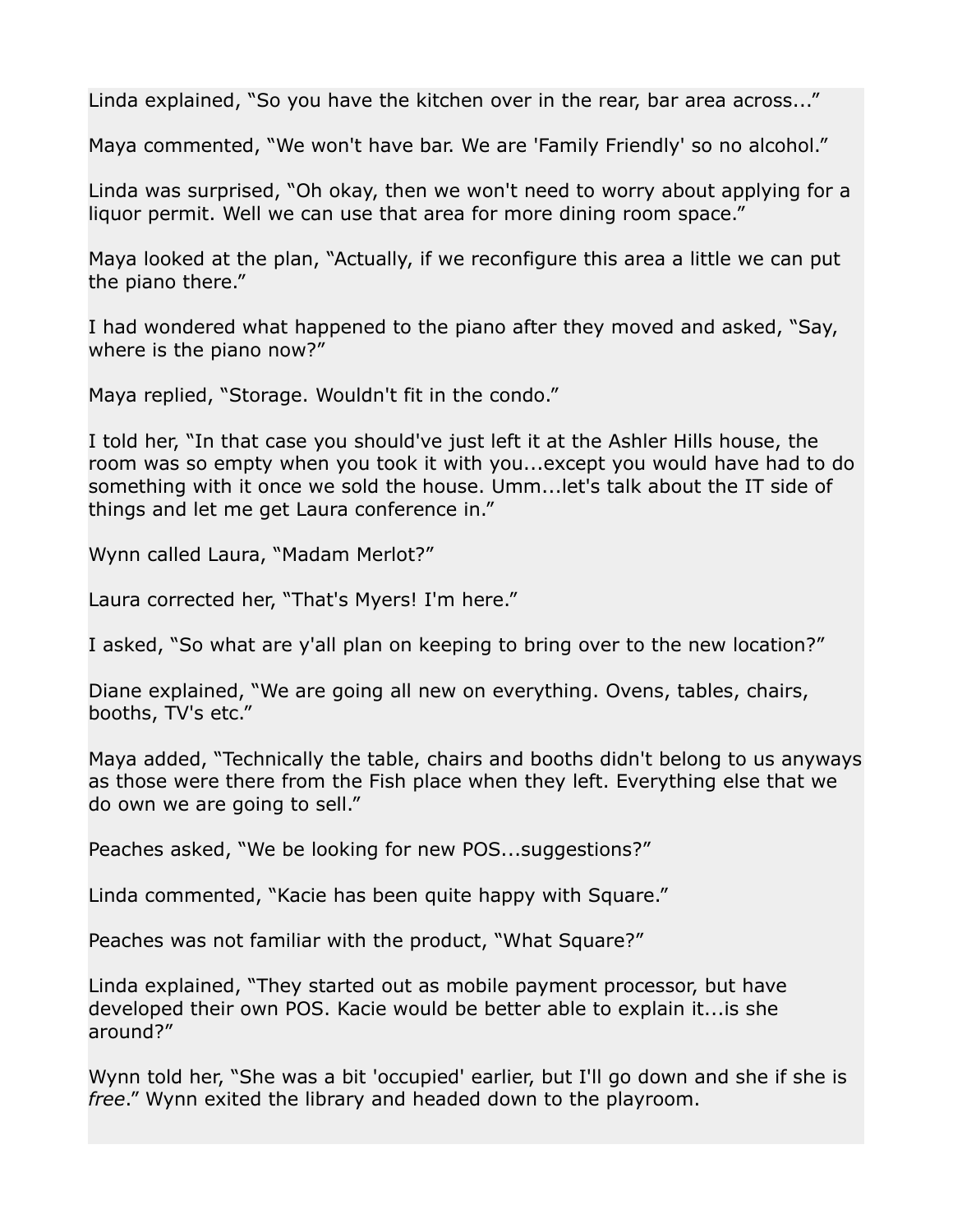Laura was making note, "Going new might just be better of as I am sure whatever network equipment we are using is going to be fairly outdated."

Maya laughed, "As it is they are not using much."

I reminded her, "Yeah, except they are for WiFi..."

Maya informed me, "Nope, they're not in the  $21<sup>st</sup>$  Century in that regards!"

Laura laughed, "Wow and they are still in business!"

Dianne commented, "Actually, we've gotten a lot of praise for not having WiFi as forces our patrons to actually verbally interact with their party. Honestly, I don't think we are going to add it to the new location. Keep up with our Family Friendly theme..."

Andy joked, "Hmm...no alcohol and no WiFi...actually sounds quite nice."

Laura commented, "Well, that would make installation a lot simpler and cheaper."

Wynn entered the playroom and found Kacie was servicing Lindsay on the gyno table. She walked over and tapped Kacie's shoulder, "Madam O'Neil, Miss Holstein requests your presence in the library."

Kacie was confused, "Why?"

Wynn told her, "Something about she wants you to tell Dianne and Peaches about Square since they are considering going with a new POS system for the new restaurant."

Kacie replied, "I see. Well, I suppose Sara can take over from here. Lead the way as I have no idea where this library is." Kacie followed Wynn up the stairs into the library.

Linda introduced her, "This is Kacie, my daughter's business and life partner. She oversees the operations of my three stores and has been using Square for a while now."

Kacie explained, "Yes it has been a few years now. Mainly we've been using their app on iPads, but did recently get a couple of their all-in-one terminals for our new Gold Canyon store. We haven't used those much yet as we are still in the process of getting that store fully operational. Customer support is great and the transaction fees are quite reasonable. There is a monthly fee for the service with multiple tiers which are not based on amount of transactions, but rather the type of setup you are using. At Tuscon and Scottsdale our fee is less than the new Golden Canyon store as we are only using their app on the iPads. There is a bit of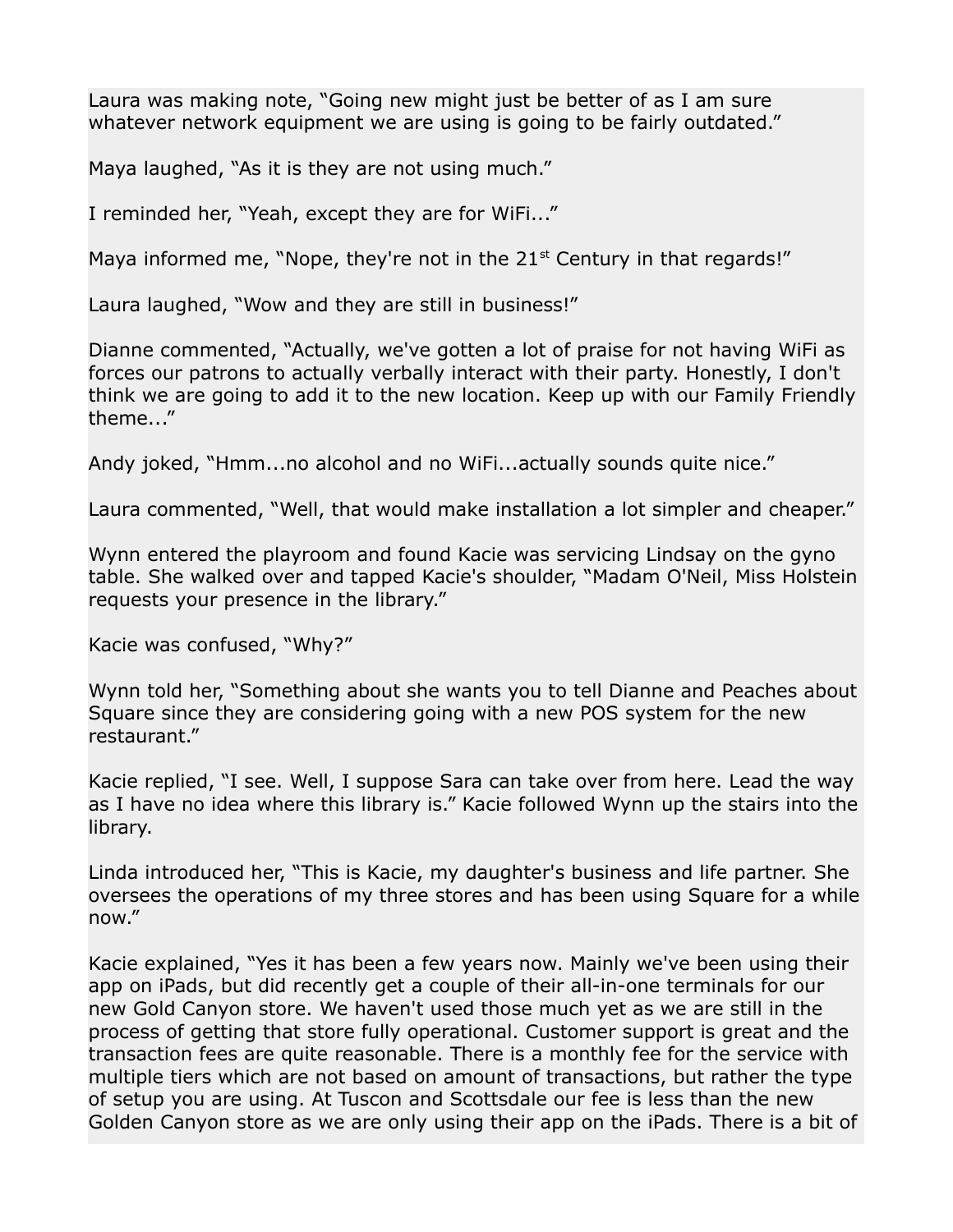a learning curve in getting things setup, but that's where the excellent customer support comes in. There is a lot of cool stuff you can do from inventory, reports and even forecasting. Once it is all setup though, it is very easy to use. I login to our back office every Sunday in a matter of few clicks and a couple minutes I can generate sales and inventory reports. Of course being a restaurant your adaptation is going to be a little different than us being a clothing boutique."

Dianne asked, "How does it work on iPad, can we accept payments?"

Kacie told her, "You will have a special card reader which plugs into the headphone jack. So your servers could process a card right at the table or if you prefer you can have a central or satellite stations. If you go the later route than the all-in-one terminals would be a better option. Especially since you would likely handle more cash than we do."

Peaches inquired, "Could we do both way?"

Kacie replied, "Yes. For those customers paying with a card you can run their card right at the table using an iPad. Those paying cash can either go to a cashier with all-in-one terminal or the server can process at that station. It is a very flexible system and you will not out grow it."

Laura commented, "So we would need WiFi for the iPads, but we can make it private so the customers can not access it. Which is typically what we do anyway as we have a separate WiFi VLAN (network) for customers. Now, if you do go with the all-in-one terminals, we would need to drop cables for those as they should be on hardwired network connection."

Andy added, "Which is not a big deal, but when we go to do the install we would need to know where you plan on placing said terminals. However, that is something that you will do anyway once you get your interior layout figured out."

Linda advised them, "If you want to go forward with this you would need to submit your interior layout it the next 45-days. Exterior framing should begin within the next couple weeks, but then there is still about two to three week delay for inspections before they will start on the interior. You can work with my architect for the interior layout and I will cover those costs since I having to retrofit the building for something different than I had initially planned on."

Dianne asked, "Curious, when is the expect completion?"

Linda told her, "If there are not any major delays due to weather, inspection or supply issues we should get approval to start interior work by start of the next year. I'd say may be April or May."

Peaches advised, "We need out by end July."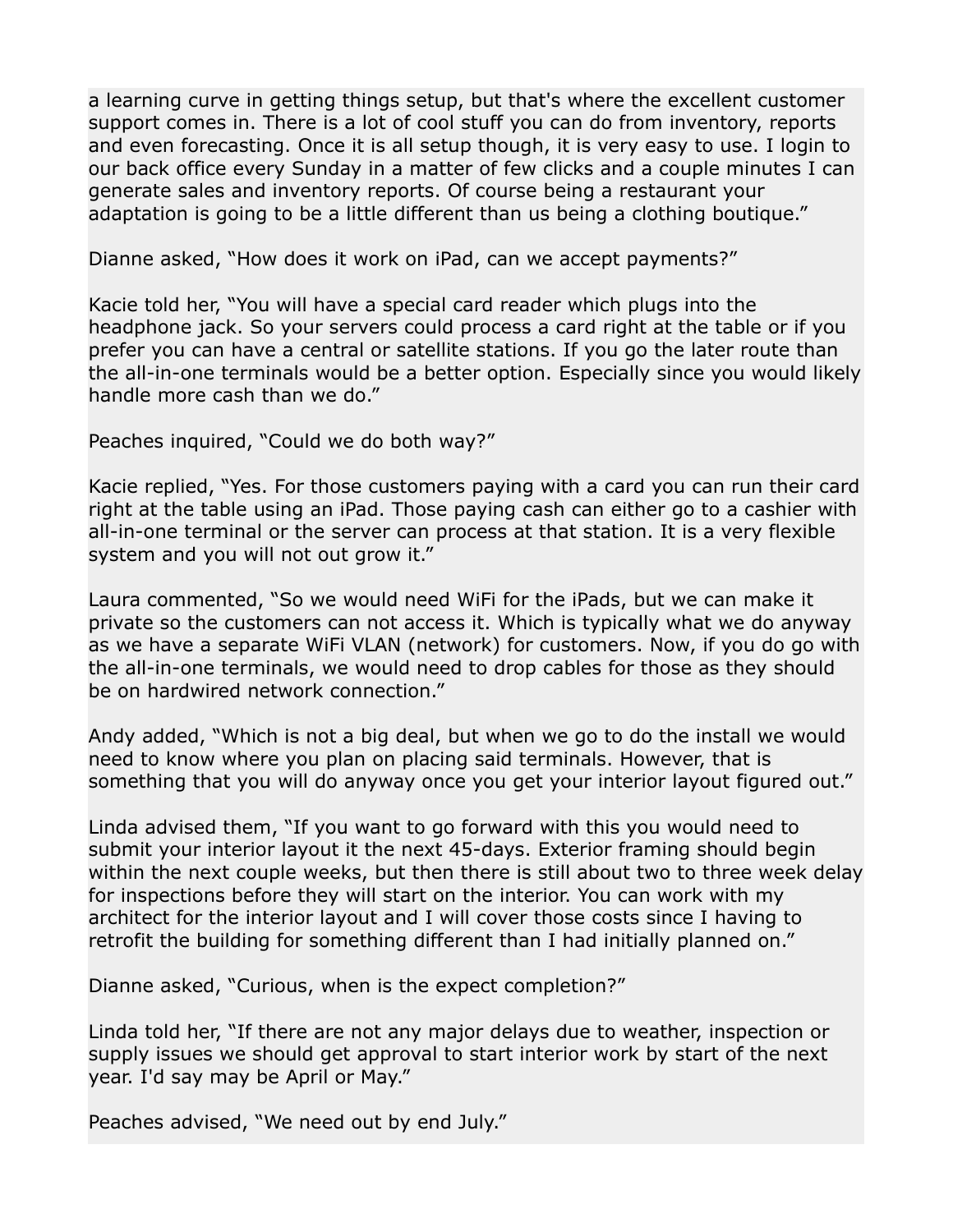Linda replied, "Yeah...shouldn't be an issue. Now, this building also includes a residence on the top level."

Maya explained, "Yes, so we will be selling our condo to Dianne and we will lease the residence from her or Linda, depending on who owns the building."

Linda explained, "That is something Dianne and I will discuss after we are done with this portion of the consult. Though I do need to discuss something further with Ron and his crew."

Laura asked, "Does that pertain me, otherwise I'll drop off."

Linda replied, "Don't go Abigail this pertains to you as well!"

Much to my surprise Laura did not react adversely to Linda calling her by her real name, "Yes ma'am, I'll stay on." Andy, Wynn and I all looked at each other in disbelief as to what had just occurred.

Linda continued, "So, last week I had an opportunity to have a conference call with The Corona de la Estrellas. management, that being Olivia and Lizzie. Since we are not moving we want to improve the existing location. They are considering switching from their existing POS/ordering software to Square. Questions I have is would it be possible to switch over and if so how complicated or not would it be?"

Laura advised Linda, "Give me minute, let me pull up the file for Corona de la Estrellas. and take a look at what we have."

Wynn told her, "I know they have quite a large mesh WiFi as we replaced many of the AP's a while back and upgraded their switches."

Laura recalled, "Yeah, I do remember that. Well, it appears y'all are running mostly iPads with a couple cash out stations. So, basically it would be the same as we would be doing for Vinnie's. The cash out stations are already hardwired so it would just be a matter of getting Square terminals and installing the App on their iPads."

Kacie advised, "Yeah, but that just the hardware side. Like Vinnie's they are going to need to sign up for Square service and then get everything customized for their offerings."

Linda asked, "Would that be something you could help them out with?"

Kacie replied, "I could, I've gotten fairly familiar with the software. However, this is going to be vastly different from what we do at The Budget Holstein."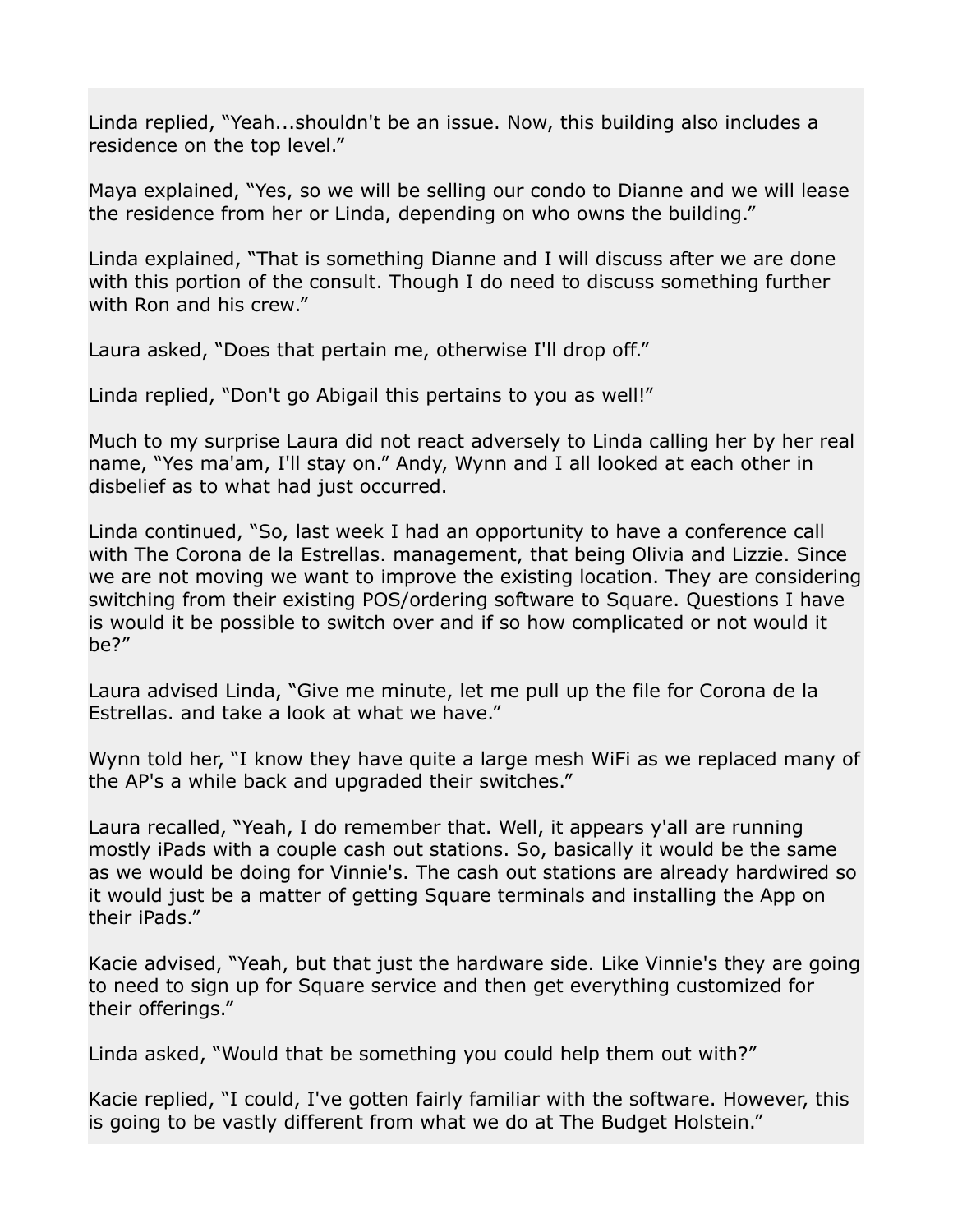Laura commented, "If I recall correctly, don't they have 'templates'?"

Kacie recalled, "You know it has been so long since I've did the setup for Budget Holstein, but yes I do somewhat recall they have different templates for the type of industry. Since this would be out in Oro Valley wouldn't be that big of a deal."

Linda replied, "Okay that is good. How long do you think it would take?"

Andy asked, "To do the install or get things setup?"

Linda laughed, "Well...both actually."

Laura told them, "Hardware install would be few hours tops, including unboxing and connecting the units. Have no idea how long it takes to install the image. Also, not sure about the iPads."

Kacie replied, "When we did Gold Canyon, the image took about three or four hours to download and install. Could be longer or shorter depending on the size, which is going to be determined by how many product you have and of course network speed. I would imagine theirs would likely be less given they wouldn't have as much product. As far as the iPads go once they are all registered on their square profile, Square will push the app out to all the registered devices."

Linda seemed to understand, "So the bulk of the time is going to be getting the software setup."

Laura added, "And registering the iPads."

Kacie explained, "You can import a CSV file or enter them in manually."

Wynn advised, "We record all the information including the ESN, MAC and if applicable MEID for each device we install. So it shouldn't be very difficult to generate a CSV file, just would need to know what order of the fields would be."

Linda told us, "Great, I will pass this information along to Olivia and Lizzie then get back to y'all once we have decided. Unless anyone else has other questions that is everything I need from AZOutback. Miss Austine and I still need to discuss some legal/real estate details."

Wynn confirmed, "I do think we are all good on our end. How about you Miss Merlot?"

Laura reminded Wynn, "That's Myers! I'm good."

Andy advised, "I'm good, going to go find Lindsay."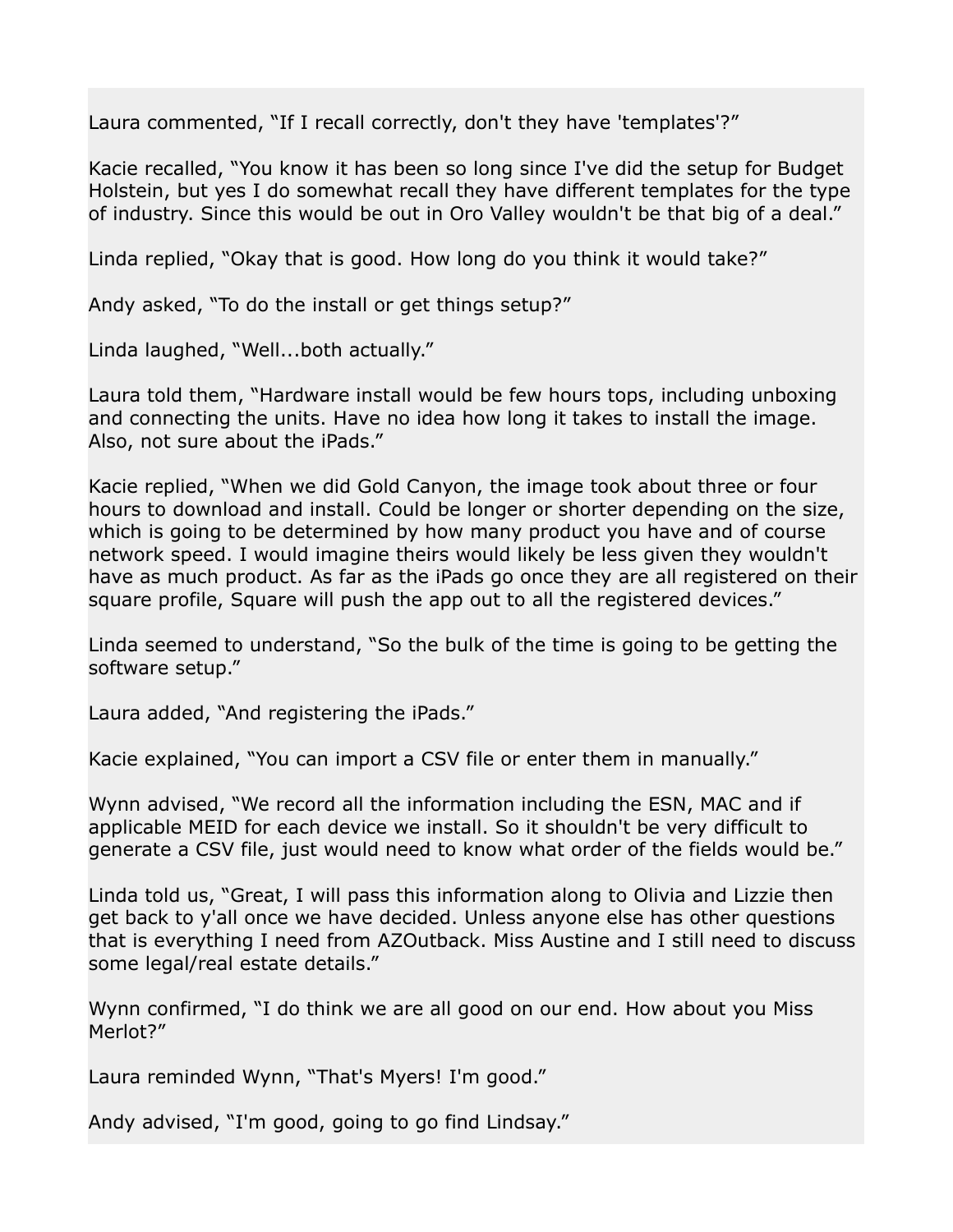Maya told us, "Peaches and I are going to head out. Need to stop over at Marc and Martina's to pickup Cream. Kacie, let me know when you and Kayré will be back out again and we will get together. Otherwise, I guess we will see you at the wedding next month."

Kacie confirmed, "Yes, we will. I think Kayré mentioned we are due out the weekend before."

Andy told Maya, "I'll walk out with you two."

I advised, "That Saturday 'the crew' has a consult in Henderson for Acme. We are going to fly out that morning and should be back in the afternoon. Then we will be heading down to Oro Valley that Sunday. Oh, Linda are you taking Kayré and Kacie back with you tomorrow or you going to end up spending more time with your boyfriend?"

Linda laughed nervously, "He's not my boyfriend. We will be leaving tomorrow. I'll be back may be Thursday if we do open the Gold Canyon store this coming weekend."

Wynn told us, "It is almost four in the afternoon, I am going to get the Lasagnas going which will take about an hour to cook. I could use some assistance in the kitchen with prepping the salads."

Kacie volunteered herself and Kayré, "Kayré and I can help, least we can do for allowing us to stay here."

Wynn thanked them, "Nice of you. Meet me in the kitchen in about 15-minutes or so. Miss Austine are you going to join us for dinner?"

Dianne explained, "I am not sure. Had not planned on it, but since Miss Holstein and I still need to discuss some business I suppose I can, if you have enough."

Wynn laughed, "There will be plenty, even more than Andy and his tapeworm can handle!"

Maya and Peaches walked out with Andy. Wynn headed to the kitchen to start preheating the oven. I went back to my office to take a look at my job queue trying to see what I had upcoming. Kacie left and headed back to the play room to find Kayré and inform her of their upcoming KP Duty. Kacie entered the play room and saw Lindsay spanking Sara, but did not see Kayré. Lindsay saw Kacie looking about, "Looking for Kayré?"

Kacie turned around surprised, "Oh...yeah."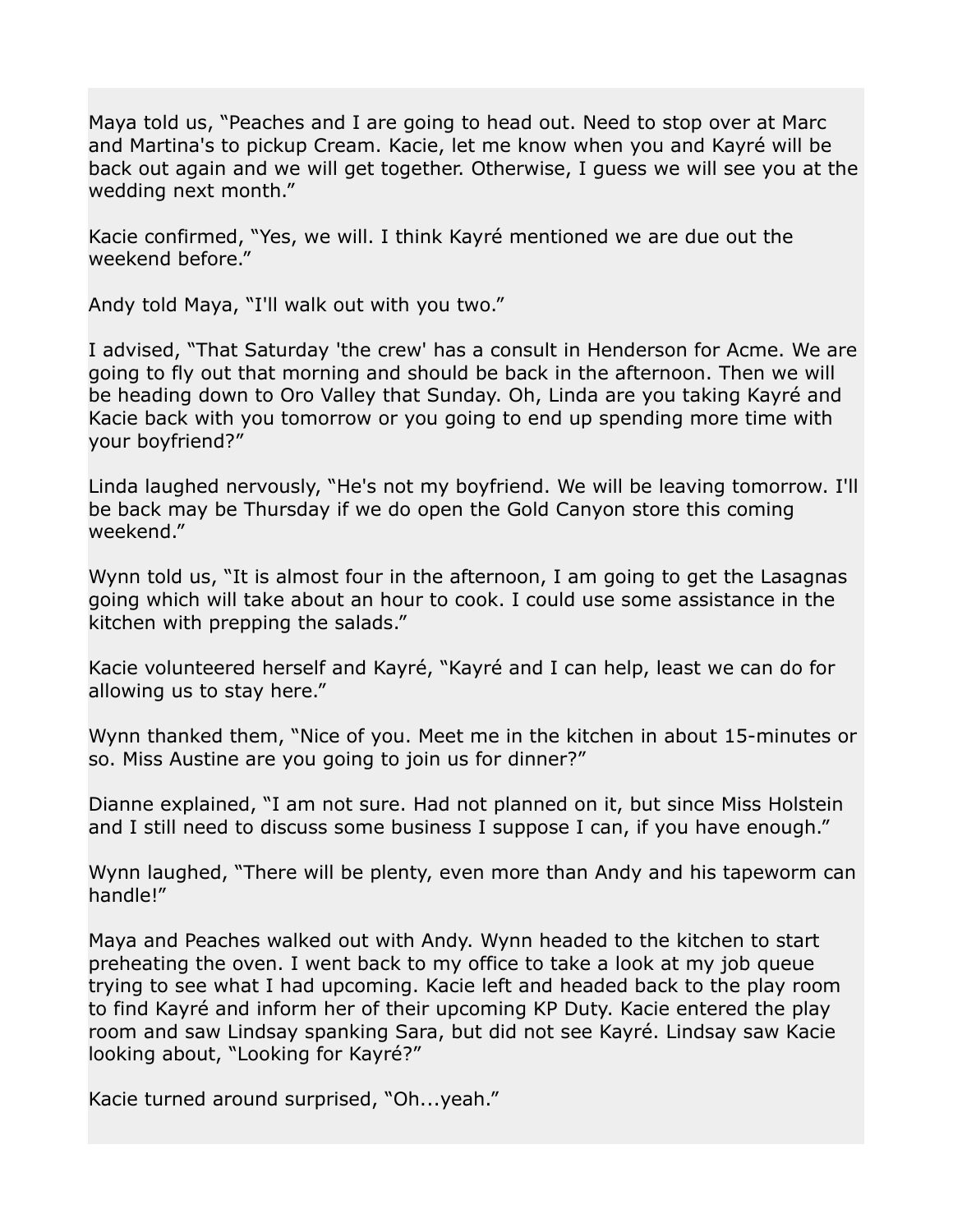Lindsay replied, "She's not over here anymore. I believe she went back to your suite to shower. Are they done up there?"

Kacie explained, "Most part. Maya and Peaches were leaving, your husband was walking them out. Linda and the lady from Vinnie's are still there discussing somethings. I know she is staying for dinner."

Lindsay had lost track of time, "Wow, is it that late already?"

Kacie laughed, "Yeah, time tends to fly when you are dominating! Wynn didn't give an exact time, but sound like around 5 o'clock. Kayré and I are going to help her with the salad. Figured we should do contribute something, I'll go see if she is out the shower. Thanks."

Lindsay giggled, "Okay. Suppose Sara and I should freshen up as well. See you two for dinner."

Kacie went into the Quail Suite and found Kayré on the bed putting on her stockings. Kacie sat on the bed next to her and Kayré asked, "So what did Linda want?"

Kacie explained, "Oh, um she want me to tell the lady from Vinnie's along with Maya and Peaches about Square. Say, I volunteered us to help Wynn with the salad for dinner."

Kayré replied, "Yeah, I suppose we really should be helping out. Let me find my heels and we'll head up there." A short while later Kacie and Kayré came into the kitchen. Kayré asked, "So what should we do?"

Wynn was washing a bushel of vegetables in the sink, "Grab a couple of the large wooden salad serving bowls and then start filling them. I will be done with the lettuce shortly. Two heads per bowl and then I'll start washing the vegetables and hand those over to you two to cut and add." Kacie and Kayré started tearing apart the lettuce and Wynn finished washing the vegetables. She divided them between Kayré and Kacie to cut and add to the salads. The oven beeped and Wynn commented, "Ah the oven is ready to accept my lasagnas." She placed the two 'family size' lasagnas in the oven and set the cook timer. Wynn asked, "Okay so Maya and Peaches left, but Dianne is staying for dinner plus Linda...how many do we have then?"

Kacie did the math in her head, "Well, Miss Holstein and Dianne are two; Sara, Lindsay, Ron and Andy are another four; Myself and Kayré plus you; so nine?"

Wynn confirmed, "Sounds about right...though you didn't count Andy's tapeworm."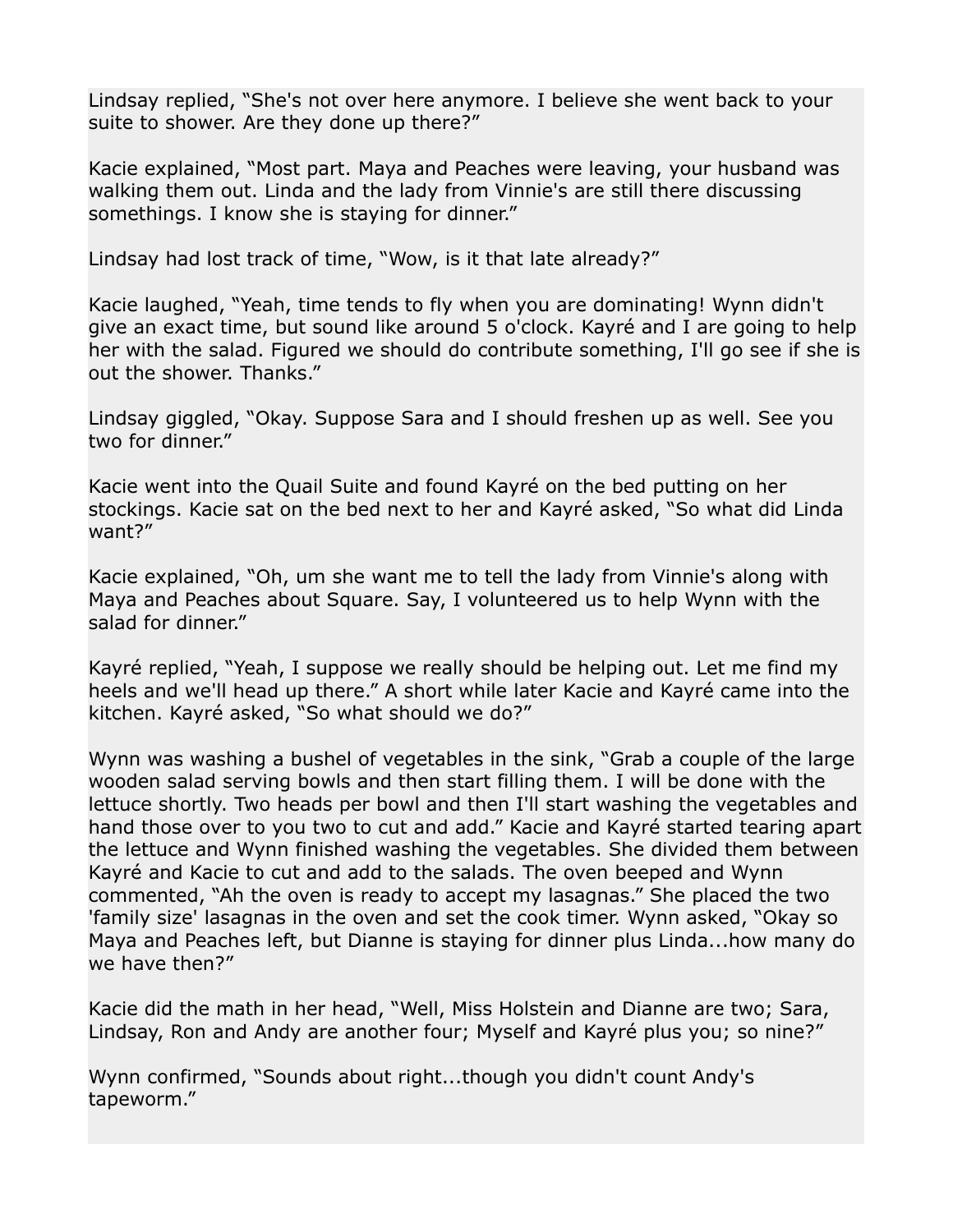Kacie was confused, "His what?"

Wynn laughed, "Sorry, running joke. Andy is so skinny and yet eats so much."

Kacie understood, "Ah okay, I get it now."

Wynn advised, "Okay, I am going to shut up now and go set the table."

Sara and Lindsay came up through the kitchen from the playroom. Lindsay continued to her suite while Sara walked into the kitchen. She spotted Kayré and Kacie, "So Wynn, did put you two to work! Speaking of Wynn, where is she?"

Kayré told her, "She went to set the table."

Sara replied, "Ah okay." She walked out to the dining room to see Wynn was setting the table. Sara asked, "Anything you need?"

Wynn explained, "I am good here. Kayré and Kacie are making the salads. You could go pick out some wine if you like."

Sara giggled, "Yeah, I suppose I could do that!" Sara went back to kitchen and looked in the wine fridge for a couple bottles to pair with the lasagna.

Wynn had finished setting the table and returned to the kitchen. She check on the lasagnas noticing there was only a few minutes left. She walked over to the intercom and announced, "Dinner is going to be ready shortly!"

Linda and Dianne were still discussing details in the library when they heard Wynn's announcement. Linda advised Dianne, "We will need to pick this up after dinner."

Dianne asked, "Is there a restroom around here, I can use to freshen up?"

Linda told her, "Yes, over in the circular foyer there is a powder room you can use."

Dianne made her way to the powder room and Linda headed to the dining room. Andy and Lindsay came down the stairs and sat at the table after each grabbing a plate. Wynn pulled the lasagnas out of the oven and cut them. She grabbed a couple trivets and spatulas, bringing those into the dining room along with the lasagnas. Kacie and Kayré each brought out a salad and also set those on the table. Kayré walked over to Sara and helped her pour and distribute the wine. Dianne returned and asked, "Any where specific I should sit?"

I told her, "Where ever you like, we're all friendly." Dianne took a seat next to Kacie who was seated next to Kayré who was next to Linda.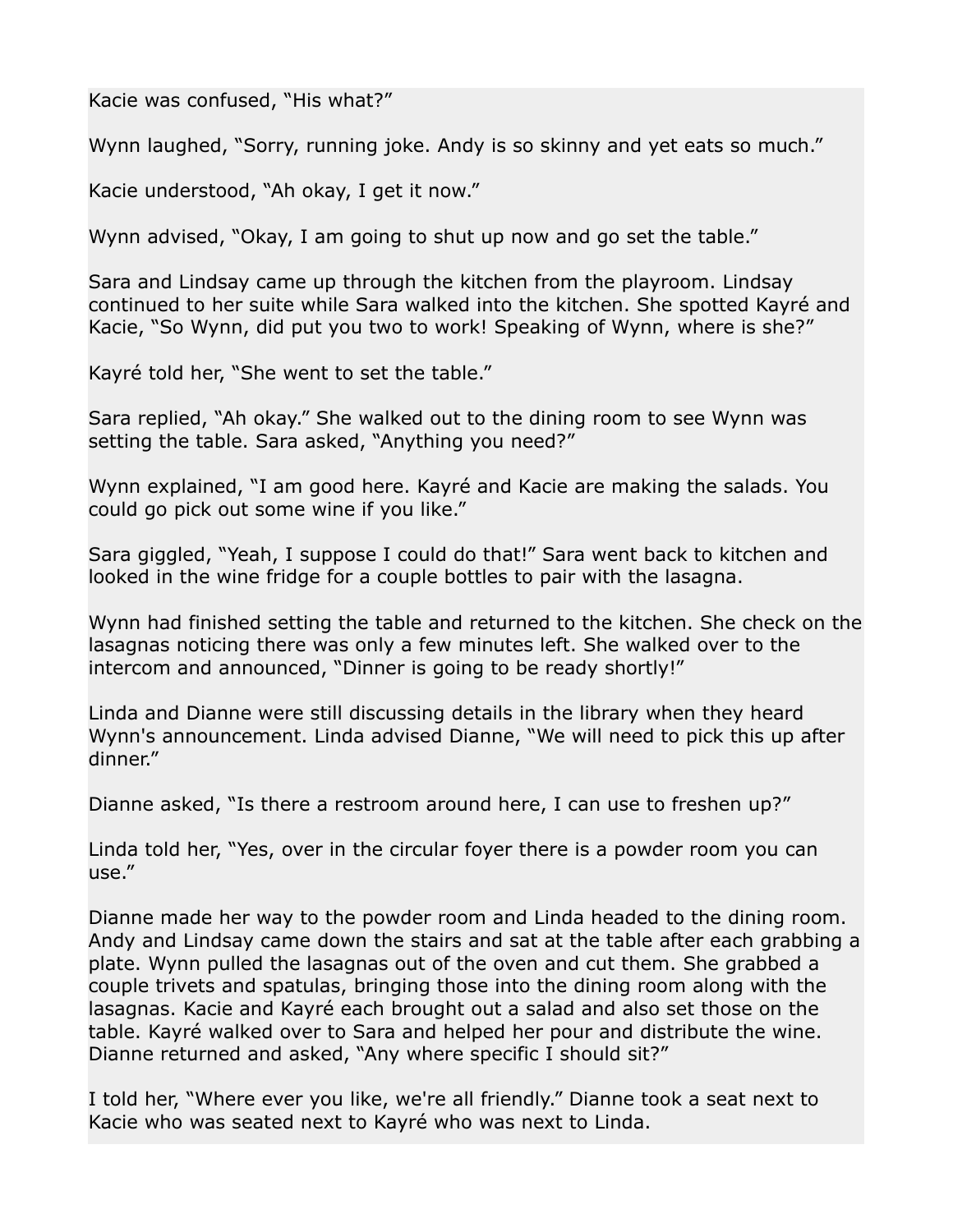Dianne commented, "Nice of you to allow me stay for dinner."

Wynn reminded her, "No problem. As I said earlier plenty of food to go around."

I added, "Plus, we don't really use this room that often. Especially once Linda and her girls go back to Oro Valley."

After dinner was through Andy, Lindsay, Sara and I headed out to the pool. Dianne and Linda went back to the library to further discuss their business. Kayré and Kacie helped Wynn clean up and then joined the others out at the pool. Later that evening Dianne and Linda wrapped up their business. Wynn showed Dianne out and Linda announced she was going to bed soon. Sara and Lindsay returned to the main house and went their own ways to get ready for bed. Kacie and Kayré were in the pool house leaving Andy and I. Andy commented, "So sounds like we might have another job with Corona de las Estrellas."

I told him, "Yeah, just wish it was more local."

Andy joked, "Well, compared to Henderson..."

I laughed, "When you put it that way. I suppose on the plus side, it will be easy to get Laura to come out to do her part being it will be down in Oro Valley."

Andy added, "Plus allows Linda to get more use out of her ranch house."

## **Chapter 17: Budget Holstein Superstition Mountain Prep and We Just Don't Want To Leave Here!**

Monday morning most everyone were already in the dining room and kitchen with the exception of Linda. Kacie commented, "Well, I guess we are finally going home today. Been really nice staying here."

Kayré concurred, "Indeed. I suppose all good things must come to an end at some point. Pitty we're really been enjoying it here..."

Linda came down the stairs and told them, "Not necessarily..."

Kayré asked, "What is that suppose to mean?"

Linda hesitated for a moment, "Um well....I hate to be a pest Ron, but can they stay here a little while longer."

I asked with a straight face, "Need to spend more time with your boyfriend?"

Linda gave a nervous laugh, "He is not my boyfriend. Um...so Claudia called this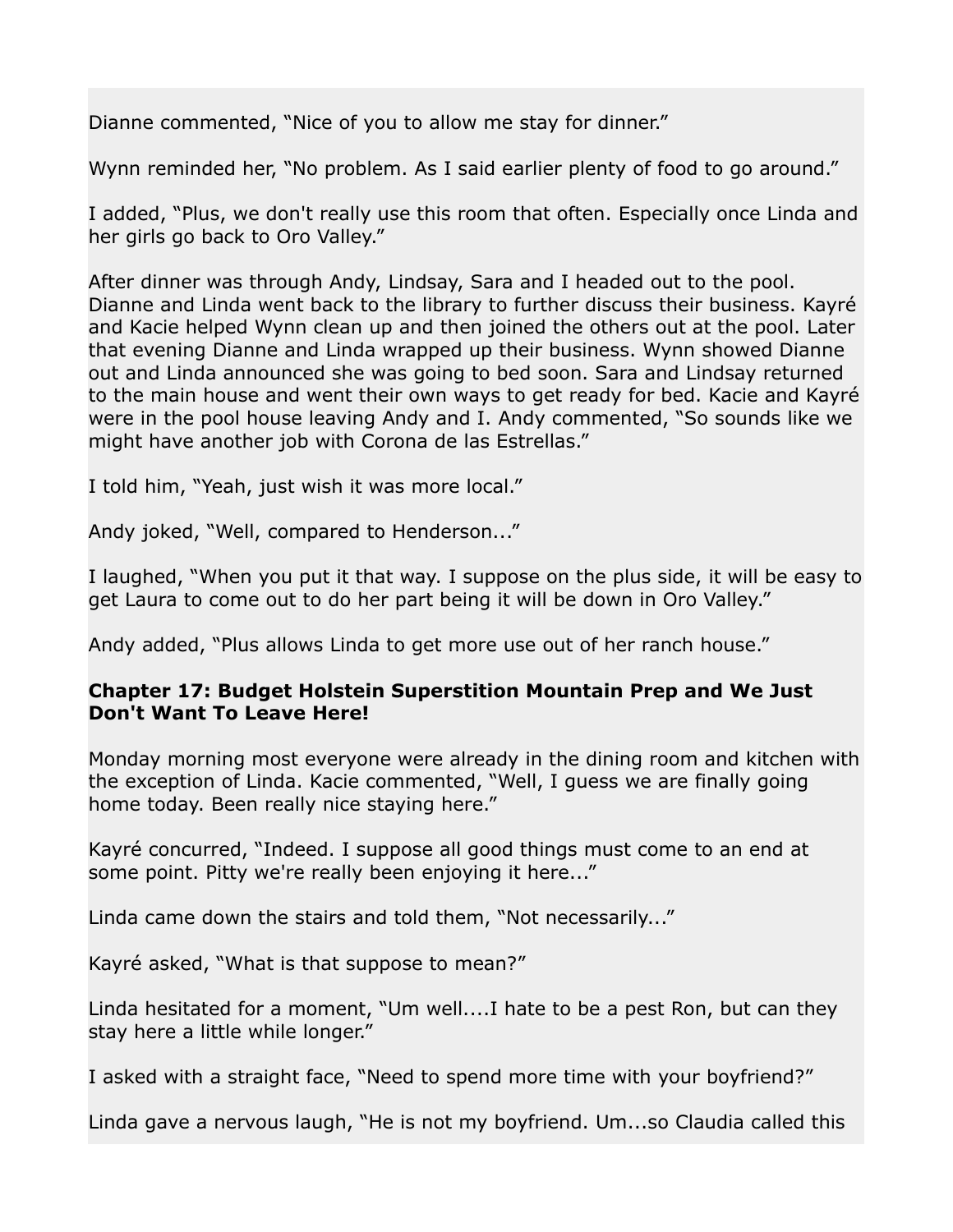morning and she wants to have the Gold Canyon store operational by mid-week. Kacie, can you and Lindsay help her out? Kayré and I are supposed to meet with some perspective vendors over the next couple days down at the Oro Valley store."

Kayré added, "Plus Lynette and I are suppose to interview a new sales lady on Thursday."

Linda asked, "Who's Lynette?"

I replied, "Laura's partner, Miss Kitty or Madam Cat as you are always calling her."

Linda replied, "Oh, I forgot her real name."

Sara joked, "Are you sure this is a good idea Lindsay?"

Lindsay was confused, "What?"

Sara replied, "You and Kacie working 1-on-1?"

Linda was puzzled by Sara's question as well, "Do *you* have a problem with them working together?"

Sara quickly realized her motives could be misunderstood by some, "No...No. Sorry, I was joking."

Linda was still confused, "I don't get it?"

Lindsay replied laughing, "I think what she is getting at was a couple months ago Kacie and I were not getting along very well. Sara was concerned we might try to kill each other."

Kacie laughed, "Okay. Yeah, I did bite her head off shortly before Kayré and I ended up at Moon Goddess. I don't have a problem, what about you Lindsay?"

Lindsay told her, "Nope. I'm okay, though I am not sure why you want me?"

Kayré explained, "You've been slowly re-doing the layout at the Scottsdale store over the past few months. You have a good eye as to what should be where to improve the flow. Plus you can help out with the Grand Opening with modeling."

Linda added, "Yeah and Kacie needs to make sure everything we ordered for that store is there."

Kacie explained, "True, just because the packages show delivered does not mean everything we ordered is in said packages."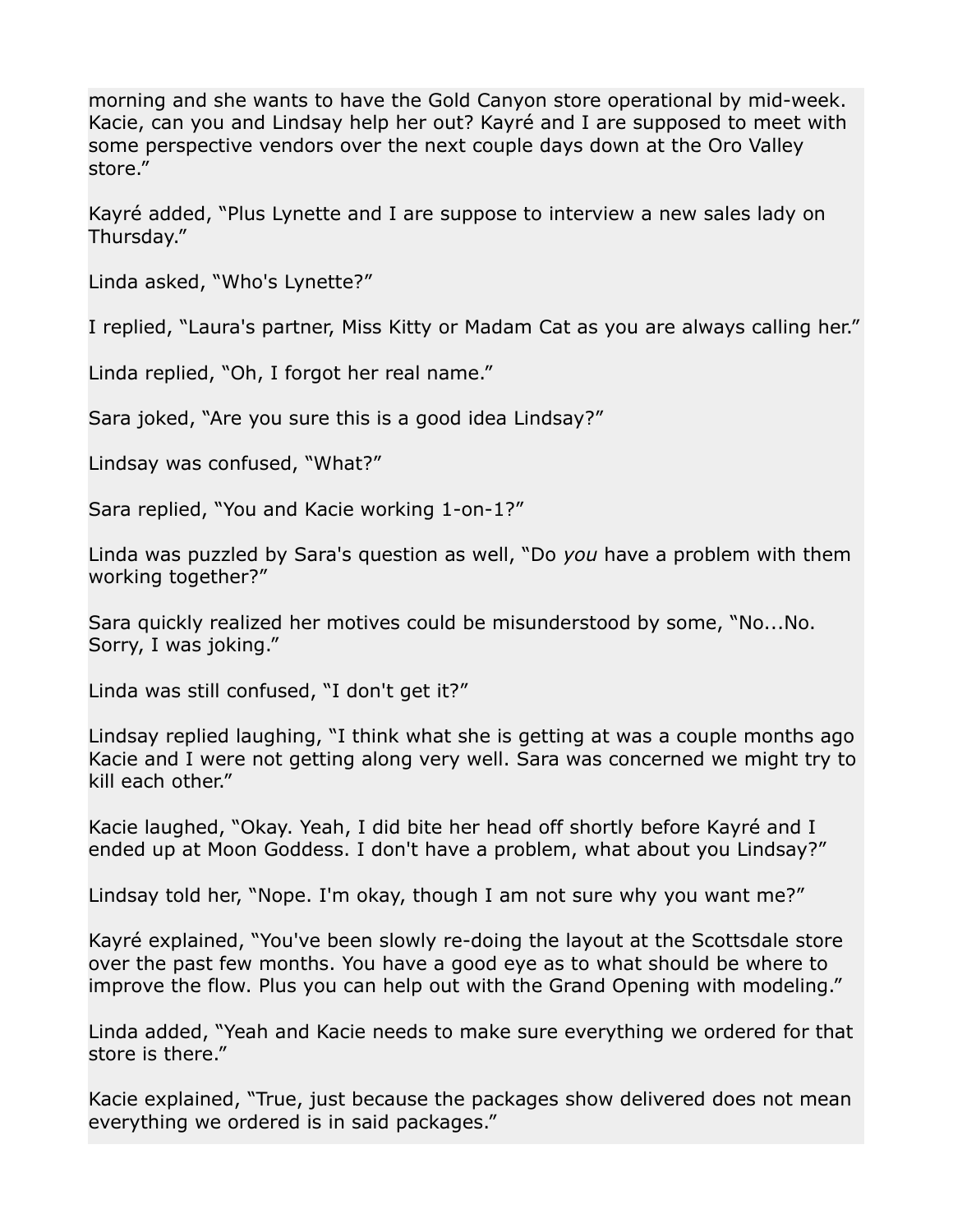Wynn assured them, "We have no issues with Kacie staying with us a couple more days."

Linda explained, "Well, likely through next Monday. Kayré and I should be back up on Thursday or Friday and will attend to the grand opening. Any chance Ron and Andy you could be there was well?"

I asked, "On the Grand Opening this weekend?"

Linda advised, "The official Grand Opening is Friday, but we will do a soft opening Wednesday."

Andy replied, "That's good, weed out any issues at the soft opening before the main event."

Kayré advised Kacie, "We have kind of mixed our clothes together in the two bags."

Wynn told her, "Since Kayré will be back later in the week, just leave everything here. Anything you need washed just set in the laundry room and I'll bring it to you once done. Do you want to continue to stay down in the Quail Suite by yourself or would you prefer to be up in The Presentation Room?"

Kacie asked, "What is The Presentation Room?"

I told, "It was the room I used to do vendor presentations in until Linda's boyfriend remodeled many years ago to build my office/library..." Linda made yet another statement on how Dundee was not her boyfriend. I continued, "Anyway. it is the room where you two were staying before we move you two downstairs. This way you are not by yourself down there. Only drawback is no en-suite bathroom."

Kacie agreed, "Yes, I think Presentation Room would be fine until Kayré returns end of this week."

After breakfast Kayré left with Linda back to Tucson in Gary's El Dorado while Kacie and Lindsay headed out the Gold Canyon Budget Holstein in Lindsay's Mini Cooper. On their way out Kacie told Lindsay, "I know I already told you this earlier, but still...I am truly sorry for the way I behaved towards you that particular day. That was so uncharacteristic of me and not who I am as a person."

Lindsay assured her, "That's okay. Shit happens. I've had my moments such as that night we arrived in Scottsdale after the 'Glen Campbell' incident at our Fountain Hills store. Then there was that weird misunderstanding Sara and I had around Easter a few years back. Ended up spending a night in city lock-up for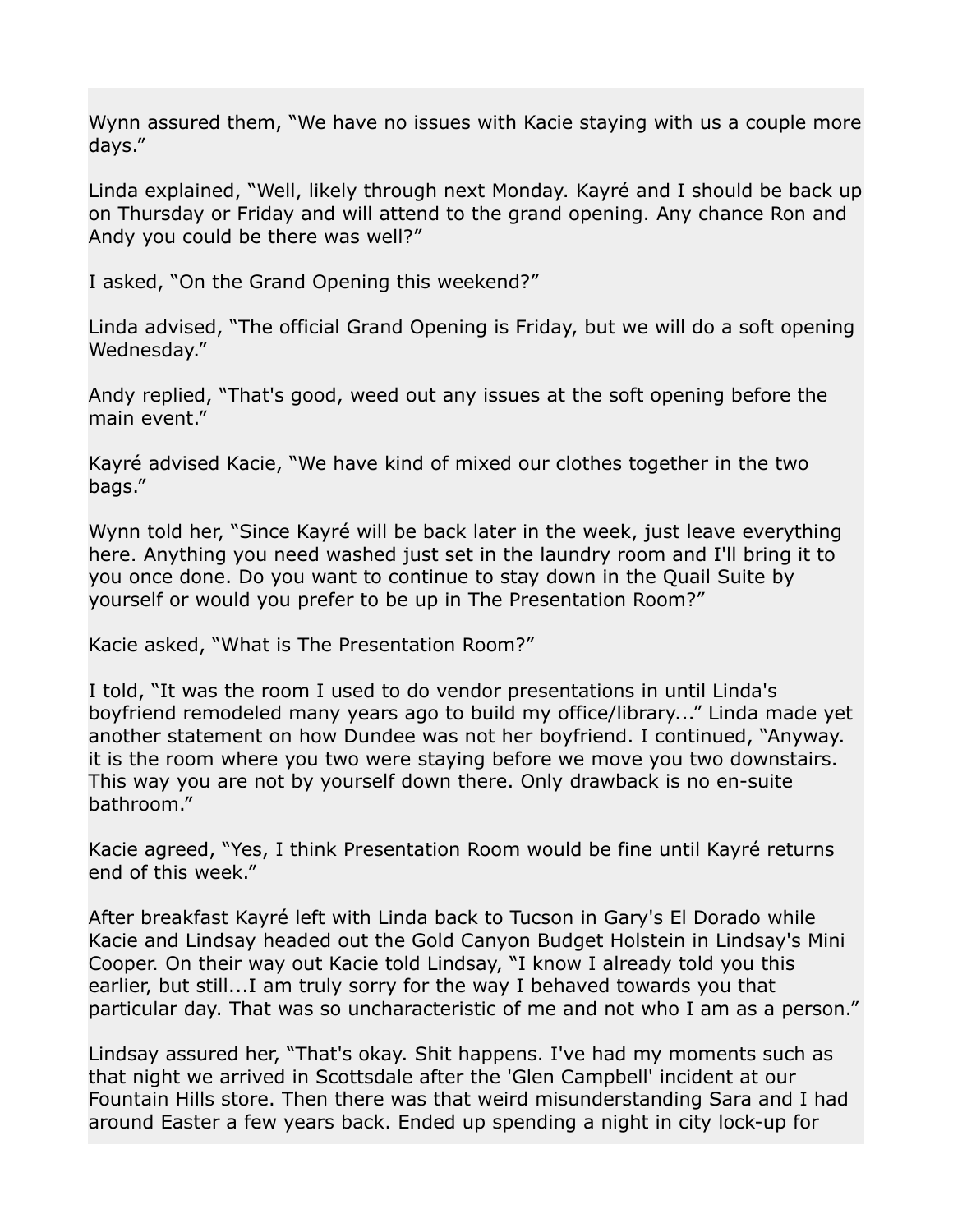## that."

Kacie asked, "Why?"

Lindsay explained, "Well, I kind of pushed...well may be more liked tackled...Wynn through the glass doors between Ron's office and the Library/ She ended up with a broken leg. Guess my linebacker instincts took over as I was just trying to get out of that room...and well she happened to be between me and the door. She opted not to file assault charges. I had a bit too much to drink that night and let a rift between Sara and myself get way out of hand. Not my best moment, especially after all she did for me after the Glen Campbell incident. Even more so after all Ron and her did for us after we lost our Tucson stores to that ahole of a friend who stabbed us in the back."

Kacie asked, "How long have you and Sara been...well...uh..."

Lindsay laughed, "Friends? I'd say almost 10-years now. We met when Ron and her were on a repair job down in Oro Valley for Linda. Andy and I happened to be staying at the same hotel as they were. I saw Ron and Sara during breakfast and decided we should join them. The four of us hit it off right away. How about you and Kayré?"

Kacie replied, "Pretty much from high school. That was after being kicked out of military school. Though we were never really serious until the last few years. The counselor at Moon Goddess told us part of our issues were we were together nearly 24/7 so were getting annoyed with each other."

Lindsay told her, "Yeah, I can understand. Even though Sara and I work together we don't really interact that much while at the Budget Holstein. Other than lunch, we might work a customer together. Then once we get home most of the time we go our own ways. Sometimes we will do stuff together after dinner if Ron and Andy are working on a project. Other times I have stuff to do with PC's and Things as Sara does with Ron's business. So, I thought you were going to be working for Walmart?"

Kacie explained, "Well...when we first came this way I was going to transfer to the store in Scottsdale, but Miss Holstein offered me a position at the Scottsdale store. After few years it was starting to become an issue as you unwilling found out. So after we returned to Tucson and did my time at the Moon Goddess I asked Walmart about the Tucson Regional Manager position. They told me to apply and interview which I did. What they didn't tell me was while the training would take place in Tucson I would be based out of stores down in Nogales."

Lindsay understood, "Nope, that wouldn't work. Kinda be like Andy and I operating our Fountain Hills and Scottsdale stores while still living down in Tucson."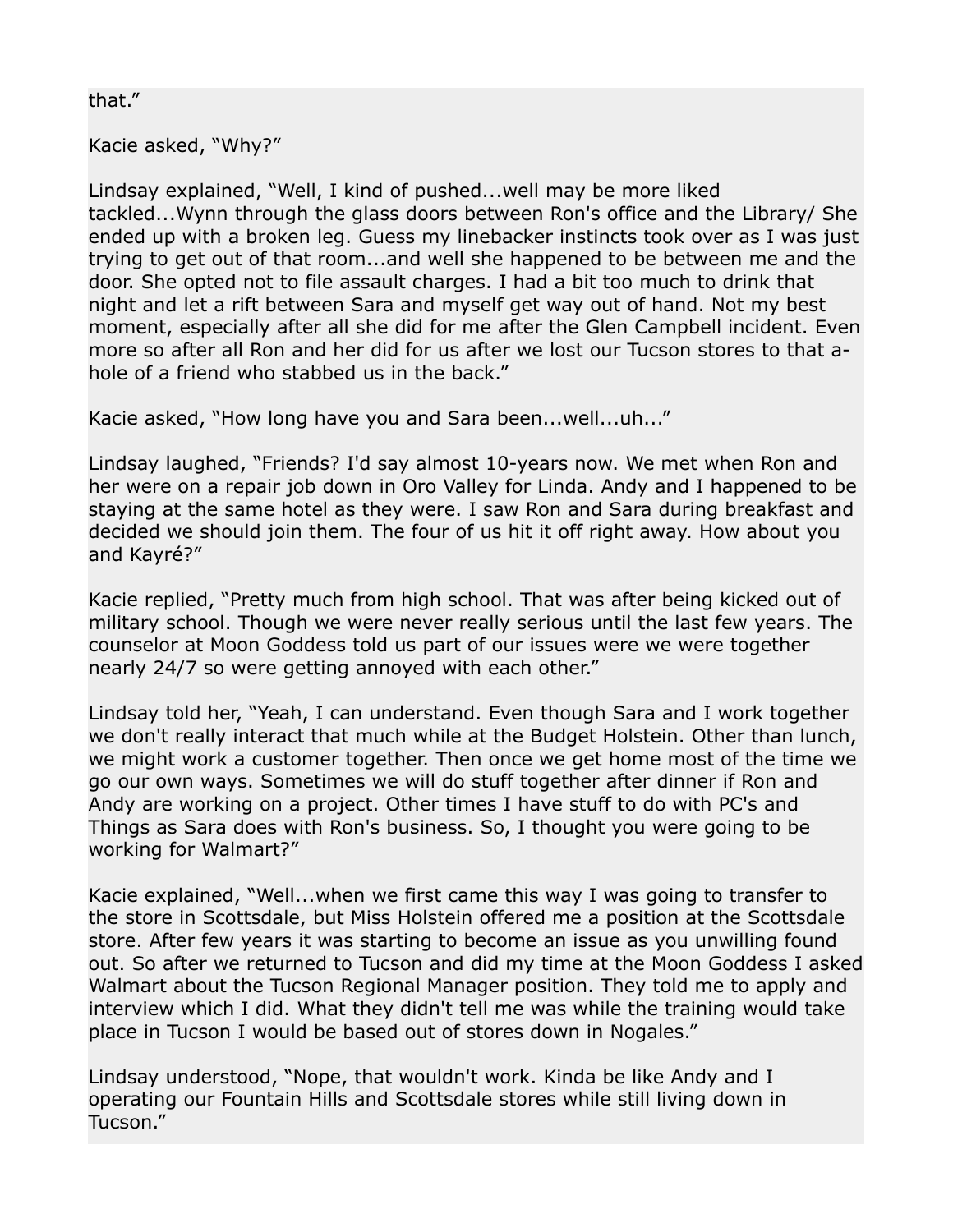A short time later they arrived at the Gold Canyon store. Kacie and Lindsay walked in. Kacie commented, "Wonder if anyone is here. Claudia; Jojo; Sadie? Anyone here?"

Claudia came out and was surprised to see Kacie, "Miss O'Neil what are you doing here?"

Kacie laughed, "Let me guess Miss Holstein didn't say anything to you. She told me this morning you wanted to get this store operational by Wednesday."

Claudia sighed, "No, she did not. I wasn't expecting her to actually do something."

Kacie commented, "Well, not surprising except that she actually did do something. She hasn't been very forthcoming lately."

Lindsay joked, "I think she is distracted with Dundee!"

Kacie giggled, "Notice how she keeps denying there is anything between the two of them. Anyway we are going to help you, Sadie and Jojo get everything setup so you can do a soft opening on Wednesday."

Lindsay told her, "Andy and Ron will be out here on Wednesday and possibly the following days to address any IT issues that may come up. We doubt there will be any, but you never know."

Claudia inquired, "Not to be rude here, but who are you?"

Kacie slapped her face, "Ah shit, my bad. Sorry, this is Lindsay McGrawl, Andy's wife and Operations Manager for the Scottsdale location."

Lindsay was surprised, "Operations Manager? That's news to me!"

Kacie sighed, "What? I really need to have a talk with her. Miss Holstein should have told you or the very least Kayré should have...of course if Miss Holstein never said anything to her either..."

Claudia laughed, "Yeah, that sounds like Linda. So what are we doing?"

Kacie told her, "Well, I am going to be in the stock room and start opening boxes and make sure we have everything we should have. You and Misses McGrawl..."

Lindsay informed her, "It's just Lindsay."

Kacie laughed, "Yeah...sorry sometimes I get into a 'formal rut'; blame it on the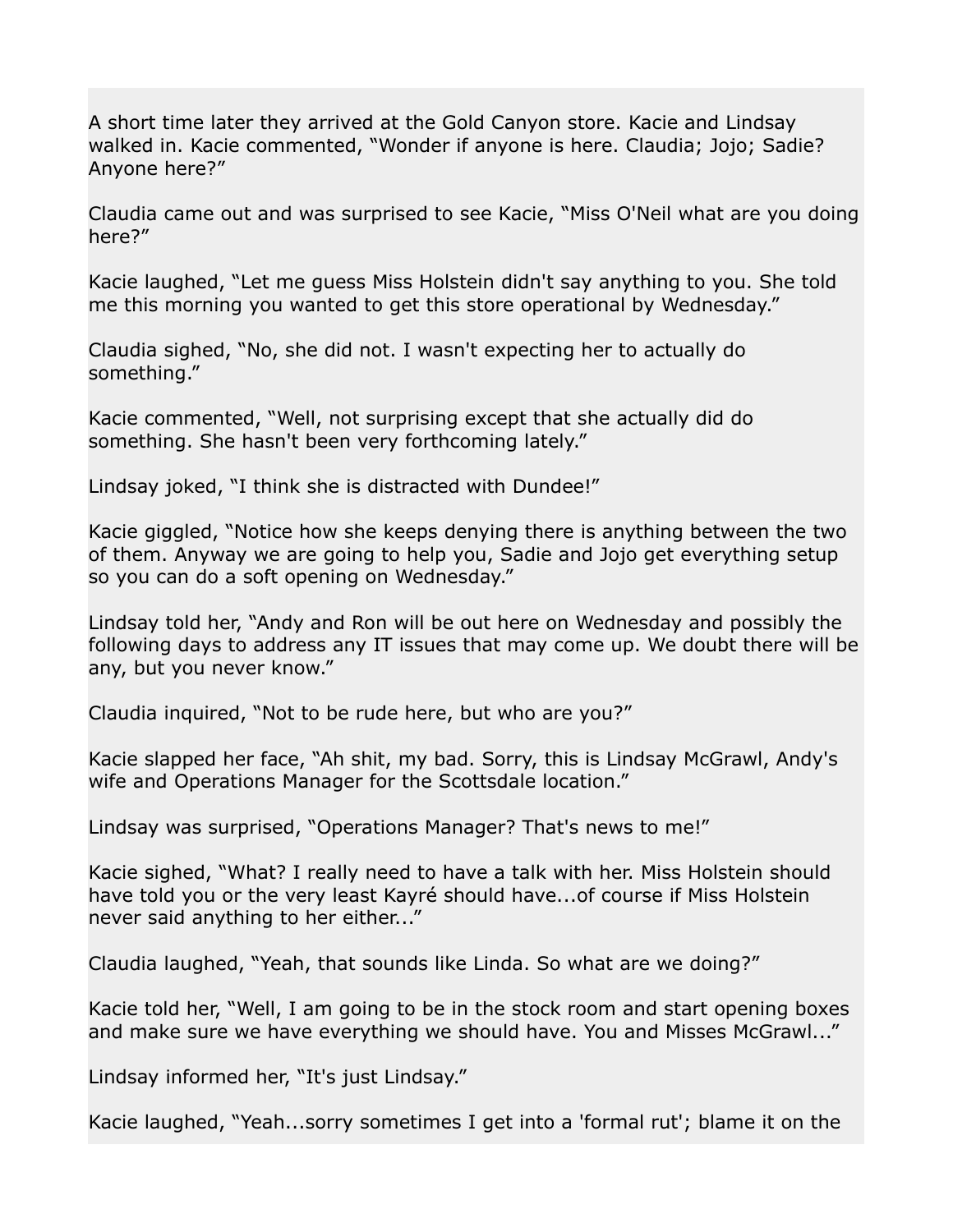dang military school....You and *Lindsay* will be working on getting the sales floor setup. She has been working on improving the flow/layout at the Scottsdale location. Um are Jojo and Sadie coming in?"

Claudia told her, "No, but they could."

Kacie asked, "Sorry for asking this, I should know this but, which one of you is the manager?"

Claudia replied, "Far as I know, I am."

Kacie muttered, "'Far as I know'...great well then I suppose you are the manager then. I really need to have a talk with Miss Holstein..."

Claudia laughed, "Good luck with that!"

Kacie sighed, "Yeah I know. I think I am understanding why she was so willing to make me the COO. Okay, I think for now the three of us can handle things. May be after lunch once I have a better idea of what your stock looks like as well as you and Lindsay have an idea of the layout we might ask for Jojo and Sadie to come in."

Over the next couple hours Lindsay and Claudia worked on getting the displays arranged. Kacie had been in the stock room opening boxes. She came across a box which she could not find any paperwork for. She opened the box and discovered latex catsuits. She took one of the catsuits and went out to the sales floor, "Hey Lindsay, have you seen these before?"

Lindsay walked over and examined the catsuit, "Nice. New product?"

Kacie laughed, "Have no idea, not finding any paperwork for these. Eh...I'll text Kayré and see what she has to say. Still got another few dozen boxes to go through."

As the afternoon drew on Lindsay went into the stock room to find out when Kacie wanted to head back, "Hey, it is getting close to 4:00 PM we should start heading back soon."

Kacie was texting Kayré, "Um...what...oh yeah we can head back."

Lindsay asked, "Everything okay?"

Kacie assured her, "Oh yeah, just a lot going on. Give me a couple minutes to use the loo before we head out."

Lindsay went back out to the sales floor to talk to Claudia, "I guess we are going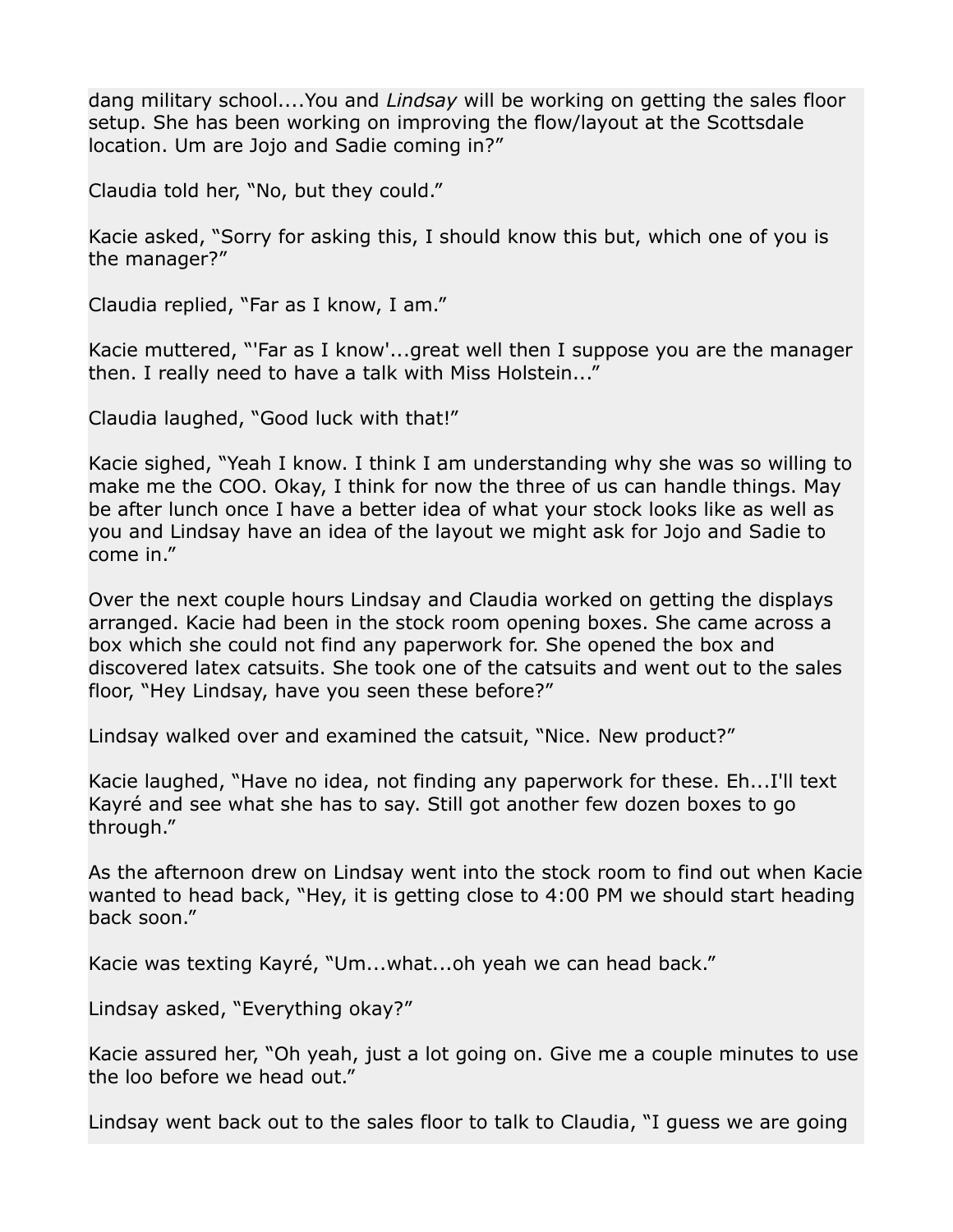to be leaving soon, long drive back to north Scottsdale. We got a lot done here today. Hopefully, tomorrow we can start putting product out on these displays."

Claudia laughed, "Well, if we plan on opening on Wednesday then we better."

Lindsay agreed, "Suppose so."

Kacie came out and noticed what had transpired while she spent most of the day in the stock room, "Wow, starting to look like a retail store now instead of a big open space. Nice job Misses McGrawl...I mean Lindsay. You too Claudia. You ready Lindsay?"

Lindsay confirmed, "Yep."

Claudia let them out, "See you two tomorrow and I'll have Jojo and Sadie here as well."

Kacie told her, "Sound good." On their way home Kacie was still in contact with Kayré.

Lindsay observed and commented, "I don't think I've ever seen you text this much."

Kacie sent a final text to Kayré and shut off her phone, "Yeah sorry about that. Can I ask you something?"

Lindsay replied, "Yeah sure. What's on your mind?"

Kacie hesitated a bit then asked, "How did you and Andy...um...when the time came to stay with Ron? How did you approach him?"

Lindsay recalled, "Well, it was a peculiar situation. Something was going on at Fountain Hills and it was after the Glen Campbell incident. At the same time we had been served by the Arizona Department of Revenue over former friend's sale/transfer of one of the Tucson stores to us. At that time we didn't know exactly what was going to happen. So when we first arrived we had told Ron, it would be for a few days. Then as it became more apparent we were going to have our business licenses revoked in Tucson things changed. At that time the only other store we had was Fountain Hills. It also quickly became apparent we wold need to relocate as it would not be practical trying to operate the Fountain Hills store while in Tucson."

Kacie added, "Yeah, like I said this morning the same with myself and Wal Mart. Which was the whole fucking reason we moved back to Tucson."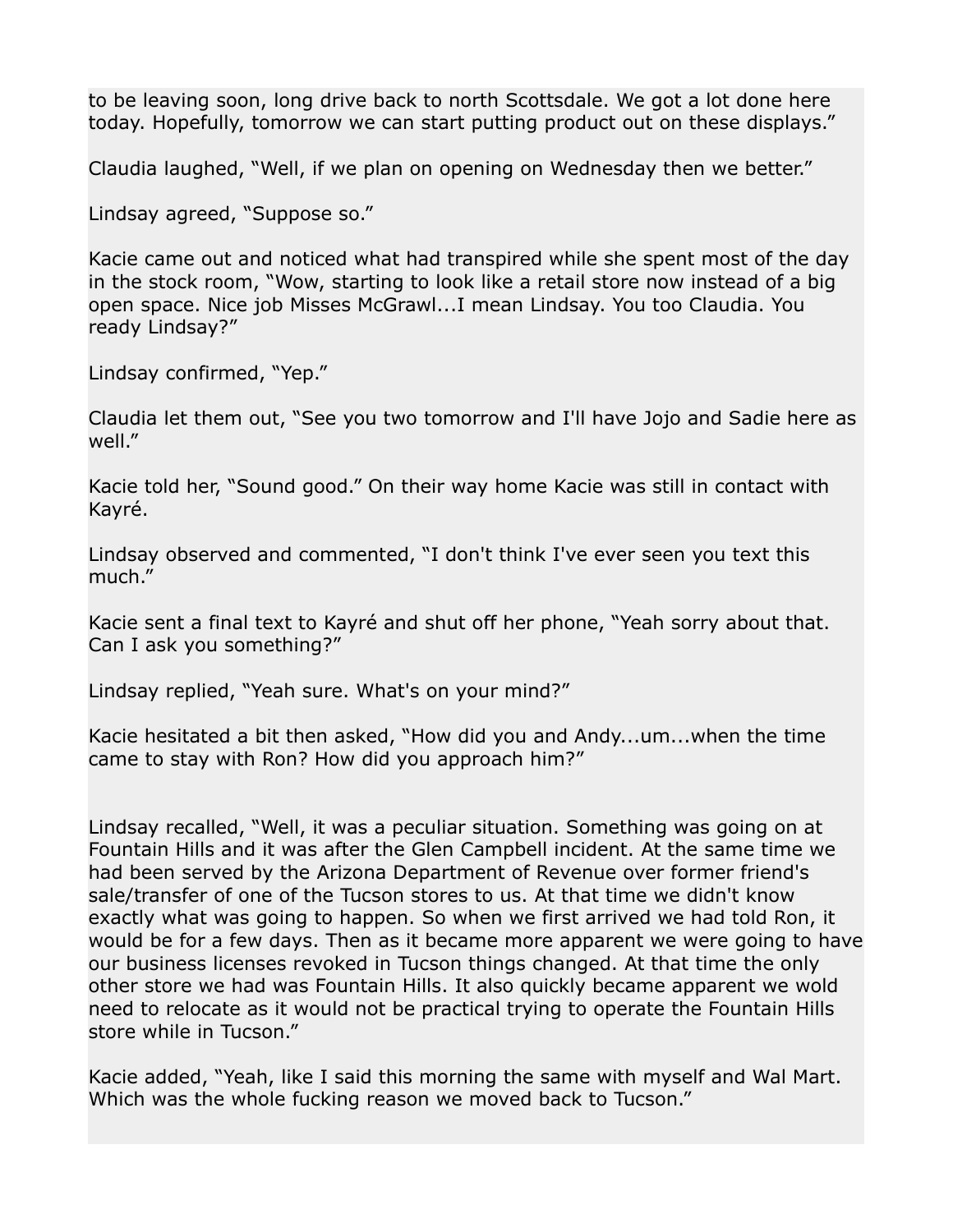Lindsay was shocked and laughed, "Kacie! Such language."

Kacie laughed, "Oh you should have heard me when I told the regional recruiting manager over the phone what I thought of their offer in Nogales. Kayré said it sound like I was channeling Ron's sister. Anyway, so you got kicked out of Tucson and still had Fountain Hills store.."

Lindsay continued, "Yeah, so once we settled with the Department of Revenue and closed all the stores and the club in Tucson things moved very quickly. Marc was able to find buyers for the stores as well as our club. So Ron ended up selling us an extra parcel of land he owned. Apparently he had also owned the parcel where the Zinfandel's have their house. Guess he owned all three lots on the north side of the circle. The plan was for us to stay with him until we had our house built."

Kacie asked, "So you were having a house built, but you ended up staying. What happened."

Lindsay replied, "Chugwater. That nightmare project really took a toll on us. We made good money off it because 90% of the equipment we installed had been written off when we shuttered the Tucson stores the year prior. Andy was concerned that the housing market was starting to head downward and we were not sure what we were going to do. Again, this was before any of us were operating in Scottsdale. So Andy talked to Ron and worked out a deal for us to stay while we got back on our feet. However, at some point I guess we all decided this was going to be long term. Ron ended up getting the ACME house over in Ashler Hills to the north of where we are now. We had our own private dwelling unit, but most of the time we spent in the main house. A few months ago, the house we were having built went on the market and the Acme's wanted to downsize so they bought that house. Zac Acme offered to sell Ron back the current house. We had Dundee come out and built our 'fabulous office' as well as gutting the entire lower level on the left side of the main drive for the new play room and that suite."

Kacie commented, "Hmm...interesting...are you guys paying rent or...?"

Lindsay replied and wondered, "Yeah we do...where is this going?"

Kacie explained, "Okay, so Kayré and I've been texting all morning since I came across those catsuits, which we still haven't a clue where they came from. Anyway, come to find out they interviewed a sales person today and suppose to do the other on Thursday. Kayré really didn't want to go back to Tucson..I mean she didn't mind as she figured she could spend time with Olivia. But Olivia is so busy with the Cantina they haven't really spent much time. We liked the condo we had in Scottsdale, but we just were spending too much time together and got on each other's nerves. I preferred it up here in Scottsdale, seems calmer than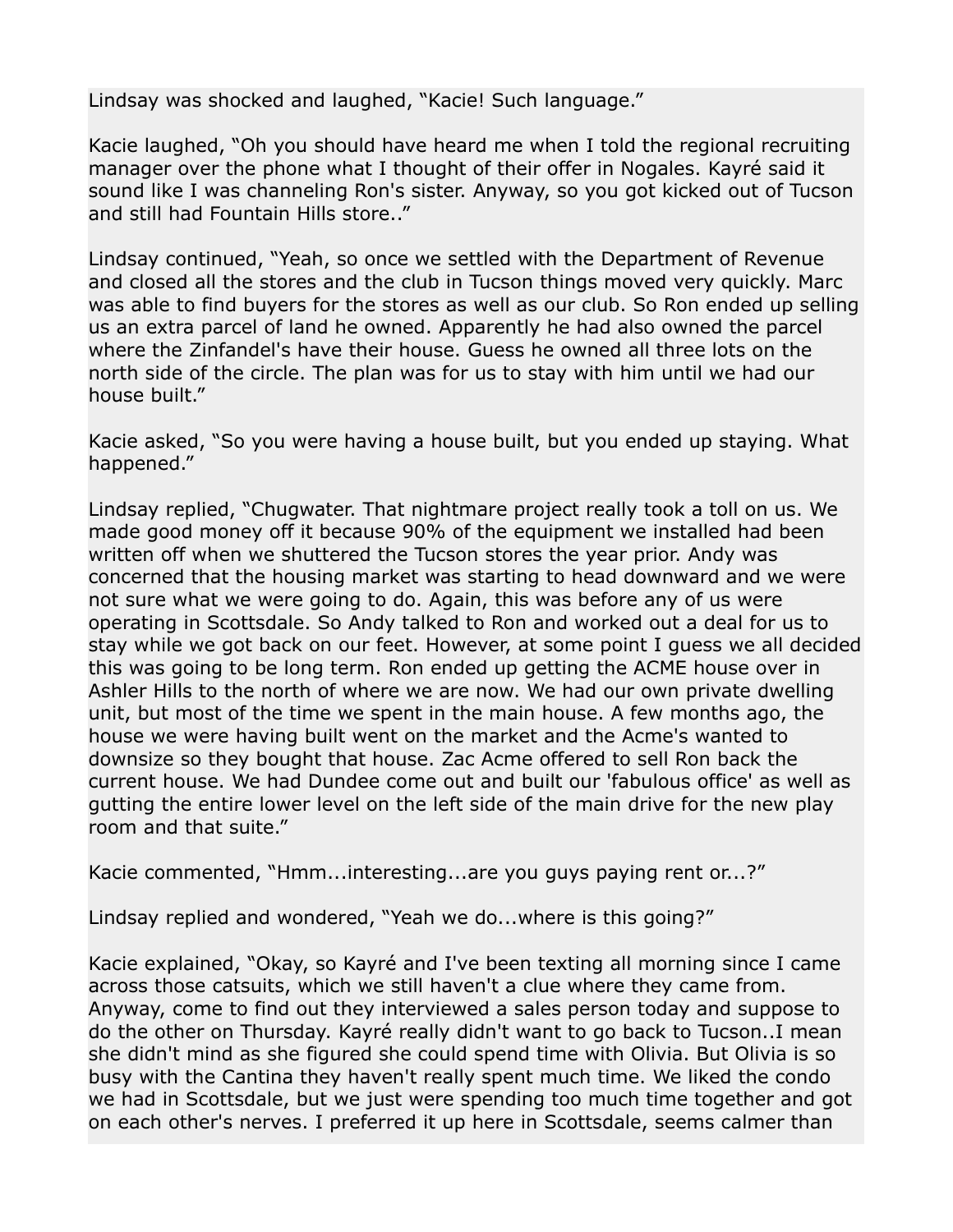Tucson."

Lindsay objected, "Not sure if calmer is true. But, it does seem like things are easier up here. So you guys want to move in with us?"

Kacie told her, "Well, I think so if Ron would allow us."

Lindsay explained, "He was actually thrilled when opted to stay. Gave him a reason to be able to keep Wynn, especially after Maya and Peaches had moved out. I can 'break the ice' with him if you like when we get back."

Kacie replied, "Yes, I'd appreciate that."

By this time they were exiting onto the Pima Highway. Lindsay observed, "Hmm, not too bad time wise. We left at a good time so we missed a lot of the traffic. So how much do you have left to unbox?"

Kacie told her, "About another dozen or so. But, Kayré said she is going to bringing more over when her and Misses Holstein come back towards the end of the week."

They made it back to the house and Lindsay parked her Mini Copper in the garage she observed, "Andy is not back yet."

As they walked towards the stairs to the kitchen Kacie told Lindsay, "Let me use the Loo and then you can assist me with Ron."

Lindsay told her, "Yeah, no problem. I need to go as well."

Wynn and I were in my office going over some upcoming projects. Lindsay knocked on the door to my office and I motioned for her to come in. Lindsay asked, "Do you have a few minutes for Kacie?"

I was a bit confused as to why Lindsay was suddenly representing Kacie, "Um sure. Does Wynn need to leave?"

Kacie walked in and replied, "No, she can stay. So first off, Kayré and I really do appreciate you allowing us to stay here while Misses Holstein was well...you know. Anyway, we made a rush decision to return to Tucson, mainly because I *thought* I could have the Regional Manager position for Wal Mart. However, we all know how that turned out. Kayré wasn't that happy about returning to Tucson and looking back, neither was I. More so after Wal Mart opportunity blew up in my face. Kayré and I have been texting most of the day and we are wondering if you would allow us to stay here long-term. Sort like you have with The McGrawl's."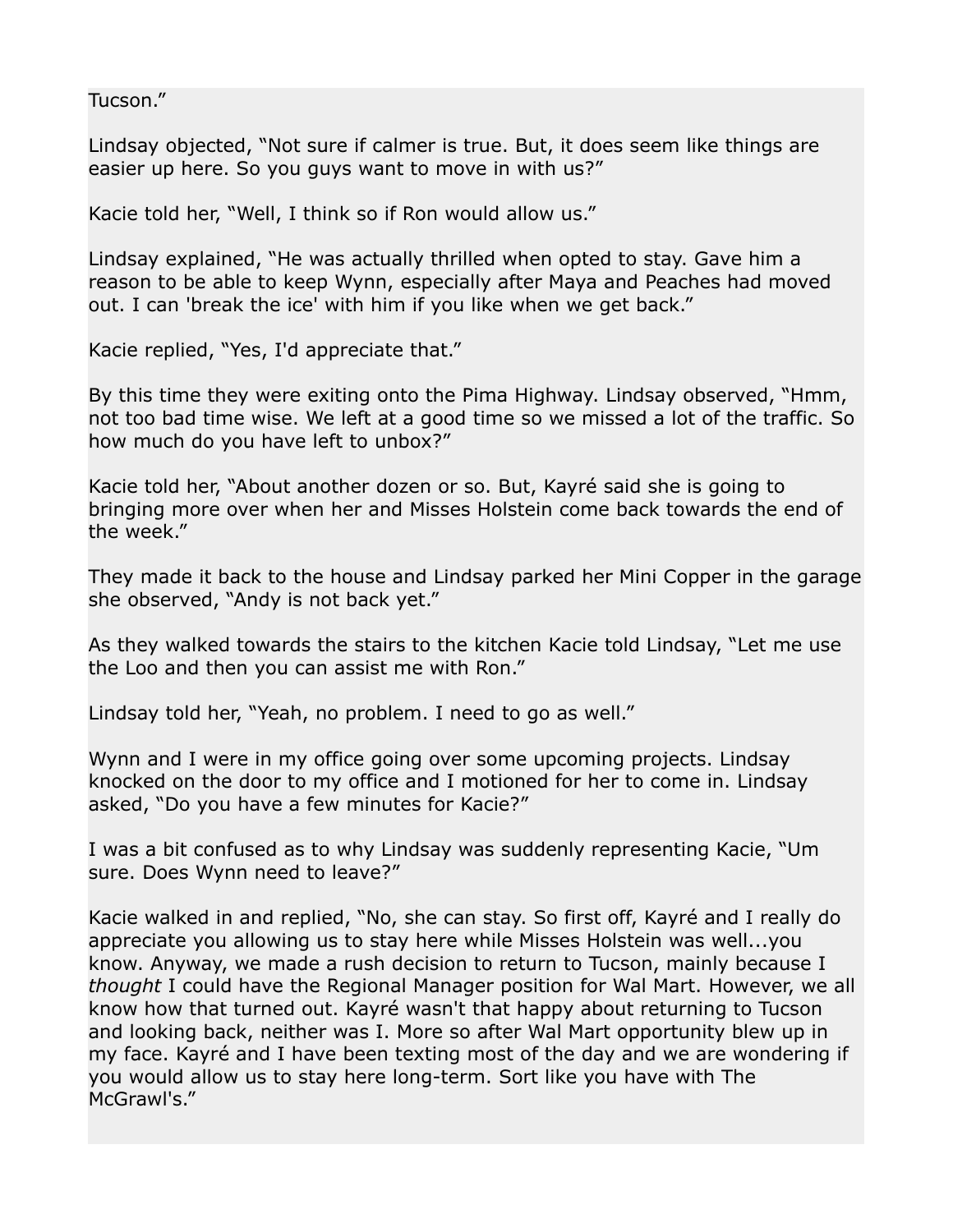I asked, "You do understand the McGrawl's do pay 'rent' and contribute as well."

Kacie was confused, "Contribute?"

Lindsay explained, "We will buy food for and help out with a couple meals on a weekend. And other stuff."

I added, "Yeah, you bought all that Ice Cream we had last weekend. Andy keeps buying me these really funky exotic beers..."

Lindsay giggled, "Yeah, that's what happens when you leave him unattended in a Trader Joe's!"

Kacie replied, "I understand. That was the reason I enlisted Kayré and I to help Wynn last night."

Wynn added, "That was wonderful and helped me out a lot. Especially since I had Miss Austine and Holstein to deal with."

I asked, "So are you two really serious about this and have either of you talked to Linda?"

Kacie told me, "We are fairly serious. Um...as far as Miss Holstein goes, not sure. I am going to leave that to Kayré. We have no issue paying rent and contributing."

Wynn suggested, "Perhaps we should kick Linda out of the Queen Suite and put her in the Presentation Room."

I agreed, "Yeah, it would be easier on them to have their own private bathroom. Linda does not need that for how little she is actually here."

Kacie asked, "What about the suite downstairs?"

I explained, "That is for when Laura and Miss Kitty or my mother and Blanche when they come up this way...though usually when my mother and Blanche are here so are Laura and Miss Kitty. Given the lack of space, usually end up having my mother and Blanche stay next door at the Zinfandel's."

Wynn added, "Not to mention Maya and Peaches."

I laughed, "Yeah them too."

Kacie commented, "The only thing I am uncertain about is where I can work when I am remote. Suppose I could setup over there in the library."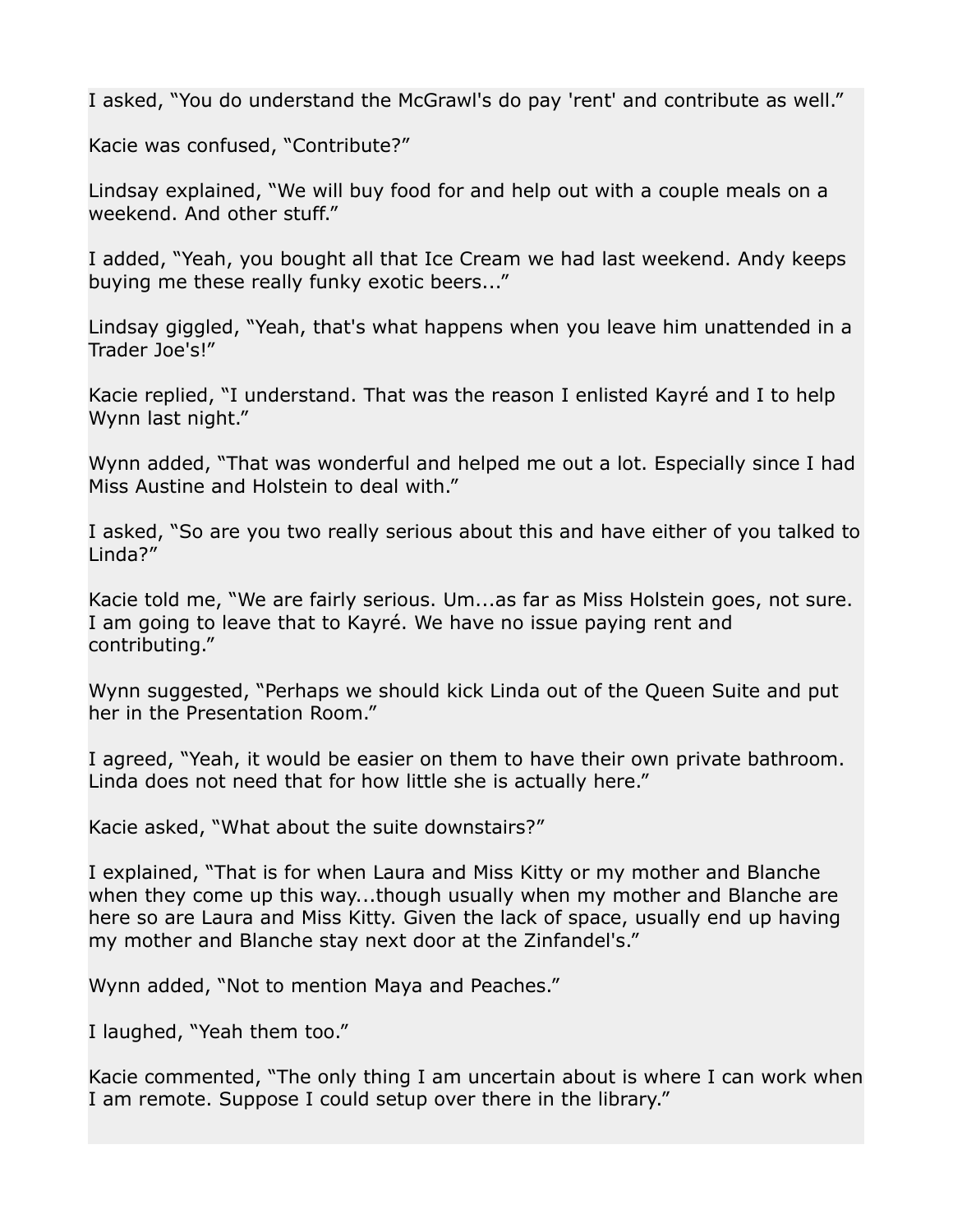Lindsay suggested, "You know Andy rarely uses our 'fabulous office' anymore as most of the time he is working at either the Scottsdale or Fountain Hills store. We can share."

I added, "Last couple Sundays he has been down here with me as we were going over installs."

Kacie hugged Lindsay, "Thank you Misses McGrawl"

Lindsay was taken aback by Kacie's affection, "You can call me Lindsay and your welcome."

Kacie replied, "Sorry, Military School."

I realized I was going to need to have my landscaper lay more pavers to expand the parking. "Do you have a car?"

Kacie replied, "No. Kayré has her truck. When I was at The Ranch I usually took Miss Holstein's or Olivia's. Not sure what I'll do here."

I recalled the first time Linda and Kayré came out, "Oh yeah I do remember that truck, she was pulling that giant horse trailer.

Kacie was confused, "Horse trailer? Oh yeah, the mobile storefront. Yeah, wonder what she plans on doing with that?"

I told her, "Well, I don't have room back there for her to stash it here."

Kacie guessed, "She'll likely just keep it at the Ranch until she moves to the new store, where ever that is going to be."

Lindsay replied, "Just across the highway. Our store is going to be further west and will only be two levels without a residence."

I told Kacie, "If she needs to keep it out this way I am sure Gary won't have an issue with her storing at his place. The garages are occupied with the McGrawl's cars, The Cruiser and Sara's Road Runner. Anyway, like I told The McGrawl's the more people we have here the more justification I have for keeping Wynn.. Of course, she is my project manager as Sara has been getting less and less involved the AZ Outback side of things and more focused on the Budget Holstein. Much like Lindsay has been slowly moving away from PC's and Things and putting more focus on The Budget Holstein as well."

Lindsay bragged, "Yeah and I am Operations Manager at the Scottsdale store!"

Kacie laughed, "Except neither Kayré or Miss Holstein told her. Speaking of Kayré,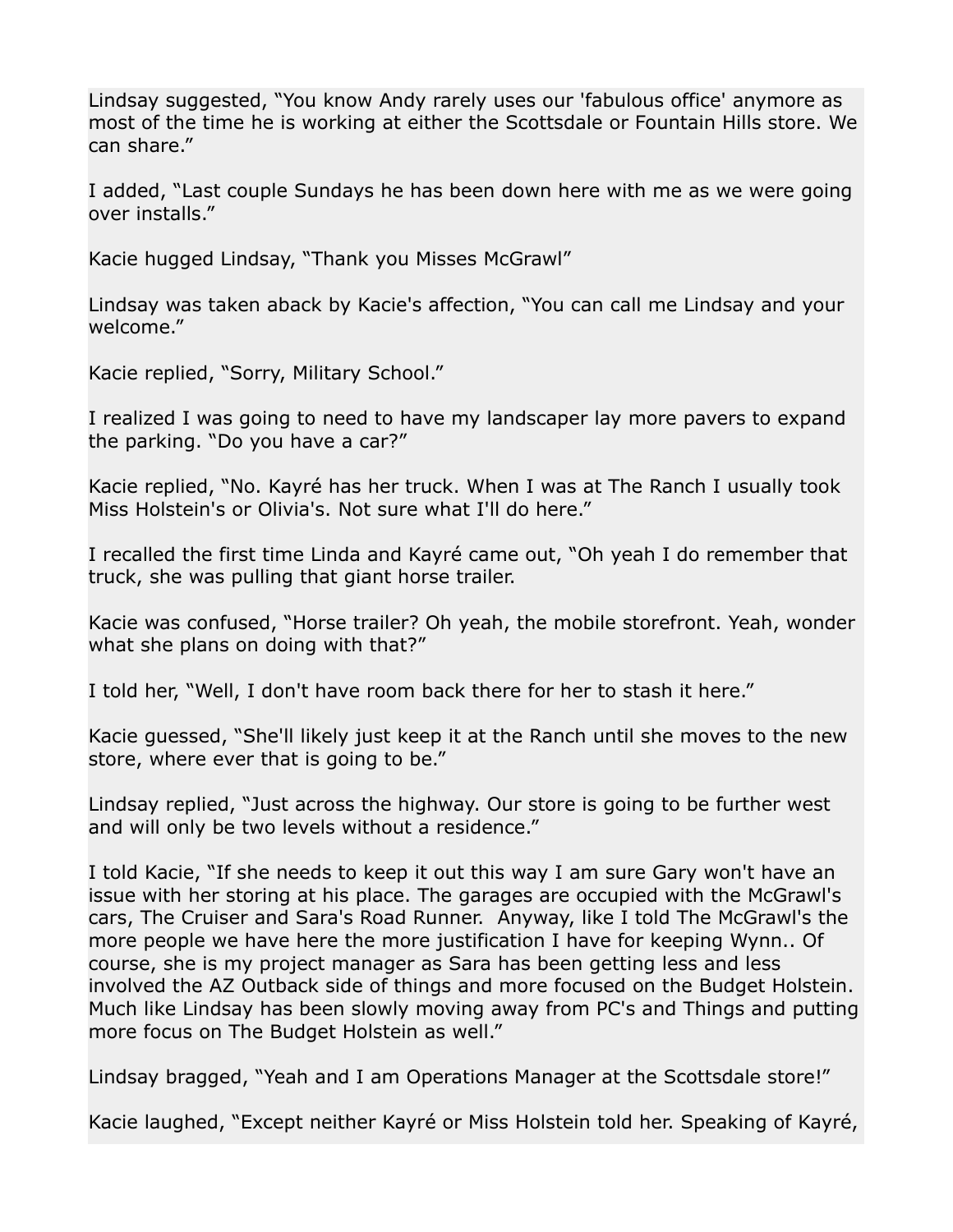I should give her call. How long until dinner?"

Wynn explained, "Andy said he was staying until about 5:30. So you have about half hour or so."

Kacie replied, "Okay I'll give her a call." She headed out toward the library and then stopped, turning around, "Um...where is my stuff?"

Wynn told her, "Both your and Kayré's clothes are in the Presentation Room."

Kacie understood, "Okay then. Thank you Miss...."

Wynn replied, "Lee...but just call me Wynn."

Kacie acknowledged, "Okay, sorry tend to be a bit formal at times because of that fucking 10-years of Military School." She headed up the stairs and found her way to The Presentation Room; she walked in and found their clothes folded atop of the bed. She called Kayré.

Kayré answered, "Hey, was wondering what happened to you."

Kacie explained, "Sorry, Lindsay and I had a lot to talk about on the way back here."

Kayré understood, "Ah...okay so you didn't kill her that's good! Mother wouldn't been too happy trying to bail you out."

Kacie laughed, "Oh have a little faith. We are getting along great. She's like a sister, I never had!"

Kayré told her, "Yeah what are the odds: out of nine kids you were the only girl. So did you talk to Ron?"

Kacie explained, "I know and the only one to get kicked out of military school! Yes I did. He seems to be willing to allow us to stay. We would need to pay rent and contribute towards meals, kind of as we did last night. Have you talked to your mother?"

Kayré sighed, "Not yet. Been very busy today. When we were done with the interview she spent most of the afternoon with Lynette and the vendors. She's still at the store, I ended up having Olivia stop over at the store and take me back to The Ranch. So may be when she comes home later this evening. So, you for certain you want to do this?"

Kacie told her, "I think so, don't you think it is best."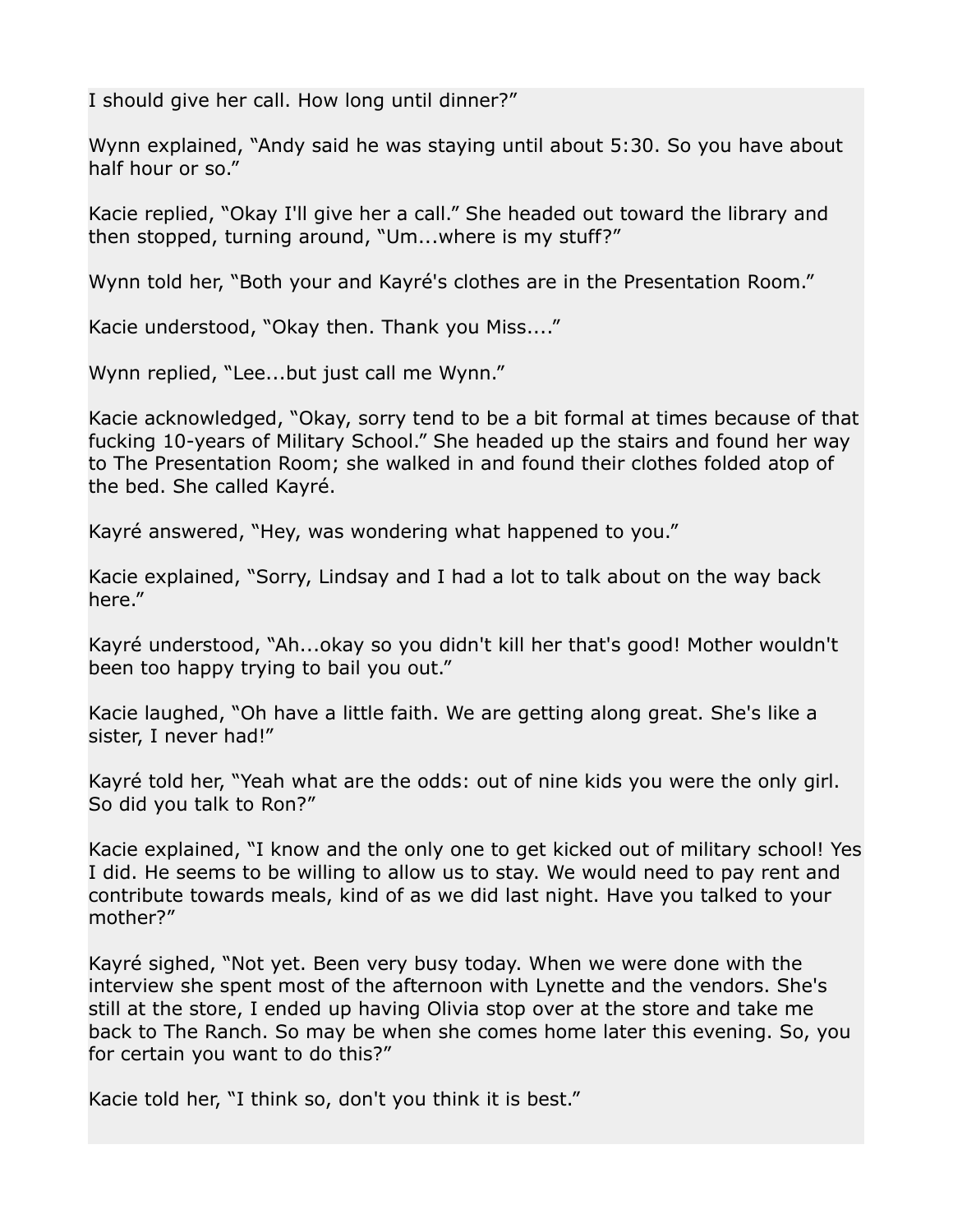Kayré laughed, "Asked me that a couple weeks ago and I would've disagreed. I know neither one of us really wanted to come back to Tucson. I see the Oro Valley store changing, evolving. Lynette is doing an excellent job and I really liked the lady we interviewed today. Thursday's sounds promising as well, so we could hire both if I end up coming back to Scottsdale."

Wynn announced over the intercom, "Dinner in a 10-minutes!"

Kacie informed Kayré, "Got go, time for dinner. Let me know how it goes." Kayré assured her she would. Kacie headed downstairs to the kitchen and upon arriving asked Wynn, "Anything I can help with?"

Wynn looked around, "Um...looks like most everything is ready...you can pick out some wine if you like." Kacie headed to the wine fridge and selected a couple bottles and got them prepped.

Sara walked into the dining room and had forgotten about Kacie staying, "Oh Kacie, forgot you were staying a little longer. Say I haven't seen Lindsay this evening..."

Lindsay walked into the room and commented firmly, "I'm here..."

Sara was taken aback by Lindsay's reply and decided to drop the subject, "Oh okay. So how did it go today at The Superstition Mountain store?"

Lindsay replied, "Slowly getting the sales floor setup and Kacie spent most of the day unboxing product."

Kacie added, "Yeah and came across a box of latex catsuits that I can not find any paperwork on. Kayré didn't seem to know either."

Sara theorized, "Vendor sample may be?"

Kacie wondered, "May be, but seems odd that they were sent to the Superstition Mountain Store...we'll get to the bottom of them eventually. Have some wine y'all."

Lindsay and I had been in the dining room for most of the conversation with Sara and Kacie; since Kacie made no mention of the possibility of her a Kayré coming back, we didn't say anything. After dinner Kacie asked Sara and Lindsay if they'd like to go out on their long boards with her. The three of them went upstairs to change then headed over to the cookie shop in the Market Place.

One of the things I still have not gotten used to since coming back to Arizona many years ago is how literally the seasons can change overnight. The following morning during breakfast I told everyone, "So FYI, Fall arrived overnight. It is in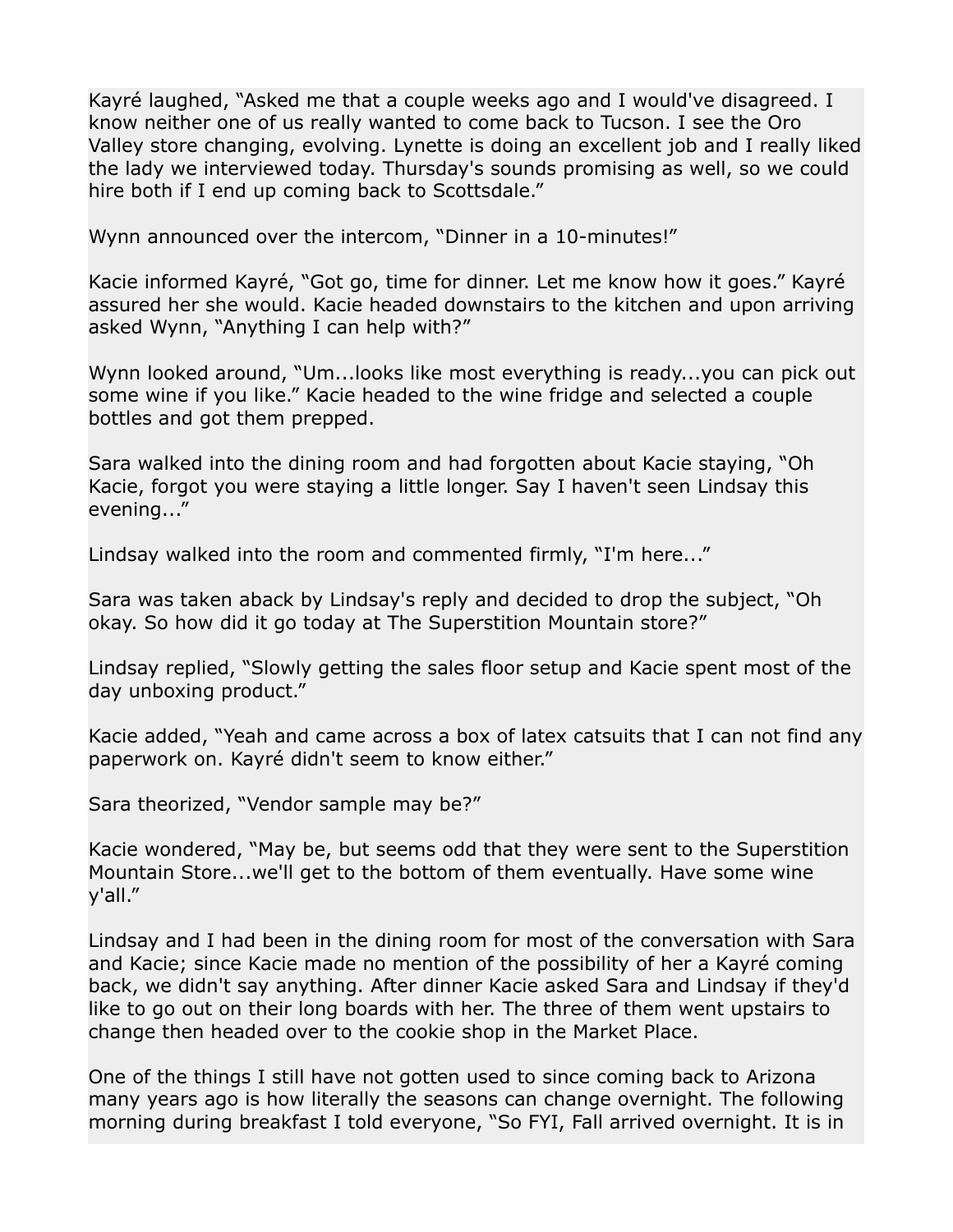the low 40's right now, though still should reach mid 80's this afternoon."

Lindsay was wearing a corset paired with a short skirt and stockings, "Hmm...well I suppose I should adapt. I'll change before Kacie and I head out."

Sara commented, "Yeah you might be a bit cold in that corset. Come to think of it, I suppose I should layer as well."

Kacie was wearing a long sleeve t-shirt with Capri's and stocking, "I think I am fine, I'll use the Loo and then wait for you in the Great Room"

Sara went upstairs and change into tights and put on a denim over-shirt. Lindsay changed out of stockings into tights as well and added a flannel shirt. She found Kacie in the Great Room and they headed out. After they left the Ranch, Lindsay asked, "So, you haven't mentioned anything more about you and Kayré..."

Kacie explained, "Yeah...um waiting on Kayré who was going to talk to Linda last night, but apparently Linda ended up having dinner and drinks over with Miss Kitty and her partner. She ended up staying the night over there. So hopefully Kayré will get an opportunity to talk to her today. I do appreciate that y'all haven't said anything to anyone else." They arrived at the Superstition Mountain store and found Claudia was there along with Sadie and Jojo. Kacie gathered everyone on the sales floor for a huddle, "Good morning everyone." Pointing to Lindsay, "For those who don't know her, this is Lindsay McGrawl. She is the Operations Manager for the Scottsdale location."

Claudia added, "and Andy's wife..."

Kacie laughed, "Yeah that too. Anyway, she is coordinating the layout of the sales floor. Claudia and her got quite a bit done yesterday. Today, we finish setting up the displays and will also start putting product out on the floor. I spent all-day yesterday opening boxes and seeing what we have. So far, we're looking good. Short on a couple items, but we might be getting those later this week when Misses Holstein comes up this way. Did end up with a couple mystery products..."

Claudia commented, "Oh, those catsuits were a vendor sample and Linda had the vendor send them to us since she wasn't sure if they were allowed at the Oro Valley location."

Kacie was confused, "Why the f--- would they not be allowed?"

Lindsay commented, "It's Pima County and she doesn't currently have an adult oriented items permit."

Kacie was flabbergasted, "Why the f--- would catsuits be considered...oh never mind."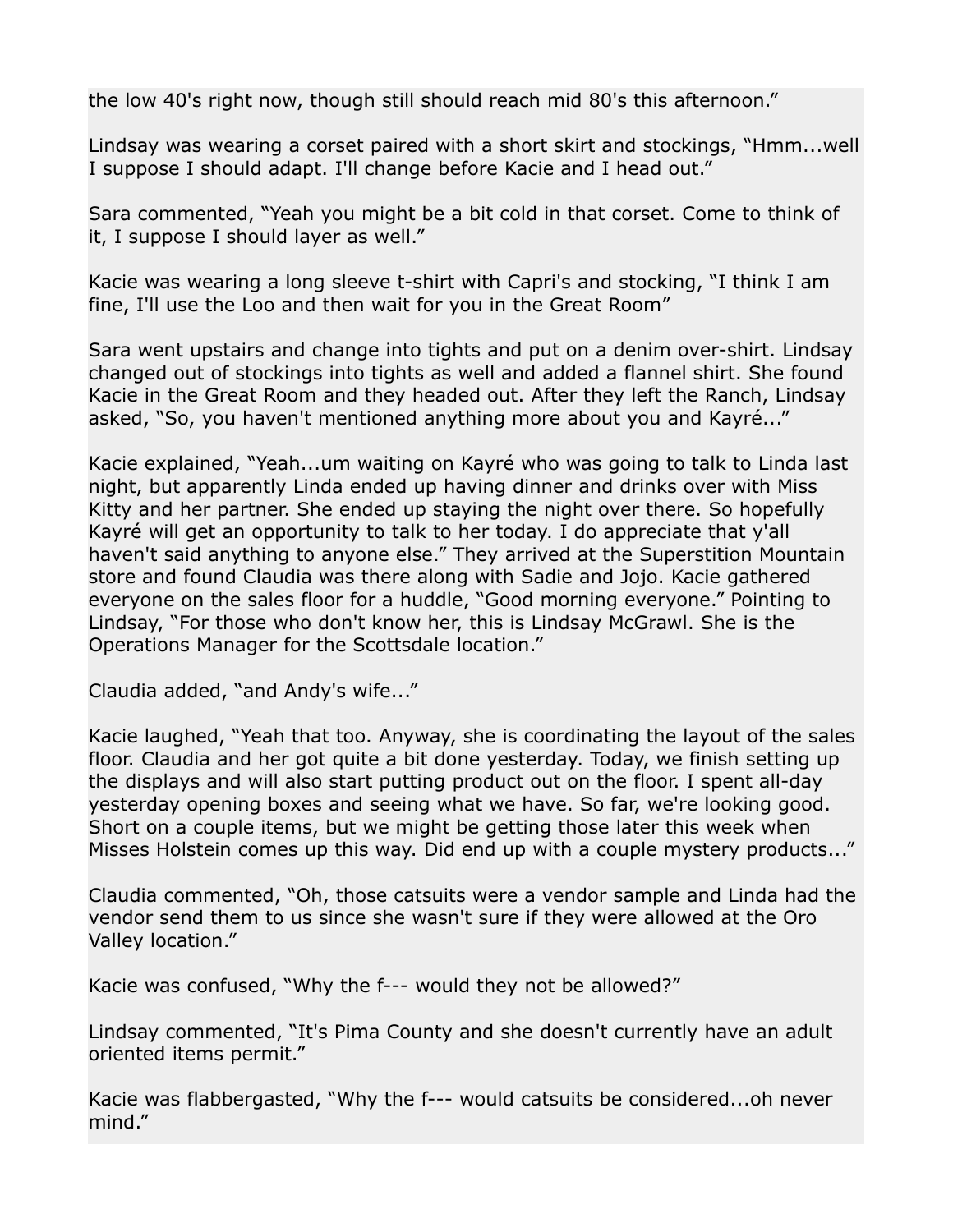JoJo commented, "The same reason body harnesses are considered adult oriented items."

Lindsay giggled, "Yeah, I know. That was why we lost the club, of course we were kind of flying under the radar with that and knew it would only be a matter of time before we got caught. They shut that down when they shut down our stores."

Sadie added, "I do believe Linda is going to go ahead and get the permit for the Oro Valley store. When we met with the vendors yesterday Madam Cat mentioned she was working on getting a permit secured. They would try it out for a year and see if they could make enough revenue from those products to cover the annual permit fees."

Lindsay asked, "Madam Cat?"

–

Kacie laughed, "Miss Kitty. Miss Holstein keeps calling her that. Well, at least we don't have to deal with that crap at this location or Scottsdale. So, at this point I am going to turn it over the Lindsay..."

Lindsay bowed, "Thank you madam O'Neil! Okay, I've made a diagram of the sales floor layout for y'all. Hopefully you can read my chicken scratch. Claudia and I are going to work on getting the remaining displays setup. Sadie and Jojo, work with Kacie in getting what she has already unboxed and added into inventory added to the sales floor."

Kacie added, "Oh one more thing...our goal is to be done today as we want to have the soft opening tomorrow."

Lindsay also added, "Ron and Andy should be out here at last part of the day tomorrow in case any issues crop up."

By lunch time a good portion of the retail floor had been filled with product. Everyone headed over to the greasy spoon for lunch. Upon returning Kacie informed us, "Down to the last few boxes. Still missing some items, but Miss Holstein should be bringing some of those to us on Thursday or Friday when she comes up this way."

Later that morning I was thinking about the conversation Kacie had with myself, Lindsay and Wynn the night before. May be having them in the Quail Suite wouldn't be such a bad idea. I paged Wynn to my office. She came in a couple minutes later, "What do you need Ron?"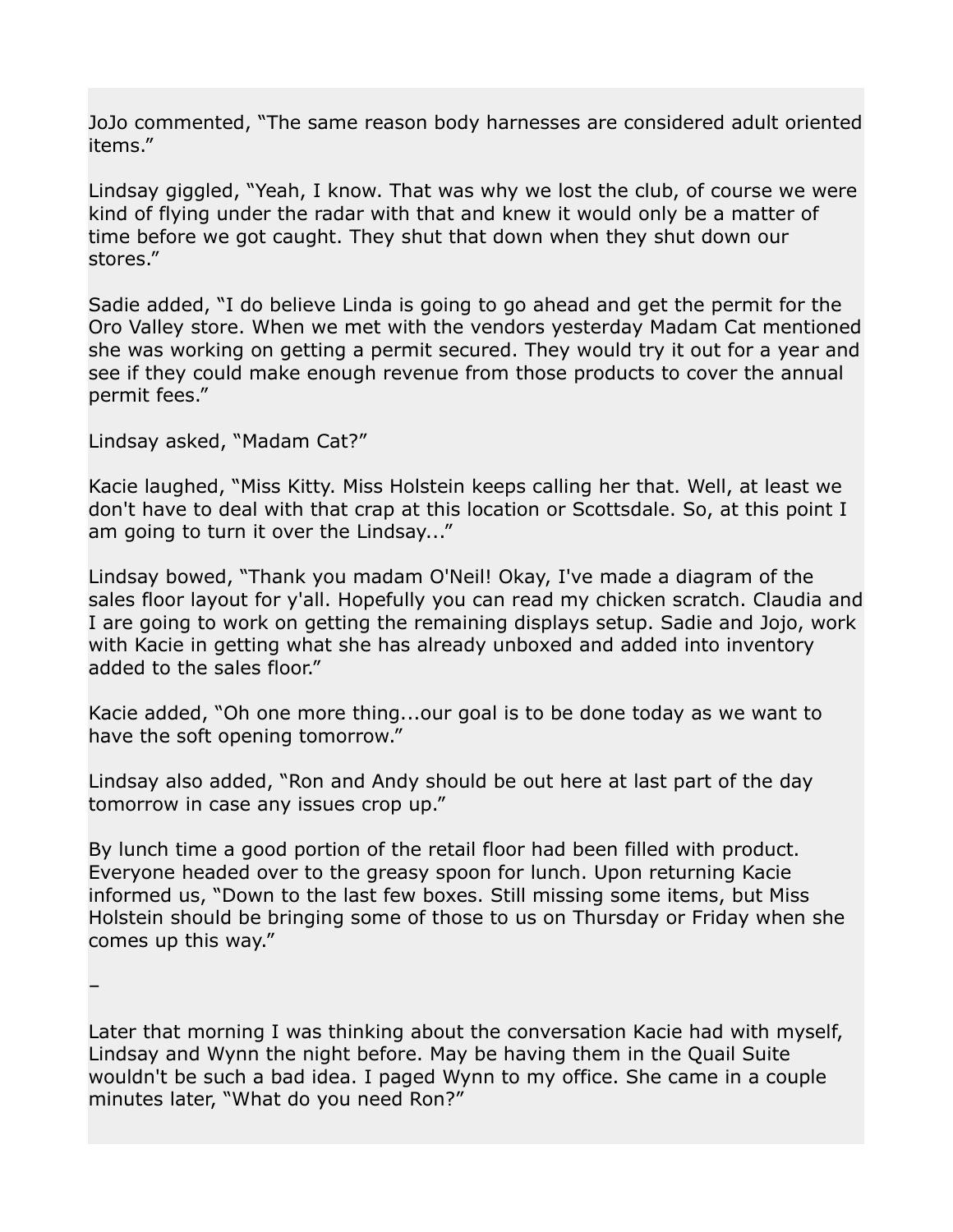I explained, "So in regards to Kayré and Kacie, may be it would be better for them to be in the Quail Suite after all. More of a private location."

Wynn added, "Especially when Linda is staying with us. It is not like you have non-family as guests that you would not want upstairs."

I added, "Well, they technically are not family...however, it is not upstairs I would be concerned about non-family being."

Wynn was confused by my statement at first, "How would upstairs be different from the lower level...oh...the playroom. Yeah, that does make sense."

I asked, "Is is a burden for you though to have to go down there to service that suite on a regular basis versus the Queen Suite or Presentation Room?"

Wynn thought for a moment, "In a way yes, but no. I don't need to do that suite at the same time as the rest of the house. Plus, I usually down on that level anyway several times a week anyway to service the playroom area. Have they confirmed they are relocating?"

I told her, "I have not heard anything yet. I didn't say anything last night or this morning as not everyone knows. Sara and Andy are the only ones here that don't know."

Wynn commented, "Unless Lindsay told them..."

I replied, "Yeah, possible but may be not. So, then if they do decide they are going to relocate then, we can have them stay in the Quail Suite. Laura and Miss Kitty will have to make do with the Queen Suite when they are here next. Christmas will have Mother and Blanche at Gary's which is what we usually end up doing anyway. May be next year, they will be able to stay in the Presentation Room as by then Linda should be in her residence at Thirsty Cactus. Well wait and see what develops, things never go as they planned or seem."

Wynn laughed, "So true. Was there anything else you needed before I return to...ironically cleaning the Quail Suite and Playroom?"

I told her, "Don't think so...oh wait...yes tomorrow and Thursday, Andy and I are supposed to be at the Superstition Mountain Budget Holstein for the soft opening. Not sure when or how long we will be out there, will need to talk to Claudia about that."

Wynn had left my office and I continued to work on the current project. My office line rang and since I knew Wynn was downstairs I answered, "AZ Outback Consulting, Ron."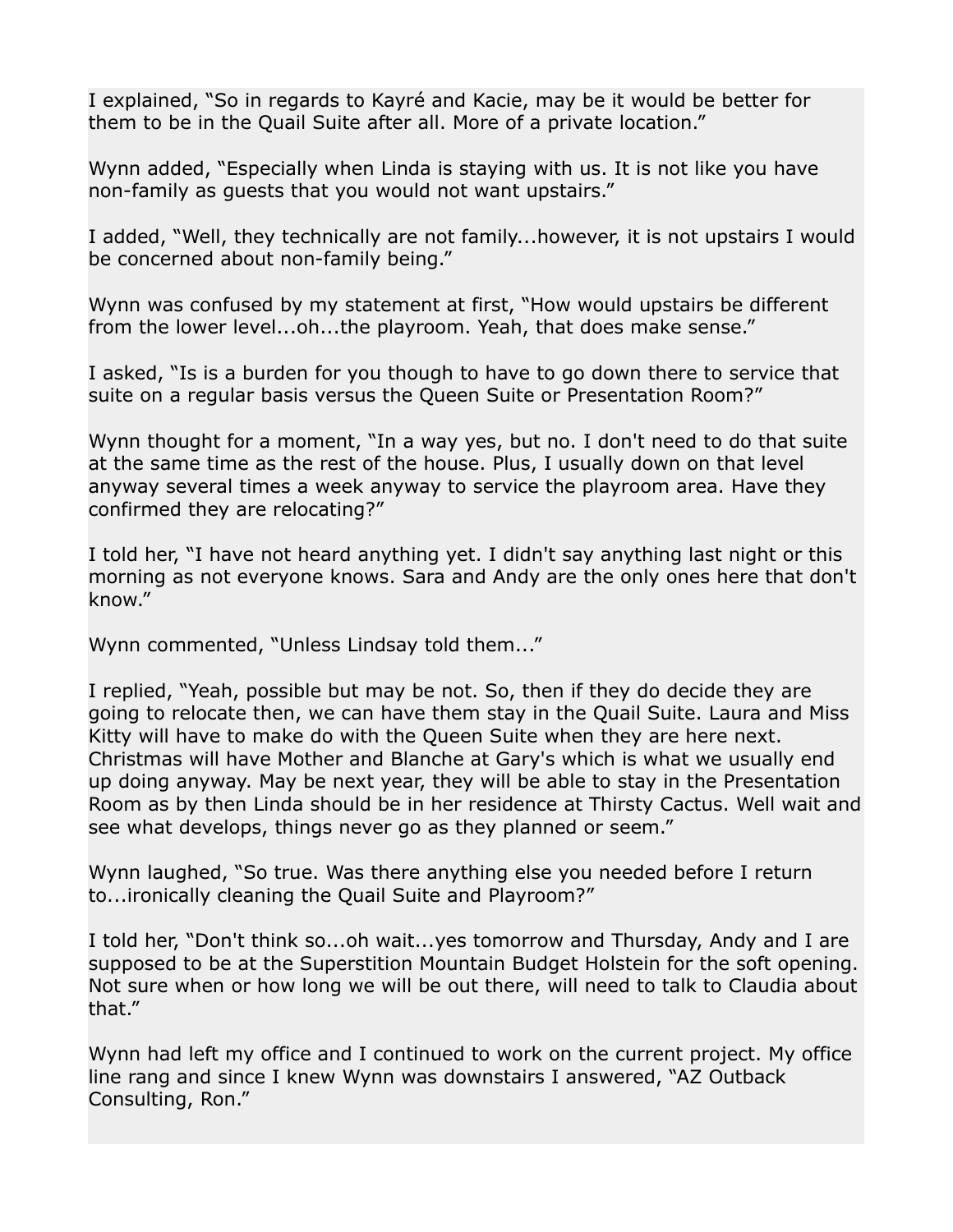Linda replied, "Second time now you have answered your own phone."

I reminded her, "You do know, Wynn has other responsibilities besides being my secretary. What can I do for you this morning?"

Linda calmly asked, "Were you aware my daughter and her partner want to move back to Scottsdale and stay with you and Sara?"

Well I guess Kayré finally had a chance to talk to her, "Plus Andy and Lindsay. Yes, it was brought to my attention last night. Is that going to be a problem?"

Linda replied, "Not on my end. You okay with this?"

I told her, "I am fine, they understand like the McGrawl's they are expected to contribute and pay a monthly 'boarding fee'...I was wondering though if it would be an issue for the Oro Valley store seeing as Kayré has been working out of there."

Linda explained, "You know, since Miss Kitty...." I was shocked she actually got her name correct for once, "...has taken over as manager the store is doing well. We are going to be hiring a couple new sales people. So I think it will work out okay. Kayré is more comfortable with the Scottsdale store too, she knows most of the customers. So, I am okay with them staying with you and Sara. After all, they are adults...plus my role will be changing in the future. So, I'll give Kayré my blessing when she gets back this evening. She's out in Green Valley schmoozing...I mean negotiating with the corset maker."

I laughed, "Next time I need to buy a car, I should bring her along. So anyway, sometime tomorrow and Thursday, Andy and I will be out at the Gold Canyon store to address anything that might come up."

Linda told me, "I thinking Kayré and I should be out there Thursday afternoon. The interview for the other sales person is in the morning so...well I'll let you know. I need to go. Bye!"

I decided it was a good breaking point and headed out to lunch at the local Dairy Queen. Upon returning I found Wynn in the kitchen, "Hey Wynn. So, Linda called earlier asking if I knew about Kayré and Kacie."

Wynn replied, "Ah so, what did she have to say about it?"

I explained, "Surprisingly, she seemed to be fine. She said that Miss Kitty is managing the Oro Valley store well and with the new people they are hiring it wouldn't really be an issue not having Kayré there. She also commented, that Kayré is more comfortable with the Scottsdale store. She said she would give Kayré 'her blessing' tonight when Kayré gets back in."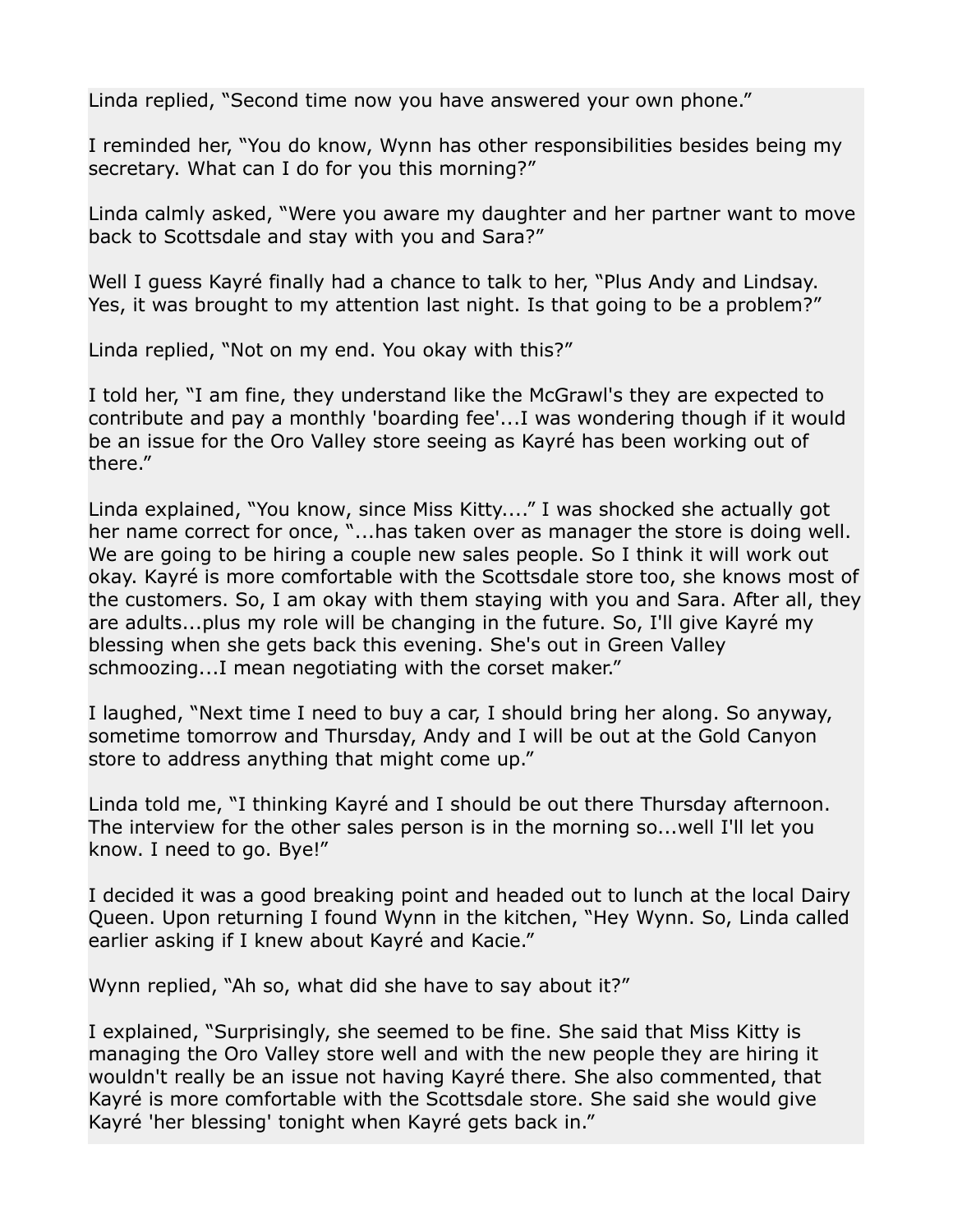Wynn asked, "So have you decided where they would stay?"

I replied, "The Quail Suite should be fine. Not, exactly what I had planned on using it for, but still works."

Wynn wondered, "What were you planing on using it for other than a guest room for Laura and Miss Kitty or whichever family would stay?"

I told her, "Yeah that was the secondary plan. The main reason was a place for Sara and Lindsay to play outside of their rooms."

Wynn joked, "Oh such as the Hi InFidelity suite at the Ashler Hills house!"

I laughed, "Yeah. But, they can use the Presentation Room. Might as well keep Linda where she is now. Anyway, when Lindsay and Kacie get back send Kacie my way please."

## **Chapter 18: Moving on Up and AZ Outback at Work**

Back at the Superstition Mountain store, Lindsay and the staff had the sales floor setup nearly completed. Kacie handed JoJo the mystery catsuits and told her, "Well, this is the last of everything for now until Miss Holstein and her daughter come up later this week. Not sure where you want to put these as they were not part of the master plan."

JoJo took the catsuits and remarked, "Wow these are nice. So these were the vendor samples Claudia was talking about this morning? I'll give these to Lindsay and let her work her magic on integrating these onto the sales floor."

Kacie looked around the stock room with a sense of accomplishment, "Wow, spent nearly all of the last two days in here. Now, I need to see what Lindsay and y'all have done with the sales floor." JoJo grabbed Kacie's hand and took her out to the sales floor. Kacie stood in stunned silence, "Oh my....Lindsay this is incredible. I am so glad Miss Holstein had me bring you out here. The transformation of our store in the last couple days. I can't see me being able to pull something off like this. Kayré likely could, but she has been tied up with the Oro Valley store."

Lindsay bowed, "Thank you! Thank you! As much as I hate to cut this celebration short, we really need to start heading back otherwise we'll be late for dinner."

Claudia joked, "Oh god no! We cain't have that. You two get going. I'll see you two tomorrow. I need to call Ron and let him know when he should be out."

Lindsay and Kacie exited and headed back towards Scottsdale. Lindsay asked Kacie, "Heard anything from Kayré?"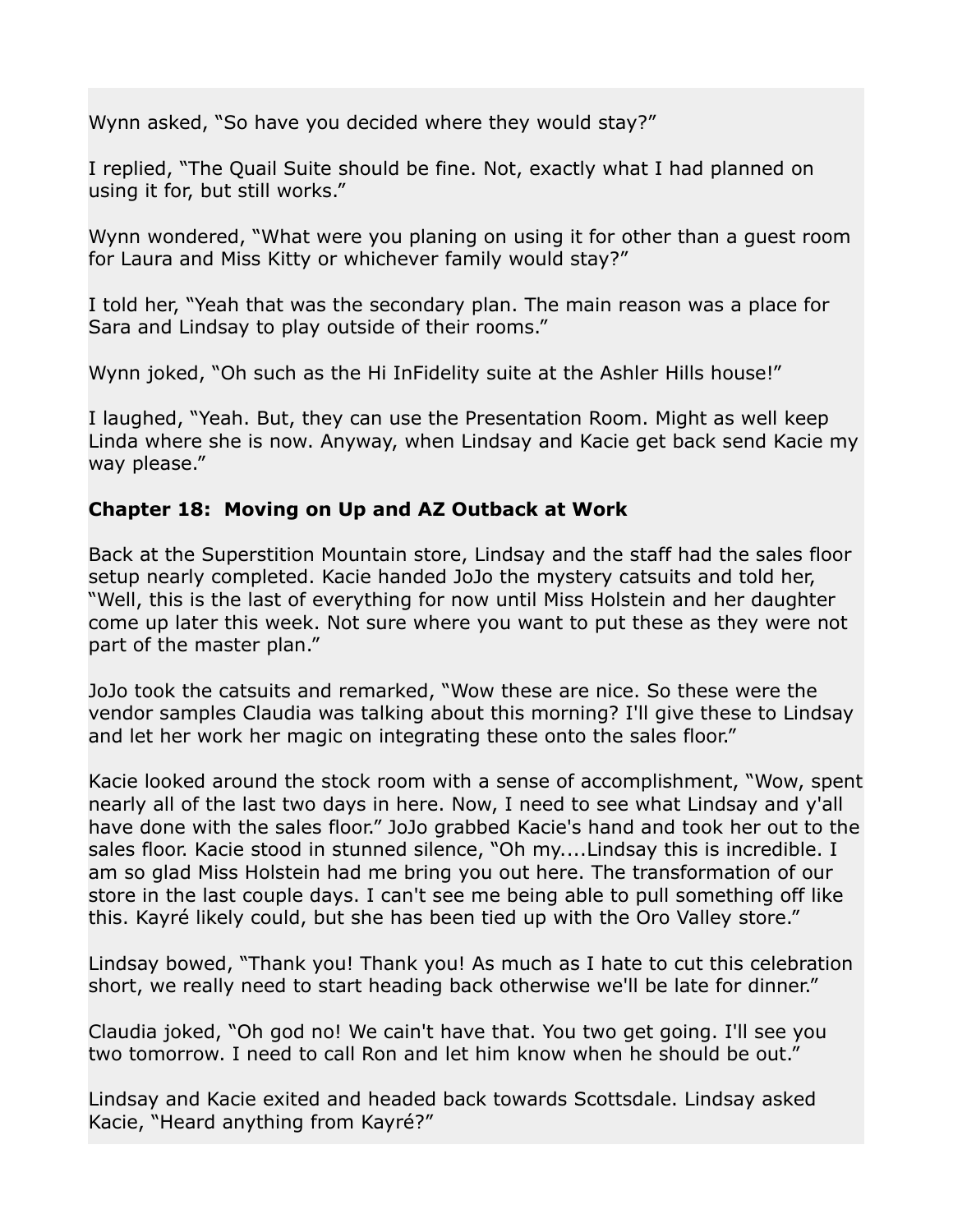Kacie explained, "Sort of. She had a chance to talk to Miss Holstein this morning before she headed out to the corset and other vendors out in Green Valley. But, I don't know much else, haven't heard from her since lunch time."

–

Gary had stopped by briefly to confirm that we were still scheduled to do the consult in Henderson that weekend. I had checked with Laura earlier in the week and she was still planning on coming up here on Friday. Wynn paged me, "Ron, Claudia from The Budget Holstein at Superstition Mountain is holding for you."

Gary laughed, "Wow, that's a mouthful. May be I ought to do that with my stores. Acme at Deer Valley Airpark...Acme at Henderson."

I thought about that for a second, "That last one, just doesn't work. May be Acme *of* Henderson? Anyway, I need to take this." Gary laughed and headed out of my office and back to his house. I picked up my office line, "AZ Outback Ron."

Claudia informed me, "So everything is looking good for the soft opening tomorrow. We won't open until about 11:00 so may be you and Andy can come out around 10:00 just to go over everything with us."

I reminded her, "Yes. However, Kacie is the one that you should be talking to in regards to the usage of Square."

Claudia confirmed, "Yes, she is already set to give us a tutorial first thing tomorrow morning. So, we'll see you two around 10:00 tomorrow."

–

Lindsay and Kacie had returned as they came into the kitchen they saw Wynn working on dinner. Lindsay asked, "Anything you need help with?"

Wynn was elbow deep in meat loaf, "Yeah. I'm still working on getting the Meat Loaf spiced, so may be you two can get make the salad. However, madam O'Neil; Ron would like to talk to you in his office."

Kacie wasn't too sure what to make of that and of course Lindsay did not help, "Oh boy, you're in trouble now!"

Kacie knew Lindsay was joking, at least she thought Lindsay was, "Can't imagine what I have done...oh well...off to the principal's office for me!"

Kacie made her way to my office and knocked on the door separating my office from the Library. I motioned her to come in and sit down. I asked, "So have you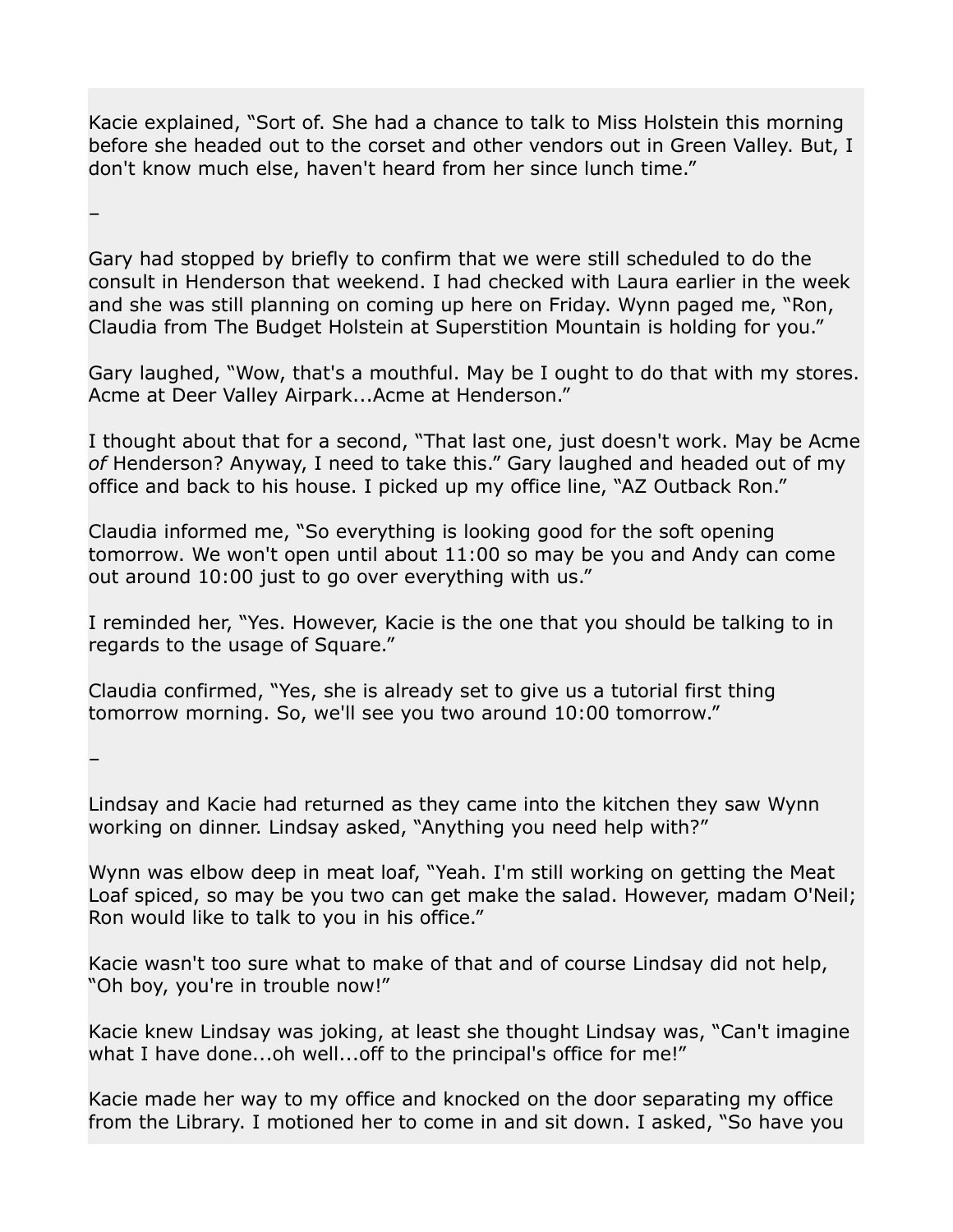heard anything from Kayré?"

Kacie explained, "Not since this morning when she said she had talked to her mother. She's been rather busy today."

I laughed, "Yeah, I heard earlier she was 'schmoozing' the corset maker."

Kacie laughed, "So you talked to Miss Holstein then."

I told her, "Yes and she told me she is fine with you two staying here as long as I am. Also, she is fine with Kayré running the Scottsdale store as that store is more 'home' to her. Linda did mention something about her role changing soon, but didn't elaborate on such."

Kacie was not surprised, but still puzzled, "Hmm..interesting. Wonder if it has anything to do with Dundee?"

I wondered the same myself, "May be, though she has been very attainment that there is nothing between them. Anyway, let me know when you have had a chance to talk to Kayré."

Kacie replied, "Okay. I better get back to the kitchen, Lindsay and I are helping Wynn with dinner."

I added, "Yeah, Andy just called to let us know he is on his way home."

Kacie returned to the kitchen and assisted Lindsay with the salad. Once they finished Wynn told them, "Once one of you set the table, we will be waiting on Andy."

Kacie asked Lindsay, "Would you mine taking care of that, I need to call Kayré?"

Lindsay understood, "No problem, you just owe me..."

Kacie laughed, "I suppose I will." She headed upstairs to the presentation room and called Kayré.

Kayré answered, "Hey, almost back at The Ranch. Just left the store. So mother seems to be fine with us coming back to Scottsdale."

Kacie replied, "I know, she talked to Ron earlier."

Kayré told her, "Yeah, she mentioned that. How goes the Superstition Mountain store?"

Kacie explained, "Lindsay, Claudia, Jojo and Sadie all did a great job getting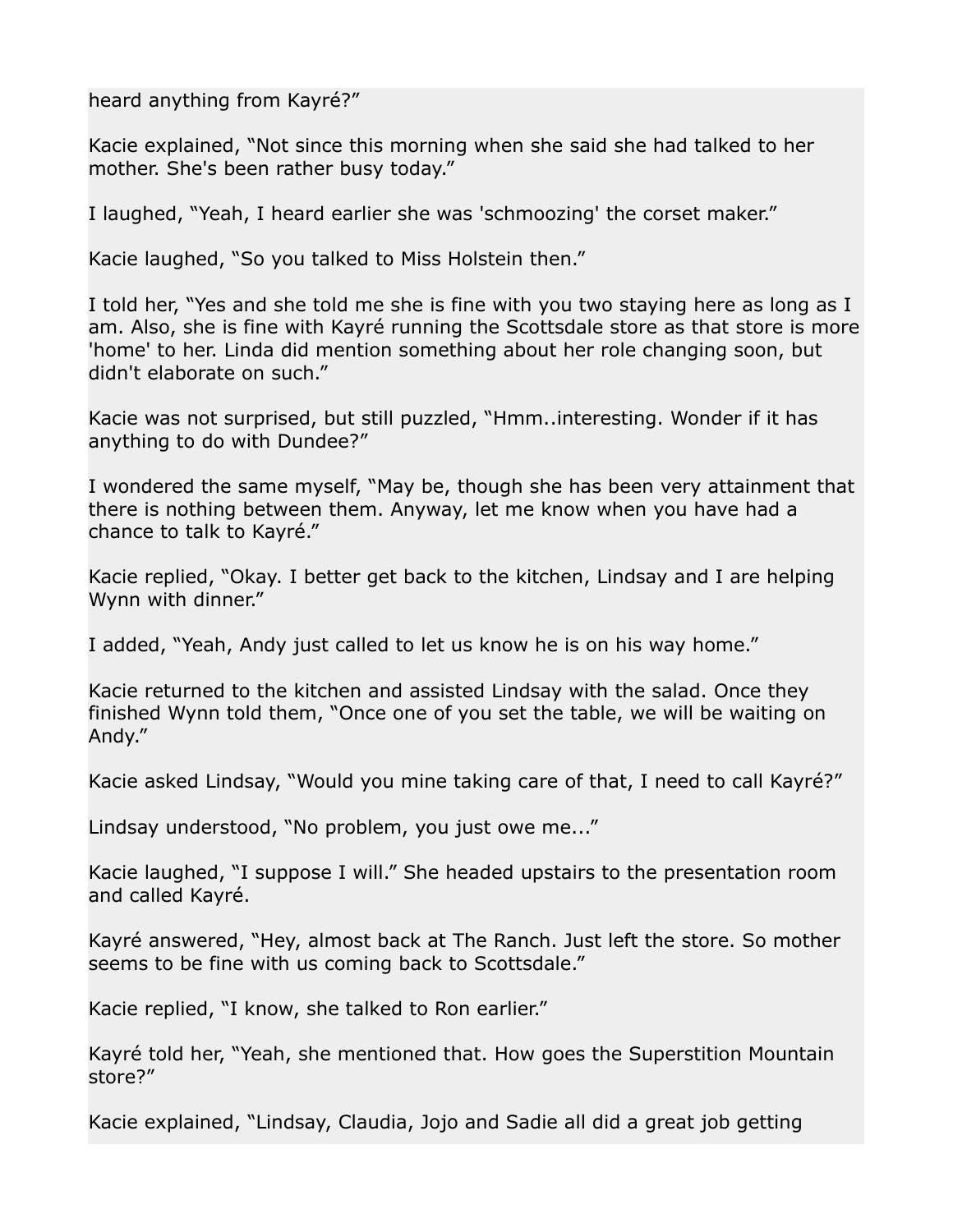everything setup. Ron and Andy are supposed to be out there tomorrow and Thursday. I think Lindsay will be too. So, we are all set for our soft opening tomorrow."

Kayré was a bit sad, "Wow and I won't be there for this one. I was there when we opened Scottsdale and of course when mother opened the original Oro Valley store way, way back when. Oh well, we'll be up there on Thursday. Got a few more boxes for you, mostly corsets and stockings, oh and some boots too. Well, I am back at the Ranch, but want to take a quick shower before I head out to dinner with Lizzie and Olivia. You stay out of trouble now."

Kacie laughed, "Can't make any promises. See you on Thursday."

Wynn announced over the intercom, "Diner is served!"

Kacie made her way down to the dining room and took her seat next to Lindsay. She commented, "I talked to Kayré, she has more goodies for us when her and Miss Holstein come out on Thursday."

I asked, "So she mentioned that Linda was okay with everything?"

Kacie replied, "Yes, she did."

Sara was confused, "She is okay about what?"

Kacie explained, "Well, I think only you and Andy are the only one's here who don't know. So Kayré and I are going to stay here in Scottsdale."

Sara asked, "You taking the residence above the new store?"

Kacie replied, "No, far as I know Miss Holstein still plans on living there. Um, so we will be staying here."

I added, "So let me expand on that. We had talked earlier about you two taking the Queen Suite and putting Linda in the Presentation Room, however Wynn and I got to talking and think it would work better for you two to be down in the Quail Suite."

Lindsay added, "But you can still use my 'fabulous' office when you are working remote."

Andy told her, "Yeah, seems I never really use it anymore being I'm usually working at either the Scottsdale or Fountain Hills stores."

Sara joked, "If we known they would move in with us, we shouldn't have sold the Ashler Hills house."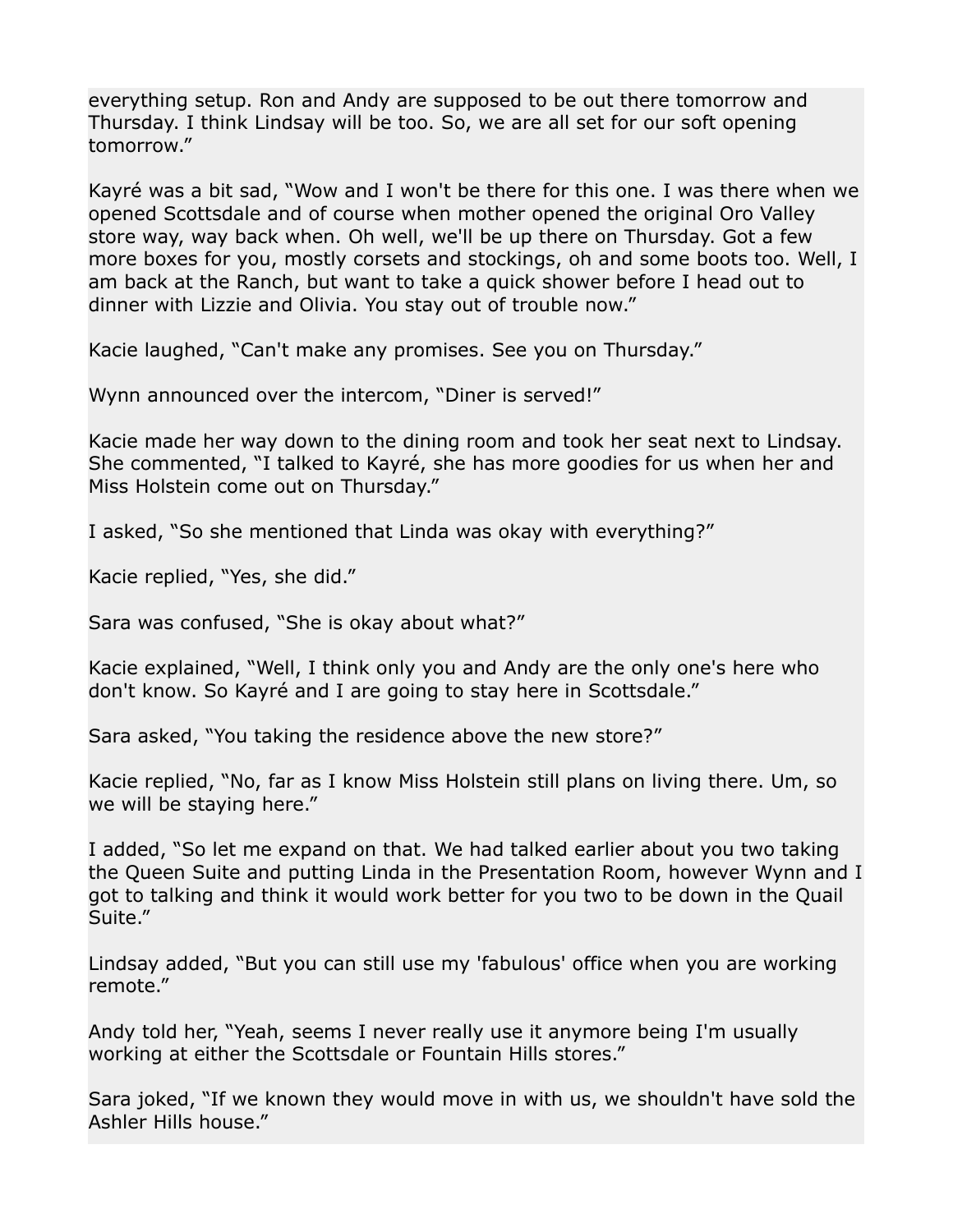Lindsay objected, "But I like this house so much better. We felt so 'disconnected' at the other house with the Casita. Plus we have this 'fabulous' office as Kacie calls it."

I added, "Plus my office over there was not nearly as nice."

Sara understood, "True or had the view! This was my first long-term home since I left Dirk."

–

The next morning Lindsay and Kacie headed out to the Superstition Mountain store. Andy came into my office a little later and asked, "Anything else we should bring beside our basic on-site kits?"

I told him, "Don't think so. I doubt we will even need those Laura is on standby if we have any network difficulties. Though she is rather busy trying to get everything taken care of before she takes the long weekend. I suppose we should be heading ourselves soon."

Andy asked about Saturday, "So how are we doing this on Saturday?"

I told him, "From what Gary said, Cristina will meet us and treat us to brunch before we have the consult. Hopefully we will be back by early afternoon as we will be heading down to Tucson for the week on Sunday."

Andy replied, "Well, let me grab my phone and bag; meet you downstairs." An hour later we arrived at the store and were shocked at the transformation, "Sure has changed since we were last out here."

I replied, "Yeah, when we replaced that failed switch."

Over the next few hours there were occasional customers coming in. For once everything seemed to be working as expected. Claudia came over and told us, "Sorry for dragging you out here, seems everything is going smoothly."

Andy replied, "But, if we were not here then you would have problems."

Claudia laughed, "Sounds about right. If you two want to head out I think were good. We likely will be closing soon anyway. Did you want to come out tomorrow?"

I told her, "If it weren't for me telling Linda we would be here tomorrow, I'd say no. We might come out a little later tomorrow as I understand she won't be here until late morning or after lunch."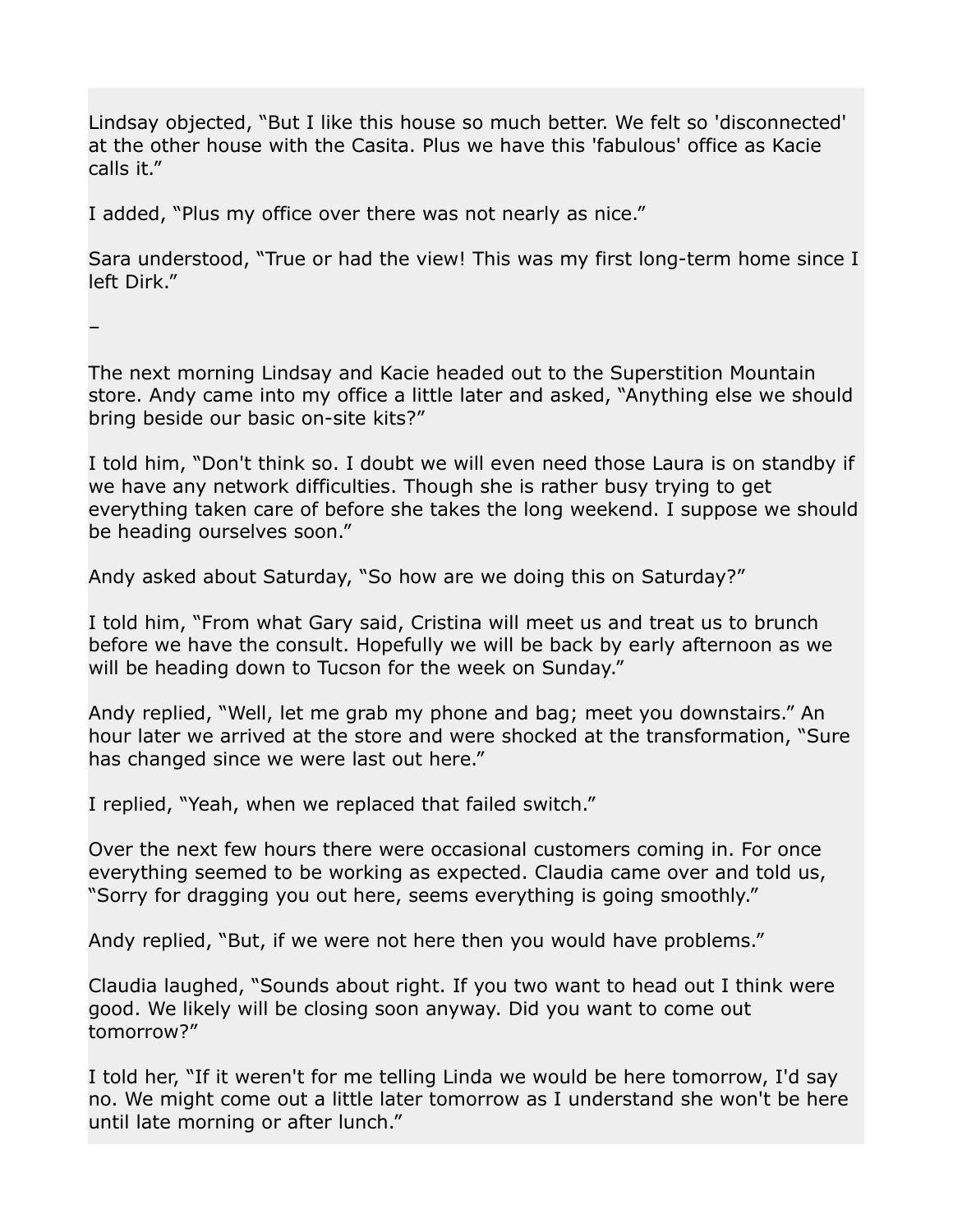Thursday morning Laura called, "Hey I haven't heard anything from y'all so I am guessing everything is going alright?"

I replied, "Yeah, yesterday was fairly quiet. We had some minor issues with one of the access points, but discovered the PoE cable was loose. Other than that nothing has really come up. We are headed back over a little later, just so we are there when Linda shows up."

Laura told me, "Okay sound good. I'm out here at Noon..."

I joked, "Sneaking out early before your long weekend?"

Laura laughed, "Sure, actually my manager told me to leave early as I am already way over on hours. I am thinking we will be out your way sometime after lunch. We are going to stop in Tempe and have lunch at that famous burger place by ASU."

I replied, "Chuck Box, been years since I been there. There is a similar place though not as good up in Carefree. Oh by the way, Kayré and Kacie are moving in with us. So you and Miss Kitty will be in The Presentation Room."

Laura replied, "Yeah, I had heard something about that from Miss Kitty. Where will Sophie be though?"

I explained, "She usually bunks with Wynn."

Laura understood, "Ah yes that's right. Okay, well I need to get back to work as got a lot to do before I leave."

–

–

Shortly before lunch Andy and I arrived back the Budget Holstein. We walked in and Sadie came over, "Ah good you're here. Jojo can not access the inventory on her iPad. She can with her laptop."

I explained, "Sounds like a permissions issue. Give me a few minutes to get setup and I'll take a look. More than likely her iPad just never got added."

Sadie added, "Well, her first one had a battery issue so Kacie set her up with a new one."

I replied, "Okay, that would explain it. Not a big deal, just have her bring her new iPad over."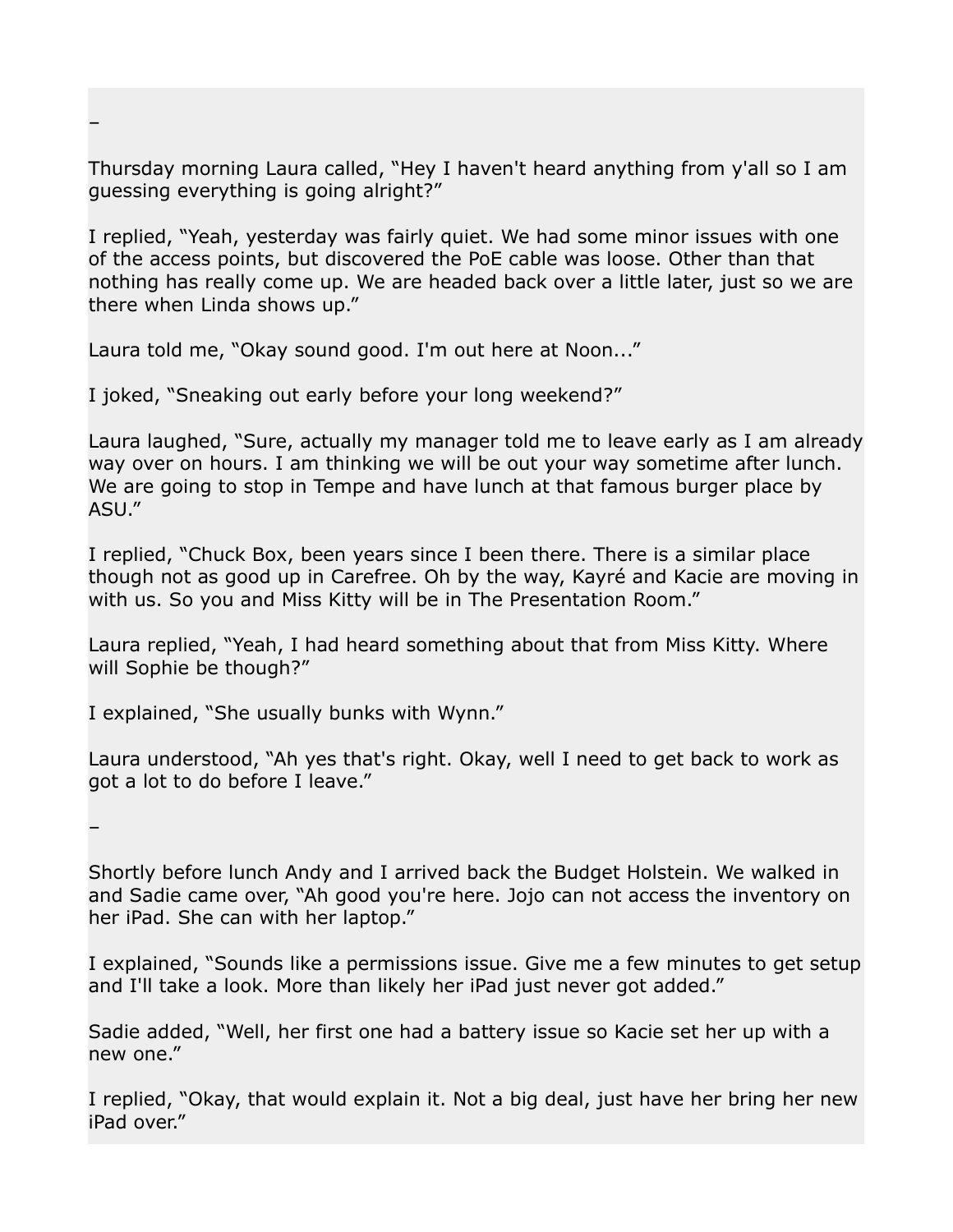Sadie went back to the office and brought Jojo over, "Hey Ron. Sadie says you need to see my iPad?"

I took out my phone and explained, "Yep. Just need to take a picture of the back. I'll send that info over to Wynn to have her add it to your client file. Then I'll add the MAC address to the ALLOWED list of the ACL on the switch. For security reasons only authorized devices can connect into the main sever. So if someone manages to figure out the IP address of the sever or connects their own device into the network they still can not access. Give me a few minutes to get this taken care of." I sent the photo to Wynn and then went into the sever room to console into the switch to make the needed changes. About 15 minutes later after the switch rebooted I headed back out to the sales floor and found Jojo, "Go ahead and try to access the inventory now."

Jojo tapped on her tablet for a few seconds, "Ah, here we are! Thanks Ron."

After lunch Linda came in wearing an interesting outfit all white outfit of a corset, capris paired with a top hat and nude fishnets. She saw me and asked, "Everything going alright?"

I told her, "A couple minor issues, nothing major."

She was busy looking around and replied, "Good, good. Wow the girls did a great job on this store. So you will be down our way on Sunday?"

I told her, "Yeah, we plan on leaving Sunday after breakfast."

Linda replied, "Okay then. I am going to be heading back to Oro Valley tonight. Kayré will ride back with y'all. I need to talk to Claudia, see you Sunday."

I wasn't sure who Kayré would be riding back with tonight, be it Andy and myself or Kacie and Lindsay. I looked around and found Kayré was with Kacie, "Hey so Linda said she is going back to Oro Valley tonight and Kayré is coming back with us?"

Kayré explained, "Yes, Madam Cat is not working tomorrow so Linda is going to fill in. The new hires start after Thanksgiving. Oh and as and far as Corona de las Estrellas goes, we won't do anything until after the first of the year. Olivia is still researching Square and then too still takes a couple weeks to get the equipment. Anyway, I'll go back with Kacie and Lindsay tonight."

I told her, "Okay works for me. Oh and Wynn is moving you two back down to the Quail Suite."

Kayré asked, "So I know we are going back down to Oro Valley this weekend, we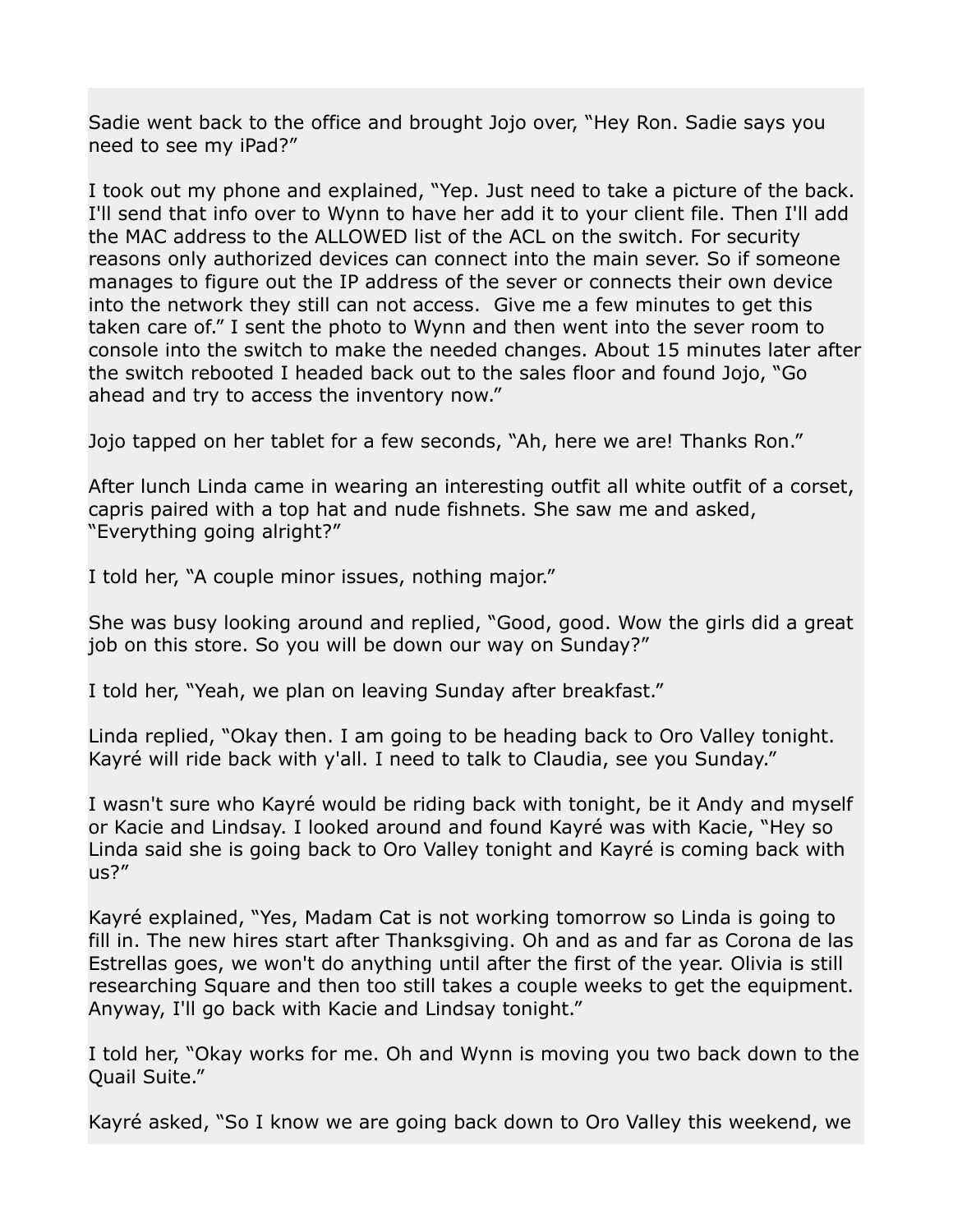would like to bring back the rest of our clothes. Any ideas?"

I explained, "I have a few wardrobe boxes you can use. Though, I don't think they will fit in the Cruiser."

Kayré added, "Well, when we come back I'll be bringing my truck. We'd also like to bring that swing you bought us too."

I told her, "Yeah, that would work. Where are you going to be tomorrow?"

Kayré told me, "Since it is the opening weekend I'll be here. Lindsay is still going to be here as she has been modeling. So I'll ride with them tomorrow."

–

Andy and I headed back to the house. Gary saw us coming into the circle and met us in the court yard, "Glad I caught you two. So, I'll will be here a bit after seven on Saturday. Need to meet Geoffrey and Nora by eight. Cristina is going to take us to brunch before the consult. Expect to return to Deer Valley around two or three that afternoon."

I told him, "Okay good to know. See you then." Gary headed back to house while Andy and I headed up the stairs into the kitchen.

That evening Kayré, Kacie and Lindsay returned. After freshening up the three of them helped Wynn with dinner. During dinner I informed everyone, "Okay, since tomorrow is going to be a little off with Laura, Miss Kitty and Sophie being here, we'll just do Vinnie's. Saturday Andy, Laura, Wynn and I have a consult in Henderson in the morning. We should be back in the early afternoon. Gary wants us to leave around seven so Sara and Lindsay you can take Miss Kitty and Sophie along Kayré and Kacie out to brunch."

After dinner Wynn helped Kayré and Kacie relocated back to the Quail Suite. Sara came into my office, "How goes everything?"

I sighed, "Crazy as usual. At least after next weekend, thing should quiet down for a bit. We have the Acme Henderson install between Christmas and New Years. Then sometime this coming Spring the three projects for Thirsty Cactus."

Sara asked, "How involved is Acme going to be?"

I explained, "We'll find out this weekend. Cristina and Gary have not said anything to us. Least you will get to spend some time with Lindsay on Saturday."

Sara told me, "Yeah, it is so odd not having her at the store this week. Say, should I bring my armor key with me next week?"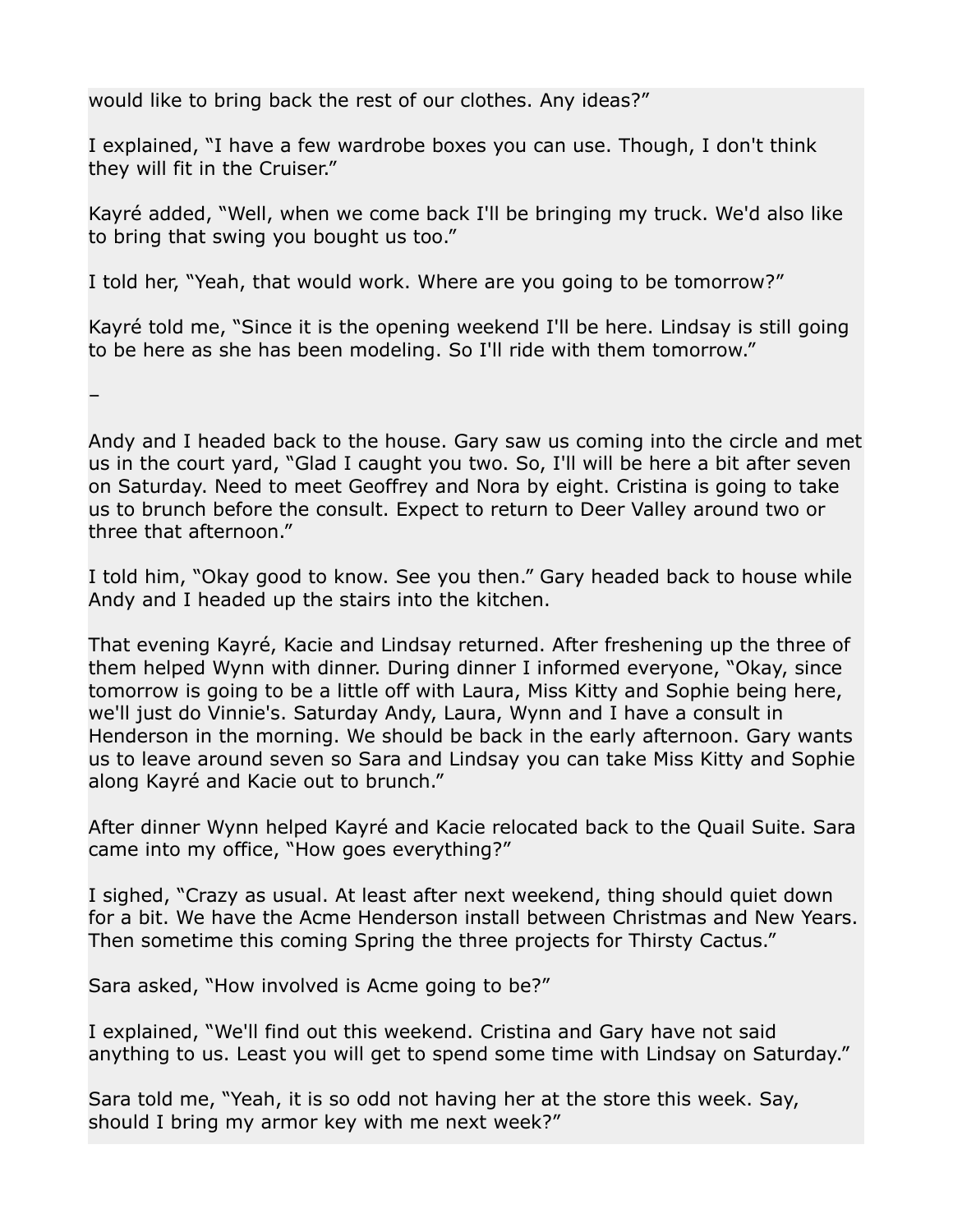I told her, "Well, unless you plan on wearing it under your bridesmaid dress..."

Sara laughed, "Oh yeah, that could be an issue. Good thinking. Well I am heading to bed soon, want a milking?"

I looked at the time and figured since I wasn't really working on anything at the moment, "Sure! Sounds like fun. Let me head down and check on Kayré and Kacie then I'll be up there."

Sara headed up to our suite to get things prepped. After shutting down, I headed down to the Quail Suite and knocked on the interior door. Was surprised when Wynn opened the door, "Oh hey Ron. Did you need to talk to them?"

I informed her, "Not really, was just going to check on them before I retired for the night."

Wynn looked at her watch, "Bit early, but okay. They're doing okay. They'll be better when they can bring the rest of their clothes back next week."

I explained, "Yeah Kayré and I discussed that earlier. They'll be able to use the wardrobe boxes we have and put them in her truck. She also wants to bring back the swing I had bought for them. Not sure where we are going to put it since there is not a deck."

Wynn suggested, "You can always put it over by the giant Palo Brea tree by the Cabana and your grill."

I told her, "That could work. Anyway, Sara is waiting to milk me so I need to head up."

–

Friday morning after breakfast Lindsay, Kacie and Kayré left for the Superstition Mountain store. I resumed working on a couple projects that I would hope to wrap up later that day. While I was waiting for the database to backup I checked my pending queue. Current estimates put me about a month out, however I would not be working any jobs while down in Tucson during the coming week or however long we would be Henderson at the end of December. This was a normally slow period too, but canceling Arrow Jammer allowed me to complete quite a few jobs a couple weeks earlier than I had planned. After lunch Wynn had gone to the market to get food for tomorrow night and upon returning was getting the Presentation Room prepped for Laura and Miss Kitty plus her suite for Sophie. The guard house called informing me Laura and company had arrived. A few minutes after I allowed them in the intercom gonged. Before opening the gates I told them, "Park on the right side near the pool house." I headed to the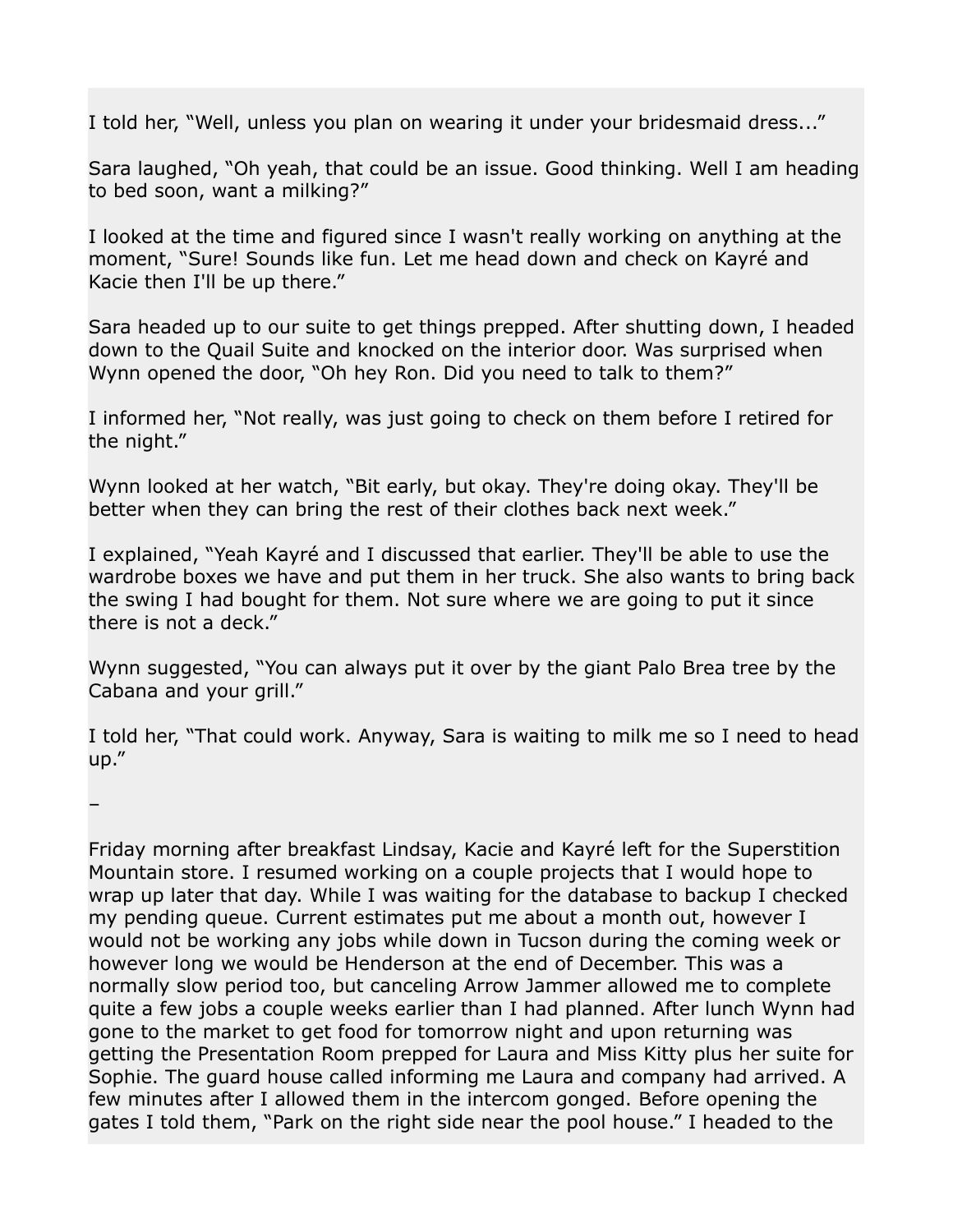kitchen and was met by Wynn.

A couple minutes later Sophie came in with a couple bags and Wynn told her, "Let me help you with those."

Sophie commented, "These are just Laura's. Lynette only packed a small bag and is she is carrying her own bag too."

I joked, "She does know we are leaving on Sunday?"

Sophie laughed, "Yeah, had it been any longer she'd brought her Steamer Trunks!"

After they were settled in Laura and Miss Kitty along with Sophie headed out to the pool. I called over to Vinnie's to order dinner for the ten of us. I scheduled the delivery for around the time Andy has usually been coming home as I knew Kayré, Kacie and Lindsay would be back before him. Sara arrived home earlier and saw Laura and company in the pool and decided to join them. Later on they were joined by Lindsay while Kayré and Kacie just sat at the edge of the deck. Wynn came into my office and asked, "Since everyone is out in the pool, should be eat outside tonight?"

I looked the thermometer and it was in the low 80's with another hour or so before sun down, "Yeah, shouldn't get too cold until later in the evening. When Drew arrives at the gates I'll tell him to park by the pool house."

Andy came in around five and shortly thereafter the intercom gonged; Drew announced, "Pizza Guy!"

I instructed him, "Okay Drew. Come in and go to the right; park by the pool house. Someone will help you unload."

Early the next morning Gary met Wynn, Laura, Andy and myself and we headed over to the Deer Valley Aipark. A couple hours later we arrived at the heliport in Henderson with Cristina waiting for us. As promised, Cristina treated us to brunch. She remarked, "Do appreciate y'all coming out here, it will be much easier to 'show *and* tell!'"

–

Back the house Lindsay and Sara were already down in the kitchen. Lindsay asked, "So where are we going for brunch?"

Sara replied, "Likely the place down at DC Ranch since it is closer and we won't have as much time today." Miss Kitty and Sophie joined them in the kitchen. Sara told them, "Just waiting on Kayré and Kacie then we can head out." A few minutes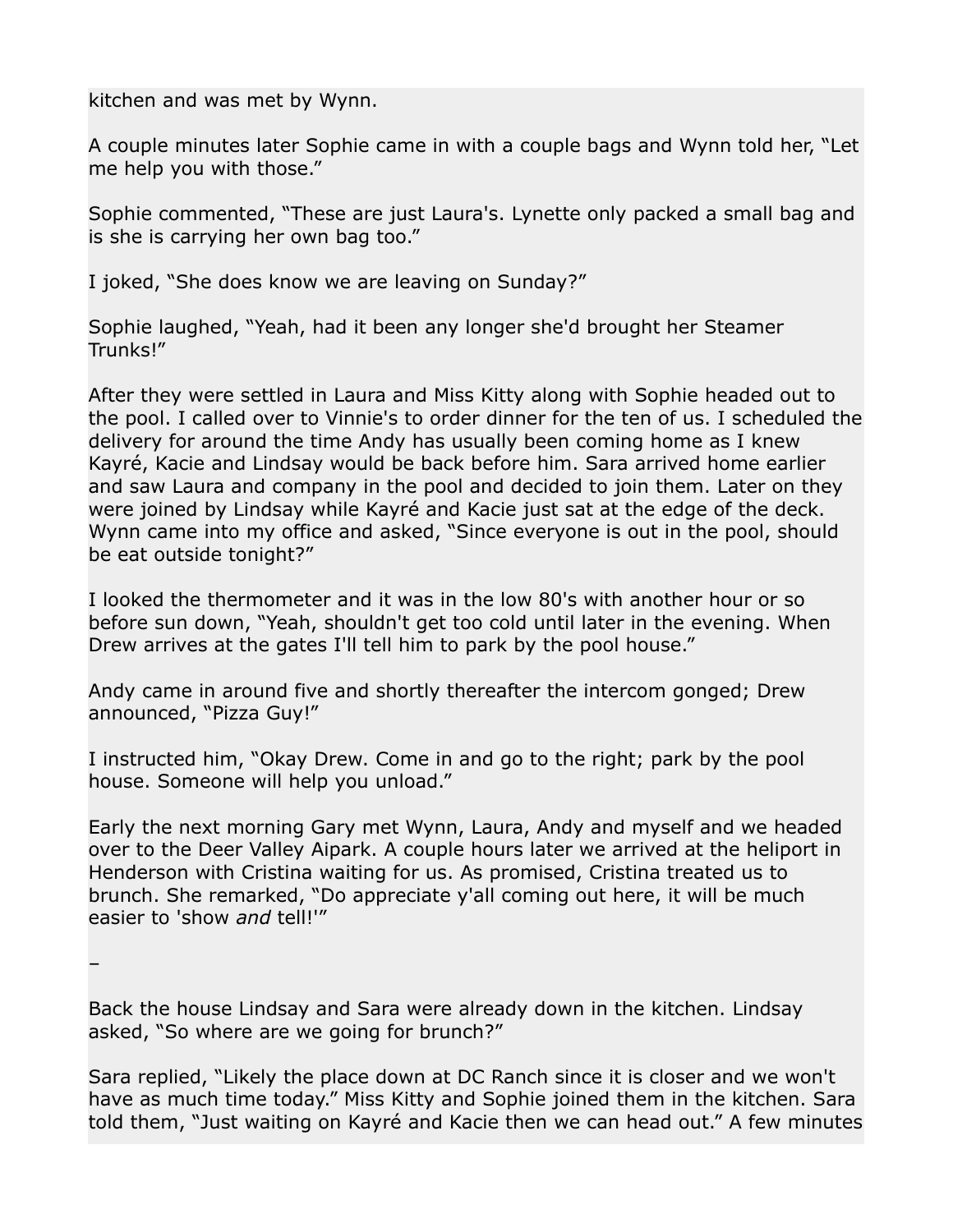later Kayré and Kacie came into the kitchen. Sara explained, "Okay there are six of us...so I suppose Miss Kitty and Sophie can ride with me in the Cruiser and Kayré and Kacie can go with Lindsay in her Mini. Yeah that would work. Lindsay, just follow me."

–

After brunch Cristina took us over to the site. She explained, "So we are expanding production and already started work on that section. Should be fully completed by mid-January. By the time you all are out here in December should be at stage where you can do what you need to do."

Andy asked, "So you are redoing an existing section?"

Cristina replied, "No, as I said earlier this is why I wanted y'all out here so I can show you." She led us towards the rear of the building then into a whole section we had never seen before, "So this entire area is 'new'. This was one of the reasons I really liked this building as I knew we would have room to grow when the time came." As we entered the new section we saw framing for new rooms and the ceiling was still exposed. "I'll give you a diagram with the layout and measurements. I also will provide you with a spec sheet of what we plan on doing with this area." Over the next hour Cristina explained in detail what was going to be happening in each section of this new area. Wynn and Laura were making notes while Andy and I took plenty of photos."

Shortly before noon Cristina took us back to the heliport. I told her, "We should have an estimate ready by Monday and we can start a couple days after Christmas. Roughly, I want to say 3 to 4 days for us to get this completed. The bulk of that is going to be running the new wiring as well as getting a satellite rack setup in that area as well."

Cristina replied, "Okay, that works. I'll make arrangements for accommodating for you Andy, Laura and Wynn. Will you be flying in again?"

I told her, "Likely not, as we are going to have a lot of supplies and equipment. We could drop ship, but the project cost would go way up as well as I am not certain everything would arrive in time given this time of year."

Cristina understood, "Yeah, that makes sense. Well, I'll expect to hear from y'all on Monday..."

I had just realized we would be in Oro Valley, "...well I'll send you an email quote. We are going to be out-of-town for the next week. We can go over anything with you in more detail once we get back."

Cristina told us, "Okay, that works.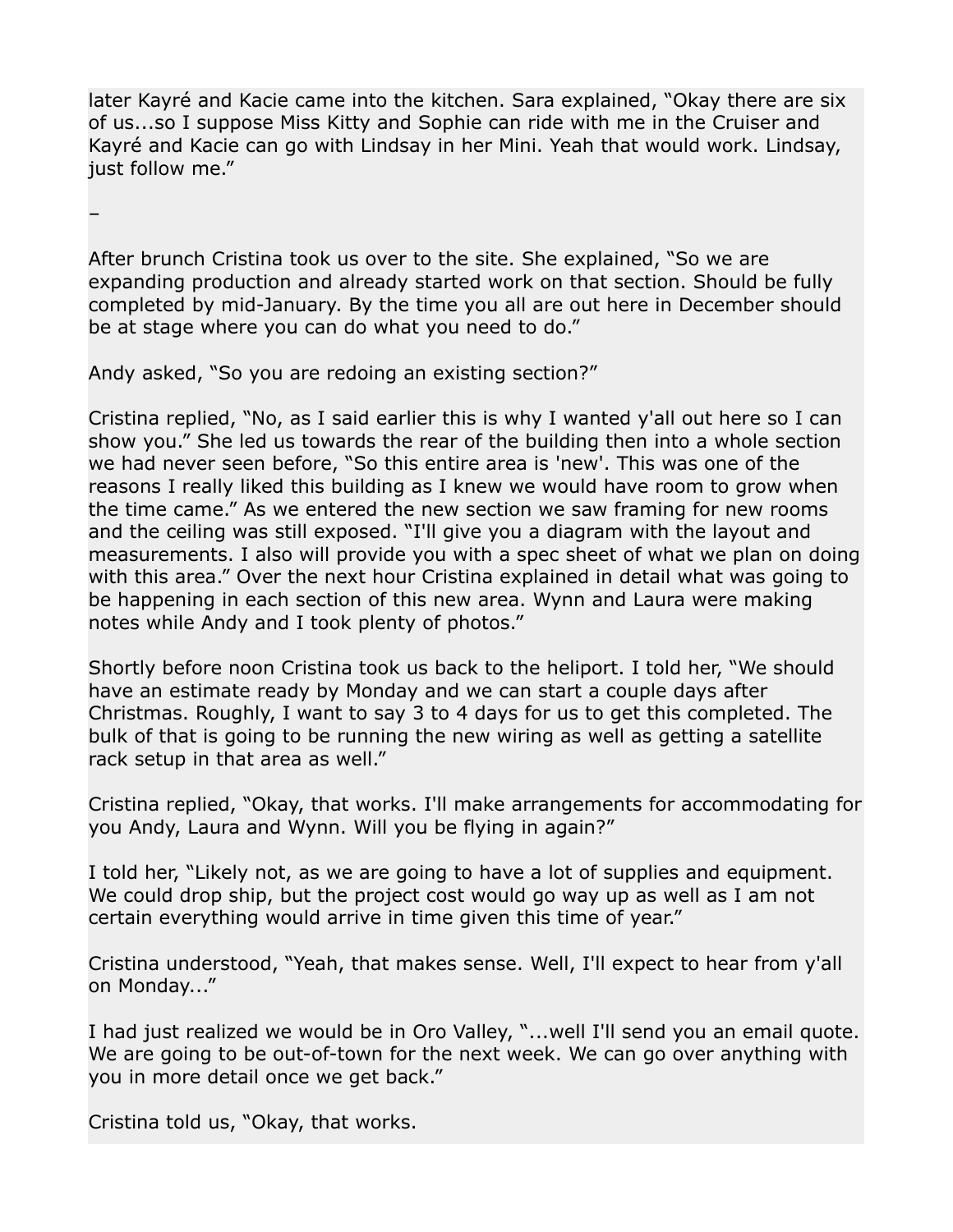Around two that afternoon we returned to the house. After freshening up, the four of us met in the Library to discuss the project further. I commented, "Well, this turned out to be bigger than I thought it would be. Let me setup a folder on my Google Drive for this project and give y'all access. I'll upload the documents Cristina gave us. Plus Andy and I can upload the photos we took."

Laura commented, "Sounds good. You know, since we are going to be spending so much time out there and they need upgrades on the bulk of their equipment, we may be better off just doing all new equipment."

Wynn advised, "You are aware that they are currently running 95% Juniper?"

Laura laughed, "Yeah. I will be a pain to convert the configs to Cisco, but then again everything is going to have to be redone anyway, so might as well start from scratch. The only thing we really won't need to touch is the gateway router as what they have now works fine and will continue to do so."

Over the next couple hours we figured out what equipment we needed and approximately how much cable would be needed. It was getting close to dinner time and luckily Wynn had gone to the market yesterday and bought everything we would need for me to grill tonight. Wynn paged Lindsay, Kayré and Kacie to the kitchen while I headed out to get the grill prepped. After dinner Andy and I worked on getting the quote prepared.

## **Chapter 19: A Joyous Occasion and What?**

The next morning we had breakfast. Kayré informed me, "By the way Linda left back for Oro Valley yesterday afternoon to help Olivia get The Ranch ready."

We had been so busy yesterday since we had returned from Henderson I had forgotten she was not at the house, "Oh yeah, she had mentioned she would be returning since Madam...Miss Kitty was not working Friday."

Wynn told me, "Gary called last night while you and Andy were working on the quote. Since the wedding won't be until Friday him and his girls will be heading down towards mid-week. They will be bringing the Acme truck."

I replied, "Friday? Thought it was Thursday. Well, whatever we are there all week. Acme Truck, good that way Kayré and Kacie can bring back the rest of their clothes, the swing and whatever else they need. Wasn't sure if they could cram everything into Kayré's truck."

By late afternoon we arrived at The Holstein Ranch. Olivia showed Sara and I our room and then Andy and Lindsay as well as Wynn to their rooms. Sunday evening I sent the ACME Henderson quote out to Cristina and Gary. Monday Sara and I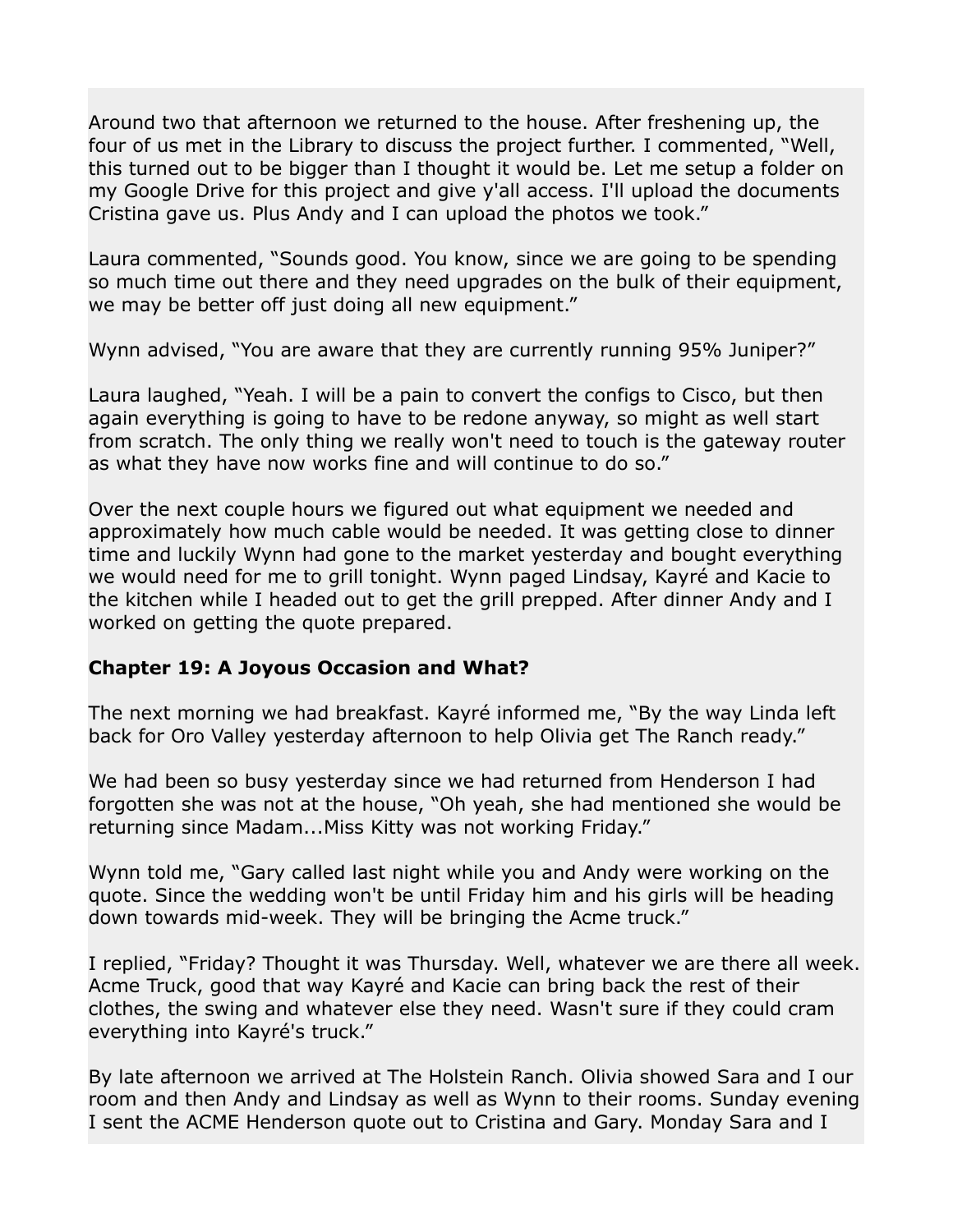met up with my mother and Blanche for brunch. Olivia was working on getting the back courtyard of the Holstein Ranch setup for the wedding. Wednesday afternoon Gary and Bunny arrived on their motorcycles. He informed us, "Bambi is on her way down with the ACME Truck, should be here in the next couple hours."

Thanksgiving Day, Olivia and Kayré spent most of the day in the kitchen. Kacie, Lindsay and Sara helped them out for a while. Later that morning, Maya, Peaches and Martina arrived. Maya and Peaches would be in their own room while Martina and Wynn would share a room. Marc had to work and would be down the next morning.

Friday morning after breakfast everyone got prepared for the wedding. I walked out the courtyard and was amazed at the transformation Olivia had performed. I noticed off to the side a piano along with several propane heaters. A little before sunset everyone took their seat. Maya dressed her 'piano player outfit' a tuxedo style corset with booty shorts and black tights. Another person dressed the same walked over to the piano, the other person I finally figure out was Lizzie and she had a fiddle. They took their places and began to play Canon in D by Pachelbel. Laura and Miss Kitty with their Maids of Honor came down the aisle first towards Gary at the altar. Both of them we wearing white corset dresses with white stockings and ankle boots. Our mother and Blanche came out next dressed similar to Laura and Miss Kitty but in an Ivory colored corset dress and stockings and boots. As the two couples stood in front of the altar Marc came over and took several photos.

Maya and Lizzie wrapped up and Gary began the service, "Dearly beloved we are gathered here today to join these two wonderful couples in holy matrimony." He turned towards Lorena and Blanche, "Lorena Merlot, do you take Blanche Haack to be your partner?" Lorena replied, "I do!" Gary continued, "Do you Blanche Haack, take Lorena Merlot to be your partner?" Blanche replied "I do!" as well. Gary went on, "Great. Now...Abigail Laura Merlot do you take Lynette Myers as your partner?" Laura cringed when she heard 'Abigail' and Miss Kitty laughed at her reaction. After regaining herself she replied, "I do!" Gary continued, "Finally, do you Lynette Myers take Abigail Laura Merlot to be your partner?" Lynette replied, "I do!"

Gary wrapped up, "Great! Then, by the power vested in me by the State of Arizona and Anozira e-Ordain Services, I now pronounce you legally wedded partners! You may now kiss your partners!"

Everyone applauded and Marc snapped more photos. Maya and Lizzie played festive music. After the ceremony Olivia announced, "The buffet is now open. Please form single line and in orderly fashion."

During dinner my mother came over, "Thank you Ron and Sara for your support